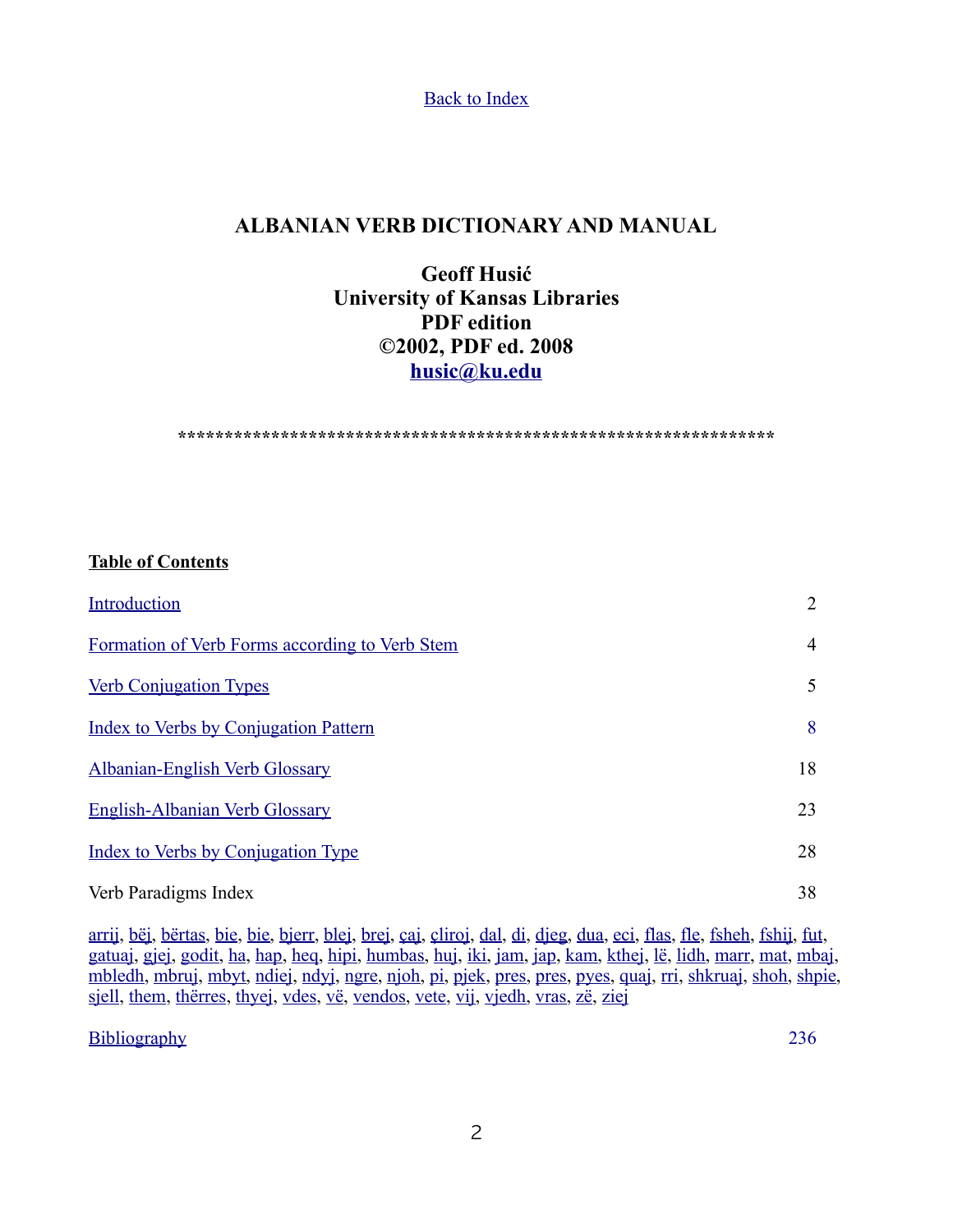#### <span id="page-1-0"></span>**Introduction**

The goal of this work is to serve as a tool for students of standard Albanian, based on the Tosk dialect, providing a ready-reference source to the complete conjugation in all tenses and moods of many of the most common verbs in their standard forms. This work was prompted by frustration caused by trying to construct the complete conjugations of Albanian verbs according to the available Albanian grammars and dictionaries [see [Bibliography\]](#page-232-0). Many grammars present elaborate classification schemes for Albanian verbs according to conjugation type, which is very helpful for understanding the dynamics of the changes in verb stems and endings. However, [Mann](#page-232-4) and [Çamaj](#page-232-3) both base these patterns primarily on Geg forms, while making references to the Tosk (the current standard). This, of course, becomes confusing for anyone attempting to use these grammars to learn what is now considered the standard.

Furthermore, in these two grammars, as well as in [Newmark](#page-232-2) (which does use standard forms) verb patterns and their associated tenses and moods are spread over many pages, with notes on exceptional forms not always conspicuous. Çamaj's extensive notes on Old Albanian and Arberësht forms make it difficult to locate standard forms at a glance. [Eintrei](#page-232-1) is somewhat better in respect to ease of usage, however it exists only in Russian. With no exaggeration, it occasionally requires thumbing through all four grammars and several dictionaries to arrive at the complete conjugation of some verbs, and even at that point there are often lingering doubts spawned by certain conflicting information, due to heretofore unsettled issues in standardization, even in sources going by the standard. It is my hope that this manual will be a useful tool in mastering the Albanian verb.

#### **Organization**

I have attempted to limit the length of the work by not including too many verbs which follow completely regular patterns. Instead a cross reference will be given in **[Index to Verbs by Conjugation](#page-25-0) [Type](#page-25-0)** for verbs with an identical pattern to a given form, especially when the conjugation involved is fairly simple, e.g. no changes in internal stem vowel or consonant. However, this work is not intended to be a dictionary of all verbs in Albanian.

While this is not a sematic study, please note that the Albanian verb will usually fall into one of 4 basic patterns based on semantic criteria:

1. Transitive verbs (**trans.**) having both active and medio-passive forms in all persons. Note that there may be a substantial difference in the meaning of the active and medio-passive forms, **e.g. ha '**to eat' **hahem** 'to argue', while **hahet** can mean 'it is eaten' or 'he argues.'

2. Transitive verbs (**intrans.**) having a full active conjugation, but in which the medio-passive usually occurs only in the 3rd personal and would usually only make sense in connection with inanimate objects, e.g. **thuhet** 'it is said.'

3. Intransitive verbs having a full active conjugation, but due to their intransitivity cannot have semantic passive counterparts. These verbs may, however, have a medio-passive **form** occurring in the 3rd person singular to form certain kinds of impersonal expressions, e.g. **S'më flihet** 'I can't sleep.' Only a few examples have been given here. (**cf. [fle\)](#page-78-0).**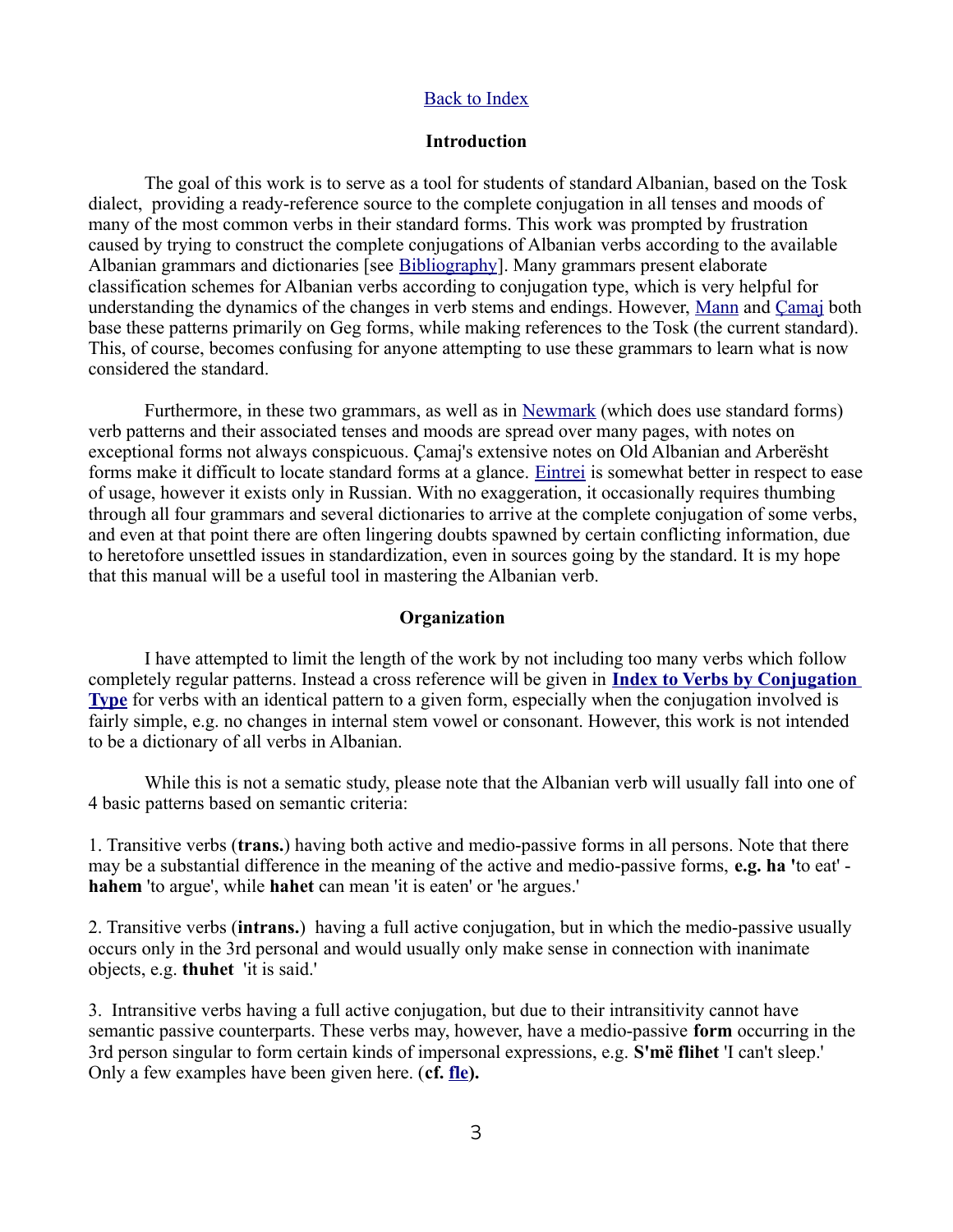4: Verbs existing only in the medio-passive form, e.g. **turrem** 'I dash.'

Following the heading for each verb I have included the conjugation type used by [Newmark](#page-232-2) in his Standard Albanian. This will guide the user to the immensely useful information provided by Newmark in his section on verbs.

I have preferred in most cases not to give an alternative verbal form unless it appears to be at least as common as the standard form. In most cases I have made this decision based on the first form given in [Fjalor i gjuhës së sotme shqipe.](#page-232-5) Prishtinë: Rilindja, 1981. Other sources in the [Bibliography](#page-232-0) can be consulted by those interested in variant forms.

Verb conjugations are presented in the tradition European order: 1st,  $2<sup>nd</sup>$ ,  $3<sup>rd</sup>$  person singular, and 1<sup>st</sup>, 2<sup>nd</sup>, 3<sup>rd</sup> person plural. The imperatives, which exists only in the 2<sup>nd</sup> person, are in the order 2<sup>nd</sup> person singular, 2nd person plural.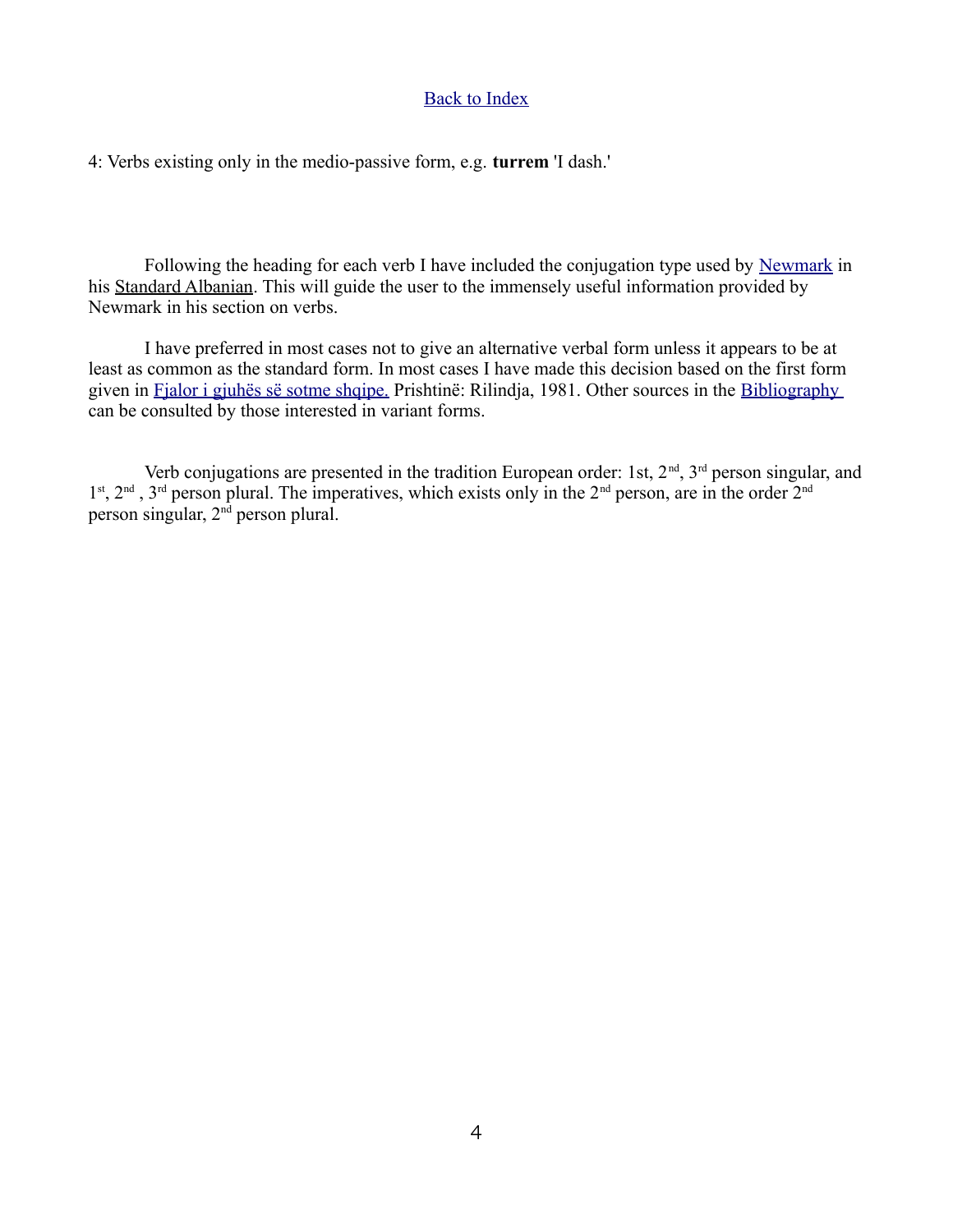#### <span id="page-3-0"></span>**Formation of Verb Forms according to Verb stem**

Despite the initial visual complexity of the Albanian verbs all verbal forms are created from three stems: the present, the aorist, and the participle. The following is a breakdown of tenses according to the stem used:

**Present stem**: The present stem is the basis for forming the following tenses: Active indicative present, Active indicative continuous present, Active indicative future, Active subjunctive present, Active subjunctive imperfect, Active present conditional; and (usually) the Active imperative, and all simple forms of the Medio-passive voice (i.e. those not formed with **u**). For example the stem **shoh-** 'to see' yields the following forms (except for the Imperative cited here in 1st person singular):

Active forms: **[shoh](#page-189-0)** 'I see,' **po shoh** 'I am giving,' **shihja** 'I was seeing,' **do të shoh** 'I will see,' **të shoh** 'that I see,' **të shihja** 'that I might see,' **do të shihja** 'I would see,' **shih**, **shihni** 'See!'

Passive forms: **shihem** 'I am seen,' **po shihem** 'I am being seen,' **shihesha** 'I was seen (often, occasionally, etc.),' **po shihesha** 'I was being seen,' **do të shihem** 'I will be seen,' **të shihem** 'that I be seen,' **të shihesha** 'that I might see,' **do të shihesha** 'I would be seen,' **shihu**, **shihuni** 'Be seen!'

**Aorist stem**: The aorist stem is the basis for forming the aorist. The aorist stem **pa-** 'see' gives:

**pashë** 'I saw,' **u pashë** 'I was seen.'

In some verbs the aorist stem is also the basis for forming the optative, e.g. **zjevsha** 'May I boil' (aorist **zjeva**, participle **zier (see [ziej\)](#page-229-0).**

**Participle stem**: The participle stem is the basis for forming the participle, the infinitive, and the admirative of both the Active and Medio-passive voices. In most verbs the optative stem is usually identical to the participle minus the participial markers **-ur**, **-r(ë)**, and **-në**.

Note that verbs with participles ending in **-në**, e.g. **[dhënë](#page-120-0)** 'give' form the optative from the infinitive stem.

In any verbs which have a change in the stem vowel to **-i-** in the 2nd person plural, the **-i-** is carried over into all Active indicative imperfect forms, both imperative forms, and all simple forms of the Medio-passive voice.

Note, however, that in some totally irregular verbs, these stems might be based on stems of historically different verbs, similar to the case of **go** vs **went** in English.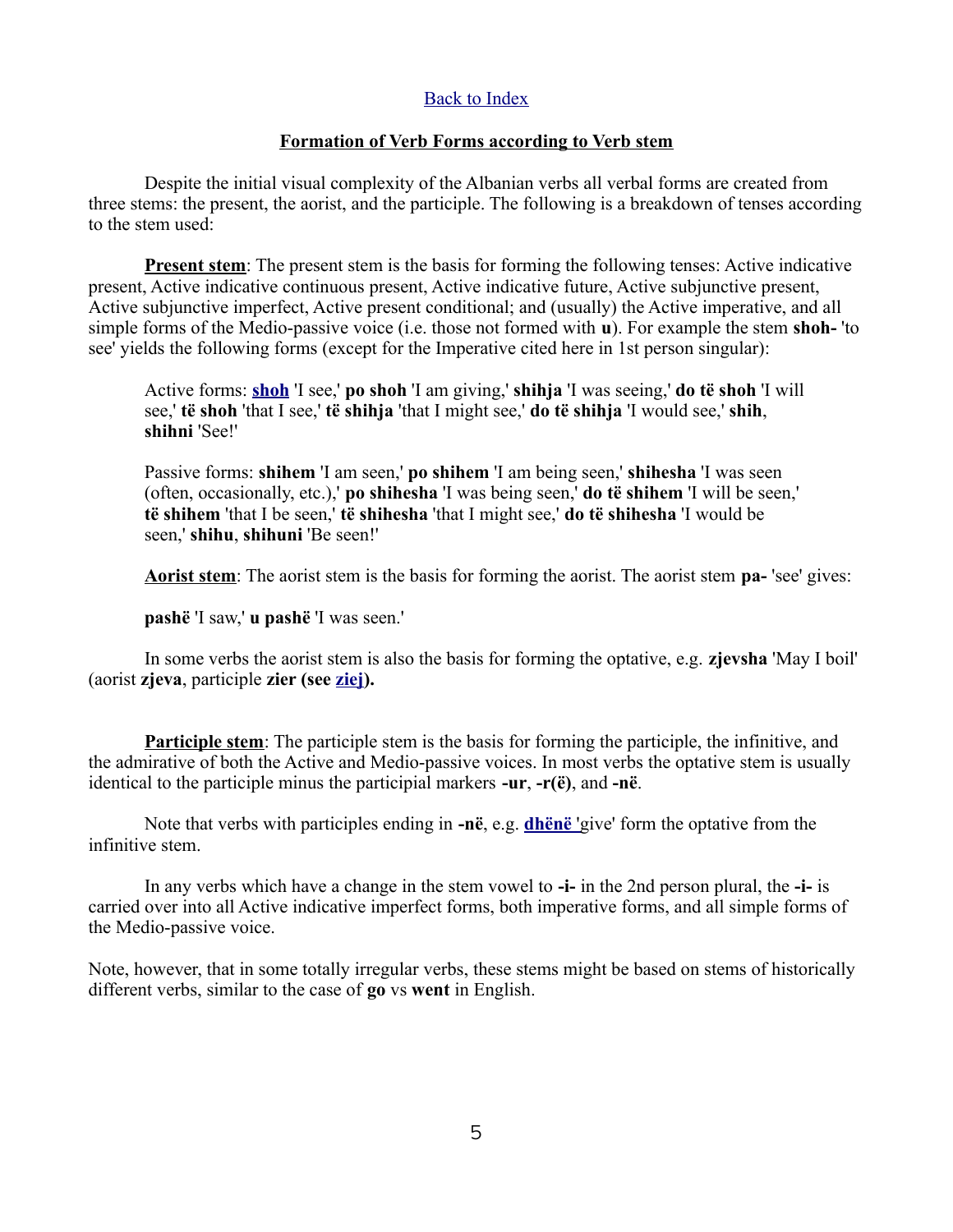#### <span id="page-4-0"></span>**Verb Conjugation Types**

For the purpose of this work the Albanian verb will be briefly classified according to three structural types, each of which in turn has several subtypes. Please refer to examples given to see the actual conjugations. This information is included to aid those interested in following up more thoroughly on a particular verb's morphology. The treatment here more or less parallels that found in [Newmark's](#page-232-2) Standard Albanian. Other schemes have been devised as well. None is ideal. For a more comprehensive treatment please consult it or one of the resources cited in the [Bibliography.](#page-232-0)

According to the following scheme, which represents a synchronic classification system founded on the contemporary standard language, the Albanian verbs can fall into one of three conjugations, each of which has several classes and subclasses. In addition there are many irregular verbs which do not fit exactly into any class.

**Conjugation I** has two classes**:**

**Class I:** Aorist of the 1st and 2nd person singular formed by extending the stem vowel with **-v**.

**Subclass 1: a):** Verbs with stem in **-o** or **-e** extend this to **-ua**, and **-ye** in plural forms of the aorist and the participle, e.g. **[çliroj](#page-59-0)** and **kthej**, and **b):** verbs with stems ending in the vowels **-ua** and **-ye** which collapse this to **-o** and **-e** in the singular forms of the aorist, e.g. **[gatuaj](#page-90-0)** and **[thyej](#page-205-0)**.

**Subclass 2:** Verbs with stem vowels in **-a**, **-i**, and **-y** which undergo no change in the aorist or participle, e.g. **[çaj](#page-56-0)** and **[fshij](#page-84-0)**.

**Class II:** Aorist of the all persons, and the participle are extended by a consonant addition to the stem.

**Subclass 1:** Verbs with stems in **-i** or **-e**, extended with **-t**, e.g. **[arrij](#page-35-0)**, and **[gjej](#page-93-0)**.

**Subclass 2:** Verbs with stems in **-a, -e, -o, u,** and **-ua** extended with **-jt**, e.g. **[mbaj,](#page-140-0) brej, mbroj, [mbruj,](#page-147-0)** and **[quaj](#page-181-0)**.

**Subclass 3:** A few other verbs which extend stem with -**r**, e.g. **[bëj](#page-38-0)** and **[hyj](#page-114-0)**.

#### **Conjugation II** has two classes**:**

**Class I:** Verbs with stems ending for the most part in consonants, the stem vowel and consonant of which undergo no changes throughout the conjugation in all tenses and moods, e.g. **[hap,](#page-103-0) [lidh](#page-131-0)**, or **[iki](#page-116-0)**.

**Subclass 1:** Many verbs in this class, e.g. **[godit](#page-96-0)**, **[fut](#page-87-0)**, **[mat](#page-137-0)** with the stem consonant **-t** have an alternate form with the stem ending in **-s** for the 1st person singular and all plural forms of the present indicative, and in all forms of the the imperfect and the imperative, i.e. **godit/godis**, **fut/fus**,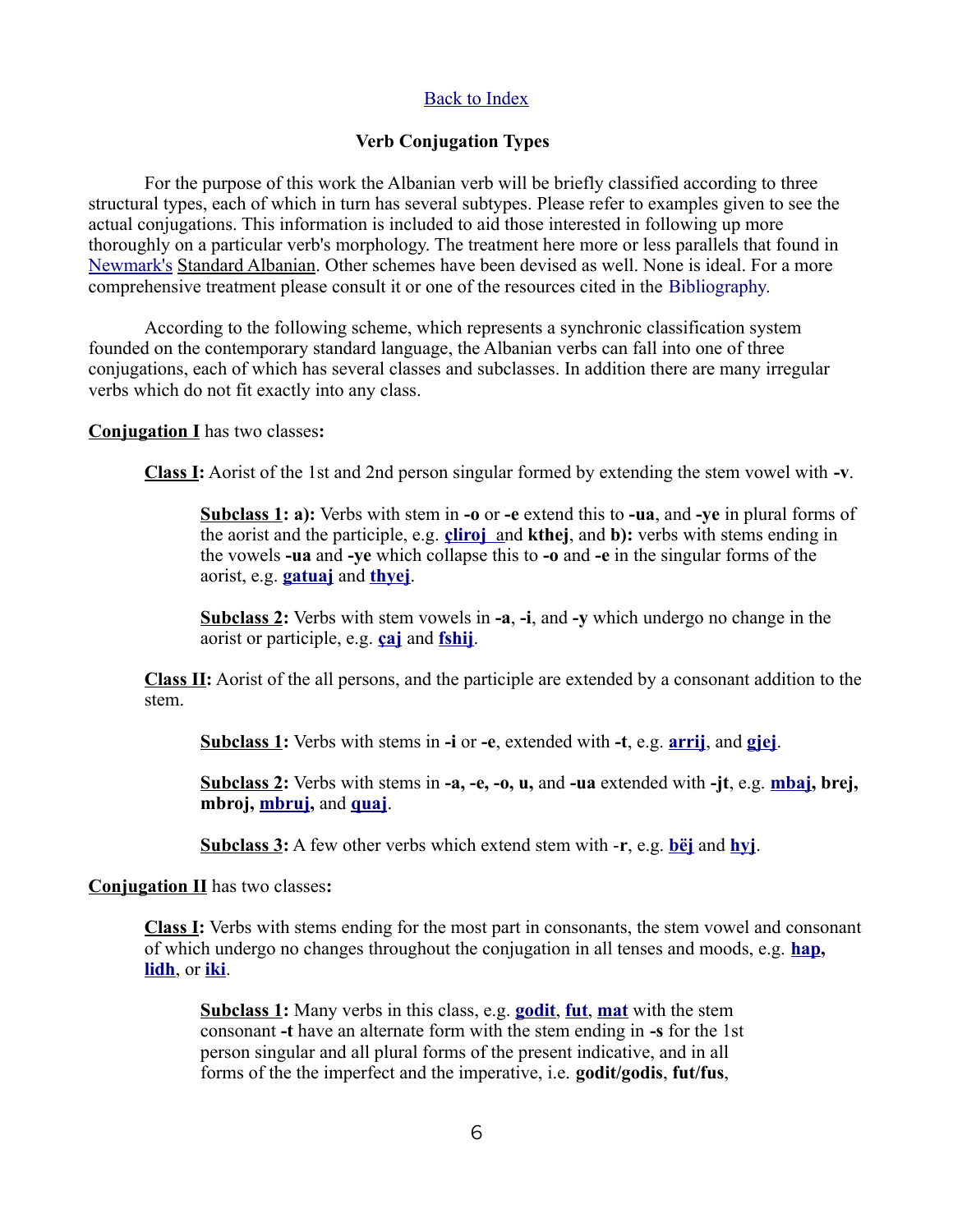#### **mat/mas**.

**Class II:** Verbs with stems ending in consonants, but with changes in either stem vowel, consonant, or both in various conjugated forms.

**Subclass 1:** Verbs with stems in: **(a) -e, -je,** in the 1st, 2nd and 3rd person singular in the present indicative, but **-o** in aorist, e.g. **[mbledh,](#page-144-0) mblodha, mbledhur** and **[sjell,](#page-195-0) solla, sjellë**, or: **(b) -a** or **-o** in the 1st person singular and **-e** in the 2nd and 3rd person singular, e.g. **[dal,](#page-62-0) dola, dalë** and **njoh, njoha, njohur** which become **-o** in all aorist forms. The stem consonants of some verbs in this group undergo palatalization in the aorist, e.g. **[pjek,](#page-169-0) poqa, pjekur** or **djeg, dogja, djegur,** so that the velars **k** and **g** change to their palatal counterparts **q** and **gj** repectively.

**Subclass 2: a):** Verbs with stems ending in **-et** in the 2nd and 3rd person singular and which retain the **-t** in the aorist form, c.f. **[thërres,](#page-201-0) thërrita, thërritur**, and **b**): Verbs with **-et** in the 2nd and 3rd person singular which loose the final consonant in the aorist and participle, e.g. **[humbas,](#page-111-0) humba, humbur.**

Some verbs have **-es** in the 1st person singular, e.g. **shes, shita, shitur**, while others have **-as**, e.g. **vras, vrava, vrarë.**.

In verbs of Conjugation II, Class II (except for **[marr](#page-134-0)** and **[jap](#page-120-0)**) stem vowels and **-je** become **-i-** in the second person plural, and therefore also in all forms of the imperfect and all simple forms of the medio-passive.

**Conjugation III** is divided into three classes**:**

**Class I:** Verbs that have the stem extended with **-r**, and change stem vowel to **-u** all forms of the aorist, e.g. **[vë,](#page-210-0) vura, vënë** and **[shpie,](#page-192-0) shpura, shpënë**.

**Class II:** Verbs with end vowel stems in 1st, 2nd, and 3rd persons singular of the indicative which extend this stem with **-t** to form the aorist, e.g. **[di,](#page-64-0) dita, ditur** or **[fle,](#page-78-0) fleta, fjetur.**.

**Class III:** Verbs with end vowel stems in 1st, 2nd, and 3rd persons singular of the indicative which extend this stem with **-v** to form the aorist, e.g. **[pi,](#page-166-0) piva, pirë**.

In all verbs of Conjugation III, Class I, the verbs **[fle](#page-78-0)** and **[ngre](#page-160-0)** in Class II, and verbs in all classes of Conjugation III with stems in **-e-** and **-ie-** the stem vowel becomes **-i-** in the second person plural, and therefore also in all forms of the imperfect and all simple forms of the medio-passive.

**Irregular verbs:** There are several totally irregular verbs, as well as many that fit one of the above basic patterns but display irregularities somewhere in the pattern. Verbs which are totally irregular will be labeled 'Irr.' Verbs which fit a basic pattern, but have irregularities in one or more forms, will be labeled with the basic type followed by **'Irr.'** These are best learned separately by rote.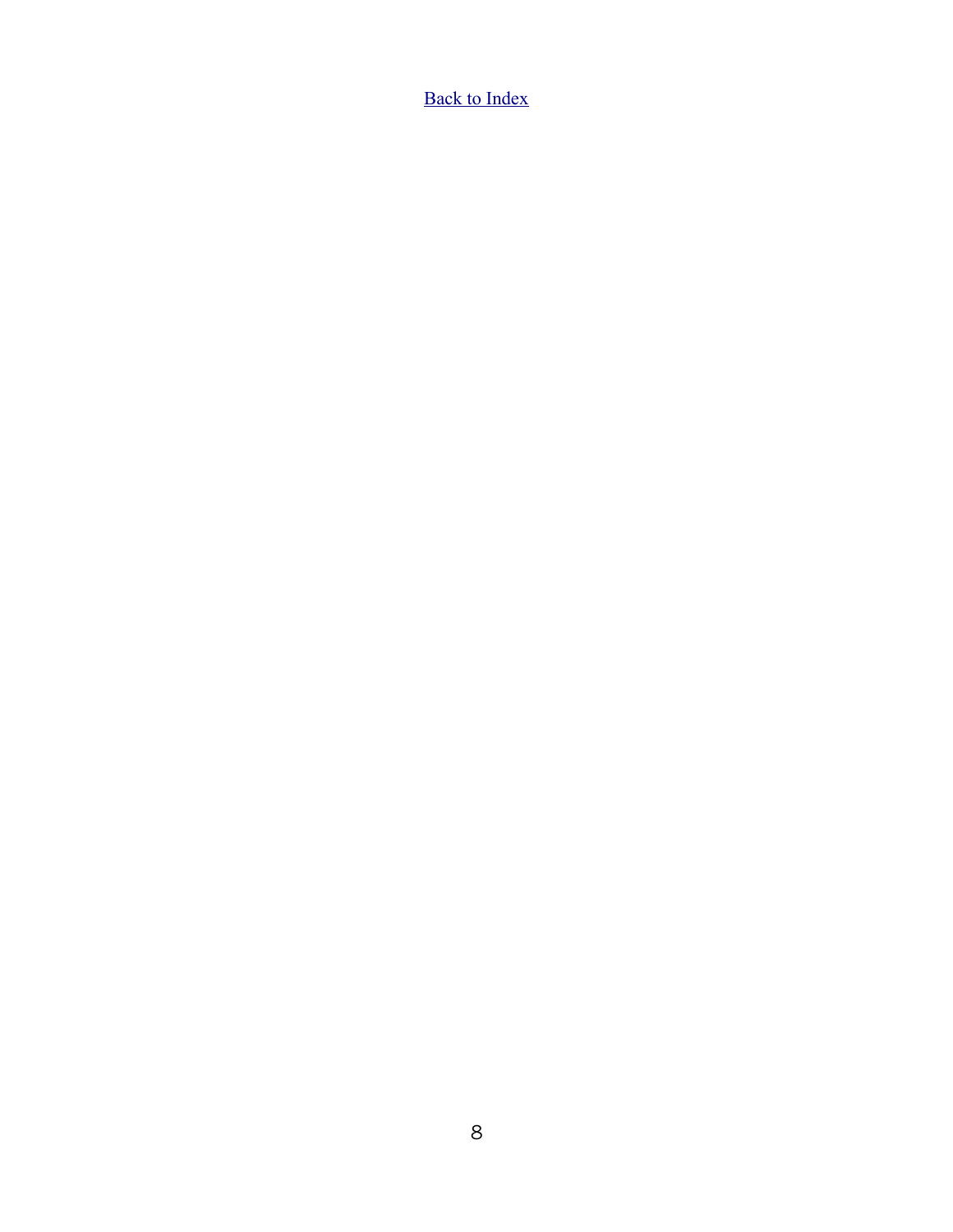## <span id="page-7-1"></span><span id="page-7-0"></span>**Index to Verbs by Conjugation Pattern**

| <u>Verb</u>                           | <b>Class</b> | <b>Pattern</b> | <b>Meaning</b> |
|---------------------------------------|--------------|----------------|----------------|
| $absten[0]-j$                         | $I-I-1a$     | (like cliroj)  | abstain        |
| $abuz[0]-j$                           | $I-I-1a$     | (like cliroj)  | abuse          |
| $adhur[o]-j$                          | $I-I-1a$     | (like cliroj)  | adore          |
| $admir[0]-j$                          | $I-I-1a$     | (like cliroj)  | admire         |
| $adopt[0]-j$                          | $I-I-1a$     | (like cliroj)  | adopt          |
| $adres[0]-j$                          | $I-I-1a$     | (like cliroj)  | address        |
| $afr[0]-j$                            | $I-I-1a$     | (like cliroj)  | approach       |
| ajros-0                               | $II-I$       | (like hap)     | air            |
| $akuz[o]-j$                           | $I-I-1a$     | (like cliroj)  | accuse         |
| $ban[0]-j$                            | $I-I-1a$     | (like cliroj)  | reside         |
| $baraz[o]$ -j                         | $I-I-1a$     | (like cliroj)  | compare        |
| $bashk[0]-j$                          | $I-I-1a$     | (like cliroj)  | unite          |
| bastis-0                              | $II-I$       | (like hap)     | raid           |
| $bek[0]-j$                            | $I-I-1a$     | (like cliroj)  | bless          |
| bezdis-0                              | $II-I$       | (like hap)     | bother         |
| bised[o]-j                            | $I-I-1a$     | (like cliroj)  | talk           |
| bitis-0                               | $II-I$       | (like hap)     | complete       |
| $bl[ua]-j$                            | $I-I-1b$     | (like shkruaj) | blow           |
| $bot[o]-j$                            | $I-I-1a$     | (like çliroj)  | publish        |
| brohori $\{t/s\}$ -0                  | $II-I-1$     | (like godit)   | applaud        |
| $br[e]$ dh-0                          | $II-II-1a$   | (like mbledh)  | roam           |
| $bu\sqrt{as}$ -0                      | $II-II-2$    | (like bërtas)  | roar           |
| ça-j                                  | $I-I-2$      | (like laj)     | split          |
| $\text{cakt[0]-j}$                    | $I-I-1a$     | (like cliroj)  | determine      |
| çal[o]-j                              | $I-I-1a$     | (like cliroj)  | limp           |
| carmatos-0                            | $II-I$       | (like hap)     | disarm         |
| $cel-0$                               | $II-I$       | (like hap)     | open; bloom    |
| çlodh-0                               | $II-I$       | (like hap)     | refresh        |
| $\rm cm[o]-j$                         | $I-I-1a$     | (like cliroj)  | value          |
| $copet[0]-j$                          | $I-I-1a$     | (like cliroj)  | tear           |
| $\text{qorodi}\left\{ t/s\right\} -0$ | $II-I-1$     | (like godit)   | corrupt        |
| $\text{q}$ udi $\{t/s\}$ -0           | $II-I-1$     | (like godit)   | surprise       |
| $\varphi$ [je]rr-0                    | $II-II-1a$   | (like bjerr)   | tear           |
| $\varphi$ [o]-j                       | $I-I-1a$     | (like cliroj)  | send           |
| $dall[0]-j$                           | $I-I-1a$     | (like cliroj)  | distinguish    |
| $dash[o]-j$                           | $I-I-1a$     | (like cliroj)  | love           |
| $d\ddot{e}$ fr $[e]-i$                | $I-I-1a$     | (like kthej)   | enjoy          |
| $d$ ëft $[e]-j$                       | $I-I-1a$     | (like kthej)   | show           |
| $d\ddot{e}gj[0]-j$                    | $I-I-1a$     | (like cliroj)  | listen; hear   |
| $d$ ëmt $[0]$ -j                      | $I-I-1a$     | (like cliroj)  | harm           |
| dend-0                                | $II-I$       | (like hap)     | compress       |
| $d\ddot{e}n[o]-j$                     | $I-I-1a$     | (like cliroj)  | punish         |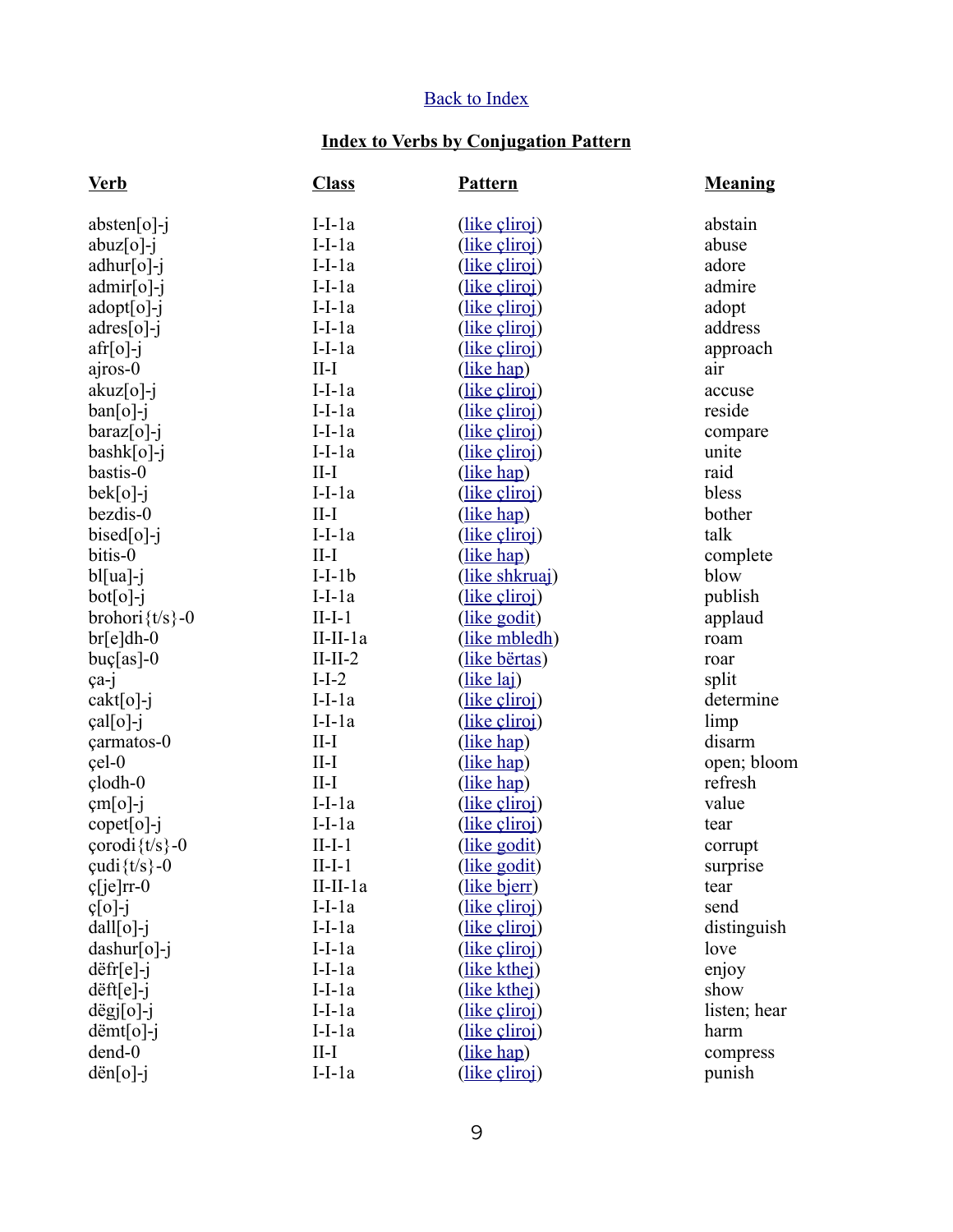<span id="page-8-0"></span>

| $dep$ ẽrt $[o]$ -j        | $I-I-1a$ | (like cliroj) | penetrate   |
|---------------------------|----------|---------------|-------------|
| $depozit[o]-j$            | $I-I-1a$ | (like cliroj) | deposit     |
| derdh-0                   | $II-I$   | (like hap)    | spill       |
| dërg[o]-j                 | $I-I-1a$ | (like cliroj) | send        |
| dërsi-j                   | $I-I-2$  | (like fshij)  | sweat       |
| $d\ddot{e}$ shir $[o]-j$  | $I-I-1a$ | (like çliroj) | desire      |
| $d\ddot{e}$ shm $[o]-j$   | $I-I-1a$ | (like cliroj) | testify     |
| dëshpër[o]-j              | $I-I-1a$ | (like cliroj) | sadden      |
| $detyr[0]-j$              | $I-I-1a$ | (like cliroj) | charge      |
| dhemb-0                   | $II-I$   | (like hap)    | hurt        |
| $dhur[0]-j$               | $I-I-1a$ | (like çliroj) | present     |
| diha $\{t/s\}$ -0         | $II-I-1$ | (like godit)  | breathe     |
| $\text{drejt}[o]-j$       | $I-I-1a$ | (like cliroj) | direct      |
| $dur[o]-j$                | $I-I-1a$ | (like cliroj) | endure      |
| $eduk[0]-j$               | $I-I-1a$ | (like cliroj) | educate     |
| $eksport[o]-j$            | $I-I-1a$ | (like cliroj) | export      |
| ekspoz[o]-j               | $I-I-1a$ | (like cliroj) | exhibit     |
| $ekzist[0]-j$             | $I-I-1a$ | (like cliroj) | exist       |
| ëmbëls[o]-j               | $I-I-1a$ | (like çliroj) | sweeten     |
| end-0                     | $II-I$   | (like hap)    | weave       |
| ëndërr[o]-j               | $I-I-1a$ | (like cliroj) | dream       |
| $fabrik[0]-j$             | $I-I-1a$ | (like cliroj) | manufacture |
| fal-0                     | $II-I$   | (like hap)    | excuse      |
|                           | $I-I-1a$ |               | thank       |
| falënder[o]-j             | $I-I-1a$ | (like cliroj) |             |
| $falsifik[0]-j$           |          | (like cliroj) | falsify     |
| farkët[o]-j               | $I-I-1a$ | (like cliroj) | forge       |
| farmakos-0                | $II-I$   | (like hap)    | poison      |
| fej[o]-j                  | $I-I-1a$ | (like çliroj) | annoy       |
| fej[o]-j                  | $I-I-1a$ | (like cliroj) | betroth     |
| fërk[o]-j                 | $I-I-1a$ | (like cliroj) | rub         |
| $fest[0]-j$               | $I-I-1a$ | (like cliroj) | celebrate   |
| fik                       | $II-I$   | (like hap)    | switch off  |
| $firm[0]-j$               | $I-I-1a$ | (like cliroj) | sign        |
| $fit[0]-j$                | $I-I-1a$ | (like cliroj) | win         |
| fjalos-0                  | $II-I$   | (like hap)    | converse    |
| flak-0                    | $II-I$   | (like hap)    | throw       |
| $form[o]-j$               | $I-I-1a$ | (like cliroj) | form        |
| frikës $[0]$ -j           | $I-I-1a$ | (like cliroj) | intimidate  |
| $fry-j$                   | $I-I-2$  | (like ndyj)   | blow        |
| frymëz $[0]$ -j           | $I-I-1a$ | (like cliroj) | inspire     |
| fsha-j                    | $I-I-2$  | (like laj)    | sigh        |
| $ft[0]-j$                 | $I-I-1a$ | (like cliroj) | invite      |
| $f[ye]-j$                 | $I-I-1b$ | (like thyei)  | err         |
| $\text{gab}[\text{o}]$ -j | $I-I-1a$ | (like cliroj) | mistake     |
| gajas-0                   | $II-I$   | (like hap)    | tire        |
| $gati \{t/s\} - 0$        | $II-I-1$ | (like godit)  | prepare     |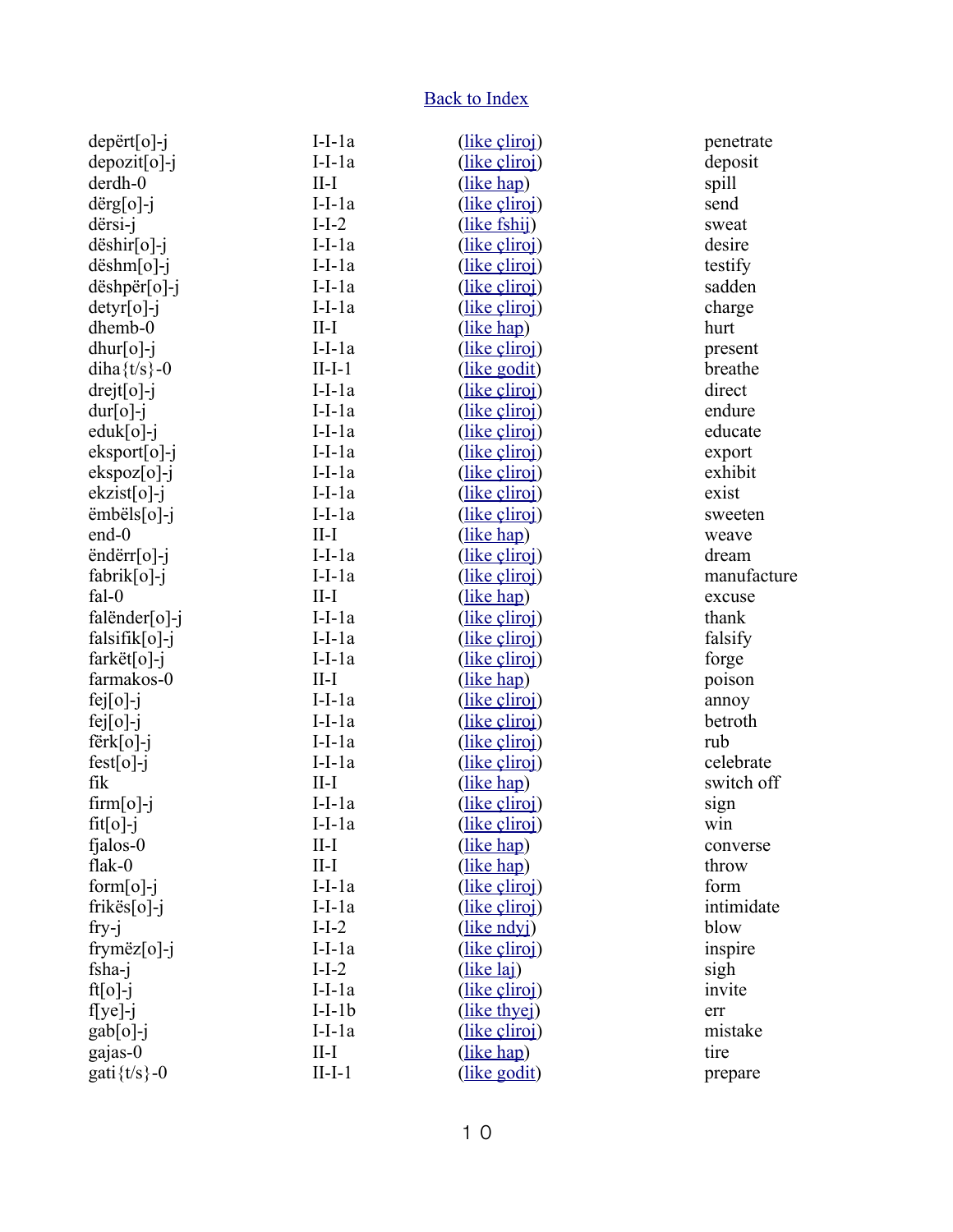| gdhend-0                    | $II-I$     | (like hap)    | carve      |
|-----------------------------|------------|---------------|------------|
| gëllti $\{t/s\}$ -0         | $II-I-1$   | (like godit)  | swallow    |
| gënj[e]-j                   | $I-I-1a$   | (like kthej)  | lie        |
| gërh[as]-0                  | $II-II-2$  | (like bërtas) | snore      |
| gërm[o]-j                   | $I-I-1a$   | (like cliroj) | dig        |
| gërvisht-0                  | $II-I$     | (like hap)    | scratch    |
| gjakos-0                    | $II-I$     | (like hap)    | make bleed |
| gjezdis-0                   | $II-I$     | (like hap)    | sightsee   |
| gjua-j                      | $I-II-2$   | (like quaj)   | hunt       |
| $g$ jyk $[o]$ -j            | $I-I-1a$   | (like çliroj) | judge      |
| $\text{gosti} \{t/s\} - 0$  | $II-I-1$   | (like godit)  | treat      |
| $grabi\{t/s\}-0$            | $II-I-1$   | (like godit)  | rob        |
| gri-j                       | $I-I-2$    | (like fshij)  | chop       |
| $gris-0$                    | $II-I$     | (like hap)    | tear       |
| gudulis-0                   | $II-I$     | (like hap)    | tickle     |
| $gux[0]-j$                  | $I-I-1a$   | (like cliroj) | dare       |
| habi $\{t/s\}$ -0           | $II-I-1$   | (like godit)  | surprise   |
| $harr[0]-j$                 | $I-I-1a$   | (like cliroj) | forget     |
| $has-0$                     | $II-I$     | (like hap)    | bump into  |
| hekuros-0                   | $II-I$     | (like hap)    | iron       |
| $helm[0]-j$                 | $I-I-1a$   | (like cliroj) | poison     |
| $het[0]-j$                  | $I-I-1a$   | (like cliroj) | inquire    |
| $holl[0]-j$                 | $I-I-1a$   | (like cliroj) | make thin  |
| hua-j                       | $I-II-2$   | (like mbaj)   | loan       |
| humb-0                      | $II-I$     | (like hap)    | lose       |
| $hut[0]-j$                  | $I-I-1a$   | (like cliroj) | stun       |
| $h[e]$ dh-0                 | $II-II-1a$ | (like mbledh) | throw      |
| $import[o]-j$               | $I-I-1a$   | (like cliroj) | import     |
| inatos-0                    | $II-I$     | (like hap)    | anger      |
| inkuraj[0]-j                | $I-I-1a$   | (like cliroj) | encourage  |
| $interes[o]-j$              | $I-I-1a$   | (like cliroj) | interest   |
| $interpret[0]-j$            | $I-I-1a$   | (like cliroj) | interpret  |
| $kafsh[0]-j$                | $I-I-1a$   | (like cliroj) | bite       |
| kali $\{t/s\}$ -0           | $II-I-1$   | (like godit)  | sharpen    |
| kallëz[o]-j                 | $I-I-1a$   | (like cliroj) | report     |
| kap-0                       | $II-I$     | (like hap)    | catch      |
| kapi $\{t/s\}$ -0           | $II-I-1$   | (like godit)  | fatigue    |
| $k \ddot{\text{emb}}[e]$ -j | $I-I-1a$   | (like kthej)  | change     |
| $k\ddot{e}nd[o]-i$          | $I-I-1a$   | (like cliroj) | sing       |
| këpu $\{t/s\}$ -0           | $II-I-1$   | (like godit)  | break      |
| kërcën[o]-j                 | $I-I-1a$   | (like cliroj) | threaten   |
| kërc[as]-0                  | $II-II-2$  | (like bërtas) | jump       |
| $k\ddot{e}$ rc $[e]-j$      | $I-I-1a$   | (like kthej)  | dance      |
| kërk[o]-j                   | $I-I-1a$   | (like cliroj) | look for   |
| ki-j                        | $I-I-2$    | (like fshij)  | prune      |
| $kooper[0]-j$               | $I-I-1a$   | (like cliroj) | cooperate  |
|                             |            |               |            |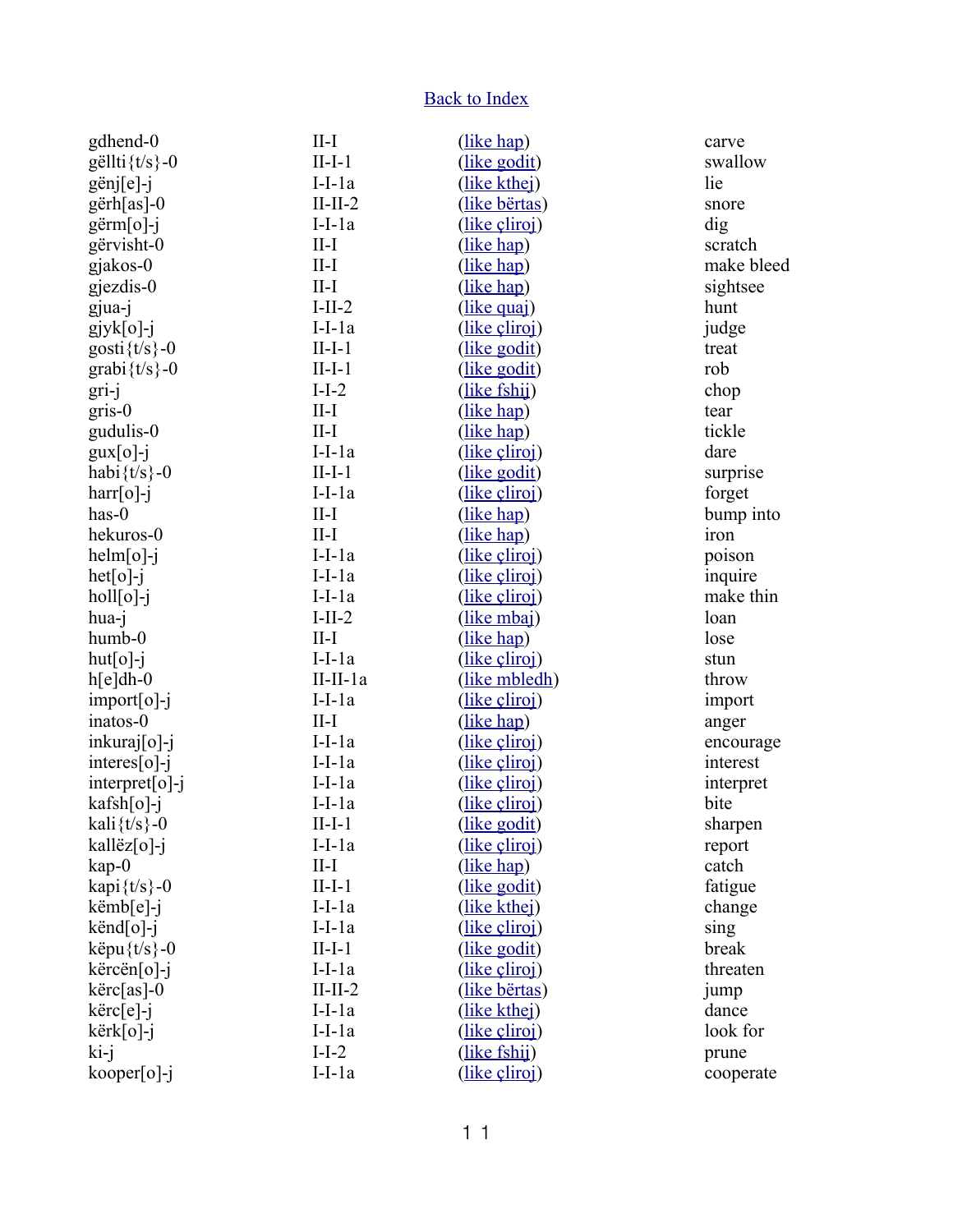| $kopj[o]-j$              | $I-I-1a$  | (like çliroj)  | copy           |
|--------------------------|-----------|----------------|----------------|
| $kosi\{t/s\} - 0$        | $II-I-1$  | (like godit)   | mow            |
| $krahas[0]-j$            | $I-I-1a$  | (like cliroj)  | compare        |
| krasi $\{t/s\}$ -0       | $II-I-1$  | (like godit)   | prune; purge   |
| $kremt[0]-j$             | $I-I-1a$  | (like cliroj)  | celebrate      |
| krij[o]-j                | $I-I-1a$  | (like cliroj)  | create         |
| $kr[e]h-0$               | $II-II-1$ | (like fsheh)   | comb           |
| $kr[ua]-j$               | $I-I-1b$  | (like shkruaj) | scratch        |
| $kr[ye]-j$               | $I-I-1b$  | (like thyej)   | accomplish     |
| kujt[0]-j                | $I-I-1a$  | (like çliroj)  | remember       |
| kullo $\{t/s\}$ -0       | $II-I-1$  | (like godit)   | graze          |
| kull[0]-j                | $I-I-1a$  | (like cliroj)  | strain         |
| kundërsht[o]-j           | $I-I-1a$  | (like cliroj)  | protest        |
| $kupt[0]-j$              | $I-I-1a$  | (like cliroj)  | understand     |
| kurs[e]-j                | $I-I-1a$  | (like kthei)   | save           |
| $kusht[0]-j$             | $I-I-1a$  | (like cliroj)  | dedicate       |
| kuvend[o]-j              | $I-I-1a$  | (like cliroj)  | speak          |
| $lag-0$                  | $II-I$    | (like hap)     | water          |
| lajmër[o]-j              | $I-I-1a$  | (like çliroj)  | announce       |
| $lakm[0]-j$              | $I-I-1a$  | (like cliroj)  | crave          |
| $larg[0]-j$              | $I-I-1a$  | (like cliroj)  | remove         |
| $lavdër[0]-j$            | $I-I-1a$  | (like cliroj)  | praise         |
| lebeti $\{t/s\}$ -0      | $II-I-1$  | (like godit)   | horrify        |
| $ledhat[o]-j$            | $I-I-1a$  | (like cliroj)  | caress         |
|                          | $I-I-1a$  | (like cliroj)  | permit         |
| $lej[0]-j$               | $I-I-1a$  |                |                |
| $l$ ër $[o]$ -j          | $I-I-1a$  | (like cliroj)  | plow           |
| $l\ddot{e}sh[0]-j$       |           | (like cliroj)  | rent out       |
| $l$ ëvd $[o]$ -j         | $I-I-1a$  | (like cliroj)  | praise         |
| $l$ ëvd $[o]$ -j         | $I-I-1a$  | (like cliroj)  | praise         |
| lëviz-0                  | $II-I$    | (like hap)     | move           |
| $lex[0]-j$               | $I-I-1a$  | (like cliroj)  | read           |
| $\ln d - 0$              | $II-I$    | (like hap)     | born (be born) |
| $lir[0]-j$               | $I-I-1a$  | (like cliroj)  | free           |
| llangos-0                | $II-I$    | (like hap)     | soil           |
| $llast[o]-j$             | $I-I-1a$  | (like cliroj)  | spoil          |
| llemoti $\{t/s\}$ -0     | $II-I-1$  | (like godit)   | blabber        |
| $ll\$ ilufi $\{t/s\}$ -0 | $II-I-1$  | (like godit)   | devour         |
| $l$ odh $-0$             | $II-I$    | (like hap)     | fatigue        |
| $lot[o]-j$               | $I-I-1a$  | (like cliroj)  | weep           |
| lua-j                    | $I-II-2$  | (like quaj)    | play           |
| $luff[0]-j$              | $I-I-1a$  | (like cliroj)  | fight          |
| $lulëz[0]-j$             | $I-I-1a$  | (like çliroj)  | blossom        |
| $lundr[o]-j$             | $I-I-1a$  | (like cliroj)  | navigate       |
| $1yp-0$                  | $II-I$    | (like hap)     | ask            |
| $l[ye]-j$                | $I-I-1b$  | (like thyei)   | paint          |
| $madh \text{e}$ s[o]-j   | $I-I-1a$  | (like cliroj)  | enlarge        |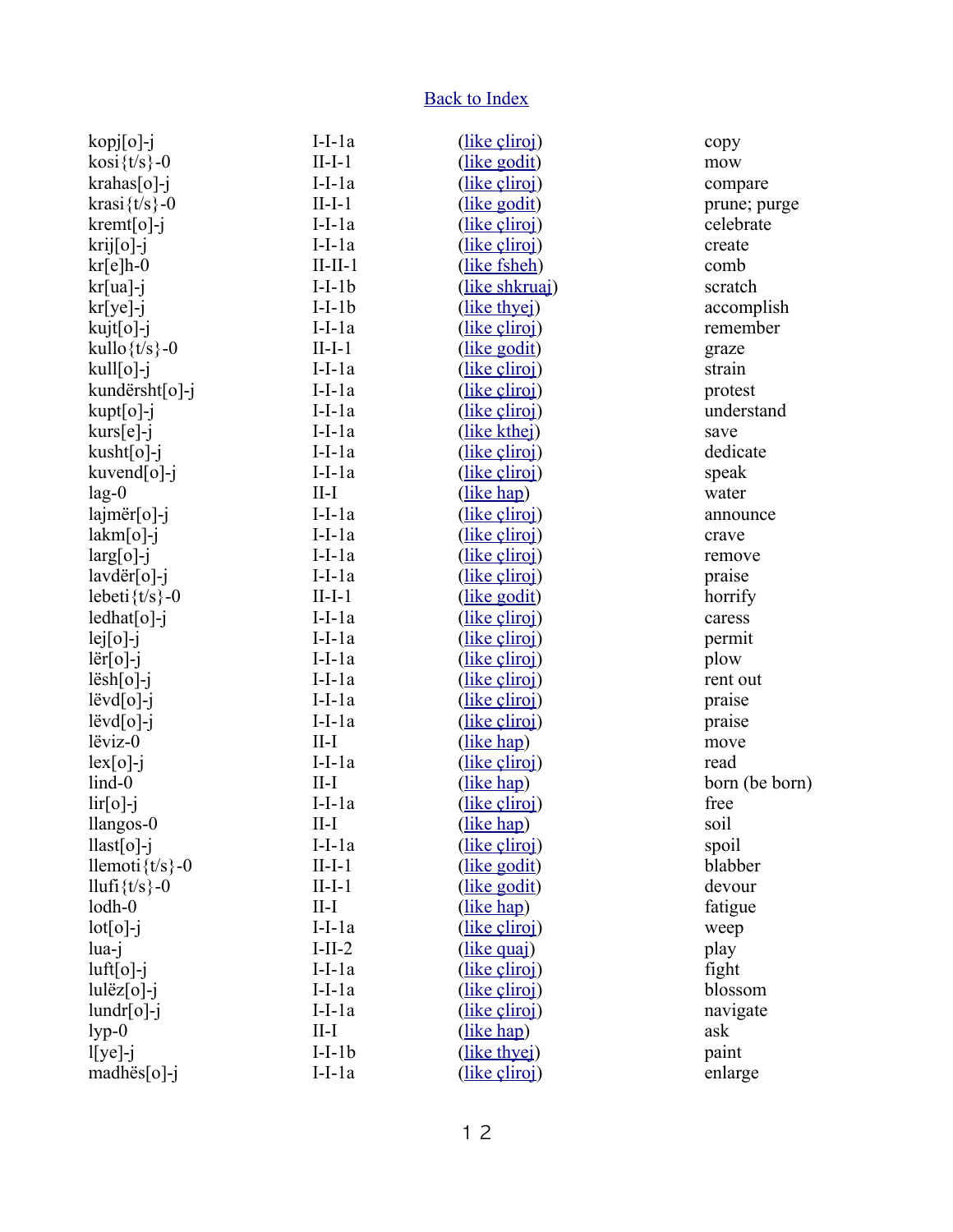<span id="page-11-0"></span>

| mahni $\{t/s\}$ -0        | $II-I-1$   | (like godit)        | astonish       |
|---------------------------|------------|---------------------|----------------|
| mallëngj[e]-j             | $I-I-1a$   | (like kthei)        | move           |
| $malk[0]-j$               | $I-I-1a$   | (like cliroj)       | curse          |
| mardh-0                   | $II-I$     | (like hap)          | feel cold      |
| $mart[0]-j$               | $I-I-1a$   | (like cliroj)       | marry off      |
| $mart[0]-j$               | $I-I-1a$   | (like cliroj)       | marry off      |
| $maskr[o]-j$              | $I-I-1a$   | (like cliroj)       | deceive        |
| mballos-0                 | $II-I$     | (like hap)          | mend           |
| $mbar[0]-j$               | $I-I-1a$   | (like cliroj)       | finish         |
| mbath-0                   | $II-I$     | (like hap)          | wear           |
| $mb{\in}$  -j             | $I-I-1a$   | (like kthej)        | button         |
| mbështjell-0              | $II-II-1a$ | (like sjell)        | wind; collect  |
| mburr-0                   | $II-I$     | (like hap)          | praise         |
| mbush-0                   | $II-I$     | (like hap)          | fill           |
| mbyll-0                   | $II-I$     | (like hap)          | close          |
| $mb[i]$  ll-0             | $II-II-1a$ | (like sjell)        | sow            |
| mëkat[o]-j                | $I-I-1a$   | (like cliroj)       | sin            |
| $mend[o]-j$               | $I-I-1a$   | (like cliroj)       | think          |
| $m\ddot{e}njan[0]-j$      | $I-I-1a$   | (like cliroj)       | remove         |
| merakos-0                 | $II-I$     | (like hap)          | worry          |
| mërdhi-j                  | $I-I-2$    | (like fshij)        | chill          |
| $mërg[0]-j$               | $I-I-1a$   | (like cliroj)       | banish         |
| $merit[o]-j$              | $I-I-1a$   | (like cliroj)       | merit          |
| mërmëri $\{t/s\}$ -0      | $II-I-1$   | <u>(like godit)</u> | murmur         |
| mërzi $\{t/s\}$ -0        | $II-I-1$   | (like godit)        | bore           |
| $m\ddot{e}s[o]-j$         | $I-I-1a$   | (like cliroj)       | learn; teach   |
| $mirat[0]-j$              | $I-I-1a$   | (like cliroj)       | approve        |
| $mjaft[0]-j$              | $I-I-1a$   | (like cliroj)       | suffice        |
| $moh[0]-j$                | $I-I-1a$   | (like çliroj)       | deny; reject   |
| mund-0                    | $II-I$     | (like hap)          | can            |
| $mung[o]-j$               | $I-I-1a$   | (like cliroj)       | lack           |
| $mx[i]-j$                 | $I-I-2$    | (like fshij)        | blacken        |
| $m[je]$ l-0               | $II-II-1a$ | (like sjell)        | milk           |
| nda-j                     | $I-I-2$    | (like laj)          | divide         |
| $ndal[0]-j$               | $I-I-1a$   | (like cliroj)       | stop; prohibit |
| ndërr[o]-j                | $I-I-1a$   | (like cliroj)       | change         |
| $nder[o]-j$               | $I-I-1a$   | (like cliroj)       | honor          |
| $nder[o]-j$               | $I-I-1a$   | (like çliroj)       | honor          |
| $nd \ddot{e}$ shk $[o]-j$ | $I-I-1a$   | (like cliroj)       | punish         |
| $ndihm[0]-j$              | $I-I-1a$   | (like cliroj)       | help           |
| $ndik[0]-j$               | $I-I-1a$   | (like cliroj)       | influence      |
| $nd[je]k-0$               | $II-II-1a$ | (like pjek)         | follow         |
| ndodh-0                   | $II-I$     | (like hap)          | happen         |
| ndreq-0                   | $II-I$     | (like hap)          | arrange        |
| ndri $\{t/s\}$ -0         | $II-I-1$   | (like godit)        | shine          |
| $ndrysh[0]-j$             | $I-I-1a$   | (like cliroj)       | change         |
|                           |            |                     |                |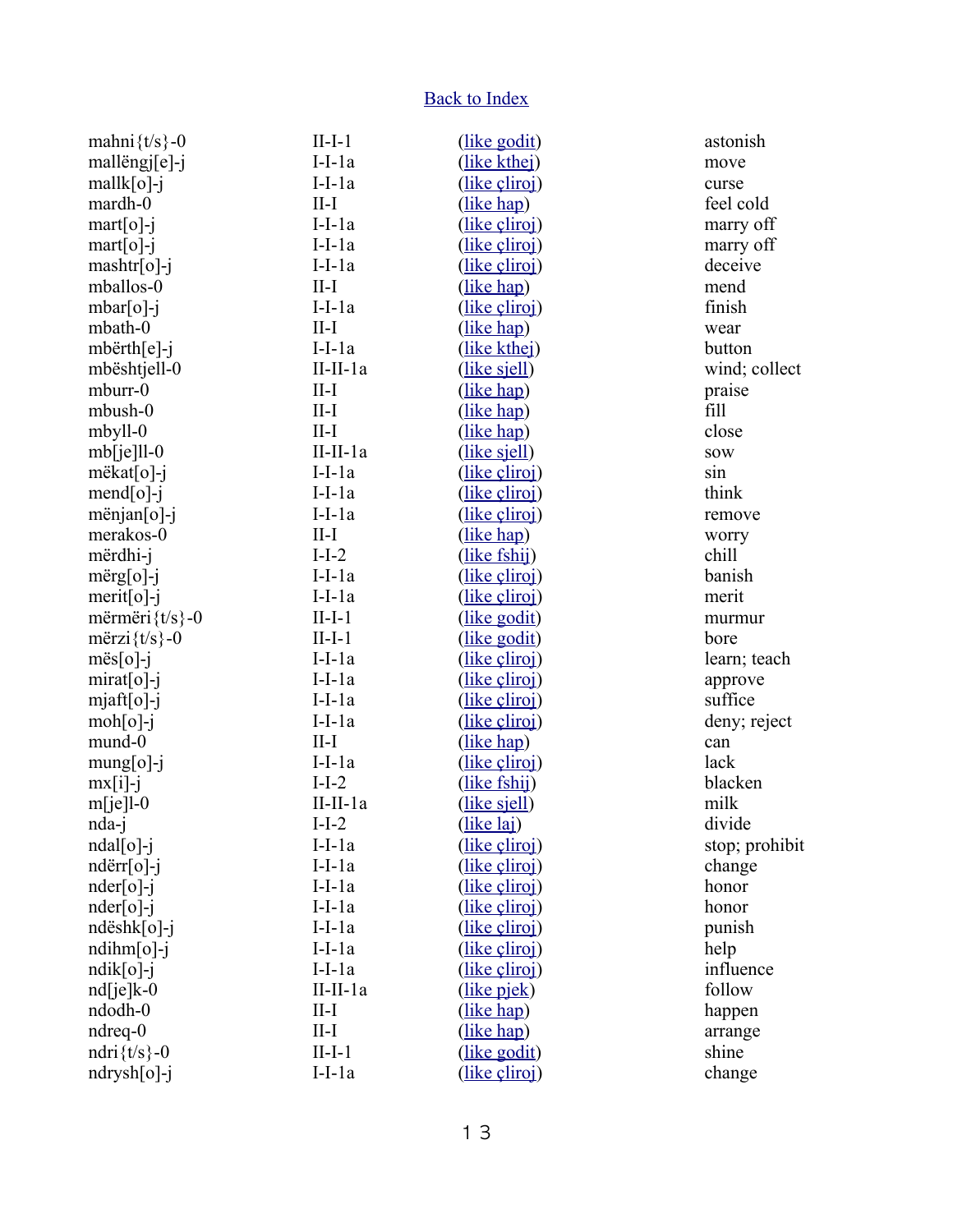| $II-II-1a$<br>call; attract<br>$nd[iel]$ ll-0<br>(like sjell)<br>$I-I-1a$<br>(like cliroj)<br>bother<br>$\n  ngacm[o]-j\n$<br>$I-I-1a$<br>load<br>$ngark[0]-j$<br>(like cliroj)<br>$II-I$<br>(like hap)<br>$n$ gec $-0$<br>get stuck<br>$I-I-2$<br>(like cai)<br>resemble<br>ngja-j<br>$II-I$<br>(like hap)<br>lengthen<br>ngjat-0<br>$II-I-1$<br>$ngji\{t/s\}$ -0<br>(like godit)<br>climb; connect<br>$II-I$<br>ngordh-0<br>(like hap)<br>die (animals)<br>$II-I$<br>ngreh-0<br>wind<br>(like hap)<br>$I-I-2$<br>ngri-j<br>(like fshij)<br>freeze<br>$II-I$<br>(like hap)<br>heat<br>ngroh-0<br>$II-I$<br>darken<br>(like hap)<br>$ngrys-0$<br>$II-I-1$<br>$ngu{t/s}$ -0<br>(like fut)<br>hurry<br>$II-I$<br>ngul-0<br>(like hap)<br>insert<br>$II-I$<br>(like hap)<br>petrify<br>nguros-0<br>$II-I$<br>$ngurr-0$<br>(like hap)<br>arrest<br>$I-I-1a$<br>(like cliroj)<br>comfort<br>$ngushëll[o]-j$<br>$II-II-2$<br>(like vras)<br>touch; push;<br>$ng[as]-0$<br>$II-I$<br>$nis-0$<br>(like hap)<br>begin<br>$I-I-1a$<br>(like cliroj)<br>$night[0]-j$<br>announce<br>$II-I$<br>stain<br>njollos-0<br>(like hap)<br>$II-I$<br>$njom-0$<br>(like hap)<br>wetten<br>$I-I-1a$<br>(like cliroj)<br>$not[0]$ -j<br>swim<br>$II-I-1$<br>sniff<br>nuha $\{t/s\}$ -0<br>(like godit)<br>$I-I-1a$<br>(like cliroj)<br>$numer[0]-j$<br>count<br>$III-C$<br>$nxe-0$<br>(like zë)<br>learn<br>$II-I-1$<br>$nxi\{t/s\}$ -0<br>(like godit)<br>urge<br>$I-I-1a$<br>(like cliroj)<br>$n$ xit $[o]$ -j<br>hurry<br>$II-II-1a$<br>(like bjerr)<br>$nx[ielrr-0]$<br>take out<br>$I-I-2$<br>ofsha[j]-<br>(like caj)<br>groan<br>$I-I-1a$<br>$okup[o]-j$<br>(like cliroj)<br>occupy<br>$I-I-1a$<br>(like cliroj)<br>organize<br>$organiz[o]-j$<br>$II-I-1$<br>padit-0<br>(like godit)<br>accuse<br>$I-I-1b$<br>(like shkruaj)<br>pag[ua]-j<br>pay<br>$II-I-1$<br>(like godit)<br>pajis-0<br>equip<br>(like cliroj)<br>$I-I-1a$<br>pajt[o]-j<br>subscribe<br>$I-I-1a$<br>(like cliroj)<br>diminish<br>pakës[o]-j<br>$II-I$<br>(like hap)<br>fold<br>palos-0 |
|-------------------------------------------------------------------------------------------------------------------------------------------------------------------------------------------------------------------------------------------------------------------------------------------------------------------------------------------------------------------------------------------------------------------------------------------------------------------------------------------------------------------------------------------------------------------------------------------------------------------------------------------------------------------------------------------------------------------------------------------------------------------------------------------------------------------------------------------------------------------------------------------------------------------------------------------------------------------------------------------------------------------------------------------------------------------------------------------------------------------------------------------------------------------------------------------------------------------------------------------------------------------------------------------------------------------------------------------------------------------------------------------------------------------------------------------------------------------------------------------------------------------------------------------------------------------------------------------------------------------------------------------------------------------------------------------------------------------------------------------------------------------------------------------------------------------------------------------------------------------------------------------------------------------------------------------------------------------------------------------------------------------------------------------|
|                                                                                                                                                                                                                                                                                                                                                                                                                                                                                                                                                                                                                                                                                                                                                                                                                                                                                                                                                                                                                                                                                                                                                                                                                                                                                                                                                                                                                                                                                                                                                                                                                                                                                                                                                                                                                                                                                                                                                                                                                                           |
|                                                                                                                                                                                                                                                                                                                                                                                                                                                                                                                                                                                                                                                                                                                                                                                                                                                                                                                                                                                                                                                                                                                                                                                                                                                                                                                                                                                                                                                                                                                                                                                                                                                                                                                                                                                                                                                                                                                                                                                                                                           |
|                                                                                                                                                                                                                                                                                                                                                                                                                                                                                                                                                                                                                                                                                                                                                                                                                                                                                                                                                                                                                                                                                                                                                                                                                                                                                                                                                                                                                                                                                                                                                                                                                                                                                                                                                                                                                                                                                                                                                                                                                                           |
|                                                                                                                                                                                                                                                                                                                                                                                                                                                                                                                                                                                                                                                                                                                                                                                                                                                                                                                                                                                                                                                                                                                                                                                                                                                                                                                                                                                                                                                                                                                                                                                                                                                                                                                                                                                                                                                                                                                                                                                                                                           |
|                                                                                                                                                                                                                                                                                                                                                                                                                                                                                                                                                                                                                                                                                                                                                                                                                                                                                                                                                                                                                                                                                                                                                                                                                                                                                                                                                                                                                                                                                                                                                                                                                                                                                                                                                                                                                                                                                                                                                                                                                                           |
|                                                                                                                                                                                                                                                                                                                                                                                                                                                                                                                                                                                                                                                                                                                                                                                                                                                                                                                                                                                                                                                                                                                                                                                                                                                                                                                                                                                                                                                                                                                                                                                                                                                                                                                                                                                                                                                                                                                                                                                                                                           |
|                                                                                                                                                                                                                                                                                                                                                                                                                                                                                                                                                                                                                                                                                                                                                                                                                                                                                                                                                                                                                                                                                                                                                                                                                                                                                                                                                                                                                                                                                                                                                                                                                                                                                                                                                                                                                                                                                                                                                                                                                                           |
|                                                                                                                                                                                                                                                                                                                                                                                                                                                                                                                                                                                                                                                                                                                                                                                                                                                                                                                                                                                                                                                                                                                                                                                                                                                                                                                                                                                                                                                                                                                                                                                                                                                                                                                                                                                                                                                                                                                                                                                                                                           |
|                                                                                                                                                                                                                                                                                                                                                                                                                                                                                                                                                                                                                                                                                                                                                                                                                                                                                                                                                                                                                                                                                                                                                                                                                                                                                                                                                                                                                                                                                                                                                                                                                                                                                                                                                                                                                                                                                                                                                                                                                                           |
|                                                                                                                                                                                                                                                                                                                                                                                                                                                                                                                                                                                                                                                                                                                                                                                                                                                                                                                                                                                                                                                                                                                                                                                                                                                                                                                                                                                                                                                                                                                                                                                                                                                                                                                                                                                                                                                                                                                                                                                                                                           |
|                                                                                                                                                                                                                                                                                                                                                                                                                                                                                                                                                                                                                                                                                                                                                                                                                                                                                                                                                                                                                                                                                                                                                                                                                                                                                                                                                                                                                                                                                                                                                                                                                                                                                                                                                                                                                                                                                                                                                                                                                                           |
|                                                                                                                                                                                                                                                                                                                                                                                                                                                                                                                                                                                                                                                                                                                                                                                                                                                                                                                                                                                                                                                                                                                                                                                                                                                                                                                                                                                                                                                                                                                                                                                                                                                                                                                                                                                                                                                                                                                                                                                                                                           |
|                                                                                                                                                                                                                                                                                                                                                                                                                                                                                                                                                                                                                                                                                                                                                                                                                                                                                                                                                                                                                                                                                                                                                                                                                                                                                                                                                                                                                                                                                                                                                                                                                                                                                                                                                                                                                                                                                                                                                                                                                                           |
|                                                                                                                                                                                                                                                                                                                                                                                                                                                                                                                                                                                                                                                                                                                                                                                                                                                                                                                                                                                                                                                                                                                                                                                                                                                                                                                                                                                                                                                                                                                                                                                                                                                                                                                                                                                                                                                                                                                                                                                                                                           |
|                                                                                                                                                                                                                                                                                                                                                                                                                                                                                                                                                                                                                                                                                                                                                                                                                                                                                                                                                                                                                                                                                                                                                                                                                                                                                                                                                                                                                                                                                                                                                                                                                                                                                                                                                                                                                                                                                                                                                                                                                                           |
|                                                                                                                                                                                                                                                                                                                                                                                                                                                                                                                                                                                                                                                                                                                                                                                                                                                                                                                                                                                                                                                                                                                                                                                                                                                                                                                                                                                                                                                                                                                                                                                                                                                                                                                                                                                                                                                                                                                                                                                                                                           |
|                                                                                                                                                                                                                                                                                                                                                                                                                                                                                                                                                                                                                                                                                                                                                                                                                                                                                                                                                                                                                                                                                                                                                                                                                                                                                                                                                                                                                                                                                                                                                                                                                                                                                                                                                                                                                                                                                                                                                                                                                                           |
|                                                                                                                                                                                                                                                                                                                                                                                                                                                                                                                                                                                                                                                                                                                                                                                                                                                                                                                                                                                                                                                                                                                                                                                                                                                                                                                                                                                                                                                                                                                                                                                                                                                                                                                                                                                                                                                                                                                                                                                                                                           |
|                                                                                                                                                                                                                                                                                                                                                                                                                                                                                                                                                                                                                                                                                                                                                                                                                                                                                                                                                                                                                                                                                                                                                                                                                                                                                                                                                                                                                                                                                                                                                                                                                                                                                                                                                                                                                                                                                                                                                                                                                                           |
|                                                                                                                                                                                                                                                                                                                                                                                                                                                                                                                                                                                                                                                                                                                                                                                                                                                                                                                                                                                                                                                                                                                                                                                                                                                                                                                                                                                                                                                                                                                                                                                                                                                                                                                                                                                                                                                                                                                                                                                                                                           |
|                                                                                                                                                                                                                                                                                                                                                                                                                                                                                                                                                                                                                                                                                                                                                                                                                                                                                                                                                                                                                                                                                                                                                                                                                                                                                                                                                                                                                                                                                                                                                                                                                                                                                                                                                                                                                                                                                                                                                                                                                                           |
|                                                                                                                                                                                                                                                                                                                                                                                                                                                                                                                                                                                                                                                                                                                                                                                                                                                                                                                                                                                                                                                                                                                                                                                                                                                                                                                                                                                                                                                                                                                                                                                                                                                                                                                                                                                                                                                                                                                                                                                                                                           |
|                                                                                                                                                                                                                                                                                                                                                                                                                                                                                                                                                                                                                                                                                                                                                                                                                                                                                                                                                                                                                                                                                                                                                                                                                                                                                                                                                                                                                                                                                                                                                                                                                                                                                                                                                                                                                                                                                                                                                                                                                                           |
|                                                                                                                                                                                                                                                                                                                                                                                                                                                                                                                                                                                                                                                                                                                                                                                                                                                                                                                                                                                                                                                                                                                                                                                                                                                                                                                                                                                                                                                                                                                                                                                                                                                                                                                                                                                                                                                                                                                                                                                                                                           |
|                                                                                                                                                                                                                                                                                                                                                                                                                                                                                                                                                                                                                                                                                                                                                                                                                                                                                                                                                                                                                                                                                                                                                                                                                                                                                                                                                                                                                                                                                                                                                                                                                                                                                                                                                                                                                                                                                                                                                                                                                                           |
|                                                                                                                                                                                                                                                                                                                                                                                                                                                                                                                                                                                                                                                                                                                                                                                                                                                                                                                                                                                                                                                                                                                                                                                                                                                                                                                                                                                                                                                                                                                                                                                                                                                                                                                                                                                                                                                                                                                                                                                                                                           |
|                                                                                                                                                                                                                                                                                                                                                                                                                                                                                                                                                                                                                                                                                                                                                                                                                                                                                                                                                                                                                                                                                                                                                                                                                                                                                                                                                                                                                                                                                                                                                                                                                                                                                                                                                                                                                                                                                                                                                                                                                                           |
|                                                                                                                                                                                                                                                                                                                                                                                                                                                                                                                                                                                                                                                                                                                                                                                                                                                                                                                                                                                                                                                                                                                                                                                                                                                                                                                                                                                                                                                                                                                                                                                                                                                                                                                                                                                                                                                                                                                                                                                                                                           |
|                                                                                                                                                                                                                                                                                                                                                                                                                                                                                                                                                                                                                                                                                                                                                                                                                                                                                                                                                                                                                                                                                                                                                                                                                                                                                                                                                                                                                                                                                                                                                                                                                                                                                                                                                                                                                                                                                                                                                                                                                                           |
|                                                                                                                                                                                                                                                                                                                                                                                                                                                                                                                                                                                                                                                                                                                                                                                                                                                                                                                                                                                                                                                                                                                                                                                                                                                                                                                                                                                                                                                                                                                                                                                                                                                                                                                                                                                                                                                                                                                                                                                                                                           |
|                                                                                                                                                                                                                                                                                                                                                                                                                                                                                                                                                                                                                                                                                                                                                                                                                                                                                                                                                                                                                                                                                                                                                                                                                                                                                                                                                                                                                                                                                                                                                                                                                                                                                                                                                                                                                                                                                                                                                                                                                                           |
|                                                                                                                                                                                                                                                                                                                                                                                                                                                                                                                                                                                                                                                                                                                                                                                                                                                                                                                                                                                                                                                                                                                                                                                                                                                                                                                                                                                                                                                                                                                                                                                                                                                                                                                                                                                                                                                                                                                                                                                                                                           |
|                                                                                                                                                                                                                                                                                                                                                                                                                                                                                                                                                                                                                                                                                                                                                                                                                                                                                                                                                                                                                                                                                                                                                                                                                                                                                                                                                                                                                                                                                                                                                                                                                                                                                                                                                                                                                                                                                                                                                                                                                                           |
|                                                                                                                                                                                                                                                                                                                                                                                                                                                                                                                                                                                                                                                                                                                                                                                                                                                                                                                                                                                                                                                                                                                                                                                                                                                                                                                                                                                                                                                                                                                                                                                                                                                                                                                                                                                                                                                                                                                                                                                                                                           |
|                                                                                                                                                                                                                                                                                                                                                                                                                                                                                                                                                                                                                                                                                                                                                                                                                                                                                                                                                                                                                                                                                                                                                                                                                                                                                                                                                                                                                                                                                                                                                                                                                                                                                                                                                                                                                                                                                                                                                                                                                                           |
|                                                                                                                                                                                                                                                                                                                                                                                                                                                                                                                                                                                                                                                                                                                                                                                                                                                                                                                                                                                                                                                                                                                                                                                                                                                                                                                                                                                                                                                                                                                                                                                                                                                                                                                                                                                                                                                                                                                                                                                                                                           |
|                                                                                                                                                                                                                                                                                                                                                                                                                                                                                                                                                                                                                                                                                                                                                                                                                                                                                                                                                                                                                                                                                                                                                                                                                                                                                                                                                                                                                                                                                                                                                                                                                                                                                                                                                                                                                                                                                                                                                                                                                                           |
|                                                                                                                                                                                                                                                                                                                                                                                                                                                                                                                                                                                                                                                                                                                                                                                                                                                                                                                                                                                                                                                                                                                                                                                                                                                                                                                                                                                                                                                                                                                                                                                                                                                                                                                                                                                                                                                                                                                                                                                                                                           |
| $I-I-1a$<br>follow<br>(like cliroj)<br>$paso[o]-j$                                                                                                                                                                                                                                                                                                                                                                                                                                                                                                                                                                                                                                                                                                                                                                                                                                                                                                                                                                                                                                                                                                                                                                                                                                                                                                                                                                                                                                                                                                                                                                                                                                                                                                                                                                                                                                                                                                                                                                                        |
| $I-I-1a$<br>(like cliroj)<br>clean<br>$pastr[o]-j$                                                                                                                                                                                                                                                                                                                                                                                                                                                                                                                                                                                                                                                                                                                                                                                                                                                                                                                                                                                                                                                                                                                                                                                                                                                                                                                                                                                                                                                                                                                                                                                                                                                                                                                                                                                                                                                                                                                                                                                        |
| $I-I-1a$<br>(like kthej)<br>$p \ddot{e}$ lq $[e]$ -j<br>appeal to                                                                                                                                                                                                                                                                                                                                                                                                                                                                                                                                                                                                                                                                                                                                                                                                                                                                                                                                                                                                                                                                                                                                                                                                                                                                                                                                                                                                                                                                                                                                                                                                                                                                                                                                                                                                                                                                                                                                                                         |
|                                                                                                                                                                                                                                                                                                                                                                                                                                                                                                                                                                                                                                                                                                                                                                                                                                                                                                                                                                                                                                                                                                                                                                                                                                                                                                                                                                                                                                                                                                                                                                                                                                                                                                                                                                                                                                                                                                                                                                                                                                           |
| $I-I-1a$<br>(like cliroj)<br>obstruct<br>$peng[o]-j$                                                                                                                                                                                                                                                                                                                                                                                                                                                                                                                                                                                                                                                                                                                                                                                                                                                                                                                                                                                                                                                                                                                                                                                                                                                                                                                                                                                                                                                                                                                                                                                                                                                                                                                                                                                                                                                                                                                                                                                      |
| (like cliroj)<br>confront<br>$I-I-1a$<br>përball[o]-j                                                                                                                                                                                                                                                                                                                                                                                                                                                                                                                                                                                                                                                                                                                                                                                                                                                                                                                                                                                                                                                                                                                                                                                                                                                                                                                                                                                                                                                                                                                                                                                                                                                                                                                                                                                                                                                                                                                                                                                     |
| $II-I$<br>përbuz-0<br>(like hap)<br>despise<br>$përb[e]-j$<br>$I-I-1a$<br>(like kthej)<br>compose                                                                                                                                                                                                                                                                                                                                                                                                                                                                                                                                                                                                                                                                                                                                                                                                                                                                                                                                                                                                                                                                                                                                                                                                                                                                                                                                                                                                                                                                                                                                                                                                                                                                                                                                                                                                                                                                                                                                         |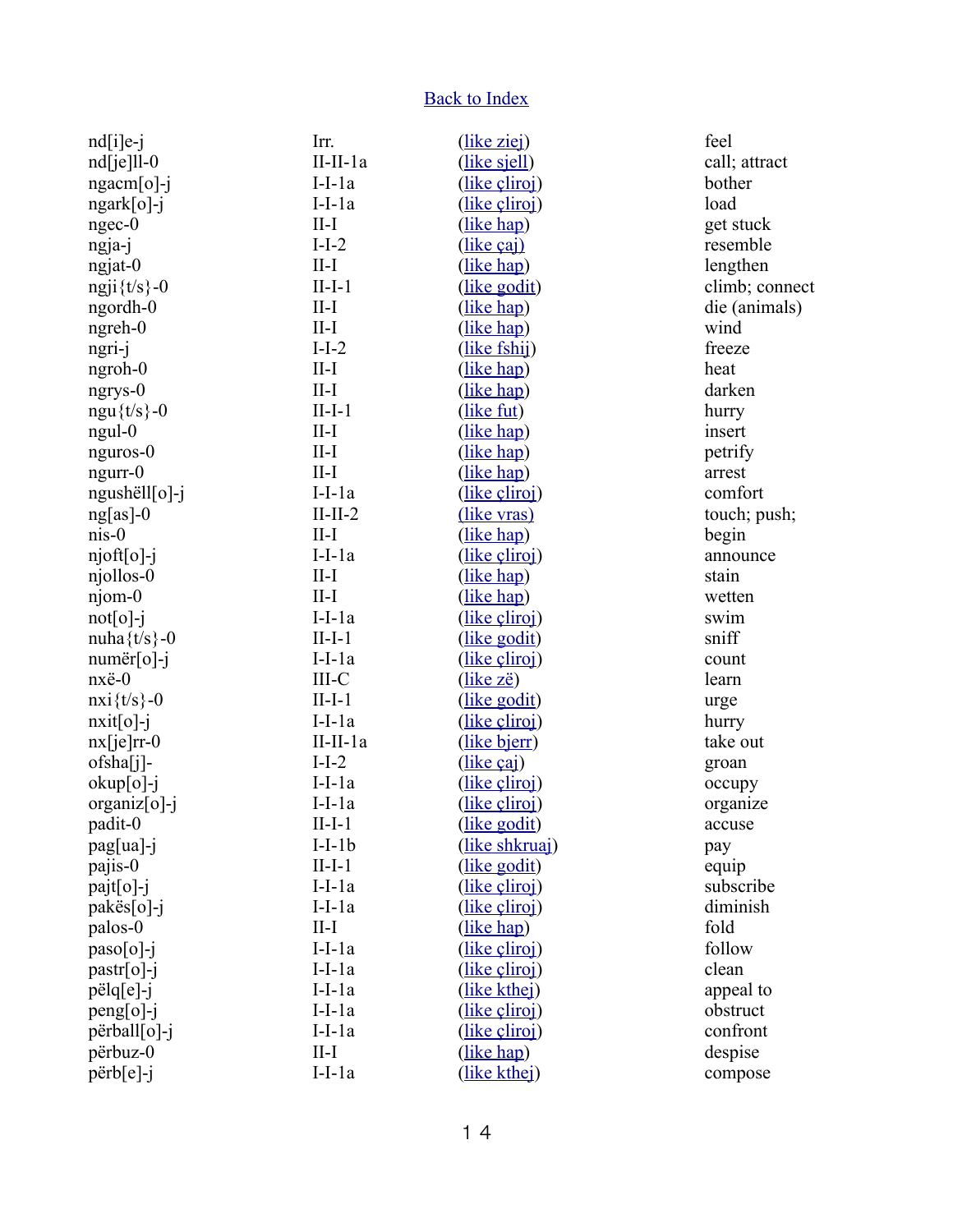| $p\text{ërc}[j\text{e}]$ ll-0   | $II-II-1a$ | (like sjell)  | accompany            |
|---------------------------------|------------|---------------|----------------------|
| përdor-0                        | $II-I$     | (like hap)    | use                  |
| përfshi-[j]                     | $I-I-2$    | (like fshij)  | include              |
| $\text{përgati}\{t/s\} - 0$     | $II-I-1$   | (like godit)  | cook                 |
| përgj[o]-j                      | $I-I-1a$   | (like cliroj) | eavesdrop            |
| përhap-0                        | $II-I$     | (like hap)    | circulate; broadcast |
| përjasht[o]-j                   | $I-I-1a$   | (like cliroj) | expel                |
| përjetës[o]-j                   | $I-I-1a$   | (like cliroj) | perpetuate           |
| përkrah-0                       | $II-I$     | (like hap)    | support              |
| përkth[e]-j                     | $I-I-1a$   | (like kthej)  | translate            |
| përkul-0                        | $II-I$     | (like hap)    | bend                 |
| $p$ ërk[as]-0                   | $II-II-2$  | (like bërtas) | touch; concern       |
| $p\text{ \& }$ rmbu $\{t/s\}$ - | $II-I-1$   | (like fut)    | capsize              |
| përmend-0                       | $II-I$     | (like hap)    | remind               |
| përmirës[o]-j                   | $I-I-1a$   | (like cliroj) | improve              |
| $p\text{ecm}$ [je]rr-0          | $II-II-1a$ | (like bjerr)  | urinate              |
| përpar[o]-j                     | $I-I-1a$   | (like cliroj) | progress             |
| përpi-j                         | $I-I-2$    | (like fshij)  | devour               |
| përp[je]k-0                     | $II-II-1a$ | (like pjek)   | hit                  |
| përsëri $\{t/s\}$ -             | $II-I-1$   | (like godit)  | repeat               |
| përshende $\{t/s\}$             | $II-I-1$   | (like godit)  | greet                |
| përtëri-j                       | $I-I-2$    | (like fshij)  | restore              |
| përt[o]-j                       | $I-I-1a$   | (like cliroj) | idle                 |
| $peshk[0]-j$                    | $I-I-1a$   | (like cliroj) | fish                 |
| pëshpëri $\{t/s\}$ -            | $II-I-1$   | (like godit)  | whisper              |
| $pick[0]-j$                     | $I-I-1a$   | (like cliroj) | sting                |
| piktur[o]-j                     | $I-I-1a$   | (like cliroj) | paint                |
| pjetës[o]-j                     | $I-I-1a$   | (like cliroj) | divide               |
| plaçki $\{t/s\}$ -0             | $II-I-1$   | (like godit)  | rob                  |
| plagos-0                        | $II-I$     | (like hap)    | wound                |
| planifik[0]-j                   | $I-I-1a$   | (like cliroj) | plan                 |
| plas-0                          | $II-I$     | (like hap)    | burst                |
| plehër[o]-j                     | $I-I-1a$   | (like cliroj) | fertilize            |
| plotës[o]-j                     | $I-I-1a$   | (like cliroj) | fulfill              |
| porosi $\{t/s\}$ -0             | $II-I-1$   | (like godit)  | order                |
| $pran[0]-j$                     | $I-I-1a$   | (like cliroj) | accept; admit        |
| $prashi$ {t/s}-                 | $II-I-1$   | (like godit)  | rake                 |
| $prefer[o]-i$                   | $I-I-1a$   | (like cliroj) | prefer               |
| premt[o]-j                      | $I-I-1a$   | (like cliroj) | promise              |
| $pri-j$                         | $I-I-2$    | (like fshij)  | lead                 |
| prish-0                         | $II-I$     | (like hap)    | break; destroy       |
| $proklam[0]-j$                  | $I-I-1a$   | (like cliroj) | proclaim             |
| $prov[o]-j$                     | $I-I-1a$   | (like cliroj) | test                 |
| pushkat[o]-j                    | $I-I-1a$   | (like cliroj) | shoot                |
| $pusht[o]-j$                    | $I-I-1a$   | (like cliroj) | occupy               |
|                                 | $I-I-1a$   | (like cliroj) |                      |
| $push[0]-j$                     |            |               | rest                 |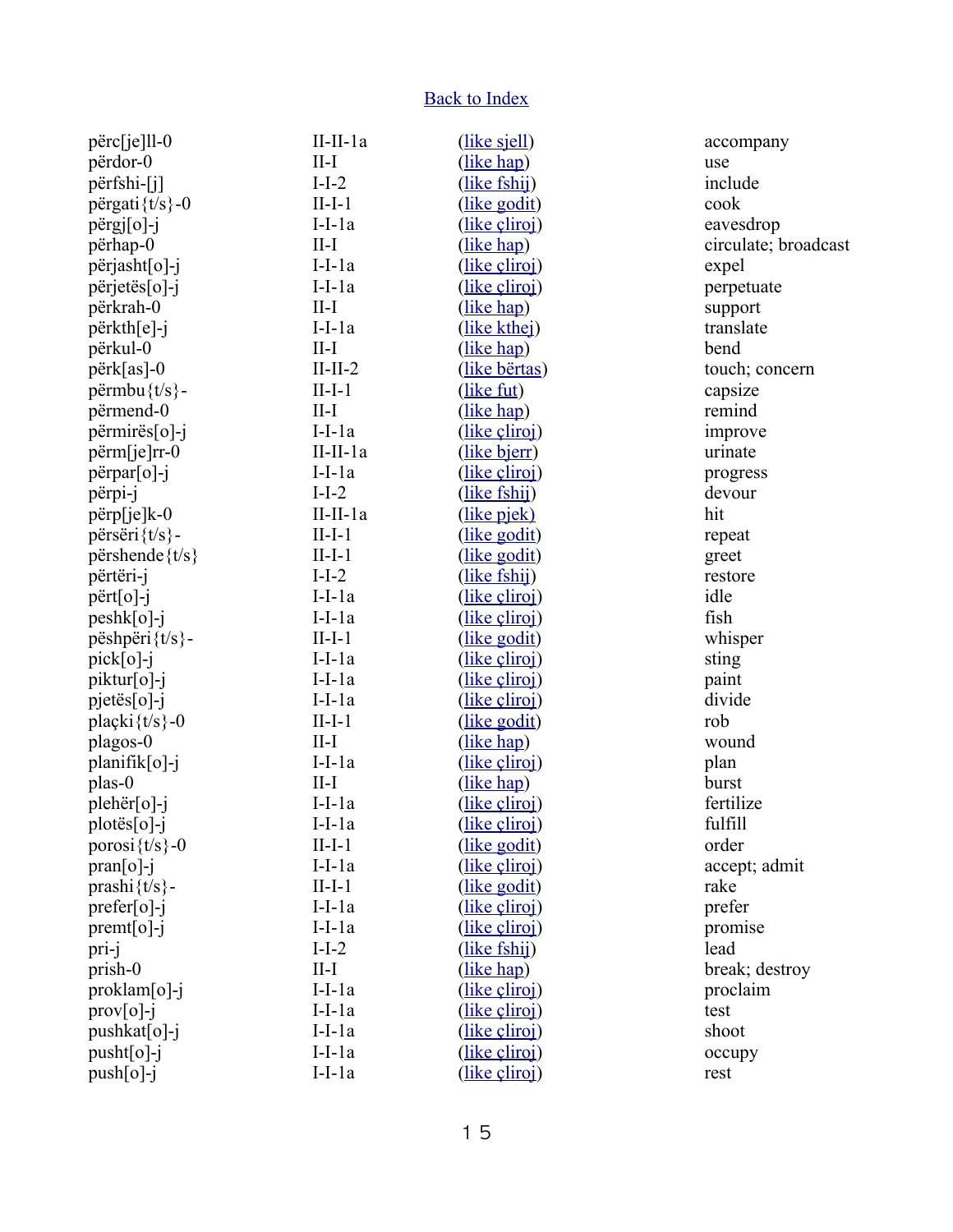<span id="page-14-1"></span><span id="page-14-0"></span>

| puth-0                   | $II-I$     | (like hap)     | kiss        |
|--------------------------|------------|----------------|-------------|
| pyllëz[o]-j              | $I-I-1a$   | (like cliroj)  | forest      |
| p[je]ll-0                | $II-II-1a$ | $(iike$ sjell) | give birth  |
| qa-j                     | $I-I-2$    | (like laj)     | cry         |
| $qark[0]-j$              | $I-I-1a$   | (like cliroj)  | encircle    |
| $qelb-0$                 | $II-I$     | (like hap)     | stink       |
| qëll[o]-j                | $I-I-1a$   | (like cliroj)  | aim         |
| qëndis-0                 | $II-I$     | (like hap)     | embroider   |
| $q\bar{e}ndr[0]-j$       | $I-I-1a$   | (like cliroj)  | halt        |
| $qep-0$                  | $II-I$     | (like hap)     | sew         |
| $q$ ër $[0]$ -j          | $I-I-1a$   | (like cliroj)  | peel        |
| $qesh-0$                 | $II-I$     | (like hap)     | laugh       |
| $qort[o]$ -j             | $I-I-1a$   | (like cliroj)  | scold       |
| qull-0                   | $II-I$     | (like hap)     | soak        |
| qytetër[o]-j             | $I-I-1a$   | (like cliroj)  | civilize    |
| $q[es]-0$                | $II-II-2$  | (like pres)    | extract     |
| radhi $\{t/s\}$ -        | $II-I-1$   | (like godit)   | arrange     |
| $redakt[0]-j$            | $I-I-1a$   | (like cliroj)  | edit        |
| $refer[0]-j$             | $I-I-1a$   | (like cliroj)  | report      |
| $regj-0$                 | $II-I$     | (like hap)     | curse       |
|                          | $I-I-1a$   | (like cliroj)  |             |
| $regjistr[0]-j$          | $I-I-1a$   |                | register    |
| $r\ddot{e}nd[o]-j$       | $I-I-1a$   | (like cliroj)  | weight down |
| rënk[o]-j                |            | (like cliroj)  | complain    |
| $respect[0]-j$           | $I-I-1a$   | (like çliroj)  | respect     |
| $rezist[0]-j$            | $I-I-1a$   | (like cliroj)  | resist      |
| $r\ddot{e}z[0]\text{-}j$ | $I-I-1a$   | (like cliroj)  | fell        |
| rrëf[e]-j                | $I-I-1a$   | (like kthej)   | tell; show  |
| $rregul[o]-j$            | $I-I-1a$   | (like cliroj)  | regulate    |
| $r \in \text{min}[e]$ -j | $I-I-1a$   | (like kthej)   | seize       |
| $rri\{t/s\}$ -0          | $II-I-1$   | (like godit)   | grow        |
| $rr[0]-j$                | $I-I-1a$   | (like cliroj)  | live        |
| $rr[ua]-j$               | $I-I-1b$   | (like shkruaj) | shave       |
| $rua-j$                  | $I-II-2$   | (like quaj)    | guard       |
| sha-j                    | $I-I-2$    | (like laj)     | insult      |
| shëti $\{t/s\}$ -0       | $II-I-1$   | (like godit)   | stroll      |
| shi-j                    | $I-I-2$    | (like fshij)   | thresh      |
| $shik[0]-j$              | $I-I-1a$   | (like cliroj)  | see; look   |
| $shk$ ëmb $[e]$ -j       | $I-I-1a$   | (like kthej)   | change      |
| shkri-j                  | $I-I-2$    | (like fshij)   | melt        |
| shkurt[o]-j              | $I-I-1a$   | (like cliroj)  | shorten     |
| $shk[0]-j$               | $I-I-1a$   | (like cliroj)  | <b>go</b>   |
| shoqër $[0]-i$           | $I-I-1a$   | (like cliroj)  | accompany   |
| shpall-0                 | $II-I$     | (like hap)     | announce    |
| $shpët[o]-j$             | $I-I-1a$   | (like cliroj)  | rescue      |
| $shpieg[0]-j$            | $I-I-1a$   | (like cliroj)  | explain     |
| $shpres[0]-j$            | $I-I-1a$   | (like cliroj)  | hope        |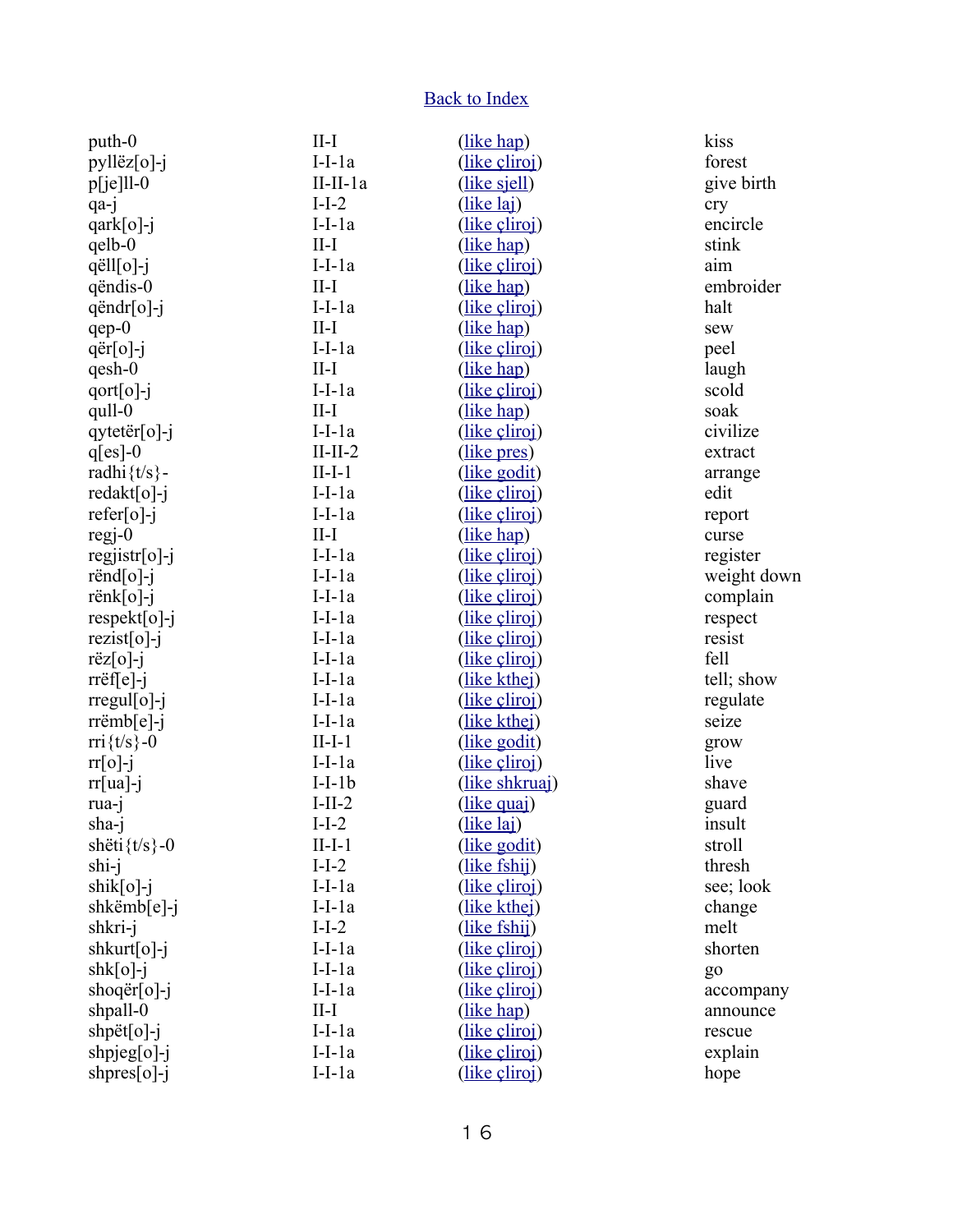<span id="page-15-0"></span>

| $shq[ua]-j$               | $I-I-1b$          | <u>(like shkruaj)</u> | distinguish    |
|---------------------------|-------------------|-----------------------|----------------|
| shtri-j                   | $I-I-2$           | (like fshij)          | stretch        |
| $\text{shtr}[o]-j$        | $I-I-1a$          | (like cliroj)         | lay            |
| shtyp-0                   | $II-I$            | (like hap)            | press; oppress |
| $sh[ua]-j$                | $I-I-1b$          | (like shkruaj)        | extinguish     |
| $string[0]-j$             | $I-I-1a$          | (like cliroj)         | force          |
| $\text{tak}[\text{o}]$ -j | $I-I-1a$          | (like cliroj)         | meet           |
| tall-0                    | $II-I$            | (like hap)            | tease          |
| tha-j                     | $I-I-2$           | (like laj)            | dry            |
| $thur-0$                  | $II-I$            | (like hap)            | fence in       |
| tiganis-0                 | $II-I$            | (like hap)            | fry            |
| trashëg[o]-j              | $I-I-1a$          | (like cliroj)         | inherit        |
| $\text{traz}[o]-j$        | $I-I-1a$          | (like cliroj)         | mix            |
| tredh-0                   | $II-II-1a$        | (like mbledh)         | castrate       |
| $treg[0]-j$               | $I-I-1a$          | (like cliroj)         | show           |
| tremb-0                   | $\rm II\text{-}I$ | (like hap)            | frighten       |
| $t[je]rr-0$               | $II-II-1a$        | (like bjerr)          | spin           |
| $u$ <i>jdis-0</i>         | $II-I$            | (like hap)            | arrange        |
| $uji$ {t/s}-0             | $II-I-1$          | (like godit)          | water          |
| $ul-0$                    | $II-I$            | (like hap)            | lower          |
| urdhër[o]-j               | $I-I-1a$          | (like cliroj)         | command        |
| $ur[o]-j$                 | $I-I-1a$          | (like cliroj)         | wish           |
| vërvi $\{t/s\}$ -0        | $II-I-1$          | (like godit)          | throw          |
| $vizit[o]-j$              | $I-I-1a$          | (like cliroj)         | visit          |
| $vl[0]-j$                 | $I-I-1a$          | (like cliroj)         | boil           |
| $von[0]-j$                | $I-I-1a$          | (like cliroj)         | delay          |
| vua-j                     | $I-II-2$          | (like quaj)           | suffer         |
| vulos-0                   | $II-I$            | (like hap)            | seal           |
| $v[je]$ l-0               | $II-II-1a$        | $(like$ sjell)        | harvest        |
| $v[iel]$ ll-0             | $II-II-1a$        | (like sjell)          | vomit          |
| $v[j]$ e]rr-0             | $II-II-1a$        | (like bjerr)          | hang           |
| $z\bar{b}$ ardh $o$ ]-j   | $I-I-1a$          | (like cliroj)         | whiten         |
| zbavi $\{t/s\}$ -0        | $II-I-1$          | (like godit)          | entertain      |
| zbl[e]dh-0                | $II-II-1a$        | (like mbledh)         | unfold         |
| $zbr[es]-0$               | $II-II-2$         | $(like$ pres $2)$     | descend        |
| $z\text{emer}[o]-j$       | $I-I-1a$          | (like cliroj)         | anger          |
| zëvendës $[0]-j$          | $I-I-1a$          | (like cliroj)         | replace        |
| zgjidh-0                  | $II-I$            | (like haplike hap)    | untie          |
| zgj[e]dh-0                | $II-II-1a$        | (like mbledh)         | choose         |
| $zgj[0]-j$                | $I-I-1a$          | (like cliroj)         | wake           |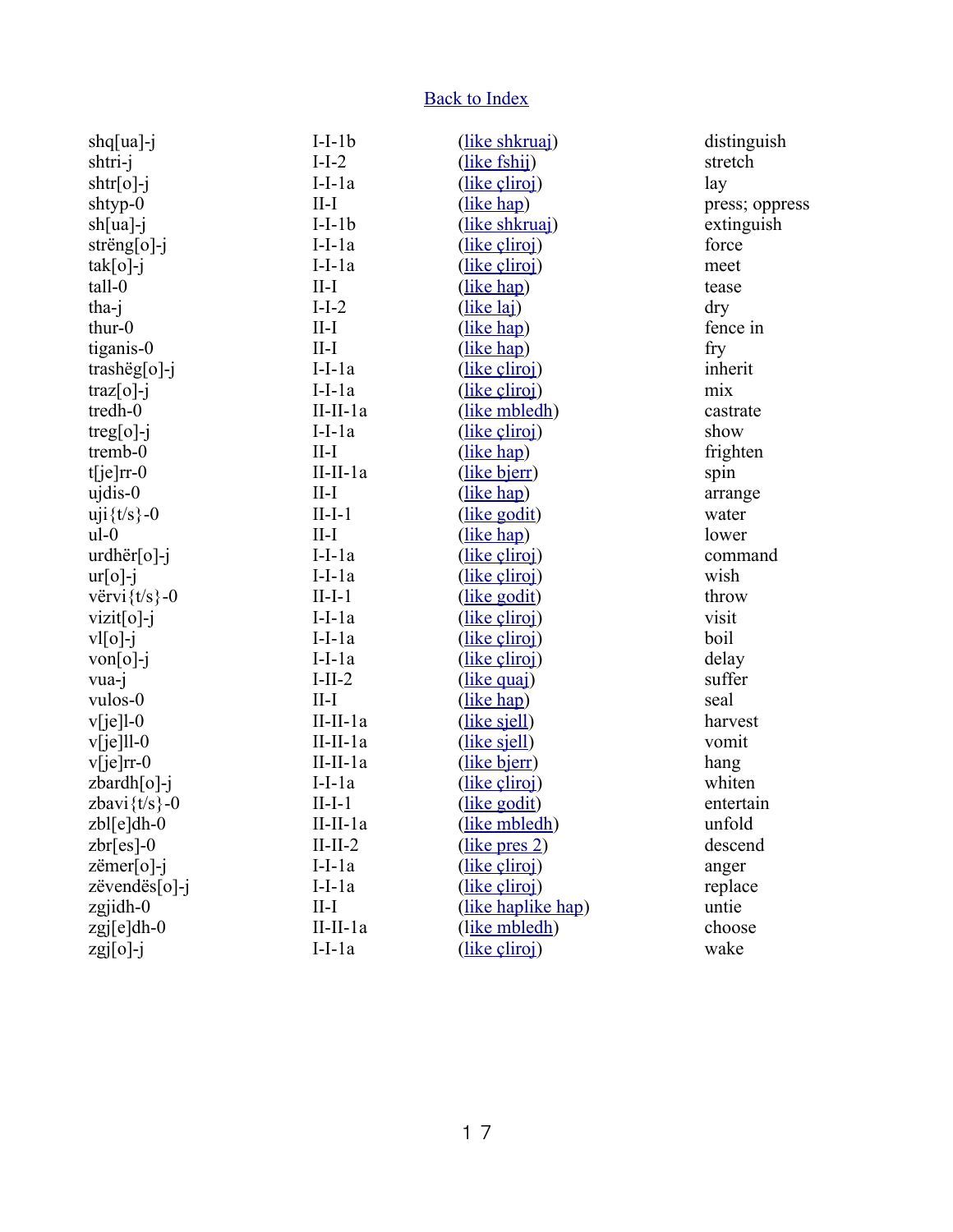#### <span id="page-16-0"></span>**Albanian-English Verb Glossary**

| abstenoj  | abstain  |
|-----------|----------|
| abuzoj    | abuse    |
| adhuroj   | adore    |
| admiroj   | admire   |
| adoptoj   | adopt    |
| adresoj   | address  |
| afroj     | approac  |
| ajros     | air      |
| akuzoj    | accuse   |
| banoj     | reside   |
| barazoj   | compare  |
| bashkoj   | unite    |
| bastis    | raid     |
| bekoj     | bless    |
| bezdis    | bother   |
| bisedoj   | talk     |
| bitis     | complet  |
| bluaj     | blow     |
| botoj     | publish  |
| brohorit  | applaud  |
| bredh     | roam     |
| buças     | roar     |
| çaj       | split    |
| caktoj    | determi  |
| caloj     | limp     |
| carmatos  | disarm   |
| çel       | open     |
| çlodh     | refresh  |
| çmoj      | value    |
| copetoj   | tear     |
| çorodit   | corrupt  |
| cudit     | surprise |
| çjerr     | tear     |
| çoj       | send     |
| dashuroj  | love     |
| dëfrej    | enjoy    |
| dëftej    | show     |
| dëgjoj    | listen   |
| dëmtoj    | harm     |
| dend      | compre:  |
| dënoj     | punish   |
| depërtoj  | penetra  |
| depozitoj | deposit  |

abstain abuse adore admire adopt address approach accuse reside compare unite raid bless bother talk complete blow publish applaud roam roar split determine limp disarm open refresh value tear corrupt surprise tear send love enjoy show listen harm compress punish penetrate

derdh spill dërgoj send dërsij sweat dëshiroj desire dëshmoj testify dëshpëroj sadden detyroj charge dhemb hurt dhuroj present dihat breathe drejtoj direct duroj endure edukoj educate eksportoj export ekspozoj exhibit ekzistoj exist ëmbëlsoj sweeten end weave ëndërroj dream fabrikoj produce fal excuse falënderoj thank falsifikoj falsify farkëtoj forge farmakos poison fejoj annoy fejoj betroth fërkoj rub festoj celebrate fik switch off firmoj sign fitoj win fjalos converse flak throw formoj form frikësoj intimidate fryj blow frymëzoj inspire fshaj sigh ftoj invite fyej err gaboj mistake gajas tire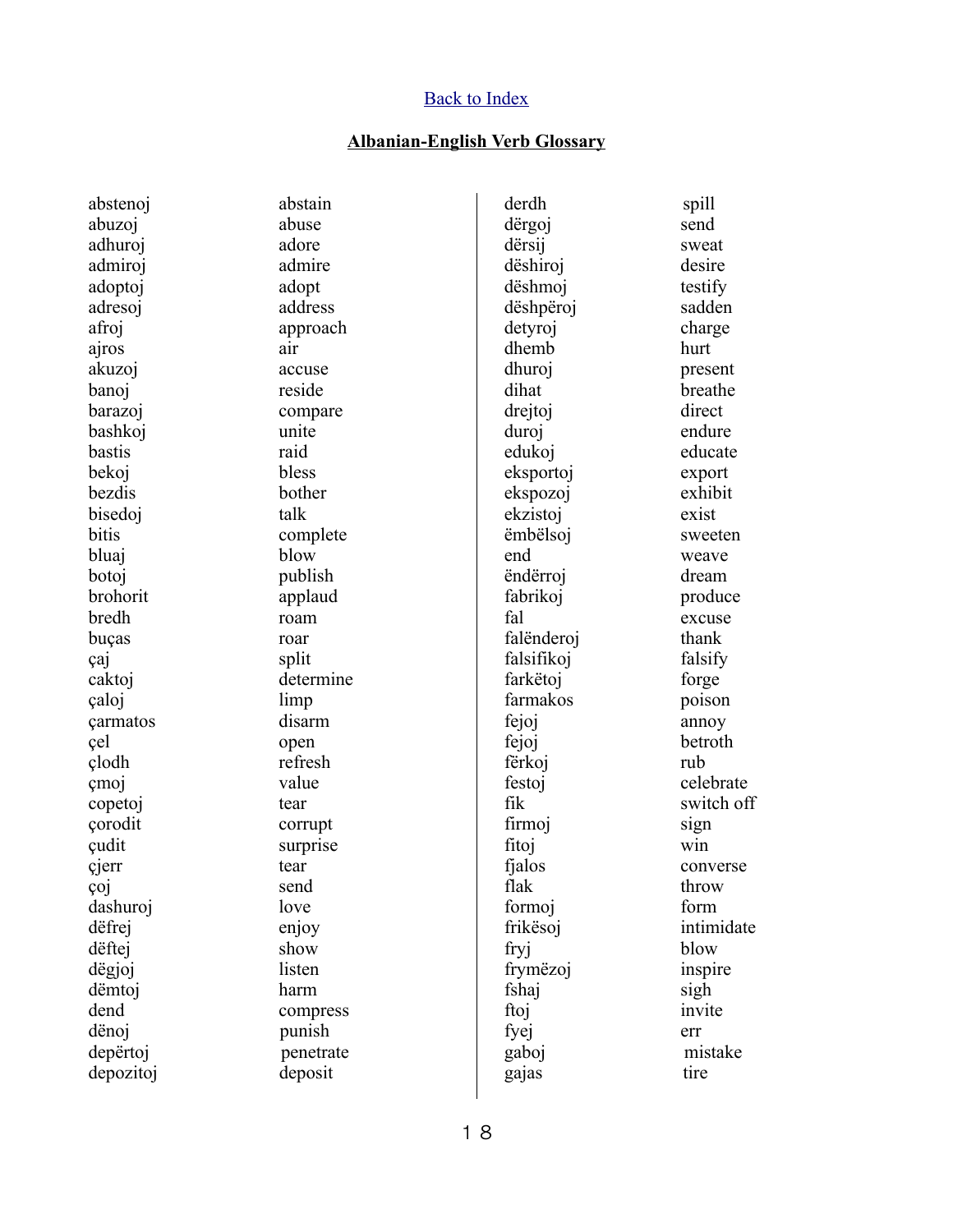gdhend carve gëlltit swallow gënjej lie gërhas snore gërmoj dig gërvisht scratch gjakos make gjezdis sightsee gjuaj hunt gjykoj judge gostit treat grabit rob grij chop gris tear gudulis tickle guxoj dare habit surprise harroj forget has bump into hekuros iron helmoj poison hetoj inquire holloj make thin huaj loan humb lose hutoj stun hedh throw importoj import inatos anger inkurajoj encourage interesoj interest interpretoj interpret kafshoj bite kalit sharpen kallëzoj report kap catch kapit fatigue këmbej change këndoj sing këput break kërcënoj threaten kërcas iump kërcej dance

gatit prepare bleed kërkoj look for

kij prune kooperoj cooperate kopjoj copy kosit mow krahasoj compare krasit prune kremtoj celebrate krijoj create kreh comb kruaj scratch kryej accomplish kujtoj remember kullot graze kulloj strain kundërshtoj protest kuptoj understand kursej save kushtoj dedicate kuvendoj speak lag water lajmëroj announce lakmoj crave largoj remove lavdëroj praise lebetit horrify ledhatoj caress lejoj permit lëroj plow lëshoj rent out lëvdoj praise lëviz move lexoj read lind be born liroj free llangos soil llastoj spoil llemotit blabber llufit devour lodh fatigue lotoj weep luftoj fight lulëzoj blossom lundroj navigate lyp ask luaj play lyej paint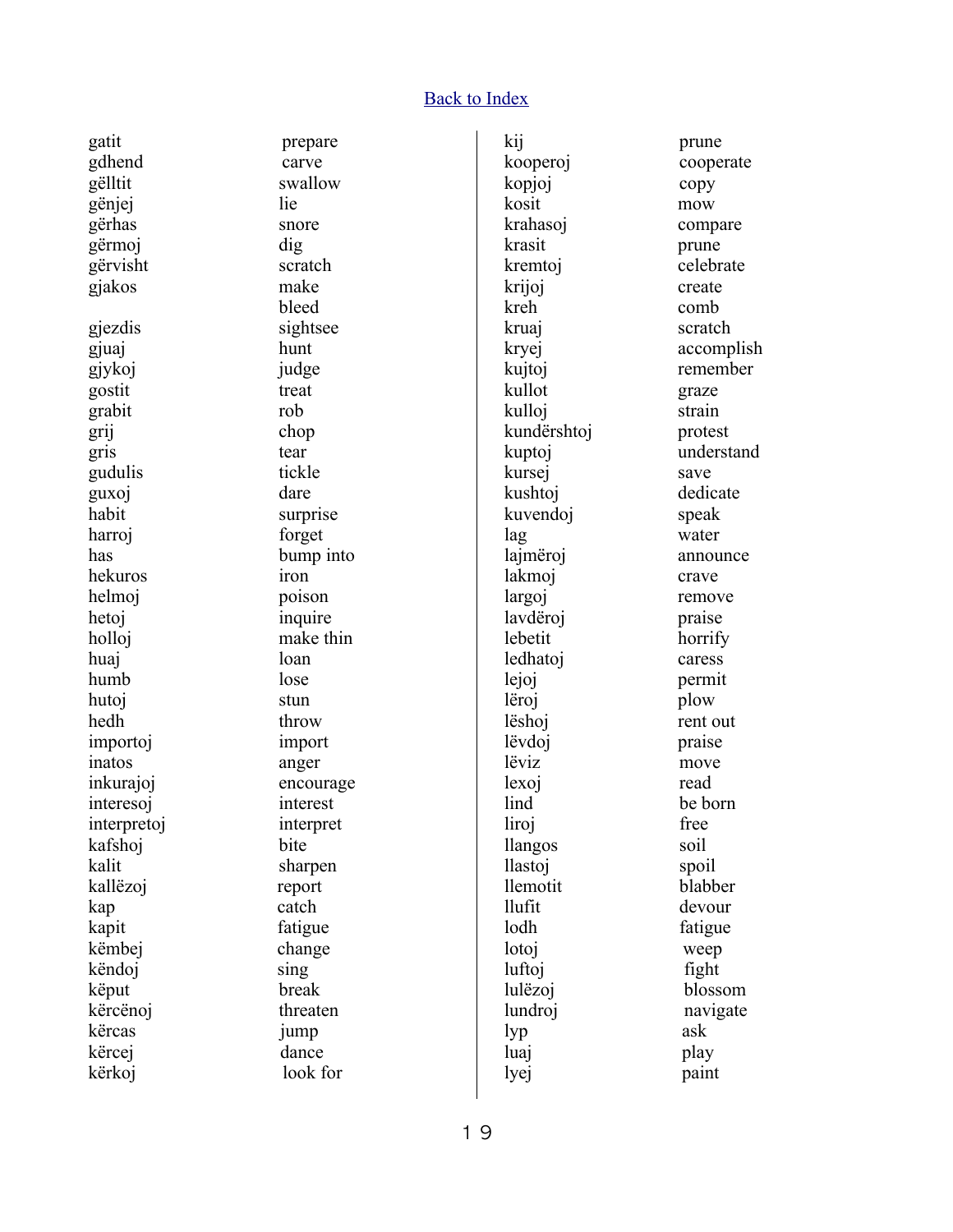| madhësoj   | enlarge       |
|------------|---------------|
| mahnit     | astonish      |
| mallëngjej | move          |
| mallkoj    | curse         |
| mardh      | feel cold     |
| martoj     | marry off     |
| martoj     | marry off     |
| mashtroj   | deceive       |
| mballos    | mend          |
| mbaroj     | finish        |
| mbath      | wear          |
| mbërthej   | button        |
| mbështjell | wind          |
| mburr      | praise        |
| mbush      | fill          |
| mbyll      | close         |
| mbjell     | sow           |
| mëkatoj    | sın           |
| mendoj     | think         |
| mënjanoj   | remove        |
| merakos    | worry         |
| mërdhij    | chill         |
| mërgoj     | banish        |
| meritoj    | merit         |
| mërmërit   | murmur        |
| mërzit     | bore          |
| mësoj      | learn         |
| miratoj    | approve       |
| mjaftoj    | suffice       |
| mohoj      | deny          |
| mund       | can (be able) |
| mungoj     | lack          |
| mxij       | blacken       |
| mjel       | milk          |
| ndaj       | divide        |
| ndaloj     | stop          |
| ndërroj    | change        |
| nderoj     | honor         |
| nderoj     | honor         |
| ndëshkoj   | punish        |
| ndihmoj    | help          |
| ndikoj     | influence     |
| ndodh      | happen        |
| ndreq      | arrange       |
| ndrit      | shine         |
| ndryshoj   | change        |
|            |               |

| enlarge       |
|---------------|
| astonish      |
| move          |
| curse         |
| feel cold     |
| marry off     |
| marry off     |
| deceive       |
| mend          |
| finish        |
| wear          |
| button        |
| wind          |
| praise        |
| fill          |
| close         |
| sow           |
| sin           |
| think         |
| remove        |
| worry         |
| chill         |
| banish        |
| merit         |
| murmur        |
| bore          |
| learn         |
| approve       |
| suffice       |
| deny          |
| can (be able) |
| lack          |
| blacken       |
| milk          |
| divide        |
| stop          |
| change        |
| honor         |
| honor         |
| punish        |
| .<br>help     |
| influence     |
| happen        |
| arrange       |
| shine         |
| change        |
|               |

ndiej feel ndjell call ngacmoj bother ngarkoj load ngec get stuck ngjaj resemble ngjat lengthen ngjit climb ngordh die ngreh wind ngrij freeze ngroh heat ngrys darken ngut petrify ngurr arrest ngushëlloj comfort ngas begin njoftoj announce njollos stain njom wetten notoj swim nuhat sniff numëroj count nxë learn nxit urge nxitoj hurry nxjerr take out ofshaj groan okupoj occupy organizoj organize padit accuse paguaj pay pajis equip pajtoj subscribe pakësoj diminish palos fold pasoj follow pastroj clean pëlqej appeal to pengoj obstruct përballoj confront përbuz despise përbej compose përcjell accompany përdor use përfshij include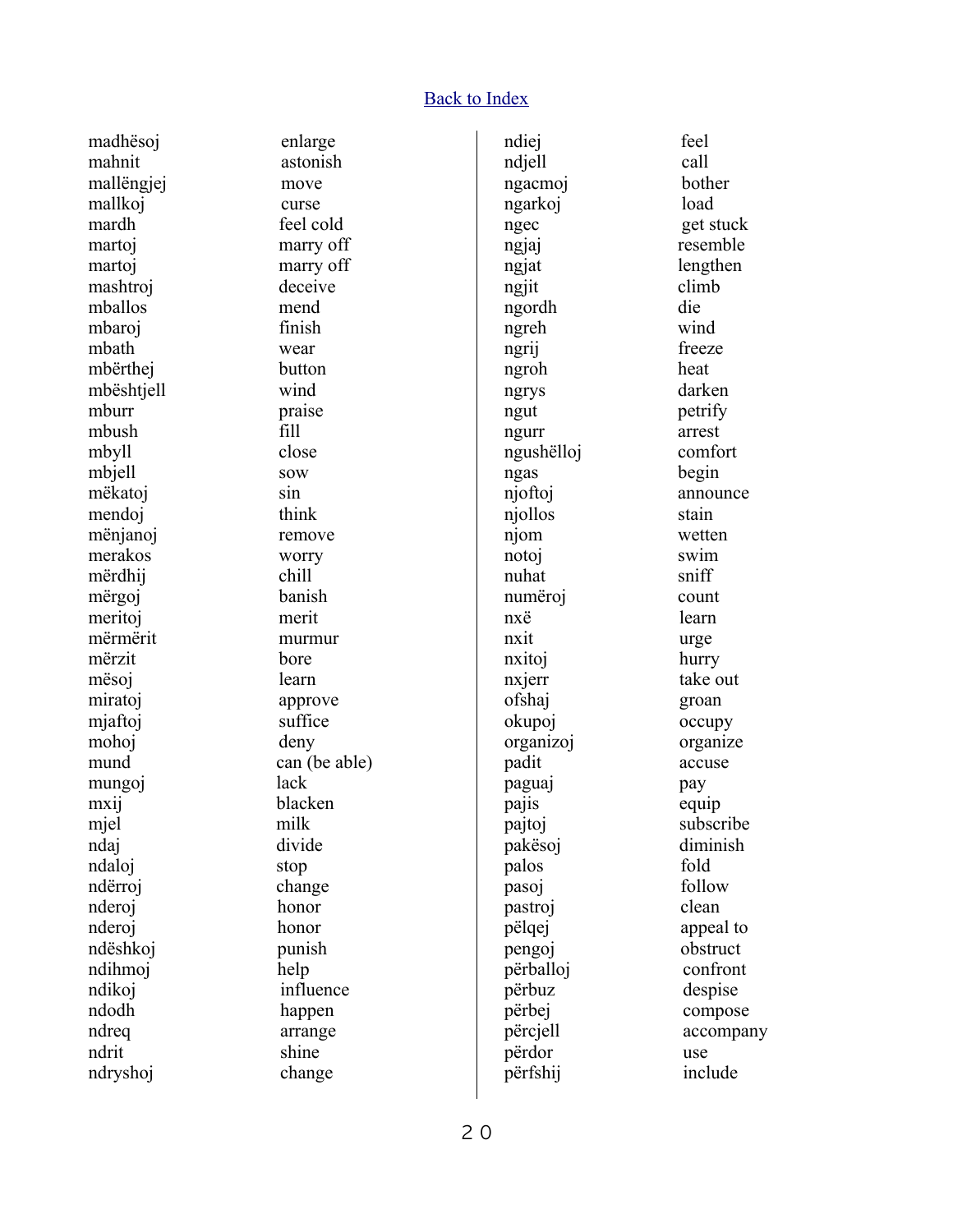përgatit cook përgjoj eavesdrop përhap circulate përjashtoj expel përjetësoj perpetuate përkrah support përkthej translate përkul bend përkas touch përmbut capsize përmend remind përmirësoj improve përmjerr urinate përparoj progress përpij devour përpjek hit përsërit repeat përshendet greet përtërij restore përtoj idle peshkoj fish pëshpërit whisper pickoj sting pikturoj paint pjetësoj divide plaçkit rob plagos wound planifikoj plan plas burst plehëroj fertilize plotësoj fulfill redaktoj edit referoj report regj curse regjistroj register rëndoj weight down rënkoj complain respektoj respect rezistoj resist rëzoj fell rrëfej tell; show rreguloj regulate rrëmbej seize rrit grow rroj live rruaj shave

porosit order pranoj accept prashit rake preferoj prefer premtoj promise prij lead prish break destroy proklamoj proclaim provoj test pushkatoj shoot pushtoj occupy pushoj rest puth kiss pyllëzoj forest pjek bake; meet pjell give birth qaj cry qarkoj encircle qelb stink qëlloj aim qëndis embroider qëndroj halt qep sew qëroj peel qesh laugh qortoj scold qull soak qytetëroj civilize qes extract radhit arrange ruaj guard shaj insult shëtit stroll shij thresh shikoj see; look shkëmbej change shkrij melt shkurtoj shorten shkoj go shoqëroj accompany shpall announce shpëtoj rescue shpjegoj explain shpresoj hope shtrij stretch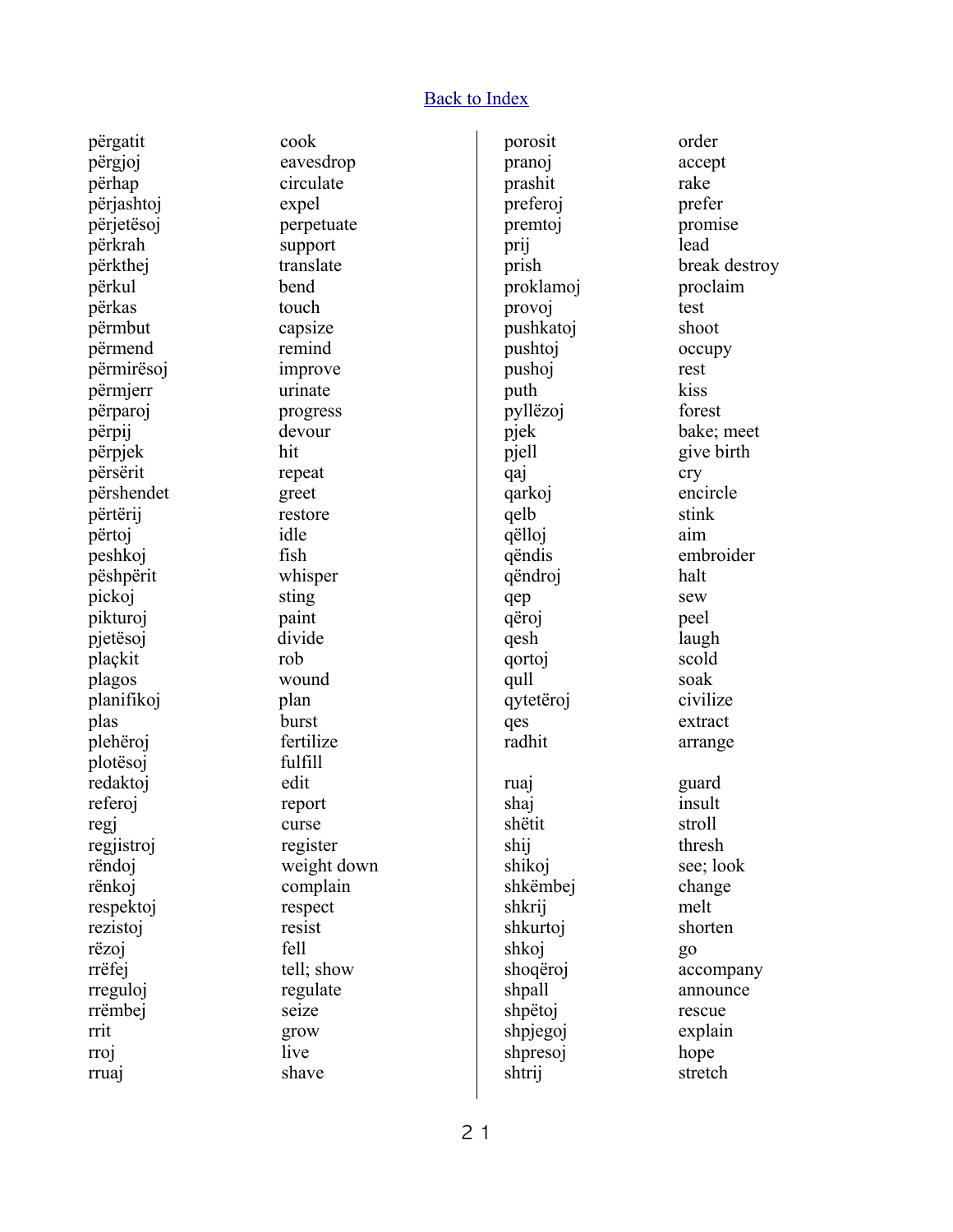| shtroj     | lay        |  |
|------------|------------|--|
| shtyp      | press      |  |
| shuaj      | extinguish |  |
| strëngoj   | force      |  |
| takoj      | meet       |  |
| tall       | tease      |  |
| thaj       | dry        |  |
| thur       | fence in   |  |
| tiganis    | fry        |  |
| trashëgoj  | inherit    |  |
| trazoj     | mix        |  |
| tredh      | castrate   |  |
| tregoj     | show       |  |
| tremb      | frighten   |  |
| tjerr      | spin       |  |
| ujdis      | arrange    |  |
| ujit       | water      |  |
| ul         | lower      |  |
| urdhëroj   | command    |  |
| uroj       | wish       |  |
| vërvit     | throw      |  |
| vizitoj    | visit      |  |
| vloj       | boil       |  |
| vonoj      | delay      |  |
| vuaj       | suffer     |  |
| vulos      | seal       |  |
| vjel       | harvest    |  |
| vjell      | vomit      |  |
| vjerr      | hang       |  |
| zbardhoj   | whiten     |  |
| zbavit     | entertain  |  |
| zbledh     | unfold     |  |
| zbres      | descend    |  |
| zëmeroj    | anger      |  |
| zëvendësoj | replace    |  |
| zgjidh     | untie      |  |
| zgjedh     | choose     |  |
| zgjoj      | wake       |  |

### <span id="page-20-0"></span>**English-Albanian Verb Glossary**

| abstain   | abstenoj | accomplish | krye <sub>l</sub> |
|-----------|----------|------------|-------------------|
| abuse     | abuzoj   | accuse     | akuzoj            |
| accept    | prano    | accuse     | padit             |
| accompany | përcjell | address    | adresoj           |
| accompany | shoqëroj | admire     | admiroj           |
|           |          |            |                   |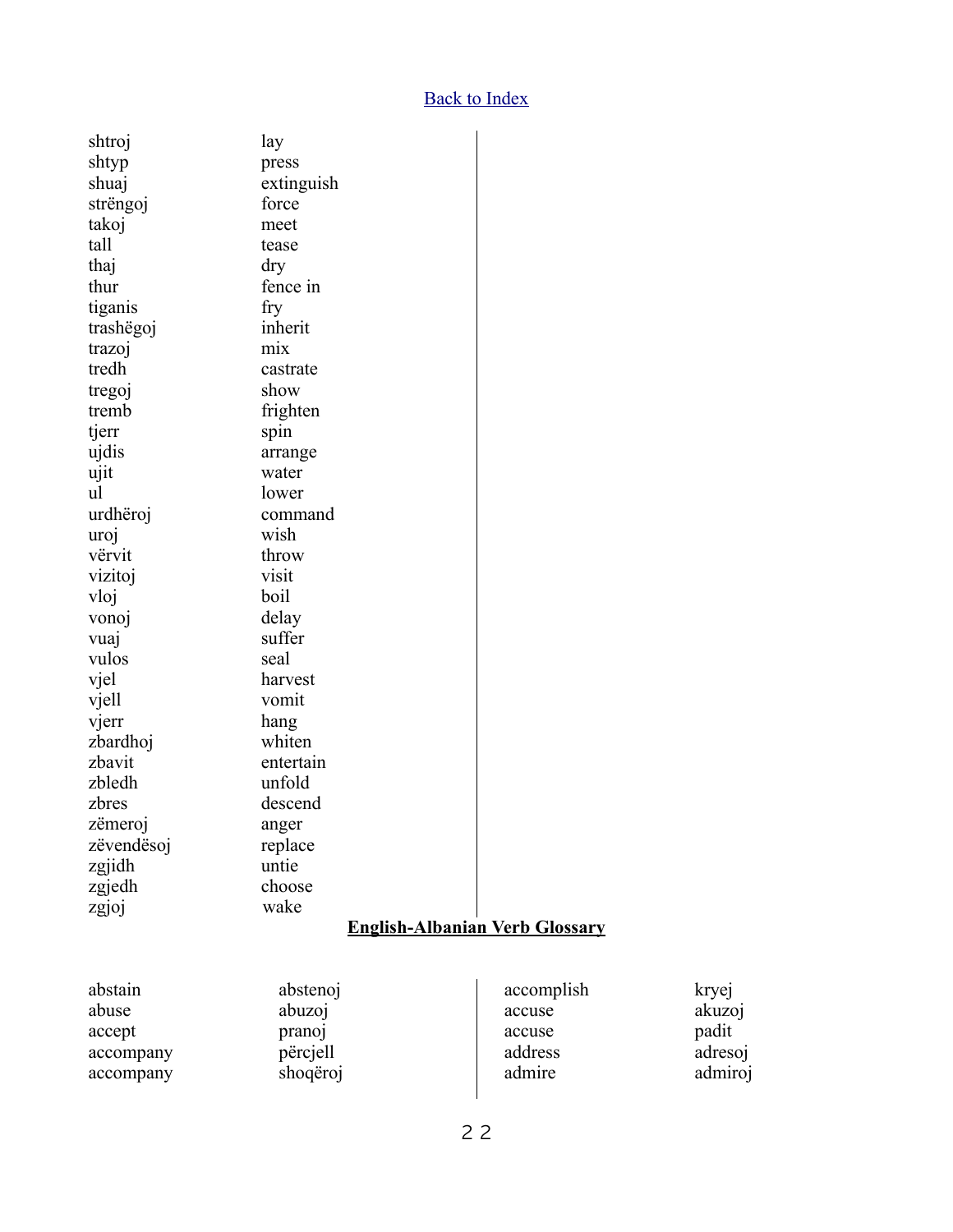| adopt      | adoptoj  |
|------------|----------|
| adore      | adhuroj  |
| aim        | qëlloj   |
| air        | ajros    |
| anger      | inatos   |
| anger      | zëmeroj  |
| announce   | shpall   |
| announce   | lajmëro  |
| announce   | njoftoj  |
| annoy      | fejoj    |
| appeal to  | pëlqej   |
| applaud    | brohorit |
| approach   | afroj    |
| approve    | miratoj  |
| arrange    | ndreq    |
| arrange    | ujdis    |
| arrange    | radhit   |
| arrest     | ngurr    |
| ask        | lyp      |
| astonish   | mahnit   |
| bake; meet | pjek     |
| banish     | mërgoj   |
| be born    | lind     |
| begin      | ngas     |
| bend       | përkul   |
| betroth    | fejoj    |
| bite       | kafshoj  |
| blabber    | llemotit |
| blacken    | mxij     |
| bless      | bekoj    |
| blossom    | lulëzoj  |
| blow       | bluaj    |
| blow       | fryj     |
| boil       | vloj     |
| bore       | mërzit   |
| bother     | ngacmo   |
| complain   | rënkoj   |
| complete   | bitis    |
| compose    | përbej   |
| compress   | dend     |
| confront   | përballo |
| converse   | fjalos   |
| cook       | përgatit |
| cooperate  | kooperc  |
| copy       | kopjoj   |
| corrupt    | çorodit  |
|            |          |

adhuroj qëlloj ajros inatos zëmeroj shpall lajmëroj njoftoj fejoj pëlqej brohorit afroj miratoj ndreq ujdis radhit ngurr lyp mahnit pjek mërgoj lind ngas përkul fejoj kafshoj llemotit mxij bekoj lulëzoj bluaj fryj vloj mërzit ngacmoj rënkoj bitis përbej dend përballoj fjalos përgatit kooperoj kopjoj

bother bezdis break këput break destroy prish breathe dihat approach afroj bump into has burst plas button mbërthej call ndjell can mund capsize përmbut caress ledhatoj carve gdhend castrate tredh catch kap celebrate kremtoj celebrate festoj change këmbej change shkëmbej change ndryshoj change ndërroj charge detyroj chill mërdhij choose zgjedh chop grij circulate përhap civilize qytetëroj clean pastroj climb ngjit close mbyll comb kreh comfort ngushëlloj command urdhëroj compare barazoj compare krahasoj count numëroj crave lakmoj create krijoj cry qaj curse regi curse mallkoj dance kërcej dare guxoj darken ngrys deceive mashtroj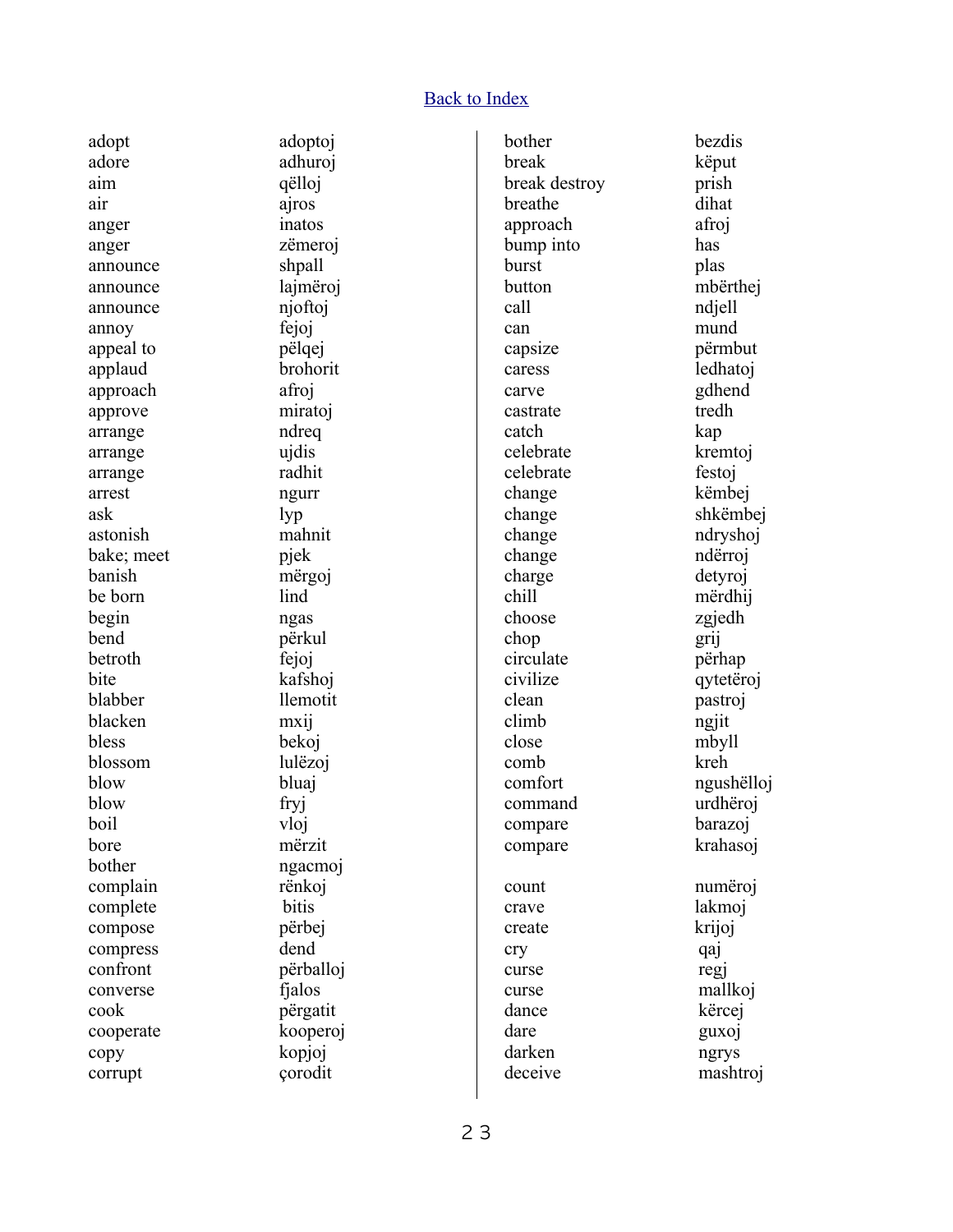dedicate kushtoj delay vonoj deny mohoj deposit depozitoj descend zbres desire dëshiroj despise përbuz determine caktoj devour llufit devour përpij die ngordh dig gërmoj diminish pakësoj direct drejtoj disarm çarmatos divide ndaj divide pjetësoj dream ëndërroj dry thaj eavesdrop përgjoj edit redaktoj educate edukoj embroider qëndis encircle qarkoj encourage inkurajoj endure duroj enjoy dëfrej enlarge madhësoj entertain zbavit equip pajis err fyej excuse fal exhibit ekspozoj exist ekzistoj expel përjashtoj explain shpjegoj export eksportoj extinguish shuaj extract qes falsify falsifikoj fatigue lodh fatigue kapit feel ndiej feel cold mardh fell rëzoj fence in thur

fertilize plehëroj fight luftoj fill mbush finish mbaroj fish peshkoj fold palos follow pasooj force strëngoj forest pyllëzoj forge farkëtoj forget harroj form formoj free liroj freeze ngrij frighten tremb fry tiganis fulfill plotësoj get stuck ngec give birth pjellgo graze kullot greet përshendet groan ofshaj grow rrit guard ruaj halt qëndroj hang vjerr happen ndodh harm dëmtoj harvest viel heat ngroh help ndihmoj hit përpjek honor nderoj honor nderoj hope shpresoj horrify lebetit hunt gjuaj hurry nxitoj hurt dhemb idle përtoj import importoj improve përmirësoj include përfshij influence ndikoj inherit trashëgoj inquire hetoj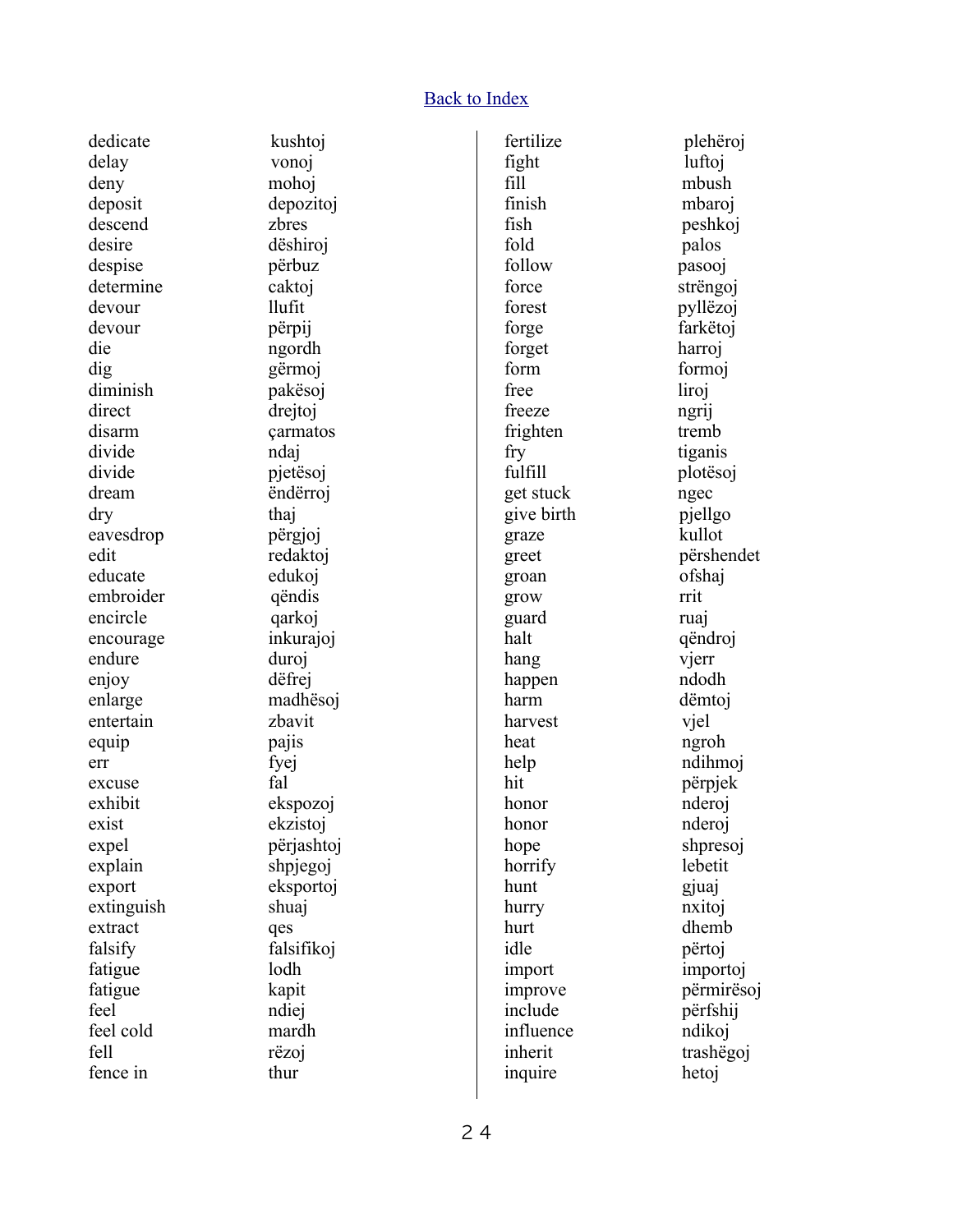inspire frymëzoj insult shaj interest interesoj interpret interpretoj intimidate frikësoj invite ftoj iron hekuros judge gjykoj jump kërcas kiss puth lack mungoj laugh qesh lay shtroj lead prij learn mësoj learn nxë lengthen ngjat lie gënjej limp çaloj listen dëgjoj live rroj load ngarkoj loan huaj look for kërkoj lose humb love dashuroj lower ul make bleed gjakos petrify ngut plan planifikoj play luaj plow lëroj poison farmakos poison helmoj praise lavdëroj praise lëvdoj praise mburr praise lëvdoj prefer preferoj prepare gatit present dhuroj press shtyp proclaim proklamoj produce fabrikoj progress përparoj

promise premtoj

make thin holloj marry off martoj marry off martoj meet takoj melt shkrij mend mballos merit meritoj milk mjel mistake gaboj mix trazoj move mallëngjej move lëviz mow kosit murmur mërmërit navigate lundroj obstruct pengoj occupy okupoj occupy pushtoj open çel order porosit organize organizoj paint pikturoj paint lyej pay paguaj peel qëroj penetrate depërtoj permit lejoj perpetuate përjetësoj protest kundërshtoj prune krasit prune kij publish botoj punish ndëshkoj punish dënoj raid bastis rake prashit read lexoj refresh clodh register regjistroj regulate rreguloj remember kujtoj remind përmend remove largoj remove mënjanoj rent out lëshoj repeat përsërit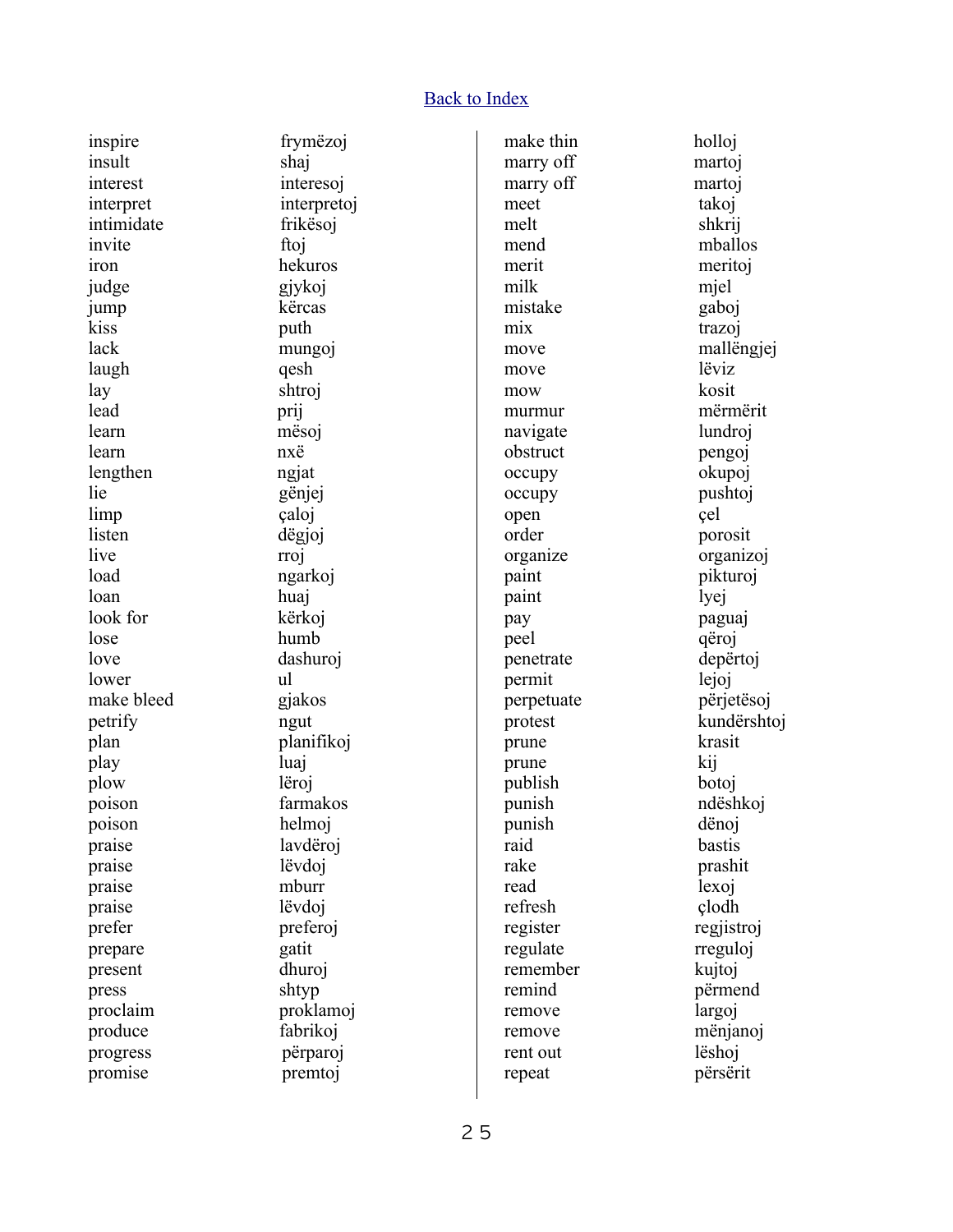| replace             | zëvendësoj        |
|---------------------|-------------------|
| report              | referoj           |
| report              | kallëzoj          |
| rescue              | shpëtoj           |
| resemble            | ngjaj             |
| reside              | banoj             |
| resist              | rezistoj          |
| respect             | respektoj         |
| rest                | pushoj            |
| restore             | përtërij          |
| roam                | bredh             |
| roar                | buças             |
| rob                 | grabit            |
| rob                 | plaçkit           |
| rub                 | fërkoj            |
| sadden              | dëshpëroj         |
| save                | kursej            |
| scold               | qortoj            |
| scratch             | gërvisht          |
| scratch             | kruaj             |
| seal                | vulos             |
| see; look           | shikoj            |
| seize               | rrëmbej           |
| send                | çoj               |
| send                | dërgoj            |
| stink               | qelb              |
| stop                | ndaloj            |
| strain              | kulloj            |
| stretch             | shtrij            |
| stroll              | shëtit            |
| stun                | hutoj             |
| subscribe           | pajtoj            |
| suffer              | vuaj              |
| suffice             | mjaftoj           |
| support             | përkrah           |
| surprise            | çud               |
|                     |                   |
|                     | habit             |
| surprise<br>swallow |                   |
| sweat               | gëlltit<br>dërsij |
| sweeten             | ëmbëlsoj          |
| swim                | notoj             |
| switch off          | fik               |
| take out            |                   |
| talk                | nxjerr<br>bisedoj |
| tear                | gris              |

referoj kallëzoj shpëtoj ngjaj banoj rezistoj respektoj pushoj përtërij bredh bucas grabit plaçkit fërkoj dëshpëroj kursej qortoj gërvisht kruaj vulos shikoj rrëmbej  $\overline{\text{co}}$ dërgoj qelb ndaloj kulloj shtrij shëtit hutoj pajtoj vuaj mjaftoj përkrah cud habit gëlltit dërsij ëmbëlsoj notoj nxjerr bisedoj gris

sew qep<br>
sharpen kalit sharpen shave rruaj shine ndrit shoot pushkatoj shorten shkurtoj show dëftej show tregoj sigh fshaj<br>sightsee gjezdis sightsee sign firmoj sin mëkatoj sing këndoj sniff nuhat snore gërhas soak qull soil llangos sow mbjell speak kuvendoj spill derdh spin tjerr split caj spoil llastoj stain njollos sting pickoj tear copetoj tease tall tell; show rrëfej test provoj testify dëshmoj thank falënderoj think mendoj threaten kërcënoj thresh shij throw flak throw hedh throw vërvit tickle gudulis tire gajas touch përkas translate përkthej treat gostit understand kuptoj unfold zbledh unite bashkoj untie zgjidh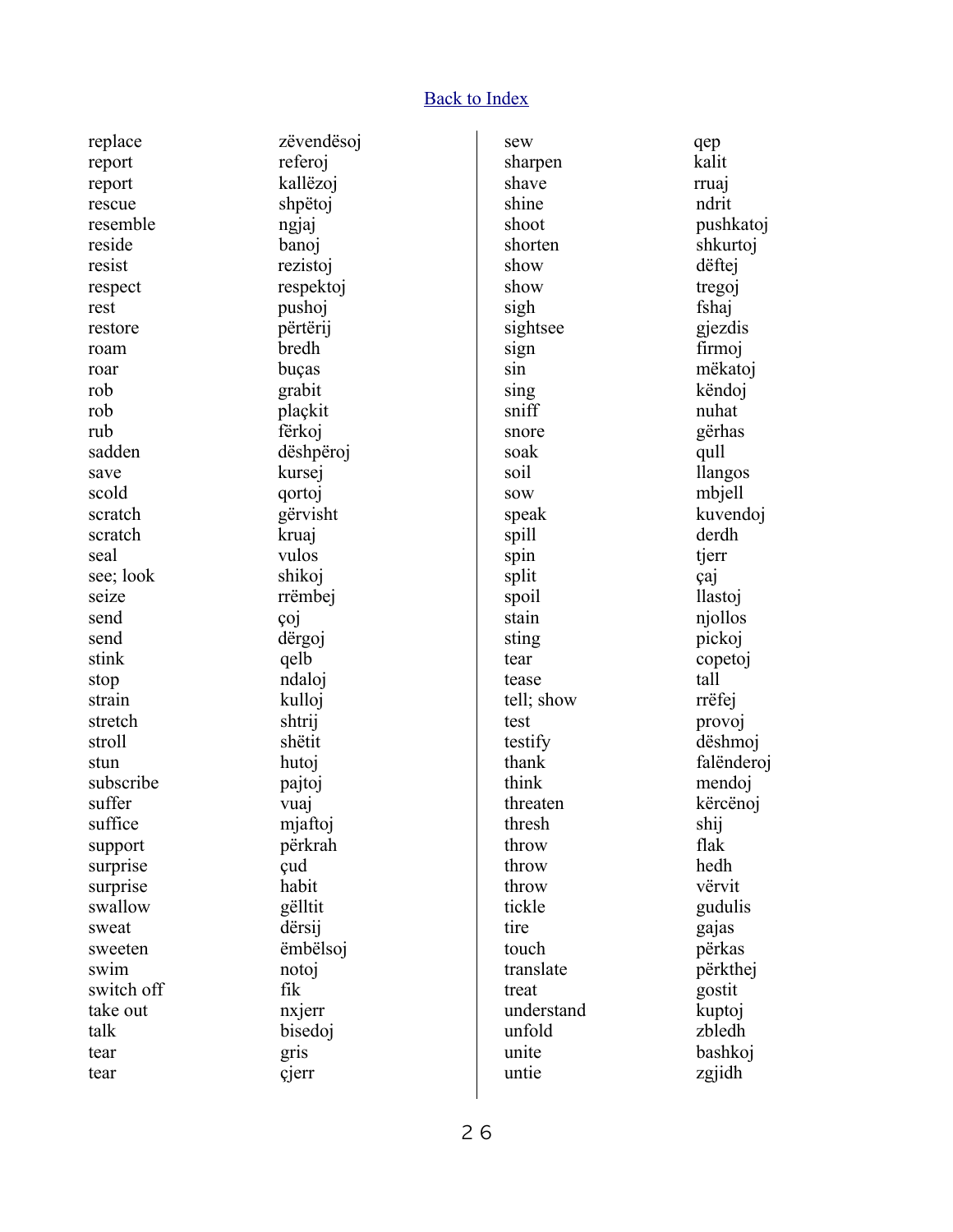| urge        | nxit       |  |
|-------------|------------|--|
| urinate     | përmjerr   |  |
| use         | përdor     |  |
| value       | çmoj       |  |
| visit       | vizitoj    |  |
| vomit       | vjell      |  |
| wake        | zgjoj      |  |
| water       | ujit       |  |
| water       | lag        |  |
| wear        | mbath      |  |
| weave       | end        |  |
| weep        | lotoj      |  |
| weight down | rëndoj     |  |
| wetten      | njom       |  |
| whisper     | pëshpërit  |  |
| whiten      | zbardhoj   |  |
| win         | fitoj      |  |
| wind        | mbështjell |  |
| wind        | ngreh      |  |
| wish        | uroj       |  |
| worry       | merakos    |  |
| wound       | plagos     |  |
|             |            |  |

# <span id="page-25-0"></span>**Index to Verbs by Conjugation Type**

| Class    | <u>Verb</u>             | Meaning    |
|----------|-------------------------|------------|
| $I-I-1a$ | $absten[0]-j$           | abstain    |
| $I-I-1a$ | $abuz[0]-j$             | abuse      |
| $I-I-1a$ | $adhur[o]-i$            | adore      |
| $I-I-1a$ | $admir[0]-j$            | admire     |
| $I-I-1a$ | $adopt[0]-j$            | adopt      |
| $I-I-1a$ | $adres[o]-i$            | address    |
| $I-I-1a$ | $afro[0]-j$             | offer      |
| $I-I-1a$ | $afr[0]-j$              | bring near |
| $I-I-1a$ | $akuz[0]-j$             | accuse     |
| $I-I-1a$ | $ban[0]-j$              | reside     |
| $I-I-1a$ | $baraz[o]-j$            | compare    |
| $I-I-1a$ | $bashk[0]-j$            | unite      |
| $I-I-1a$ | $bek[0]-j$              | bless      |
| $I-I-1a$ | $bised[o]-i$            | talk       |
| $I-I-1a$ | $bot[o]-j$              | publish    |
| $I-I-1a$ | $cakt[o]-i$             | determine  |
| $I-I-1a$ | $\text{cal[}o\text{-}j$ | limp       |
| $I-I-1a$ | $cm[o]-j$               | value      |
| $I-I-1a$ | $copet[o]-j$            | tear       |
|          |                         |            |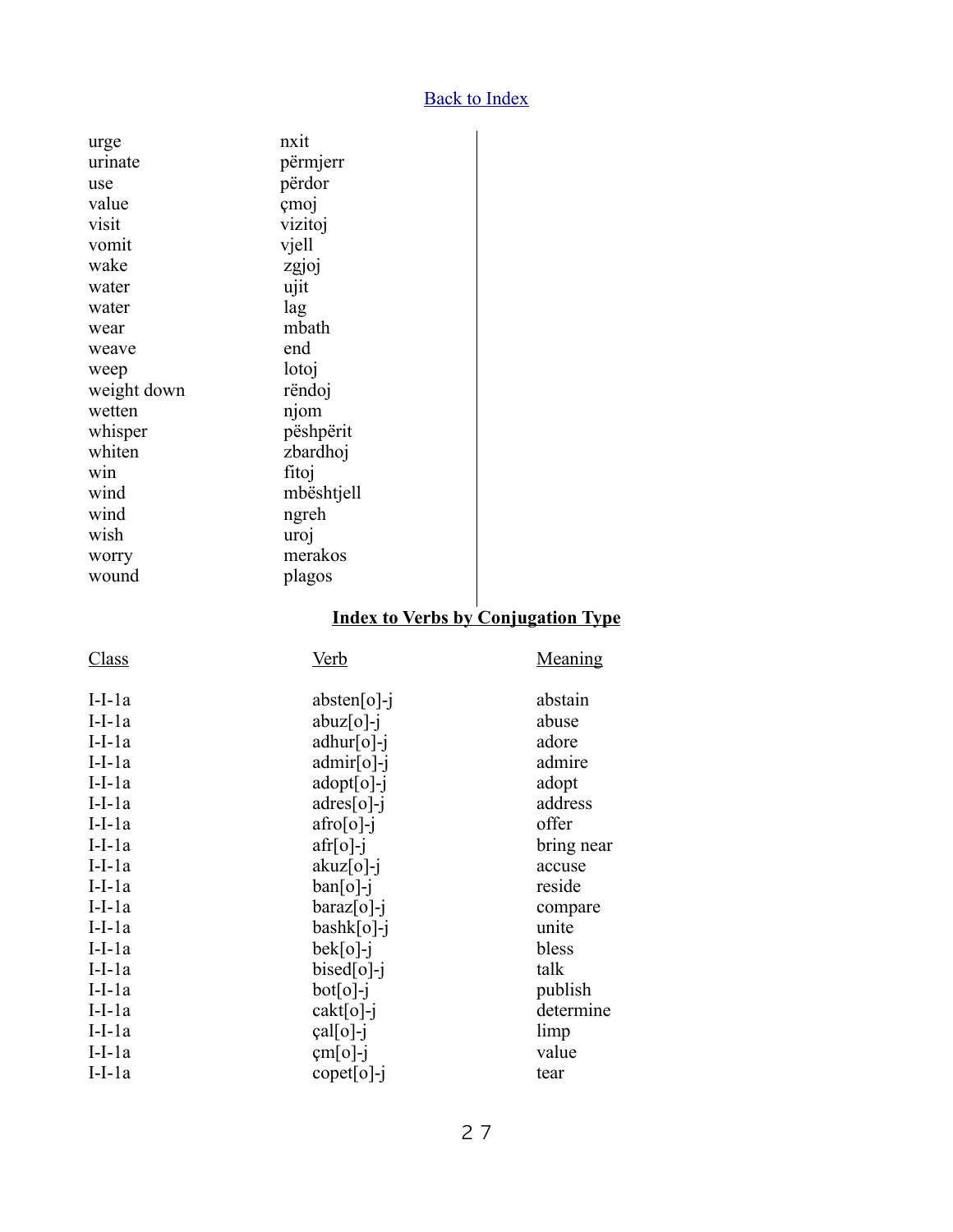| $I-I-1a$             | $\varphi$ [0]-j                                 | send              |
|----------------------|-------------------------------------------------|-------------------|
| $I-I-1a$             | $dall[o]-j$                                     | distinguish       |
| $I-I-1a$             | $dash[o]-j$                                     | love              |
| $I-I-1a$             | $d\ddot{e}$ fr[e]-j                             | enjoy             |
| $I-I-1a$             | $d$ ëft $[e]-j$                                 | show              |
| $I-I-1a$             | $\deg$ $[o]$ -j                                 | listen; hear      |
| $I-I-1a$             | $d$ ëmt $[o]$ -j                                | harm              |
| $I-I-1a$             | $d\ddot{e}n[o]-j$                               | punish            |
| $I-I-1a$             | $dep$ ërt $[o]$ -j                              | penetrate         |
| $I-I-1a$             | $depozit[0]-j$                                  | deposit           |
| $I-I-1a$             | $\text{dërg[o]-j}$                              | send              |
| $I-I-1a$             | dëshir[o]-j                                     | desire            |
| $I-I-1a$             | $d\ddot{e}$ shm $\lceil o \rceil$ -j            | testify           |
| $I-I-1a$             | dëshpër[o]-j                                    | sadden            |
| $I-I-1a$             | $dctyr[0]-j$                                    | charge            |
| $I-I-1a$             | $dhur[0]-j$                                     | present           |
| $I-I-1a$             | $\text{drejt}[\text{o}]-\text{j}$               | direct            |
| $I-I-1a$             | $dur[o]-j$                                      | endure            |
| $I-I-1a$             | $eduk[0]-j$                                     | educate           |
| $I-I-1a$             | eksport[o]-j                                    | export            |
| $I-I-1a$             | $ekspoz[0]-j$                                   | exhibit           |
| $I-I-1a$             | ekzist[o]-j                                     | exist             |
| $I-I-1a$             | ëmbëls[o]-j                                     | sweeten           |
| $I-I-1a$             | $\ddot{\text{end}}$ endërr $\lceil 0 \rceil$ -j | dream             |
| $I-I-1a$             | fabrik[0]-j                                     | manufacture       |
| $I-I-1a$             | falënder[o]-j                                   | thank             |
| $I-I-1a$             | falsifik[o]-j                                   | falsify           |
| $I-I-1a$             | farkët[o]-j                                     | forge             |
| $I-I-1a$             | $fej[0]-j$                                      | annoy             |
| $I-I-1a$             | $fej[0]-j$                                      | betroth           |
| $I-I-1a$             | $f$ ërk $[o]$ -j                                | rub               |
| $I-I-1a$             | $fest[0]-j$                                     | celebrate         |
| $I-I-1a$             | $firm[0]-j$                                     | sign              |
| $I-I-1a$             | $fit[0]-j$                                      | win               |
| $I-I-1a$             | $form[0]-j$                                     | form              |
| $I-I-1a$             | frikës[o]-j                                     | intimidate        |
| $I-I-1a$             | frymëz $[0]$ -j                                 | inspire           |
| $I-I-1a$             | $ft[0]-j$                                       | invite            |
| $I-I-1a$             | $\text{gab}[\text{o}]-\text{j}$                 | mistake           |
| $I-I-1a$             | gënj[e]-j                                       | lie               |
| $I-I-1a$             | gërm[o]-j                                       | dig               |
|                      |                                                 |                   |
|                      |                                                 |                   |
| $I-I-1a$             | $g$ jyk $[o]$ -j                                | judge             |
| $I-I-1a$             | $gux[0]-j$                                      | dare              |
| $I-I-1a$             | $harr[0]-j$                                     | forget            |
| $I-I-1a$<br>$I-I-1a$ | $helm[0]-j$<br>$het[o]-j$                       | poison<br>inquire |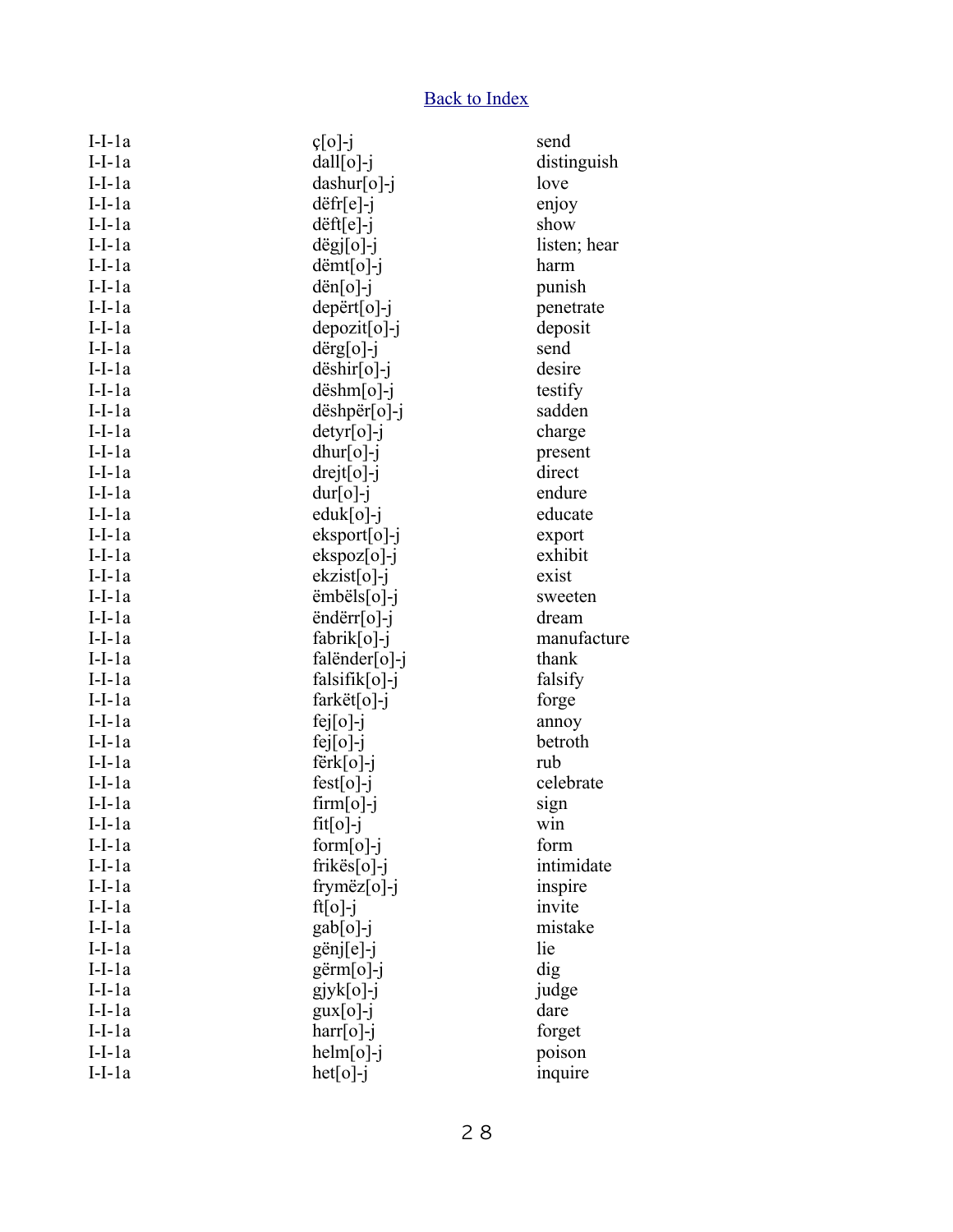| $I-I-1a$ | $holl[0]-j$               | make thin  |
|----------|---------------------------|------------|
| $I-I-1a$ | $h$ ut $[o]-i$            | stun       |
| $I-I-1a$ | $import[o]-j$             | import     |
| $I-I-1a$ | inkuraj[o]-j              | encourage  |
| $I-I-1a$ | $interes[o]-j$            | interest   |
| $I-I-1a$ | interpret[o]-j            | interpret  |
| $I-I-1a$ | kafsh[o]-j                | bite       |
| $I-I-1a$ | kallëz[o]-j               | report     |
| $I-I-1a$ | këmb[e]-j                 | change     |
| $I-I-1a$ | $k\ddot{e}nd[o]-j$        | sing       |
| $I-I-1a$ | kërcën[o]-j               | threaten   |
| $I-I-1a$ | kërc[e]-j                 | dance      |
| $I-I-1a$ | kërk[o]-j                 | look for   |
| $I-I-1a$ | kooper[o]-j               | cooperate  |
| $I-I-1a$ | $kopj[o]-j$               | copy       |
| $I-I-1a$ | krahas[o]-j               | compare    |
| $I-I-1a$ | $kremt[0]-j$              | celebrate  |
| $I-I-1a$ | krij[o]-j                 | create     |
| $I-I-1a$ | kujt[0]-j                 | remember   |
| $I-I-1a$ | kull[0]-j                 | strain     |
| $I-I-1a$ | kundërsht[o]-j            | protest    |
| $I-I-1a$ | $kupt[0]-j$               | understand |
| $I-I-1a$ | $kurs[e]-j$               | save       |
| $I-I-1a$ | $kusht[0]-j$              | dedicate   |
| $I-I-1a$ | kuvend[o]-j               | speak      |
| $I-I-1a$ | lajmër[o]-j               | announce   |
| $I-I-1a$ | $lakm[0]-j$               | crave      |
| $I-I-1a$ | $larg[0]-j$               | remove     |
| $I-I-1a$ | lavdër[o]-j               | praise     |
| $I-I-1a$ | $ledhat[o]-j$             | caress     |
| $I-I-1a$ | $lej[0]-j$                | permit     |
| $I-I-1a$ | $l$ ër $[o]$ -j           | plow       |
| $I-I-1a$ | $l\ddot{e}sh[o]-j$        | rent out   |
| $I-I-1a$ | $levd[0]-j$               | praise     |
| $I-I-1a$ | $levd[0]-j$               | praise     |
| $I-I-1a$ | $lex[o]$ -j               | read       |
| $I-I-1a$ | $\text{lir}[\text{o}]$ -j | free       |
| $I-I-1a$ | $llast[o]-j$              | spoil      |
| $I-I-1a$ | $lot[o]-i$                | weep       |
| $I-I-1a$ | $luff[0]-j$               | fight      |
| $I-I-1a$ | $lulëz[0]-j$              | blossom    |
| $I-I-1a$ | $lundr[o]-j$              | navigate   |
| $I-I-1a$ | madhës[o]-j               | enlarge    |
| $I-I-1a$ | mallëngj[e]-j             | move       |
| $I-I-1a$ | $malk[0]-j$               | curse      |
| $I-I-1a$ | $mart[0]-j$               | marry off  |
|          |                           |            |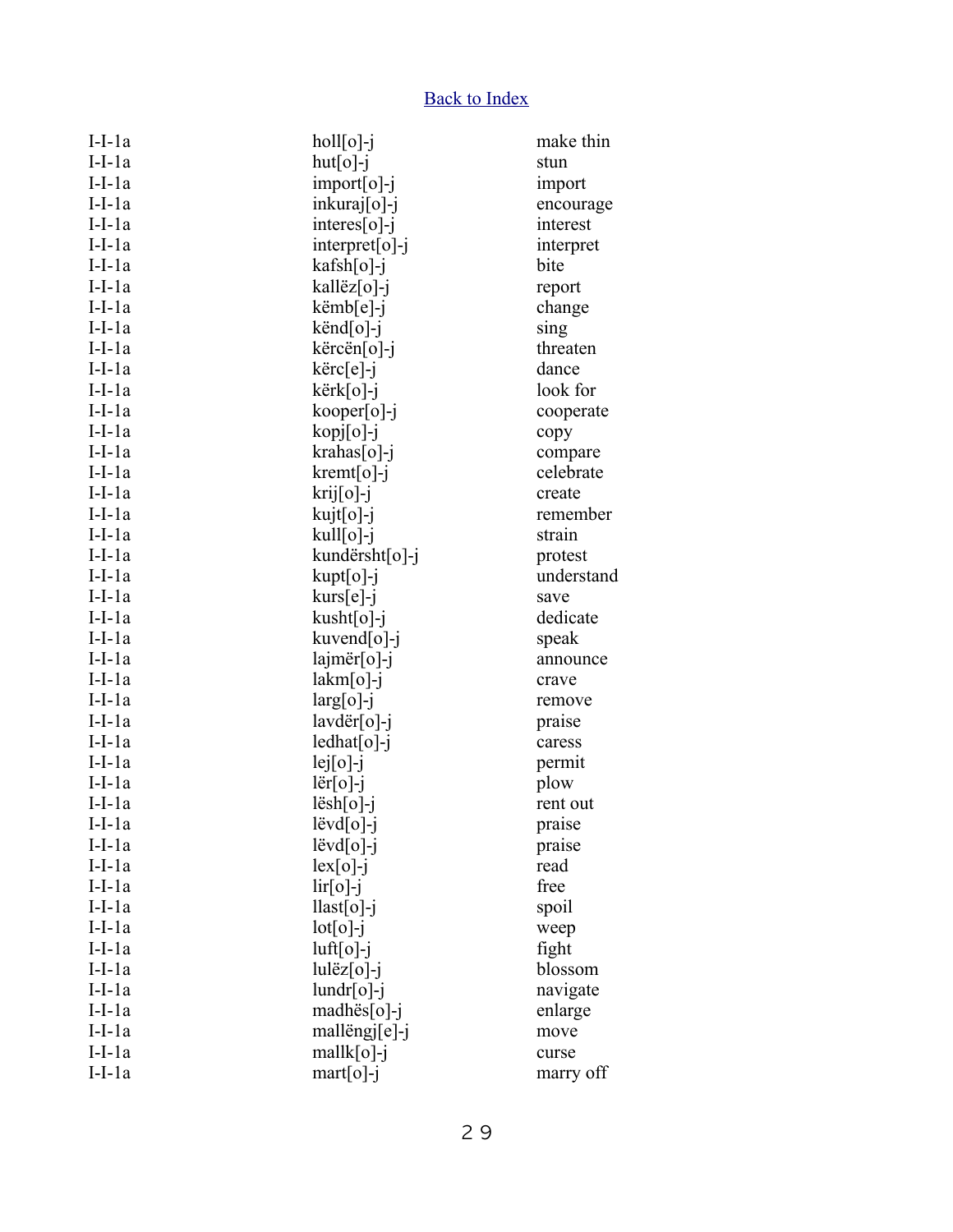| $I-I-1a$             | $mart[0]-j$                     | marry off        |
|----------------------|---------------------------------|------------------|
| $I-I-1a$             | $maskr[o]-j$                    | deceive          |
| $I-I-1a$             | $mbar[0]-i$                     | finish           |
| $I-I-1a$             | mbërth[e]-j                     | button           |
| $I-I-1a$             | $m\ddot{e}$ kat $[o]-j$         | sin              |
| $I-I-1a$             | $mend[o]-j$                     | think            |
| $I-I-1a$             | $m\ddot{e}$ njan $[o]-j$        | remove           |
| $I-I-1a$             | $mërg[0]-j$                     | banish           |
| $I-I-1a$             | $merit[o]-j$                    | merit            |
| $I-I-1a$             | $m\ddot{e}s[o]-j$               | learn; teach     |
| $I-I-1a$             | $mirat[0]-j$                    | approve          |
| $I-I-1a$             | $mjaft[0]-j$                    | suffice          |
| $I-I-1a$             | $moh[o]-j$                      | deny; reject     |
| $I-I-1a$             | $mung[o]-j$                     | lack             |
| $I-I-1a$             | $ndal[o]-j$                     | stop; prohibit   |
| $I-I-1a$             | $ndërr[o]-j$                    | change           |
| $I-I-1a$             | $nder[o]-j$                     | honor            |
| $I-I-1a$             | $nder[0]-j$                     | honor            |
| $I-I-1a$             | ndëshk[o]-j                     | punish           |
| $I-I-1a$             | $ndihm[0]-j$                    | help             |
| $I-I-1a$             | $ndik[0]-j$                     | influence        |
| $I-I-1a$             | $ndrysh[0]-j$                   | change           |
| $I-I-1a$             | $\n  ngacm[o]-j\n$              | bother           |
| $I-I-1a$             | $ngark[0]-j$                    | load             |
| $I-I-1a$             | ngushëll[o]-j                   | comfort          |
| $I-I-1a$             | $night[0]-j$                    | announce         |
| $I-I-1a$             | $not[o]$ -j                     | swim             |
| $I-I-1a$             | numër[o]-j                      | count            |
| $I-I-1a$             | $n$ xit $[o]-j$                 | hurry            |
| $I-I-1a$             | $okup[o]$ -j                    | occupy           |
| $I-I-1a$             | organiz <sup>[0]-j</sup>        | organize         |
| $I-I-1a$             | $pajt[0]-j$                     | subscribe        |
| $I-I-1a$             | pakës[o]-j                      | diminish         |
| $I-I-1a$             | $paso[o]-j$                     | follow           |
| $I-I-1a$             | $pastr[0]-j$                    | clean            |
| $I-I-1a$             | $p \ddot{e}$ lq $[e]$ -j        | appeal to        |
| $I-I-1a$             | $peng[o]-j$                     | obstruct         |
| $I-I-1a$             | përball[o]-j                    | confront         |
| $I-I-1a$             | $përb[e]-i$                     | compose          |
| $I-I-1a$             | përgj[o]-j                      | eavesdrop        |
| $I-I-1a$             | përjasht[o]-j                   | expel            |
| $I-I-1a$             | përjetës[o]-j                   | perpetuate       |
| $I-I-1a$             | përkth[e]-j                     | translate        |
|                      |                                 |                  |
| $I-I-1a$             | përmirës[o]-j                   | improve          |
| $I-I-1a$<br>$I-I-1a$ | përpar[o]-j<br>$p$ ërt $[o]$ -j | progress<br>idle |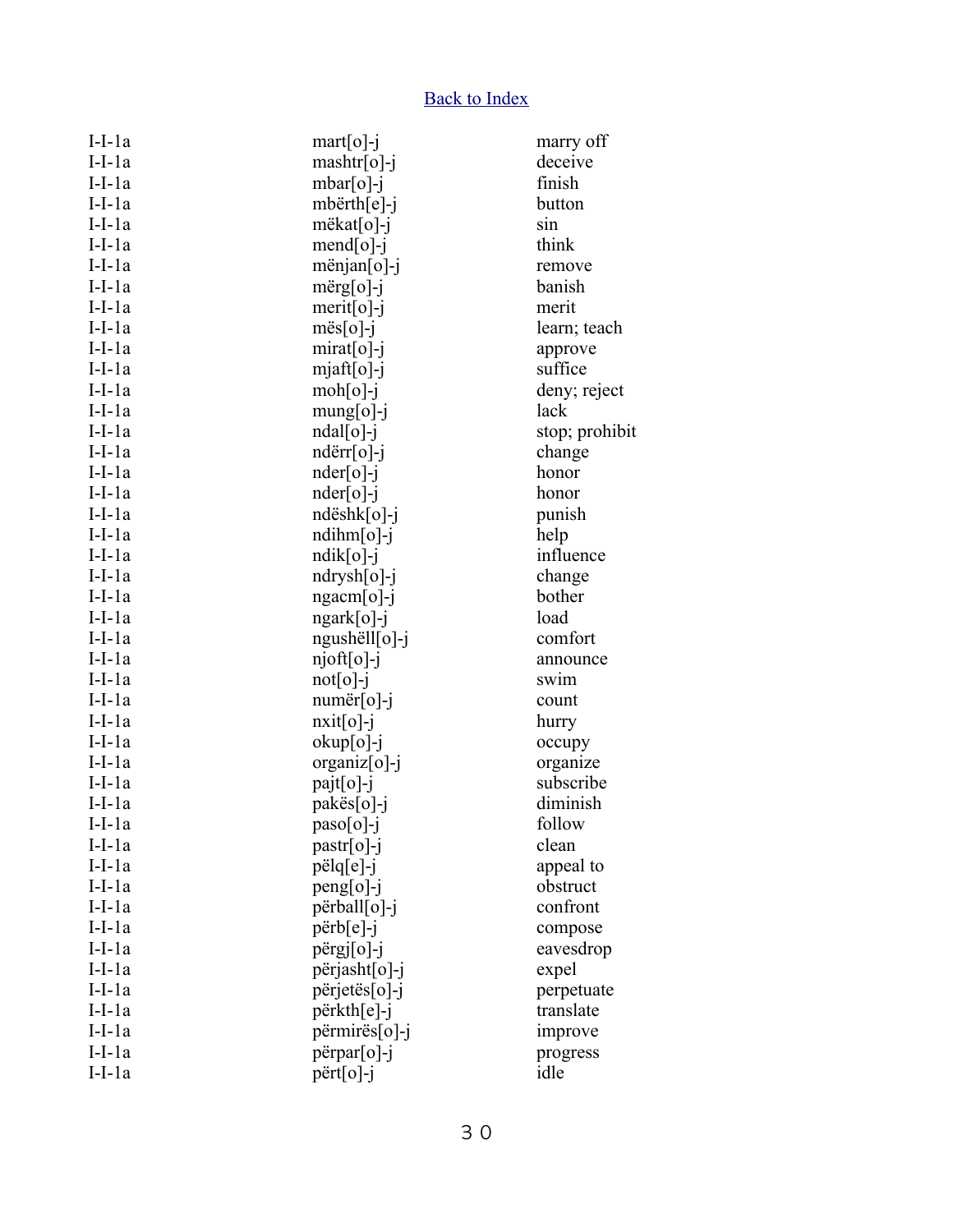| $I-I-1a$ | $peshk[0]-j$                        | fish          |
|----------|-------------------------------------|---------------|
| $I-I-1a$ | $pick[0]-j$                         | sting         |
| $I-I-1a$ | piktur[o]-j                         | paint         |
| $I-I-1a$ | pjetës[o]-j                         | divide        |
| $I-I-1a$ | planifik[0]-j                       | plan          |
| $I-I-1a$ | $pleh$ ër $[o]$ -j                  | fertilize     |
| $I-I-1a$ | $plot\ddot{e}s[o]-j$                | fulfill       |
| $I-I-1a$ | $pran[0]-j$                         | accept; admit |
| $I-I-1a$ | $prefer[o]-j$                       | prefer        |
| $I-I-1a$ | $premt[0]-j$                        | promise       |
| $I-I-1a$ | proklam[o]-j                        | proclaim      |
| $I-I-1a$ | $prov[o]-j$                         | test          |
| $I-I-1a$ | pushkat[o]-j                        | shoot         |
| $I-I-1a$ | $pusht[0]-j$                        | occupy        |
| $I-I-1a$ | $push[0]-j$                         | rest          |
| $I-I-1a$ | pyllëz[o]-j                         | forest        |
| $I-I-1a$ | $qark[0]-j$                         | encircle      |
| $I-I-1a$ | $q$ ëll $[o]$ -j                    | aim           |
| $I-I-1a$ | $q\text{endr}[o]-j$                 | halt          |
| $I-I-1a$ | $q \ddot{e}$ r[o]-j                 | peel          |
| $I-I-1a$ | $qort[o]-j$                         | scold         |
| $I-I-1a$ | qytetër[o]-j                        | civilize      |
| $I-I-1a$ | redakt[o]-j                         | edit          |
| $I-I-1a$ | $refer[0]-j$                        | report        |
| $I-I-1a$ | $regjistr[0]-j$                     | register      |
| $I-I-1a$ | rënd[o]-j                           | weight down   |
| $I-I-1a$ | $r\ddot{e}$ nk $\lceil o \rceil$ -j | complain      |
| $I-I-1a$ | $respect[o]-j$                      | respect       |
| $I-I-1a$ | $rezist[o]-j$                       | resist        |
| $I-I-1a$ | $r\ddot{e}z[0]\dot{-}j$             | fell          |
| $I-I-1a$ | $r \in [e]-j$                       | tell; show    |
| $I-I-1a$ | rregul[o]-j                         | regulate      |
| $I-I-1a$ | $rr \ddot{e}$ mb $[e]$ -j           | seize         |
| $I-I-1a$ | $rr[0]$ -j                          | live          |
| $I-I-1a$ | shik[o]-j                           | see; look     |
| $I-I-1a$ | shkëmb[e]-j                         | change        |
| $I-I-1a$ | shkurt[o]-j                         | shorten       |
| $I-I-1a$ | $shk[0]-j$                          | <b>go</b>     |
| $I-I-1a$ | shoqër $[0]$ -j                     | accompany     |
| $I-I-1a$ | shpët[o]-j                          | rescue        |
| $I-I-1a$ | $shpieg[0]-j$                       | explain       |
| $I-I-1a$ | $shpres[0]-j$                       | hope          |
| $I-I-1a$ | $shtr[0]-j$                         | lay           |
| $I-I-1a$ | $str\ddot{e}$ ng $[o]-j$            | force         |
| $I-I-1a$ | $\text{tak}[\text{o}]-\text{j}$     | meet          |
| $I-I-1a$ | trashëg[o]-j                        | inherit       |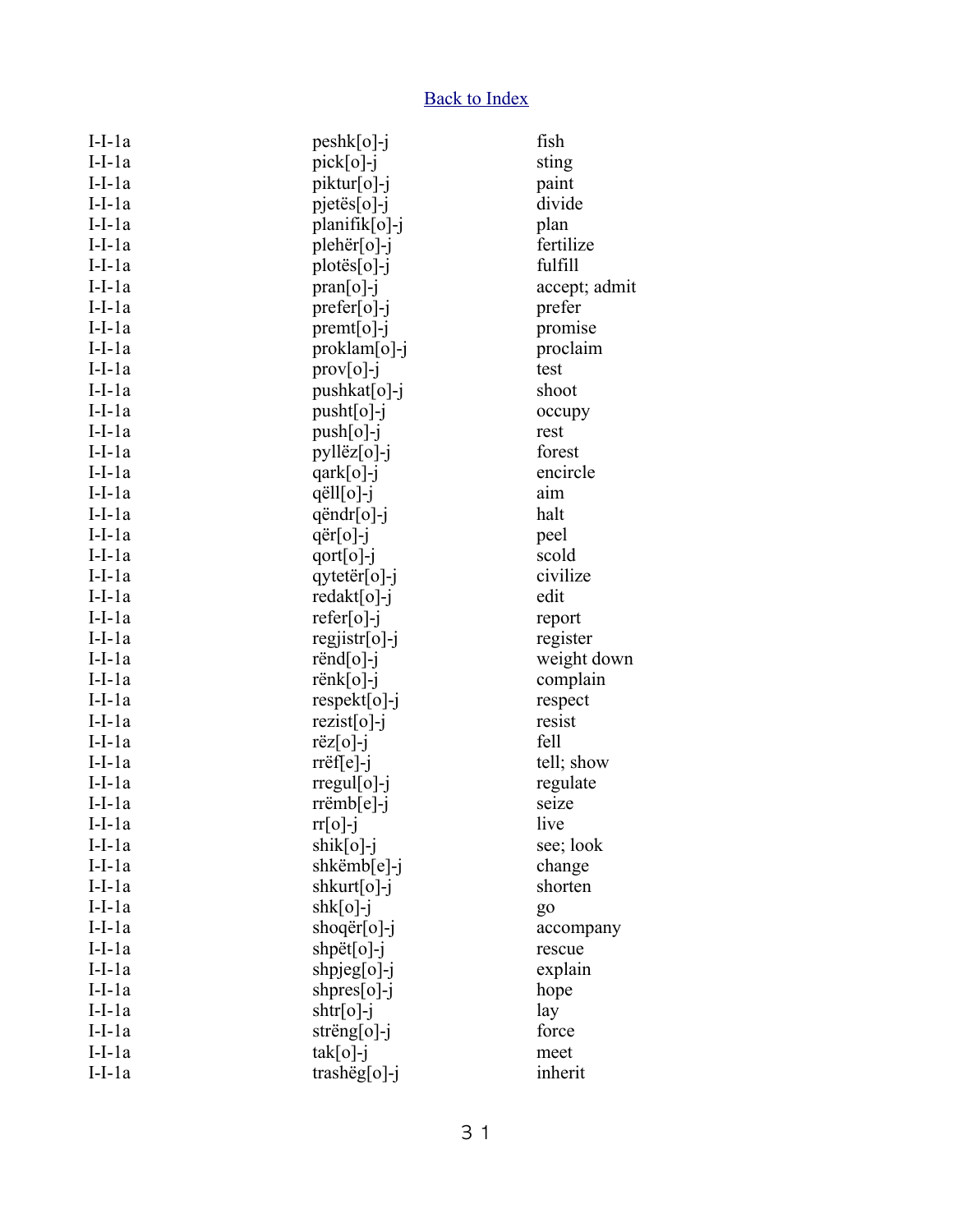| $I-I-1a$ | $\text{traz}[o]-j$              | mix         |
|----------|---------------------------------|-------------|
| $I-I-1a$ | $treg[o]-j$                     | show        |
| $I-I-1a$ | $urd$ hër $[o]$ -j              | command     |
| $I-I-1a$ | $ur[0]-j$                       | wish        |
| $I-I-1a$ | vizit[o]-j                      | visit       |
| $I-I-1a$ | $vl[0]$ -j                      | boil        |
| $I-I-1a$ | $\text{von}[\text{o}]-\text{j}$ | delay       |
| $I-I-1a$ | zbardh[o]-j                     | whiten      |
| $I-I-1a$ | zëmer[o]-j                      | anger       |
| $I-I-1a$ | zëvendës[o]-j                   | replace     |
| $I-I-1a$ | zgj[o]-j                        | wake        |
| $I-I-1b$ | $bl[ua]$ -j                     | blow        |
| $I-I-1b$ | $f[ye]-j$                       | err         |
| $I-I-1b$ | $kr[ua]-j$                      | scratch     |
| $I-I-1b$ | $kr[ye]-j$                      | accomplish  |
| $I-I-1b$ | $1[ye]-j$                       | paint       |
| $I-I-1b$ | pag[ua]-j                       | pay         |
| $I-I-1b$ | $rr[ua]-j$                      | shave       |
| $I-I-1b$ | $shq[ua]-j$                     | distinguish |
| $I-I-1b$ | $sh[ua]-j$                      | extinguish  |
| $I-I-2$  | ça-j                            | split       |
| $I-I-2$  | dërsi-j                         | sweat       |
| $I-I-2$  | fry-j                           | blow        |
| $I-I-2$  | fsha-j                          | sigh        |
| $I-I-2$  | $gri-j$                         | chop        |
| $I-I-2$  | ki-j                            | prune       |
| $I-I-2$  | mërdhi-j                        | chill       |
| $I-I-2$  | $mx[i]-j$                       | blacken     |
| $I-I-2$  | nda-j                           | divide      |
| $I-I-2$  | ngja-j                          | resemble    |
| $I-I-2$  | ngri-j                          | freeze      |
| $I-I-2$  | $ofsha[j]$ -                    | groan       |
| $I-I-2$  | përfshi-[j]                     | include     |
| $I-I-2$  | përpi-j                         | devour      |
| $I-I-2$  | përtëri-j                       | restore     |
| $I-I-2$  | $pri-j$                         | lead        |
| $I-I-2$  | $qa-j$                          | cry         |
| $I-I-2$  | sha-j                           | insult      |
| $I-I-2$  | shi-j                           | thresh      |
| $I-I-2$  | shkri-j                         | melt        |
| $I-I-2$  | shtri-j                         | stretch     |
| $I-I-2$  | tha-j                           | dry         |
| $I-II-2$ | gjua-j                          | hunt        |
| $I-II-2$ | hua-j                           | loan        |
| $I-II-2$ | lua-j                           | play        |
| $I-II-2$ | rua-j                           | guard       |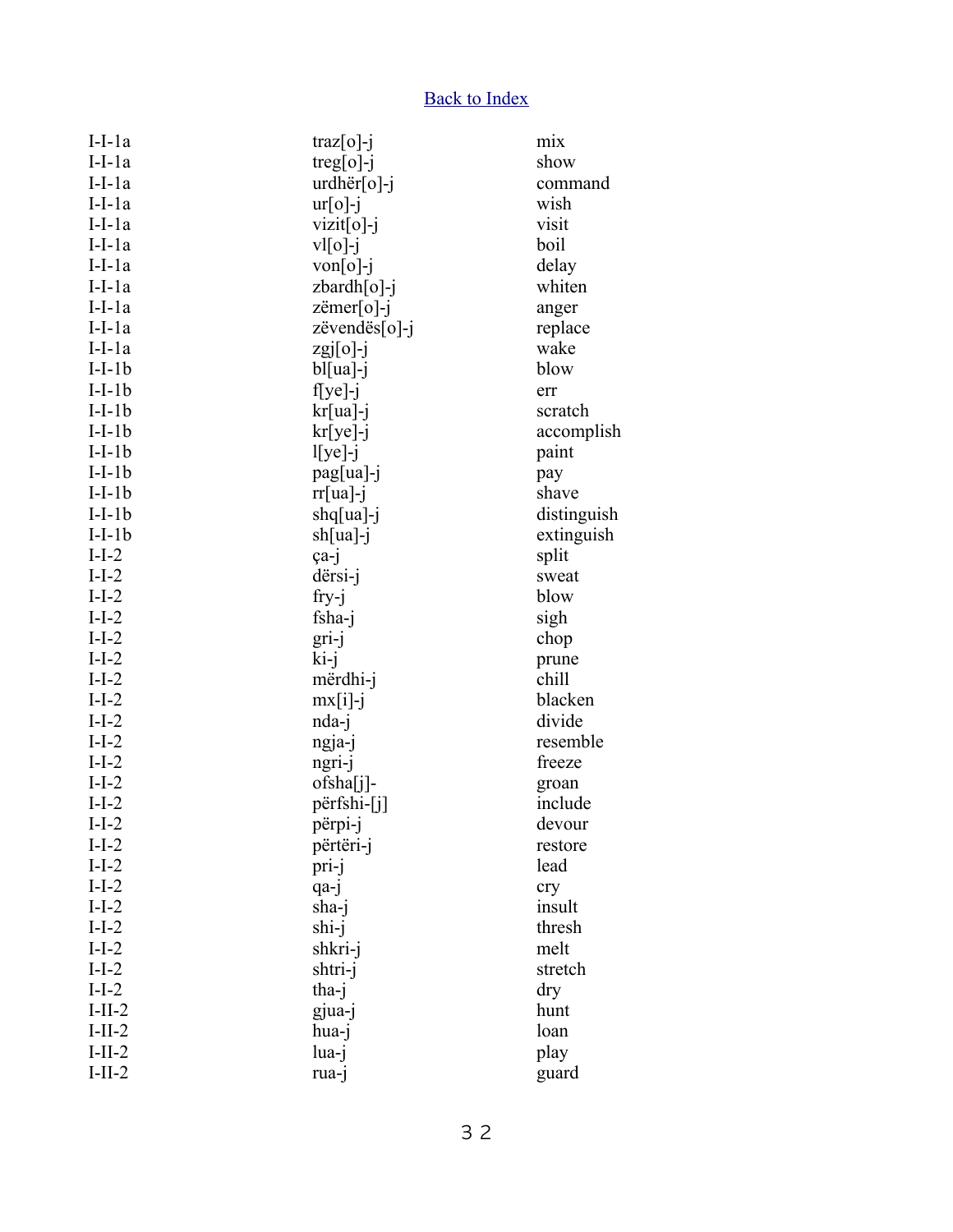| $I-II-2$ | vua-j                                 | suffer       |
|----------|---------------------------------------|--------------|
| $II-I$   | ajros-0                               | air          |
| $II-I$   | bastis-0                              | raid         |
| $II-I$   | bezdis-0                              | bother       |
| $II-I$   | bitis-0                               | complete     |
| $II-I$   | brohori $\{t/s\}$ -0                  | applaud      |
| $II-I$   | çarmatos-0                            | disarm       |
| $II-I$   | çel-0                                 | open; bloom  |
| $II-I$   | çlodh-0                               | refresh      |
| $II-I$   | $\text{qorodi}\left\{ t/s\right\} -0$ | corrupt      |
| $II-I$   | $\text{qudi}\left\{t/s\right\} - 0$   | surprise     |
| $II-I$   | dend-0                                | compress     |
| $II-I$   | derdh-0                               | spill        |
| $II-I$   | dhemb-0                               | hurt         |
| $II-I$   | diha $\{t/s\}$ -0                     | breathe      |
| $II-I$   | $end-0$                               | weave        |
| $II-I$   | $fal-0$                               | excuse       |
| $II-I$   | farmakos-0                            | poison       |
| $II-I$   | fik                                   | switch off   |
| $II-I$   | fjalos-0                              | converse     |
| $II-I$   | flak- $0$                             | throw        |
| $II-I$   | gajas-0                               | tire         |
| $II-I$   | gati $\{t/s\}$ -0                     | prepare      |
| $II-I$   | gdhend-0                              | carve        |
| $II-I$   | gëllti $\{t/s\}$ -0                   | swallow      |
| $II-I$   | gërvisht-0                            | scratch      |
| $II-I$   | gjakos-0                              | make bleed   |
| $II-I$   | gjezdis-0                             | sightsee     |
| $II-I$   | gosti $\{t/s\}$ -0                    | treat        |
| $II-I$   | $grabi\{t/s\}-0$                      | rob          |
| $II-I$   | $gris-0$                              | tear         |
| $II-I$   | gudulis-0                             | tickle       |
| $II-I$   | habi $\{t/s\}$ -0                     | surprise     |
| $II-I$   | has-0                                 | bump into    |
| $II-I$   | hekuros-0                             | <b>iron</b>  |
| $II-I$   | humb-0                                | lose         |
| $II-I$   | inatos-0                              | anger        |
| $II-I$   | kali $\{t/s\}$ -0                     | sharpen      |
| $II-I$   | kap-0                                 | catch        |
| $II-I$   | kapi $\{t/s\}$ -0                     | fatigue      |
| $II-I$   | këpu $\{t/s\}$ -0                     | break        |
| $II-I$   | kosi $\{t/s\}$ -0                     | mow          |
| $II-I$   | krasi $\{t/s\}$ -0                    | prune; purge |
| $II-I$   | $kr[e]h-0$                            | comb         |
| $II-I$   | kullo $\{t/s\}$ -0                    | graze        |
| $II-I$   | $lag-0$                               | water        |
|          |                                       |              |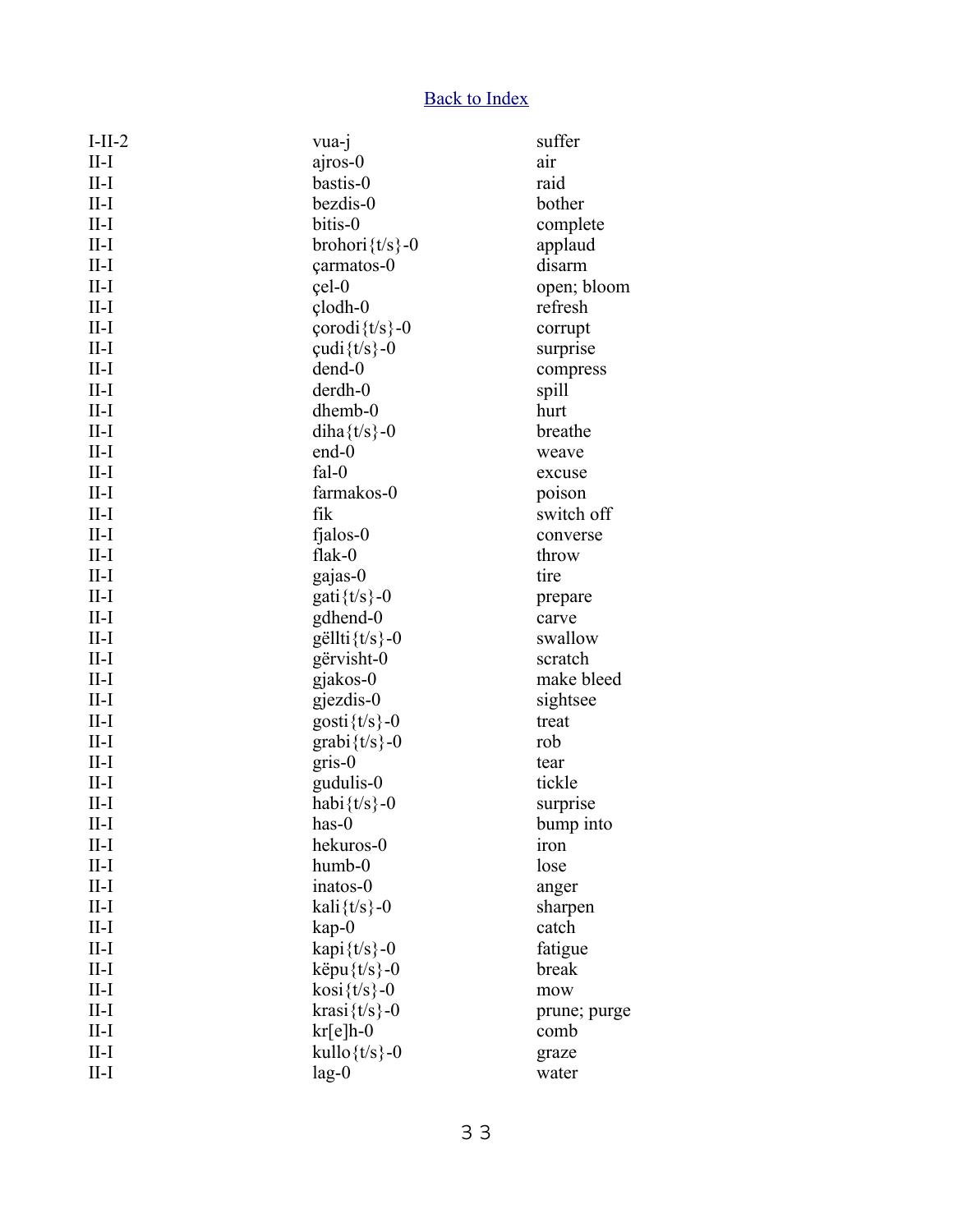| $II-I$            | lebeti $\{t/s\}$ -0      | horrify              |
|-------------------|--------------------------|----------------------|
| $II-I$            | lëviz-0                  | move                 |
| $II-I$            | lind-0                   | born (be born)       |
| $\rm II\text{-}I$ | llangos-0                | soil                 |
| $II-I$            | llemoti $\{t/s\}$ -0     | blabber              |
| $II-I$            | $ll\$ ilufi $\{t/s\}$ -0 | devour               |
| $II-I$            | $lodh-0$                 | fatigue              |
| $II-I$            | $1yp-0$                  | ask                  |
| $II-I$            | mahni $\{t/s\}$ -0       | astonish             |
| $II-I$            | mardh-0                  | feel cold            |
| $II-I$            | mballos-0                | mend                 |
| $II-I$            | mbath-0                  | wear                 |
| $II-I$            | mburr-0                  | praise               |
| $II-I$            | mbush-0                  | fill                 |
| $II-I$            | mbyll-0                  | close                |
| $II-I$            | merakos-0                | worry                |
| $II-I$            | mërmëri $\{t/s\}$ -0     | murmur               |
| $II-I$            | mërzi $\{t/s\}$ -0       | bore                 |
| $II-I$            | $mund-0$                 | can                  |
| $II-I$            | ndodh-0                  | happen               |
| $II-I$            | $ndreq-0$                | arrange              |
| $II-I$            | ndri $\{t/s\}$ -0        | shine                |
| $II-I$            | ngec-0                   | get stuck            |
| $II-I$            | ngjat-0                  | lengthen             |
| $II-I$            | $ngji\{t/s\}$ -0         | climb; connect       |
| $II-I$            | ngordh-0                 | die (animals)        |
| $II-I$            | ngreh-0                  | wind                 |
| $II-I$            | ngroh-0                  | heat                 |
| $II-I$            | ngrys-0                  | darken               |
| $II-I$            | $ngu{t/s}$ -0            | hurry                |
| $II-I$            | ngul-0                   | insert               |
| $II-I$            | nguros-0                 | petrify              |
| $II-I$            | ngurr-0                  | arrest               |
| $II-I$            | $nis-0$                  | begin                |
| $II-I$            | njollos-0                | stain                |
| $II-I$            | $n$ iom $-0$             | wetten               |
| $II-I$            | nuha $\{t/s\}$ -0        | sniff                |
| $II-I$            | $nxi\{t/s\}$ -0          | urge                 |
| $II-I$            | padit-0                  | accuse               |
| $II-I$            | pajis-0                  | equip                |
| $II-I$            | palos-0                  | fold                 |
| $II-I$            | përbuz-0                 | despise              |
| $II-I$            | përdor-0                 | use                  |
| $II-I$            | përgati {t/s}-0          | cook                 |
| $II-I$            | përhap-0                 | circulate; broadcast |
| $II-I$            | përkrah-0                | support              |
|                   |                          |                      |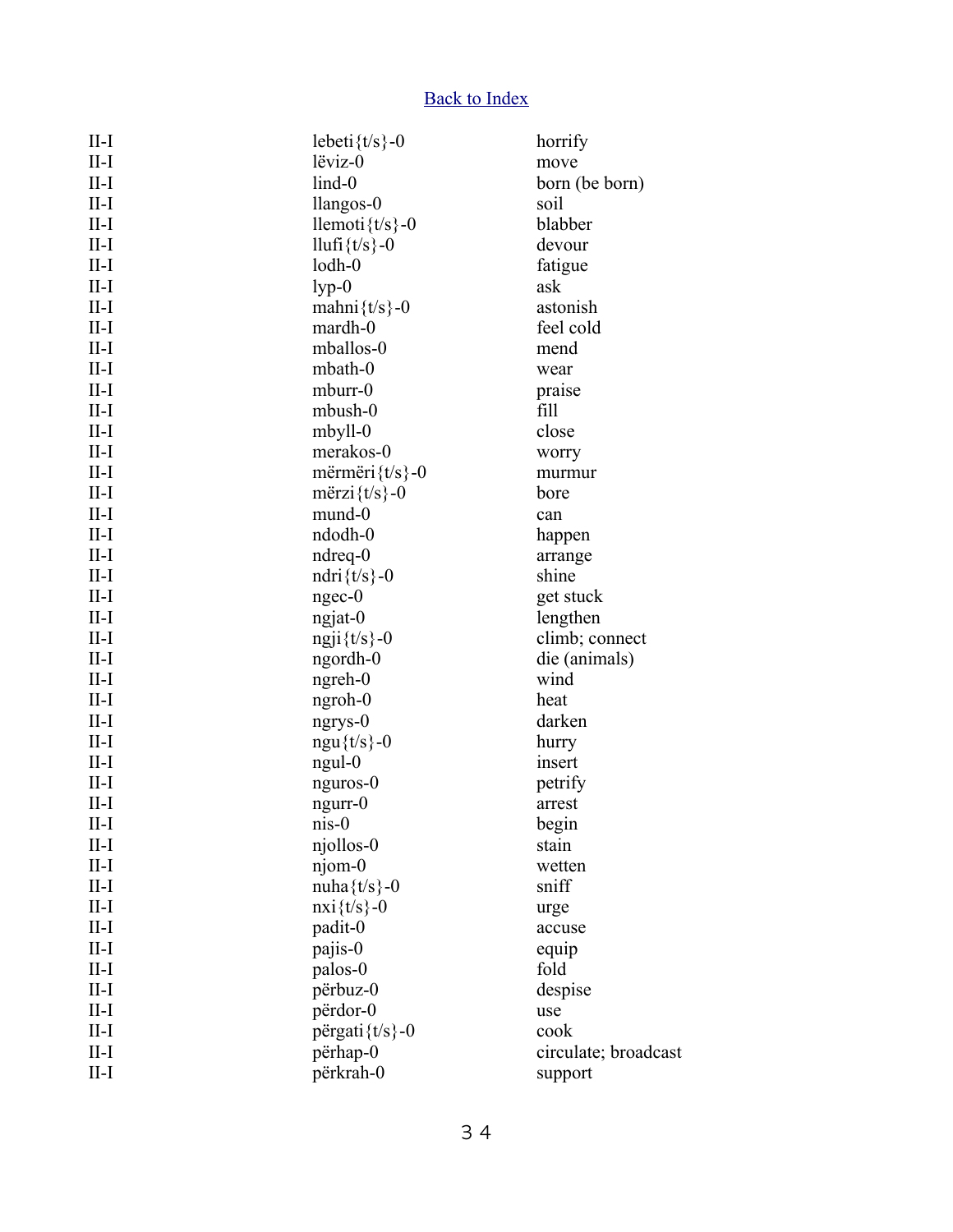| $II-I$     | përkul-0                              | bend               |
|------------|---------------------------------------|--------------------|
| $II-I$     | $p\text{ \& }$ rmbu $\{t/s\}$ -       | capsize            |
| $II-I$     | përmend-0                             | remind             |
| $II-I$     | përsëri $\{t/s\}$ -                   | repeat             |
| $II-I$     | përshende $\{t/s\}$                   | greet              |
| $II-I$     | pëshpëri $\{t/s\}$ -                  | whisper            |
| $II-I$     | plaçki $\{t/s\}$ -0                   | rob                |
| $II-I$     | plagos-0                              | wound              |
| $II-I$     | plas-0                                | burst              |
| $II-I$     | porosi $\{t/s\}$ -0                   | order              |
| $II-I$     | $prashi$ {t/s}-                       | rake               |
| $II-I$     | prish-0                               | break; destroy     |
| $II-I$     | puth-0                                | kiss               |
| $II-I$     | $qelb-0$                              | stink              |
| $II-I$     | qëndis-0                              | embroider          |
| $II-I$     | $qep-0$                               | sew                |
| $II-I$     | $qesh-0$                              | laugh              |
| $II-I$     | qull-0                                | soak               |
| $II-I$     | radhi $\{t/s\}$ -0                    | arrange            |
| $II-I$     | regj-0                                | curse              |
| $II-I$     | $\pi i \{t/s\}$ -0                    | grow               |
| $II-I$     | shëti $\{t/s\}$ -0                    | stroll             |
| $II-I$     | shpall-0                              | announce           |
| $II-I$     | $\frac{\text{shtyp-0}}{\text{shtyp}}$ | press; oppress     |
| $II-I$     | tall-0                                | tease              |
| $II-I$     | $thur-0$                              | fence in           |
| $II-I$     | tiganis-0                             | fry                |
| $II-I$     | tremb-0                               | frighten           |
| $II-I$     | ujdis-0                               | arrange            |
| $II-I$     | $uji$ {t/s}-0                         | water              |
| $II-I$     | $ul-0$                                | lower              |
| $II-I$     | vërvi $\{t/s\}$ -0                    | throw              |
| $II-I$     | vulos-0                               | seal               |
| $II-I$     | zbavi $\{t/s\}$ -0                    | entertain          |
| $II-I$     | zgjidh-0                              | untie              |
| $II-II-1$  | $kr[e]h-0$                            | comb               |
| $II-II-1a$ | $br[eldh-0]$                          | roam               |
| $II-II-1a$ | ç[je]rr-0                             | tear               |
| $II-II-1a$ | $h[e]$ dh-0                           | throw              |
| $II-II-1a$ | mbështjell-0                          | wind; collect      |
| $II-II-1a$ |                                       |                    |
|            | $mb[jelll-0]$                         | sow<br>milk        |
| $II-II-1a$ | $m[iel]$ -0                           |                    |
| $II-II-1a$ | nd[je]ll-0                            | call; attract      |
| $II-II-1a$ | $nx[ielrr-0]$                         | take out           |
| $II-II-1a$ | $p\text{ërc}[j\text{e}]$ ll-0         | accompany; see off |
| $II-II-1a$ | përm[je]rr-0                          | urinate            |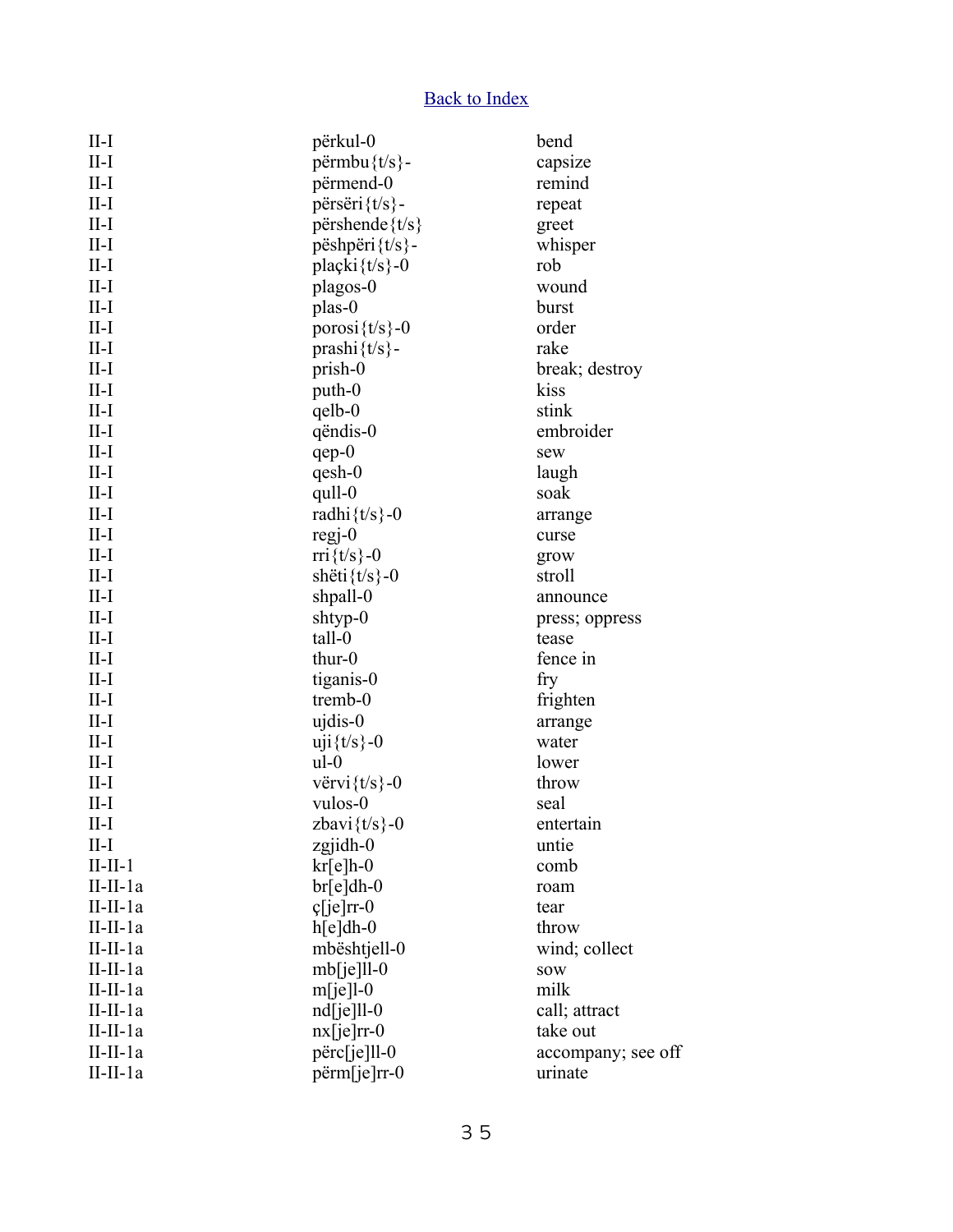| $II-II-1a$ | $p$ ërp[je] $k-0$ | hit            |
|------------|-------------------|----------------|
| $II-II-1a$ | $p[je]k-0$        | bake; meet     |
| $II-II-1a$ | $p[je]$ ll-0      | give birth     |
| $II-II-1a$ | tredh-0           | castrate       |
| $II-II-1a$ | $t[i]$ e]rr-0     | spin           |
| $II-II-1a$ | $v[je]$ l-0       | harvest        |
| $II-II-1a$ | $v[je]$ ll-0      | vomit          |
| $II-II-1a$ | v[je]rr-0         | hang           |
| $II-II-1a$ | $zbl[e]dh-0$      | unfold         |
| $II-II-1a$ | $zgi[e]$ dh-0     | choose         |
| $II-II-2$  | buç[as]-0         | roar           |
| $II-II-2$  | gërh[as]-0        | snore          |
| $II-II-2$  | kërc[as]-0        | jump           |
| $II-II-2$  | $ng[as]-0$        | drive          |
| $II-II-2$  | përk[as]-0        | touch; concern |
| $II-II-2$  | $q[es]-0$         | extract        |
| $II-II-2$  | $zbr[es]-0$       | descend        |
| III-C      | $nxe-0$           | learn          |
| Irr.       | nd[i]e-j          | feel           |
| Irr.       | bie               | fall           |
| Irr.       | dua               | want           |
| Irr.       | flas              | speak          |
| Irr.       | fle               | sleep          |
| Irr.       | ha                | eat            |
| Irr.       | jam               | be             |
| Irr.       | jap               | give           |
| Irr.       | kam               | have           |
| Irr.       | lë                | let            |
| Irr.       | pres              | cut            |
| Irr.       | rri               | stay           |
| Irr.       | shoh              | see            |
| Irr.       | them              | say            |
| Irr.       | vdes              | die            |
| Irr.       | vete              | g <sub>o</sub> |
| Irr.       | vë                | put            |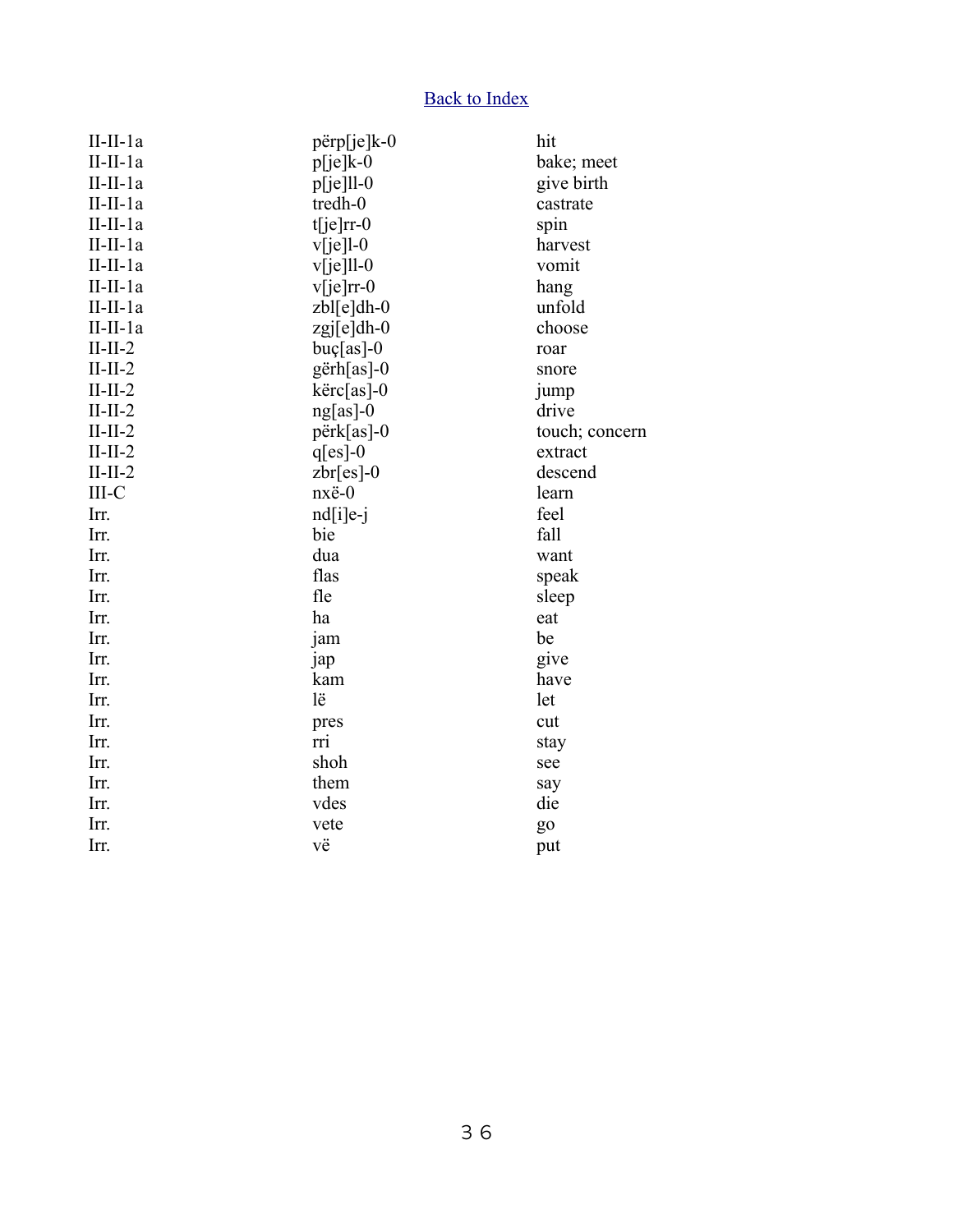#### <span id="page-35-0"></span>**arrij 'to reach'; arrihem 'catch up; to ripen' I-II-1 (trans.)**

### **Active Medio-Passive**

#### **INDICATIVE**

Present: arrij, arrin, arrin, arrijmë, arrini, arrijnë

Continuous present: po arrij, po arrin, po arrin, po arrijmë, po arrini, po arrijnë

Imperfect: arrija, arrije, arrinte, arrinim, arrinit, arrinin

Continuous imperfect: po arrija, po arrije, po arrinte, po arrinim, po arrinit, po arrinin

Aorist: arrita, arrite, arriti, arritëm, arritët, arritën

Perfect: kam arritur, ke arritur, ka arritur, kemi arritur, keni arritur, kanë arritur

Past perfect I: kisha arritur, kishe arritur, kishte arritur, kishim arritur, kishit arritur, kishin arritur

Past perfect II: pata arritur, pate arritur, pat(i) arritur, patëm arritur, patët arritur, patën arritur

Future I: do të arrij, do të arrish, do të arrijë, do të arrijmë, do të arrini, do të arrijnë

Future II: kam për të arritur, ke për të arritur, ka për të arritur, kemi për të arritur, keni për të arritur, kanë për të arritur

Future perfect I: do të kem arritur, do të kesh arritur, do të ketë arritur, do të kemi arritur, do të keni arritur, do të kenë arritur

Future perfect II: kam për të pasë arritur, ke për të pasë arritur, ka për të pasë arritur,

Present: arrihem, arrihesh, arrihet, arrihemi, arriheni, arrihen

Continuous present: po arrihem, po arrihesh, po arrihet, po arrihemi, po arriheni, po arrihen

Imperfect: arrihesha, arriheshe, arrihej (arrihesh), arriheshim, arriheshit, arriheshin

Continuous imperfect: po arrihesha, po arriheshe, po arrihej (arrihesh), po arriheshim, po arriheshit, po arriheshin

Aorist: u arrita, u arrite, u arrit, u arritëm, u arritët, u arritën

Perfect: jam arritur, je arritur, është arritur, jemi arritur, jeni arritur, janë arritur

Past perfect I: isha arritur, ishe arritur, ishte arritur, ishim arritur, ishit arritur, ishin arritur

Past perfect II: qeshë arritur, qe arritur, qe arritur, qemë arritur, qetë arritur, qenë arritur

Future I: do të arrihem, do të arrihesh, do të arrihet, do të arrihemi, do të arriheni, do të arrihen

Future II: kam për t'u arritur, ke për t'u arritur, ka për t'u arritur, kemi për t'u arritur, keni për t'u arritur, kanë për t'u arritur

Future perfect I: do të jem arritur, do të jesh arritur, do të jetë arritur, do të jemi arritur, do të jeni arritur, do të jenë arritur

Future perfect II: kam për të qenë arritur, ke për të qenë arritur, ka për të qenë arritur,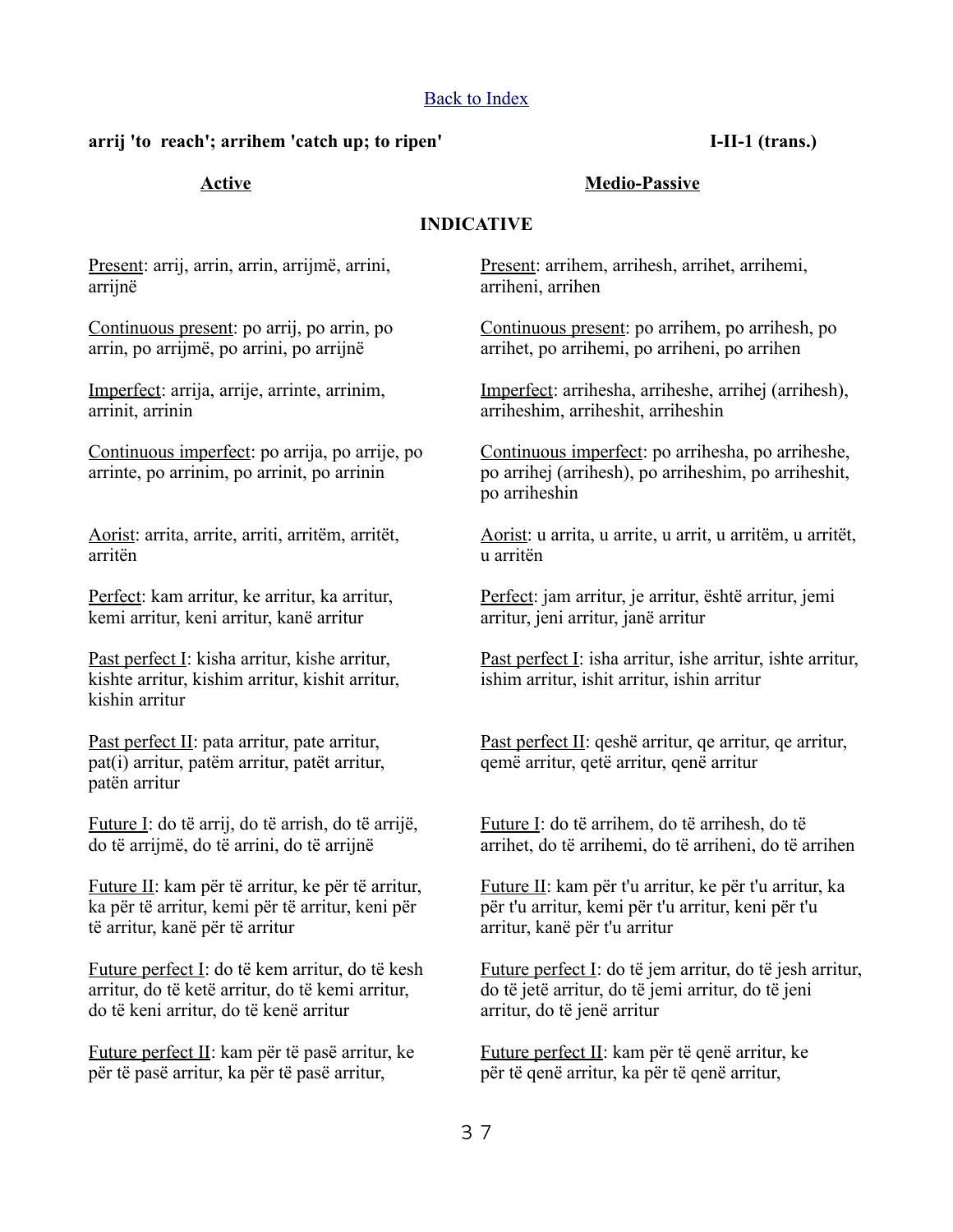kemi për të pasë arritur, keni për të pasë arritur, kanë për të pasë arritur

kemi për të qenë arritur, keni për të qenë arritur, kanë për të qenë arritur

# **SUBJUNCTIVE**

Present: të arrij, të arrish, të arrijë, të arrijmë, të arrini, të arrijnë

Imperfect: të arrija, të arrije, të arrinte, të arrinim, të arrinit, të arrinin

Perfect: të kem arritur, të kesh arritur, të ketë arritur, të kemi arritur, të keni arritur, të kenë arritur

Past perfect: të kisha arritur, të kishe arritur, të kishte arritur, të kishim arritur, të kishit arritur, të kishin arritur

Present: do të arrija, do të arrije, do të arrinte, do të arrinim, do të arrinit, do të arrinin

Perfect: do të kisha arritur, do të kishe arritur, do të kishte arritur, do të kishim arritur, do të kishit arritur, do të kishin arritur

Present: arrifsha, arrifsh, arriftë, arrifshim, arrifshi, arrifshin

Perfect: paça arritur, paç arritur, pastë arritur, paçim arritur, paçi arritur, paçin arritur

Present: të arrihem, të arrihesh, të arrihet, të arrihemi, të arriheni, të arrihen

Imperfect: të arrihesha, të arriheshe, të arrihej (arrihesh), të arriheshim, të arriheshit, arriheshin

Perfect: të jem arritur, të jesh arritur, të jetë arritur, të jemi arritur, të jeni arritur, të jenë arritur

Past perfect: të isha arritur, të ishe arritur, të ishte arritur, të ishim arritur, të ishit arritur, të ishin arritur

#### **CONDITIONAL**

Present: do të arrihesha, do të arriheshe, do të arrihej (arrihesh), do të arriheshim, do të arriheshit, do të arriheshin

Perfect: do të isha arritur, do të ishe arritur, do të ishte arritur, do të ishim arritur, do të ishit arritur, do të ishin arritur

# **OPTATIVE**

Present: u arrifsha, u arrifsh, u arriftë, u arrfshim, u arrifshi, u arrifshin

Perfect: qofsha arritur, qofsh arritur, qoftë arritur, qofshim arritur, qofshi arritur, qofshin arritur

# **ADMIRATIVE**

| Present: arrikam, arrike, arrika, arrikemi, | Present: u arrikam, u arrike, u arrika, u arrikemi, u |
|---------------------------------------------|-------------------------------------------------------|
| arrikeni, arrikan                           | arrikeni, u arrikan                                   |
| Imperfect: arrikësha, arrikëshe, arrikësh   | Imperfect: u arrikësha, u arrikëshe, u arrikësh       |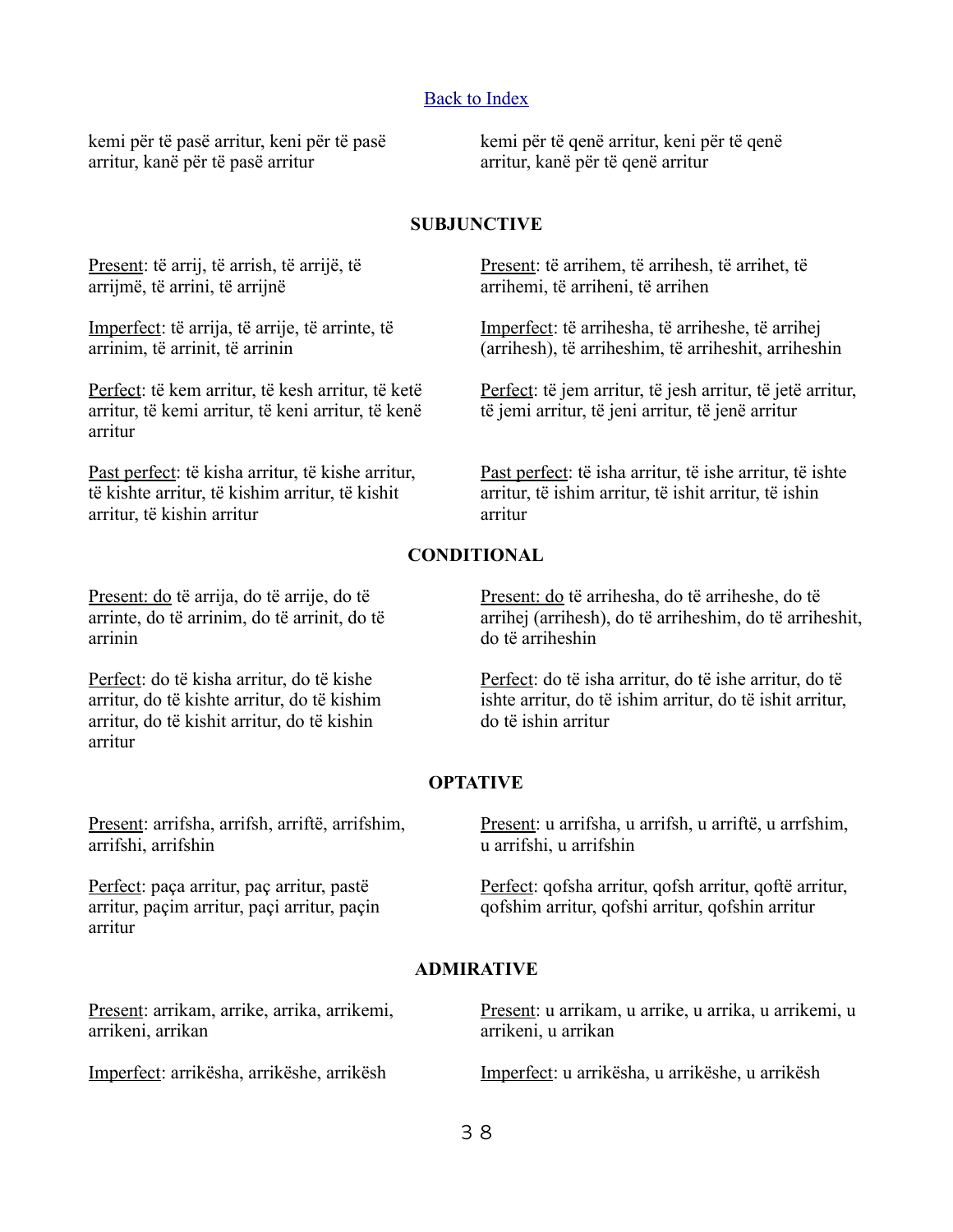| (arrikej), arrikëshim, arrikëshit, arrikëshin                                                                                             | (arrikej), u arrikëshim, u arrikëshit, u arrikëshin                                                                                       |  |
|-------------------------------------------------------------------------------------------------------------------------------------------|-------------------------------------------------------------------------------------------------------------------------------------------|--|
| Perfect: paskam arritur, paske arritur, paska<br>arritur, paskemi arritur, paskeni arritur,<br>paskan arritur                             | Perfect: qenkam arritur, qenke arritur, qenka<br>arritur, qenkemi arritur, qenkeni arritur, qenkan<br>arritur                             |  |
| Past prefect: paskësha arritur, paskëshe<br>arritur, paskësh (paskej) arritur, paskëshim<br>arritur, paskëshit arritur, paskëshin arritur | Past perfect: qenkësha arritur, qenkëshe arritur,<br>qenkësh (qenkej) arritur, qenkëshim arritur,<br>qenkëshit arritur, qenkëshin arritur |  |
| <b>IMPERATIVE</b>                                                                                                                         |                                                                                                                                           |  |
| arri; arrini                                                                                                                              | arrihu; arrihuni                                                                                                                          |  |
| <b>INFINITIVE</b>                                                                                                                         |                                                                                                                                           |  |
| Present: për të arritur                                                                                                                   | Present: për t'u arritur                                                                                                                  |  |
| Perfect: për të pasë arritur                                                                                                              | Perfect: për të qenë arritur                                                                                                              |  |
| <b>GERUNDIVE</b>                                                                                                                          |                                                                                                                                           |  |
| Present: duke arritur                                                                                                                     | Present: duke u arritur                                                                                                                   |  |
| Perfect: duke pasë arritur                                                                                                                | Perfect: duke qenë arritur                                                                                                                |  |
| <b>PARTICIPLE</b>                                                                                                                         |                                                                                                                                           |  |

arritur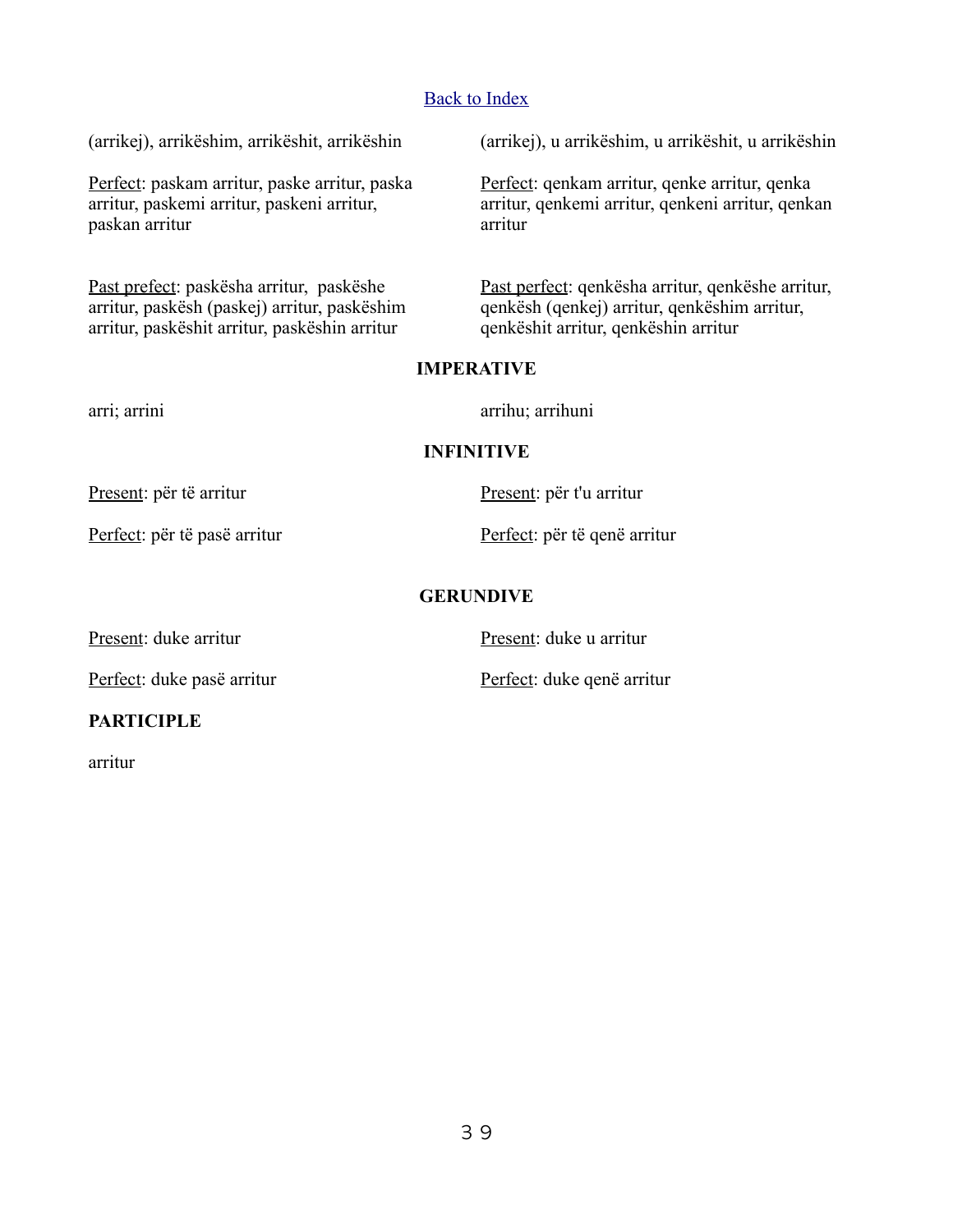#### <span id="page-38-0"></span>**[bëj](#page-38-0) 'to do, to make'; bëhem 'to be done, to become' I-II-3 (trans.)**

# **Active Medio-Passive**

#### **INDICATIVE**

Continuous present: po bëj, po bën, po bën, po bëjmë, po bëni, po bëjnë

Imperfect: bëja, bëje, bënte, bënim, bënit, bënin

Continuous imperfect: po bëja, po bëje, po bënte, po bënim, po bënit, po bënin

Perfect: kam bërë, ke bërë, ka bërë, kemi bërë, keni bërë, kanë bërë

Past perfect I: kisha bërë, kishe bërë, kishte bërë, kishim bërë, kishit bërë, kishin bërë

Past perfect II: pata bërë, pate bërë, pat(i) bërë, patëm bërë, patët bërë, patën bërë

Future I: do të bëj, do të bësh, do të bëjë, do të bëjmë, do të bëni, do të bëjnë

Future II: kam për të bërë, ke për të bërë, ka për të bërë, kemi për të bërë, keni për të bërë, kanë për të bërë

Future perfect I: do të kem bërë, do të kesh bërë, do të ketë bërë, do të kemi bërë, do të keni bërë, do të kenë bërë

Future perfect II: kam për të pasë bërë, ke për të pasë bërë, ka për të pasë bërë, kemi për të pasë bërë, keni për të pasë bërë, kanë për të pasë bërë

Present: bëj, bën, bën, bëjmë, bëni, bëjnë Present: bëhem, bëhesh, bëhet, bëhemi, bëheni, bëhen

> Continuous present: po bëhem, po bëhesh, po bëhet, po bëhemi, po bëheni, po bëhen

Imperfect: bëhesha, bëheshe, bëhej, bëheshim, bëheshit, bëheshin

Continuous imperfect: po bëhesha, po bëheshe, po bëhej, po bëheshim, po bëheshit, po bëheshin

Aorist: bëra, bëre, bëri, bëmë, bëtë, bënë Aorist: u bëra, u bëre, u bë, u bëmë, u bëtë, u bënë

Perfect: jam bërë, je bërë, është bërë, jemi bërë, jeni bërë, janë bërë

Past perfect I: isha bërë, ishe bërë, ishte bërë, ishim bërë, ishit bërë, ishin bërë

Past perfect II: qeshë bërë, qe bërë, qe bërë, qemë bërë, qetë bërë, qenë bërë

Future I: do të bëhem, do të bëhesh, do të bëhet, do të bëhemi, do të bëheni, do të bëhen

Future II: kam për t'u bërë, ke për t'u bërë, ka për t'u bërë, kemi për t'u bërë, keni për t'u bërë, kanë për t'u bërë

Future perfect I: do të jem bërë, do të jesh bërë, do të jetë bërë, do të jemi bërë, do të jeni bërë, do të jenë bërë

Future perfect II: kam për të qenë bërë, ke për të qenë bërë, ka për të qenë bërë, kemi për të qenë bërë, keni për të qenë bërë, kanë për të qenë bërë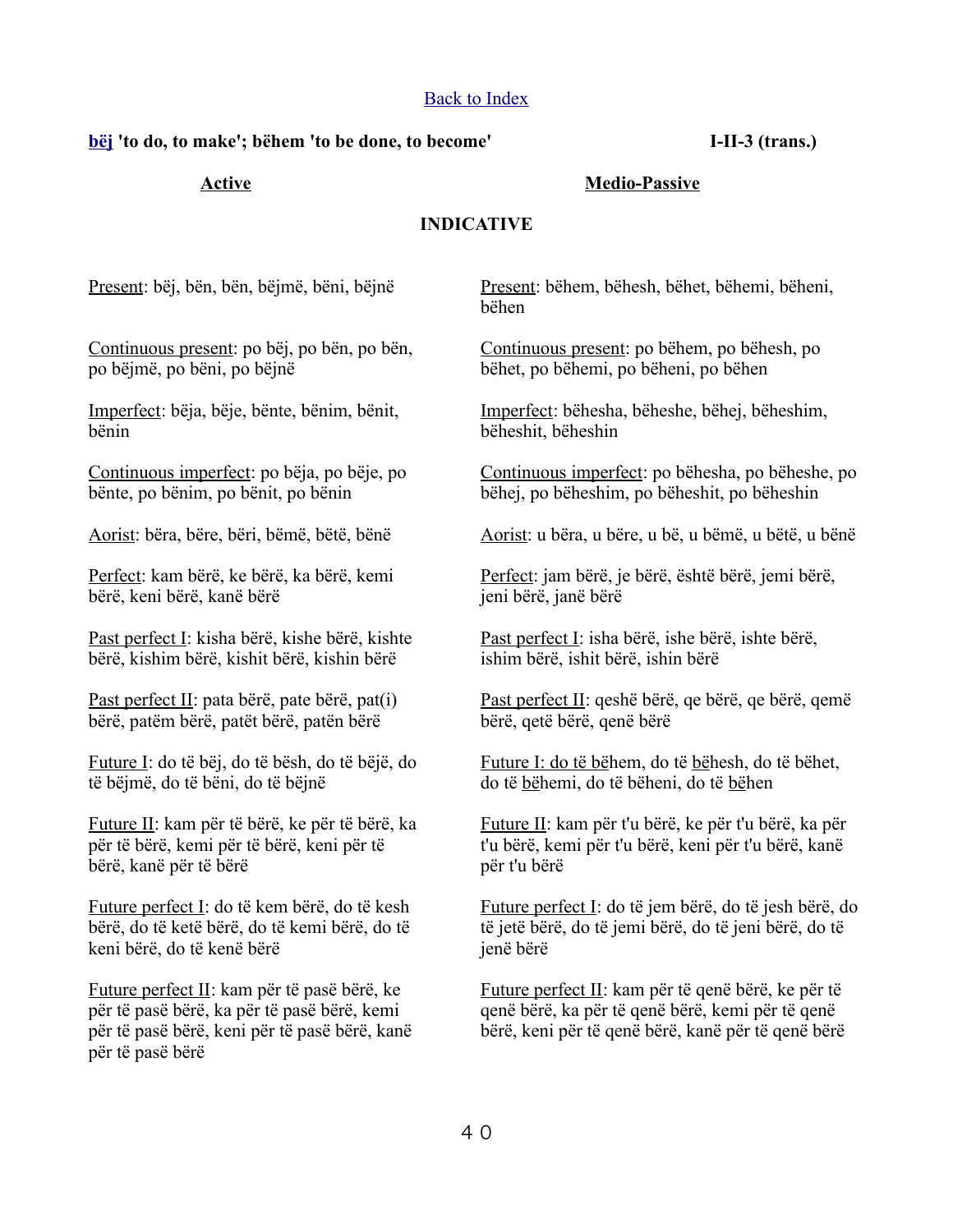#### **SUBJUNCTIVE**

Present: të bëj, të bësh, të bëjë, të bëjmë, të bëni, të bëjnë

Imperfect: të bëja, të bëje, të bënte, të bënim, të bënit, të bënin

Perfect: të kem bërë, të kesh bërë, të ketë bërë, të kemi bërë, të keni bërë, të kenë bërë

Past perfect: të kisha bërë, të kishe bërë, të kishte bërë, të kishim bërë, të kishit bërë, të kishin bërë

Present: të bëhem, të bëhesh, të bëhet, të bëhemi, të bëheni, të bëhen

Imperfect: të bëhesha, të bëheshe, të bëhej, të bëheshim, të bëheshit, bëheshin

Perfect: të jem bërë, të jesh bërë, të jetë bërë, të jemi bërë, të jeni bërë, të jenë bërë

Past perfect: të isha bërë, të ishe bërë, të ishte bërë, të ishim bërë, të ishit bërë, të ishin bërë

#### **CONDITIONAL**

Present: do të bëja, do të bëje, do të bënte, do të bënim, do të bënit, do të bënin

Perfect: do të kisha bërë, do të kishe bërë, do të kishte bërë, do të kishim bërë, do të kishit bërë, do të kishin bërë

Present: do të bëhesha, do të bëheshe, do të bëhej (bëhesh), do të bëheshim, do të bëheshit, do të bëheshin

Perfect: do të isha bërë, do të ishe bërë, do të ishte bërë, do të ishim bërë, do të ishit bërë, do të ishin bërë

#### **OPTATIVE**

Present: bëfsha, bëfsh, bëftë, bëfshim, bëfshi, bëfshin

Perfect: paça bërë, paç bërë, pastë bërë, paçim bërë, paçi bërë, paçin bërë

Present: u bëfsha, u bëfsh, u bëftë, u bëfshim, u bëfshi, u bëfshin

Perfect: qofsha bërë, qofsh bërë, qoftë bërë, qofshim bërë, qofshi bërë, qofshin bërë

#### **ADMIRATIVE**

| Present: bëkam, bëke, bëka, bëkemi, bëkeni,                                                 | Present: u bëkam, u bëke, u bëka, u bëkemi, u                                            |
|---------------------------------------------------------------------------------------------|------------------------------------------------------------------------------------------|
| bëkan                                                                                       | bëkeni, u bëkan                                                                          |
| Imperfect: bëkësha, bëkëshe, bëkësh (bëkej),                                                | Imperfect: u bëkësha, u bëkëshe, u bëkësh (bëkej),                                       |
| bëkëshim, bëkëshit, bëkëshin                                                                | u bëkëshim, u bëkëshit, u bëkëshin                                                       |
| Perfect: paskam bërë, paske bërë, paska<br>bërë, paskemi bërë, paskeni bërë, paskan<br>bërë | Perfect: qenkam bërë, qenke bërë, qenka bërë,<br>qenkemi bërë, qenkeni bërë, qenkan bërë |
| Past prefect: paskësha bërë, paskëshe bërë,                                                 | Past perfect: qenkësha bërë, qenkëshe bërë,                                              |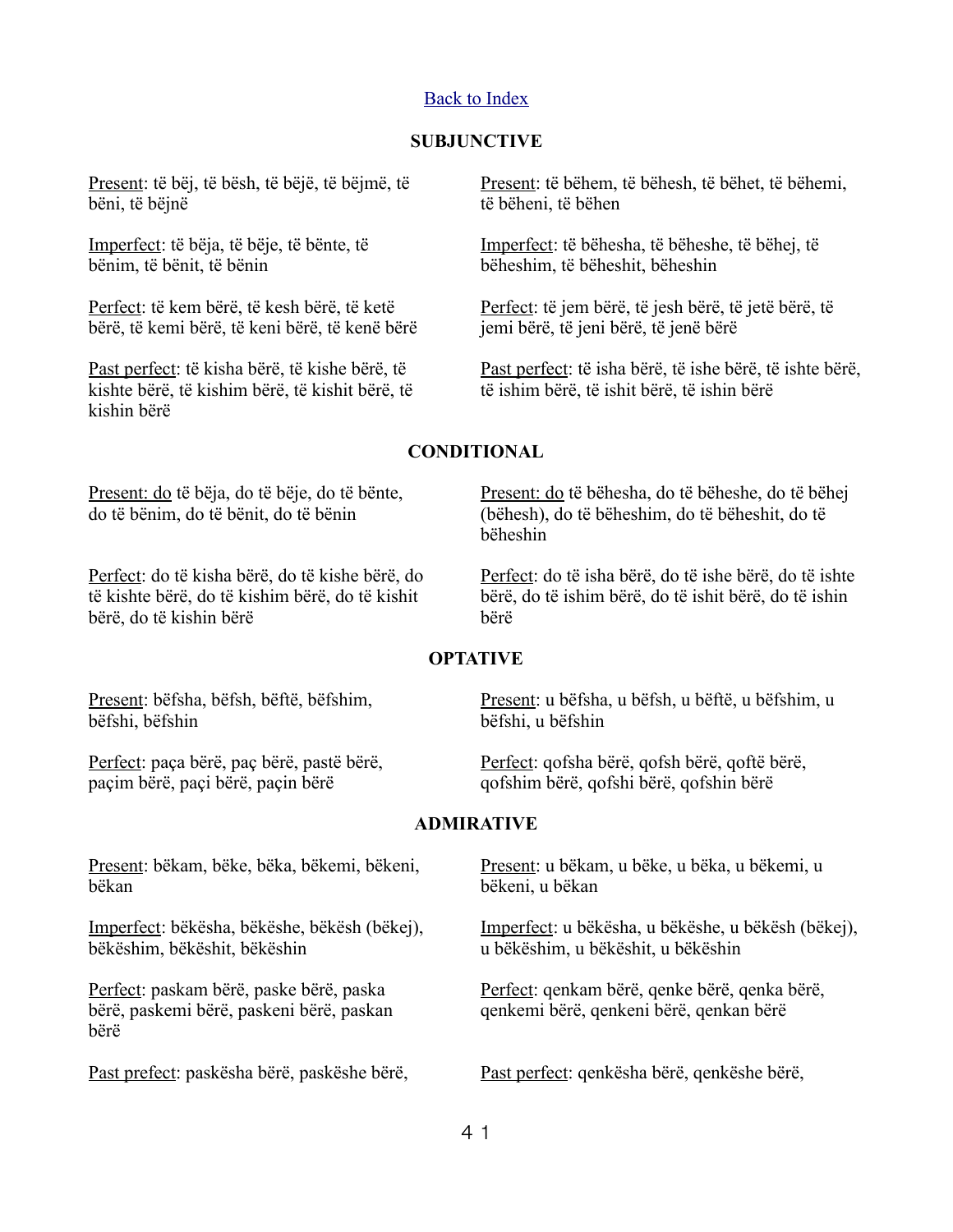paskësh (paskej) bërë, paskëshim bërë, paskëshit bërë, paskëshin bërë

qenkësh (qenkej) bërë, qenkëshim bërë, qenkëshit bërë, qenkëshin bërë

# **IMPERATIVE**

bëj; bëni bëhu; bëhuni

# **INFINITIVE**

| Present: për të bërë      | Present: për t'u bërë     |
|---------------------------|---------------------------|
| Perfect: për të pasë bërë | Perfect: për të qenë bërë |
|                           |                           |

# **GERUNDIVE**

| Present: duke bërë      | Present: duke u bërë    |
|-------------------------|-------------------------|
| Perfect: duke pasë bërë | Perfect: duke qenë bërë |

# **PARTICIPLE**

bërë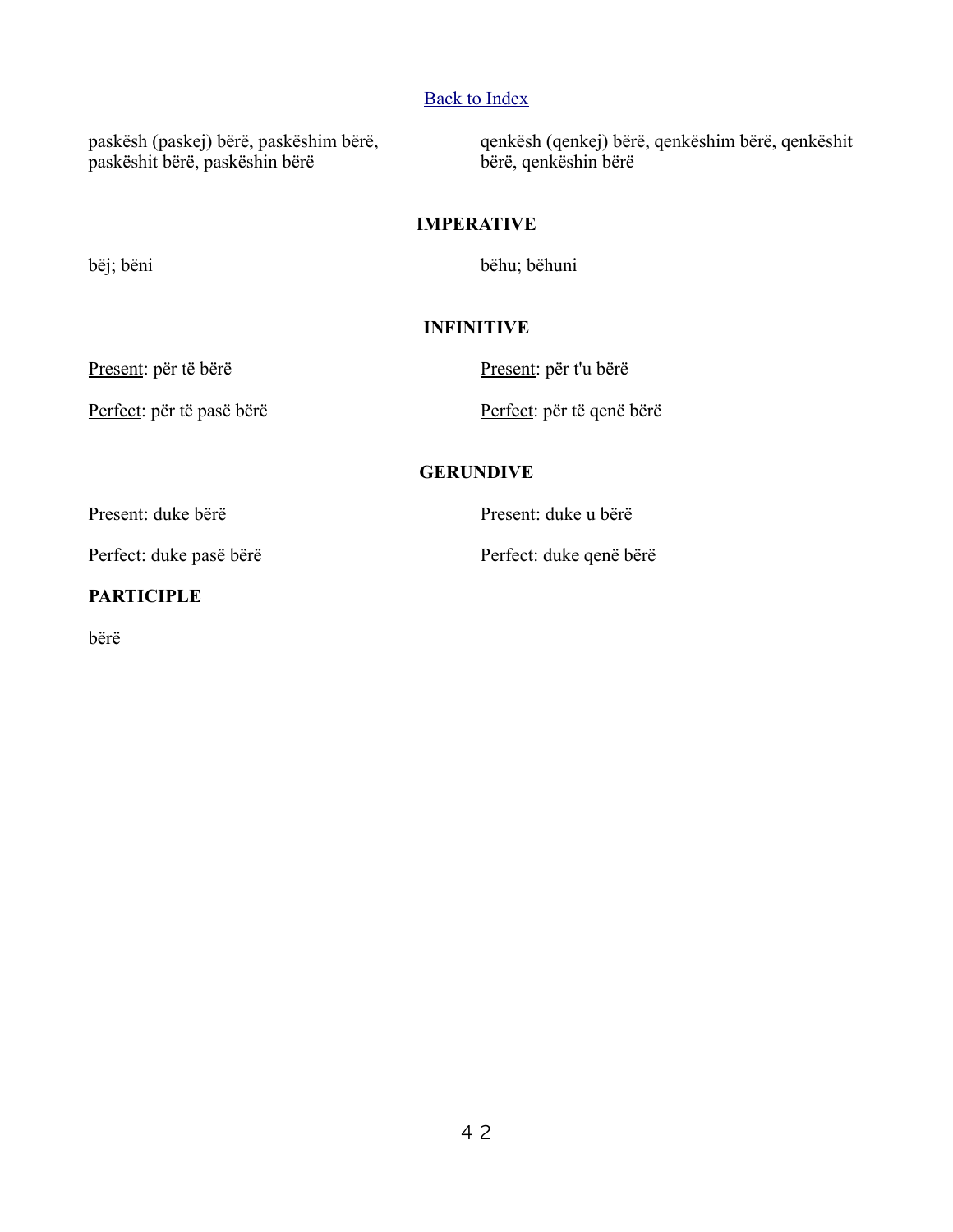# **bërtas 'to shout' II-II-2 (intrans.)**

# **INDICATIVE**

Present: bërtas, bërtet, bërtet, bërtasim, bërtitni (bërtisni), bërtasin

Continuous present: po bërtas, po bërtet, po bërtet, po bërtasim, po bërtitni, po bërtasin

Imperfect: bërtitja (bërtisja), bërtitje (bërtisje), bërtiste, bërtitnim (bërtisnim), bërtitnit (bërtisnit), bërtitnin (bërtisnin)

Continuous imperfect: po bërtitja (bërtisja), po bërtitje (bërtisje), po bërtiste, po bërtitnim (bërtisnim), po bërtitnit (bërtisnit), po bërtitnin (bërtisnin)

Aorist: bërtita, bërtite, bërtiti, bërtitëm, bërtitët, bërtitën

Perfect: kam bërtitur, ke bërtitur, ka bërtitur, kemi bërtitur, keni bërtitur, kanë bërtitur

Past perfect I: kisha bërtitur, kishe bërtitur, kishte bërtitur, kishim bërtitur, kishit bërtitur, kishin bërtitur

Past perfect II: pata bërtitur, pate bërtitur, pat(i) bërtitur, patëm bërtitur, patët bërtitur, patën bërtitur

Future I: do të bërtas, do të bërtasësh, do të bërtasë, do të bërtasim, do të bërtitni, do të bërtasin

Future II: kam për të bërtitur, ke për të bërtitur, ka për të bërtitur, kemi për të bërtitur, keni për të bërtitur, kanë për të bërtitur

Future perfect I: do të kem bërtitur, do të kesh bërtitur, do të ketë bërtitur, do të kemi bërtitur, do të keni bërtitur, do të kenë bërtitur

Future perfect II: kam për të pasë bërtitur, ke për të pasë bërtitur, ka për të pasë bërtitur, kemi për të pasë bërtitur, keni për të pasë bërtitur, kanë për të pasë bërtitur

# **SUBJUNCTIVE**

Present: të bërtas, të bërtasësh, të bërtasë, të bërtasim, të bërtitni, të bërtasin

Imperfect: të bërtitja (bërtisja), të bërtitje (bërtisje), të bërtiste, të bërtitnim (bërtisnim), të bërtitnit (bërtisnit), të bërtitnin (bërtisnin)

Perfect: të kem bërtitur, të kesh bërtitur, të ketë bërtitur, të kemi bërtitur, të keni bërtitur, të kenë bërtitur

Past perfect: të kisha bërtitur, të kishe bërtitur, të kishte bërtitur, të kishim bërtitur, të kishit bërtitur, të kishin bërtitur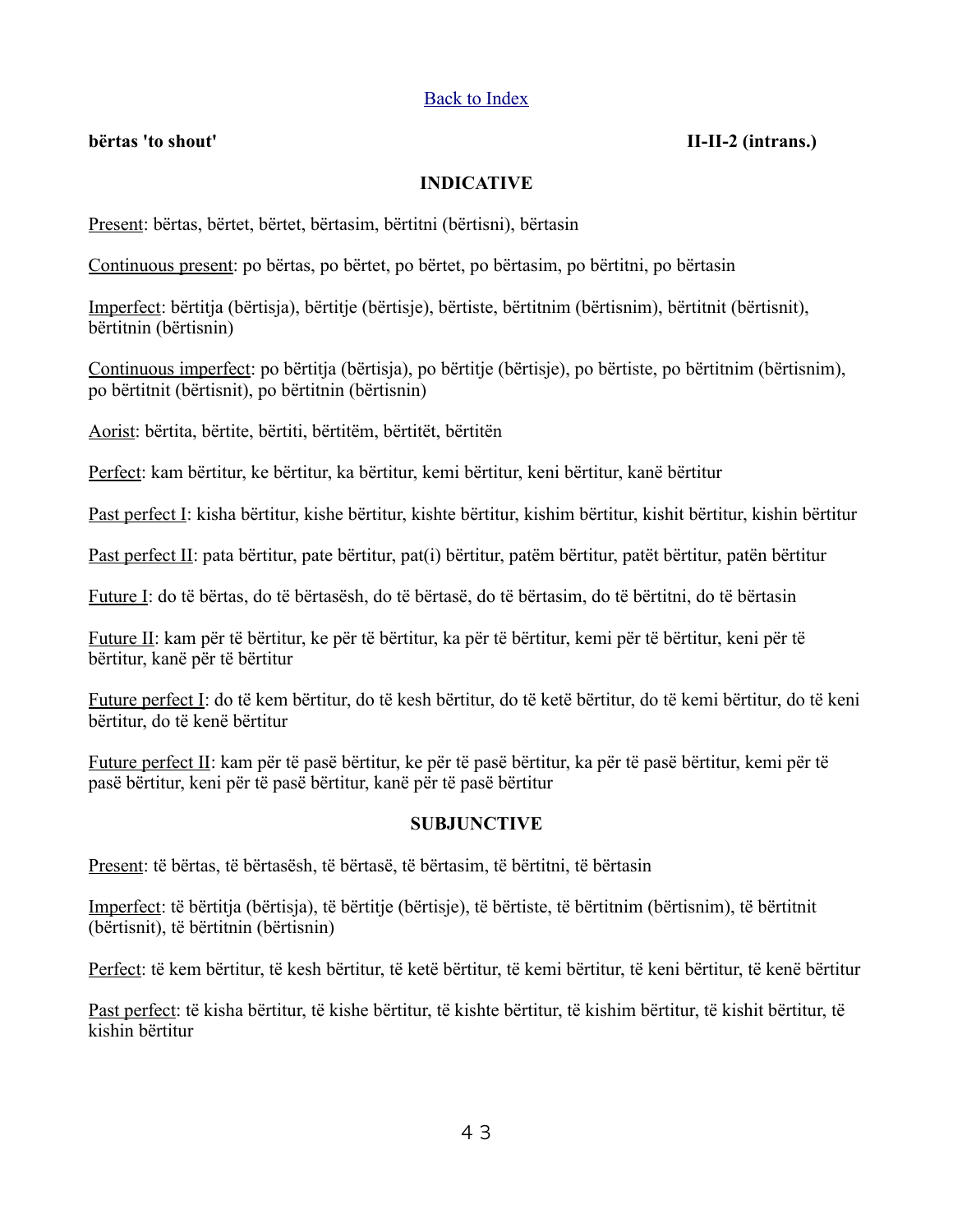# **CONDITIONAL**

Present: do të bërtitja (bërtisja), do të bërtitje (bërtisje), do të bërtiste, do të bërtitnim (bërtisnim), do të bërtitnit (bërtisnit), do të bërtitnin (bërtisnin)

Perfect: do të kisha bërtitur, do të kishe bërtitur, do të kishte bërtitur, do të kishim bërtitur, do të kishit bërtitur, do të kishin bërtitur

# **OPTATIVE**

Present: bërtitsha, bërtitsh, bërtittë, bërtitshim, bërtitshi, bërtitshin

Perfect: paça bërtitur, paç bërtitur, pastë bërtitur, paçim bërtitur, paçi bërtitur, paçin bërtitur

### **ADMIRATIVE**

Present: bërtitkam, bërtitke, bërtitka, bërtitkemi, bërtitkeni, bërtitkan

Imperfect: bërtitkësha, bërtitkëshe, bërtitkësh, bërtitkëshim, bërtitkëshit, bërtitkëshin

Perfect: paskam bërtitur, paske bërtitur, paska bërtitur, paskemi bërtitur, paskeni bërtitur, paskan bërtitur

Past prefect: paskësha bërtitur, paskëshe bërtitur, paskësh (paskej) bërtitur, paskëshim bërtitur, paskëshit bërtitur, paskëshin bërtitur

# **IMPERATIVE**

bërtit; bërtitni (bërtisni)

# **INFINITIVE**

Present: për të bërtitur

Perfect: për të pasë bërtitur

# **GERUNDIVE**

Present: duke bërtitur

Perfect: duke pasë bërtitur

# **PARTICIPLE**

bërtitur

**bie 'to fall' Irr. (intrans.)**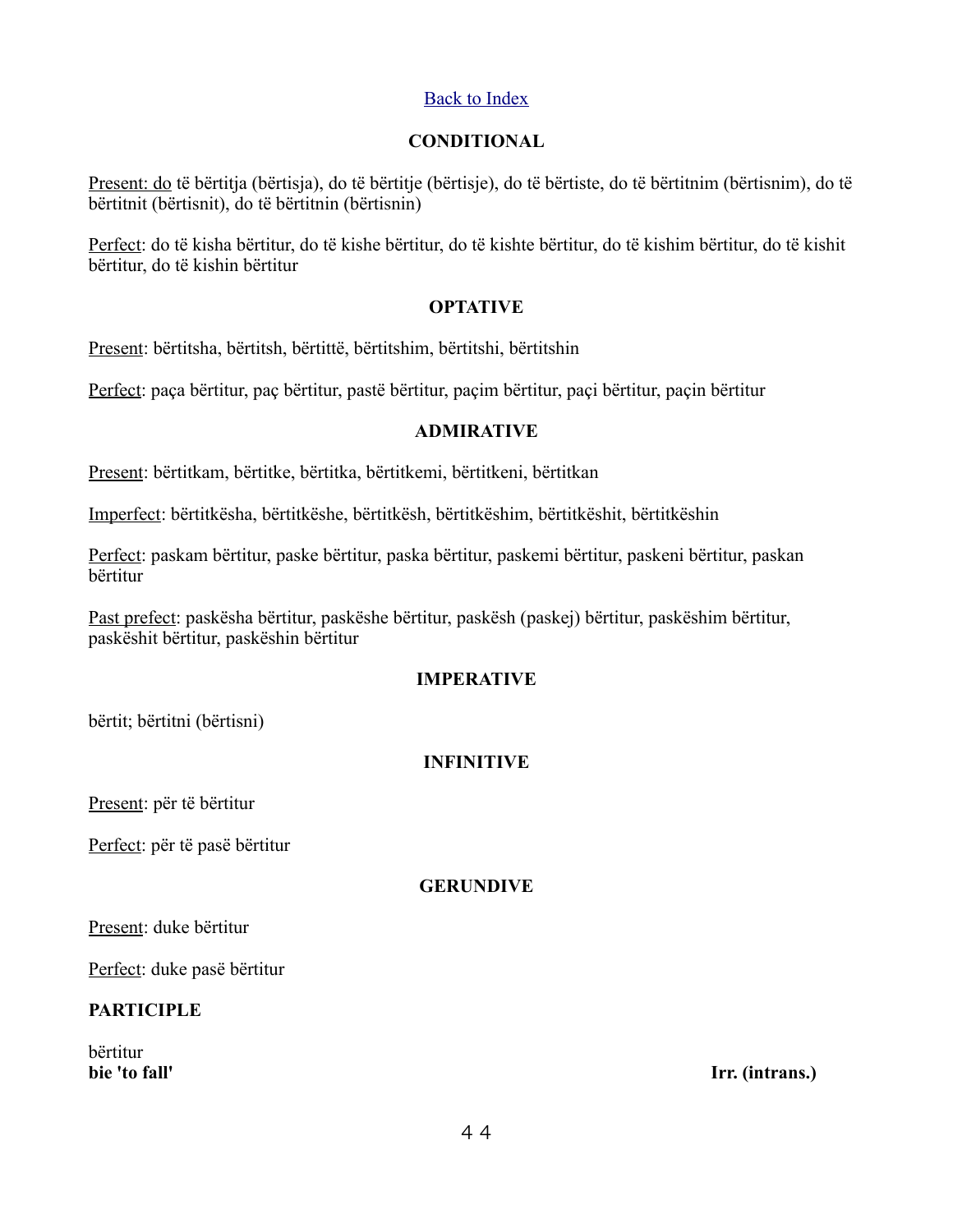# **INDICATIVE**

Present: bie, bie, bie, biem, bini, bien

Continuous present: po bie, po bie, po bie, po biem, po bini, po bien

Imperfect: bija, bije, binte, binim, binit, binin

Continuous imperfect: po bija, po bije, po binte, po binim, po binit, po binin

Aorist: rashë, re, ra, ramë, ratë, ranë

Perfect: kam rënë, ke rënë, ka rënë, kemi rënë, keni rënë, kanë rënë

Past perfect I: kisha rënë, kishe rënë, kishte rënë, kishim rënë, kishit rënë, kishin rënë

Past perfect II: pata rënë, pate rënë, pat(i) rënë, patëm rënë, patët rënë, patën rënë

Future I: do të bie, do të biesh, do të bjerë, do të biem, do të bini, do të bien

Future II: kam për të rënë, ke për të rënë, ka për të rënë, kemi për të rënë, keni për të rënë, kanë për të rënë,

Future perfect I: do të kem rënë, do të kesh rënë, do të ke rënë, do të kemi rënë, do të keni rënë, do të kenë rënë

Future perfect II: kam për të pasë rënë, ke për të pasë rënë, ka për të pasë rënë, kemi për të pasë rënë, keni për të pasë rënë, kanë për të pasë rënë

#### **SUBJUNCTIVE**

Present: të bie, të biesh, të bjerë, të biem, të bini, të bien

Imperfect: të bija, të bije, të binte, të binim, të binit, të binin

Perfect: të kem rënë, të kesh rënë, të ketë rënë, të kemi rënë, të keni rënë, të kenë rënë

Past perfect: të kisha rënë, të kishe rënë, të kishte rënë, të kishim rënë, të kishit rënë, të kishin rënë

#### **CONDITIONAL**

Present: do të bija, do të bije, do të binte, do të binim, do të binit, do të binin

Perfect: do të kisha rënë, do të kishe rënë, do të kishte rënë, do të kishim rënë, do të kishit rënë, do të kishin rënë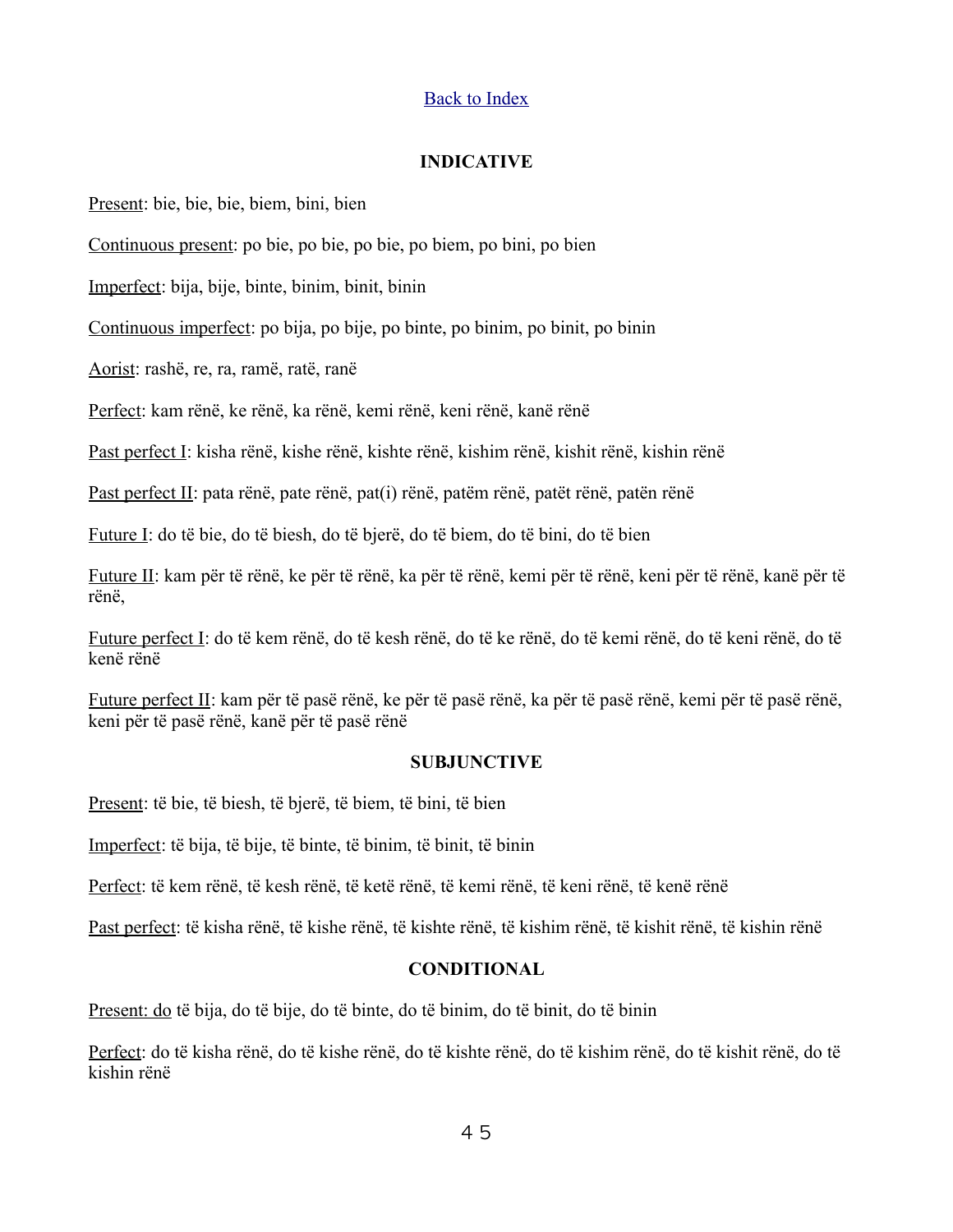# **OPTATIVE**

Present: rënça, rënç, rëntë, rënçim, rënçi, rënçin

Perfect: paça rënë, paç rënë, pastë rënë, paçim rënë, paçi rënë, paçin rënë

# **ADMIRATIVE**

Present: rënkam, rënke, rënka, rënkemi, rënkeni, rënkan

Imperfect: rënkësha, rënkëshe, rënkësh (rënkej), rënkëshim, rënkëshit, rënkëshin

Perfect: paskam rënë, paske rënë, paska rënë, paskemi rënë, paskeni rënë, paskan rënë

Past perfect: paskësha rënë, paskëshe rënë, paskësh (paskej) rënë, paskëshim rënë, paskëshit rënë, paskëshin rënë

# **IMPERATIVE**

bjer; bini

# **INFINITIVE**

Present: për të rënë

Perfect: për të pasë rënë

# **GERUNDIVE**

Present: duke rënë

Perfect: duke pasë rënë

# **PARTICIPLE**

rënë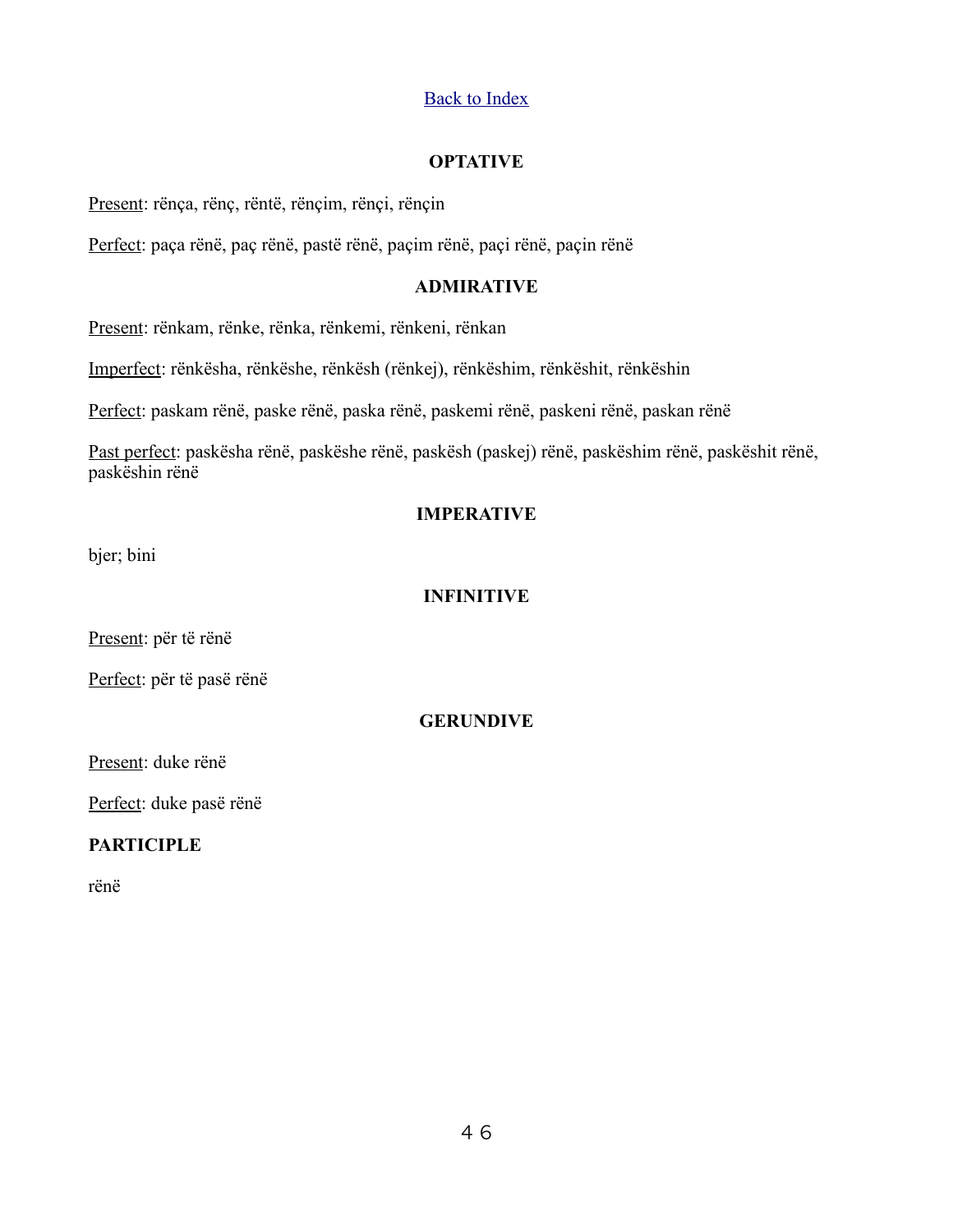#### **bie 'to bring' Irr. (trans. but no medio-passive)**

#### **INDICATIVE**

Present: bie, bie, bie, biem, bini, bien

Continuous present: po bie, po bie, po bie, po biem, po bini, po bien

Imperfect: bija, bije, binte, binim, binit, binin

Continuous imperfect: po bija, po bije, po binte, po binim, po binit, po binin

Aorist: prurë, prure, pruri, prumë, prutë, prunë

Perfect: kam prurë, ke prurë, ka prurë, kemi prurë, keni prurë, kanë prurë

Past perfect I: kisha prurë, kishe prurë, kishte prurë, kishim prurë, kishit prurë, kishin prurë

Past perfect II: pata prurë, pate prurë, pat(i) prurë, patëm prurë, patët prurë, patën prurë

Future I: do të bie, do të biesh, do të bjerë, do të biem, do të bini, do të bien

Future II: kam për të prurë, ke për të prurë, ka për të prurë, kemi për të prurë, keni për të prurë, kanë për të prurë,

Future perfect I: do të kem prurë, do të kesh prurë, do të ke prurë, do të kemi prurë, do të keni prurë, do të kenë prurë

Future perfect II: kam për të pasë prurë, ke për të pasë prurë,, ka për të pasë prurë,, kemi për të pasë prurë,, keni për të pasë prurë,, kanë për të pasë prurë

#### **SUBJUNCTIVE**

Present: të bie, të biesh, të bjerë, të biem, të bini, të bien

Imperfect: të bija, të bije, të binte, të binim, të binit, të binin

Perfect: të kem prurë, të kesh prurë, të ketë prurë, të kemi prurë, të keni prurë, të kenë prurë

Past perfect: të kisha prurë, të kishe prurë, të kishte prurë, të kishim prurë, të kishit prurë, të kishin prurë

#### **CONDITIONAL**

Present: do të bija, do të bije, do të binte, do të binim, do të binit, do të binin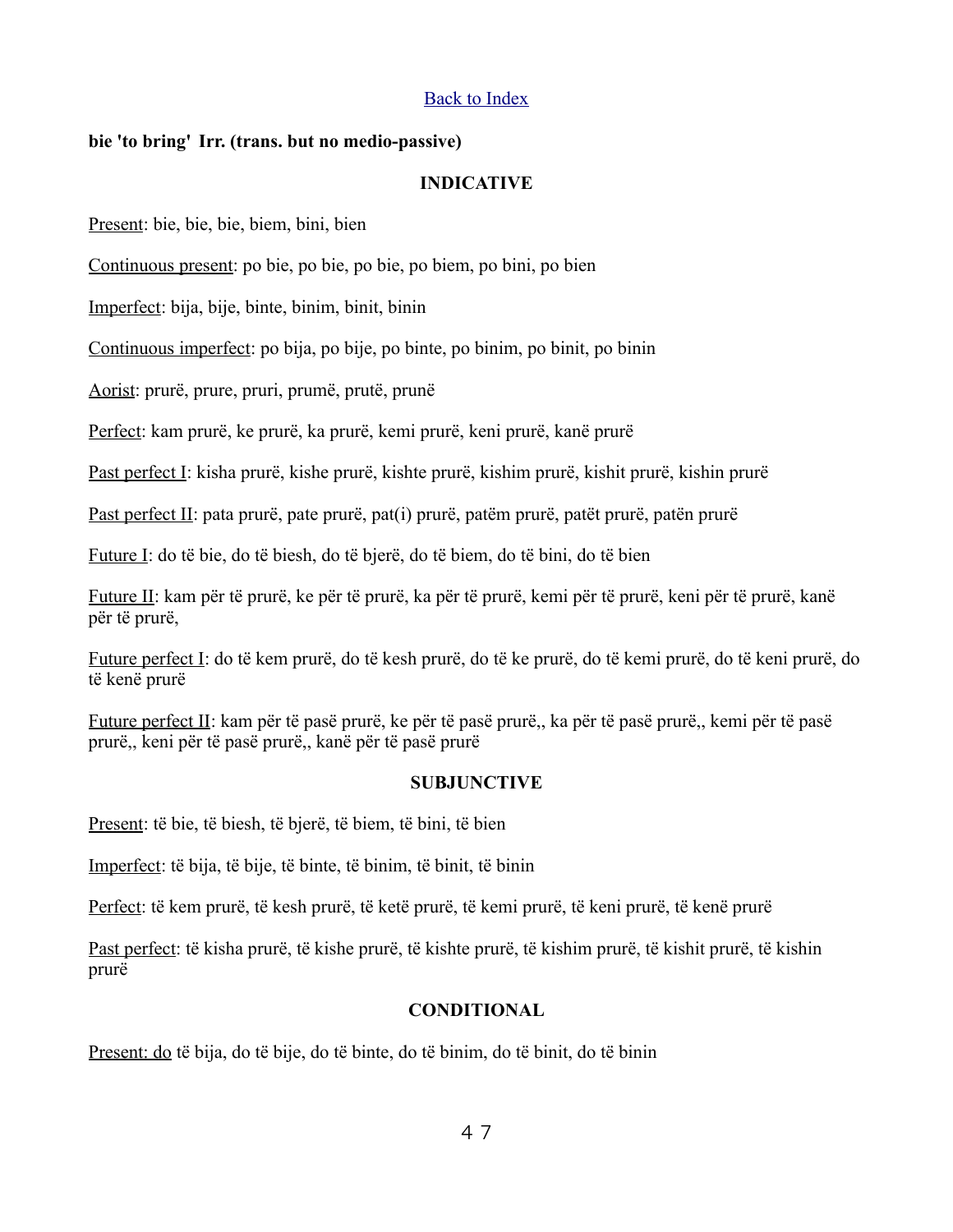Perfect: do të kisha prurë, do të kishe prurë, do të kishte prurë, do të kishim prurë, do të kishit prurë, do të kishin prurë

# **OPTATIVE**

Present: prufsha, prufsh, pruftë, prufshim, prufshi, prufshin

Perfect: paça prurë, paç prurë, pastë prurë, paçim prurë, paçi prurë, paçin prurë

#### **ADMIRATIVE**

Present: prukam, pruke, pruka, prukemi, prukeni, prukan

Imperfect: prukësha, prukëshe, prukësh, prukëshim, prukëshit, prukëshin

Perfect: paskam prurë, paske prurë, paska prurë, paskemi prurë, paskeni prurë, paskan prurë

# **IMPERATIVE**

bjer; bini

# **INFINITIVE**

Present: për të prurë

Perfect: për të pasë prurë

# **GERUNDIVE**

Present: duke prurë

Perfect: duke pasë prurë

# **PARTICIPLE**

prurë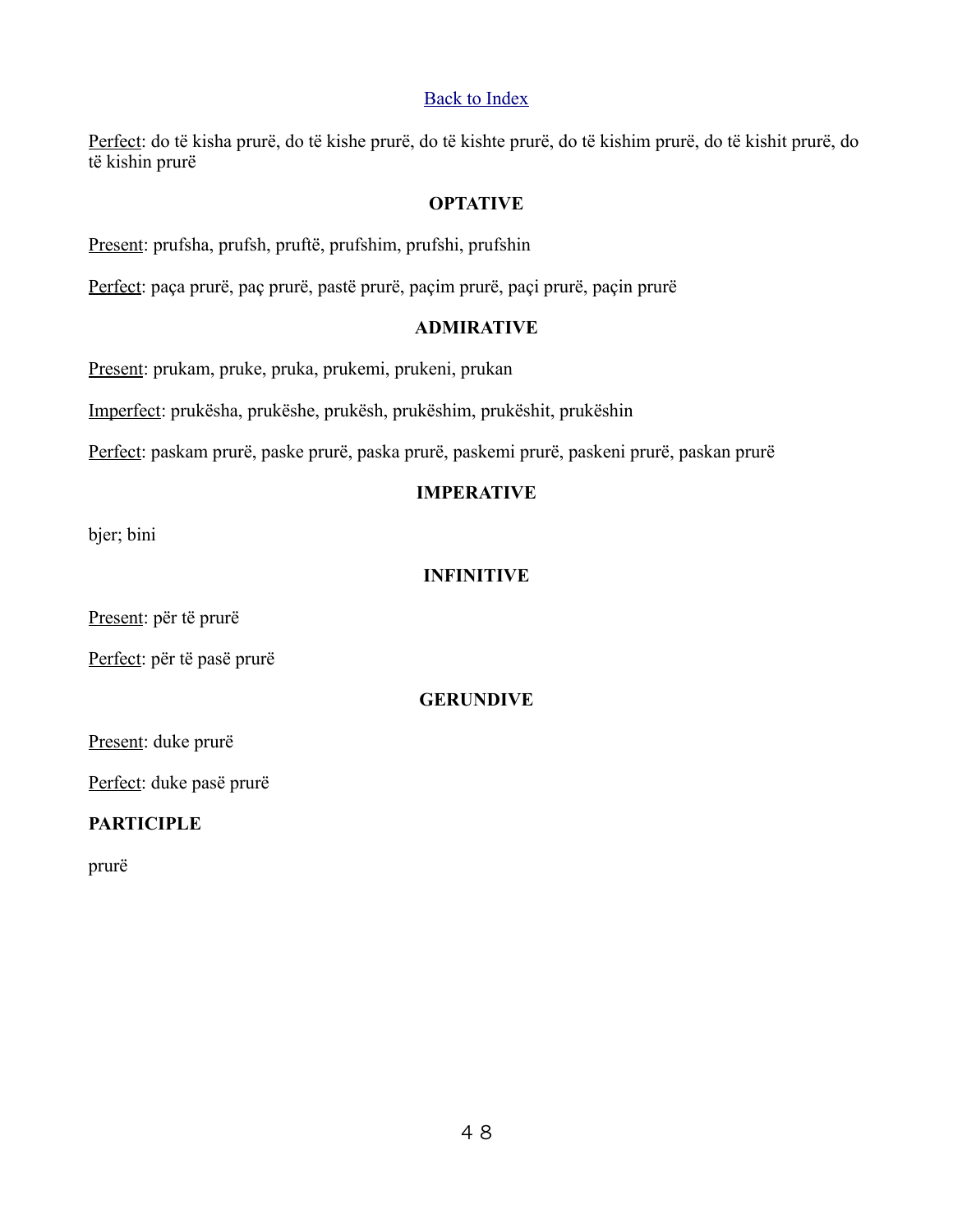#### **bjerr 'to lose'; birrem 'to be lost' II-II-1a (trans.)**

# **Active Medio-Passive**

## **INDICATIVE**

Present: bjerr, bjerr, bjerr, bjerrim, birrni, bjerrin

Continuous present: po bjerr, po bjerr, po bjerr, po bjerrim, po birrni, po bjerrin

Imperfect: birrja, birrje, birrte, birrnim, birrnit, birrnin

Continuous imperfect: po birria, po birrie, po birrnte, po birrnim, po birrnit, po birrnin

Perfect: kam bjerrë, ke bjerrë, ka bjerrë, kemi bjerrë, keni bjerrë, kanë bjerrë

Past perfect I: kisha bjerrë, kishe bjerrë, kishte bjerrë, kishim bjerrë, kishit bjerrë, kishin bjerrë

Past perfect II: pata bjerrë, pate bjerrë, pat(i) bjerrë, patëm bjerrë, patët bjerrë, patën bjerrë

Future I: do të bjerr, do të bjerrësh, do të bjerrë, do të bjerrim, do të birrni, do të bjerrin

Future II: kam për të bjerrë, ke për të bjerrë, ka për të bjerrë, kemi për të bjerrë, keni për të bjerrë, kanë për të bjerrë

Future perfect I: do të kem bjerrë, do të kesh bjerrë, do të ketë bjerrë, do të kemi bjerrë, do të keni bjerrë, do të kenë bjerrë

Present: birrem, birresh, birret, birremi, birreni, birren

Continuous present: po birrem, po birresh, po birret, po birremi, po birreni, po birren

Imperfect: birresha, birreshe, birrej (birresh), birreshim, birreshit, birreshin

Continuous imperfect: po birresha, po birreshe, po birrej (birresh), po birreshim, po birreshit, po birreshin

Aorist: bora, bore, bori, borëm, borët, borën Aorist: u bora, u bore, u buar, u borëm, u borët, u borën

> Perfect: jam bjerrë, je bjerrë, është bjerrë, jemi bjerrë, jeni bjerrë, janë bjerrë

Past perfect I: isha bjerrë, ishe bjerrë, ishte bjerrë, ishim bjerrë, ishit bjerrë, ishin bjerrë

Past perfect II: qeshë bjerrë, qe bjerrë, qe bjerrë, qemë bjerrë, qetë bjerrë, qenë bjerrë

Future I: do të birrem, do të birresh, do të birret, do të birremi, do të birreni, do të birren

Future II: kam për t'u bjerrë, ke për t'u bjerrë, ka për t'u bjerrë, kemi për t'u bjerrë, keni për t'u bjerrë, kanë për t'u bjerrë

Future perfect I: do të jem bjerrë, do të jesh bjerrë, do të jetë bjerrë, do të jemi bjerrë, do të jeni bjerrë, do të jenë bjerrë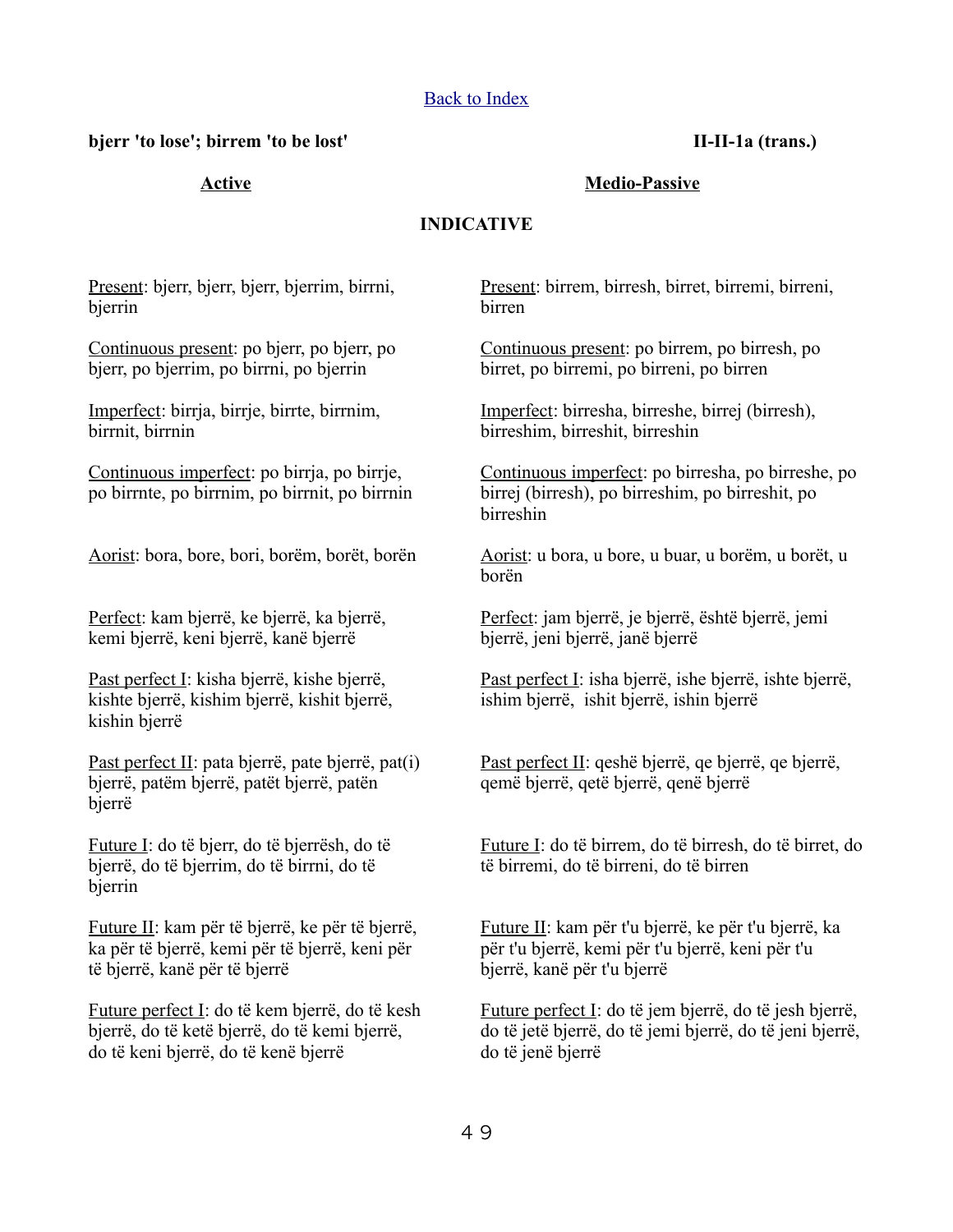Future perfect II: kam për të pasë bjerrë, ke për të pasë bjerrë, ka për të pasë bjerrë, kemi për të pasë bjerrë, keni për të pasë bjerrë, kanë për të pasë bjerrë

Future perfect II: kam për të qenë bjerrë, ke për të qenë bjerrë, ka për të qenë bjerrë, kemi për të qenë bjerrë, keni për të qenë bjerrë, kanë për të qenë bjerrë

# **SUBJUNCTIVE**

| <b>CONDITIONAL</b>                                                                                                           |                                                                                                                     |
|------------------------------------------------------------------------------------------------------------------------------|---------------------------------------------------------------------------------------------------------------------|
| Past perfect: të kisha bjerrë, të kishe bjerrë,<br>të kishte bjerrë, të kishim bjerrë, të kishit<br>bjerrë, të kishin bjerrë | Past perfect: të isha bjerrë, të ishe bjerrë, të ishte<br>bjerrë, të ishim bjerrë, të ishit bjerrë, të ishin bjerrë |
| Perfect: të kem bjerrë, të kesh bjerrë, të ketë<br>bjerrë, të kemi bjerrë, të keni bjerrë, të kenë<br>bjerrë                 | Perfect: të jem bjerrë, të jesh bjerrë, të jetë bjerrë,<br>të jemi bjerrë, të jeni bjerrë, të jenë bjerrë           |
| Imperfect: të birrja, të birrje, të birrte, të<br>birrnim, të birrnit, të birrnin                                            | Imperfect: të birresha, të birreshe, të birrej<br>(birresh), të birreshim, të birreshit, birreshin                  |
| Present: të bjerr, të bjerrësh, të bjerrë, të<br>bjerrim, të birrni, të bjerrin                                              | Present: të birrem, të birresh, të birret, të birremi,<br>të birreni, të birren                                     |

Present: do të birrja, do të birrje, do të birrte, do të birrnim, do të birrnit, do të birrnin

Perfect: do të kisha bjerrë, do të kishe bjerrë, do të kishte bjerrë, do të kishim bjerrë, do të kishit bjerrë, do të kishin bjerrë

Present: do të birresha, do të birreshe, do të birrej (birresh), do të birreshim, do të birreshit, do të birreshin

Perfect: do të isha bjerrë, do të ishe bjerrë, do të ishte bjerrë, do të ishim bjerrë, do të ishit bjerrë, do të ishin bjerrë

# **OPTATIVE**

Present: bjerrsha, bjerrsh, bjerrtë, bjerrshim, bjerrshi, bjerrshin Present: u bjerrsha, u bjerrsh, u bjerrtë, u bjerrshim, u bjerrshi, u bjerrshin Perfect: paça bjerrë, paç bjerrë, pastë bjerrë, paçim bjerrë, paçi bjerrë, paçin bjerrë Perfect: qofsha bjerrë, qofsh bjerrë, qoftë bjerrë, qofshim bjerrë, qofshi bjerrë, qofshin bjerrë

#### **ADMIRATIVE**

| Present: bjerrkam, bjerrke, bjerrka, | Present: u bjerrkam, u bjerrke, u bjerrka, u |
|--------------------------------------|----------------------------------------------|
| bjerrkemi, bjerrkeni, bjerrkan       | bjerrkemi, u bjerrkeni, u bjerrkan           |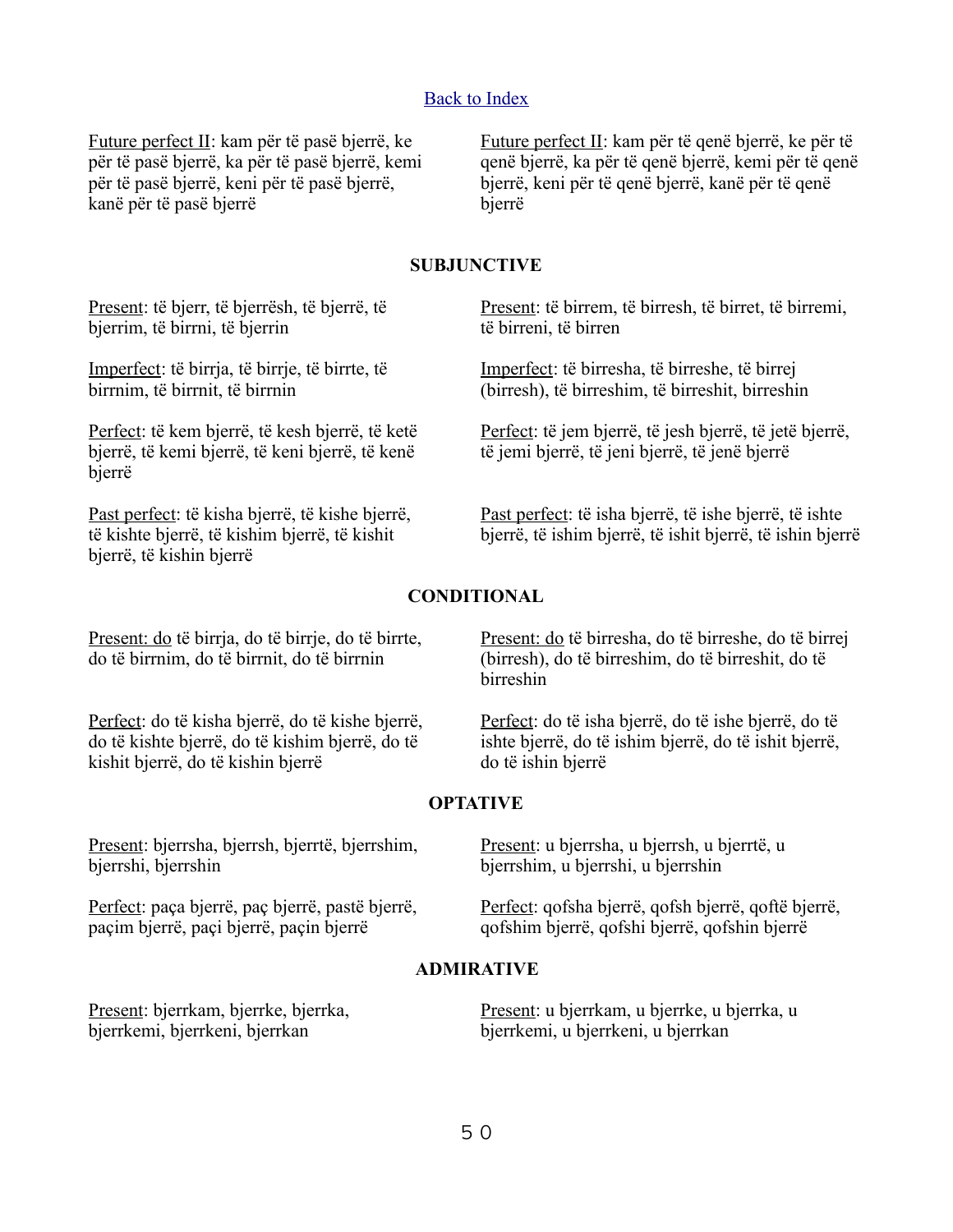| (bjerrkej), bjerrkëshim, bjerrkëshit,<br>bjerrkëshin                                                                                | (bjerrkej), u bjerrkëshim, u bjerrkëshit, u<br>bjerrkëshin                                                                          |  |
|-------------------------------------------------------------------------------------------------------------------------------------|-------------------------------------------------------------------------------------------------------------------------------------|--|
| Perfect: paskam bjerrë, paske bjerrë, paska<br>bjerrë, paskemi bjerrë, paskeni bjerrë,<br>paskan bjerrë                             | Perfect: qenkam bjerrë, qenke bjerrë, qenka bjerrë,<br>qenkemi bjerrë, qenkeni bjerrë, qenkan bjerrë                                |  |
| Past prefect: paskësha bjerrë, paskëshe<br>bjerrë, paskësh (paskej) bjerrë, paskëshim<br>bjerrë, paskëshit bjerrë, paskëshin bjerrë | Past perfect: qenkësha bjerrë, qenkëshe bjerrë,<br>qenkësh (qenkej) bjerrë, qenkëshim bjerrë,<br>qenkëshit bjerrë, qenkëshin bjerrë |  |
| <b>IMPERATIVE</b>                                                                                                                   |                                                                                                                                     |  |
| birr; birrni                                                                                                                        | birru; birruni                                                                                                                      |  |
| <b>INFINITIVE</b>                                                                                                                   |                                                                                                                                     |  |
| Present: për të bjerrë                                                                                                              | Present: për t'u bjerrë                                                                                                             |  |
| Perfect: për të pasë bjerrë                                                                                                         | Perfect: për të qenë bjerrë                                                                                                         |  |
| <b>GERUNDIVE</b>                                                                                                                    |                                                                                                                                     |  |
| Present: duke bjerrë                                                                                                                | Present: duke u bjerrë                                                                                                              |  |
| Perfect: duke pasë bjerrë                                                                                                           | Perfect: duke qenë bjerrë                                                                                                           |  |
| <b>PARTICIPE</b>                                                                                                                    |                                                                                                                                     |  |
| bjerrë                                                                                                                              |                                                                                                                                     |  |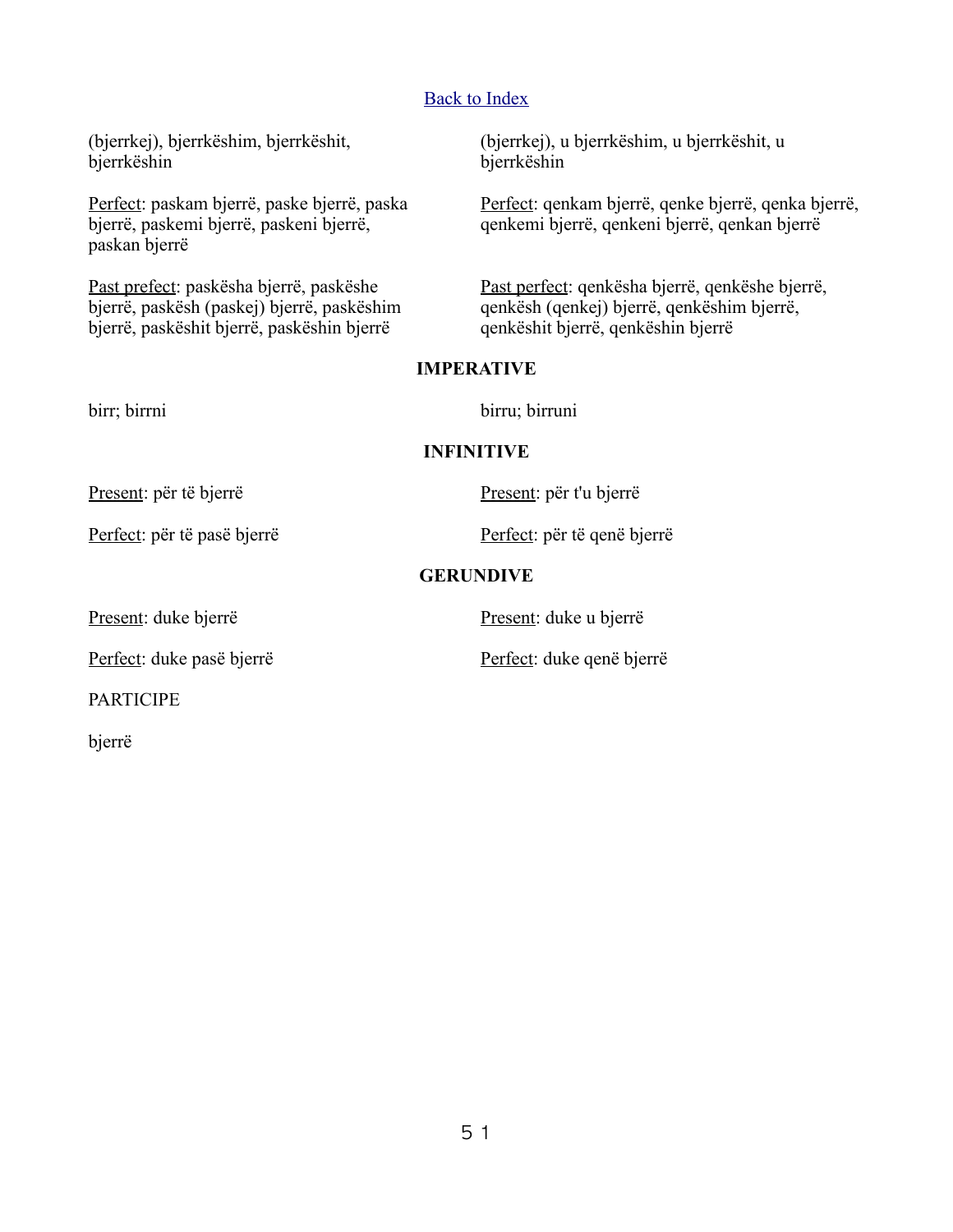## **blej 'to buy'; blehem 'to be bought' I-I-2 (trans.)**

# **Active Medio-Passive**

#### **INDICATIVE**

Continuous present: po blej, po blen, po blen, po blejmë, po blini, po blejnë

Imperfect: blija, blije, blinte, blinim, blinit, blinin

Continuous imperfect: po blija, po blije, po blinte, po blinim, po blinit, po blinin

Aorist: bleva, bleve, bleu, blemë, bletë, blenë

Perfect: kam blerë, ke blerë, ka blerë, kemi blerë, keni blerë, kanë blerë

Past perfect I: kisha blerë, kishe blerë, kishte blerë, kishim blerë, kishit blerë, kishin blerë

Past perfect II: pata blerë, pate blerë, pat(i) blerë, patëm blerë, patët blerë, patën blerë

Future I: do të blej, do të blesh, do të blejë, do të blejmë, do të bleni, do të blejnë

Future II: kam për të blerë, ke për të blerë, ka për të blerë, kemi për të blerë, keni për të blerë, kanë për të blerë

Future perfect I: do të kem blerë, do të kesh blerë, do të ketë blerë, do të kemi blerë, do të keni blerë, do të kenë blerë

Future perfect II: kam për të pasë blerë, ke për të pasë blerë, ka për të pasë blerë, kemi për të pasë blerë, keni për të pasë blerë, kanë për të pasë blerë

Present: blej, blen, blen, blejmë, blini, blejnë Present: blihem, blihesh, blihet, blihemi, bliheni, blihen

> Continuous present: po blihem, po blihesh, po blihet, po blihemi, po bliheni, po blihen

Imperfect: blihesha, bliheshe, blihej, bliheshim, bliheshit, bliheshin

Continuous imperfect: po blihesha, po bliheshe, po blihej, po bliheshim, po bliheshit, po bliheshin

Aorist: u bleva, u bleve, u ble, u blemë, u bletë, u blenë

Perfect: jam blerë, je blerë, është blerë, jemi blerë, jeni blerë, janë blerë

Past perfect I: isha blerë, ishe blerë, ishte blerë, ishim blerë, ishit blerë, ishin blerë

Past perfect II: qeshë blerë, qe blerë, qe blerë, qemë blerë, qetë blerë, qenë blerë

Future I: do të blehem, do të blehesh, do të blehet, do të blehemi, do të bleheni, do të blehen

Future II: kam për t'u blerë, ke për t'u blerë, ka për t'u blerë, kemi për t'u blerë, keni për t'u blerë, kanë për t'u blerë

Future perfect I: do të jem blerë, do të jesh blerë, do të jetë blerë, do të jemi blerë, do të jeni blerë, do të jenë blerë

Future perfect II: kam për të qenë blerë, ke për të qenë blerë, ka për të qenë blerë, kemi për të qenë blerë, keni për të qenë blerë, kanë për të qenë blerë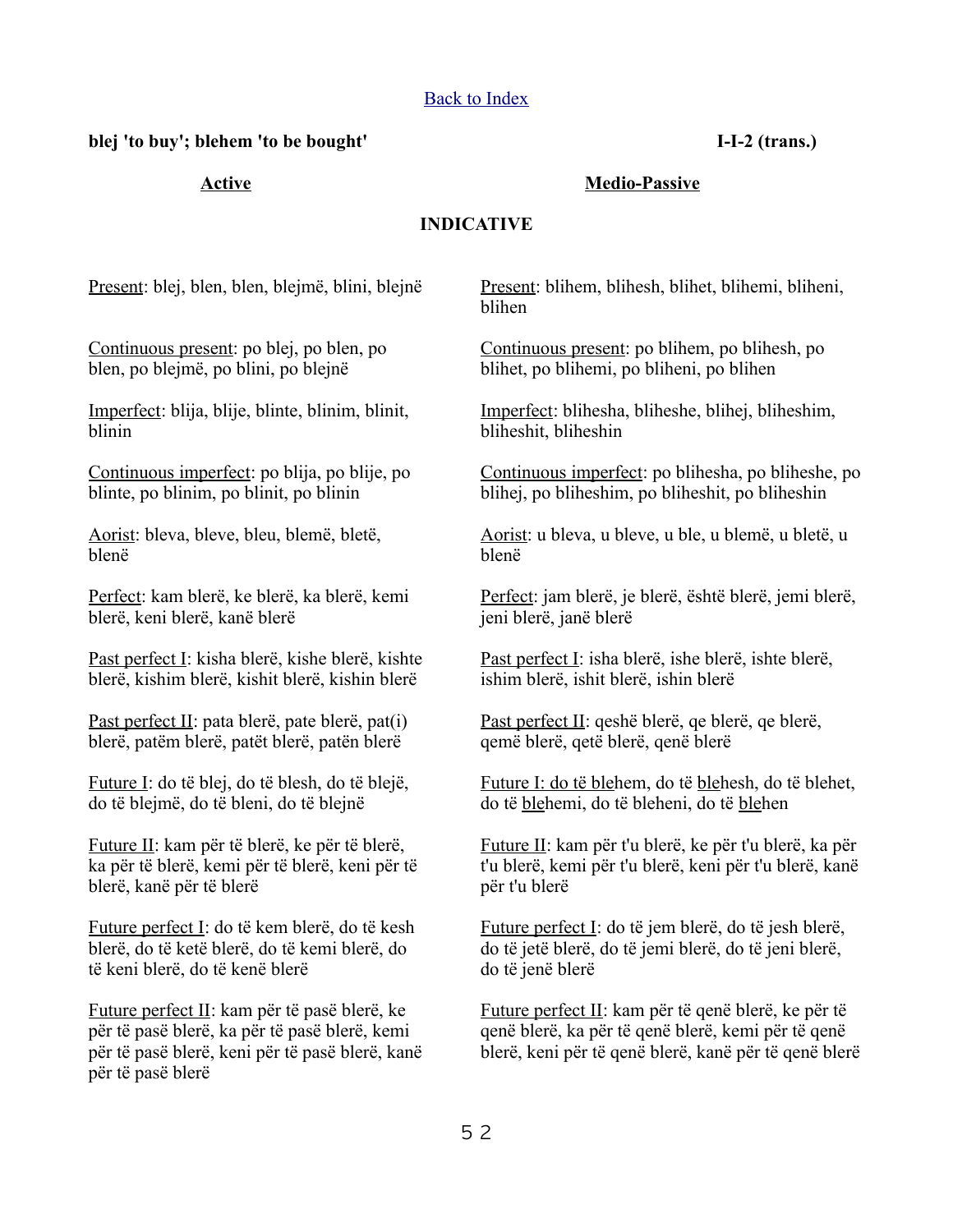#### **SUBJUNCTIVE**

Present: të blej, të blesh, të blejë, të blejmë, të bleni, të blejnë

Imperfect: të blija, të blije, të blinte, të blinim, të blinit, të blinin

Perfect: të kem blerë, të kesh blerë, të ketë blerë, të kemi blerë, të keni blerë, të kenë blerë

Past perfect: të kisha blerë, të kishe blerë, të kishte blerë, të kishim blerë, të kishit blerë, të kishin blerë

Present: të blihem, të blihesh, të blihet, të blihemi, të bliheni, të blihen

Imperfect: të blihesha, të bliheshe, të blihej, të bliheshim, të bliheshit, bliheshin

Perfect: të jem blerë, të jesh blerë, të jetë blerë, të jemi blerë, të jeni blerë, të jenë blerë

Past perfect: të isha blerë, të ishe blerë, të ishte blerë, të ishim blerë, të ishit blerë, të ishin blerë

#### **CONDITIONAL**

Present: do të bleja, do të bleje, do të blente, do të blenim, do të blenit, do të blenin

Perfect: do të kisha blerë, do të kishe blerë, do të kishte blerë, do të kishim blerë, do të kishit blerë, do të kishin blerë

Present: blefsha, blefsh, bleftë, blefshim, blefshi, blefshin

Perfect: paça blerë, paç blerë, pastë blerë, paçim blerë, paçi blerë, paçin blerë

Present: blekam, bleke, bleka, blekemi, blekeni, blekan

Imperfect: blekësha, blekëshe, blekësh (blekej), blekëshim, blekëshit, blekëshin

Perfect: paskam blerë, paske blerë, paska blerë, paskemi blerë, paskeni blerë, paskan blerë

Present: do të blehesha, do të bleheshe, do të blehej (blehesh), do të bleheshim, do të bleheshit, do të bleheshin

Perfect: do të isha blerë, do të ishe blerë, do të ishte blerë, do të ishim blerë, do të ishit blerë, do të ishin blerë

# **OPTATIVE**

Present: u blefsha, u blefsh, u bleftë, u blefshim, u blefshi, u blefshin

Perfect: qofsha blerë, qofsh blerë, qoftë blerë, qofshim blerë, qofshi blerë, qofshin blerë

## **ADMIRATIVE**

Present: u blekam, u bleke, u bleka, u blekemi, u blekeni, u blekan

Imperfect: u blekësha, u blekëshe, u blekësh (blekej), u blekëshim, u blekëshit, u blekëshin

Perfect: qenkam blerë, qenke blerë, qenka blerë, qenkemi blerë, qenkeni blerë, qenkan blerë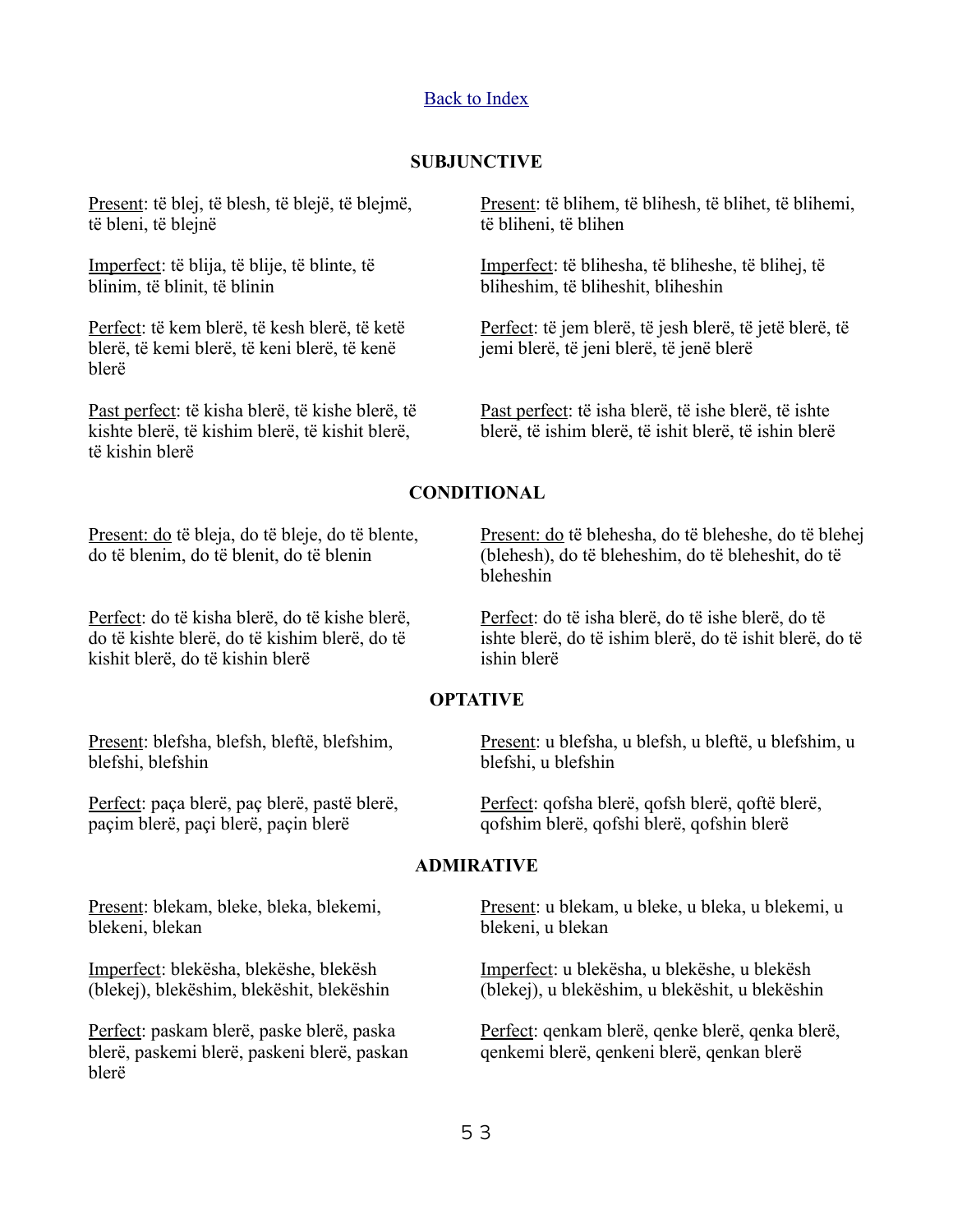| Past prefect: paskësha blerë, paskëshe blerë,<br>paskësh (paskej) blerë, paskëshim blerë,<br>paskëshit blerë, paskëshin blerë | Past perfect: qenkësha blerë, qenkëshe blerë,<br>qenkësh (qenkej) blerë, qenkëshim blerë, qenkëshit<br>blerë, qenkëshin blerë |  |
|-------------------------------------------------------------------------------------------------------------------------------|-------------------------------------------------------------------------------------------------------------------------------|--|
| bli; blini                                                                                                                    | blihu; blihuni                                                                                                                |  |
| <b>INFINITIVE</b>                                                                                                             |                                                                                                                               |  |
| Present: për të blerë                                                                                                         | Present: për t'u blerë                                                                                                        |  |
| Perfect: për të pasë blerë                                                                                                    | Perfect: për të qenë blerë                                                                                                    |  |
| <b>GERUNDIVE</b>                                                                                                              |                                                                                                                               |  |
| Present: duke blerë                                                                                                           | Present: duke u blerë                                                                                                         |  |
| Perfect: duke pasë blerë                                                                                                      | Perfect: duke qenë blerë                                                                                                      |  |
|                                                                                                                               |                                                                                                                               |  |

# **PARTICIPLE**

blerë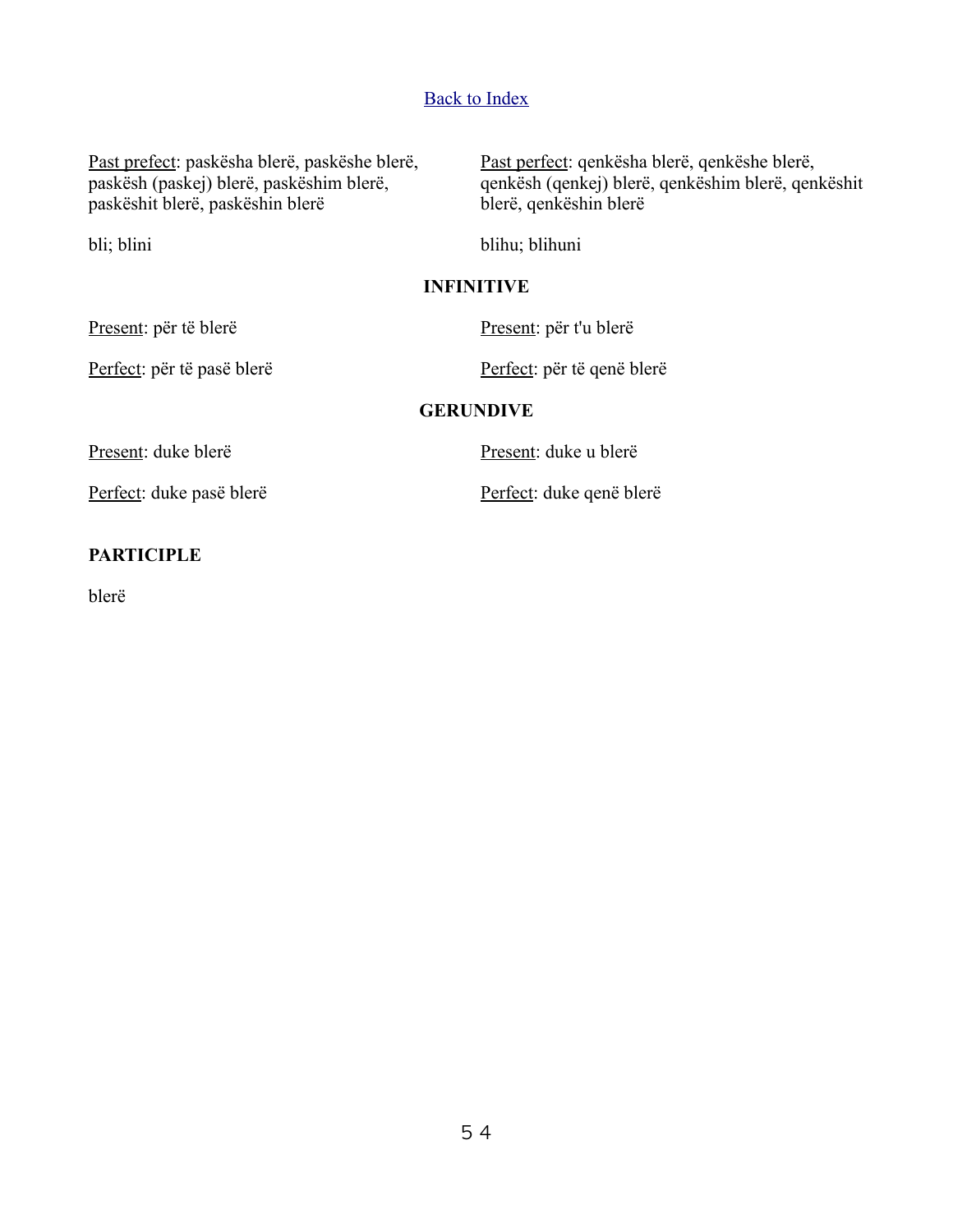#### **brej 'to gnaw'; brehem 'to be gnawed, to be hungry' I-II-2 (trans.)**

# **Active Medio-Passive**

#### **INDICATIVE**

Present: brej, bren, bren, brejmë, breni, brejnë

Continuous present: po brej, po bren, po bren, po brejmë, po breni, po brejnë

Imperfect: breja, breje, brente, brenim, brenit, brenin

Continuous imperfect: po breja, po breje, po brente, po brenim, po brenit, po brenin

Aorist: brejta, brejte, brejti, brejtëm, brejtët, brejtën

Perfect: kam brejtur, ke brejtur, ka brejtur, kemi brejtur, keni brejtur, kanë brejtur

Past perfect I: kisha brejtur, kishe brejtur, kishte brejtur, kishim brejtur, kishit brejtur, kishin brejtur

Past perfect II: pata brejtur, pate brejtur, pat(i) brejtur, patëm brejtur, patët brejtur, patën brejtur

Future I: do të brej, do të bresh, do të brejë, do të brejmë, do të breni, do të brejnë

Future II: kam për të brejtur, ke për të brejtur, ka për të brejtur, kemi për të brejtur, keni për të brejtur, kanë për të brejtur

Future perfect I: do të kem brejtur, do të kesh brejtur, do të ketë brejtur, do të kemi brejtur, do të keni brejtur, do të kenë brejtur

Present: brehem, brehesh, brehet, brehemi, breheni, brehen

Continuous present: po brehem, po brehesh, po brehet, po brehemi, po breheni, po brehen

Imperfect: brehesha, breheshe, brehej (brehesh), breheshim, breheshit, breheshin

Continuous imperfect: po brehesha, po breheshe, po brehej (brehesh), po breheshim, po breheshit, po breheshin

Aorist: u brejta, u brejte, u brejt, u brejtëm, u brejtët, u brejtën

Perfect: jam brejtur, je brejtur, është brejtur, jemi brejtur, jeni brejtur, janë brejtur

Past perfect I : isha brejtur, ishe brejtur, ishte brejtur, ishim brejtur, ishit brejtur, ishin brejtur

Past perfect II: qeshë brejtur, qe brejtur, qe brejtur, qemë brejtur, qetë brejtur, qenë brejtur

Future I: do të brehem, do të brehesh, do të brehet, do të brehemi, do të breheni, do të brehen

Future II: kam për t'u brejtur, ke për t'u brejtur, ka për t'u brejtur, kemi për t'u brejtur, keni për t'u brejtur, kanë për t'u brejtur

Future perfect I: do të jem brejtur, do të jesh brejtur, do të jetë brejtur, do të jemi brejtur, do të jeni brejtur, do të jenë brejtur

Future perfect II: kam për të pasë brejtur, ke Future perfect II: kam për të qenë brejtur, ke për të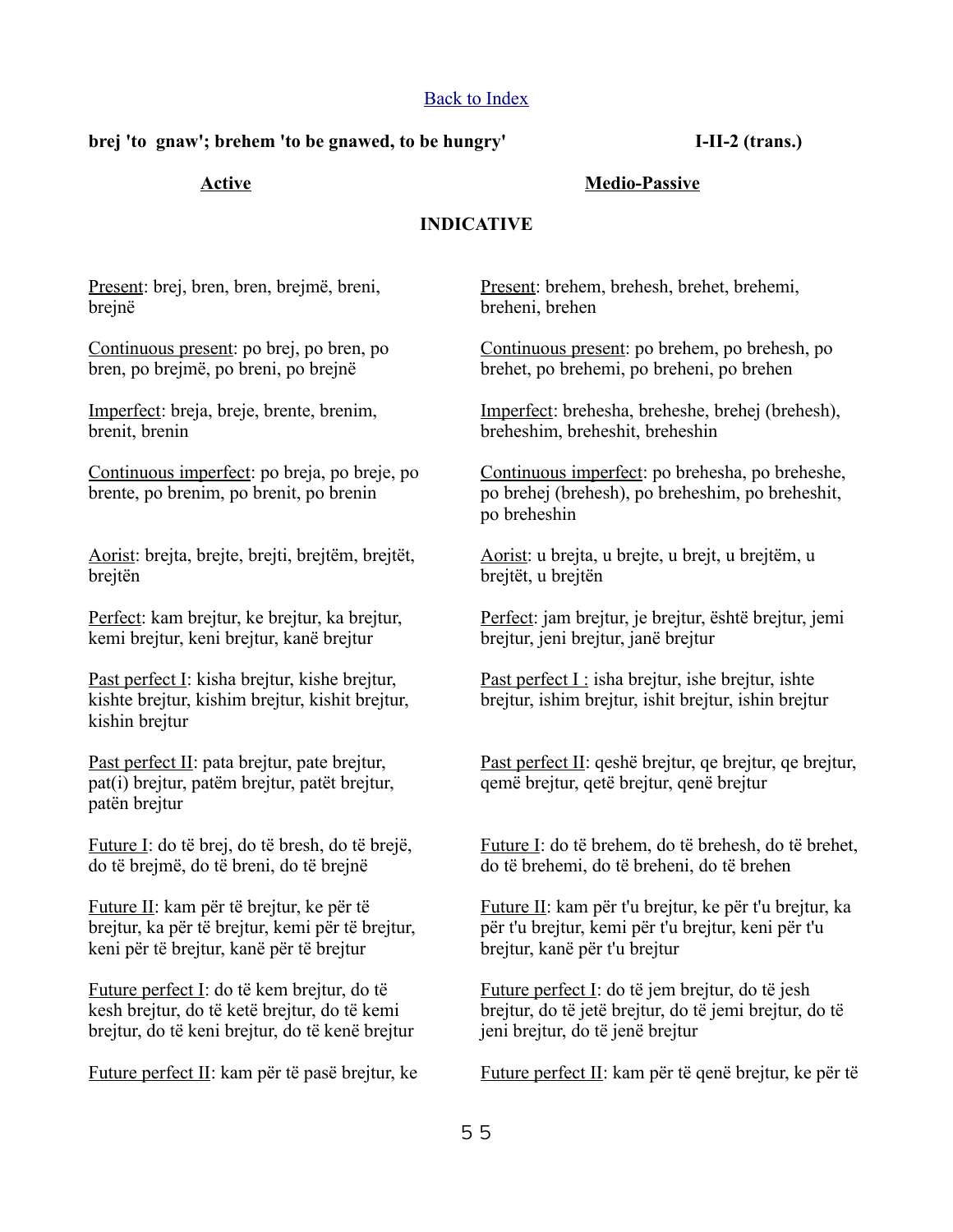për të pasë brejtur, ka për të pasë brejtur, kemi për të pasë brejtur, keni për të pasë brejtur, kanë për të pasë brejtur

Present: të brej, të bresh, të brejë, të brejmë,

qenë brejtur, ka për të qenë brejtur, kemi për të qenë brejtur, keni për të qenë brejtur, kanë për të qenë brejtur

Present: të brehem, të brehesh, të brehet, të

#### **SUBJUNCTIVE**

të breni, të brejnë brehemi, të breheni, të brehen Imperfect: të breja, të breje, të brente, të brenim, të brenit, të brenin Imperfect: të brehesha, të breheshe, të brehej (brehesh), të breheshim, të breheshit, breheshin Perfect: të kem brejtur, të kesh brejtur, të ketë brejtur, të kemi brejtur, të keni brejtur, të kenë brejtur Perfect: të jem brejtur, të jesh brejtur, të jetë brejtur, të jemi brejtur, të jeni brejtur, të jenë brejtur Past perfect: të kisha brejtur, të kishe brejtur, të kishte brejtur, të kishim brejtur, të kishit brejtur, të kishin brejtur Past perfect: të isha brejtur, të ishe brejtur, të ishte brejtur, të ishim brejtur, të ishit brejtur, të ishin brejtur **CONDITIONAL** Present: do të breja, do të breje, do të brente, do të brenim, do të brenit, do të brenin Present: do të brehesha, do të breheshe, do të brehej (brehesh), do të breheshim, do të breheshit, do të breheshin Perfect: do të kisha brejtur, do të kishe brejtur, do të kishte brejtur, do të kishim brejtur, do të kishit brejtur, do të kishin Perfect: do të isha brejtur, do të ishe brejtur, do të ishte brejtur, do të ishim brejtur, do të ishit brejtur, do të ishin brejtur

#### **OPTATIVE**

Present: u brejtsha, u brejtsh, u brejttë, u brejtshim, u brejtshi, u brejtshin

Perfect: qofsha brejtur, qofsh brejtur, qoftë brejtur, qofshim brejtur, qofshi brejtur, qofshin brejtur

#### **ADMIRATIVE**

Present: u brejtkam, u brejtke, u brejtka, u brejtkemi, u brejtkeni, u brejtkan

brejtur

Present: brejtsha, brejtsh, brejttë, brejtshim, brejtshi, brejtshin

Perfect: paça brejtur, paç brejtur, pastë brejtur, paçim brejtur, paçi brejtur, paçin brejtur

Present: brejtkam, brejtke, brejtka, brejtkemi, brejtkeni, brejtkan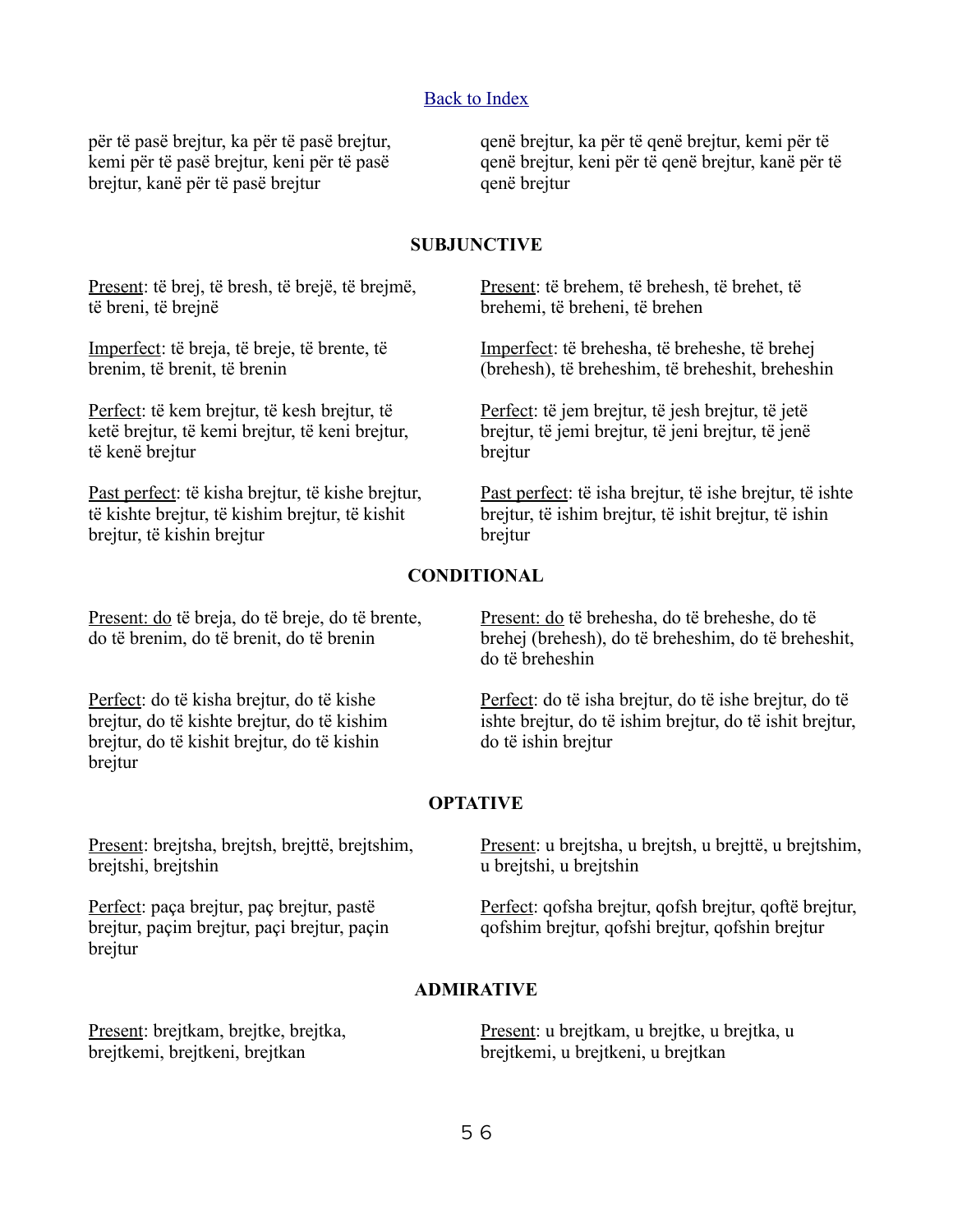| Imperfect: brejtkësha, brejtkëshe, brejtkësh<br>(brejtkej), brejtkëshim, brejtkëshit,<br>brejtkëshin                                      | Imperfect: u brejtkësha, u brejtkëshe, u brejtkësh<br>(brejtkej), u brejtkëshim, u brejtkëshit, u<br>brejtkëshin                          |  |
|-------------------------------------------------------------------------------------------------------------------------------------------|-------------------------------------------------------------------------------------------------------------------------------------------|--|
| Perfect: paskam brejtur, paske brejtur, paska<br>brejtur, paskemi brejtur, paskeni brejtur,<br>paskan brejtur                             | Perfect: qenkam brejtur, qenke brejtur, qenka<br>brejtur, qenkemi brejtur, qenkeni brejtur, qenkan<br>brejtur                             |  |
| Past prefect: paskësha brejtur, paskëshe<br>brejtur, paskësh (paskej) brejtur, paskëshim<br>brejtur, paskëshit brejtur, paskëshin brejtur | Past perfect: qenkësha brejtur, qenkëshe brejtur,<br>qenkësh (qenkej) brejtur, qenkëshim brejtur,<br>qenkëshit brejtur, qenkëshin brejtur |  |
| <b>IMPERATIVE</b>                                                                                                                         |                                                                                                                                           |  |
| brej; breni                                                                                                                               | brehu; brehuni                                                                                                                            |  |
| <b>INFINITIVE</b>                                                                                                                         |                                                                                                                                           |  |
| Present: për të brejtur                                                                                                                   | Present: për t'u brejtur                                                                                                                  |  |
| Perfect: për të pasë brejtur                                                                                                              | Perfect: për të qenë brejtur                                                                                                              |  |
| <b>GERUNDIVE</b>                                                                                                                          |                                                                                                                                           |  |
| Present: duke brejtur                                                                                                                     | Present: duke u brejtur                                                                                                                   |  |
| Perfect: duke pasë brejtur                                                                                                                | Perfect: duke qenë brejtur                                                                                                                |  |
| <b>PARTICIPLE</b>                                                                                                                         |                                                                                                                                           |  |

brejtur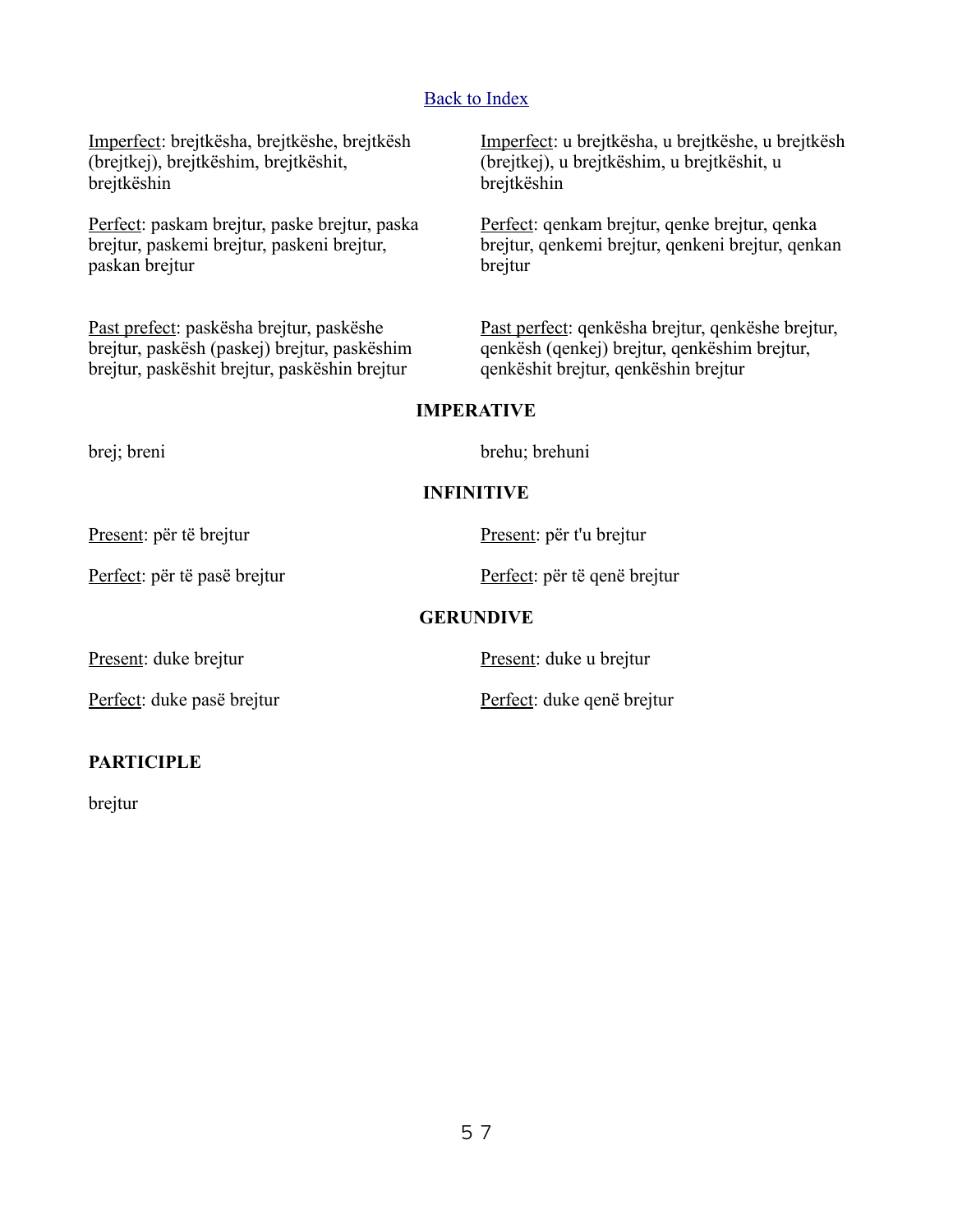#### **çaj 'to split'; çahem 'to be split' I-I-2 (trans.)**

**Active Medio-Passive**

### **INDICATIVE**

Continuous present: po çaj, po çan, po çan, po çajmë, po çani, po çajnë

Imperfect: çaja, çaje, çante, çanim, çanit, çanin

Continuous imperfect: po çaja, po çaje, po çante, po çanim, po çanit, po çanin

Perfect: kam çarë, ke çarë, ka çarë, kemi çarë, keni çarë, kanë çarë

Past perfect I: kisha çarë, kishe çarë, kishte çarë, kishim çarë, kishit çarë, kishin çarë

Past perfect II: pata çarë, pate çarë, pat(i) çarë, patëm çarë, patët çarë, patën çarë

Future I: do të çaj, do të çash, do të çajë, do të çajmë, do të çani, do të çajnë

Future II: kam për të çarë, ke për të çarë, ka për të çarë, kemi për të çarë, keni për të çarë, kanë për të çarë

Future perfect I: do të kem çarë, do të kesh çarë, do të ketë çarë, do të kemi çarë, do të keni çarë, do të kenë çarë

Future perfect II: kam për të pasë çarë, ke për të pasë çarë, ka për të pasë çarë, kemi për të pasë çarë, keni për të pasë çarë, kanë për të pasë çarë

Present: çaj, çan, çan, çajmë, çani, çajnë Present: çahem, çahesh, çahet, çahemi, çaheni, çahen

> Continuous present: po çahem, po çahesh, po çahet, po çahemi, po çaheni, po çahen

Imperfect: çahesha, çaheshe, çahej (çahesh), çaheshim, çaheshit, çaheshin

Continuous imperfect: po çahesha, po çaheshe, po çahej (çahesh), po çaheshim, po çaheshit, po çaheshin

Aorist: çava, çave, çau, çamë, çatë, çanë Aorist: u çava, u çave, u ça, u çamë, u çatë, u çanë

Perfect: jam çarë, je çarë, është çarë, jemi çarë, jeni çarë, janë çarë

Past perfect I: isha çarë, ishe çarë, ishte çarë, ishim çarë, ishit çarë, ishin çarë

Past perfect II: qeshë çarë, qe çarë, qe çarë, qemë çarë, qetë çarë, qenë çarë

Future I: do të çahem, do të çahesh, do të çahet, do të çahemi, do të çaheni, do të çahen

Future II: kam për t'u çarë, ke për t'u çarë, ka për t'u çarë, kemi për t'u çarë, keni për t'u çarë, kanë për t'u çarë

Future perfect I: do të jem çarë, do të jesh çarë, do të jetë çarë, do të jemi çarë, do të jeni çarë, do të jenë çarë

Future perfect II: kam për të qenë çarë, ke për të qenë çarë, ka për të qenë çarë, kemi për të qenë çarë, keni për të qenë çarë, kanë për të qenë çarë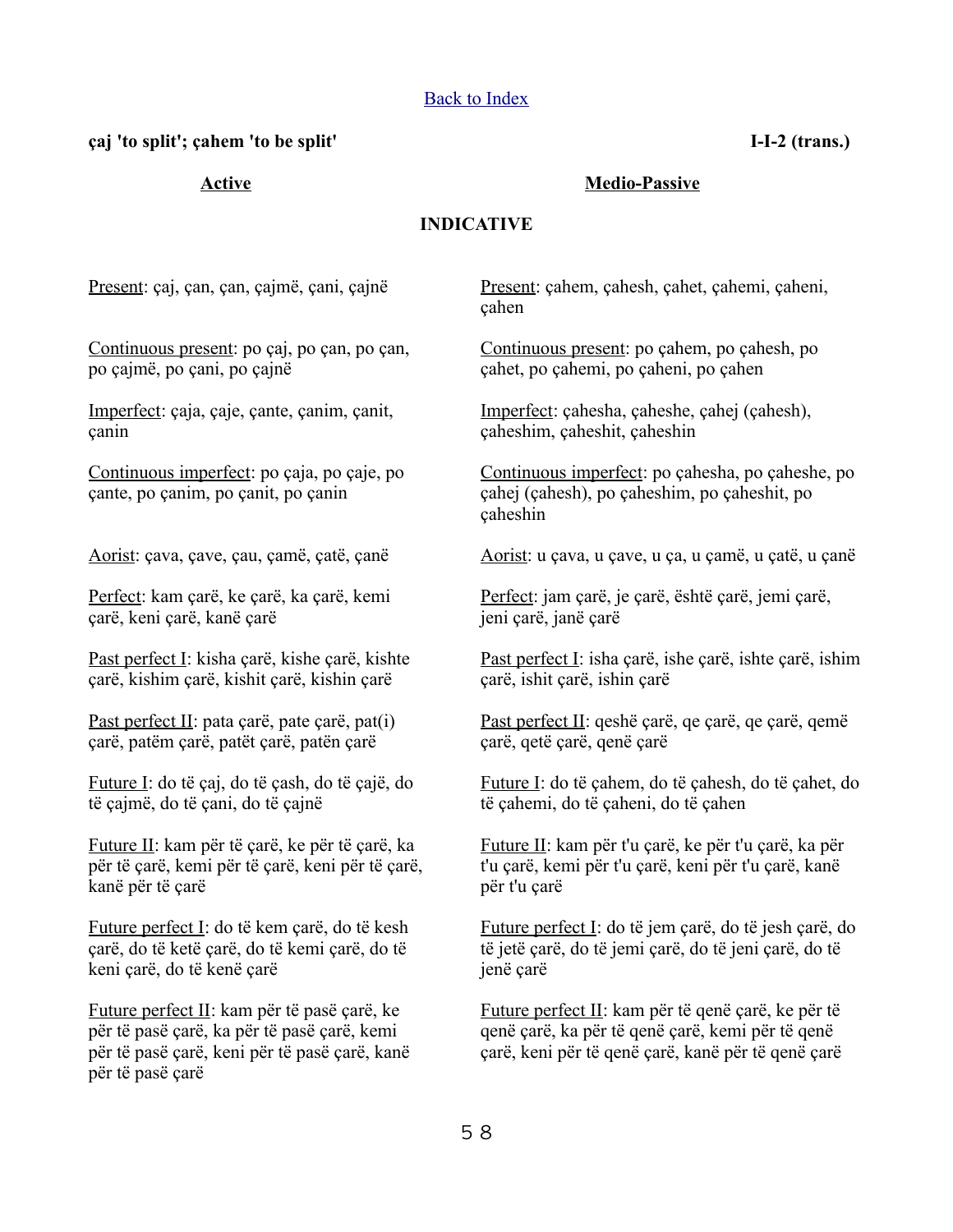#### **SUBJUNCTIVE**

Present: të çaj, të çash, të çajë, të çajmë, të çani, të çajnë

Imperfect: të çaja, të çaje, të çante, të çanim, të çanit, të çanin

Perfect: të kem çarë, të kesh çarë, të ketë çarë, të kemi çarë, të keni çarë, të kenë çarë

Past perfect: të kisha çarë, të kishe çarë, të kishte çarë, të kishim çarë, të kishit çarë, të kishin çarë

Present: të çahem, të çahesh, të çahet, të çahemi, të çaheni, të çahen

Imperfect: të çahesha, të çaheshe, të çahej (çahesh), të çaheshim, të çaheshit, çaheshin

Perfect: të jem çarë, të jesh çarë, të jetë çarë, të jemi çarë, të jeni çarë, të jenë çarë

Past perfect: të isha çarë, të ishe çarë, të ishte çarë, të ishim çarë, të ishit çarë, të ishin çarë

## **CONDITIONAL**

Present: do të çaja, do të çaje, do të çante, do të çanim, do të çanit, do të çanin

Perfect: do të kisha çarë, do të kishe çarë, do të kishte çarë, do të kishim çarë, do të kishit çarë, do të kishin çarë

Present: do të çahesha, do të çaheshe, do të çahej (çahesh), do të çaheshim, do të çaheshit, do të çaheshin

Perfect: do të isha çarë, do të ishe çarë, do të ishte çarë, do të ishim çarë, do të ishit çarë, do të ishin çarë

#### **OPTATIVE**

Present: çafsha, çafsh, çaftë, çafshim, çafshi, çafshin

Perfect: paça çarë, paç çarë, pastë çarë, paçim çarë, paçi çarë, paçin çarë

Present: u çafsha, u çafsh, u çaftë, u çafshim, u çafshi, u çafshin

Perfect: qofsha çarë, qofsh çarë, qoftë çarë, qofshim çarë, qofshi çarë, qofshin çarë

#### **ADMIRATIVE**

| Present: çakam, çake, çaka, çakemi, çakeni,   | Present: u çakam, u çake, u çaka, u çakemi, u      |
|-----------------------------------------------|----------------------------------------------------|
| çakan                                         | çakeni, u çakan                                    |
| Imperfect: çakësha, çakëshe, çakësh (çakej),  | Imperfect: u çakësha, u çakëshe, u çakësh (çakej), |
| çakëshim, çakëshit, çakëshin                  | u çakëshim, u çakëshit, u çakëshin                 |
| Perfect: paskam çarë, paske çarë, paska çarë, | Perfect: qenkam çarë, qenke çarë, qenka çarë,      |
| paskemi çarë, paskeni çarë, paskan çarë       | qenkemi çarë, qenkeni çarë, qenkan çarë            |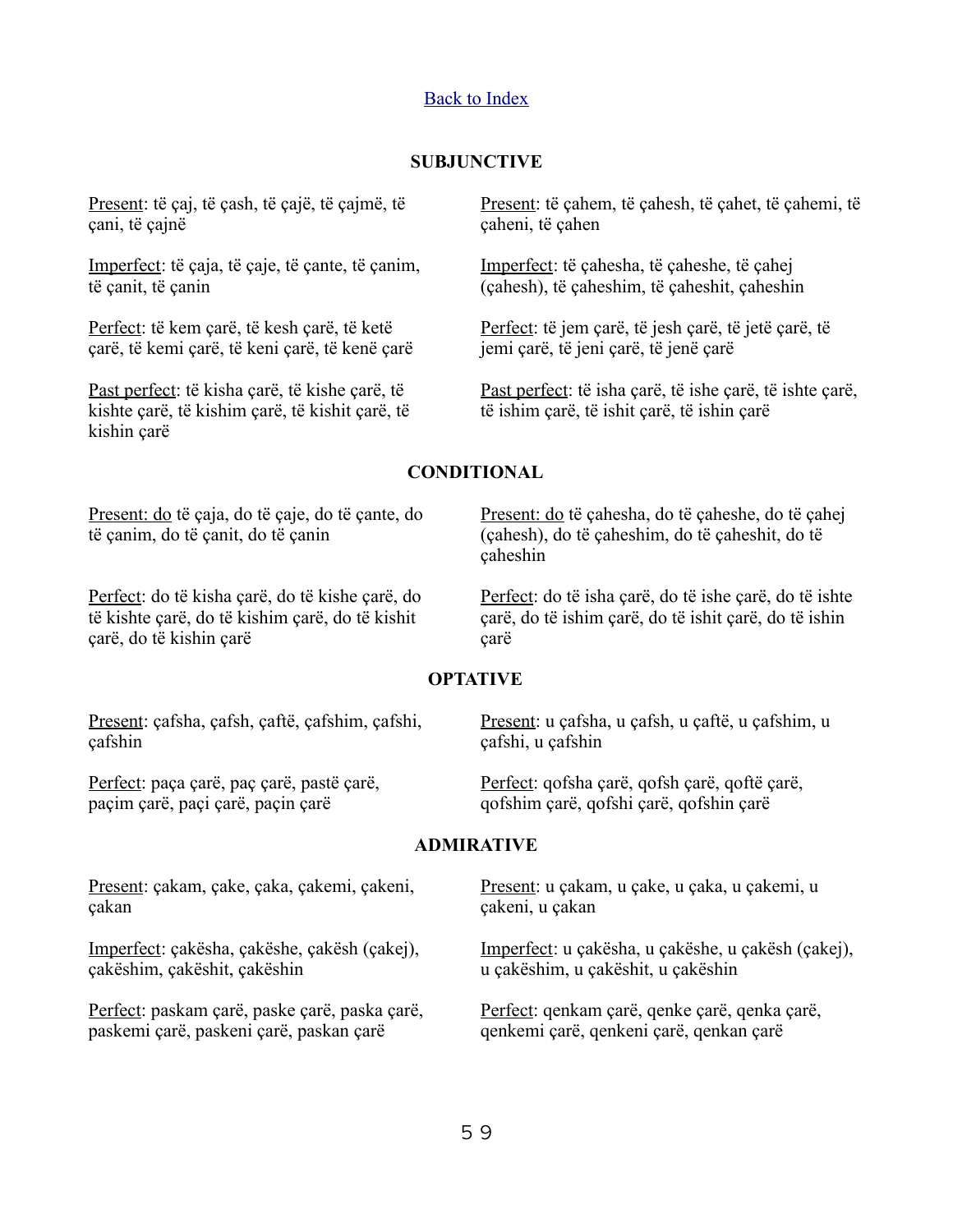| Past prefect: paskësha çarë, paskëshe çarë,<br>paskësh (paskej) çarë, paskëshim çarë,<br>paskëshit çarë, paskëshin çarë | Past perfect: qenkësha çarë, qenkëshe çarë,<br>qenkësh (qenkej) çarë, qenkëshim çarë, qenkëshit<br>çarë, qenkëshin çarë |  |
|-------------------------------------------------------------------------------------------------------------------------|-------------------------------------------------------------------------------------------------------------------------|--|
| <b>IMPERATIVE</b>                                                                                                       |                                                                                                                         |  |
| çaj; çani                                                                                                               | çahu; çahuni                                                                                                            |  |
| <b>INFINITIVE</b>                                                                                                       |                                                                                                                         |  |
| Present: për të çarë                                                                                                    | Present: për t'u çarë                                                                                                   |  |
| Perfect: për të pasë çarë                                                                                               | Perfect: për të qenë çarë                                                                                               |  |
| <b>GERUNDIVE</b>                                                                                                        |                                                                                                                         |  |
| Present: duke çarë                                                                                                      | Present: duke u çarë                                                                                                    |  |
| Perfect: duke pasë çarë                                                                                                 | Perfect: duke qenë çarë                                                                                                 |  |
| <b>PARTICIPLE</b>                                                                                                       |                                                                                                                         |  |

çarë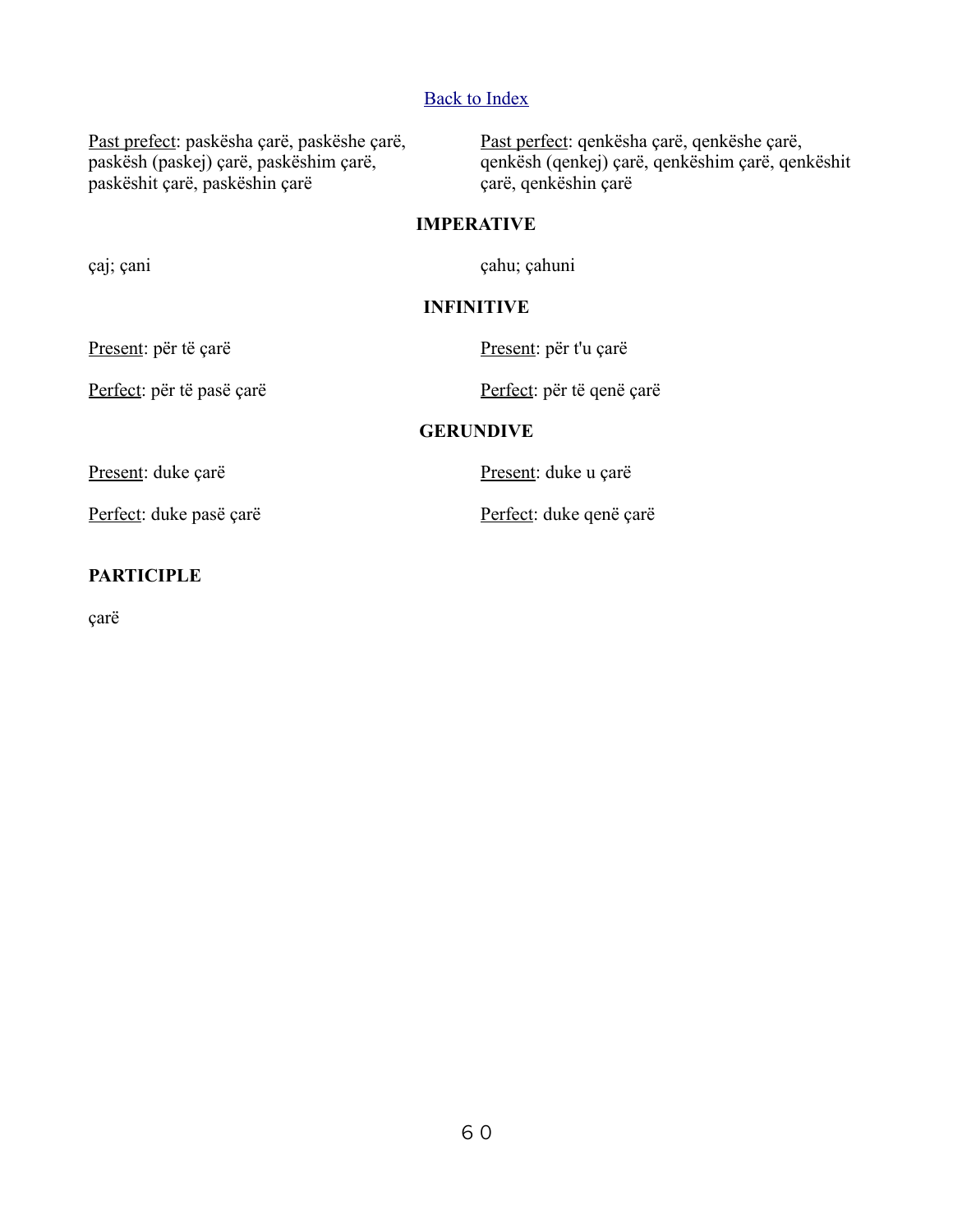#### **çliroj 'to free'; çlirohem 'to be freed' I-I-1 (trans.)**

# **Active Medio-Passive**

## **INDICATIVE**

Present: çliroj, çliron, çliron, çlirojmë, çlironi, çlirojnë

Continuous present: po çliroj, po çliron, po çliron, po çlirojmë, po çlironi, po çlirojnë

Imperfect: çliroja, çliroje, çlironte, çlironim, çlironit, çlironin

Continuous imperfect: po çliroja, po çliroje, po çlironte, po çlironim, po çlironit, po çlironin

Aorist: çlirova, çlirove, çliroi, çliruam, çliruat, çliruan

perfect: kam çliruar, ke çliruar, ka çliruar, kemi çliruar, keni çliruar, kanë çliruar

Past perfect I: kisha çliruar, kishe çliruar, kishte çliruar, kishim çliruar, kishit çliruar, kishin çliruar

Past perfect II: pata çliruar, pate çliruar, pat(i) çliruar, patëm çliruar, patët çliruar, patën çliruar

Future I: do të çliroj, do të çlirosh, do të çlirojë, do të çlirojmë, do të çlironi, do të çlirojnë

Future II: kam për të çliruar, ke për të çliruar, ka për të çliruar, kemi për të çliruar, keni për të çliruar, kanë për të çliruar

Future perfect I: do të kem çliruar, do të kesh çliruar, do të ketë çliruar, do të kemi Present: çlirohem, çlirohesh, çlirohet, çlirohemi, çliroheni, çlirohen

Continuous present: po çlirohem, po çlirohesh, po çlirohet, po çlirohemi, po çliroheni, po çlirohen

Imperfect: çlirohesha, çliroheshe, çlirohej (çlirohesh), çliroheshim, çliroheshit, çliroheshin

Continuous imperfect: po çlirohesha, po çliroheshe, po çlirohej (çlirohesh), po çliroheshim, po çliroheshit, po çliroheshin

Aorist: u çlirova, u çlirove, u çlirua, u çliruam, u çliruat, u çliruan

perfect: jam çliruar, je çliruar, është çliruar, jemi çliruar, jeni çliruar, janë çliruar

Past perfect I: isha çliruar, ishe çliruar, ishte çliruar, ishim çliruar, ishit çliruar, ishin çliruar

Past perfect II: qeshë çliruar, qe çliruar, qe çliruar, qemë çliruar, qetë çliruar, qenë çliruar

Future I: do të çlirohem, do të çlirohesh, do të çlirohet, do të çlirohemi, do të çliroheni, do të çlirohen

Future II: kam për t'u çliruar, ke për t'u çliruar, ka për t'u çliruar, kemi për t'u çliruar, keni për t'u çliruar, kanë për t'u çliruar

Future perfect I: do të jem çliruar, do të jesh çliruar, do të jetë çliruar, do të jemi çliruar,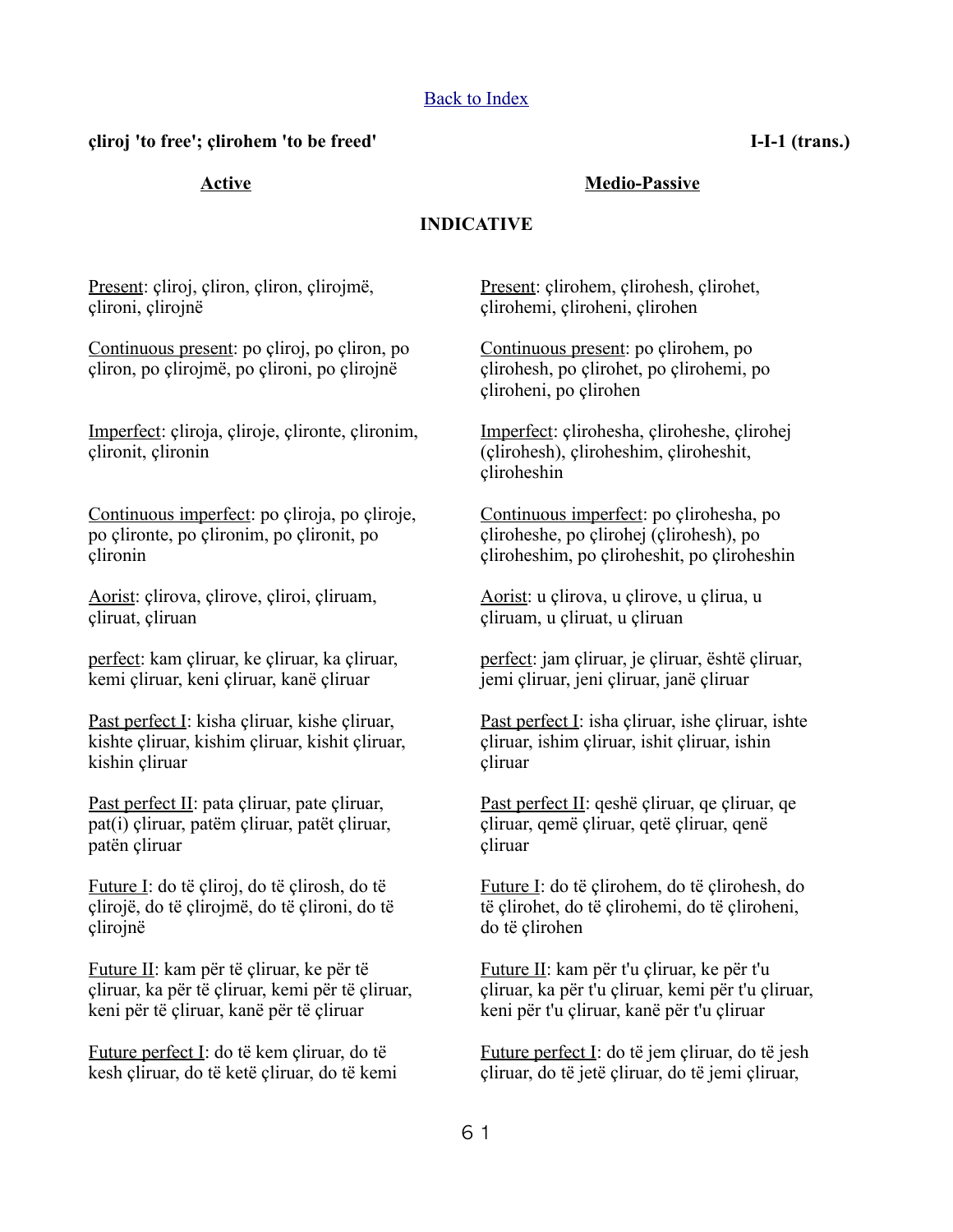çliruar, do të keni çliruar, do të kenë çliruar do të jeni çliruar, do të jenë çliruar

Future perfect II: kam për të pasë çliruar, ke për të pasë çliruar, ka për të pasë çliruar, kemi për të pasë çliruar, keni për të pasë çliruar, kanë për të pasë çliruar

Present: të çliroj, të çlirosh, të çlirojë, të çlirojmë, të çlironi, të çlirojnë

Imperfect: të çliroja, të çliroje, të çlironte, të çlironim, të çlironit, të çlironin

Perfect: të kem çliruar, të kesh çliruar, të ketë çliruar, të kemi çliruar, të keni çliruar, të kenë çliruar

Past perfect: të kisha çliruar, të kishe çliruar, të kishte çliruar, të kishim çliruar, të kishit çliruar, të kishin çliruar

Present: do të çliroja, do të çliroje, do të çlironte, do të çlironim, do të çlironit, do të çlironin

Perfect: do të kisha çliruar, do të kishe çliruar, do të kishte çliruar, do të kishim çliruar, do të kishit çliruar, do të kishin çliruar

Present: çlirofsha, çlirofsh, çliroftë, çlirofshim, çlirofshi, çlirofshin

Perfect: paça çliruar, paç çliruar, pastë çliruar, paçim çliruar, paçi çliruar, paçin çliruar

Future perfect II: kam për të qenë çliruar, ke për të qenë çliruar, ka për të qenë çliruar, kemi për të qenë çliruar, keni për të qenë çliruar, kanë për të qenë çliruar

# **SUBJUNCTIVE**

Present: të çlirohem, të çlirohesh, të çlirohet, të çlirohemi, të çliroheni, të çlirohen

Imperfect: të çlirohesha, të çliroheshe, të çlirohej (çlirohesh), të çliroheshim, të çliroheshit, çliroheshin

Perfect: të jem çliruar, të jesh çliruar, të jetë çliruar, të jemi çliruar, të jeni çliruar, të jenë çliruar

Past perfect: të isha çliruar, të ishe çliruar, të ishte çliruar, të ishim çliruar, të ishit çliruar, të ishin çliruar

# **CONDITIONAL**

Present: do të çlirohesha, do të çliroheshe, do të çlirohej (çlirohesh), do të çliroheshim, do të çliroheshit, do të çliroheshin

Perfect: do të isha çliruar, do të ishe çliruar, do të ishte çliruar, do të ishim çliruar, do të ishit çliruar, do të ishin çliruar

#### **OPTATIVE**

Present: u çlirofsha, u çlirofsh, u çliroftë, u çlirofshim, u çlirofshi, u çlirofshin

Perfect: qofsha çliruar, qofsh çliruar, qoftë çliruar, qofshim çliruar, qofshi çliruar, qofshin çliruar

# **ADMIRATIVE**

Present: çliruakam, çliruake, çliruaka, Present: u çliruakam, u çliruake, u çliruaka,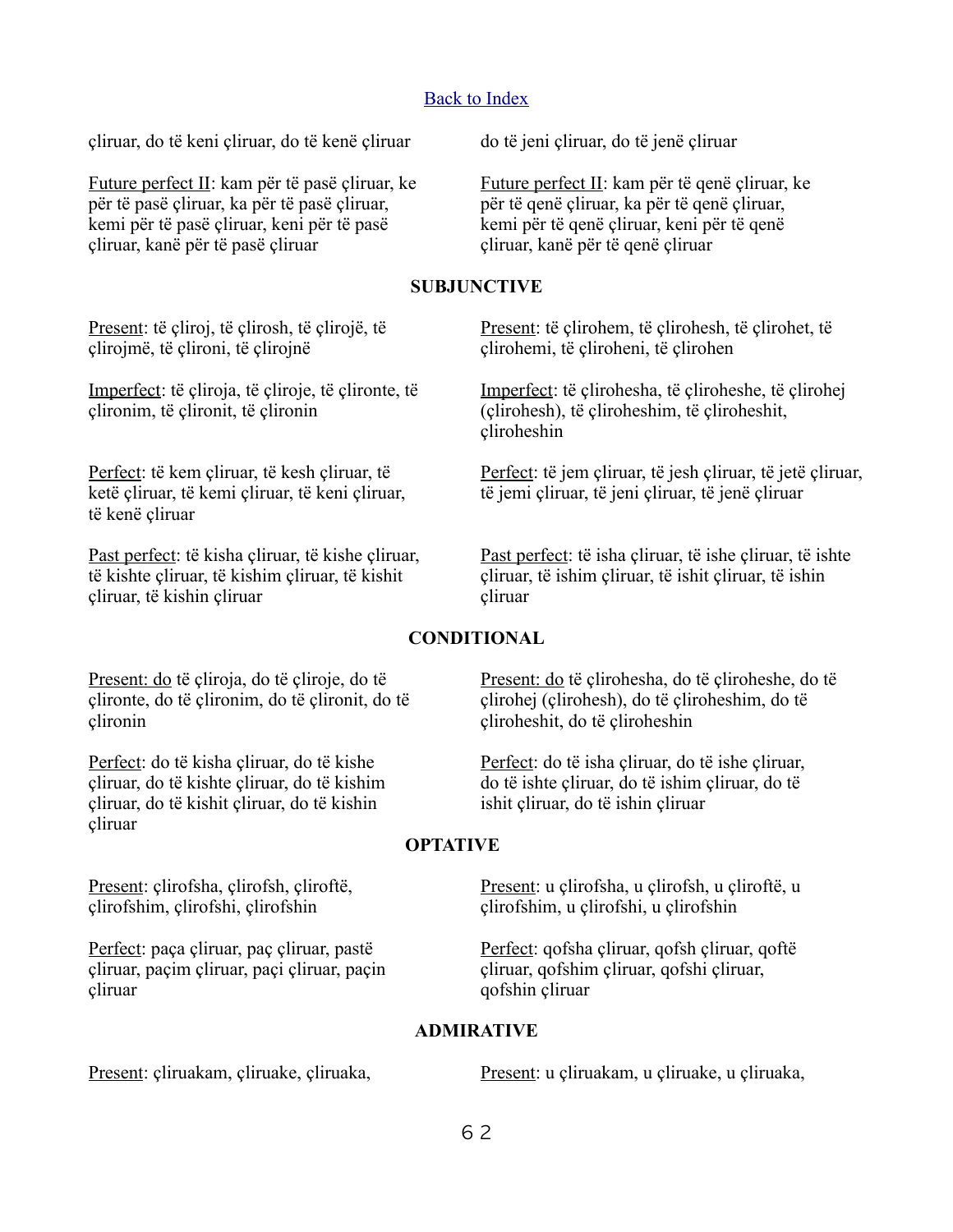çliruakemi, çliruakeni, çliruakan u çliruakemi, u çliruakeni, u çliruakan Imperfect: çliruakësha, çliruakëshe, çliruakësh (çliruakej), çliruakëshim, çliruakëshit, çliruakëshin Imperfect: u çliruakësha, u çliruakëshe, u çliruakësh (çliruakej), u çliruakëshim, u çliruakëshit, u çliruakëshin Perfect: paskam çliruar, paske çliruar, paska çliruar, paskemi çliruar, paskeni çliruar, paskan çliruar Perfect: qenkam çliruar, qenke çliruar, qenka çliruar, qenkemi çliruar, qenkeni çliruar, qenkan çliruar Past prefect: paskësha çliruar, paskëshe çliruar, paskësh (paskej) çliruar, paskëshim çliruar, paskëshit çliruar, paskëshin çliruar Past perfect: qenkësha çliruar, qenkëshe çliruar, qenkësh (qenkej) çliruar, qenkëshim çliruar, qenkëshit çliruar, qenkëshin çliruar **IMPERATIVE** çliro; çlironi çlirohu; çlirohuni

**INFINITIVE**

Present: për të çliruar Present: për t'u çliruar Perfect: për të pasë çliruar Perfect: për të qenë çliruar **GERUNDIVE** Present: duke çliruar Present: duke u çliruar

Perfect: duke pasë çliruar Perfect: duke qenë çliruar

# **PARTICIPLE**

çliruar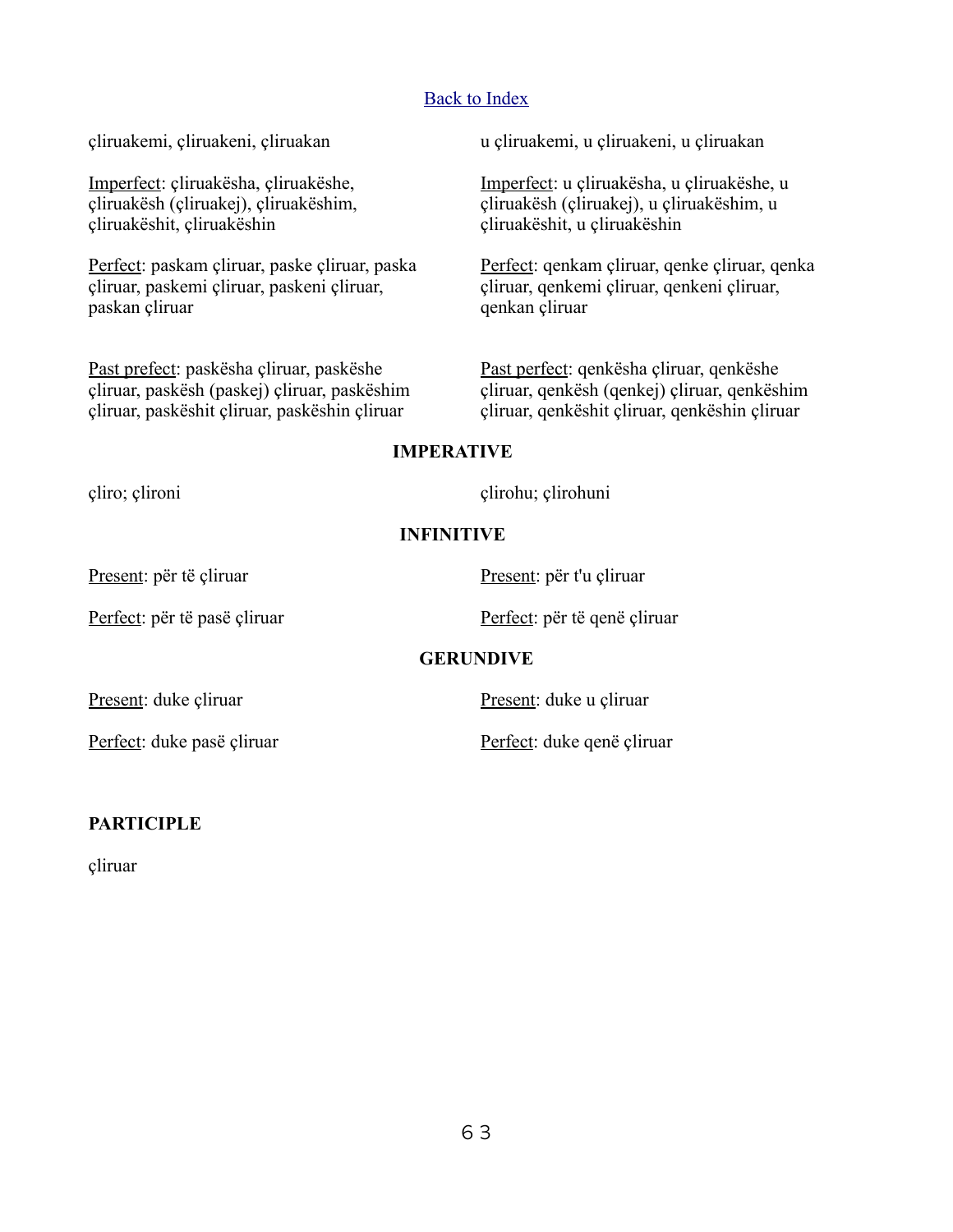#### **dal 'to come out' II-II-1b (intrans.)**

#### **INDICATIVE**

Present: dal, del, del, dalim, dilni, dalin

Continuous present: po dal, po del, po del, po dalim, po dilni, po dalin

Imperfect: dilja, dilje, dilte, dilnim, dilnit, dilnin

Continuous imperfect: po dilja, po dilje, po dilte, po dilnim, po dilnit, po dilnin

Aorist: dola, dole, doli, dolëm, dolët, dolën

Perfect: kam dalë, ke dalë, ka dalë, kemi dalë, keni dalë, kanë dalë

Past perfect I: kisha dalë, kishe dalë, kishte dalë, kishim dalë, kishit dalë, kishin dalë

Past perfect II: pata dalë, pate dalë, pat(i) dalë, patëm dalë, patët dalë, patën dalë

Future I: do të dal, do të dalësh, do të dalë, do të dalim, do të dilni, do të dalin

Future II: kam për të dalë, ke për të dalë, ka për të dalë, kemi për të dalë, keni për të dalë, kanë për të dalë,

Future perfect I: do të kem dalë, do të kesh dalë, do të ke dalë, do të kemi dalë, do të keni dalë, do të kenë dalë

Future perfect II: kam për të pasë dalë, ke për të pasë dalë,, ka për të pasë dalë, kemi për të pasë dalë,, keni për të pasë dalë, kanë për të pasë dalë

#### **SUBJUNCTIVE**

Present: të dal, të dalësh, të dalë, të dalim, të dilni, të dalin

Imperfect: të dilja, të dilje, të dilte, të dilnim, të dilnit, të dilnin

Perfect: të kem dalë, të kesh dalë, të ketë dalë, të kemi dalë, të keni dalë, të kenë dalë

Past perfect: të kisha dalë, të kishe dalë, të kishte dalë, të kishim dalë, të kishit dalë, të kishin dalë

#### **CONDITIONAL**

Present: do të dilja, do të dilje, do të dilte, do të dilnim, do të dilnit, do të dilnin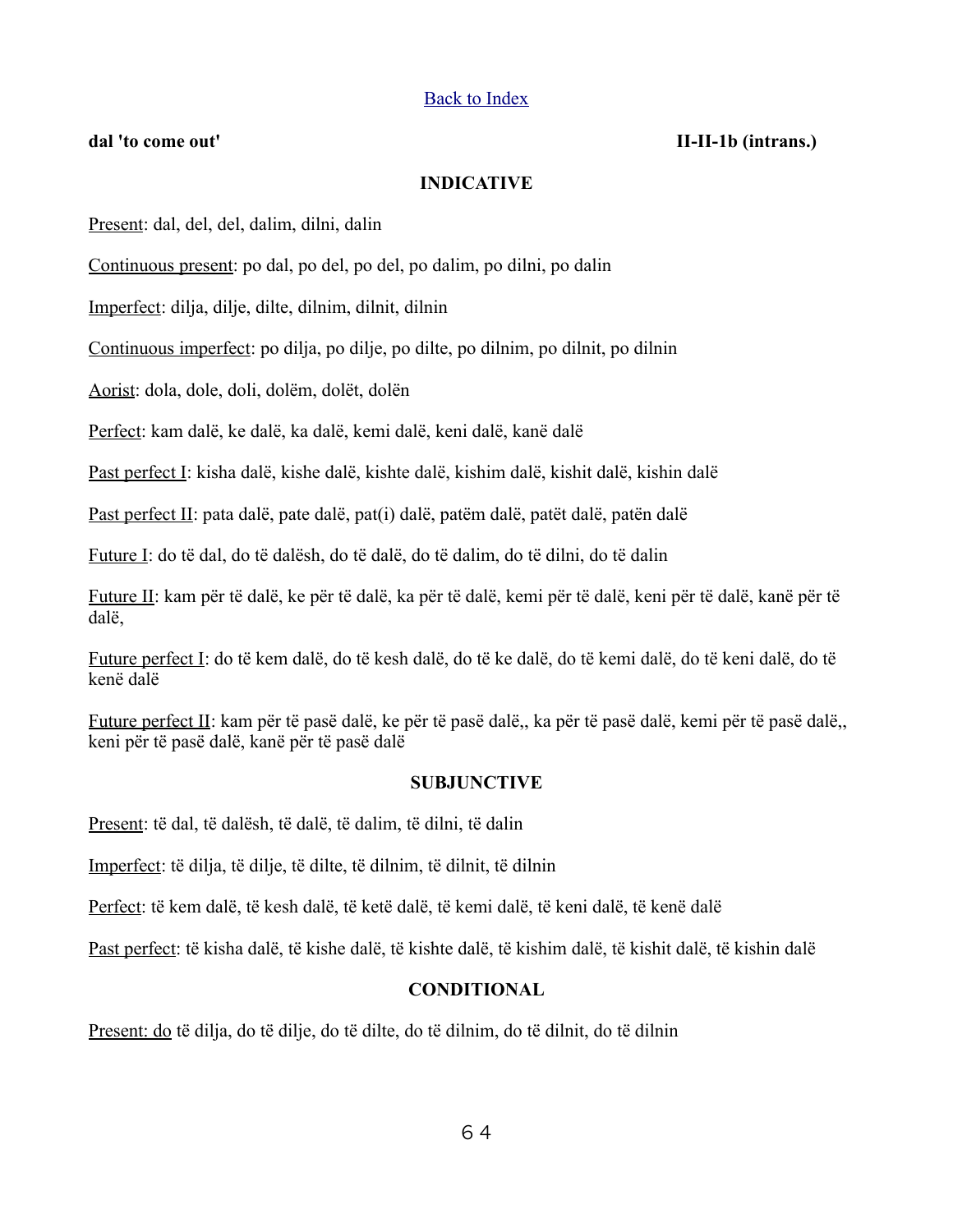Perfect: do të kisha dalë, do të kishe dalë, do të kishte dalë, do të kishim dalë, do të kishit dalë, do të kishin dalë

#### **OPTATIVE**

Present: dalsha, dalsh, rëntë, dalshim, dalshi, dalshin

Perfect: paça dalë, paç dalë, pastë dalë, paçim dalë, paçi dalë, paçin dalë

#### **ADMIRATIVE**

Present: dalkam, dalke, dalka, dalkemi, dalkeni, dalkan

Imperfect: dalkësha, dalkëshe, dalkësh (dalkej), dalkëshim, dalkëshit, dalkëshin

Perfect: paskam dalë, paske dalë, paska dalë, paskemi dalë, paskeni dalë, paskan dalë

Past perfect: paskësha dalë, paskëshe dalë, paskësh (paskej) dalë, paskëshim dalë, paskëshit dalë, paskëshin dalë

#### **IMPERATIVE**

dil; dilni

# **INFINITIVE**

Present: për të dalë

Perfect: për të pasë dalë

#### **GERUNDIVE**

Present: duke dalë

Perfect: duke pasë dalë

# **PARTICIPLE**

dalë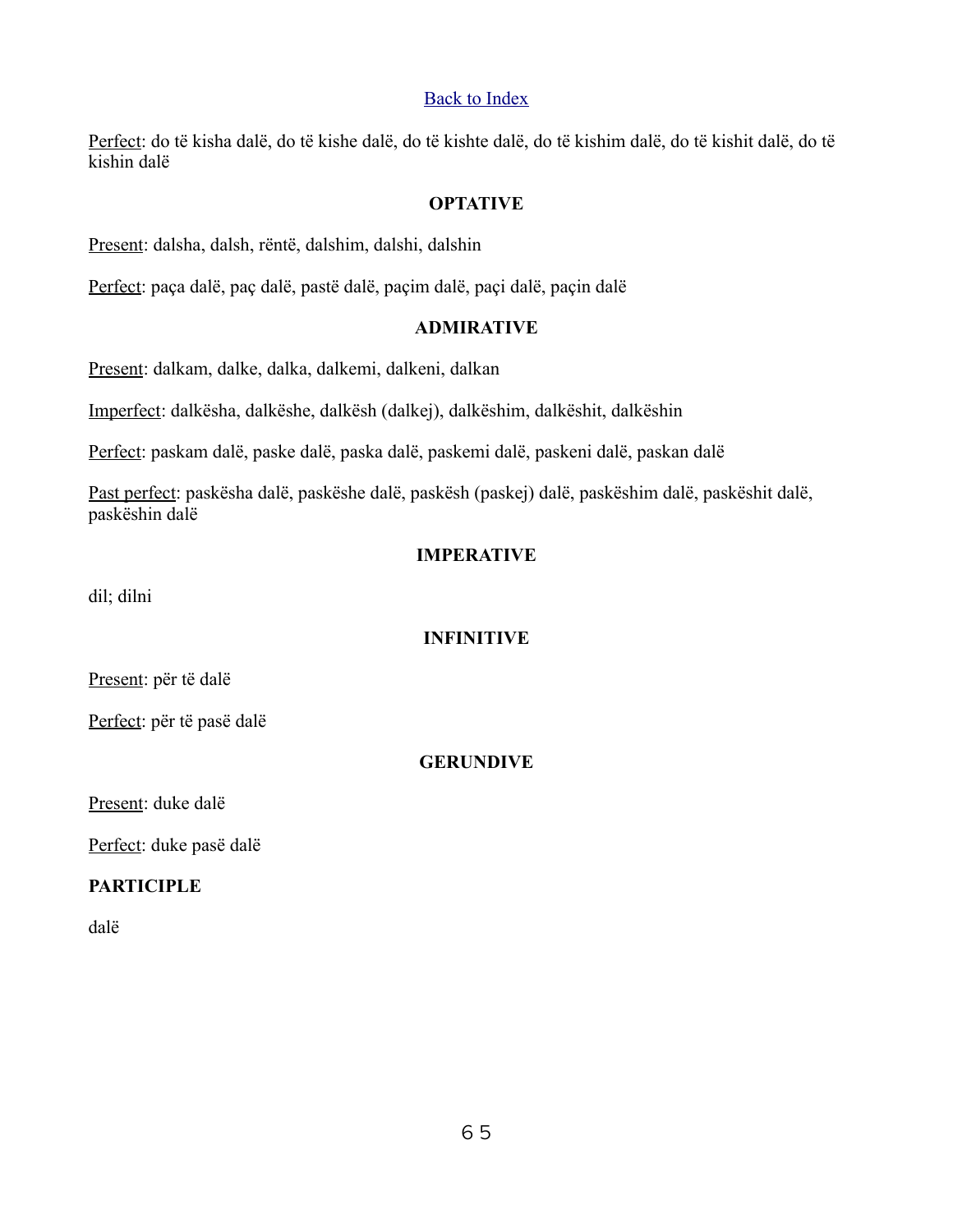# **di 'to know'; dihet 'to be known' III-II (trans.)**

# **Active Medio-Passive**

# **INDICATIVE**

| Present: di, di, di, dimë, dini, dinë                                                                                                                                        | Present: dihet                          |
|------------------------------------------------------------------------------------------------------------------------------------------------------------------------------|-----------------------------------------|
| Continuous present: po di, po di, po di, po<br>dimë, po dini, po dinë                                                                                                        | Continuous present: po dihet            |
| Imperfect: dija, dije, dinte, dinim, dinit,<br>dinin                                                                                                                         | Imperfect: dihej (dihesh)               |
| Continuous imperfect: po dija, po dije, po<br>dinte, po dinim, po dinit, po dinin                                                                                            | Continuous imperfect: po dihej (dihesh) |
| Aorist: dita, dite, diti, ditëm, ditët, ditën                                                                                                                                | Aorist: u dit                           |
| Perfect: kam ditur, ke ditur, ka ditur, kemi<br>ditur, keni ditur, kanë ditur                                                                                                | Perfect: është ditur                    |
| Past perfect I: kisha ditur, kishe ditur, kishte<br>ditur, kishim ditur, kishit ditur, kishin ditur                                                                          | Past perfect I: ishte ditur             |
| Past perfect $II$ : pata ditur, pate ditur, pat(i)<br>ditur, patëm ditur, patët ditur, patën ditur                                                                           | Past perfect II: qe ditur               |
| <u>Future I</u> : do të di, do të dish, do të dijë, do të<br>dimë, do të dini, do të dijnë                                                                                   | Future I: do të dihet                   |
| <b>Future II</b> : kam për të ditur, ke për të ditur, ka<br>për të ditur, kemi për të ditur, keni për të<br>ditur, kanë për të ditur                                         | Future II: ka për t'u ditur             |
| Future perfect I: do të kem ditur, do të kesh<br>ditur, do të ketë ditur, do të kemi ditur, do të<br>keni ditur, do të kenë ditur                                            | Future perfect I: do të jetë ditur      |
| <b>Future perfect II:</b> kam për të pasë ditur, ke<br>për të pasë ditur, ka për të pasë ditur, kemi<br>për të pasë ditur, keni për të pasë ditur, kanë<br>për të pasë ditur | Future perfect II: ka për të qenë ditur |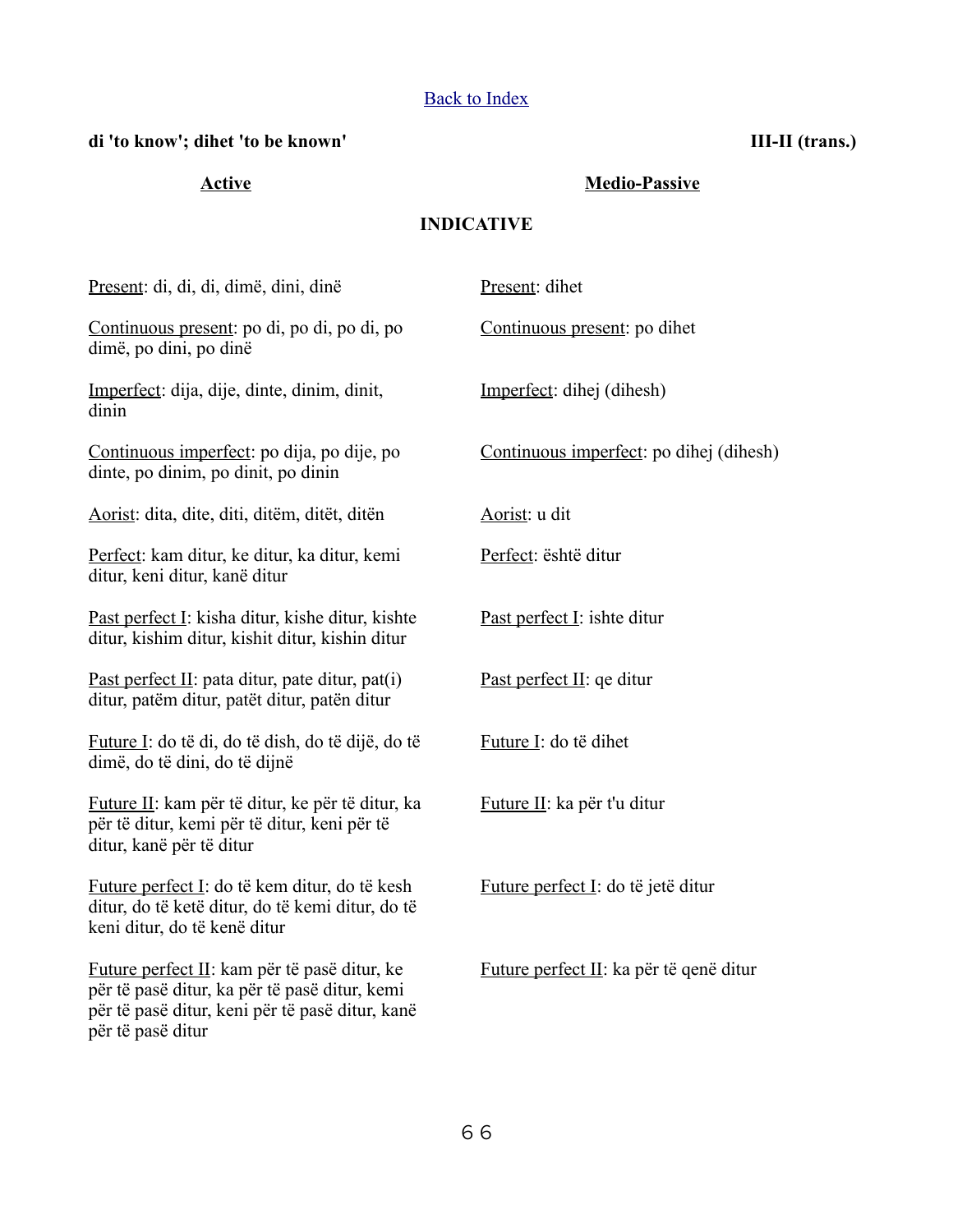# **SUBJUNCTIVE**

| Present: të di, të dish, të dijë, të dimë, të<br>dini, të dinë                                                                      | Present: të dihet             |
|-------------------------------------------------------------------------------------------------------------------------------------|-------------------------------|
| Imperfect: të dija, të dije, të dinte, të dinim,<br>të dinit, të dinin                                                              | Imperfect: të dihej (dihesh)  |
| Perfect: të kem ditur, të kesh ditur, të ketë<br>ditur, të kemi ditur, të keni ditur, të kenë<br>ditur                              | Perfect: të jetë ditur        |
| Past perfect: të kisha ditur, të kishe ditur, të<br>kishte ditur, të kishim ditur, të kishit ditur, të<br>kishin ditur              | Past perfect: të ishte ditur  |
| <b>CONDITIONAL</b>                                                                                                                  |                               |
| Present: do të dija, do të dije, do të dinte, do<br>të dinim, do të dinit, do të dinin                                              | Present: do të dihej (dihesh) |
| Perfect: do të kisha ditur, do të kishe ditur,<br>do të kishte ditur, do të kishim ditur, do të<br>kishit ditur, do të kishin ditur | Perfect: do të ishte ditur    |
| <b>OPTATIVE</b>                                                                                                                     |                               |
| Present: ditsha, ditsh, dittë, ditshim, ditshi,<br>ditshin                                                                          | Present: u dittë              |
| Perfect: paça ditur, paç ditur, pastë ditur,<br>paçim ditur, paçi ditur, paçin ditur                                                | Perfect: qoftë ditur          |
| Present: ditkam, ditke, ditka, ditkemi,<br>ditkeni, ditkan                                                                          |                               |
|                                                                                                                                     | <b>ADMIRATIVE</b>             |
| Present: u ditka Imperfect: ditkësha,<br>ditkëshe, ditkësh, ditkëshim, ditkëshit,<br>ditkëshin                                      | Imperfect: u ditkësh (ditkej) |
| Perfect: paskam ditur, paske ditur, paska<br>ditur, paskemi ditur, paskeni ditur, paskan<br>ditur                                   | Perfect: qenka ditur          |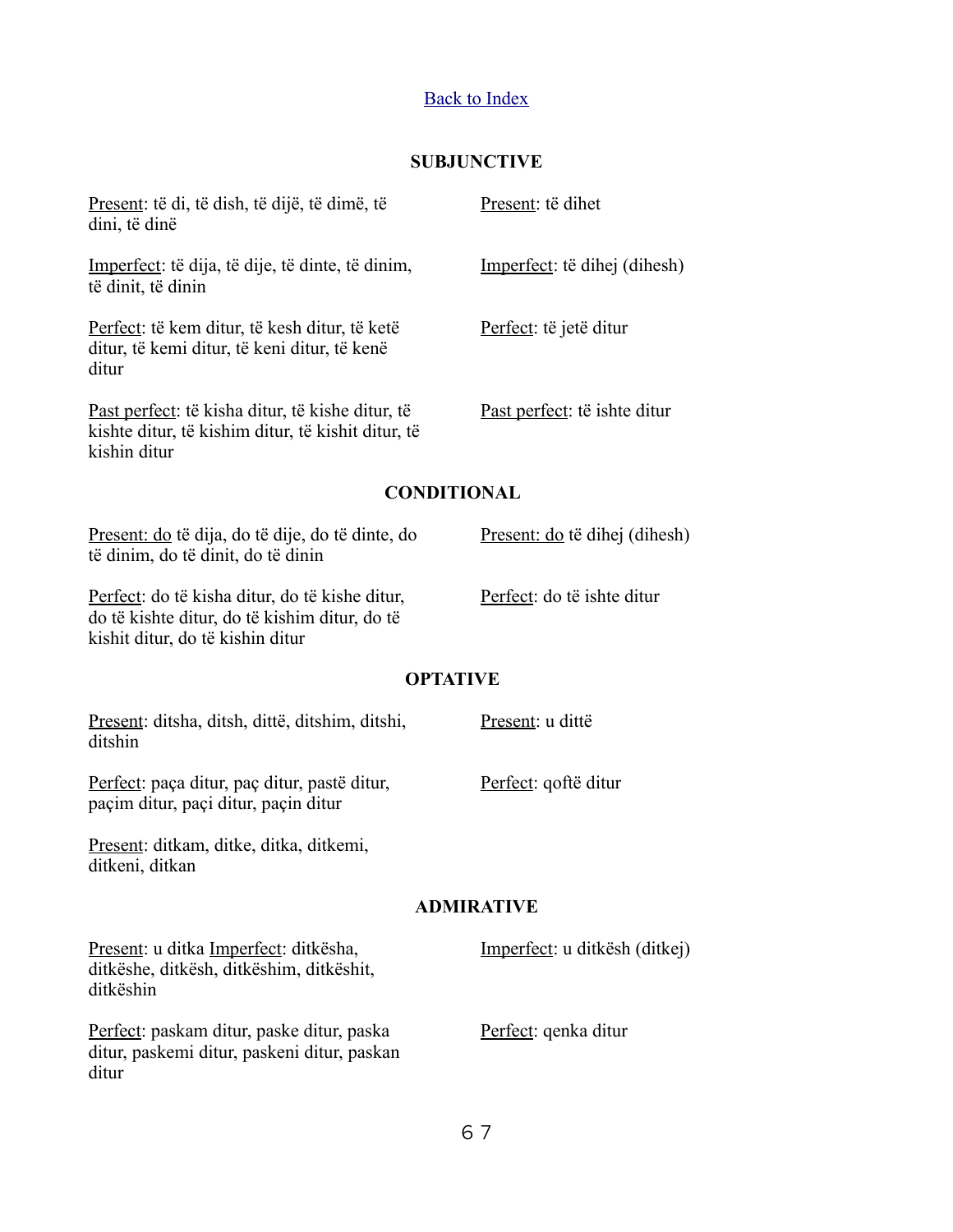Past prefect: paskësha ditur, paskëshe ditur, paskësh (paskej) ditur, paskëshim ditur, paskëshit ditur, paskëshin ditur

Past perfect: qenkësh (qenkej) ditur

# **IMPERATIVE**

di; dini

# **INFINITIVE**

Present: për të ditur Present: për t'u ditur Perfect: për të pasë ditur Perfect: për të qenë ditur **GERUNDIVE** Present: duke ditur Present: duke u ditur Perfect: duke pasë ditur Perfect: duke qenë ditur **PARTICIPLE**

ditur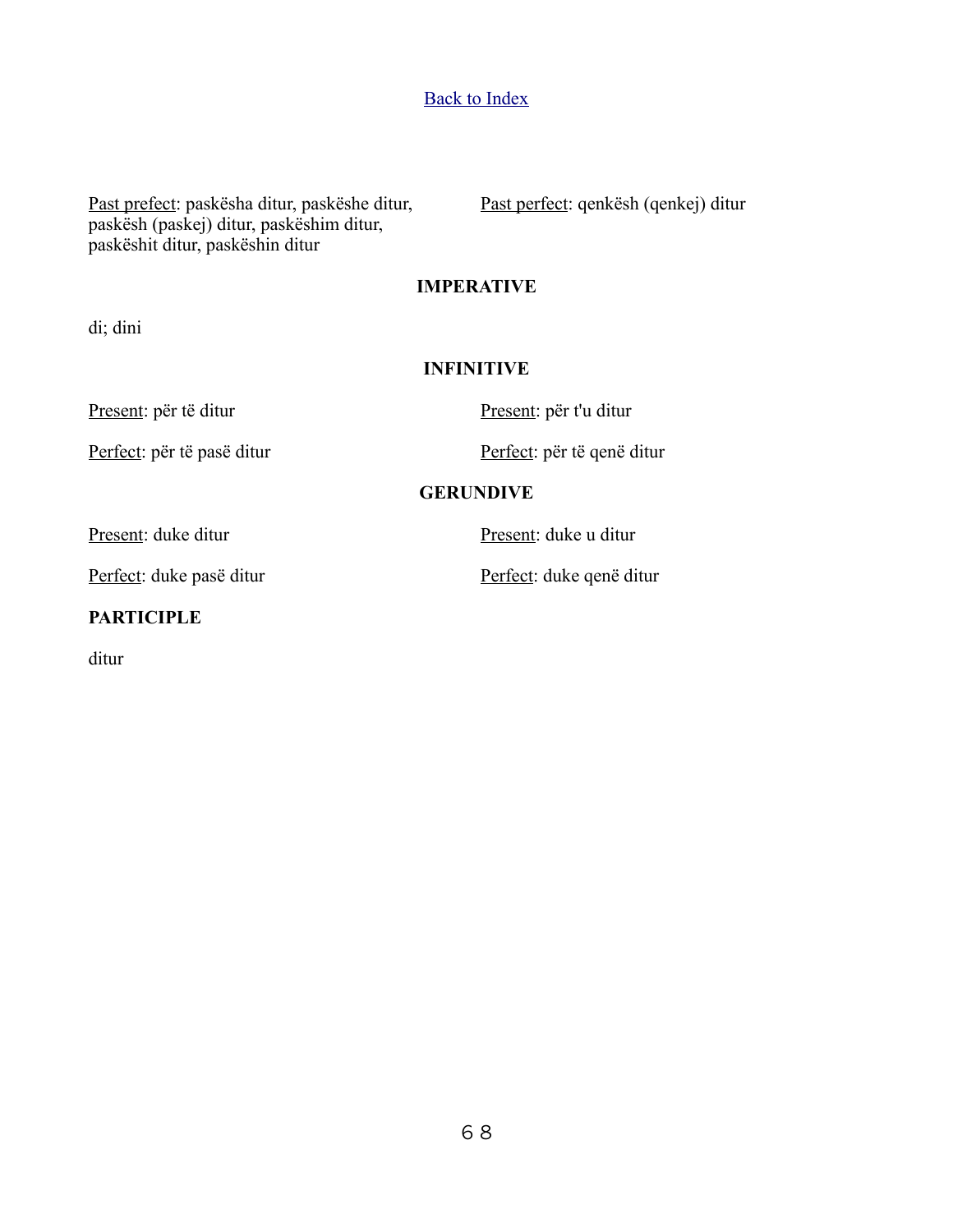#### **djeg 'to burn'; digjem 'to be burnt; to be burnt' II-II-1 (trans.)**

# **Active Medio-Passive**

## **INDICATIVE**

Present: djeg, djeg, djeg, djegim, digjni, djegin

Continuous present: po djeg, po djeg, po djeg, po djegim, po digjni, po djegin

Imperfect: digja, digje, digjte, digjnim, digjnit, digjnin

Continuous imperfect: po digja, po digje, po digjte, po digjnim, po digjnit, po digjnin

Aorist: dogja, dogje, dogji, dogjëm, dogjët, dogjën

Perfect: kam djegur, ke djegur, ka djegur, kemi djegur, keni djegur, kanë djegur

Past perfect I: kisha djegur, kishe djegur, kishte djegur, kishim djegur, kishit djegur, kishin djegur

Past perfect II: pata djegur, pate djegur, pat(i) djegur, patëm djegur, patët djegur, patën djegur

Future I: do të djeg, do të djegësh, do të djegë, do të djegim, do të digjni, do të djegin

Future II: kam për të djegur, ke për të djegur, ka për të djegur, kemi për të djegur, keni për të djegur, kanë për të djegur

Future perfect I: do të kem djegur, do të kesh djegur, do të ketë djegur, do të kemi djegur, do të keni djegur, do të kenë djegur

Present: digjem, digjesh, digjet, digjemi, digjeni, digjen

Continuous present: po digjem, po digjesh, po digjet, po digjemi, po digjeni, po digjen

Imperfect: digjesha, digjeshe, digjej (digjesh), digjeshim, digjeshit, digjeshin

Continuous imperfect: po digjesha, po digjeshe, po digjej (digjesh), po digjeshim, po digjeshit, po digjeshin

Aorist: u dogja, u dogje, u dogj, u dogjëm, u dogjët, u dogjën

Perfect: jam djegur, je djegur, është djegur, jemi djegur, jeni djegur, janë djegur

Past perfect I: isha djegur, ishe djegur, ishte djegur, ishim djegur, ishit djegur, ishin djegur

Past perfect II: qeshë djegur, qe djegur, qe djegur, qemë djegur, qetë djegur, qenë djegur

Future I: do të digjem, do të digjesh, do të digjet, do të digjemi, do të digjeni, do të digjen

Future II: kam për t'u djegur, ke për t'u djegur, ka për t'u djegur, kemi për t'u djegur, keni për t'u djegur, kanë për t'u djegur

Future perfect I: do të jem djegur, do të jesh djegur, do të jetë djegur, do të jemi djegur, do të jeni djegur, do të jenë djegur

Future perfect II: kam për të pasë djegur, ke Future perfect II: kam për të qenë djegur, ke për të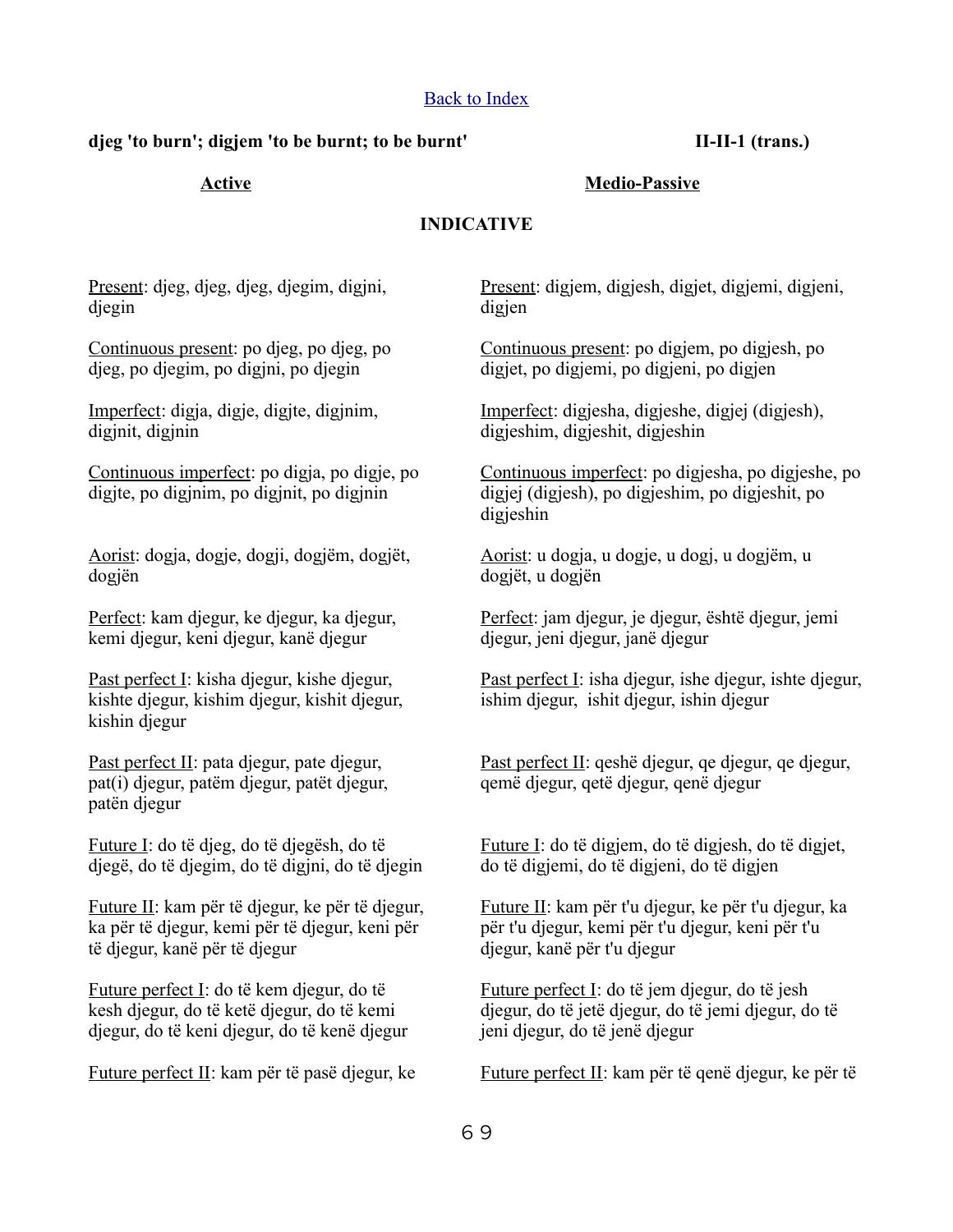për të pasë djegur, ka për të pasë djegur, kemi për të pasë djegur, keni për të pasë djegur, kanë për të pasë djegur

qenë djegur, ka për të qenë djegur, kemi për të qenë djegur, keni për të qenë djegur, kanë për të qenë djegur

## **SUBJUNCTIVE**

Present: të djeg, të djegësh, të djegë, të djegim, të digjni, të djegin

Imperfect: të digja, të digje, të digjte, të digjnim, të digjnit, të digjnin

Perfect: të kem djegur, të kesh djegur, të ketë djegur, të kemi djegur, të keni djegur, të kenë diegur

Past perfect: të kisha djegur, të kishe djegur, të kishte djegur, të kishim djegur, të kishit djegur, të kishin djegur

Present: të digjem, të digjesh, të digjet, të digjemi, të digjeni, të digjen

Imperfect: të digjesha, të digjeshe, të digjej (digjesh), të digjeshim, të digjeshit, digjeshin

Perfect: të jem djegur, të jesh djegur, të jetë djegur, të jemi djegur, të jeni djegur, të jenë djegur

Past perfect: të isha djegur, të ishe djegur, të ishte djegur, të ishim djegur, të ishit djegur, të ishin djegur

#### **CONDITIONAL**

Present: do të digja, do të digje, do të digjte, do të digjnim, do të digjnit, do të digjnin

Perfect: do të kisha djegur, do të kishe djegur, do të kishte djegur, do të kishim djegur, do të kishit djegur, do të kishin djegur

Present: do të digjesha, do të digjeshe, do të digjej (digjesh), do të digjeshim, do të digjeshit, do të digjeshin

Perfect: do të isha djegur, do të ishe djegur, do të ishte djegur, do të ishim djegur, do të ishit djegur, do të ishin djegur

# **OPTATIVE**

Present: djegsha, djegsh, djegtë, djegshim, djegshi, djegshin

Perfect: paça djegur, paç djegur, pastë djegur, paçim djegur, paçi djegur, paçin djegur

Present: u djegsha, u djegsh, u djegtë, u djegshim, u djegshi, u djegshin

Perfect: qofsha djegur, qofsh djegur, qoftë djegur, qofshim djegur, qofshi djegur, qofshin djegur

#### **ADMIRATIVE**

| Present: djegkam, djegke, djegka, djegkemi, | Present: u djegkam, u djegke, u djegka, u       |
|---------------------------------------------|-------------------------------------------------|
| djegkeni, djegkan                           | djegkemi, u djegkeni, u djegkan                 |
| Imperfect: djegkësha, djegkëshe, djegkësh   | Imperfect: u djegkësha, u djegkëshe, u djegkësh |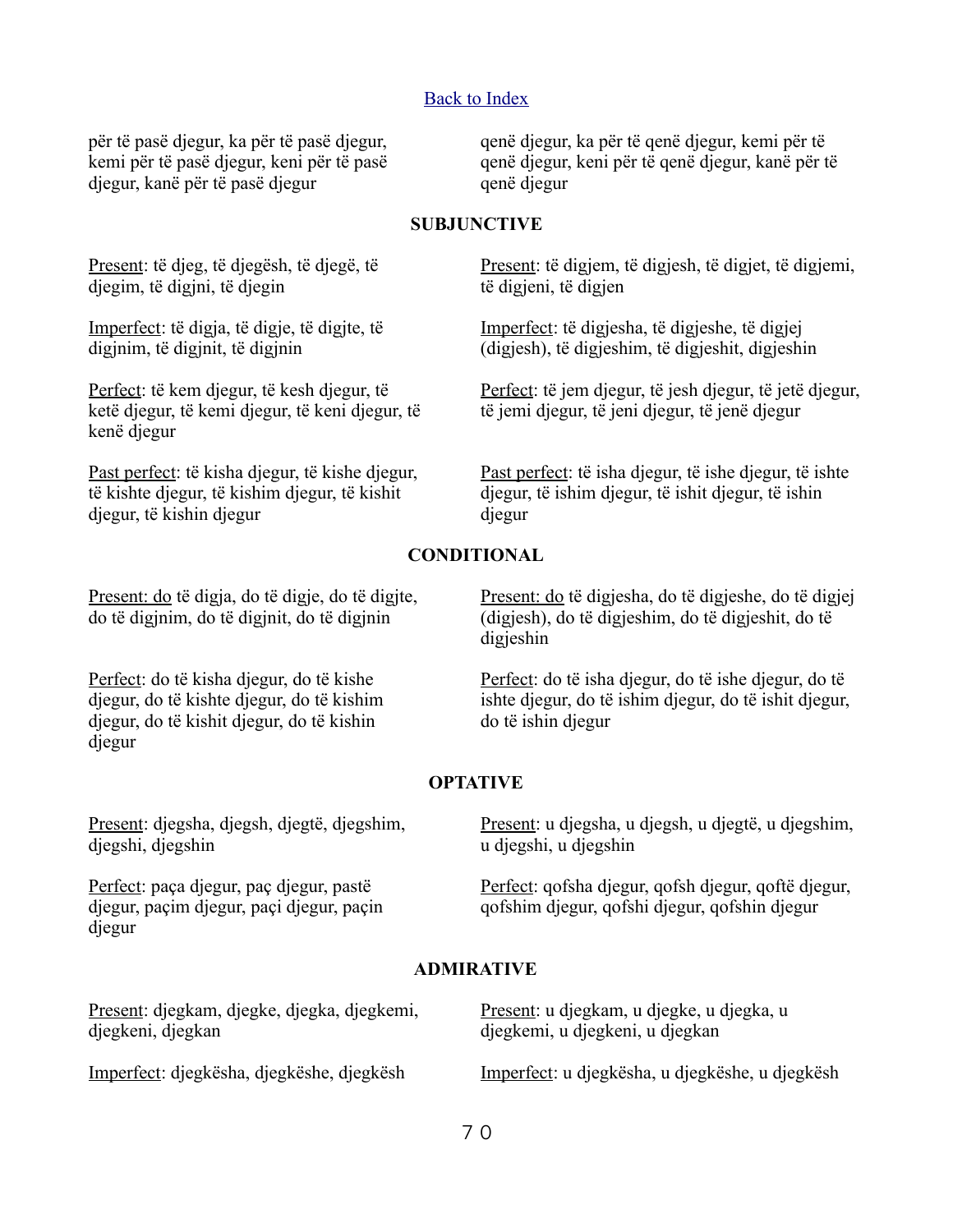| (djegkej), djegkëshim, djegkëshit,<br>djegkëshin                                                                                    | (djegkej), u djegkëshim, u djegkëshit, u djegkëshin                                                                                 |  |
|-------------------------------------------------------------------------------------------------------------------------------------|-------------------------------------------------------------------------------------------------------------------------------------|--|
| Perfect: paskam djegur, paske djegur, paska<br>djegur, paskemi djegur, paskeni djegur,<br>paskan djegur                             | Perfect: qenkam djegur, qenke djegur, qenka<br>djegur, qenkemi djegur, qenkeni djegur, qenkan<br>djegur                             |  |
| Past prefect: paskësha djegur, paskëshe<br>djegur, paskësh (paskej) djegur, paskëshim<br>djegur, paskëshit djegur, paskëshin djegur | Past perfect: qenkësha djegur, qenkëshe djegur,<br>qenkësh (qenkej) djegur, qenkëshim djegur,<br>qenkëshit djegur, qenkëshin djegur |  |
| <b>IMPERATIVE</b>                                                                                                                   |                                                                                                                                     |  |
| digj; digjni                                                                                                                        | digju; digjuni                                                                                                                      |  |
| <b>INFINITIVE</b>                                                                                                                   |                                                                                                                                     |  |
| Present: për të djegur                                                                                                              | Present: për t'u djegur                                                                                                             |  |
| Perfect: për të pasë djegur                                                                                                         | Perfect: për të qenë djegur                                                                                                         |  |
| <b>GERUNDIVE</b>                                                                                                                    |                                                                                                                                     |  |
| Present: duke djegur                                                                                                                | Present: duke u djegur                                                                                                              |  |
| Perfect: duke pasë djegur                                                                                                           | Perfect: duke qenë djegur                                                                                                           |  |
|                                                                                                                                     |                                                                                                                                     |  |

# **PARTICIPLE**

djegur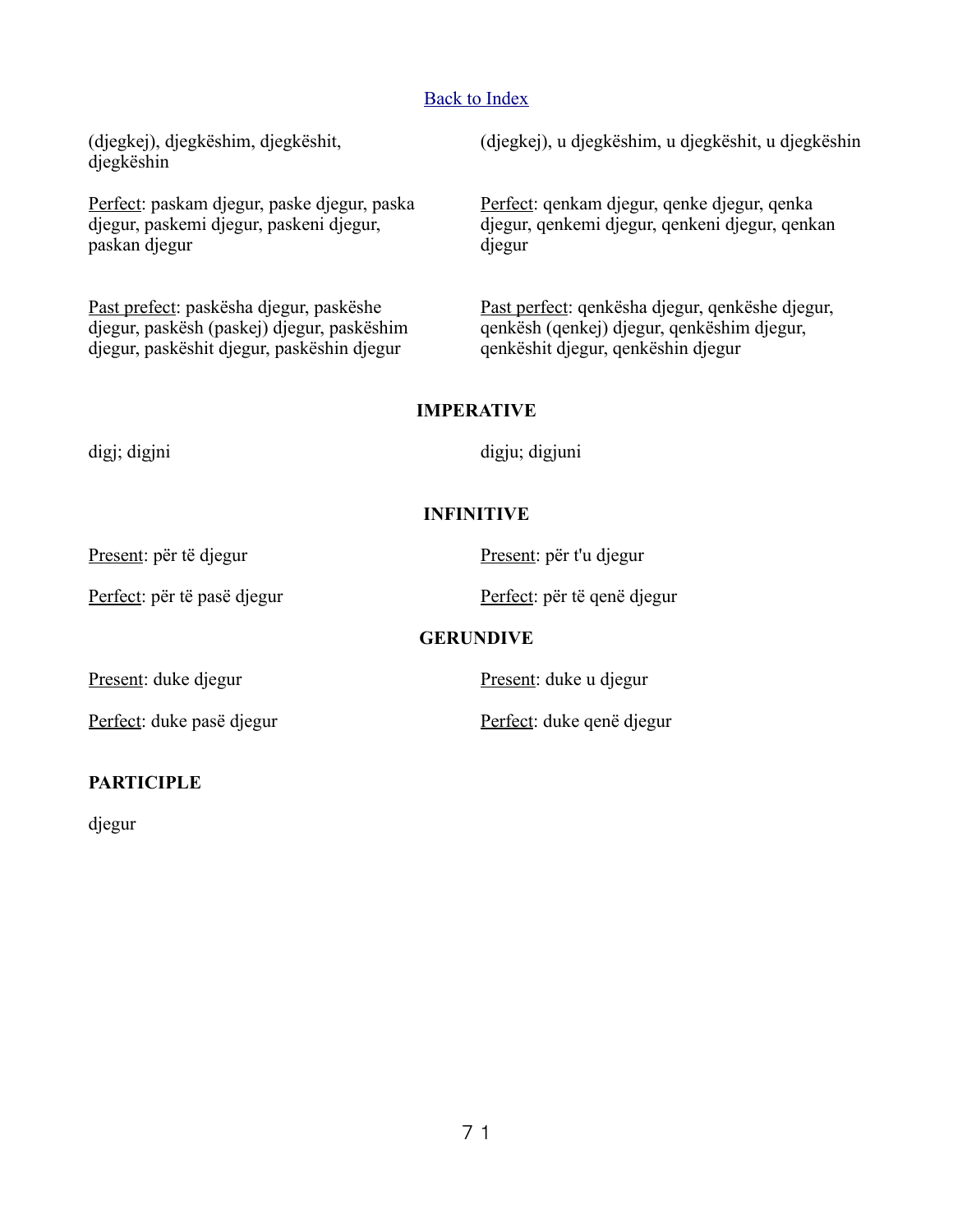## **dua 'to want'; duhem 'I am needed,' duhet 'it is necessary' Irr. (trans.)**

# **Active Medio-Passive**

#### **INDICATIVE**

Imperfect: doja, doje, donte, donim, donit, donin

Aorist: desha, deshe, deshi, deshëm, deshët, deshën

Perfect: kam dashur, ke dashur, ka dashur, kemi dashur, keni dashur, kanë dashur

Past perfect I: kisha dashur, kishe dashur, kishte dashur, kishim dashur, kishit dashur, kishin dashur

Past perfect II: pata dashur, pate dashur, pat(i) dashur, patëm dashur, patët dashur, patën dashur

Future I: do të dua, do të duash, do të dojë, do të duam, do të doni, do të duan

Future II: kam për të dashur, ke për të dashur, ka për të dashur, kemi për të dashur, keni për të dashur, kanë për të dashur

Future perfect I: do të kem dashur, do të kesh dashur, do të ke dashur, do të kemi dashur, do të keni dashur, do të kenë dashur

Future perfect II: kam për të pasë dashur, ke për të pasë dashur, ka për të pasë dashur, kemi për të pasë dashur, keni për të pasë dashur, kanë për të pasë dashur

Present: dua, do, do, duam, doni, duan Present: duhem, duhesh, duhet, duhemi, duheni, duhen

> Imperfect: duhesha, duheshe, duhej (duhesh), duheshim, duheshit, duheshin

> Aorist: u desha, u deshe, u desh, u deshëm, u deshët, u deshën

Perfect: jam dashur, je dashur, është dashur, jemi dashur, jeni dashur, janë dashur

Past perfect I: isha dashur, ishe dashur, ishte dashur, ishim dashur, ishit dashur, ishin dashur

Past perfect II: qeshë dashur, qe dashur, qe dashur, qemë dashur, qetë dashur, qenë dashur

Future I: do të duhem, do të duhesh, do të duhet, do të duhemi, do të duheni, do të duhen

Future II: kam për t'u dashur, ke për t'u dashur, ka për t'u dashur, kemi për t'u dashur, keni për t'u dashur, kanë për t'u dashur

Future perfect I: të jem dashur, të jesh dashur, të jetë dashur, të jemi dashur, të jeni dashur, të jenë dashur

Future perfect II: kam për të qenë dashur, ke për të qenë dashur, ka për të qenë dashur, kemi për të qenë dashur, keni për të qenë dashur, kanë për të qenë dashur

# **SUBJUNCTIVE**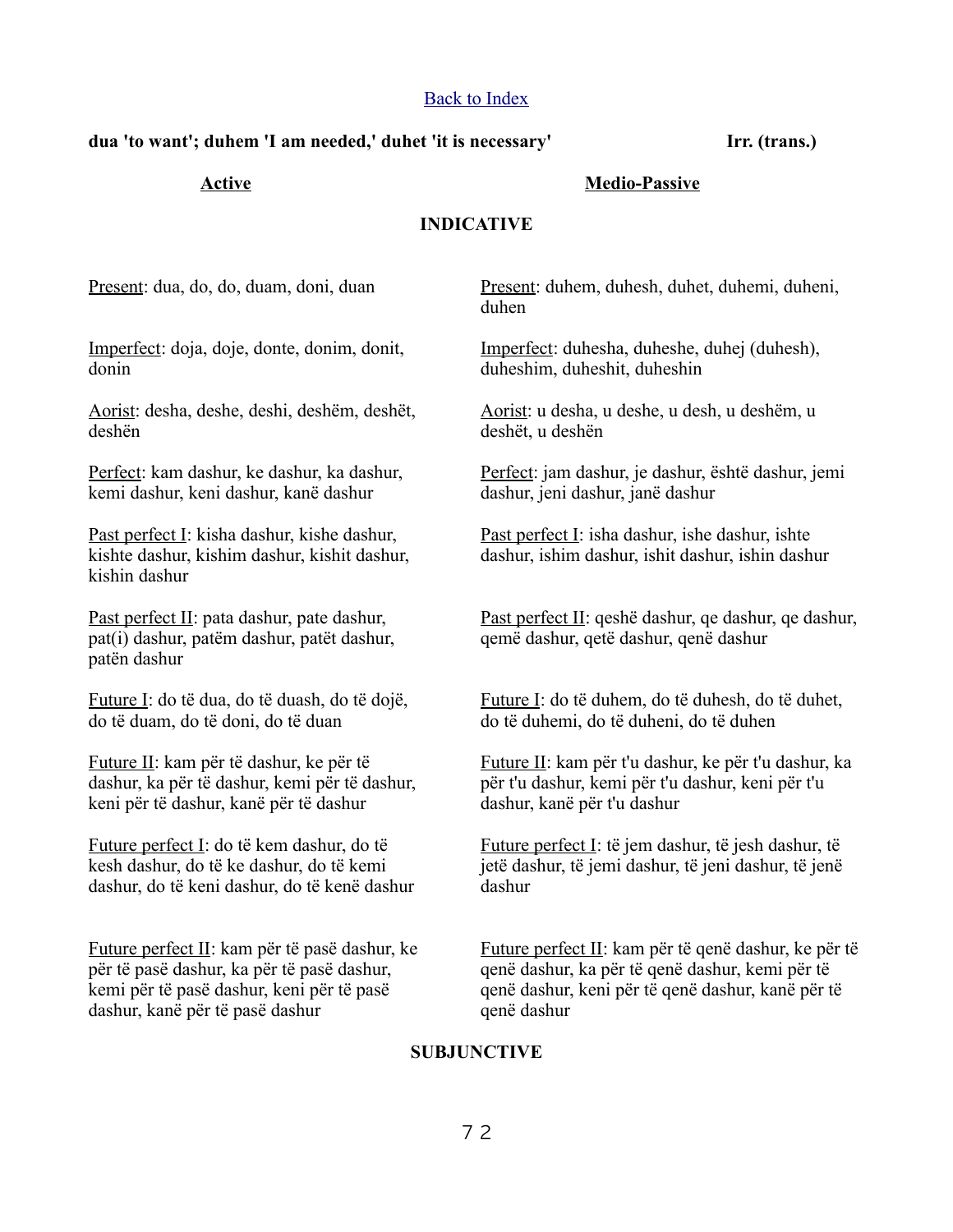Present: të dua, të duash, të dojë, të duam, të doni, të duan

Imperfect: të doja, të doje, të donte, të donim, të donit, të donin

Perfect: të kem dashur, të kesh dashur, të ketë dashur, të kemi dashur, të keni dashur, të kenë dashur

Past perfect: të kisha dashur, të kishe dashur, të kishte dashur, të kishim dashur, të kishit dashur, të kishin dashur

Present: do të doja, do të doje, do të donte, do të donim, do të donit, do të donin

Perfect: do të kisha dashur, do të kishe dashur, do të kishte dashur, do të kishim dashur, do të kishit dashur, do të kishin dashur

Perfect: paça dashur, paç dashur, pastë dashur, paçim dashur, paçi dashur, paçin dashur

Present: të duhem, të duhesh, të duhet, të duhemi, të duheni, të duhen

Imperfect: të duhesha, të duheshe, të duhej (duhesh), të duheshim, të duheshit, të duheshin

Perfect: të jem dashur, të jesh dashur, të jetë dashur, të jemi dashur, të jeni dashur, të jenë dashur

Past perfect: të isha dashur, të ishe dashur, të ishte dashur, të ishim dashur, të ishit dashur, të ishin dashur

### **CONDITIONAL**

Present: do të duhesha, do të duheshe, do të duhej (duhesh), do të duheshim, do të duheshit, do të duheshin

Perfect: do të isha dashur, do të ishe dashur, do të ishte dashur, do të ishim dashur, do të ishit dashur, do të ishin dashur

# **OPTATIVE**

Present: daça, daç, daçtë, daçim, daçi, daçin Present: u daça, u daç, u daçtë, u daçim, u daçi, u daçin

> Perfect: qofsha dashur, qofsh dashur, qoftë dashur, qofshim dashur, qofshi dashur, qofshin dashur

#### **ADMIRATIVE**

Present: dashkam, dashke, dashka, dashkemi, dashkeni, dashkan Present: u dashkam, u dashke, u dashka, u dashkemi, u dashkeni, u dashkan Imperfect: dashkësha, dashkëshe, dashkësh (dashkej), dashkëshim, dashkëshit, dashkëshin Imperfect: u dashkësha, u dashkëshe, u dashkësh (dashkej), u dashkëshim, u dashkëshit, u dashkëshin Perfect: paskam dashur, paske dashur, paska dashur, paskemi dashur, paskeni dashur, paskan dashur Perfect: qenkam dashur, qenke dashur, qenka dashur, qenkemi dashur, qenkeni dashur, qenkan dashur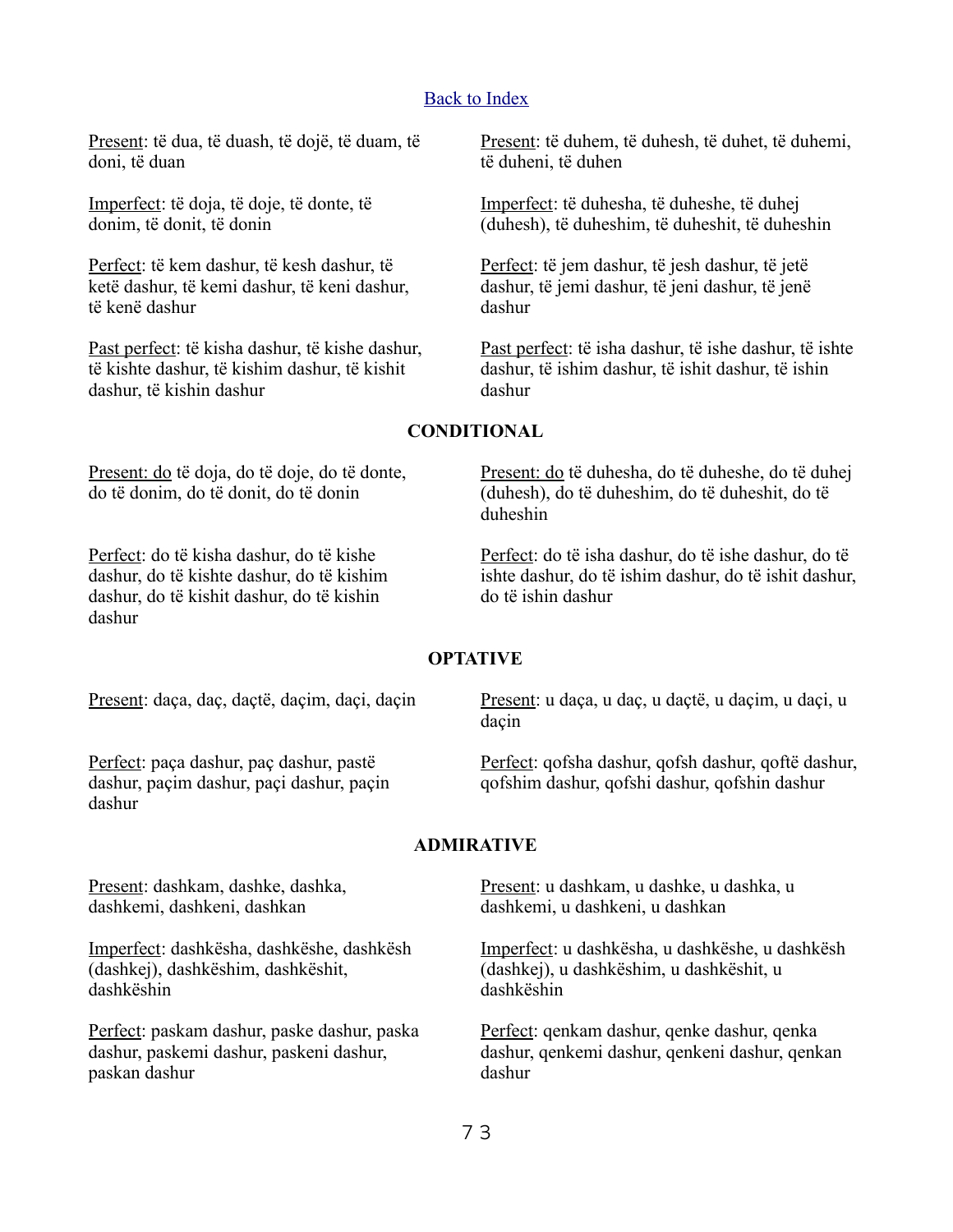Past prefect: paskësha dashur, paskëshe dashur, paskësh (paskej) dashur, paskëshim dashur, paskëshit dashur, paskëshin dashur

Past perfect: qenkësha dashur, qenkëshe dashur, qenkësh (qenkej) dashur, qenkëshim dashur, qenkëshit dashur, qenkëshin dashur

# **IMPERATIVE**

duaj; doni

# **INFINITIVE**

| Present: për të dashur    | Present: për t'u dashur   |
|---------------------------|---------------------------|
| Present: duke dashur      | Present: duke u dashur    |
| Perfect: duke pasë dashur | Perfect: duke qenë dashur |

dashur

**PARTICIPLE**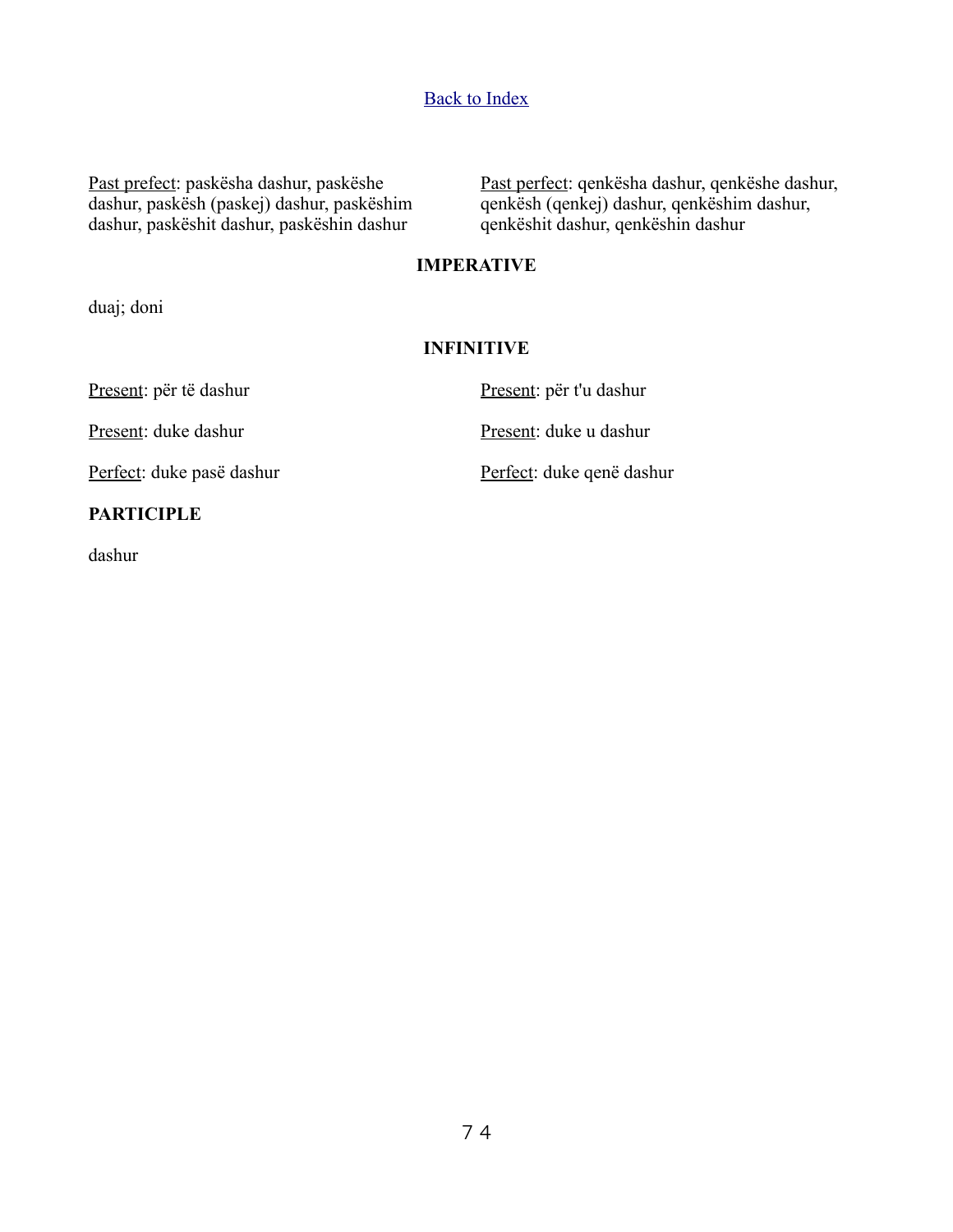### **eci 'to go' II-I (intrans.)**

### **INDICATIVE**

Present: eci, ecën, ecën, ecim, ecni, ecin

Continuous present: po eci, po ecën, po ecën, po ecim, po ecit, po ecin

Imperfect: ecja, ecje, ecte, ecnim, ecnit, ecnin

Continuous imperfect: po ecja, po ecje, po ecte, po ecnim, po ecnit, po ecnin

Aorist: eca, ece, ecu, ecëm, ecët, ecën

Perfect: kam ecur, ke ecur, ka ecur, kemi ecur, keni ecur, kanë ecur

Past perfect I: kisha ecur, kishe ecur, kishte ecur, kishim ecur, kishit ecur, kishin ecur

Past perfect II: pata ecur, pate ecur, pat(i) ecur, patëm ecur, patët ecur, patën ecur

Future I: do të eci, do të ecësh, do të ecë, do të ecim, do të ecni, do të ecin

Future II: kam për të ecur, ke për të ecur, ka për të ecur, kemi për të ecur, keni për të ecur, kanë për të ecur,

Future perfect I: do të kem ecur, do të kesh ecur, do të ke ecur, do të kemi ecur, do të keni ecur, do të kenë ecur

Future perfect II: kam për të pasë ecur, ke për të pasë ecur,, ka për të pasë ecur, kemi për të pasë ecur,, keni për të pasë ecur, kanë për të pasë ecur

#### **SUBJUNCTIVE**

Present: të ec, të ecësh, të ecë, të ecim, të ecni, të ecin

Imperfect: të ecja, të ecje, të ecte, të ecnim, të ecnit, të ecnin

Perfect: të kem ecur, të kesh ecur, të ketë ecur, të kemi ecur, të keni ecur, të kenë ecur

Past perfect: të kisha ecur, të kishe ecur, të kishte ecur, të kishim ecur, të kishit ecur, të kishin ecur

#### **CONDITIONAL**

Present: do të ecja, do të ecje, do të ecte, do të ecnim, do të ecnit, do të ecnin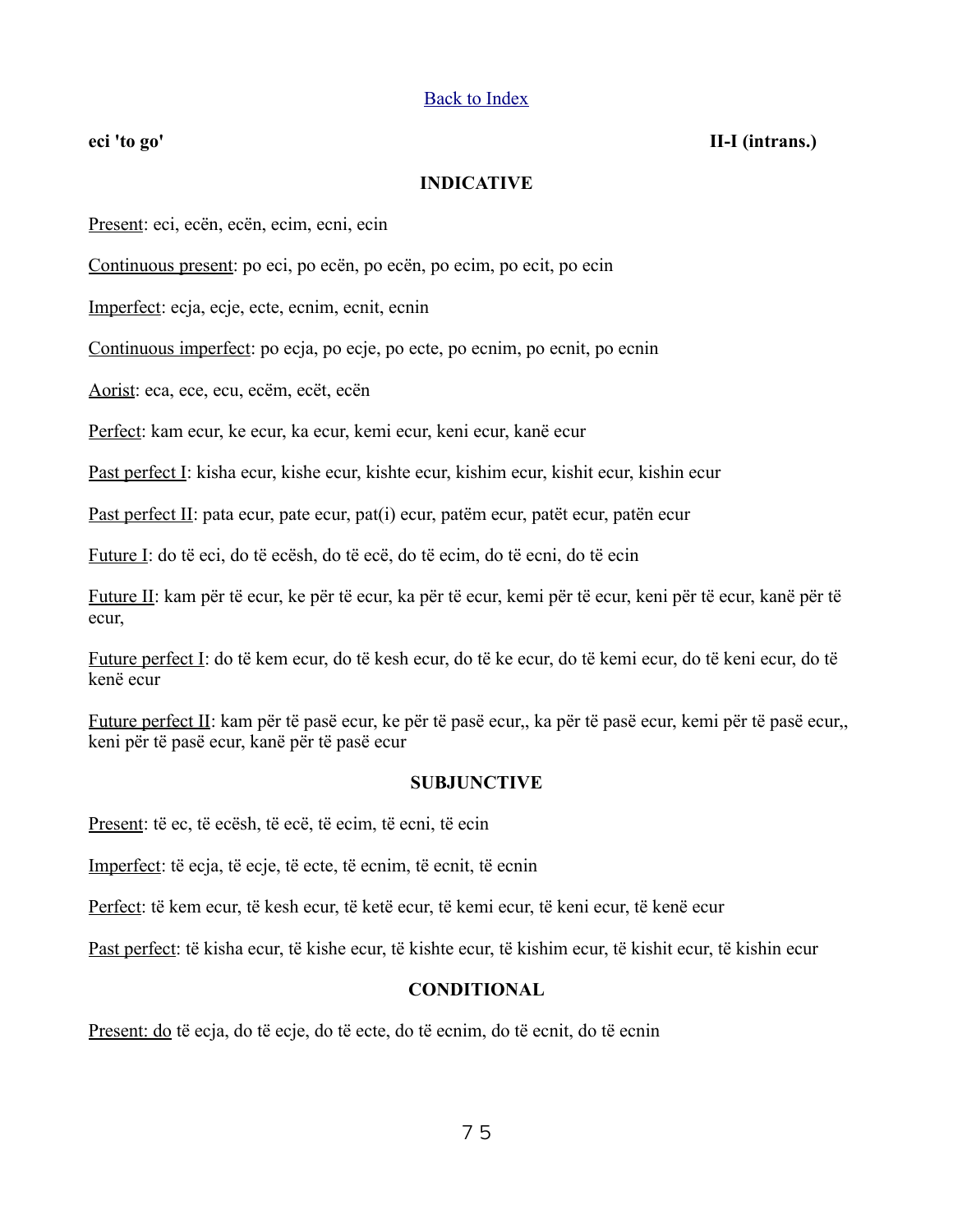Perfect: do të kisha ecur, do të kishe ecur, do të kishte ecur, do të kishim ecur, do të kishit ecur, do të kishin ecur

#### **OPTATIVE**

Present: ecsha, ecsh, ectë, ecshim, ecshi, ecshin

Perfect: paça ecur, paç ecur, pastë ecur, paçim ecur, paçi ecur, paçin ecur

#### **ADMIRATIVE**

Present: eckam, ecke, ecka, eckemi, eckeni, eckan

Imperfect: eckësha, eckëshe, eckësh (eckej), eckëshim, eckëshit, eckëshin

Perfect: paskam ecur, paske ecur, paska ecur, paskemi ecur, paskeni ecur, paskan ecur

Past perfect: paskësha ecur, paskëshe ecur, paskësh (paskej) ecur, paskëshim ecur, paskëshit ecur, paskëshin ecur

#### **IMPERATIVE**

ec; ecni

#### **INFINITIVE**

Present: për të ecur

Perfect: për të pasë ecur

### **GERUNDIVE**

Present: duke ecur

Perfect: duke pasë ecur

# **PARTICIPLE**

ecur

**flas 'to speak'; flitet 'to is rumored' Irr. (intrans. and trans.)**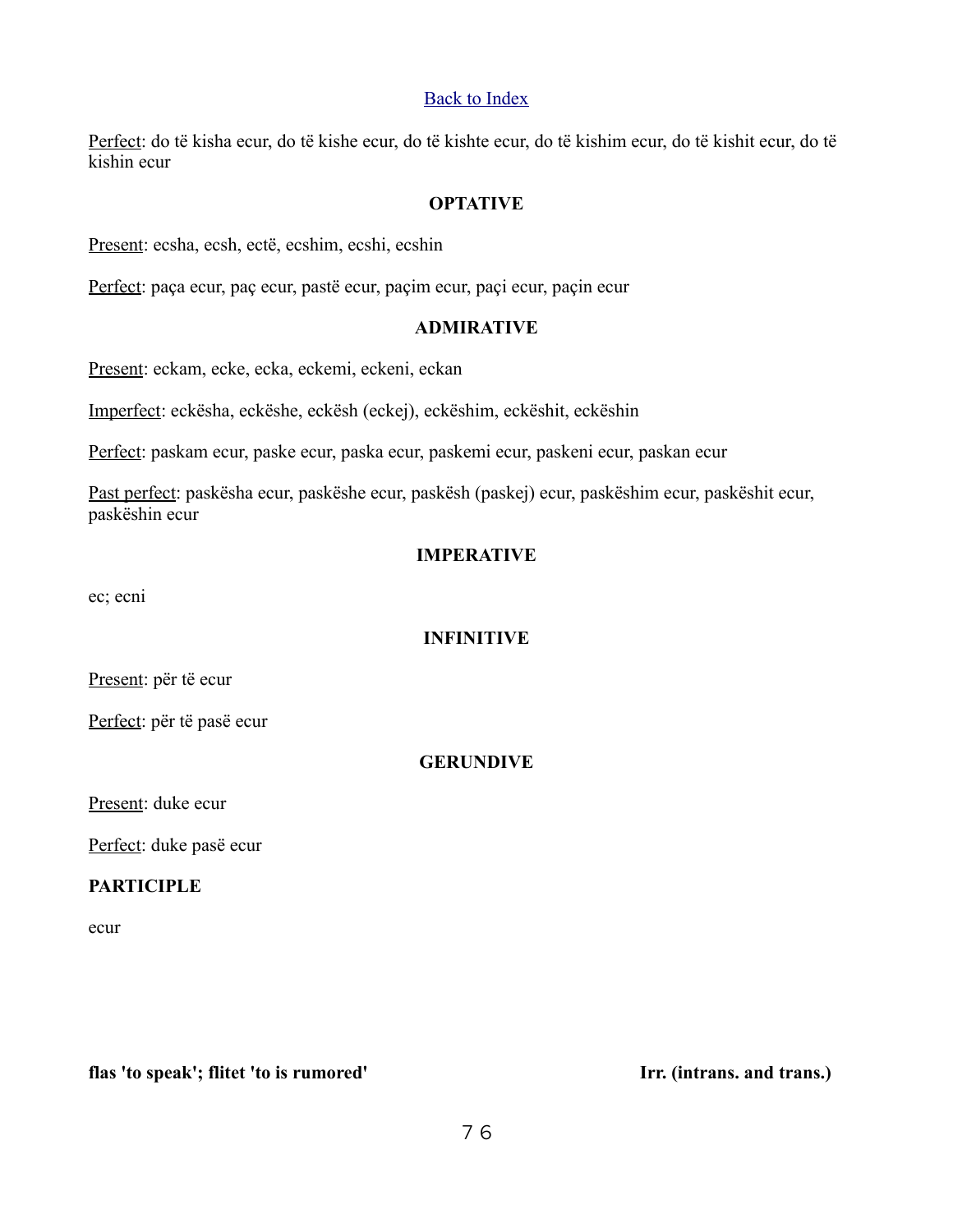# **Active Medio-Passive**

# **INDICATIVE**

| Present: flas, flet, flet, flasim, flitni (flisni),<br>flasin                                                                                                         | Present: flitet                           |
|-----------------------------------------------------------------------------------------------------------------------------------------------------------------------|-------------------------------------------|
| Continuous present: po flas, po flet, po flet,<br>po flasim, po flitni (flisni), po flasin                                                                            | Continuous present: po flitet             |
| Imperfect: flisja, flisje, fliste, flisnim, flisnit,<br>flisnin                                                                                                       | Imperfect: flisej (flisesh)               |
| Continuous imperfect: po flisja, po flisje, po<br>fliste, po flisnim, po flisnit, po flisnin                                                                          | Continuous imperfect: po flisej (flisesh) |
| Aorist: fola, fole, foli, folem, folet, folen                                                                                                                         | Aorist: u fol                             |
| Perfect: kam folur, ke folur, ka folur, kemi<br>folur, keni folur, kanë folur                                                                                         | Perfect: është folur                      |
| Past perfect I: kisha folur, kishe folur, kishte<br>folur, kishim folur, kishit folur, kishin folur                                                                   | Past perfect I: ishte folur               |
| Past perfect $II$ : pata folur, pate folur, pat(i)<br>folur, patëm folur, patët folur, patën folur                                                                    | Past perfect $II$ : qe folur              |
| Future I: do të flas, do të flasësh, do të flasë,<br>do të flasim, do të flitni (flisni), do të flasin                                                                | Future I: do të ditet                     |
| Future II: kam për të folur, ke për të folur, ka<br>për të folur, kemi për të folur, keni për të<br>folur, kanë për të folur                                          | Future II: ka për t'u folur               |
| Future perfect I: do të kem folur, do të kesh<br>folur, do të ketë folur, do të kemi folur, do të<br>keni folur, do të kenë folur                                     | Future perfect I: do të jetë folur        |
| Future perfect II: kam për të pasë folur, ke<br>për të pasë folur, ka për të pasë folur, kemi<br>për të pasë folur, keni për të pasë folur, kanë<br>për të pasë folur | Future perfect II: ka për të qenë folur   |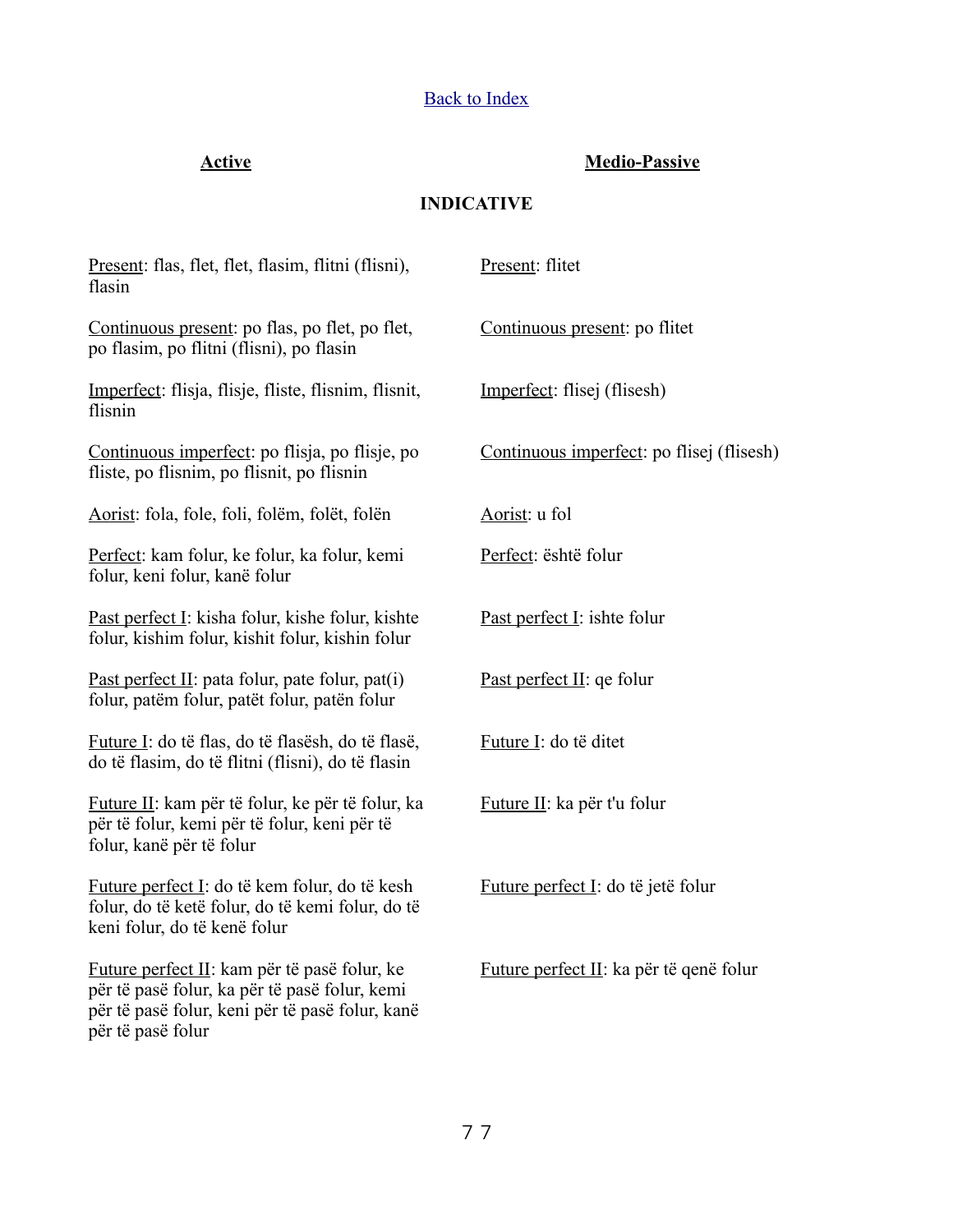# **SUBJUNCTIVE**

| Present: të flas, të flasësh, të flasë, të flasim,<br>të flitni (flisni), të flasin                                                 | Present: të flitet              |
|-------------------------------------------------------------------------------------------------------------------------------------|---------------------------------|
| Imperfect: të flisja, të flisje, të fliste, të<br>flisnim, të flisnit, të flisnin                                                   | Imperfect: të flisej (flisesh)  |
| Perfect: të kem folur, të kesh folur, të ketë<br>folur, të kemi folur, të keni folur, të kenë<br>folur                              | Perfect: të jetë folur          |
| Past perfect: të kisha folur, të kishe folur, të<br>kishte folur, të kishim folur, të kishit folur, të<br>kishin folur              | Past perfect: të ishte folur    |
| <b>CONDITIONAL</b>                                                                                                                  |                                 |
| Present: do të flisja, do të flisje, do të fliste,<br>do të flisnim, do të flisnit, do të flisnin                                   | Present: do të flisej (flisesh) |
| Perfect: do të kisha folur, do të kishe folur,<br>do të kishte folur, do të kishim folur, do të<br>kishit folur, do të kishin folur | Perfect: do të ishte folur      |
| <b>OPTATIVE</b>                                                                                                                     |                                 |
| Present: folsha, folsh, foltë, folshim, folshi,<br>folshin                                                                          | Present: u foltë                |
| Perfect: paça folur, paç folur, pastë folur,<br>paçim folur, paçi folur, paçin folur                                                | Perfect: qoftë folur            |
| Present: folkam, folke, folka, folkemi,<br>folkeni, folkan                                                                          |                                 |
| <b>ADMIRATIVE</b>                                                                                                                   |                                 |
| Present: u folka Imperfect: folkësha,<br>folkëshe, folkësh, folkëshim, folkëshit,<br>folkëshin                                      | Imperfect: u folkësh (folkej)   |
| Perfect: paskam folur, paske folur, paska<br>folur, paskemi folur, paskeni folur, paskan<br>folur                                   | Perfect: qenka folur            |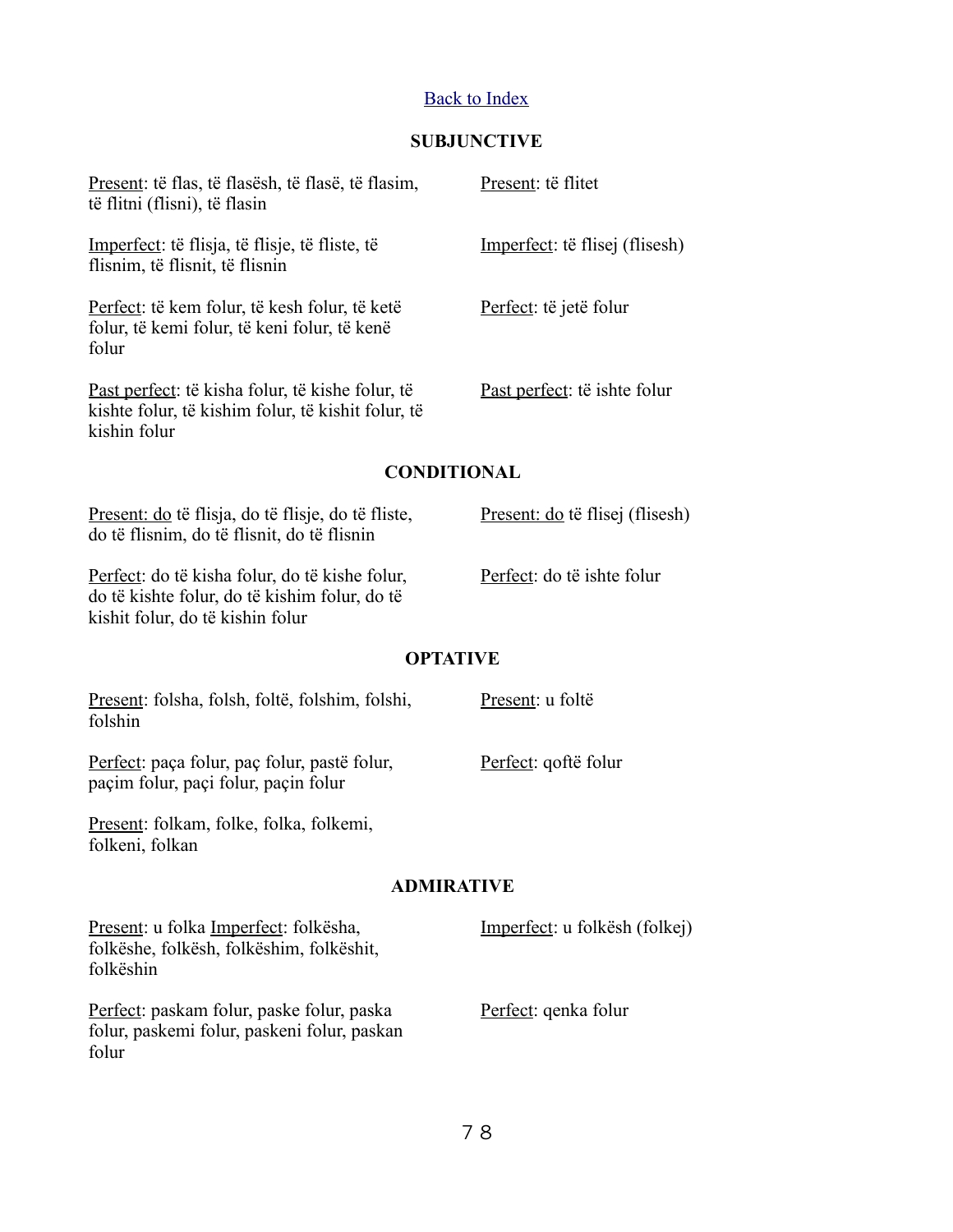Past prefect: paskësha folur, paskëshe folur, paskësh (paskej) folur, paskëshim folur, paskëshit folur, paskëshin folur Past perfect: qenkësh (qenkej) folur

# **IMPERATIVE**

fol, folni

# **INFINITIVE**

| Present: për të folur      | Present: për t'u folur     |
|----------------------------|----------------------------|
| Perfect: për të pasë folur | Perfect: për të qenë folur |

### **GERUNDIVE**

| Present: duke folur      | Present: duke u folur   |
|--------------------------|-------------------------|
| Perfect: duke pasë folur | Perfect: duke qenë pasë |

# **PARTICIPLE**

folur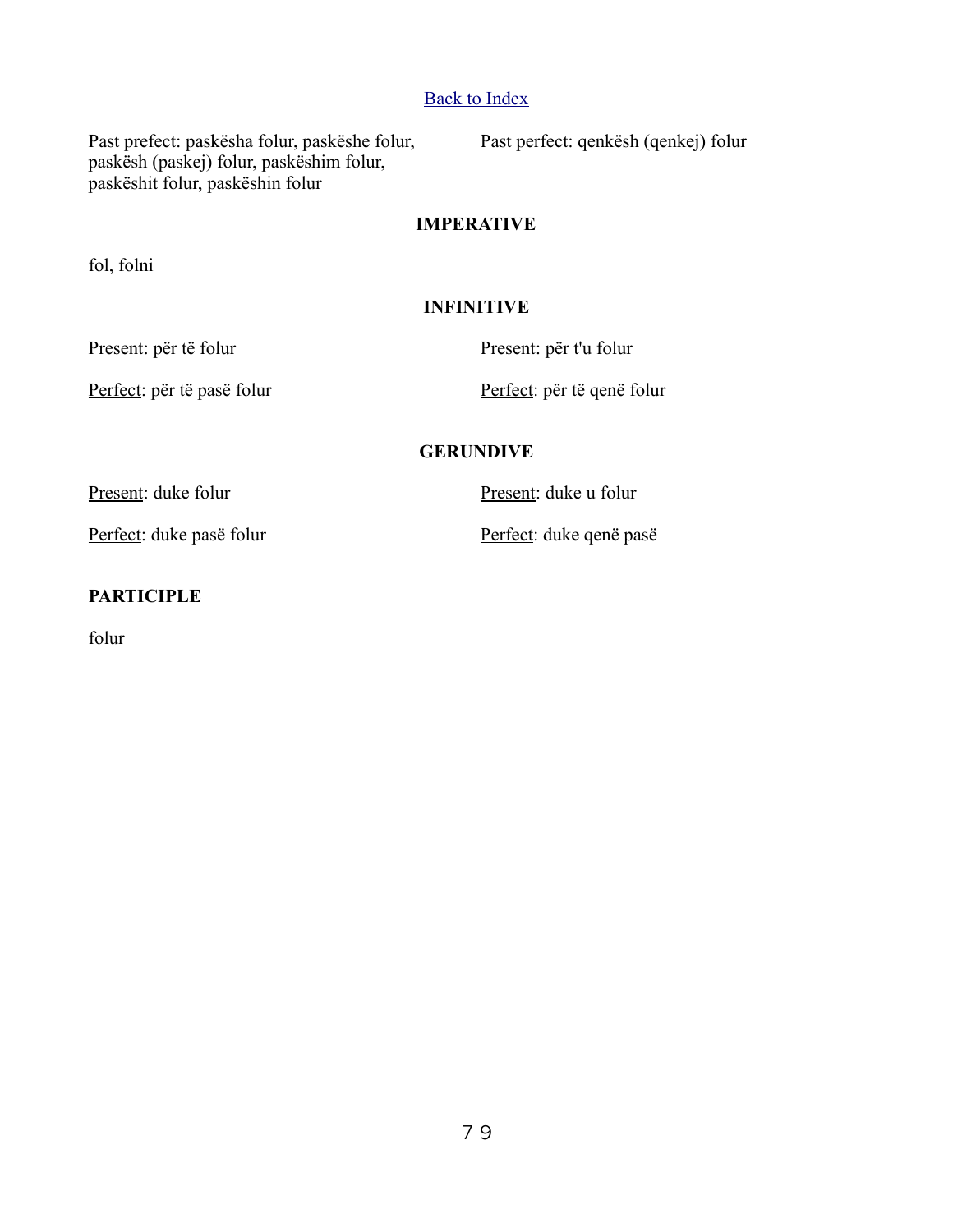# **fle 'to sleep'; flihet 'to cause sleep' III-II with Irr. aorist (intrans.)**

# **Active Medio-Passive**

# **INDICATIVE**

| Present: fle, fle, fle, flemë, flini, flenë                                                                                                                                 | Present: flihet                           |
|-----------------------------------------------------------------------------------------------------------------------------------------------------------------------------|-------------------------------------------|
| Continuous present: po fle, po fle, po fle, po<br>flemë, po flini, po flinë                                                                                                 | Continuous present: po flihet             |
| Imperfect: flija, flije, flinte, flinim, flinit,<br>flinin                                                                                                                  | Imperfect: flihej (flihesh)               |
| Continuous imperfect: po flija, po flije, po<br>flinte, po flinim, po flinit, po flinin                                                                                     | Continuous imperfect: po flihej (flihesh) |
| Aorist: fjeta, fjete, fjeti, fjetëm, fjetët, fjetën                                                                                                                         | Aorist: u fjet                            |
| Perfect: kam fjetur, ke fjetur, ka fjetur, kemi<br>fjetur, keni fjetur, kanë fjetur                                                                                         | Perfect: është fjetur                     |
| Past perfect I: kisha fjetur, kishe fjetur,<br>kishte fjetur, kishim fjetur, kishit fjetur,<br>kishin fjetur                                                                | Past perfect I: ishte fjetur              |
| Past perfect $II$ : pata fjetur, pate fjetur, pat(i)<br>fjetur, patëm fjetur, patët fjetur, patën fjetur                                                                    | Past perfect II: qe fjetur                |
| Future I: do të fle, do të flesh, do të flejë, do<br>të flemë, do të flini, do të flenë                                                                                     | Future I: do të flihet                    |
| Future II: kam për të fjetur, ke për të fjetur,<br>ka për të fjetur, kemi për të fjetur, keni për të<br>fjetur, kanë për të fjetur                                          | Future II: ka për t'u fjetur              |
| Future perfect I: do të kem fjetur, do të kesh<br>fjetur, do të ketë fjetur, do të kemi fjetur, do<br>të keni fjetur, do të kenë fjetur                                     | Future perfect I: do të jetë fjetur       |
| Future perfect II: kam për të pasë fjetur, ke<br>për të pasë fjetur, ka për të pasë fjetur, kemi<br>për të pasë fjetur, keni për të pasë fjetur,<br>kanë për të pasë fjetur | Future perfect II: ka për të qenë fjetur  |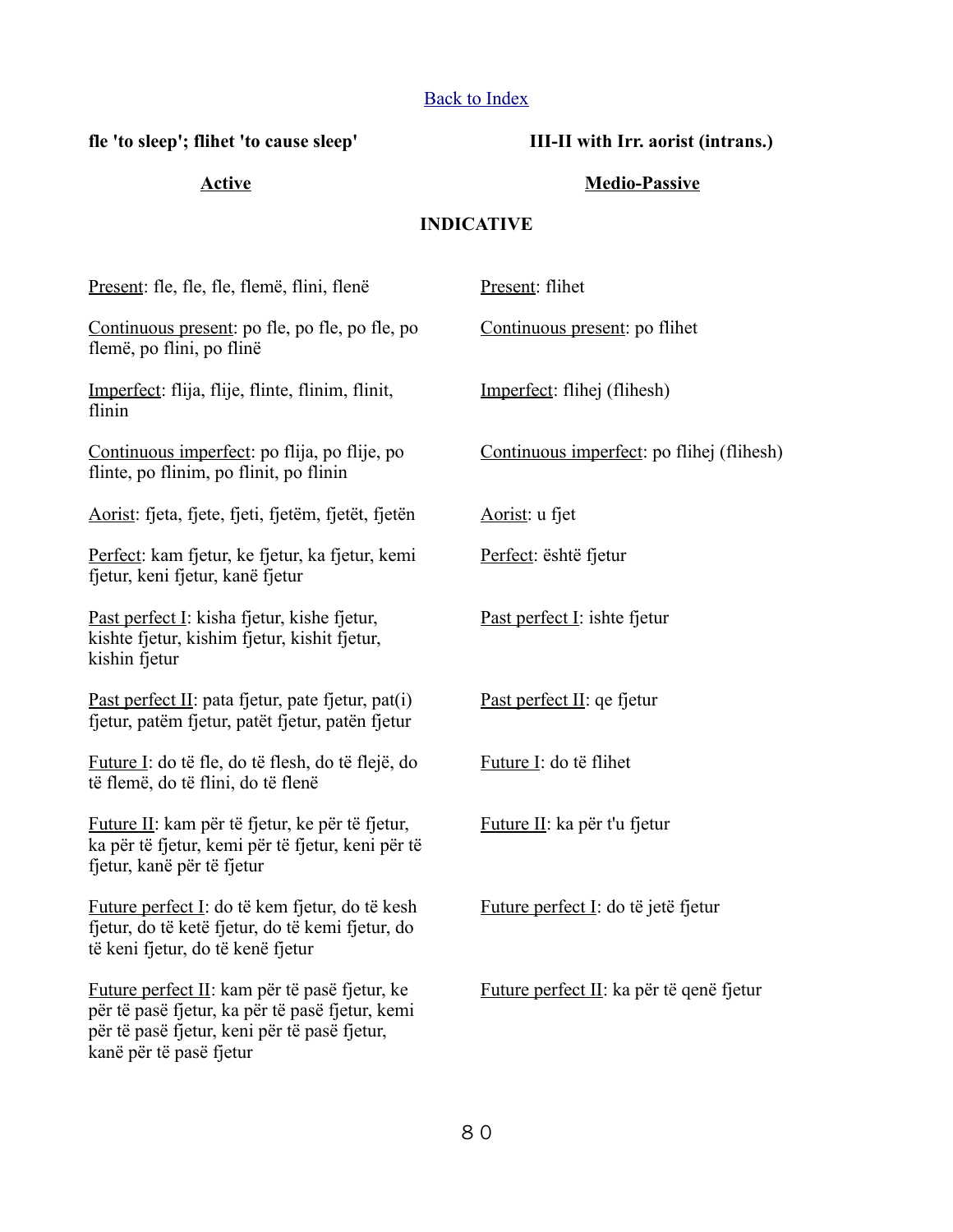# **SUBJUNCTIVE**

| Present: të fle, të flesh, të flejë, të flemë, të<br>flini, të flenë                                                                      | Present: të flihet              |
|-------------------------------------------------------------------------------------------------------------------------------------------|---------------------------------|
| Imperfect: të flija, të flije, të flinte, të flinim,<br>të flinit, të flinin                                                              | Imperfect: të flihej (flihesh)  |
| Perfect: të kem fjetur, të kesh fjetur, të ketë<br>fjetur, të kemi fjetur, të keni fjetur, të kenë<br>fjetur                              | Perfect: të jetë fjetur         |
| Past perfect: të kisha fjetur, të kishe fjetur, të<br>kishte fjetur, të kishim fjetur, të kishit fjetur,<br>të kishin fjetur              | Past perfect: të ishte fjetur   |
|                                                                                                                                           | <b>CONDITIONAL</b>              |
| Present: do të flija, do të flije, do të flinte, do<br>të flinim, do të flinit, do të flinin                                              | Present: do të flihej (flihesh) |
| Perfect: do të kisha fjetur, do të kishe fjetur,<br>do të kishte fjetur, do të kishim fjetur, do të<br>kishit fjetur, do të kishin fjetur | Perfect: do të ishte fjetur     |
|                                                                                                                                           | <b>OPTATIVE</b>                 |
| Present: fjetsha, fjetsh, fjettë, fjetshim,<br>fjetshi, fjetshin                                                                          | Present: u fjettë               |
| Perfect: paça fjetur, paç fjetur, pastë fjetur,<br>paçim fjetur, paçi fjetur, paçin fjetur                                                | Perfect: qoftë fjetur           |
| Present: fjetkam, fjetke, fjetka, fjetkemi,<br>fjetkeni, fjetkan                                                                          |                                 |
|                                                                                                                                           | <b>ADMIRATIVE</b>               |
| Present: u fjetka Imperfect: fjetkësha,<br>fjetkëshe, fjetkësh, fjetkëshim, fjetkëshit,<br>fjetkëshin                                     | Imperfect: u fjetkësh (fjetkej) |
| Perfect: paskam fjetur, paske fjetur, paska<br>fjetur, paskemi fjetur, paskeni fjetur, paskan<br>fjetur                                   | Perfect: qenka fjetur           |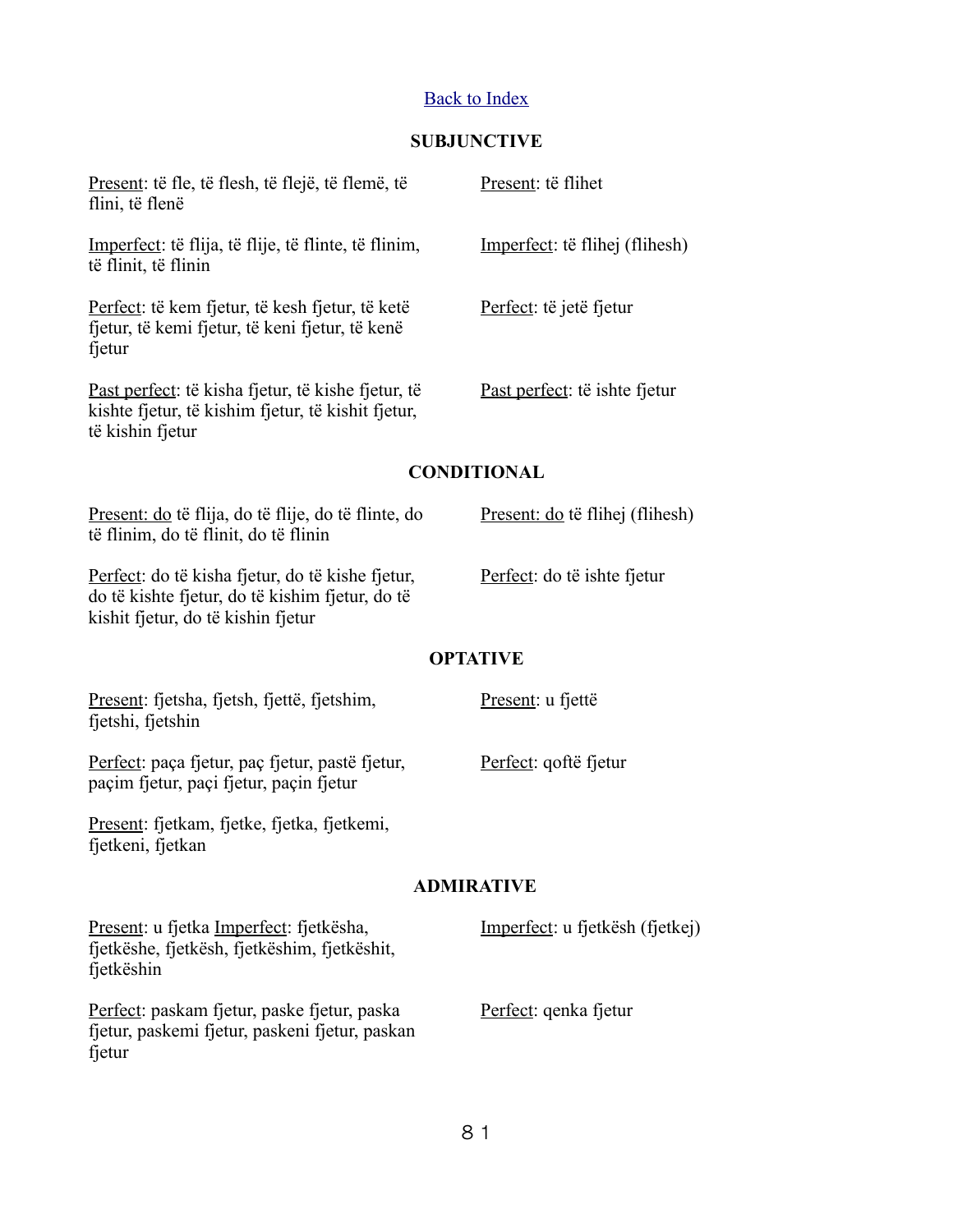| Past prefect: paskësha fjetur, paskëshe fjetur,<br>paskësh (paskej) fjetur, paskëshim fjetur,<br>paskëshit fjetur, paskëshin fjetur<br>fli; flini | Past perfect: qenkësh (qenkej) fjetur<br><b>IMPERATIVE</b> |
|---------------------------------------------------------------------------------------------------------------------------------------------------|------------------------------------------------------------|
|                                                                                                                                                   | <b>INFINITIVE</b>                                          |
| <u>Present</u> : për të fjetur                                                                                                                    | Present: për t'u fjetur                                    |
| Perfect: për të pasë fjetur                                                                                                                       | Perfect: për të qenë fjetur                                |
|                                                                                                                                                   | <b>GERUNDIVE</b>                                           |
| Present: duke fjetur                                                                                                                              | Present: duke u fjetur                                     |
| Perfect: duke pasë fjetur                                                                                                                         | Perfect: duke qenë pasë                                    |
| <b>PARTICIPLE</b>                                                                                                                                 |                                                            |
| fjetur                                                                                                                                            |                                                            |

82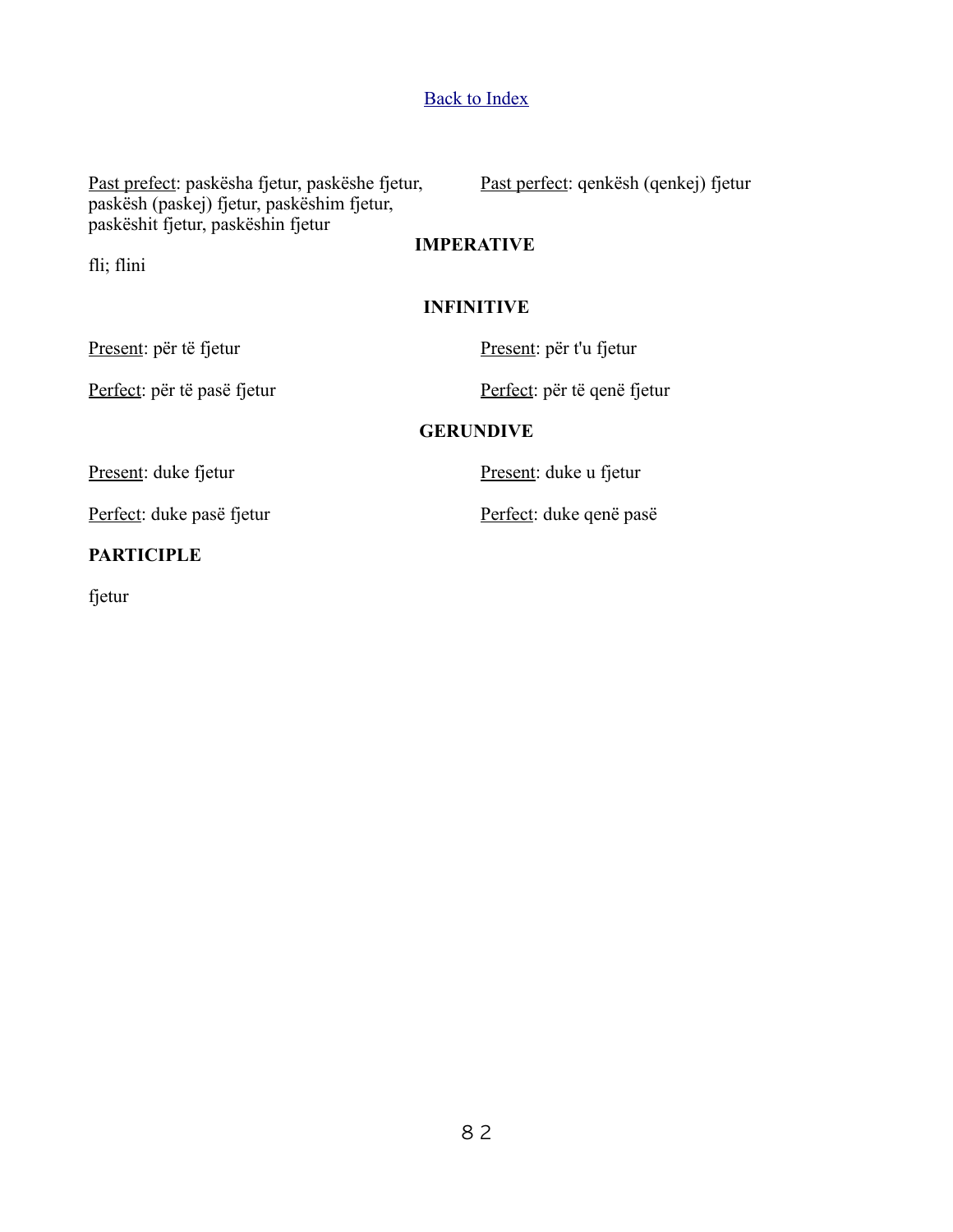#### **fsheh 'to conceal'; fshihem 'to be concealed' II-II-1 (trans.)**

# **Active Medio-Passive**

## **INDICATIVE**

Present: fsheh, fsheh, fsheh, fshehim, fshihni, fshehin

Continuous present: po fsheh, po fsheh, po fsheh, po fshehim, po fshihni, po fshehin

Imperfect: fshihja, fshihje, fshihte, fshihnim, fshihnit, fshihnin

Continuous imperfect: po fshihja, po fshihje, po fshihte, po fshihnim, po fshihnit, po fshihnin

Aorist: fsheha, fshehe, fshehu, fshehëm, fshehët, fshehën

Perfect: kam fshehur, ke fshehur, ka fshehur, kemi fshehur, keni fshehur, kanë fshehur

Past perfect I: kisha fshehur, kishe fshehur, kishte fshehur, kishim fshehur, kishit fshehur, kishin fshehur

Past perfect II: pata fshehur, pate fshehur, pat(i) fshehur, patëm fshehur, patët fshehur, patën fshehur

Future I: do të fsheh, do të fshehësh, do të fshehë, do të fshehim, do të fshihni, do të fshehin

Future II: kam për të fshehur, ke për të fshehur, ka për të fshehur, kemi për të fshehur, keni për të fshehur, kanë për të fshehur

Future perfect I: do të kem fshehur, do të kesh fshehur, do të ketë fshehur, do të kemi fshehur, do të keni fshehur, do të kenë

Present: fshihem, fshihesh, fshihet, fshihemi, fshiheni, fshihen

Continuous present: po fshihem, po fshihesh, po fshihet, po fshihemi, po fshiheni, po fshihen

Imperfect: fshihesha, fshiheshe, fshihej (fshihesh), fshiheshim, fshiheshit, fshiheshin

Continuous imperfect: po fshihesha, po fshiheshe, po fshihej (fshihesh), po fshiheshim, po fshiheshit, po fshiheshin

Aorist: u fsheha, u fshehe, u fsheh, u fshehëm, u fshehët, u fshehën

Perfect: jam fshehur, je fshehur, është fshehur, jemi fshehur, jeni fshehur, janë fshehur

Past perfect I: isha fshehur, ishe fshehur, ishte fshehur, ishim fshehur, ishit fshehur, ishin fshehur

Past perfect II: qeshë fshehur, qe fshehur, qe fshehur, qemë fshehur, qetë fshehur, qenë fshehur

Future I: do të fshihem, do të fshihesh, do të fshihet, do të fshihemi, do të fshiheni, do të fshihen

Future II: kam për t'u fshehur, ke për t'u fshehur, ka për t'u fshehur, kemi për t'u fshehur, keni për t'u fshehur, kanë për t'u fshehur

Future perfect I: do të jem fshehur, do të jesh fshehur, do të jetë fshehur, do të jemi fshehur, do të jeni fshehur, do të jenë fshehur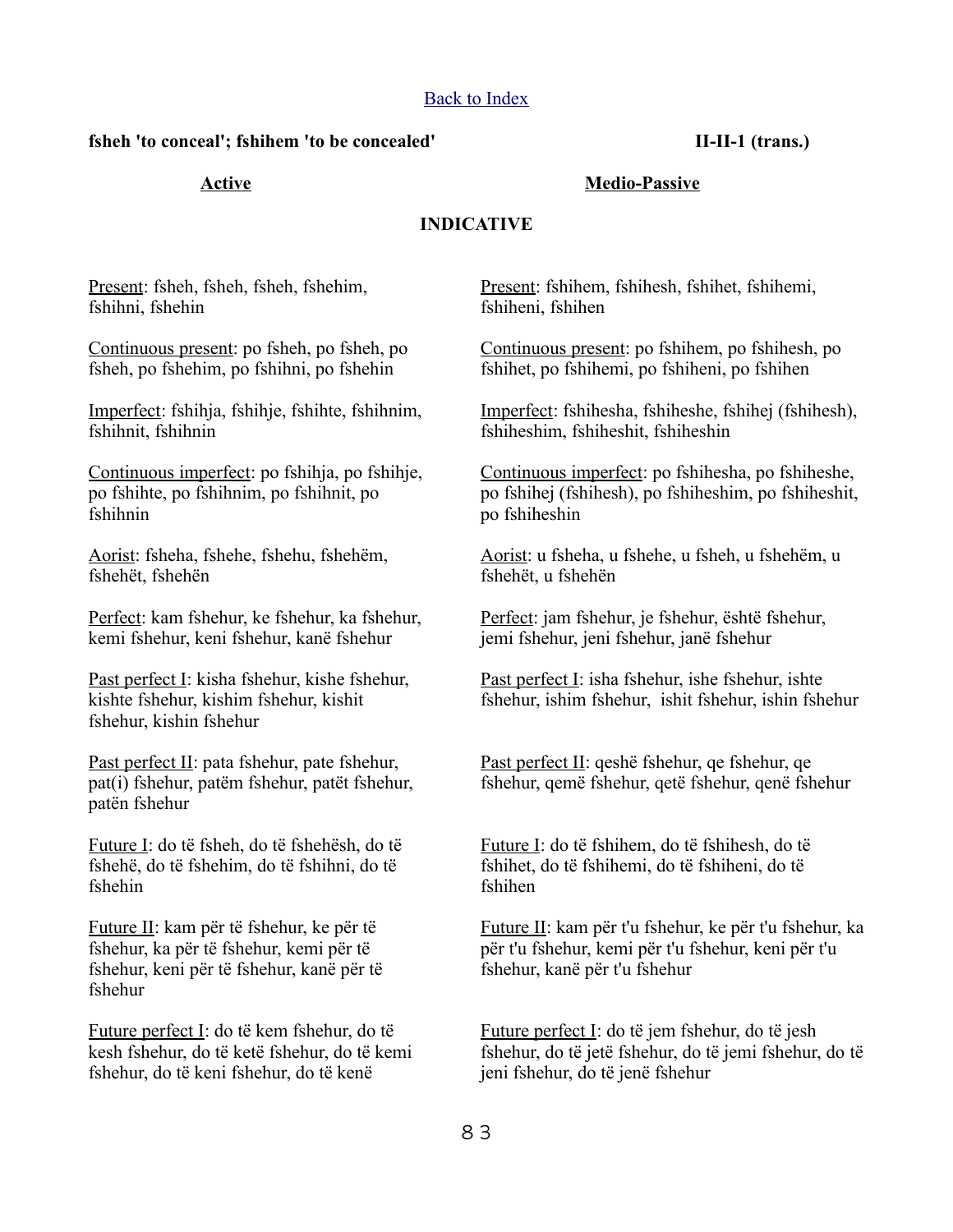# fshehur

Future perfect II: kam për të pasë fshehur, ke për të pasë fshehur, ka për të pasë fshehur, kemi për të asë fshehur, keni për të pasë fshehur, kanë për të pasë fshehur

Future perfect II: kam për të qenë fshehur, ke për të qenë fshehur, ka për të qenë fshehur, kemi për të qenë fshehur, keni për të qenë fshehur, kanë për të qenë fshehur

## **SUBJUNCTIVE**

Present: të fsheh, të fshehësh, të fshehë, të fshehim, të fshihni, të fshehin

Imperfect: të fshihja, të fshihje, të fshinte, të fshihnim, të fshihnit, të fshihnin

Perfect: të kem fshehur, të kesh fshehur, të ketë fshehur, të kemi fshehur, të keni fshehur, të kenë fshehur

Past perfect: të kisha fshehur, të kishe fshehur, të kishte fshehur, të kishim fshehur, të kishit fshehur, të kishin fshehur

Present: do të fshihja, do të fshihje, do të fshihte, do të fshihnim, do të fshihnit, do të fshihnin

Perfect: do të kisha fshehur, do të kishe fshehur, do të kishte fshehur, do të kishim fshehur, do të kishit fshehur, do të kishin fshehur

Present: të fshihem, të fshihesh, të fshihet, të fshihemi, të fshiheni, të fshihen

Imperfect: të fshihesha, të fshiheshe, të fshihej (fshihesh), të fshiheshim, të fshiheshit, fshiheshin

Perfect: të jem fshehur, të jesh fshehur, të jetë fshehur, të jemi fshehur, të jeni fshehur, të jenë fshehur

Past perfect: të isha fshehur, të ishe fshehur, të ishte fshehur, të ishim fshehur, të ishit fshehur, të ishin fshehur

# **CONDITIONAL**

Present: do të fshihesha, do të fshiheshe, do të fshihej (fshihesh), do të fshiheshim, do të fshiheshit, do të fshiheshin

Perfect: do të isha fshehur, do të ishe fshehur, do të ishte fshehur, do të ishim fshehur, do të ishit fshehur, do të ishin fshehur

# **OPTATIVE**

Present: fshehsha, fshehsh, fshehtë, fshehshim, fshehshi, fshehshin

Perfect: paça fshehur, paç fshehur, pastë fshehur, paçim fshehur, paçi fshehur, paçin fshehur

Present: u fshehsha, u fshehsh, u fshehtë, u fshehshim, u fshehshi, u fshehshin

Perfect: qofsha fshehur, qofsh fshehur, qoftë fshehur, qofshim fshehur, qofshi fshehur, qofshin fshehur

# **ADMIRATIVE**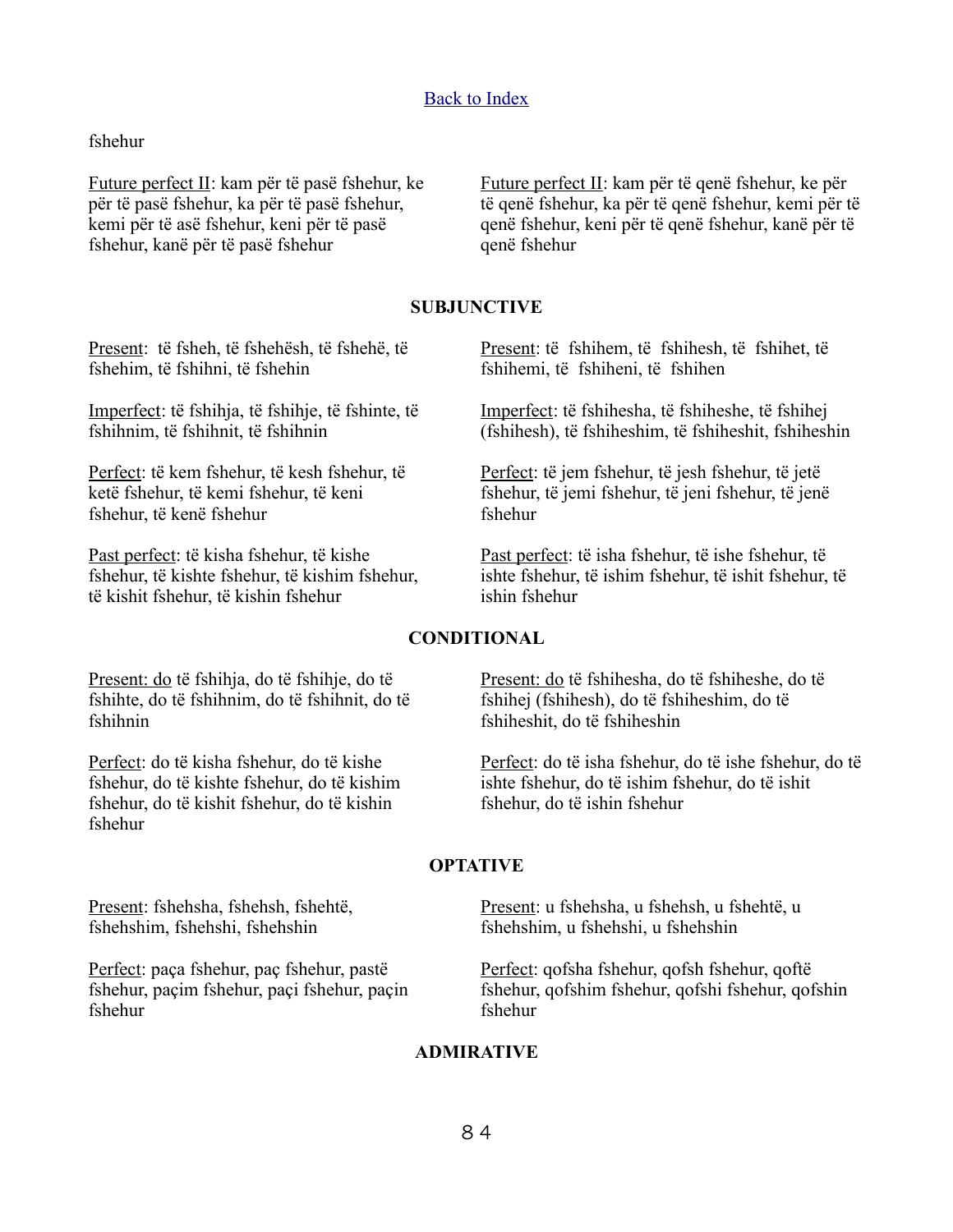Present: fshehkam, fshehke, fshehka, fshehkemi, fshehkeni, fshehkan

Imperfect: fshehkësha, fshehkëshe, fshehkësh (fshehkej), fshehkëshim, fshehkëshit, fshehkëshin

Perfect: paskam fshehur, paske fshehur, paska fshehur, paskemi fshehur, paskeni fshehur, paskan fshehur

Past prefect: paskësha fshehur, paskëshe fshehur, paskësh (paskej) fshehur, paskëshim fshehur, paskëshit fshehur, paskëshin fshehur

Present: u fshehkam, u fshehke, u fshehka, u fshehkemi, u fshehkeni, u fshehkan

Imperfect: u fshehkësha, u fshehkëshe, u fshehkësh (fshehkej), u fshehkëshim, u fshehkëshit, u fshehkëshin

Perfect: qenkam fshehur, qenke fshehur, qenka fshehur, qenkemi fshehur, qenkeni fshehur, qenkan fshehur

Past perfect: qenkësha fshehur, qenkëshe fshehur, qenkësh (qenkej) fshehur, qenkëshim fshehur, qenkëshit fshehur, qenkëshin fshehur

# **IMPERATIVE**

fshih; fshihni fshihu; fshihuni

#### **INFINITIVE**

**GERUNDIVE**

Present: për të fshehur Present: për t'u fshehur

Perfect: për të pasë fshehur Perfect: për të qenë fshehur

Present: duke fshehur Present: duke u fshehur

Perfect: duke pasë fshehur Perfect: duke qenë fshehur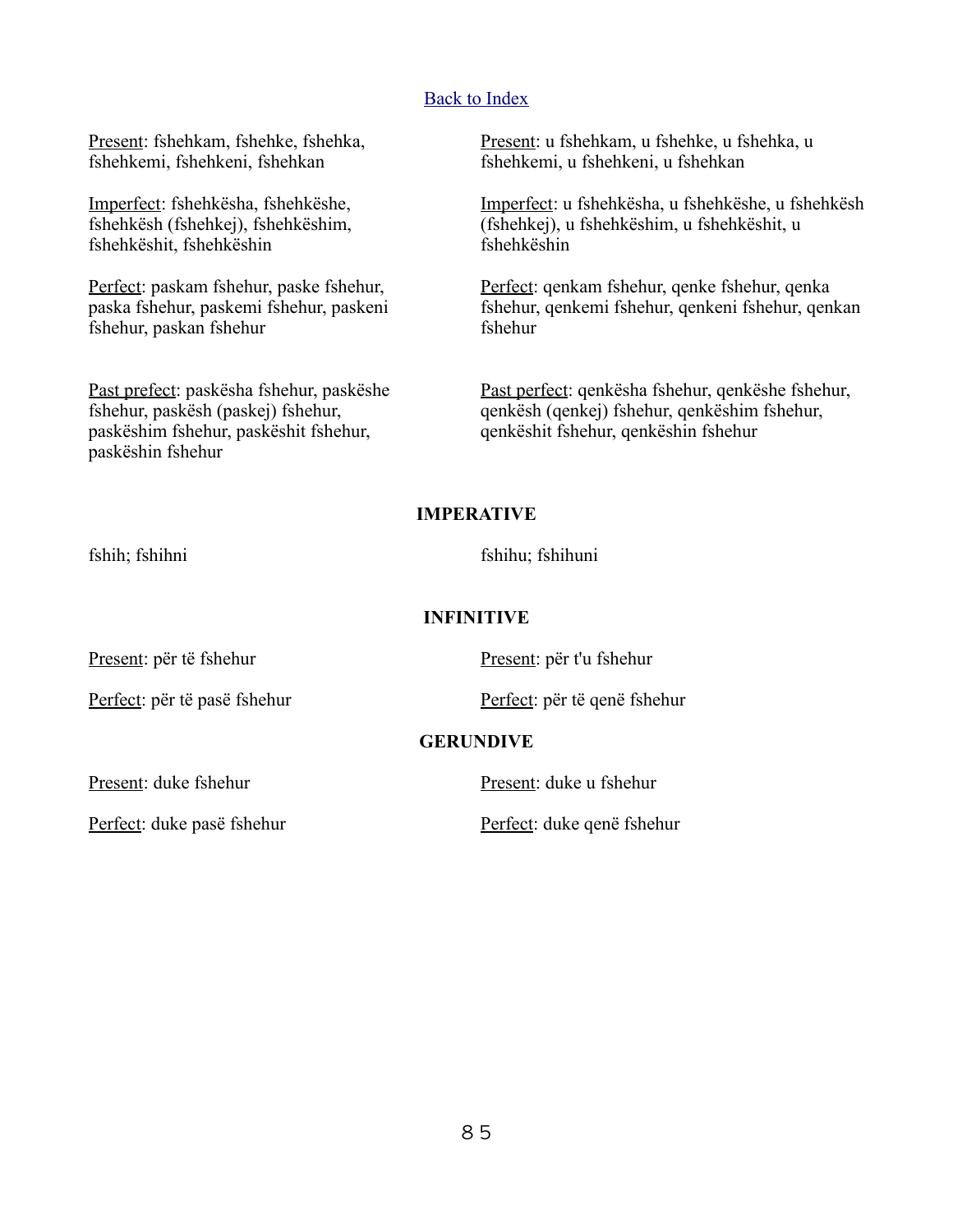#### **fshij 'to sweep'; fshihem 'to be swept, to wipe oneself' I-I-2 (trans.)**

# **Active Medio-Passive**

#### **INDICATIVE**

Present: fshij, fshin, fshin, fshijmë, fshini, fshijnë

Continuous present: po fshij, po fshin, po fshin, po fshijmë, po fshini, po fshijnë

Imperfect: fshija, fshije, fshinte, fshinim, fshinit, fshinin

Continuous imperfect: po fshija, po fshije, po fshinte, po fshinim, po fshinit, po fshinin

Aorist: fshiva, fshive, fshiu, fshimë, fshitë, fshinë

Perfect: kam fshirë, ke fshirë, ka fshirë, kemi fshirë, keni fshirë, kanë fshirë

Past perfect I: kisha fshirë, kishe fshirë, kishte fshirë, kishim fshirë, kishit fshirë, kishin fshirë

Past perfect II: pata fshirë, pate fshirë, pat(i) fshirë, patëm fshirë, patët fshirë, patën fshirë

Future I: do të fshij, do të fshish, do të fshijë, do të fshijmë, do të fshini, do të fshijnë

Future II: kam për të fshirë, ke për të fshirë, ka për të fshirë, kemi për të fshirë, keni për të fshirë, kanë për të fshirë

Future perfect I: do të kem fshirë, do të kesh fshirë, do të ketë fshirë, do të kemi fshirë, do të keni fshirë, do të kenë fshirë

Present: fshihem, fshihesh, fshihet, fshihemi, fshiheni, fshihen

Continuous present: po fshihem, po fshihesh, po fshihet, po fshihemi, po fshiheni, po fshihen

Imperfect: fshihesha, fshiheshe, fshihej (fshihesh), fshiheshim, fshiheshit, fshiheshin

Continuous imperfect: po fshihesha, po fshiheshe, po fshihej (fshihesh), po fshiheshim, po fshiheshit, po fshiheshin

Aorist: u fshiva, u fshive, u fshi, u fshimë, u fshitë, u fshinë

Perfect: jam fshirë, je fshirë, është fshirë, jemi fshirë, jeni fshirë, janë fshirë

Past perfect I: isha fshirë, ishe fshirë, ishte fshirë, ishim fshirë, ishit fshirë, ishin fshirë

Past perfect II: qeshë fshirë, qe fshirë, qe fshirë, qemë fshirë, qetë fshirë, qenë fshirë

Future I: do të fshihem, do të fshihesh, do të fshihet, do të fshihemi, do të fshiheni, do të fshihen

Future II: kam për t'u fshirë, ke për t'u fshirë, ka për t'u fshirë, kemi për t'u fshirë, keni për t'u fshirë, kanë për t'u fshirë

Future perfect I: do të jem fshirë, do të jesh fshirë, do të jetë fshirë, do të jemi fshirë, do të jeni fshirë, do të jenë fshirë

Future perfect II: kam për të pasë fshirë, ke Future perfect II: kam për të qenë fshirë, ke për të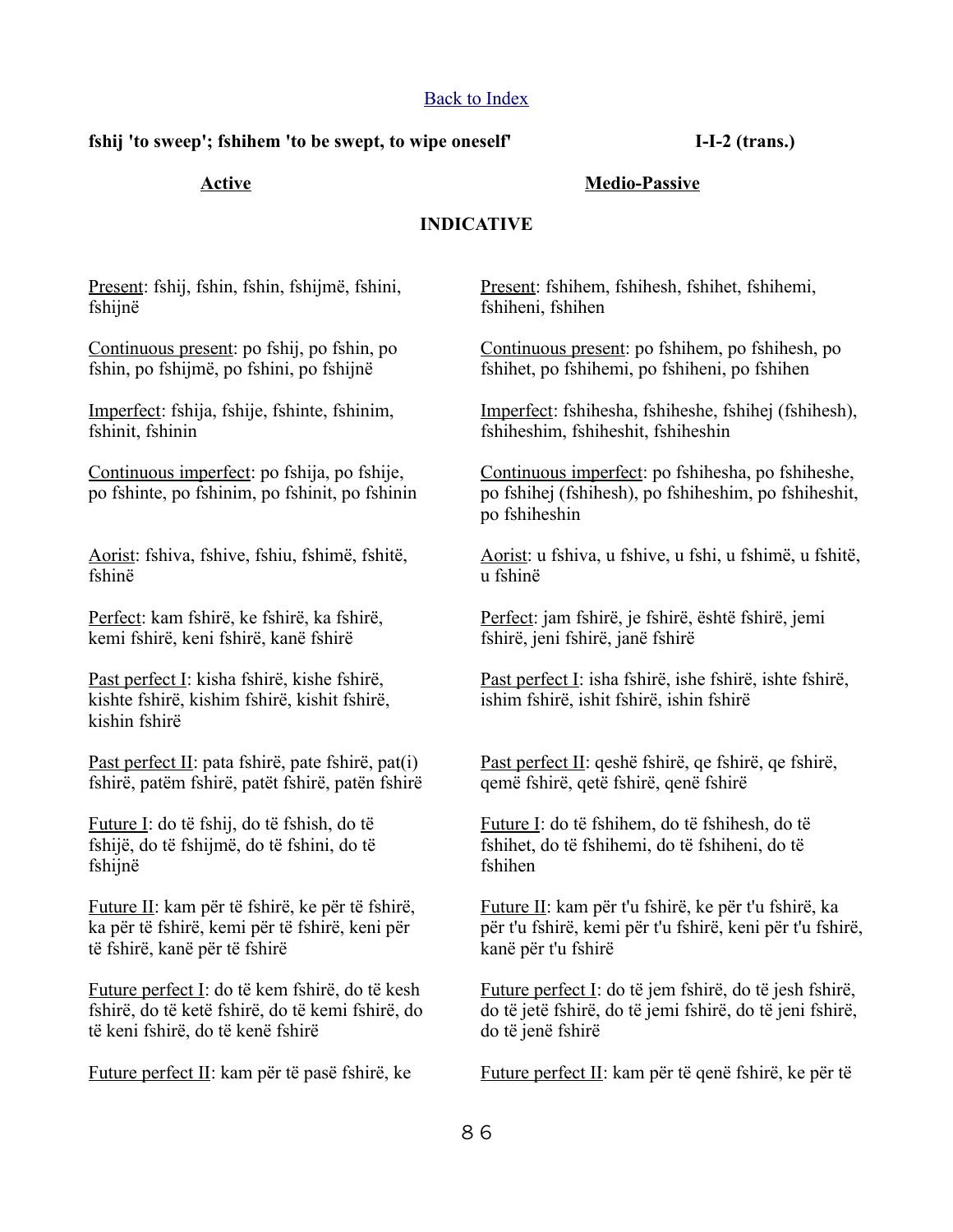për të pasë fshirë, ka për të pasë fshirë, kemi për të pasë fshirë, keni për të pasë fshirë, kanë për të pasë fshirë

qenë fshirë, ka për të qenë fshirë, kemi për të qenë fshirë, keni për të qenë fshirë, kanë për të qenë fshirë

### **SUBJUNCTIVE**

Present: të fshij, të fshish, të fshijë, të fshijmë, të fshini, të fshijnë

Imperfect: të fshija, të fshije, të fshinte, të fshinim, të fshinit, të fshinin

Perfect: të kem fshirë, të kesh fshirë, të ketë fshirë, të kemi fshirë, të keni fshirë, të kenë fshirë

Past perfect: të kisha fshirë, të kishe fshirë, të kishte fshirë, të kishim fshirë, të kishit fshirë, të kishin fshirë

Present: të fshihem, të fshihesh, të fshihet, të fshihemi, të fshiheni, të fshihen

Imperfect: të fshihesha, të fshiheshe, të fshihej (fshihesh), të fshiheshim, të fshiheshit, fshiheshin

Perfect: të jem fshirë, të jesh fshirë, të jetë fshirë, të jemi fshirë, të jeni fshirë, të jenë fshirë

Past perfect: të isha fshirë, të ishe fshirë, të ishte fshirë, të ishim fshirë, të ishit fshirë, të ishin fshirë

#### **CONDITIONAL**

Present: do të fshija, do të fshije, do të fshinte, do të fshinim, do të fshinit, do të fshinin

Perfect: do të kisha fshirë, do të kishe fshirë, do të kishte fshirë, do të kishim fshirë, do të kishit fshirë, do të kishin fshirë

Present: do të fshihesha, do të fshiheshe, do të fshihej (fshihesh), do të fshiheshim, do të fshiheshit, do të fshiheshin

Perfect: do të isha fshirë, do të ishe fshirë, do të ishte fshirë, do të ishim fshirë, do të ishit fshirë, do të ishin fshirë

#### **OPTATIVE**

Present: fshifsha, fshifsh, fshiftë, fshifshim, fshifshi, fshifshin

Perfect: paça fshirë, paç fshirë, pastë fshirë, paçim fshirë, paçi fshirë, paçin fshirë

Present: u fshifsha, u fshifsh, u fshiftë, u fshifshim, u fshifshi, u fshifshin

Perfect: qofsha fshirë, qofsh fshirë, qoftë fshirë, qofshim fshirë, qofshi fshirë, qofshin fshirë

# **ADMIRATIVE**

Present: fshikam, fshike, fshika, fshikemi, fshikeni, fshikan

Imperfect: fshikësha, fshikëshe, fshikësh (fshikej), fshikëshim, fshikëshit, fshikëshin Present: u fshikam, u fshike, u fshika, u fshikemi, u fshikeni, u fshikan

Imperfect: u fshikësha, u fshikëshe, u fshikësh (fshikej), u fshikëshim, u fshikëshit, u fshikëshin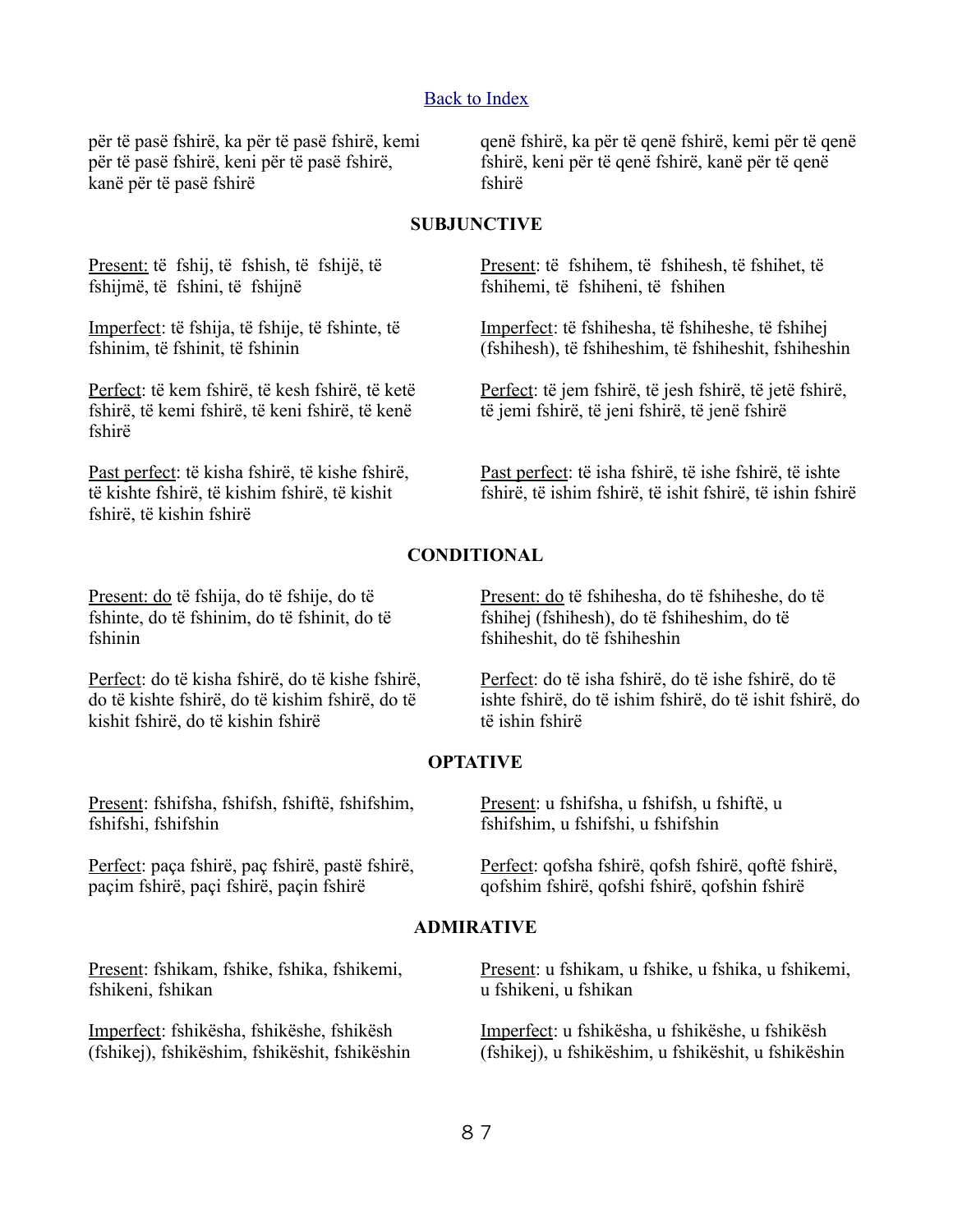Perfect: paskam fshirë, paske fshirë, paska fshirë, paskemi fshirë, paskeni fshirë, paskan fshirë

Past prefect: paskësha fshirë, paskëshe fshirë, paskësh (paskej) fshirë, paskëshim fshirë, paskëshit fshirë, paskëshin fshirë

Perfect: qenkam fshirë, qenke fshirë, qenka fshirë, qenkemi fshirë, qenkeni fshirë, qenkan fshirë

Past perfect: qenkësha fshirë, qenkëshe fshirë, qenkësh (qenkej) fshirë, qenkëshim fshirë, qenkëshit fshirë, qenkëshin fshirë

#### **IMPERATIVE**

fshi; fshini fshihu; fshihuni

# **INFINITIVE**

| Present: për të fshirë      | Present: për t'u fshirë     |
|-----------------------------|-----------------------------|
| Perfect: për të pasë fshirë | Perfect: për të qenë fshirë |
|                             | <b>GERUNDIVE</b>            |
| Present: duke fshirë        | Present: duke u fshirë      |

Perfect: duke pasë fshirë Perfect: duke qenë fshirë

#### **PARTICIPLE**

fshirë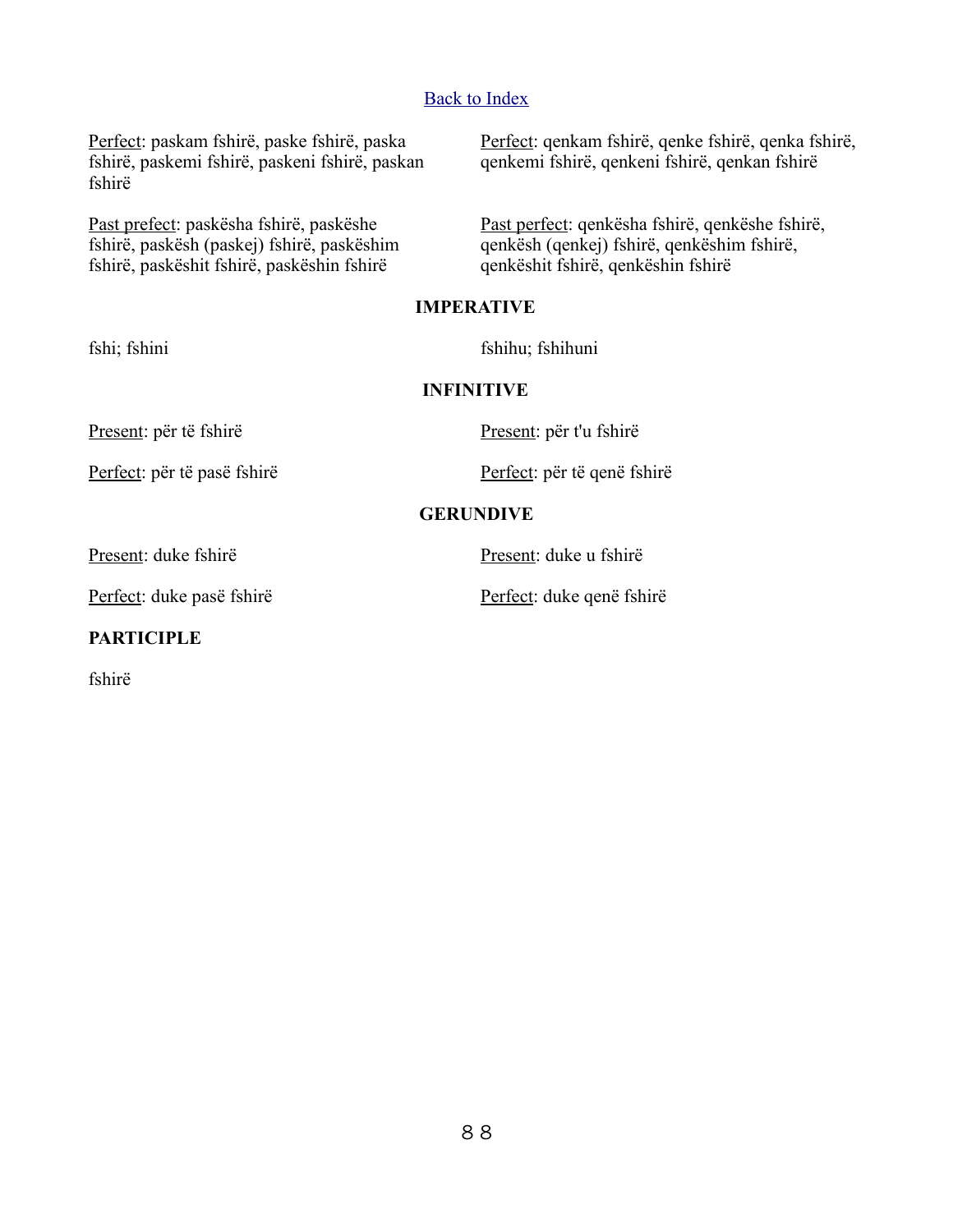### **fut 'to insert'; futem 'to get in' II-I-1 (trans.)**

## **Active Medio-Passive**

### **INDICATIVE**

Present: fut (fus), fut, fut, futim, futni (fusni), futin

Continuous present: po fut (fus), po fut, po fut, po futim, po futni (fusni), po futin

Imperfect: futja (fusja), futje (fusje), fuste, futnim (fusnim), futnit (fusnit), futnin (fusnin)

Continuous imperfect: po futja (fusja), po futje (fusje), po fuste, po futnim (fusnim), po futnit (fusnit), po futnin (fusnin)

Perfect: kam futur, ke futur, ka futur, kemi futur, keni futur, kanë futur

Past perfect I: kisha futur, kishe futur, kishte futur, kishim futur, kishit futur, kishin futur

Past perfect II: pata futur, pate futur, pat(i) futur, patëm futur, patët futur, patën futur

Future I: do të fut, do të futësh, do të futë, do të futim, do të futni, do të futin

Future II: kam për të futur, ke për të futur, ka për të futur, kemi për të futur, keni për të futur, kanë për të futur

Future perfect I: do të kem futur, do të kesh futur, do të ketë futur, do të kemi futur, do të keni futur, do të kenë futur

Present: futem, futesh, futet, futemi, futeni, futen

Continuous present: po futem, po futesh, po futet, po futemi, po futeni, po futen

Imperfect: futesha, futeshe, futej (futesh), futeshim, futeshit, futeshin

Continuous imperfect: po futesha, po futeshe, po futej (futesh), po futeshim, po futeshit, po futeshin

Aorist: futa, fute, futi, futëm, futët, futën Aorist: u futa, u fute, u fut, u futëm, u futët, u futën

Perfect: jam futur, je futur, është futur, jemi futur, jeni futur, janë futur

Past perfect I: isha futur, ishe futur, ishte futur, ishim futur, ishit futur, ishin futur

Past perfect II: qeshë futur, qe futur, qe futur, qemë futur, qetë futur, qenë futur

Future I: do të futem, do të futesh, do të futet, do të futemi, do të futeni, do të futen

Future II: kam për t'u futur, ke për t'u futur, ka për t'u futur, kemi për t'u futur, keni për t'u futur, kanë për t'u futur

Future perfect I: do të jem futur, do të jesh futur, do të jetë futur, do të jemi futur, do të jeni futur, do të jenë futur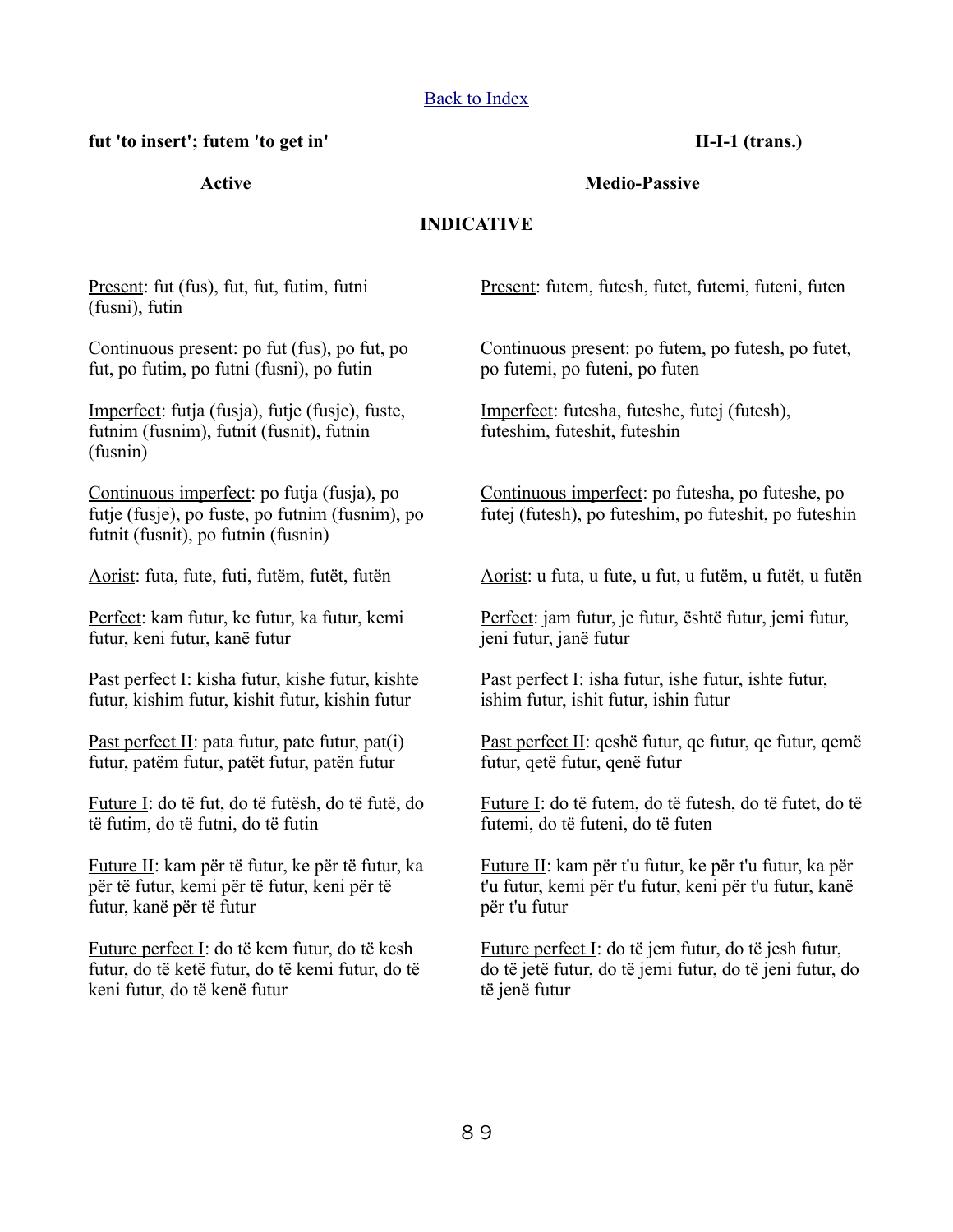Future perfect II: kam për të pasë futur, ke për të pasë futur, ka për të pasë futur, kemi për të pasë futur, keni për të pasë futur, kanë për të pasë futur,

Future perfect II: kam për të qenë futur, ke për të qenë futur, ka për të qenë futur, kemi për të qenë futur, keni për të qenë futur, kanë për të qenë futur,

#### **SUBJUNCTIVE**

Present: të fut, të futesh, të futë, të futim, të futni, të futin Present: të futem, të futesh, të futet, të futemi, të futeni, të futen Imperfect: të futja (fusja), të futje (fusje), të fuste, të futnim (fusnim), të futnit (fusnit), të futnin (fusnin) Imperfect: të futesha, të futeshe, të futej (futesh), të futeshim, të futeshit, të futeshin Perfect: të kem futur, të kesh futur, të ketë futur, të kemi futur, të keni futur, të kenë futur Perfect: të jem futur, të jesh futur, të jetë futur, të jemi futur, të jeni futur, të jenë futur Past perfect: të kisha futur, të kishe futur, të kishte futur, të kishim futur, të kishit futur, të kishin futur Past perfect: të isha futur, të ishe futur, të ishte futur, të ishim futur, të ishit futur, të ishin futur **CONDITIONAL**

Present: do të futja (fusja), do të futje (fusje), do të fuste, do të futnim (fusnim), do të futnit (fusnit), do të futnin (fusnin)

Perfect: do të kisha futur, do të kishe futur, do të kishte futur, do të kishim futur, do të kishit futur, do të kishin futur

Present: futsha, futsh, futtë, futshim, futshi, futshin

Perfect: paça futur, paç futur, pastë futur, paçim futur, paçi futur, paçin futur

Present: futkam, futke, futka, futkemi, futkeni, futkan

Present: do të futesha, do të futeshe, do të futej (futesh), do të futeshim, do të futeshit, do të futeshin

Perfect: do të isha futur, do të ishe futur, do të ishte futur, do të ishim futur, do të ishit futur, do të ishin futur

#### **OPTATIVE**

Present: u futsha, u futsh, u futtë, u futshim, u futshi, u futshin

Perfect: qofsha futur, qofsh futur, qoftë futur, qofshim futur, qofshi futur, qofshin futur

### **OPTATIVE**

Present: u futkam, u futke, u futka, u futkemi, u futkeni, u futkan

Imperfect: futkësha, futkëshe, futkëshe, mengerfect: u futkësha, u futkëshe, u futkëshe

90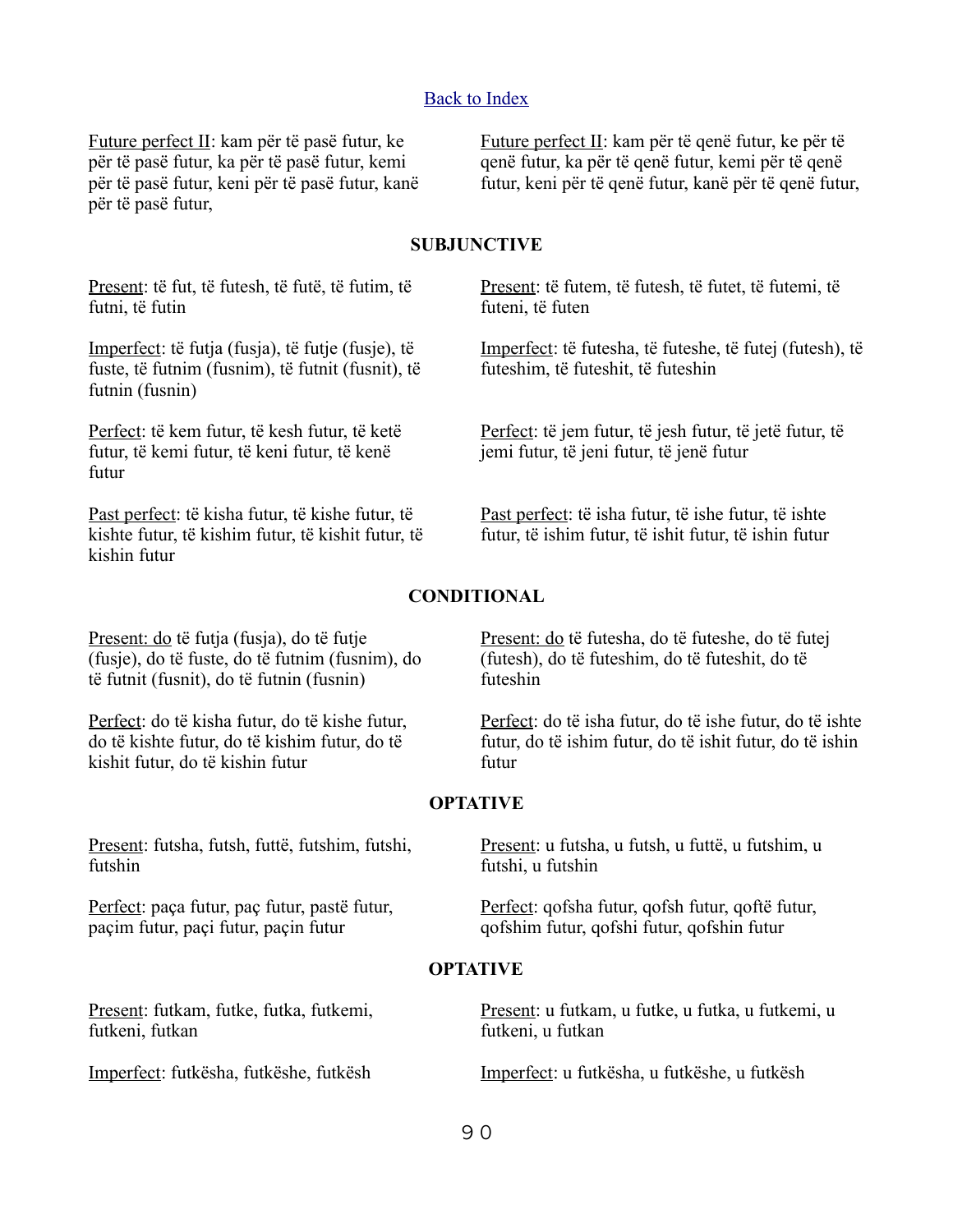| (futkej), futkëshim, futkëshit, futkëshin                                                                                     | (futkej), u futkëshim, u futkëshit, u futkëshin                                                                               |  |
|-------------------------------------------------------------------------------------------------------------------------------|-------------------------------------------------------------------------------------------------------------------------------|--|
| Perfect: paskam futur, paske futur, paska<br>futur, paskemi futur, paskeni futur, paskan<br>futur                             | Perfect: qenkam futur, qenke futur, qenka futur,<br>qenkemi futur, qenkeni futur, qenkan futur                                |  |
| Past prefect: paskësha futur, paskëshe futur,<br>paskësh (paskej) futur, paskëshim futur,<br>paskëshit futur, paskëshin futur | Past perfect: qenkësha futur, qenkëshe futur,<br>qenkësh (qenkej) futur, qenkëshim futur, qenkëshit<br>futur, qenkëshin futur |  |
| <b>IMPERATIVE</b>                                                                                                             |                                                                                                                               |  |
| fut (fus); futni (fusni)                                                                                                      |                                                                                                                               |  |
| <b>INFINITIVE</b>                                                                                                             |                                                                                                                               |  |
| Present: për të futur                                                                                                         | Present: për t'u futur                                                                                                        |  |
| Perfect: për të pasë futur                                                                                                    | Perfect: për të qenë futur                                                                                                    |  |
| <b>GERUNDIVE</b>                                                                                                              |                                                                                                                               |  |
| Present: duke futur                                                                                                           | Present: duke u futur                                                                                                         |  |
| Perfect: duke pasë futur                                                                                                      | Perfect: duke qenë futur                                                                                                      |  |
| <b>PARTICIPLE</b>                                                                                                             |                                                                                                                               |  |
| futur                                                                                                                         |                                                                                                                               |  |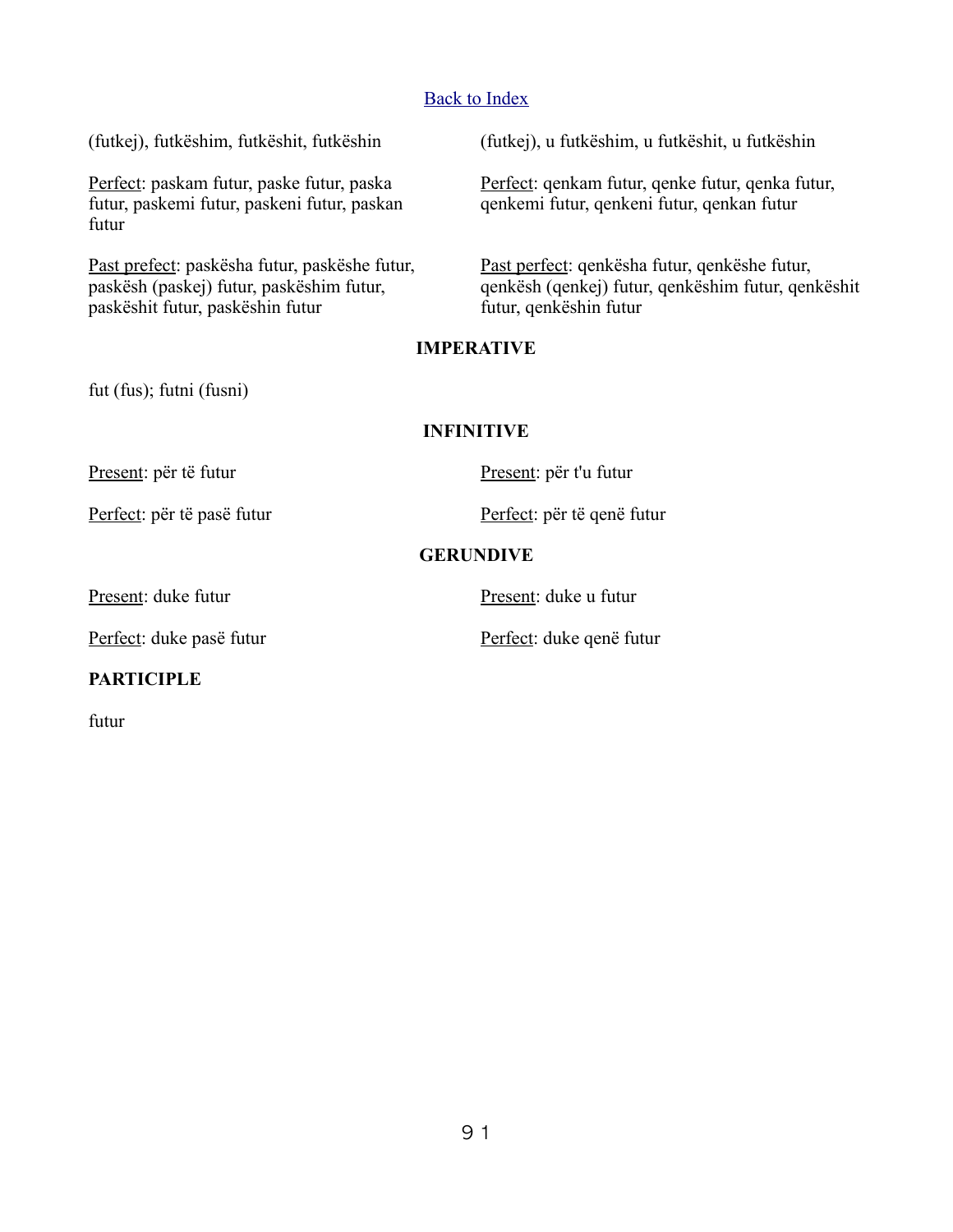# **gatuaj 'to prepare (food)'; gatuhem 'to become prepared (food); to become educated' I-I-1b (trans.)**

#### **Active Medio-Passive**

### **INDICATIVE**

Present: gatuaj, gatuan, gatuan, gatuajmë, gatuani, gatuajnë

Continuous present: po gatuaj, po gatuan, po gatuan, po gatuajmë, po gatuani, po gatuaijnë

Imperfect: gatuaja, gatuaje, gatuante, gatuanim, gatuanit, gatuanin

Continuous imperfect: po gatuaja, po gatuaje, po gatuante, po gatuanim, po gatuanit, po gatuanin

Aorist: gatova, gatove, gatoi, gatuam, gatuat, gatuan

perfect: kam gatuar, ke gatuar, ka gatuar, kemi gatuar, keni gatuar, kanë gatuar

Past perfect I: kisha gatuar, kishe gatuar, kishte gatuar, kishim gatuar, kishit gatuar, kishin gatuar

Past perfect II: pata gatuar, pate gatuar, pat(i) gatuar, patëm gatuar, patët gatuar, patën gatuar

Future I: do të gatuaj, do të gatuash, do të gatuajë, do të gatuajmë, do të gatuani, do të gatuajnë

Future II: kam për të gatuar, ke për të gatuar, ka për të gatuar, kemi për të gatuar, keni për të gatuar, kanë për të gatuar

Future perfect I: do të kem gatuar, do të kesh gatuar, do të ketë gatuar, do të kemi gatuar,

Present: gatuhem, gatuhesh, gatuhet, gatuhemi, gatuheni, gatuhen

Continuous present: po gatuhem, po gatuhesh, po gatuhet, po gatuhemi, po gatuheni, po gatuhen

Imperfect: gatuhesha, gatuheshe, gatuhej (gatuhesh), gatuheshim, gatuheshit, gatuheshin

Continuous imperfect: po gatuhesha, po gatuheshe, po gatuhej (gatuhesh), po gatuheshim, po gatuheshit, po gatuheshin

Aorist: u gatova, u gatove, u gatua, u gatuam, u gatuat, u gatuan

perfect: jam gatuar, je gatuar, është gatuar, jemi gatuar, jeni gatuar, janë gatuar

Past perfect I: isha gatuar, ishe gatuar, ishte gatuar, ishim gatuar, ishit gatuar, ishin gatuar

Past perfect II: qeshë gatuar, qe gatuar, qe gatuar, qemë gatuar, qetë gatuar, qenë gatuar

Future I: do të gatuhem, do të gatuhesh, do të gatuhet, do të gatuhemi, do të gatuheni, do të gatuhen

Future II: kam për t'u gatuar, ke për t'u gatuar, ka për t'u gatuar, kemi për t'u gatuar, keni për t'u gatuar, kanë për t'u gatuar

Future perfect I: do të jem gatuar, do të jesh gatuar, do të jetë gatuar, do të jemi gatuar, do të jeni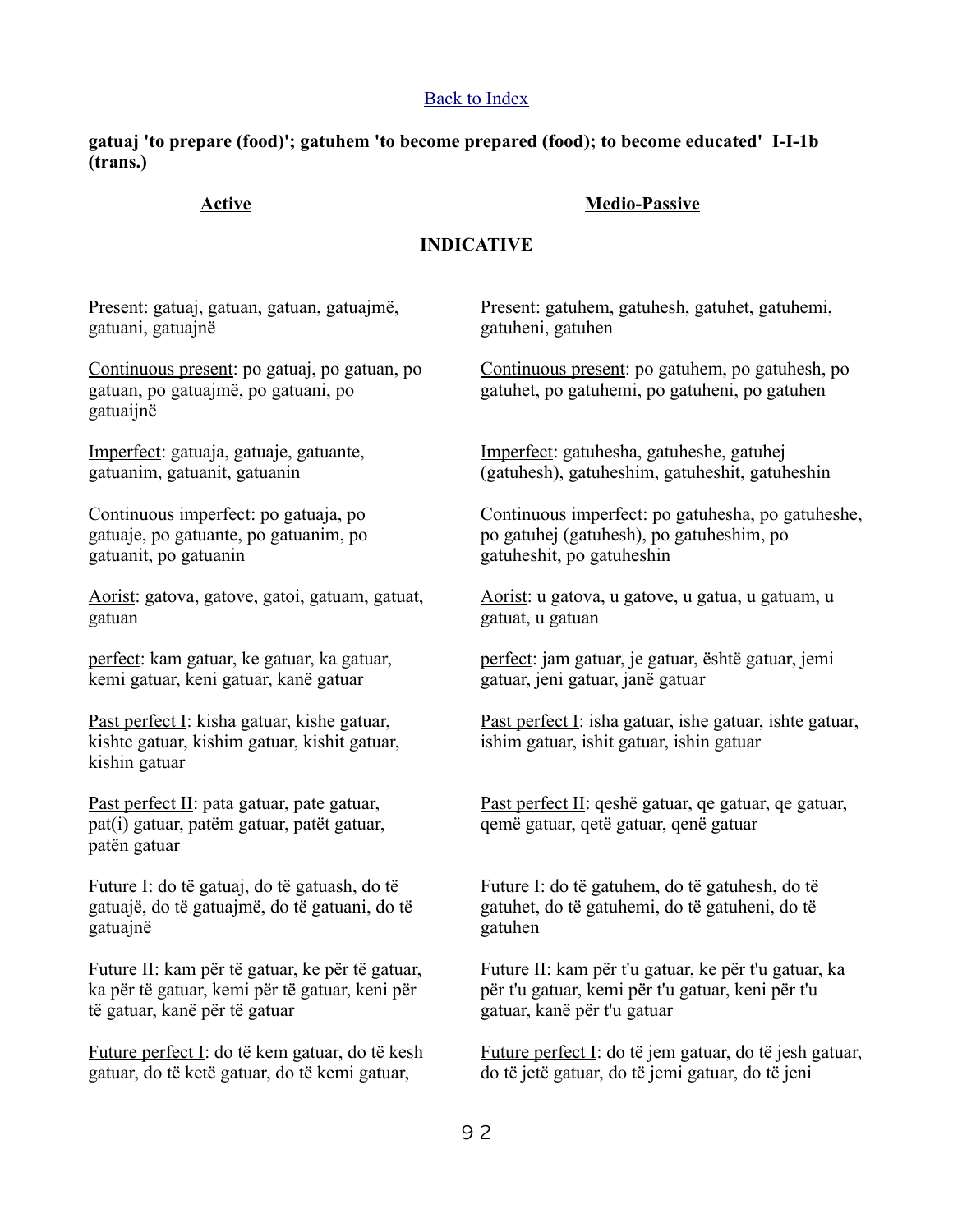do të keni gatuar, do të kenë gatuar gatuar, do të jenë gatuar

Future perfect II: kam për të pasë gatuar, ke për të pasë gatuar, ka për të pasë gatuar, kemi për të pasë gatuar, keni për të pasë gatuar, kanë për të pasë gatuar

gatuheshit, gatuheshin

Future perfect II: kam për të qenë gatuar, ke për të qenë gatuar, ka për të qenë gatuar, kemi për të qenë gatuar, keni për të qenë gatuar, kanë për të qenë gatuar

Present: të gatuhem, të gatuhesh, të gatuhet,

të gatuhemi, të gatuheni, të gatuhen

Imperfect: të gatuhesha, të gatuheshe, të gatuhej (gatuhesh), të gatuheshim, të

Perfect: të jem gatuar, të jesh gatuar, të jetë gatuar, të jemi gatuar, të jeni gatuar, të jenë

# **SUBJUNCTIVE**

gatuar

Present: të gatuaj, të gatuash, të gatuajë, të gatuajmë, të gatuani, të gatuajnë

Imperfect: të gatuaja, të gatuaje, të gatuante, të gatuanim, të gatuanit, të gatuanin

Perfect: të kem gatuar, të kesh gatuar, të ketë gatuar, të kemi gatuar, të keni gatuar, të kenë gatuar

Past perfect: të kisha gatuar, të kishe gatuar, të kishte gatuar, të kishim gatuar, të kishit gatuar, të kishin gatuar

Present: do të gatuaja, do të gatuaje, do të gatuante, do të gatuanim, do të gatuanit, do të gatuanin

Perfect: do të kisha gatuar, do të kishe gatuar, do të kishte gatuar, do të kishim gatuar, do të kishit gatuar, do të kishin gatuar

ishte gatuar, të ishim gatuar, të ishit gatuar, të ishin gatuar

Past perfect: të isha gatuar, të ishe gatuar, të

# **CONDITIONAL**

Present: do të gatuhesha, do të gatuheshe, do të gatuhej (gatuhesh), do të gatuheshim, do të gatuheshit, do të gatuheshin

Perfect: do të isha gatuar, do të ishe gatuar, do të ishte gatuar, do të ishim gatuar, do të ishit gatuar, do të ishin gatuar

# **OPTATIVE**

Present: gatofsha, gatofsh, gatoftë, gatofshim, gatofshi, gatofshin

Perfect: paça gatuar, paç gatuar, pastë gatuar, paçim gatuar, paçi gatuar, paçin gatuar

Present: u gatofsha, u gatofsh, u gatoftë, u gatofshim, u gatofshi, u gatofshin

Perfect: qofsha gatuar, qofsh gatuar, qoftë gatuar, qofshim gatuar, qofshi gatuar, qofshin gatuar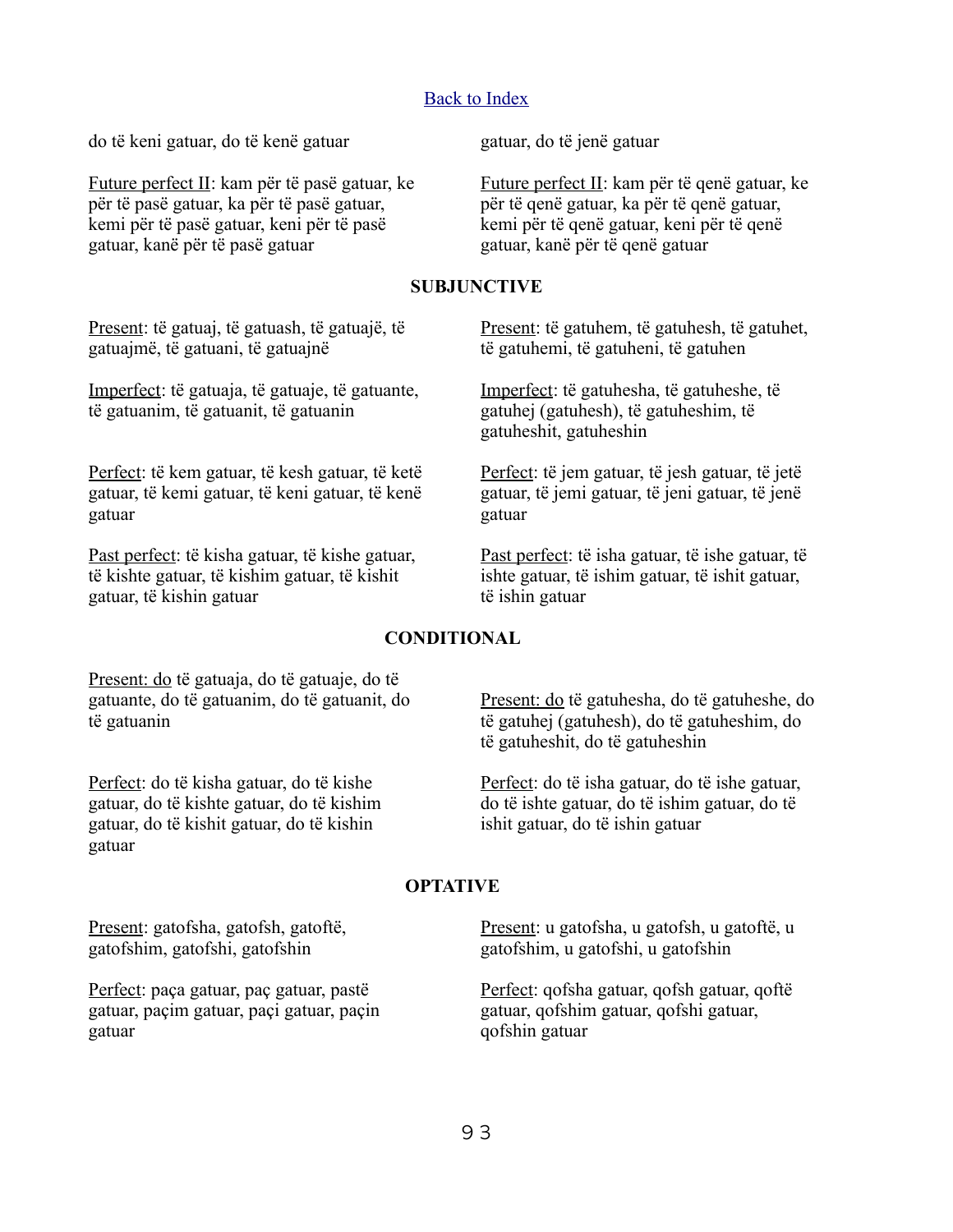# **ADMIRATIVE**

| Present: gatuakam, gatuake, gatuaka,<br>gatuakemi, gatuakeni, gatuakan                                                              | Present: u gatuakam, u gatuake, u gatuaka, u<br>gatuakemi, u gatuakeni, u gatuakan                                                  |  |
|-------------------------------------------------------------------------------------------------------------------------------------|-------------------------------------------------------------------------------------------------------------------------------------|--|
| Imperfect: gatuakësha, gatuakëshe,<br>gatuakësh (gatuakej), gatuakëshim,<br>gatuakëshit, gatuakëshin                                | Imperfect: u gatuakësha, u gatuakëshe, u<br>gatuakësh (gatuakej), u gatuakëshim, u<br>gatuakëshit, u gatuakëshin                    |  |
| Perfect: paskam gatuar, paske gatuar, paska<br>gatuar, paskemi gatuar, paskeni gatuar,<br>paskan gatuar                             | Perfect: qenkam gatuar, qenke gatuar, qenka<br>gatuar, qenkemi gatuar, qenkeni gatuar, qenkan<br>gatuar                             |  |
| Past prefect: paskësha gatuar, paskëshe<br>gatuar, paskësh (paskej) gatuar, paskëshim<br>gatuar, paskëshit gatuar, paskëshin gatuar | Past perfect: qenkësha gatuar, qenkëshe gatuar,<br>qenkësh (qenkej) gatuar, qenkëshim gatuar,<br>qenkëshit gatuar, qenkëshin gatuar |  |
| <b>IMPERATIVE</b>                                                                                                                   |                                                                                                                                     |  |
| gatuaj; gatuani                                                                                                                     | gatuhu; gatuhuni                                                                                                                    |  |
| <b>INFINITIVE</b>                                                                                                                   |                                                                                                                                     |  |
| Present: për të gatuar                                                                                                              | Present: për t'u gatuar                                                                                                             |  |
| Perfect: për të pasë gatuar                                                                                                         | Perfect: për të qenë gatuar                                                                                                         |  |
| <b>GERUNDIVE</b>                                                                                                                    |                                                                                                                                     |  |
| Present: duke gatuar                                                                                                                | Present: duke u gatuar                                                                                                              |  |
| Perfect: duke pasë gatuar                                                                                                           | Perfect: duke qenë gatuar                                                                                                           |  |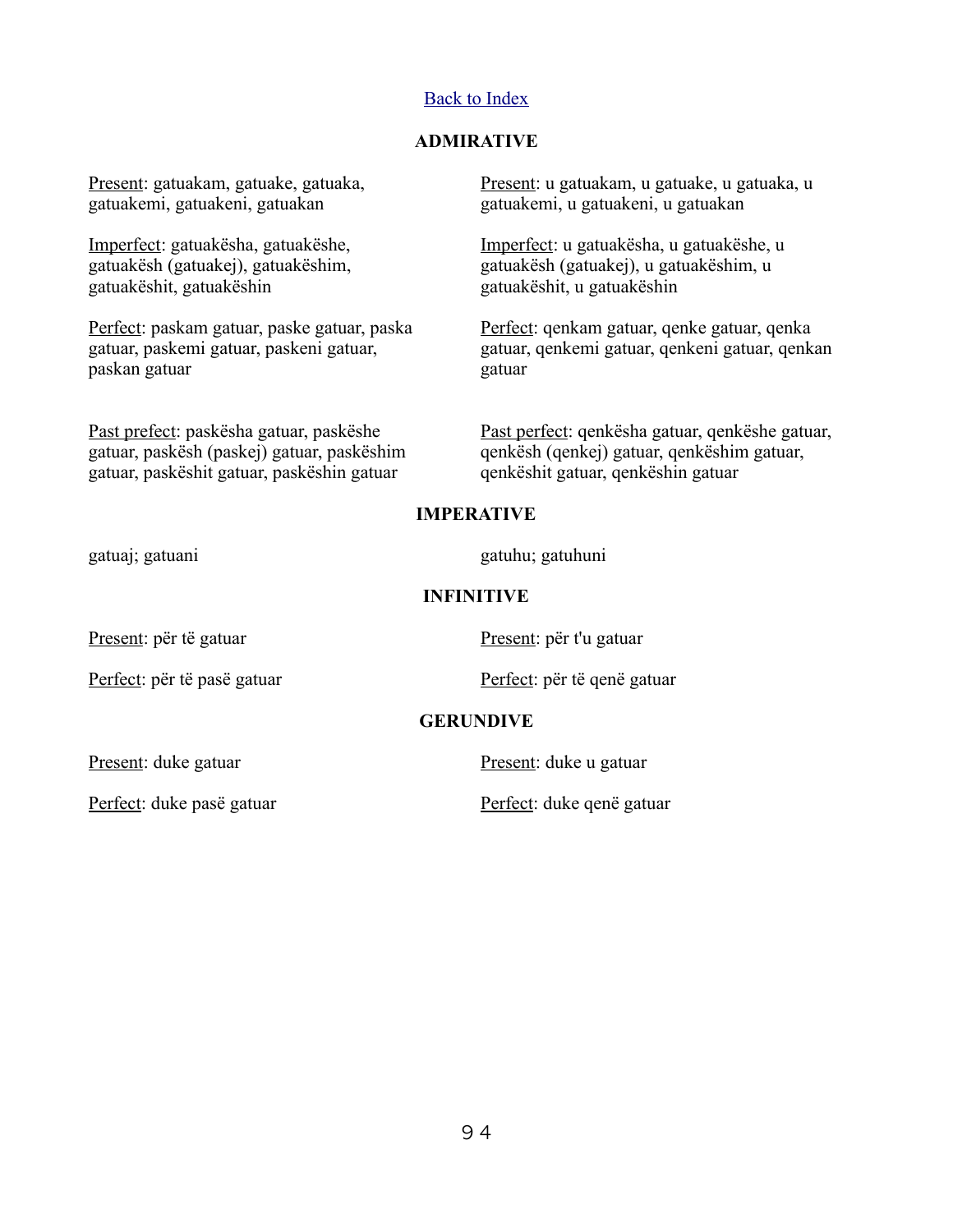### **gjej 'to find'; gjendem 'to be found' I-II-1 (trans.)**

# **Active Medio-Passive**

# **INDICATIVE**

Present: gjej, gjen, gjen, gjejmë, gjeni, gjejnë

Continuous present: po gjej, po gjen, po gjen, po gjejmë, po gjeni, po gjejnë

Imperfect: gjeja, gjeje, gjente, gjenim, gjenit, gjenin

Continuous imperfect: po gjeja, po gjeje, po gjente, po gjenim, po gjenit, po gjenin

Aorist: gjeta, gjete, gjeti, gjetëm, gjetët, gjetën

Perfect: kam gjetur, ke gjetur, ka gjetur, kemi gjetur, keni gjetur, kanë gjetur

Past perfect I: kisha gjetur, kishe gjetur, kishte gjetur, kishim gjetur, kishit gjetur, kishin gjetur

Past perfect  $II$ : pata gjetur, pate gjetur, pat(i) gjetur, patëm gjetur, patët gjetur, patën gjetur

Future I: do të gjej, do të gjesh, do të gjejë, do të gjejmë, do të gjeni, do të gjejnë

Future II: kam për të gjetur, ke për të gjetur, ka për të gjetur, kemi për të gjetur, keni për të gjetur, kanë për të gjetur

Future perfect I: do të kem gjetur, do të kesh gjetur, do të ketë gjetur, do të kemi gjetur, do të keni gjetur, do të kenë gjetur

Present: gjendem, gjendesh, gjendet, gjendemi, gjendeni, gjenden

Continuous present: po gjendem, po gjendesh, po gjendet, po gjendemi, po gjendeni, po gjenden

Imperfect: gjendesha, gjendeshe, gjendej (gjendesh), gjendeshim, gjendeshit, gjendeshin

Continuous imperfect: po gjendesha, po gjendeshe, po gjendej (gjendesh), po gjendeshim, po gjendeshit, po gjendeshin

Aorist: u gjeta, u gjete, u gjet, u gjetëm, u gjetët, u gjetën

Perfect: jam gjetur, je gjetur, është gjetur, jemi gjetur, jeni gjetur, janë gjetur

Past perfect I: isha gjetur, ishe gjetur, ishte gjetur, ishim gjetur, ishit gjetur, ishin gjetur

Past perfect II: qeshë gjetur, qe gjetur, qe gjetur, qemë gjetur, qetë gjetur, qenë gjetur

Future I: do të gjendem, do të gjendesh, do të gjendet, do të gjendemi, do të gjendeni, do të gjenden

Future II: kam për t'u gjetur, ke për t'u gjetur, ka për t'u gjetur, kemi për t'u gjetur, keni për t'u gjetur, kanë për t'u gjetur

Future perfect I: do të jem gjetur, do të jesh gjetur, do të jetë gjetur, do të jemi gjetur, do të jeni gjetur, do të jenë gjetur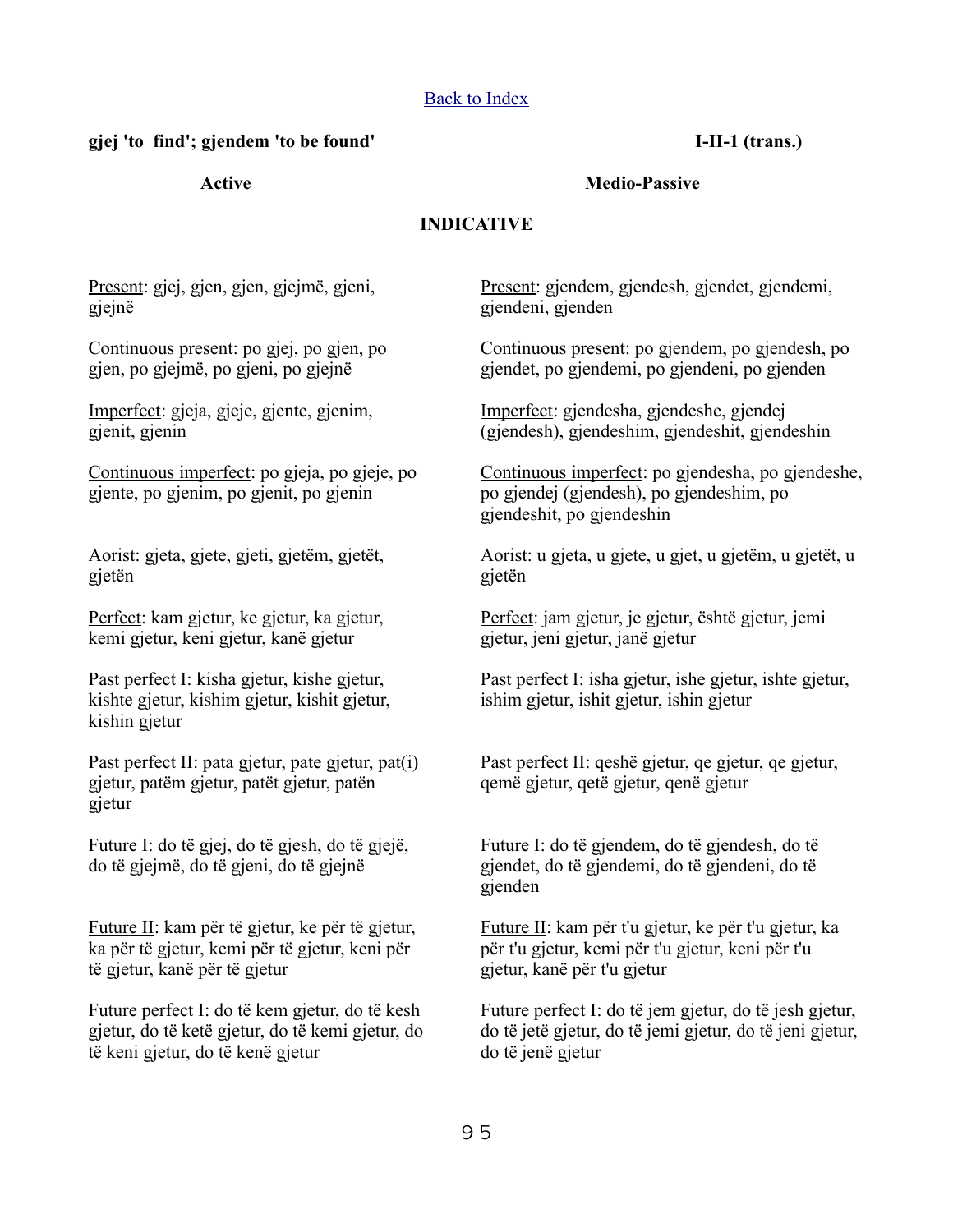Future perfect II: kam për të pasë gjetur, ke për të pasë gjetur, ka për të pasë gjetur, kemi për të pasë gjetur, keni për të pasë gjetur, kanë për të pasë gjetur

Future perfect II: kam për të qenë gjetur, ke për të qenë gjetur, ka për të qenë gjetur, kemi për të qenë gjetur, keni për të qenë gjetur, kanë për të qenë gjetur

# **SUBJUNCTIVE**

Present: të gjej, të gjesh, të gjejë, të gjejmë, të gjeni, të gjejnë Present: të gjendem, të gjendesh, të gjendet, të gjendemi, të gjendeni, të gjenden Imperfect: të gjeja, të gjeje, të gjente, të gjenim, të gjenit, të gjenin Imperfect: të gjendesha, të gjendeshe, të gjendej (gjendesh), të gjendeshim, të gjendeshit, gjendeshin Perfect: të kem gjetur, të kesh gjetur, të ketë gjetur, të kemi gjetur, të keni gjetur, të kenë gjetur Perfect: të jem gjetur, të jesh gjetur, të jetë gjetur, të jemi gjetur, të jeni gjetur, të jenë gjetur Past perfect: të kisha gjetur, të kishe gjetur, të kishte gjetur, të kishim gjetur, të kishit gjetur, të kishin gjetur Past perfect: të isha gjetur, të ishe gjetur, të ishte gjetur, të ishim gjetur, të ishit gjetur, të ishin gjetur **CONDITIONAL** Present: do të gjeja, do të gjeje, do të gjente, do të gjenim, do të gjenit, do të gjenin Present: do të gjendesha, do të gjendeshe, do të gjendej (gjendesh), do të gjendeshim, do të gjendeshit, do të gjendeshin Perfect: do të kisha gjetur, do të kishe gjetur, do të kishte gjetur, do të kishim gjetur, do të kishit gjetur, do të kishin gjetur Perfect: do të isha gjetur, do të ishe gjetur, do të ishte gjetur, do të ishim gjetur, do të ishit gjetur, do të ishin gjetur **OPTATIVE** Present: gjetsha, gjetsh, gjettë, gjetshim, gjetshi, gjetshin Present: u gjetsha, u gjetsh, u gjettë, u gjetshim, u gjetshi, u gjetshin Perfect: paça gjetur, paç gjetur, pastë gjetur, paçim gjetur, paçi gjetur, paçin gjetur Perfect: qofsha gjetur, qofsh gjetur, qoftë gjetur, qofshim gjetur, qofshi gjetur, qofshin gjetur **ADMIRATIVE** Present: gjetkam, gjetke, gjetka, gjetkemi, gjetkeni, gjetkan Present: u gjetkam, u gjetke, u gjetka, u gjetkemi, u gjetkeni, u gjetkan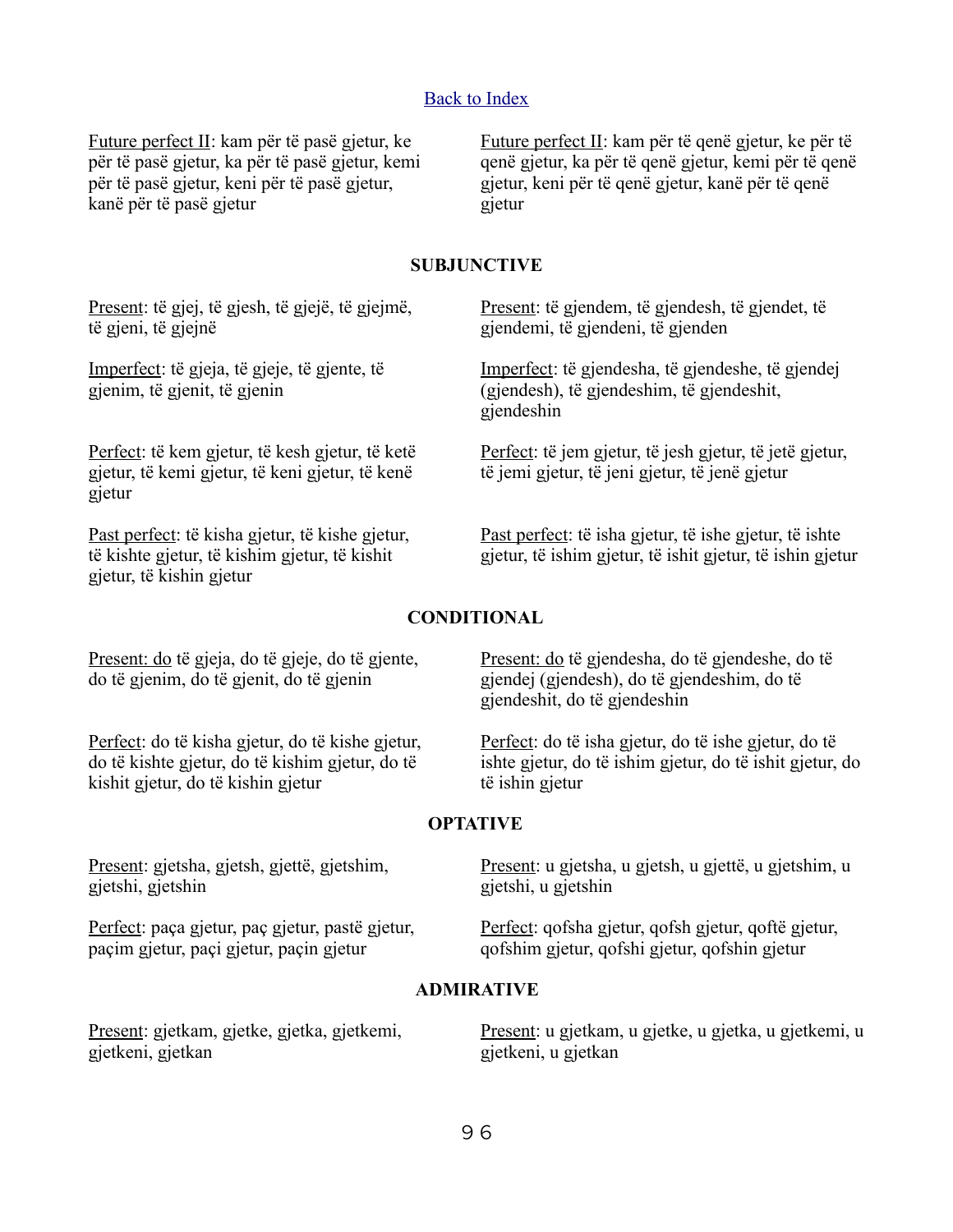| Imperfect: gjetkësha, gjetkëshe, gjetkësh<br>(gjetkej), gjetkëshim, gjetkëshit, gjetkëshin                                          | Imperfect: u gjetkësha, u gjetkëshe, u gjetkësh<br>(gjetkej), u gjetkëshim, u gjetkëshit, u gjetkëshin                              |  |
|-------------------------------------------------------------------------------------------------------------------------------------|-------------------------------------------------------------------------------------------------------------------------------------|--|
| Perfect: paskam gjetur, paske gjetur, paska<br>gjetur, paskemi gjetur, paskeni gjetur,<br>paskan gjetur                             | Perfect: qenkam gjetur, qenke gjetur, qenka gjetur,<br>qenkemi gjetur, qenkeni gjetur, qenkan gjetur                                |  |
| Past prefect: paskësha gjetur, paskëshe<br>gjetur, paskësh (paskej) gjetur, paskëshim<br>gjetur, paskëshit gjetur, paskëshin gjetur | Past perfect: qenkësha gjetur, qenkëshe gjetur,<br>qenkësh (qenkej) gjetur, qenkëshim gjetur,<br>qenkëshit gjetur, qenkëshin gjetur |  |
| <b>IMPERATIVE</b>                                                                                                                   |                                                                                                                                     |  |
| gjej; gjeni                                                                                                                         | gjehu; gjehuni                                                                                                                      |  |
| <b>INFINITIVE</b>                                                                                                                   |                                                                                                                                     |  |
| Present: për të gjetur                                                                                                              | Present: për t'u gjetur                                                                                                             |  |
| Perfect: për të pasë gjetur                                                                                                         | Perfect: për të qenë gjetur                                                                                                         |  |
| <b>GERUNDIVE</b>                                                                                                                    |                                                                                                                                     |  |
| Present: duke gjetur                                                                                                                | Present: duke u gjetur                                                                                                              |  |
| Perfect: duke pasë gjetur                                                                                                           | Perfect: duke qenë gjetur                                                                                                           |  |
| <b>PARTICIPLE</b>                                                                                                                   |                                                                                                                                     |  |

gjetur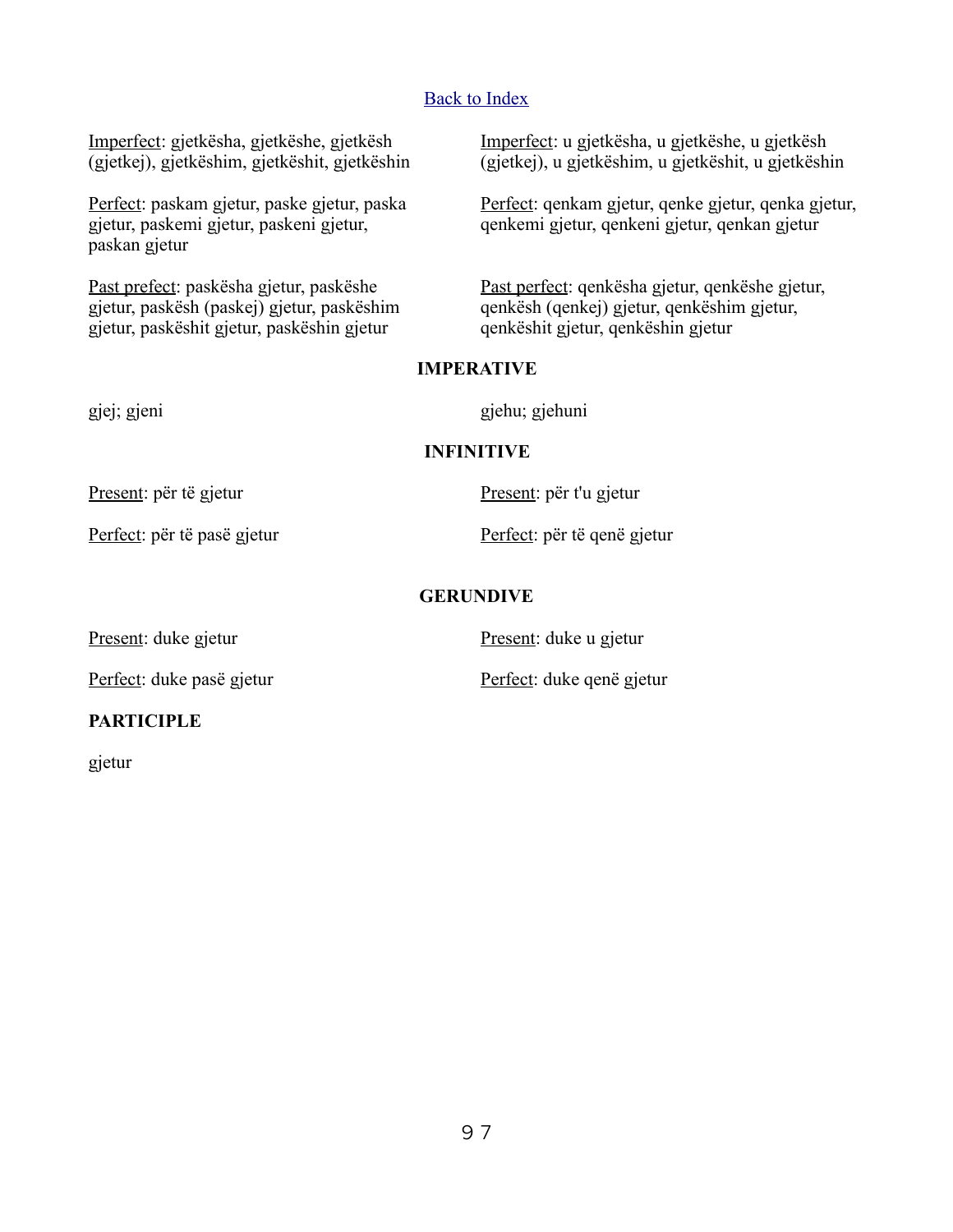#### **godit 'to struck'; goditem 'to be struck' II-I-1 (trans.)**

# **Active Medio-Passive**

#### **INDICATIVE**

Present: godit (godis), godit, godit, goditim (godisim), goditni (godisni), goditin (godisin)

Continuous present: po godit (godis), po godit, po godit, po goditim (godisim), po goditni (godisni), po goditin (godisin)

Imperfect: goditja (godisja), goditje (godisje), godiste, goditnim (godisnim), goditnit (godisnit), goditnin (godisnin)

Continuous imperfect: po goditja (godisja), po goditje (godisje), po godiste, po goditnim (godisnim), po goditnit (godisnit), po goditnin (godisnin)

Aorist: godita, godite, goditi, goditëm, goditët, goditën

Perfect: kam goditur, ke goditur, ka goditur, kemi goditur, keni goditur, kanë goditur

Past perfect I: kisha goditur, kishe goditur, kishte goditur, kishim goditur, kishit goditur, kishin goditur

Past perfect II: pata goditur, pate goditur, pat(i) goditur, patëm goditur, patët goditur, patën goditur

Future I: do të godit (godis), do të goditësh (godisësh), do të goditë (godisë), do të goditim (godisim), do të goditni (godisni), do të goditin (godisin)

Future II: kam për të goditur, ke për të goditur, ka për të goditur, kemi për të goditur, keni për të goditur, kanë për të goditur

Present: goditem, goditesh, goditet, goditemi, goditeni, goditen

Continuous present: po goditem, po goditesh, po goditet, po goditemi, po goditeni, po goditen

Imperfect: goditesha, goditeshe, goditej (goditesh), goditeshim, goditeshit, goditeshin

Continuous imperfect: po goditesha, po goditeshe, po goditej (goditesh), po goditeshim, po goditeshit, po goditeshin

Aorist: u godita, u godite, u godit, u goditëm, u goditët, u goditën

Perfect: jam goditur, je goditur, është goditur, jemi goditur, jeni goditur, janë goditur

Past perfect I: isha goditur, ishe goditur, ishte goditur, ishim goditur, ishit goditur, ishin goditur

Past perfect II: qeshë goditur, qe goditur, qe goditur, qemë goditur, qetë goditur, qenë goditur

Future I: do të goditem, do të goditesh, do të goditet, do të goditemi, do të goditeni, do të goditen

Future II: kam për t'u goditur, ke për t'u goditur, ka për t'u goditur, kemi për t'u goditur, keni për t'u goditur, kanë për t'u goditur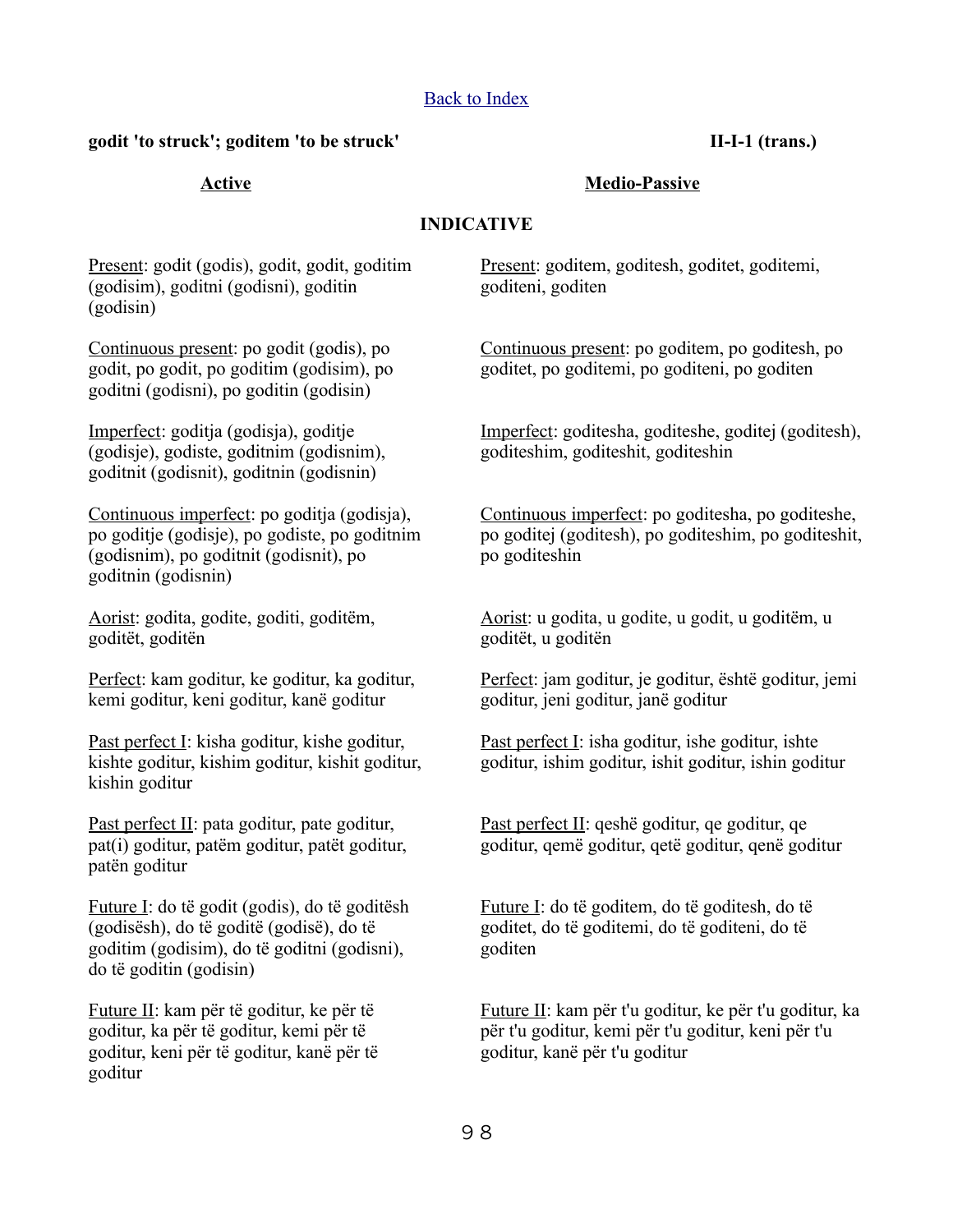Future perfect I: do të kem goditur, do të kesh goditur, do të ketë goditur, do të kemi goditur, do të keni goditur, do të kenë goditur

Future perfect II: kam për të pasë goditur, ke për të pasë goditur, ka për të pasë goditur, kemi për të pasë goditur, keni për të pasë goditur, kanë për të pasë goditur

Future perfect I: do të jem goditur, do të jesh goditur, do të jetë goditur, do të jemi goditur, do të jeni goditur, do të jenë goditur

Future perfect II: kam për të qenë goditur, ke për të qenë goditur, ka për të qenë goditur, kemi për të qenë goditur, keni për të qenë goditur, kanë për të qenë goditur

#### **SUBJUNCTIVE**

Present: të godit (godis), të goditësh (godisësh), të goditë (godisë), të goditim (godisim), të goditni (godisni), të goditin (godisin)

Imperfect: të goditja (godisja), të goditje (godisje), të godiste, të goditnim (godisnim), të goditnit (godisnit), të goditnin (godisnin)

Perfect: të kem goditur, të kesh goditur, të ketë goditur, të kemi goditur, të keni goditur, të kenë goditur

Past perfect: të kisha goditur, të kishe goditur, të kishte goditur, të kishim goditur, të kishit goditur, të kishin goditur

Present: do të goditja (godisja), do të goditje (godisje), do të godiste, do të goditnim (godisnim), do të goditnit (godisnit), do të goditnin (godisnin)

Perfect: do të kisha goditur, do të kishe goditur, do të kishte goditur, do të kishim goditur, do të kishit goditur, do të kishin goditur

Present: goditsha, goditsh, godittë, goditshim, goditshi, goditshin

Present: të goditem, të goditesh, të goditet, të goditemi, të goditeni, të goditen

Imperfect: të goditesha, të goditeshe, të goditej (goditesh), të goditeshim, të goditeshit, goditeshin

Perfect: të jem goditur, të jesh goditur, të jetë goditur, të jemi goditur, të jeni goditur, të jenë goditur

Past perfect: të isha goditur, të ishe goditur, të ishte goditur, të ishim goditur, të ishit goditur, të ishin goditur

#### **CONDITIONAL**

Present: do të goditesha, do të goditeshe, do të goditej (goditesh), do të goditeshim, do të goditeshit, do të goditeshin

Perfect: do të isha goditur, do të ishe goditur, do të ishte goditur, do të ishim goditur, do të ishit goditur, do të ishin goditur

### **OPTATIVE**

Present: u goditsha, u goditsh, u godittë, u goditshim, u goditshi, u goditshin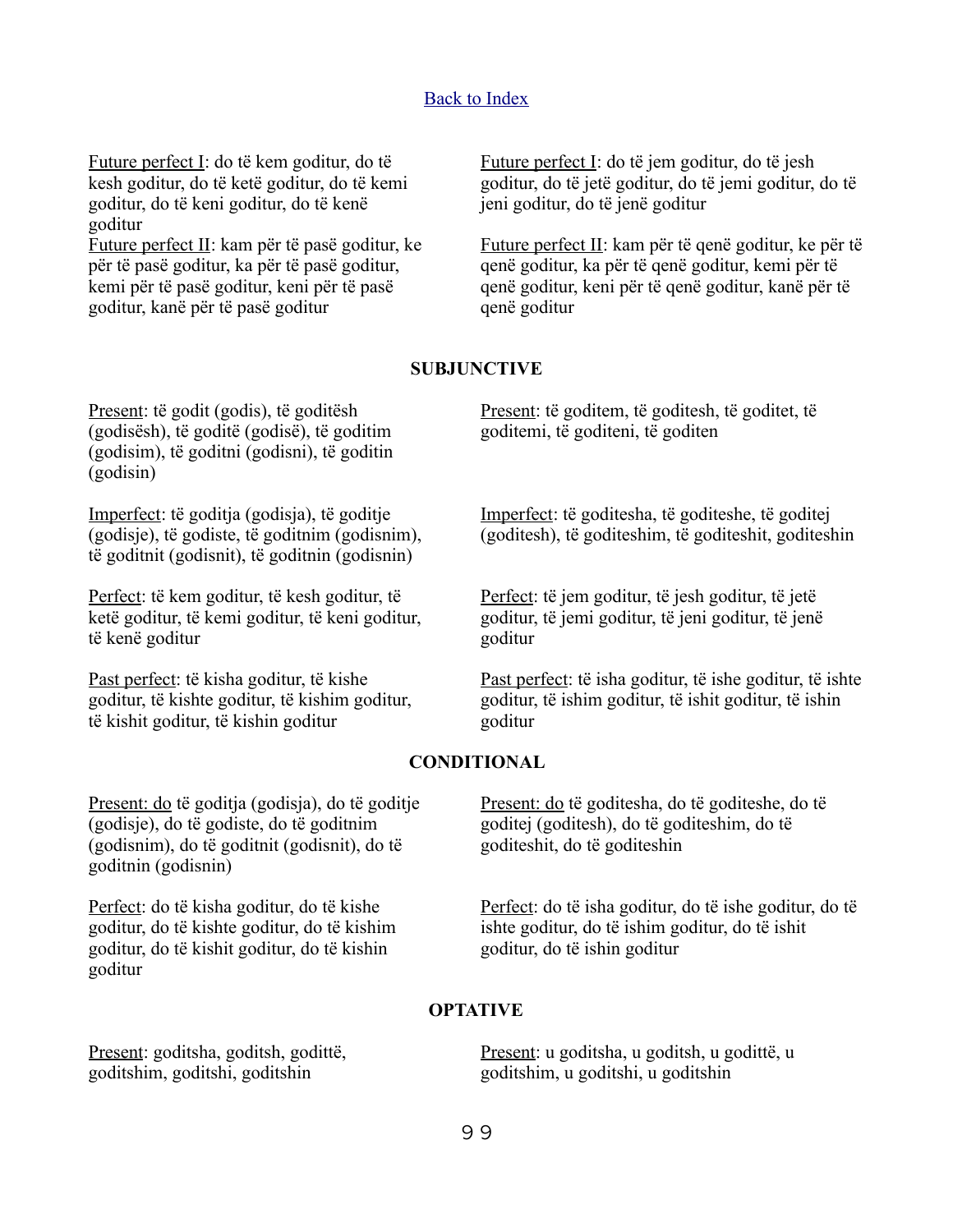Perfect: paça goditur, paç goditur, pastë goditur, paçim goditur, paçi goditur, paçin goditur

Perfect: qofsha goditur, qofsh goditur, qoftë goditur, qofshim goditur, qofshi goditur, qofshin goditur

# **ADMIRATIVE**

Present: goditkam, goditke, goditka, goditkemi, goditkeni, goditkan Present: u goditkam, u goditke, u goditka, u goditkemi, u goditkeni, u goditkan Imperfect: goditkësha, goditkëshe, goditkësh (goditkej), goditkëshim, goditkëshit, goditkëshin goditkëshin Perfect: paskam goditur, paske goditur, paska goditur, paskemi goditur, paskeni

Past prefect: paskësha goditur, paskëshe goditur, paskësh (paskej) goditur, paskëshim

goditur, paskëshit goditur, paskëshin goditur

goditur, paskan goditur

Imperfect: u goditkësha, u goditkëshe, u goditkësh

(goditkej), u goditkëshim, u goditkëshit, u

Perfect: qenkam goditur, qenke goditur, qenka goditur, qenkemi goditur, qenkeni goditur, qenkan goditur

Past perfect: qenkësha goditur, qenkëshe goditur, qenkësh (qenkej) goditur, qenkëshim goditur, qenkëshit goditur, qenkëshin goditur

## **IMPERATIVE**

| godit; goditni (godisni)                             | goditu; godituni             |
|------------------------------------------------------|------------------------------|
|                                                      | <b>INFINITIVE</b>            |
| Present: për të goditur                              | Present: për t'u goditur     |
| Perfect: për të pasë goditur                         | Perfect: për të qenë goditur |
|                                                      | <b>GERUNDIVE</b>             |
| Present: duke goditur                                |                              |
| Present: duke u goditurPerfect: duke pasë<br>goditur | Perfect: duke qenë goditur   |

# **PARTICIPLE**

goditur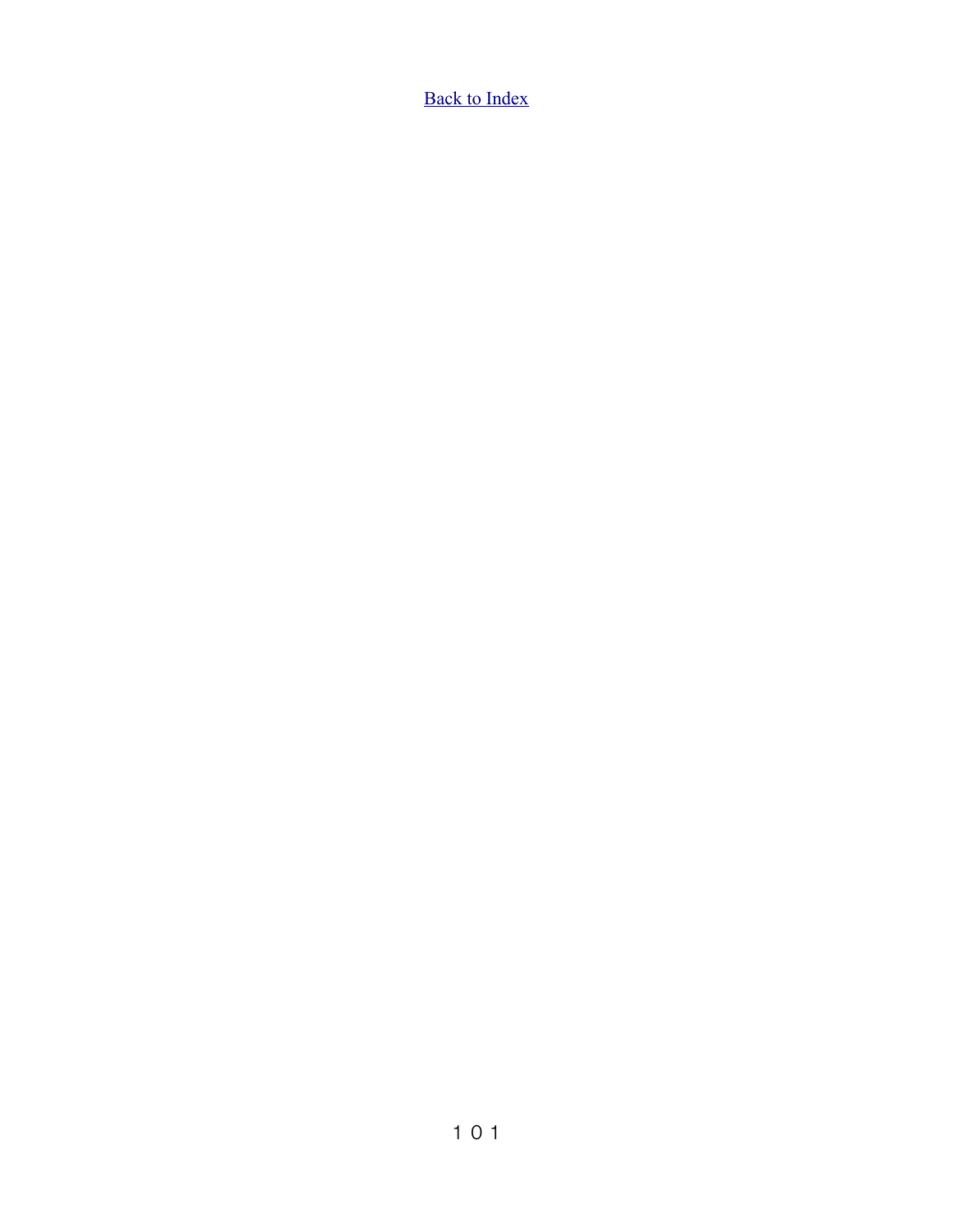# **ha 'to eat'; hahem 'to be edible, to argue, to make one hungry, to wear out' Irr. (trans.)**

## **Active Medio-Passive**

# **INDICATIVE**

Continuous present: po ha, po, ha, po ha, po hamë, po hani, po hanë

Imperfect: haja, haje, hante, hanim, hanit, hanin

Continuous imperfect: po haja, po haje, po hante, po hanim, po hanit, po hanin

Aorist: hëngra, hëngre, hëngri, hëngrëm, hëngrët, hëngrën

Perfect: kam ngrënë, ke ngrënë, ka ngrënë, kemi ngrënë, keni ngrënë, kanë ngrënë

Past perfect I: kisha ngrënë, kishe ngrënë, kishte ngrënë, kishim ngrënë, kishit ngrënë, kishin ngrënë

Past perfect II: pata ngrënë, pate ngrënë, pat(i) ngrënë, patëm ngrënë, patët ngrënë, patën ngrënë

Future I: do të ha, do të hash, do të hajë, do të hamë, do të hani, fo të hanë

Future II: kam për të ngrënë, ke për të ngrënë, ka për të ngrënë, kemi për të ngrënë, keni për të ngrënë, kanë për të ngrënë

Future perfect I: do të kem ngrënë, do të kesh ngrënë, do të ketë ngrënë, do të kemi ngrënë, do të keni ngrënë, do të kenë ngrënë

Present: ha, ha, ha, hamë, hani, hanë Present: hahem, hahesh, hahet, hahemi, haheni, hahen

> Continuous present: po hahem, po hahesh, po hahet, po hahemi, po haheni, po hahen

Imperfect: hahesha, haheshe, hahej (hahesh), haheshim, haheshit, haheshin

Continuous imperfect: po hahesha, po haheshe, po hahej (hahesh), po haheshim, po haheshit, po haheshin

Aorist: u hëngra, u hëngre, u hëngër, u hëngrëm, u hëngrët, u hëngrën

Perfect: jam ngrënë, je ngrënë, është ngrënë, jemi ngrënë, jeni ngrënë, janë ngrënë

Past perfect I: isha ngrënë, ishe ngrënë, ishte ngrënë, ishim ngrënë, ishit ngrënë, ishin ngrënë

Past perfect II: qeshë ngrënë, qe ngrënë, qe ngrënë, qemë ngrënë, qetë ngrënë, qenë ngrënë

Future I: do të hahem, do të hahesh, do të hahet, do të hahemi, do të haheni, do të hahen

Future II: kam për t'u ngrënë, ke për t'u ngrënë, ka për t'u ngrënë, kemi për t'u ngrënë, keni për t'u ngrënë, kanë për t'u ngrënë

Future perfect I: do të jem ngrënë, do të jesh ngrënë, do të jetë ngrënë, do të jemi ngrënë, do të jeni ngrënë, do të jenë ngrënë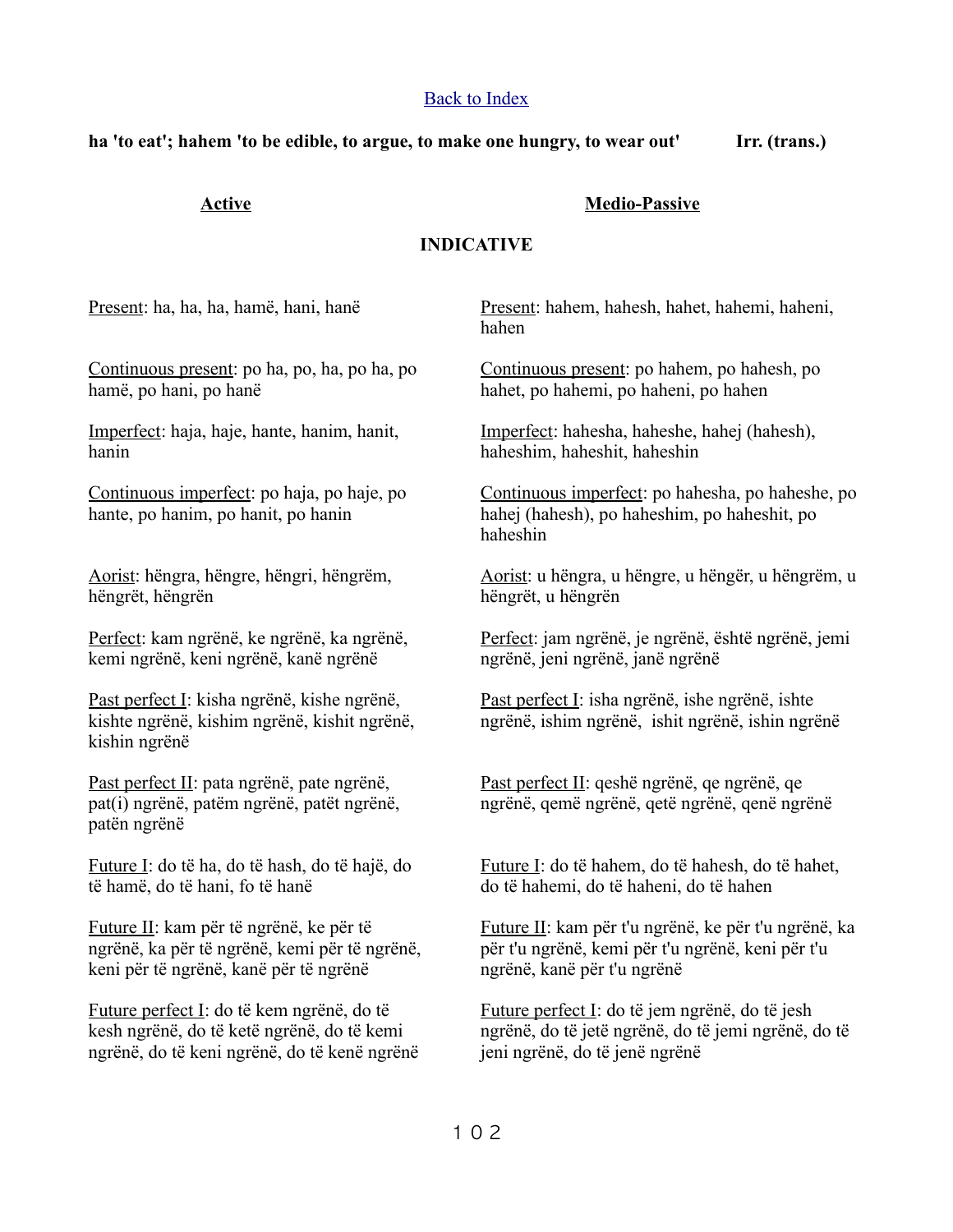Future perfect II: kam për të pasë ngrënë, ke për të pasë ngrënë, ka për të pasë ngrënë, kemi për të pasë ngrënë, keni për të pasë ngrënë, kanë për të pasë ngrënë

Future perfect II: kam për të qenë ngrënë, ke për të qenë ngrënë, ka për të qenë ngrënë, kemi për të qenë ngrënë, keni për të qenë ngrënë, kanë për të qenë ngrënë

# **SUBJUNCTIVE**

Present: të ha, të hash, të hajë, të hamë, të hani, të hanë

Imperfect: të haja, të haje, të hante, të hanim, të hanit, të hanin

Perfect: të kem ngrënë, të kesh ngrënë, të ketë ngrënë, të kemi ngrënë, të keni ngrënë, të kenë ngrënë

Past perfect: të kisha ngrënë, të kishe ngrënë, të kishte ngrënë, të kishim ngrënë, të kishit ngrënë, të kishin ngrënë

Present: të hahem, të hahesh, të hahet, të hahemi, të haheni, të hahen

Imperfect: të hahesha, të haheshe, të hahej (hahesh), të haheshim, të haheshit, haheshin

Perfect: të jem ngrënë, të jesh ngrënë, të jetë ngrënë, të jemi ngrënë, të jeni ngrënë, të jenë ngrënë

Past perfect: të isha ngrënë, të ishe ngrënë, të ishte ngrënë, të ishim ngrënë, të ishit ngrënë, të ishin ngrënë

# **CONDITIONAL**

Present: do të haja, do të haje, do të hante, do të hanim, do të hanit, do të hanin

Perfect: do të kisha ngrënë, do të kishe ngrënë, do të kishte ngrënë, do të kishim ngrënë, do të kishit ngrënë, do të kishin ngrënë

Present: do të hahesha, do të haheshe, do të hahej (hahesh), do të haheshim, do të haheshit, do të haheshin

Perfect: do të isha ngrënë, do të ishe ngrënë, do të ishte ngrënë, do të ishim ngrënë, do të ishit ngrënë, do të ishin ngrënë

#### **OPTATIVE**

| Present: ngrënça, ngrënç, ngrëntë, ngrënçim,                                                  | Present: u ngrënça, u ngrënç, u ngrëntë, u                                                           |
|-----------------------------------------------------------------------------------------------|------------------------------------------------------------------------------------------------------|
| ngrënçi, ngrënçin                                                                             | ngrënçim, u ngrënçi, u ngrënçin                                                                      |
| Perfect: paça ngrënë, paç ngrënë, pastë<br>ngrënë, paçim ngrënë, paçi ngrënë, paçin<br>ngrënë | Perfect: qofsha ngrënë, qofsh ngrënë, qoftë ngrënë,<br>qofshim ngrënë, qofshi ngrënë, qofshin ngrënë |

# **ADMIRATIVE**

Present: ngrënkam, ngrënke, ngrënka, Present: u ngrënkam, u ngrënke, u ngrënka, u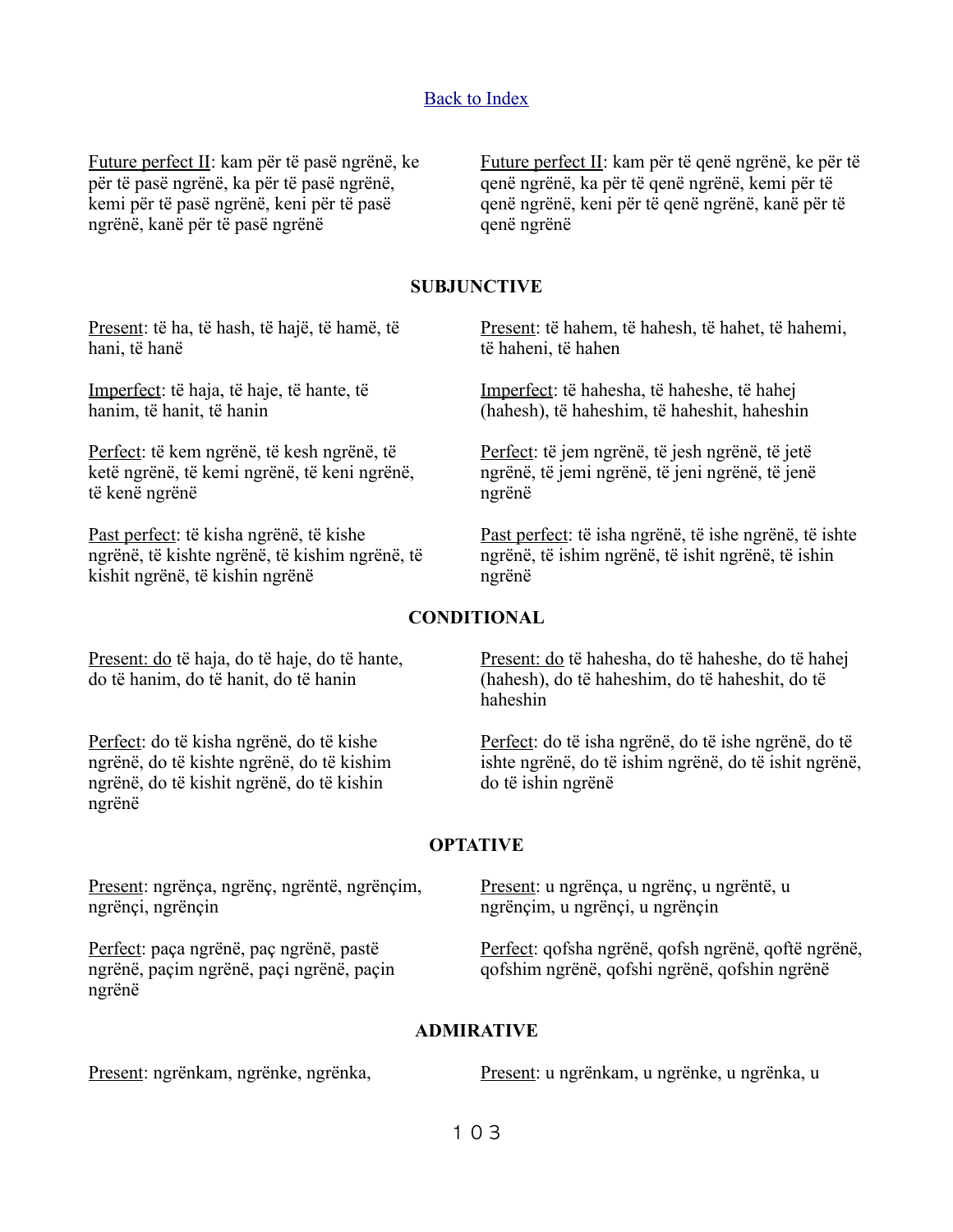ngrënkemi, ngrënkeni, ngrënkan ngrënkemi, u ngrënkeni, u ngrënkan Imperfect: ngrënkësha, ngrënkëshe, ngrënkësh (ngrënkej), ngrënkëshim, ngrënkëshit, ngrënkëshin Imperfect: u ngrënkësha, u ngrënkëshe, u ngrënkësh (ngrënkej), u ngrënkëshim, u ngrënkëshit, u ngrënkëshin Perfect: paskam ngrënë, paske ngrënë, paska ngrënë, paskemi ngrënë, paskeni ngrënë, paskan ngrënë Perfect: qenkam ngrënë, qenke ngrënë, qenka ngrënë, qenkemi ngrënë, qenkeni ngrënë, qenkan ngrënë Past prefect: paskësha ngrënë, paskëshe ngrënë, paskësh (paskej) ngrënë, paskëshim ngrënë, paskëshit ngrënë, paskëshin ngrënë Past perfect: qenkësha ngrënë, qenkëshe ngrënë, qenkësh (qenkej) ngrënë, qenkëshim ngrënë, qenkëshit ngrënë, qenkëshin ngrënë **IMPERATIVE** ha; hani hahu; hahuni **INFINITIVE** Present: për të ngrënë Present: për t'u ngrënë Perfect: për të pasë ngrënë veritete për të qenë ngrënë

### **GERUNDIVE**

| Present: duke ngrënë      | Present: duke u ngrënë    |
|---------------------------|---------------------------|
| Perfect: duke pasë ngrënë | Perfect: duke qenë ngrënë |

# **PARTICIPLE**

ngrënë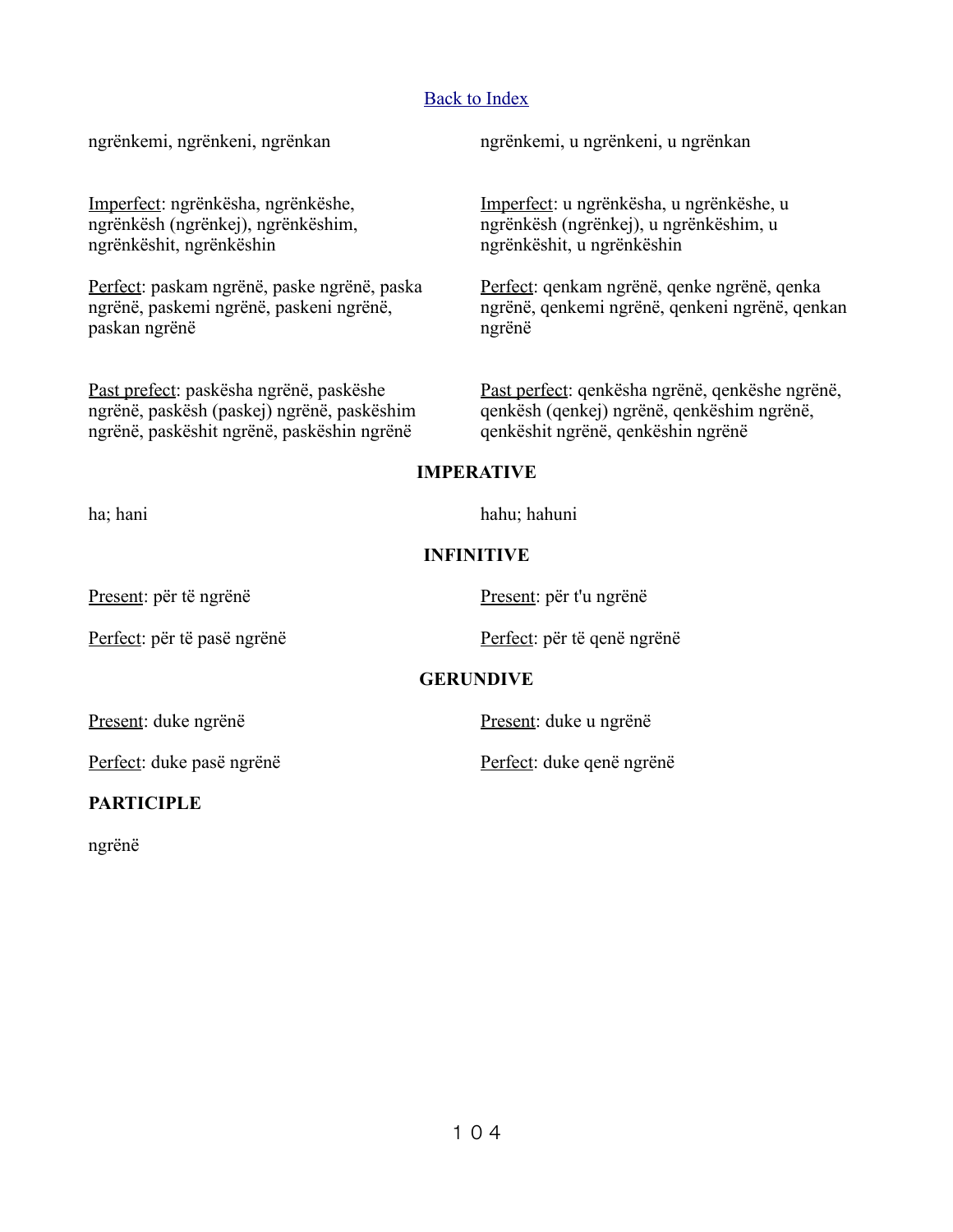### **hap 'to open'; hapem 'to be opened' II-I (trans.)**

# **Active Medio-Passive**

# **INDICATIVE**

Continuous present: po hap, po hap, po hap, po hapim, po hapni, po hapin

Imperfect: hapja, hapje, hapte, hapnim, hapnit, hapnin

Continuous imperfect: po hapja, po hapje, po hapte, po hapnim, po hapnit, po hapnin

Aorist: hapa, hape, hapi, hapëm, hapët, hapën

Perfect: kam hapur, ke hapur, ka hapur, kemi hapur, keni hapur, kanë hapur

Past perfect I: kisha hapur, kishe hapur, kishte hapur, kishim hapur, kishit hapur, kishin hapur

Past perfect  $II$ : pata hapur, pate hapur, pat(i) hapur, patëm hapur, patët hapur, patën hapur

Future I: do të hap, do të hapësh, do të hapë, do të hapim, do të hapni, do të hapin

Future II: kam për të hapur, ke për të hapur, ka për të hapur, kemi për të hapur, keni për të hapur, kanë për të hapur

Future perfect I: do të kem hapur, do të kesh hapur, do të ketë hapur, do të kemi hapur, do të keni hapur, do të kenë hapur

Future perfect II: kam për të pasë hapur, ke për të pasë hapur, ka për të pasë hapur, kemi

Present: hap, hap, hap, hapim, hapni, hapin Present: hapem, hapesh, hapet, hapemi, hapeni, hapen

> Continuous present: po hapem, po hapesh, po hapet, po hapemi, po hapeni, po hapen

Imperfect: hapesha, hapeshe, hapej (hapesh), hapeshim, hapeshit, hapeshin

Continuous imperfect: po hapesha, po hapeshe, po hapej (hapesh), po hapeshim, po hapeshit, po hapeshin

Aorist: u hapa, u hape, u hap, u hapëm, u hapët, u hapën

Perfect: jam hapur, je hapur, është hapur, jemi hapur, jeni hapur, janë hapur

Past perfect I: isha hapur, ishe hapur, ishte hapur, ishim hapur, ishit hapur, ishin hapur

Past perfect II: qeshë hapur, qe hapur, qe hapur, qemë hapur, qetë hapur, qenë hapur

Future I: do të hapem, do të hapesh, do të hapet, do të hapemi, do të hapeni, do të hapen

Future II: kam për t'u hapur, ke për t'u hapur, ka për t'u hapur, kemi për t'u hapur, keni për t'u hapur, kanë për t'u hapur

Future perfect I: do të jem hapur, do të jesh hapur, do të jetë hapur, do të jemi hapur, do të jeni hapur, do të jenë hapur

Future perfect II: kam për të qenë hapur, ke për të qenë hapur, ka për të qenë hapur, kemi për të qenë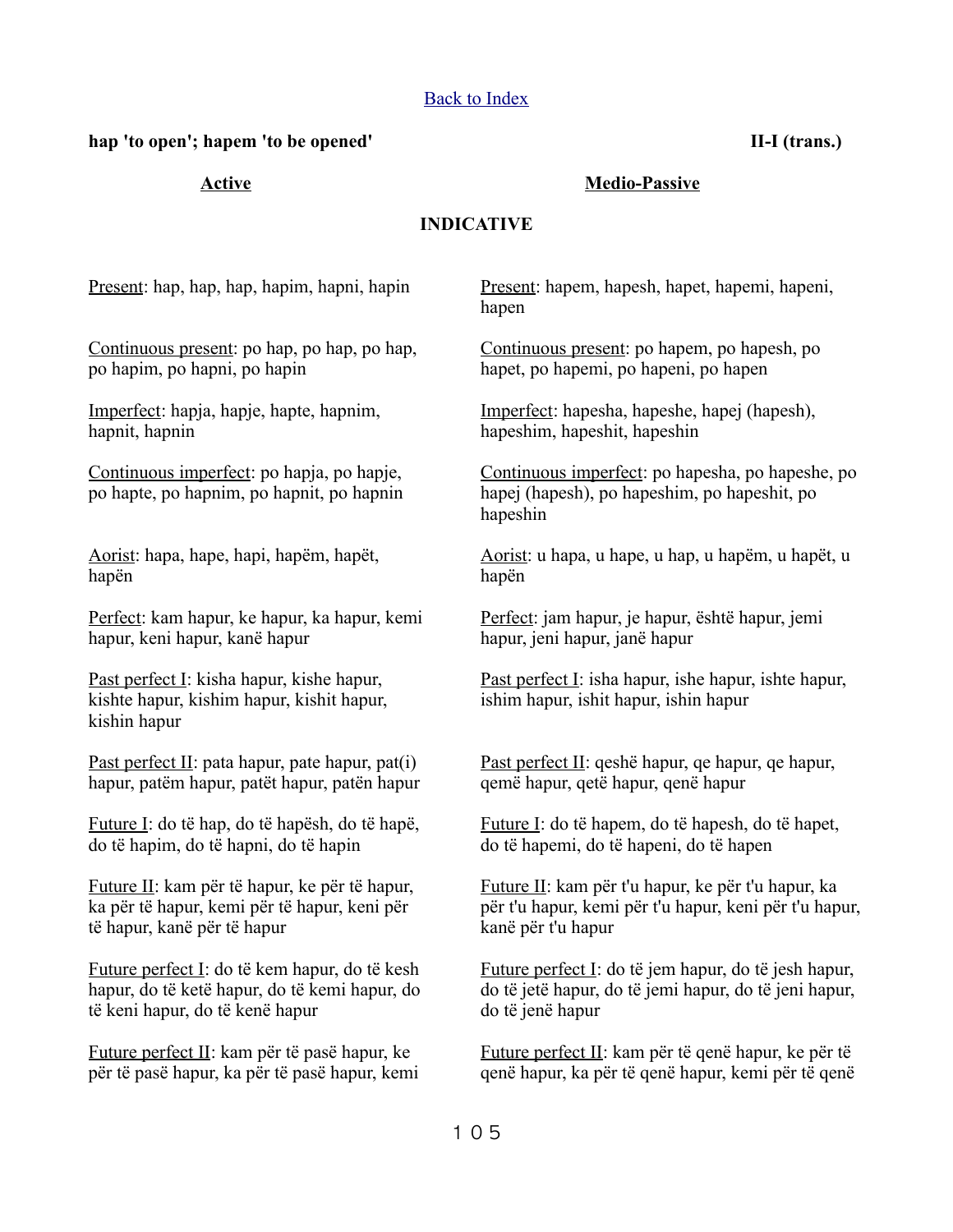për të pasë hapur, keni për të pasë hapur, kanë për të pasë hapur,

hapur, keni për të qenë hapur, kanë për të qenë hapur,

## **SUBJUNCTIVE**

Present: të hap, të hapesh, të hapë, të hapim, të hapni, të hapin të hapeni, të hapen Imperfect: të hapja, të hapje, të hapte, të hapnim, të hapnit, të hapnin Perfect: të kem hapur, të kesh hapur, të ketë

hapur, të kemi hapur, të keni hapur, të kenë hapur

Past perfect: të kisha hapur, të kishe hapur, të kishte hapur, të kishim hapur, të kishit hapur, të kishin hapur

Present: të hapem, të hapesh, të hapet, të hapemi,

Imperfect: të hapesha, të hapeshe, të hapej (hapesh), të hapeshim, të hapeshit, të hapeshin

Perfect: të jem hapur, të jesh hapur, të jetë hapur, të jemi hapur, të jeni hapur, të jenë hapur

Past perfect: të isha hapur, të ishe hapur, të ishte hapur, të ishim hapur, të ishit hapur, të ishin hapur

# **CONDITIONAL**

Present: do të hapja, do të hapje, do të hapte, do të hapnim, do të hapnit, do të hapnin

Perfect: do të kisha hapur, do të kishe hapur, do të kishte hapur, do të kishim hapur, do të kishit hapur, do të kishin hapur

Present: do të hapesha, do të hapeshe, do të hapej (hapesh), do të hapeshim, do të hapeshit, do të hapeshin

Perfect: do të isha hapur, do të ishe hapur, do të ishte hapur, do të ishim hapur, do të ishit hapur, do të ishin hapur

# **OPTATIVE**

Present: hapsha, hapsh, haptë, hapshim, hapshi, hapshin

Perfect: paça hapur, paç hapur, pastë hapur, paçim hapur, paçi hapur, paçin hapur

hapshi, u hapshin Perfect: qofsha hapur, qofsh hapur, qoftë hapur,

Present: u hapsha, u hapsh, u haptë, u hapshim, u

qofshim hapur, qofshi hapur, qofshin hapur

# **ADMIRATIVE**

Present: hapkam, hapke, hapka, hapkemi, hapkeni, hapkan

Imperfect: hapkësha, hapkëshe, hapkësh (hapkej), hapkëshim, hapkëshit, hapkëshin Present: u hapkam, u hapke, u hapka, u hapkemi, u hapkeni, u hapkan

Imperfect: u hapkësha, u hapkëshe, u hapkësh (hapkej), u hapkëshim, u hapkëshit, u hapkëshin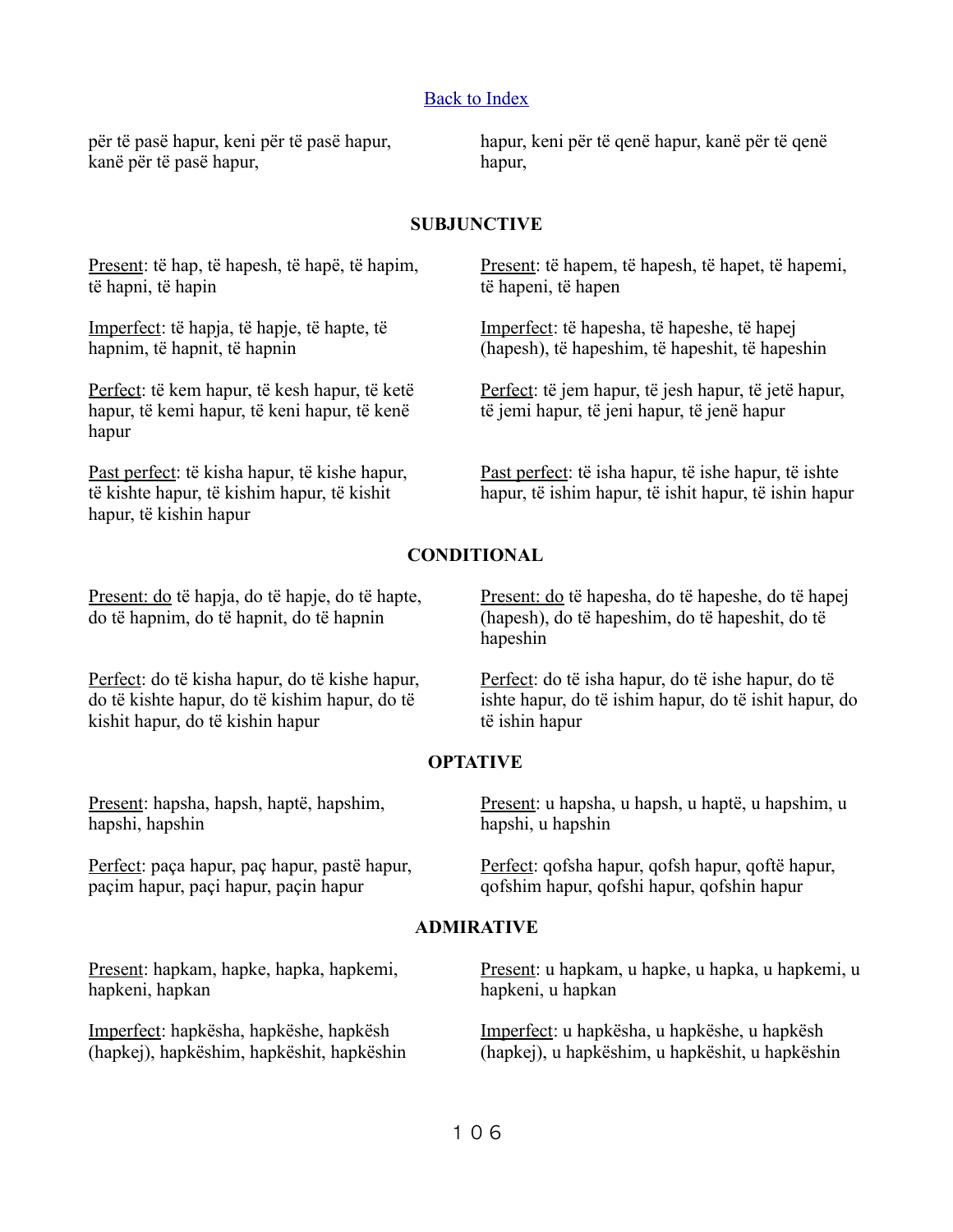Perfect: paskam hapur, paske hapur, paska hapur, paskemi hapur, paskeni hapur, paskan hapur

Past prefect: paskësha hapur, paskëshe hapur, paskësh (paskej) hapur, paskëshim hapur, paskëshit hapur, paskëshin hapur

Perfect: qenkam hapur, qenke hapur, qenka hapur, qenkemi hapur, qenkeni hapur, qenkan hapur

Past perfect: qenkësha hapur, qenkëshe hapur, qenkësh (qenkej) hapur, qenkëshim hapur, qenkëshit hapur, qenkëshin hapur

# **IMPERATIVE**

hap; hapni

# **INFINITIVE**

| Present: për të hapur              | Present: për t'u hapur     |
|------------------------------------|----------------------------|
| <u>Perfect</u> : për të pasë hapur | Perfect: për të qenë hapur |
|                                    | <b>GERUNDIVE</b>           |
| Present: duke hapur                | Present: duke u hapur      |
| Perfect: duke pasë hapur           | Perfect: duke qenë hapur   |

# **PARTICIPLE**

hapur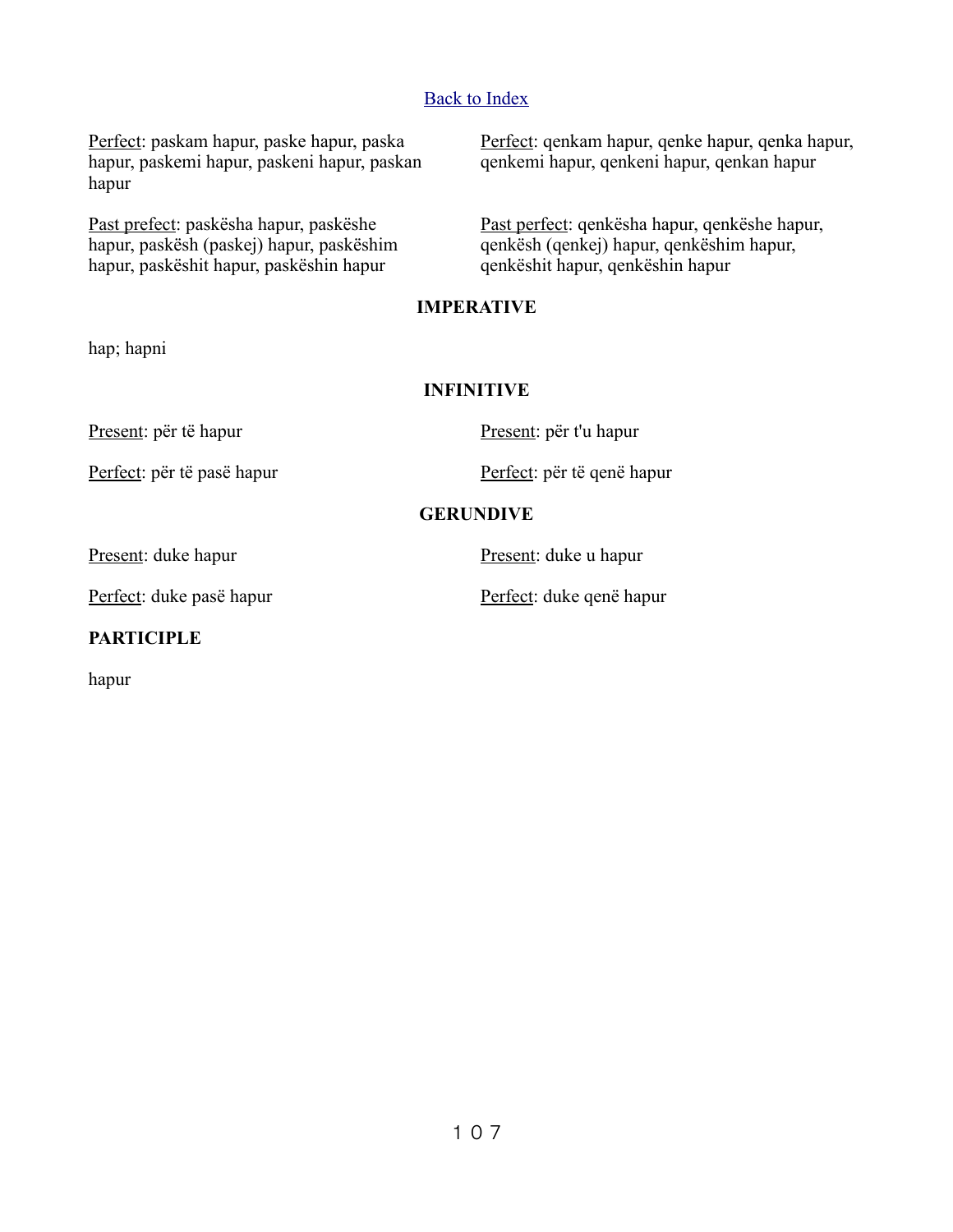### **heq 'to pull'; hiqem 'to be taken away' II-II-1a (trans.)**

# **Active Medio-Passive**

## **INDICATIVE**

Continuous present: po heq, po heq, po heq, po heqim, po hiqni, po heqin

Imperfect: hiqja, hiqje, hiqte, hiqnim, hiqnit, hiqnin

Continuous imperfect: po hiqja, po hiqje, po hiqte, po hiqnim, po hiqnit, po hiqnin

Aorist: hoqa, hoqe, hoqi, hoqëm, hoqët, hoqën

Perfect: kam hequr, ke hequr, ka hequr, kemi hequr, keni hequr, kanë hequr

Past perfect I: kisha hequr, kishe hequr, kishte hequr, kishim hequr, kishit hequr, kishin hequr

Past perfect  $II$ : pata hequr, pate hequr, pat(i) hequr, patëm hequr, patët hequr, patën hequr

Future I: do të heq, do të heqësh, do të heqë, do të heqim, do të hiqni, do të heqin

Future II: kam për të hequr, ke për të hequr, ka për të hequr, kemi për të hequr, keni për të hequr, kanë për të hequr

Future perfect I: do të kem hequr, do të kesh hequr, do të ketë hequr, do të kemi hequr, do të keni hequr, do të kenë hequr

Future perfect II: kam për të pasë hequr, ke për të pasë hequr, ka për të pasë hequr, kemi

Present: heq, heq, heq, heqim, hiqni, heqin Present: hiqem, hiqesh, hiqet, hiqemi, hiqeni, hiqen

> Continuous present: po hiqem, po hiqesh, po hiqet, po hiqemi, po hiqeni, po hiqen

Imperfect: hiqesha, hiqeshe, hiqej (hiqesh), hiqeshim, hiqeshit, hiqeshin

Continuous imperfect: po hiqesha, po hiqeshe, po hiqej (hiqesh), po hiqeshim, po hiqeshit, po hiqeshin

Aorist: u hoqa, u hoqe, u hoq, u hoqëm, u hoqët, u hoqën

Perfect: jam hequr, je hequr, është hequr, jemi hequr, jeni hequr, janë hequr

Past perfect I: isha hequr, ishe hequr, ishte hequr, ishim hequr, ishit hequr, ishin hequr

Past perfect II: qeshë hequr, qe hequr, qe hequr, qemë hequr, qetë hequr, qenë hequr

Future I: do të hiqem, do të hiqesh, do të hiqet, do të hiqemi, do të hiqeni, do të hiqen

Future II: kam për t'u hequr, ke për t'u hequr, ka për t'u hequr, kemi për t'u hequr, keni për t'u hequr, kanë për t'u hequr

Future perfect I: do të jem hequr, do të jesh hequr, do të jetë hequr, do të jemi hequr, do të jeni hequr, do të jenë hequr

Future perfect II: kam për të qenë hequr, ke për të qenë hequr, ka për të qenë hequr, kemi për të qenë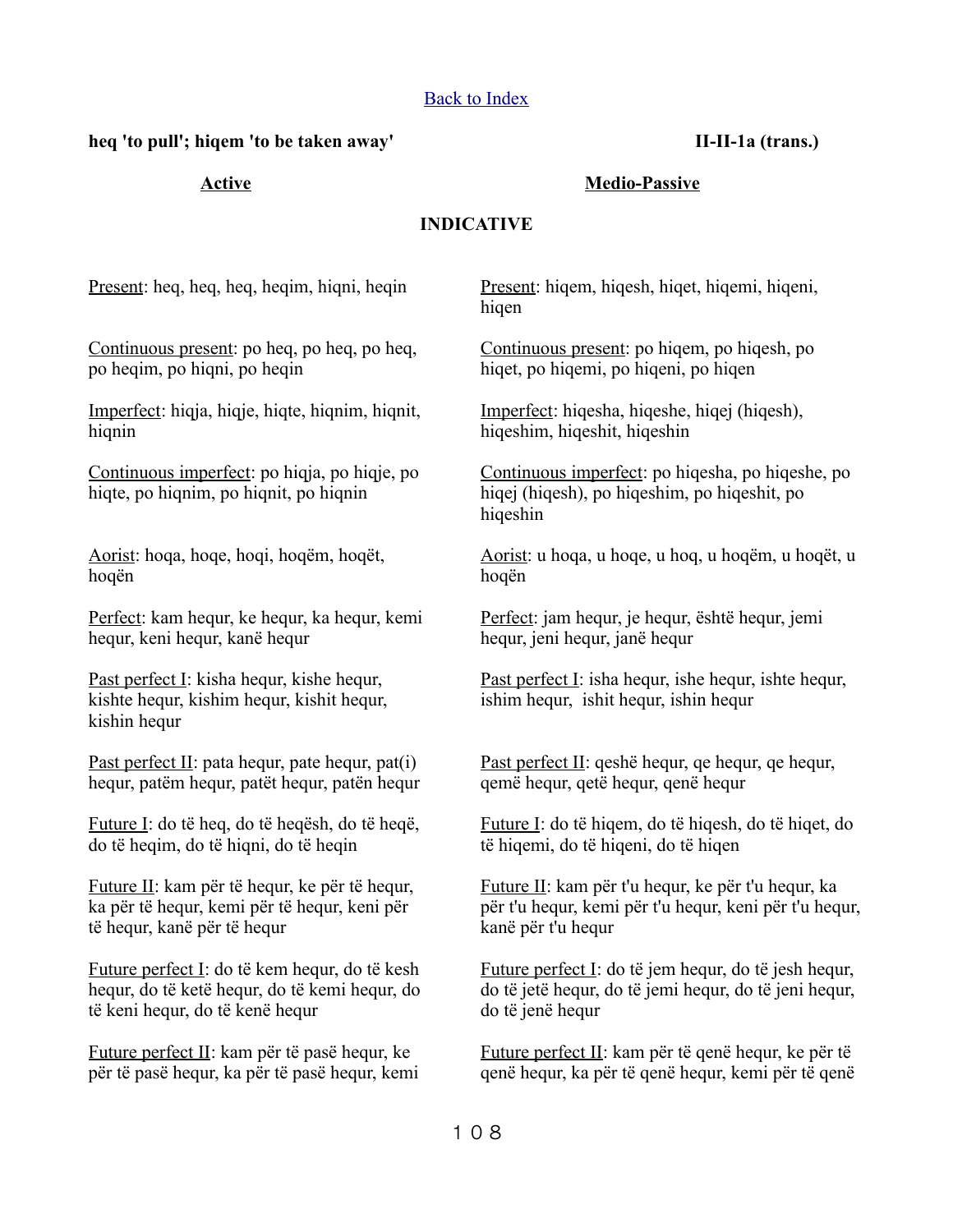për të pasë hequr, keni për të pasë hequr, kanë për të pasë hequr

hequr, keni për të qenë hequr, kanë për të qenë hequr

## **SUBJUNCTIVE**

Present: të heq, të heqësh, të heqë, të heqim, të hiqni, të heqin

Imperfect: të hiqja, të hiqje, të hiqte, të hiqnim, të hiqnit, të hiqnin

Perfect: të kem hequr, të kesh hequr, të ketë hequr, të kemi hequr, të keni hequr, të kenë hequr

Past perfect: të kisha hequr, të kishe hequr, të kishte hequr, të kishim hequr, të kishit hequr, të kishin hequr

Present: të hiqem, të hiqesh, të hiqet, të hiqemi, të hiqeni, të hiqen

Imperfect: të hiqesha, të hiqeshe, të hiqej (hiqesh), të hiqeshim, të hiqeshit, hiqeshin

Perfect: të jem hequr, të jesh hequr, të jetë hequr, të jemi hequr, të jeni hequr, të jenë hequr

Past perfect: të isha hequr, të ishe hequr, të ishte hequr, të ishim hequr, të ishit hequr, të ishin hequr

# **CONDITIONAL**

Present: do të hiqja, do të hiqje, do të hiqte, do të hiqnim, do të hiqnit, do të hiqnin Present: do të hiqesha, do të hiqeshe, do të hiqej (hiqesh), do të hiqeshim, do të hiqeshit, do të hiqeshin Perfect: do të kisha hequr, do të kishe hequr, do të kishte hequr, do të kishim hequr, do të kishit hequr, do të kishin hequr Perfect: do të isha hequr, do të ishe hequr, do të ishte hequr, do të ishim hequr, do të ishit hequr, do të ishin hequr **OPTATIVE**

Present: heqsha, heqsh, heqtë, heqshim, heqshi, heqshin Present: u heqsha, u heqsh, u heqtë, u heqshim, u heqshi, u heqshin Perfect: paça hequr, paç hequr, pastë hequr, paçim hequr, paçi hequr, paçin hequr Perfect: qofsha hequr, qofsh hequr, qoftë hequr, qofshim hequr, qofshi hequr, qofshin hequr **ADMIRATIVE**

Present: heqkam, heqke, heqka, heqkemi, heqkeni, heqkan

Imperfect: heqkësha, heqkëshe, heqkësh (heqkej), heqkëshim, heqkëshit, heqkëshin Present: u heqkam, u heqke, u heqka, u heqkemi, u heqkeni, u heqkan

Imperfect: u heqkësha, u heqkëshe, u heqkësh (heqkej), u heqkëshim, u heqkëshit, u heqkëshin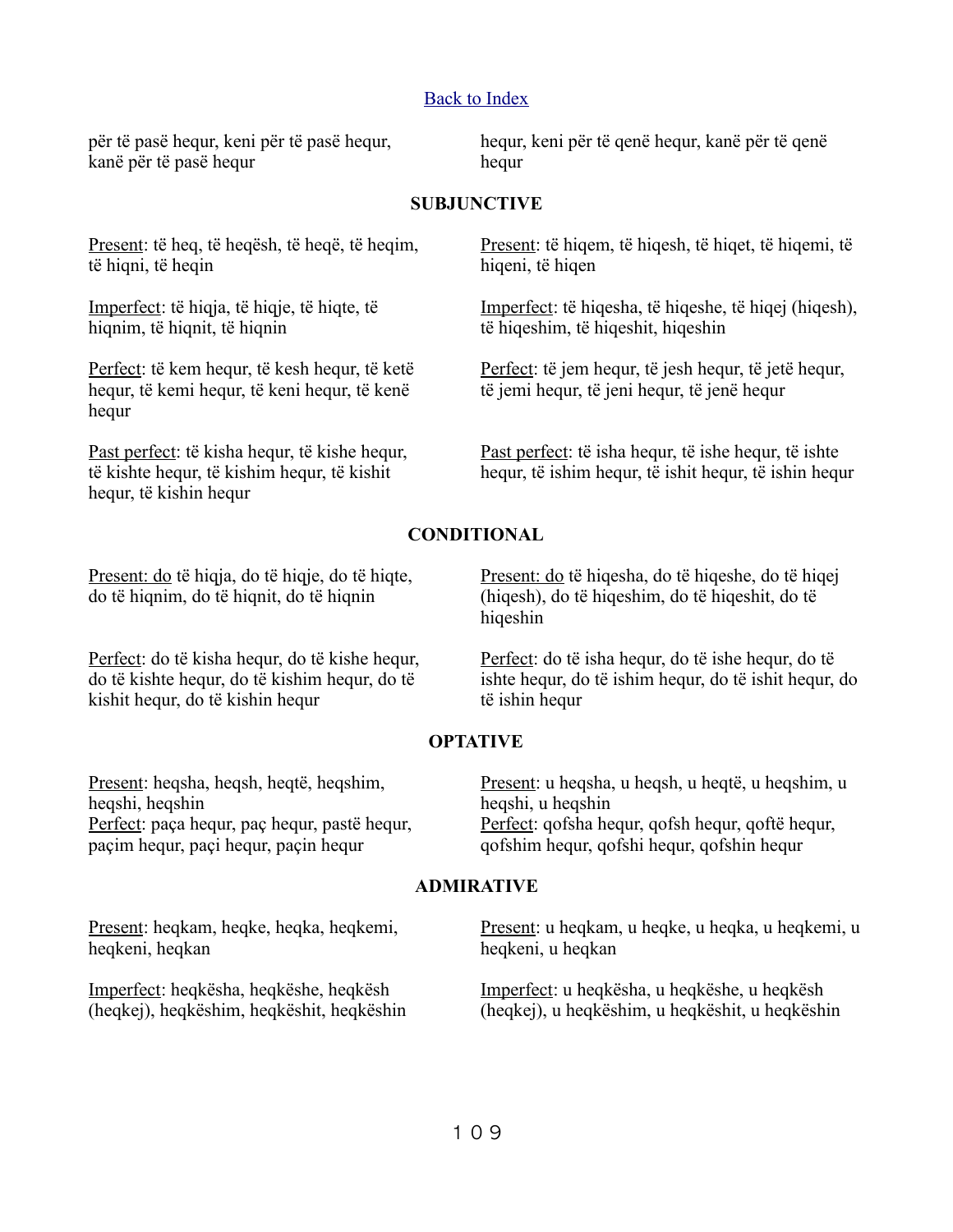Perfect: paskam hequr, paske hequr, paska hequr, paskemi hequr, paskeni hequr, paskan hequr Perfect: qenkam hequr, qenke hequr, qenka hequr, qenkemi hequr, qenkeni hequr, qenkan hequr Past prefect: paskësha hequr, paskëshe hequr, paskësh (paskej) hequr, paskëshim hequr, paskëshit hequr, paskëshin hequr Past perfect: qenkësha hequr, qenkëshe hequr, qenkësh (qenkej) hequr, qenkëshim hequr, qenkëshit hequr, qenkëshin hequr **IMPERATIVE** hiq; hiqni hiqu; hiquni **INFINITIVE** Present: për të hequr Present: për t'u hequr Perfect: për të pasë hequr Perfect: për të qenë hequr **GERUNDIVE** Present: duke hequr Present: duke u hequr Perfect: duke pasë hequr Perfect: duke qenë hequr **PARTICIPLE**

hequr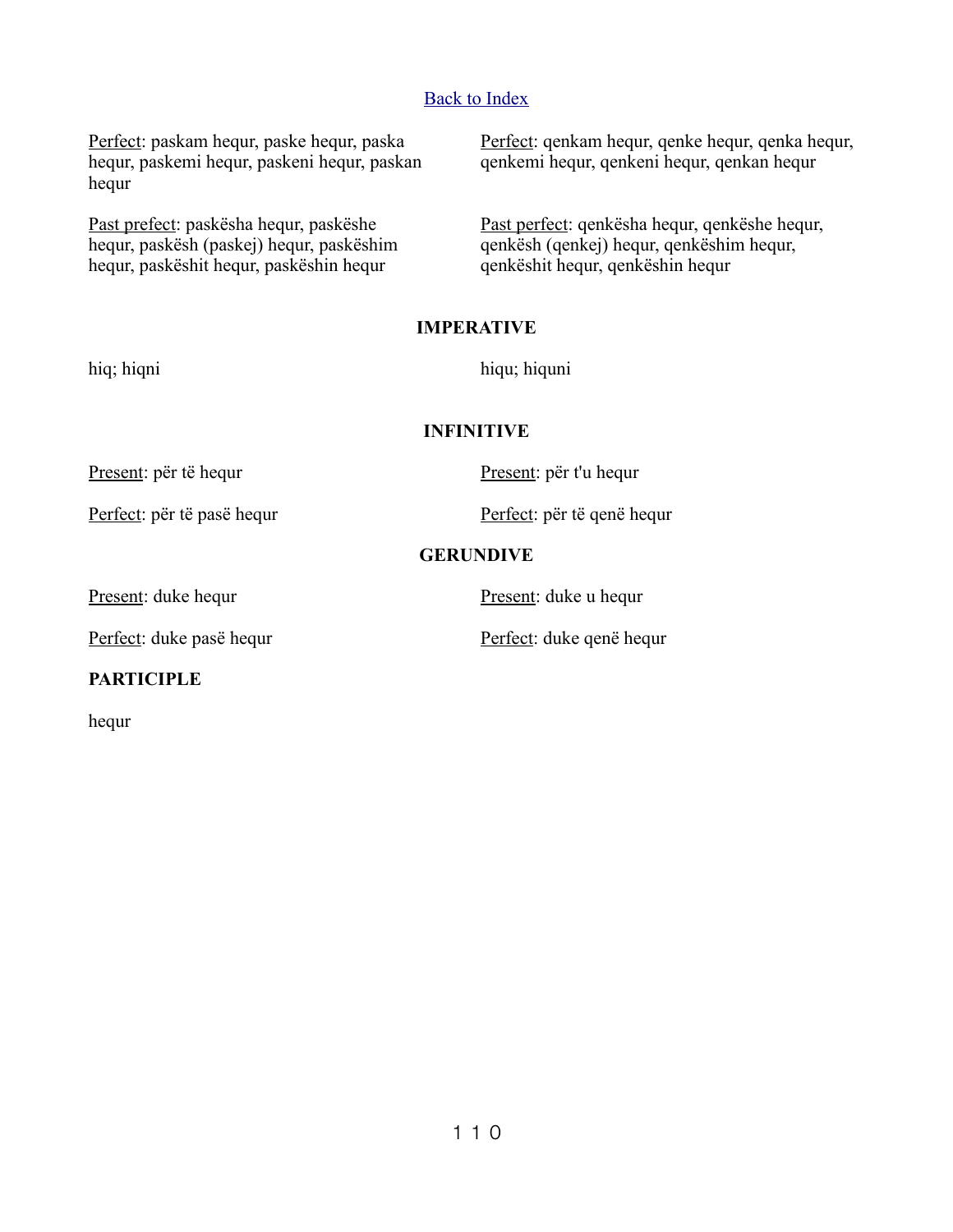# **hipi 'to go up' II-I (intrans.)**

# **INDICATIVE**

Present: hipi, hipën, hipën, hipim, hipni, hipin

Continuous present: po hipi, po hipën, po hipën, po hipim, po hipit, po hipin

Imperfect: hipja, hipje, hipte, hipnim, hipnit, hipnin

Continuous imperfect: po hipja, po hipje, po hipte, po hipnim, po hipnit, po hipnin

Aorist: hipa, hipe, hipu, hipëm, hipët, hipën

Perfect: kam hipur, ke hipur, ka hipur, kemi hipur, keni hipur, kanë hipur

Past perfect I: kisha hipur, kishe hipur, kishte hipur, kishim hipur, kishit hipur, kishin hipur

Past perfect II: pata hipur, pate hipur, pat(i) hipur, patëm hipur, patët hipur, patën hipur

Future I: do të hipi, do të hipësh, do të hipë, do të hipim, do të hipni, do të hipin

Future II: kam për të hipur, ke për të hipur, ka për të hipur, kemi për të hipur, keni për të hipur, kanë për të hipur,

Future perfect I: do të kem hipur, do të kesh hipur, do të ke hipur, do të kemi hipur, do të keni hipur, do të kenë hipur

Future perfect II: kam për të pasë hipur, ke për të pasë hipur,, ka për të pasë hipur, kemi për të pasë hipur,, keni për të pasë hipur, kanë për të pasë hipur

## **SUBJUNCTIVE**

Present: të hip, të hipësh, të hipë, të hipim, të hipni, të hipin

Imperfect: të hipja, të hipje, të hipte, të hipnim, të hipnit, të hipnin

Perfect: të kem hipur, të kesh hipur, të ketë hipur, të kemi hipur, të keni hipur, të kenë hipur

Past perfect: të kisha hipur, të kishe hipur, të kishte hipur, të kishim hipur, të kishit hipur, të kishin hipur **CONDITIONAL**

Present: do të hipja, do të hipje, do të hipte, do të hipnim, do të hipnit, do të hipnin

Perfect: do të kisha hipur, do të kishe hipur, do të kishte hipur, do të kishim hipur, do të kishit hipur, do të kishin hipur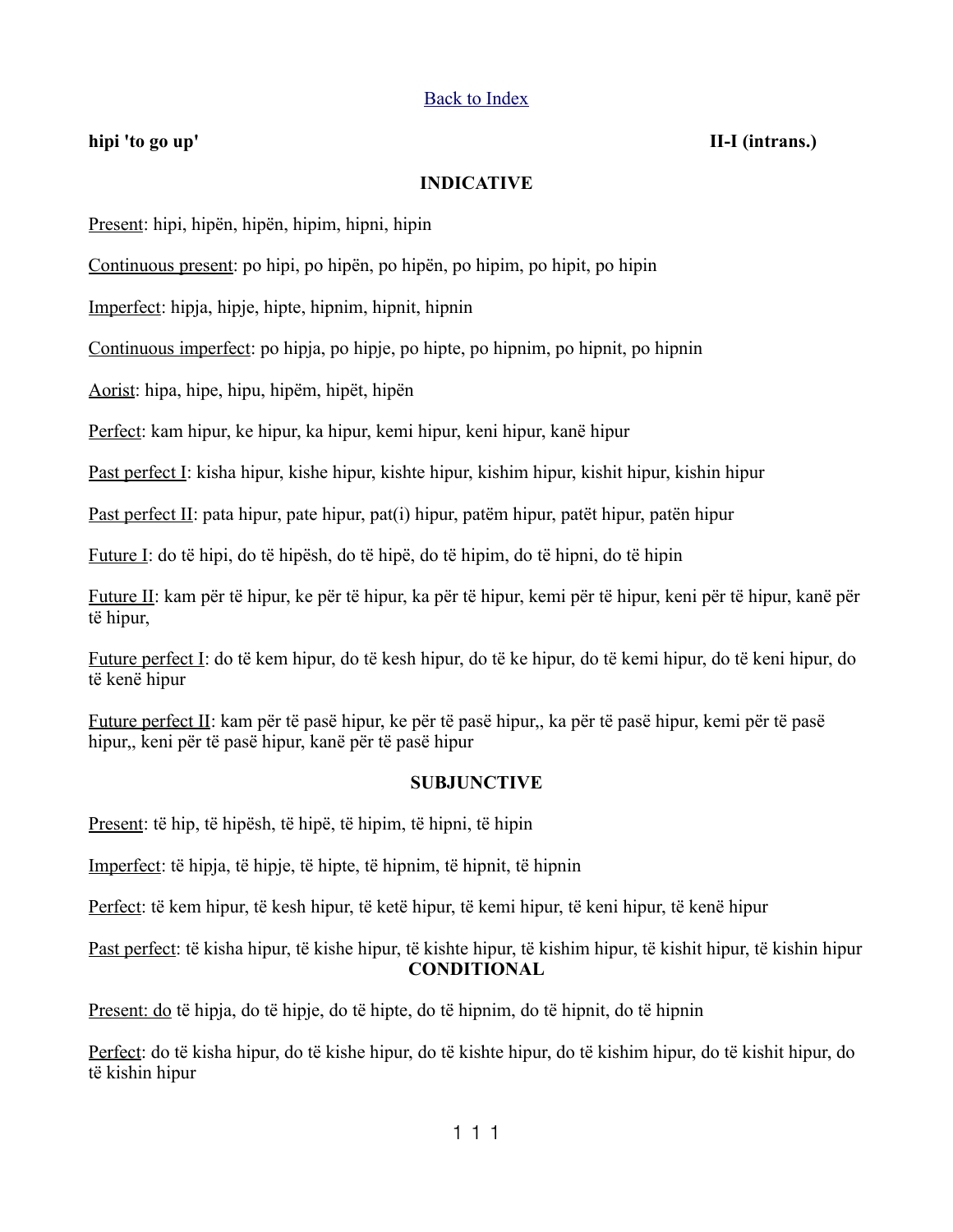## **OPTATIVE**

Present: hipsha, hipsh, hiptë, hipshim, hipshi, hipshin

Perfect: paça hipur, paç hipur, pastë hipur, paçim hipur, paçi hipur, paçin hipur

# **ADMIRATIVE**

Present: hipkam, hipke, hipka, hipkemi, hipkeni, hipkan

Imperfect: hipkësha, hipkëshe, hipkësh (eckej), hipkëshim, hipkëshit, hipkëshin

Perfect: paskam hipur, paske hipur, paska hipur, paskemi hipur, paskeni hipur, paskan hipur

Past perfect: paskësha hipur, paskëshe hipur, paskësh (paskej) hipur, paskëshim hipur, paskëshit hipur, paskëshin hipur

# **IMPERATIVE**

hip; hipni

# **INFINITIVE**

Present: për të hipur

Perfect: për të pasë hipur

# **GERUNDIVE**

Present: duke hipur

Perfect: duke pasë hipur

# **PARTICIPLE**

hipur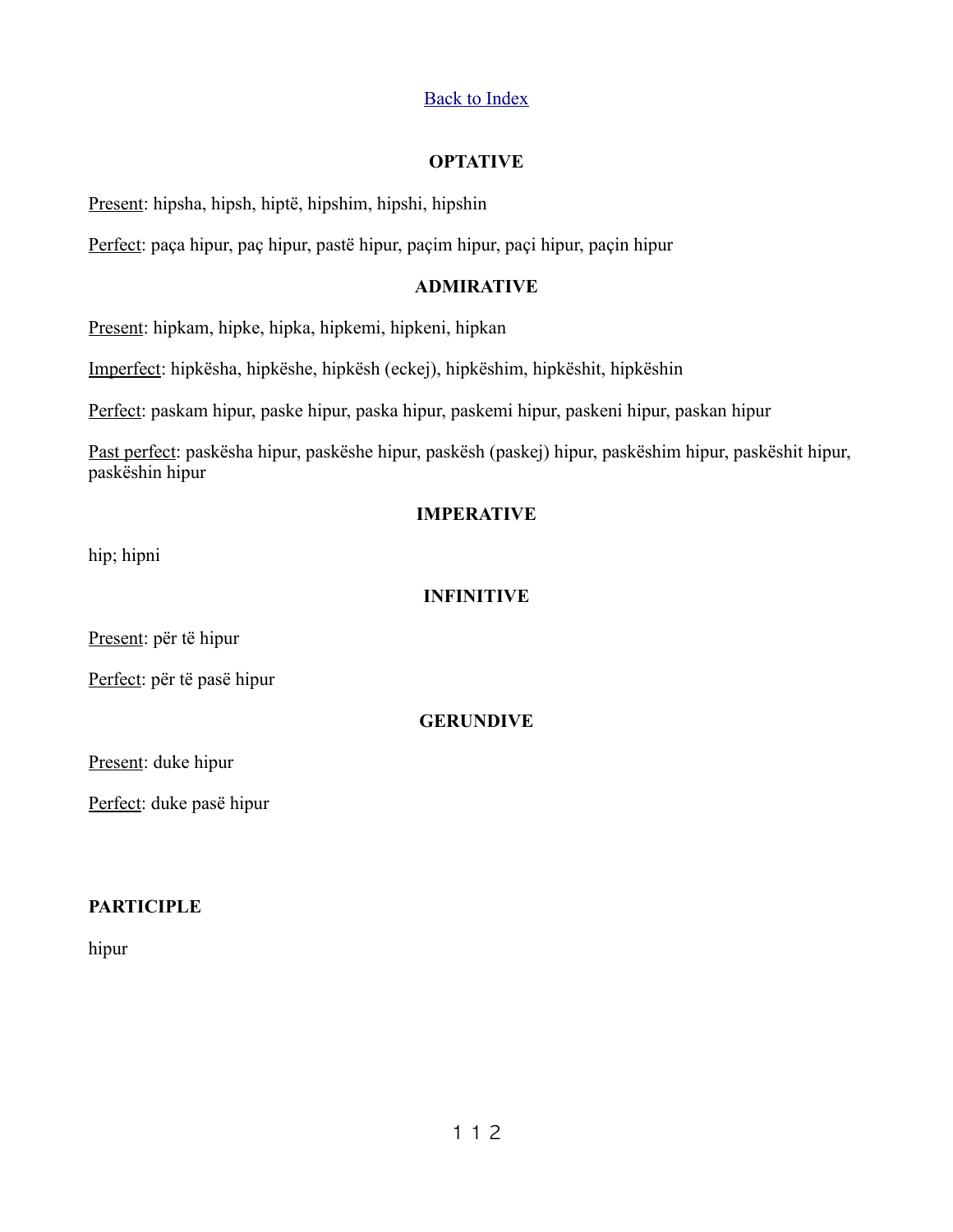# **humbas 'to lose', 'to get lost' II-II-2b (trans. And intrans.)**

Note: Since this verb has both a transitive and intransitive meaning, the passive form isn't necssary, however the mediopassive with the intrnsitive also does seem to exist, and is based on the shorter stem **humb-**.

# **INDICATIVE**

Present: humbas, humbet, humbet, humbasim, humbitni (humbisni), humbasin

Continuous present: po humbas, po humbet, po humbet, po humbasim, po humbitni (humbisni), po humbasin

Imperfect: humbitja (humbisja), humbitje (humbisje), humbiste, humbitnim (humbisnim), humbitnit (humbisnit), humbitnin (humbisnin)

Continuous imperfect: po humbitja (humbisja), po humbitje (humbisje), po humbiste, po humbitnim (humbisnim), po humbitnit (humbisnit), po humbitnin (humbisnin)

Aorist: humba, humbe, humbi, humbëm, humbët, humbën

Perfect: kam humbur, ke humbur, ka humbur, kemi humbur, keni humbur, kanë humbur

Past perfect I: kisha humbur, kishe humbur, kishte humbur, kishim humbur, kishit humbur, kishin humbur

Past perfect II: pata humbur, pate humbur, pat(i) humbur, patëm humbur, patët humbur, patën humbur

Future I: do të humbas, do të humbasësh, do të humbasë, do të humbasim, do të humbitni (humbisni), do të humbasin

Future II: kam për të humbur, ke për të humbur, ka për të humbur, kemi për të humbur, keni për të humbur, kanë për të humbur

Future perfect I: do të kem humbur, do të kesh humbur, do të ketë humbur, do të kemi humbur, do të keni humbur, do të kenë humbur

Future perfect II: kam për të pasë humbur, ke për të pasë humbur, ka për të pasë humbur, kemi për të pasë humbur, keni për të pasë humbur, kanë për të pasë humbur

#### **SUBJUNCTIVE**

Present: të humbas, të humbasësh, të humbasë, të humbasim, të humbitni (humbisni), të humbasin

Imperfect: të humbitja (humbisja), të humbitje (humbisje), të humbiste, të humbitnim (humbisnim), të humbitnit (humbisnit), të humbitnin (humbisnin)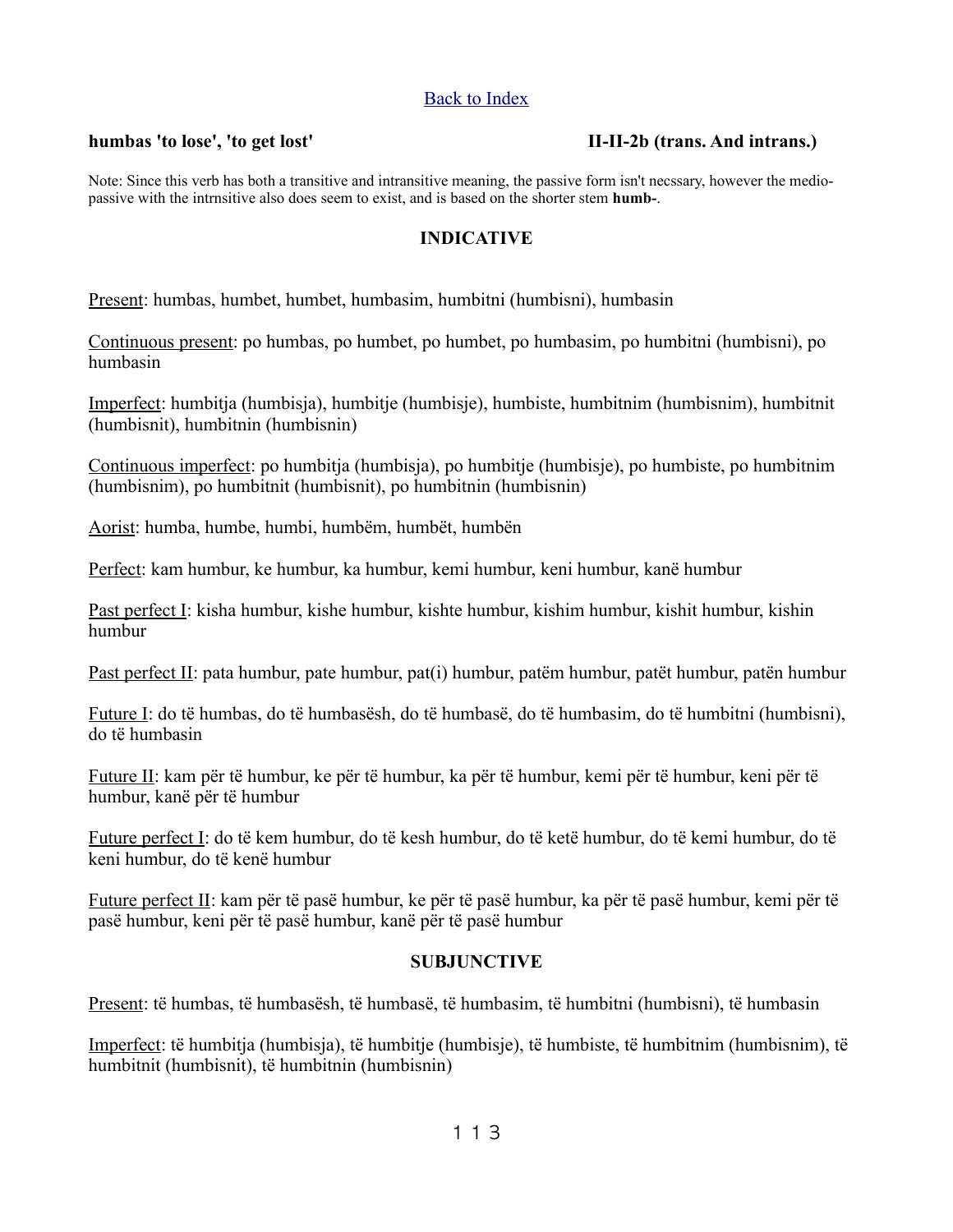Perfect: të kem humbur, të kesh humbur, të ketë humbur, të kemi humbur, të keni humbur, të kenë humbur

Past perfect: të kisha humbur, të kishe humbur, të kishte humbur, të kishim humbur, të kishit humbur, të kishin humbur

#### **CONDITIONAL**

Present: do të humbitja (humbisja), do të humbitje (humbisje), do të humbiste, do të humbitnim (humbisnim), do të humbitnit (humbisnit), do të humbitnin (humbisnin)

Perfect: do të kisha humbur, do të kishe humbur, do të kishte humbur, do të kishim humbur, do të kishit humbur, do të kishin humbur

## **OPTATIVE**

Present: humbsha, humbsh, humbtë, humbshim, humbshi, humbshin

Perfect: paça humbur, paç humbur, pastë humbur, paçim humbur, paçi humbur, paçin humbur

#### **ADMIRATIVE**

Present: humbkam, humbke, humbka, humbkemi, humbkeni, humbkan

Imperfect: humbkësha, humbkëshe, humbkësh, humbkëshim, humbkësh, humbkëshin

Perfect: paskam humbur, paske humbur, paska humbur, paskemi humbur, paskeni humbur, paskan humbur

Past prefect: paskësha humbur, paskëshe humbur, paskësh (paskej) humbur, paskëshim humbur, paskëshit humbur, paskëshin humbur

## **IMPERATIVE**

humbit; humbitni (humbisni)

## **INFINITIVE**

Present: për të humbur

Perfect: për të pasë humbur

## **GERUNDIVE**

Present: duke humbur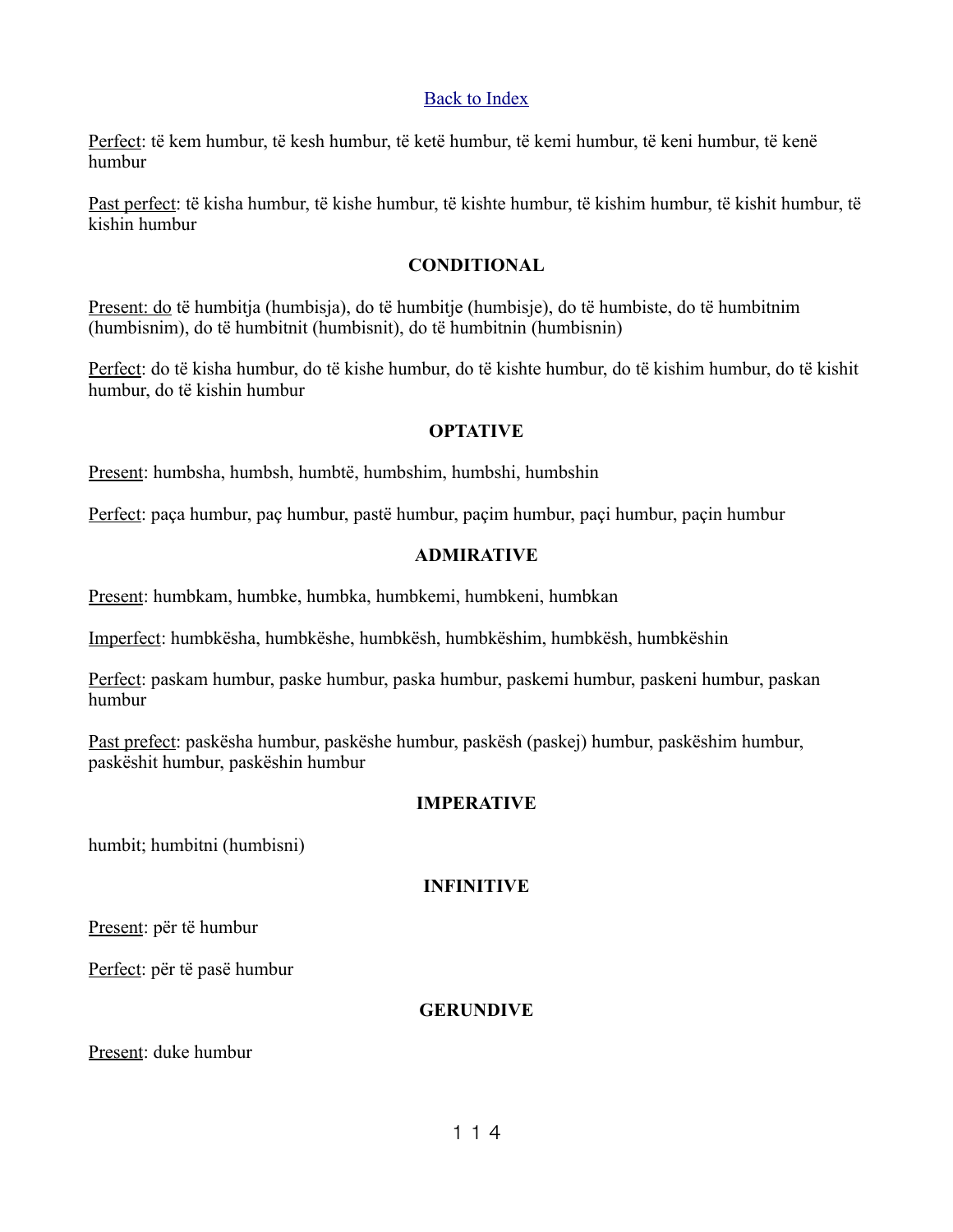Perfect: duke pasë humbur

# **PARTICIPLE**

humbur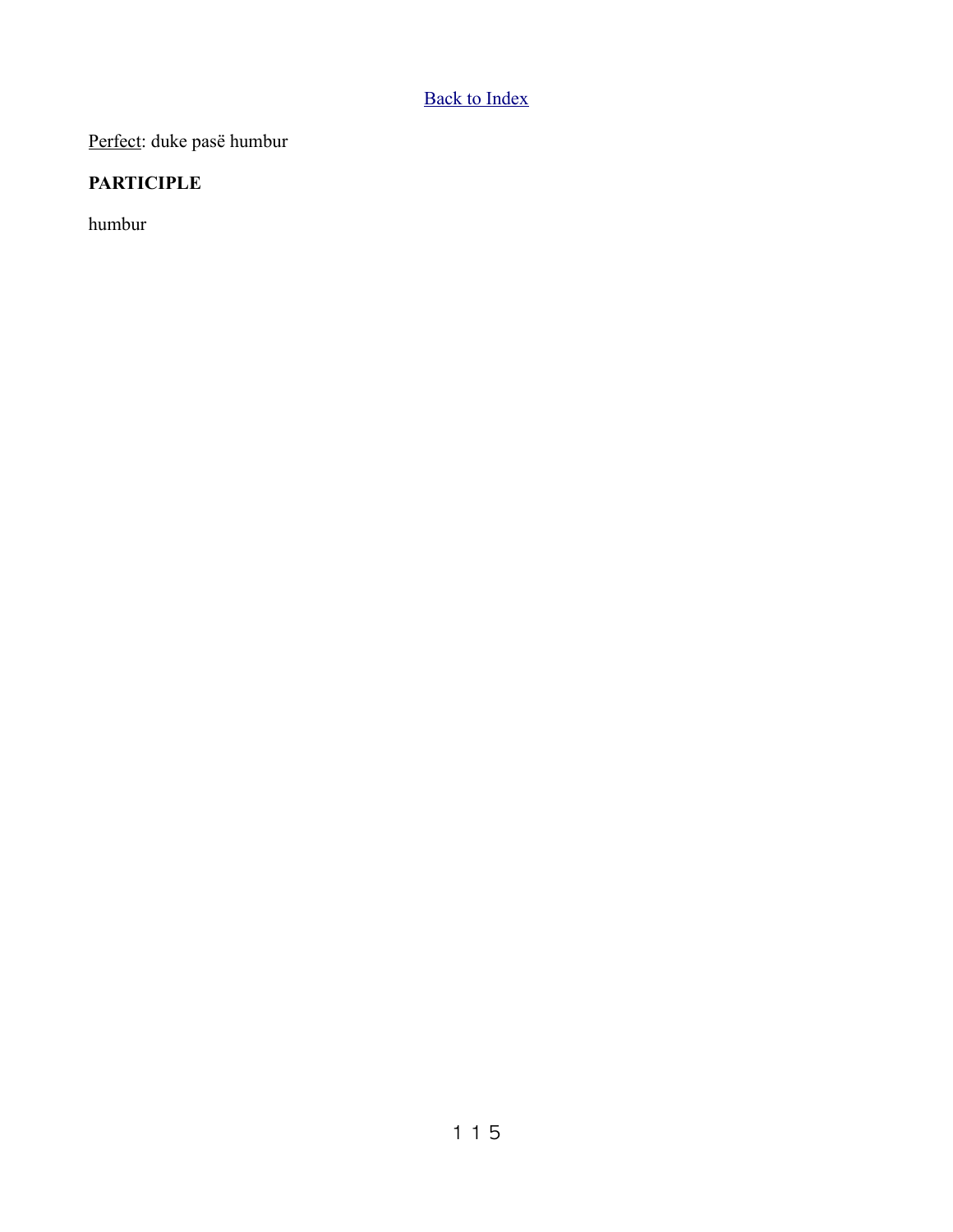# **hyj 'to enter' I-II-3 (intrans.)**

# **INDICATIVE**

Present: hyj, hyn hyn, hyjmë, hyni, hyjnë

Continuous present: po hyj, po hyn po hyn, po hyjmë, po hyni, po hyjnë

Imperfect: hyja, hyje, hynte, hynim, hynit, hynin

Continuous imperfect: po hyja, po hyje, po hynte, po hynim, po hynit, po hynin

Aorist: hyra, hyre, hyri, hyrëm, hyrët, hyrën

Perfect: kam hyrë, ke hyrë, ka hyrë, kemi hyrë, keni hyrë, kanë hyrë

Past perfect I: kisha hyrë, kishe hyrë, kishte hyrë, kishim hyrë, kishit hyrë, kishin hyrë

Past perfect II: pata hyrë, pate hyrë, pat $(i)$  hyrë, patëm hyrë, patët hyrë, patën hyrë

Future I: do të hyj, do të hysh, do të hyjë, do të hyjmë, do të hyni, do të hyjnë

Future II: kam për të hyrë, ke për të hyrë, ka për të hyrë, kemi për të hyrë, keni për të hyrë, kanë për të hyrë

Future perfect I: do të kem hyrë, do të kesh hyrë, do të ke hyrë, do të kemi hyrë, do të keni hyrë, do të kenë hyrë

Future perfect II: kam për të pasë hyrë, ke për të pasë hyrë,, ka për të pasë hyrë,, kemi për të pasë hyrë,, keni për të pasë hyrë,, kanë për të pasë hyrë

## **SUBJUNCTIVE**

Present: të hyj, të hysh, të hyjë, të hyjmë, të hyni, të hyjnë

Imperfect: të hyja, të hyje, të hynte, të hynim, të hynit, të hynin

Perfect: të kem hyrë, të kesh hyrë, të ketë hyrë, të kemi hyrë, të keni hyrë, të kenë hyrë

Past perfect: të kisha hyrë, të kishe hyrë, të kishte hyrë, të kishim hyrë, të kishit hyrë, të kishin hyrë

## **CONDITIONAL**

Present: do të hyja, do të hyje, do të hynte, do të hynim, do të hynit, do të hynin

Perfect: do të kisha hyrë, do të kishe hyrë, do të kishte hyrë, do të kishim hyrë, do të kishit hyrë, do të kishin hyrë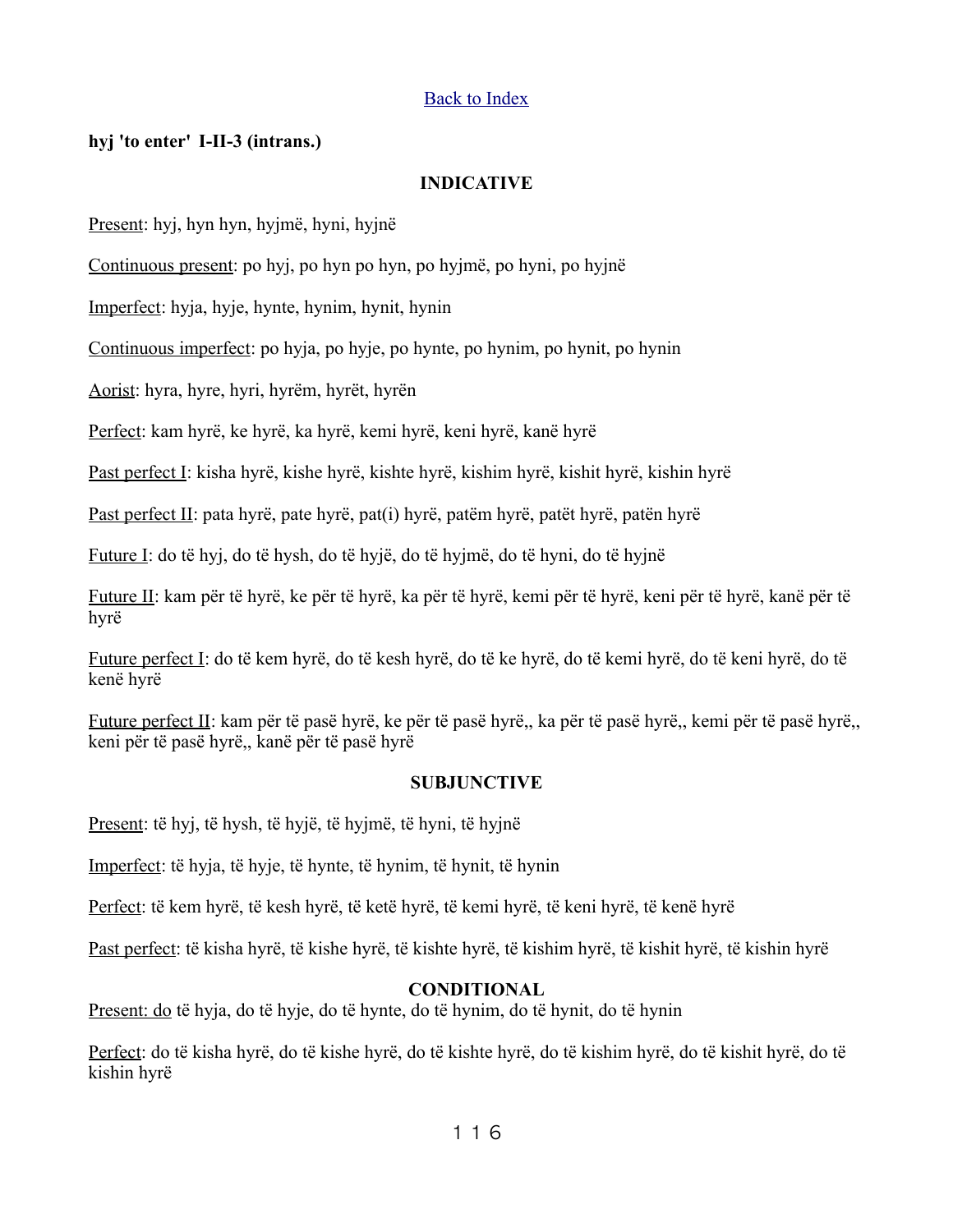## **OPTATIVE**

Present: hyfsha, hyfsh, hyftë, hyfshim, hyfshi, hyfshin

Perfect: paça hyrë, paç hyrë, pastë hyrë, paçim hyrë, paçi hyrë, paçin hyrë

# **ADMIRATIVE**

Present: hykam, hyke, hyka, hykemi, hykeni, hykan

Imperfect: hykësha, hykëshe, hykësh, hykëshim, hykëshit, hykëshin

Perfect: paskam hyrë, paske hyrë, paska hyrë, paskemi hyrë, paskeni hyrë, paskan hyrë

Past Prefect: paskësha hyrë, paskëshe hyrë, paskësh hyrë, paskëshim hyrë, paskëshit hyrë, paskëshin hyrë

# **IMPERATIVE**

hyr; hyni

# **INFINITIVE**

Present: për të hyrë

Perfect: për të pasë hyrë

# **GERUNDIVE**

Present: duke hyrë

Perfect: duke pasë hyrë

# **PARTICIPLE**

hyrë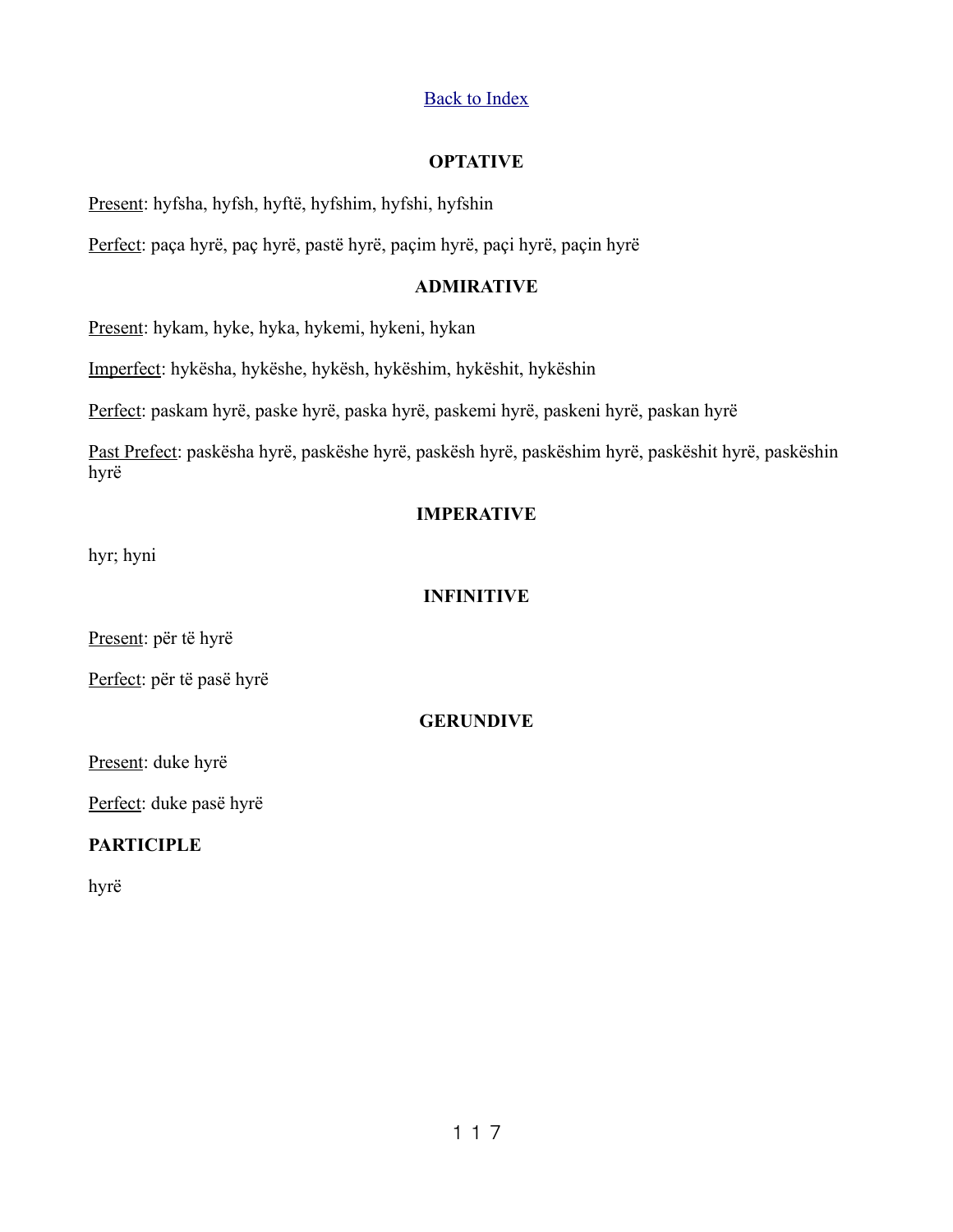# **iki 'to walk' II-I (intrans.)**

## **INDICATIVE**

Present: iki, ikën, ikën, ikim, ikni, ikin

Continuous present: po iki, po ikën, po ikën, po ikim, po ikit, po ikin

Imperfect: ikja, ikje, ikte, iknim, iknit, iknin

Continuous imperfect: po ikja, po ikje, po ikte, po iknim, po iknit, po iknin

Aorist: ika, ike, iku, ikëm, ikët, ikën

Perfect: kam ikur, ke ikur, ka ikur, kemi ikur, keni ikur, kanë ikur

Past perfect I: kisha ikur, kishe ikur, kishte ikur, kishim ikur, kishit ikur, kishin ikur

Past perfect II: pata ikur, pate ikur, pat(i) ikur, patëm ikur, patët ikur, patën ikur

Future I: do të iki, do të ikësh, do të ikë, do të ikim, do të ikni, do të ikin

Future II: kam për të ikur, ke për të ikur, ka për të ikur, kemi për të ikur, keni për të ikur, kanë për të ikur,

Future perfect I: do të kem ikur, do të kesh ikur, do të ke ikur, do të kemi ikur, do të keni ikur, do të kenë ikur

Future perfect II: kam për të pasë ikur, ke për të pasë ikur,, ka për të pasë ikur, kemi për të pasë ikur,, keni për të pasë ikur, kanë për të pasë ikur

#### **SUBJUNCTIVE**

Present: të ik, të ikësh, të ikë, të ikim, të ikni, të ikin

Imperfect: të ikja, të ikje, të ikte, të iknim, të iknit, të iknin

Perfect: të kem ikur, të kesh ikur, të ketë ikur, të kemi ikur, të keni ikur, të kenë ikur

Past perfect: të kisha ikur, të kishe ikur, të kishte ikur, të kishim ikur, të kishit ikur, të kishin ikur

#### **CONDITIONAL**

Present: do të ikja, do të ikje, do të ikte, do të iknim, do të iknit, do të iknin

Perfect: do të kisha ikur, do të kishe ikur, do të kishte ikur, do të kishim ikur, do të kishit ikur, do të kishin ikur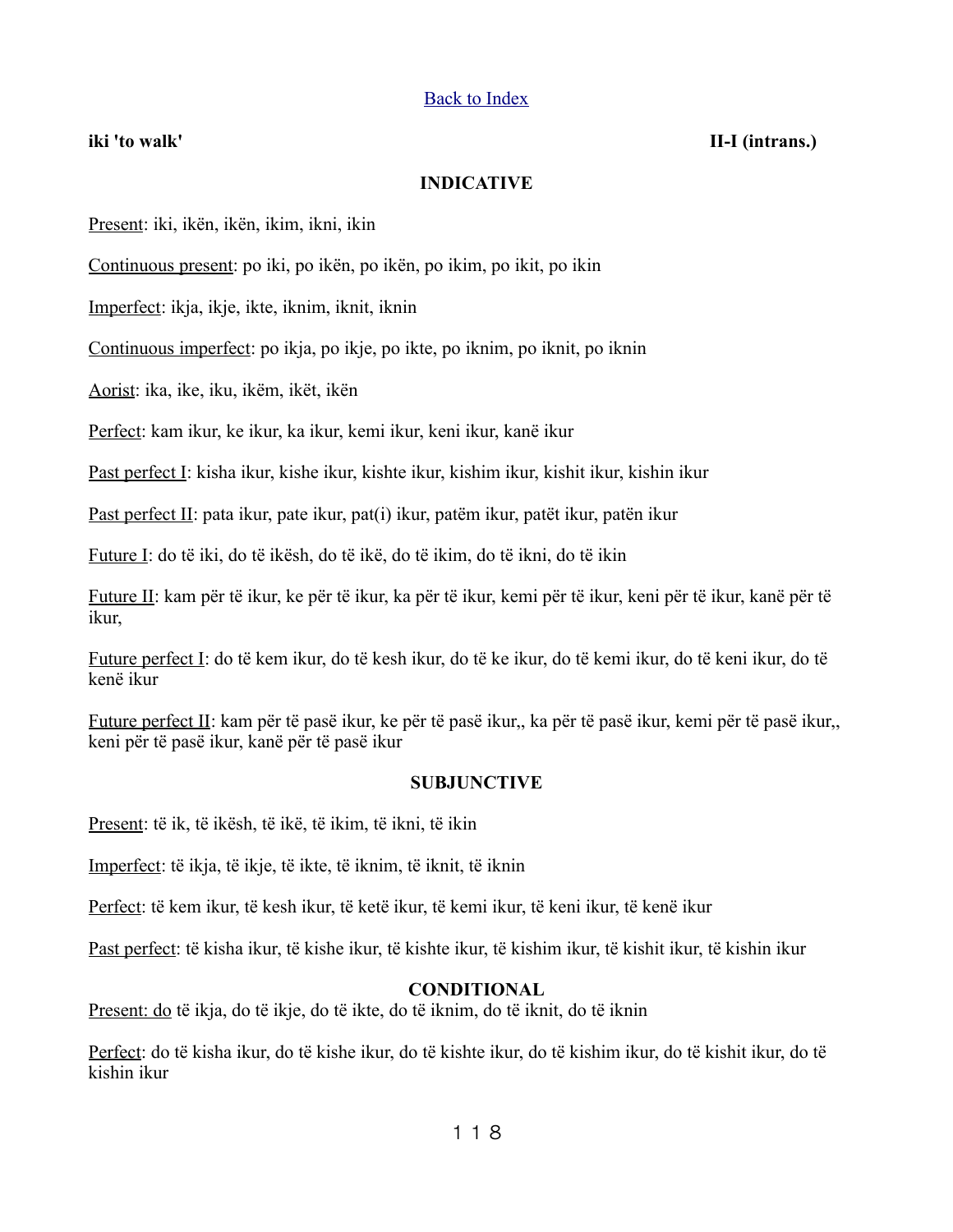# **OPTATIVE**

Present: iksha, iksh, iktë, ikshim, ikshi, ikshin

Perfect: paça ikur, paç ikur, pastë ikur, paçim ikur, paçi ikur, paçin ikur

# **ADMIRATIVE**

Present: ikkam, ikke, ikka, ikkemi, ikkeni, ikkan

Imperfect: ikkësha, ikkëshe, ikkësh (ikkej), ikkëshim, ikkëshit, ikkëshin

Perfect: paskam ikur, paske ikur, paska ikur, paskemi ikur, paskeni ikur, paskan ikur

Past perfect: paskësha ikur, paskëshe ikur, paskësh (paskej) ikur, paskëshim ikur, paskëshit ikur, paskëshin ikur

# **IMPERATIVE**

ik; ikni

# **INFINITIVE**

Present: për të ikur

Perfect: për të pasë ikur

# **GERUNDIVE**

Present: duke ikur

Perfect: duke pasë ikur

# **PARTICIPLE**

ikur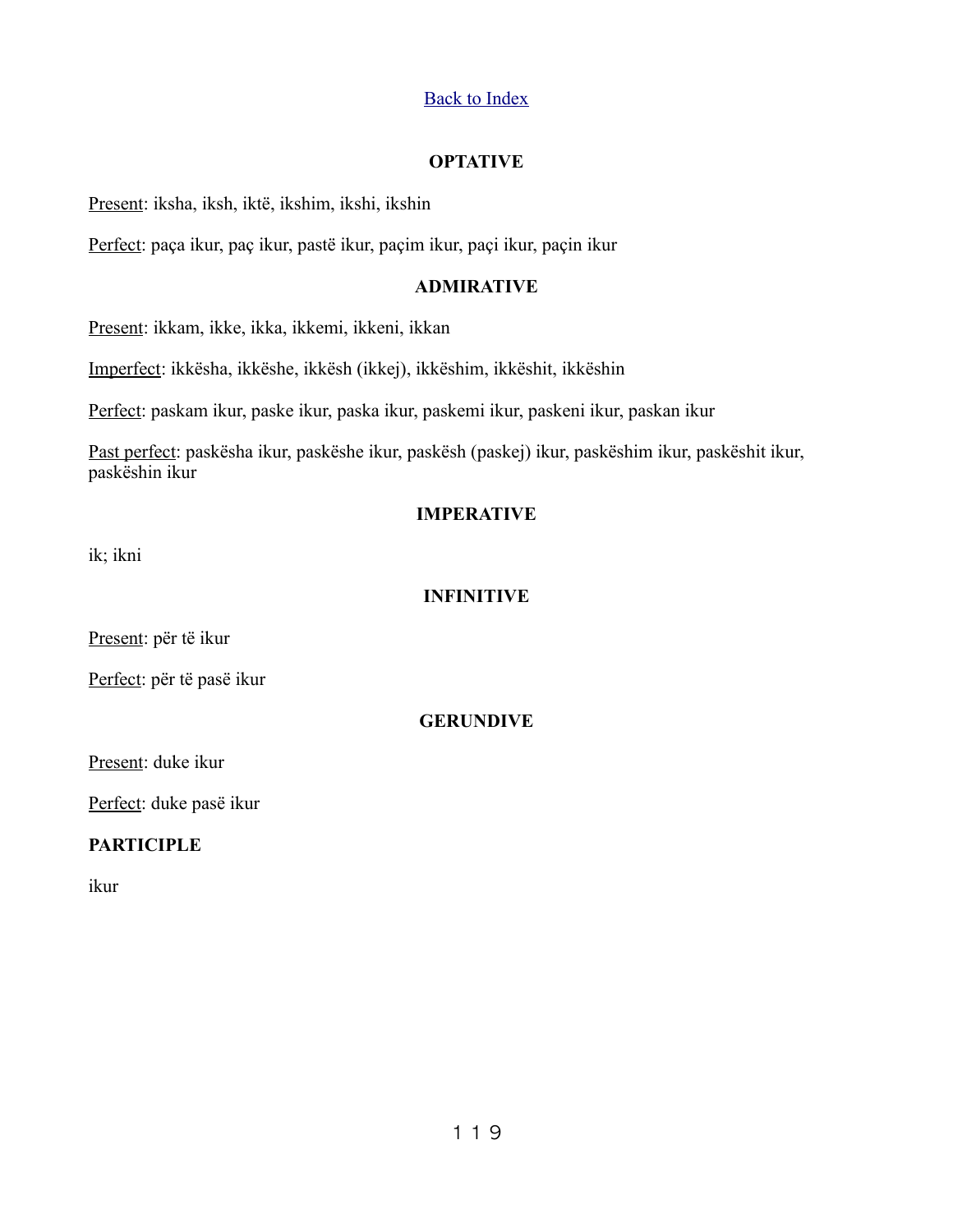#### **jam 'to be'; Irr. (auxiliary verb)**

#### **INDICATIVE**

Present: jam, je, është, jemi, jeni, janë

Imperfect: isha, ishe, ishte, ishim, ishit, ishin

Aorist: qeshë, qe, qe, qemë, qetë, qenë

Perfect: kam qenë, ke qenë, ka qenë, kemi qenë, keni qenë, kanë qenë

Past perfect I: kisha qenë, kishe qenë, kishte qenë, kishim qenë, kishit qenë, kishin qenë

Past perfect II: pata qenë, pate qenë, pat(i) qenë, patëm qenë, patët qenë, patën qenë

Future I: do të jem, do të jesh, do të jetë, do të jemi, do të jeni, do të jeni

Future II: kam për të qenë, ke për të qenë, ka për të qenë, kemi për të qenë, keni për të qenë, kanë për të qenë

Future perfect I: do të kem qenë, do të kesh qenë, do të ke qenë, do të kemi qenë, do të keni qenë, do të kenë qenë

Future perfect II: kam për të pasë qenë, ke për të pasë qenë, ka për të pasë qenë, kemi për të pasë qenë, keni për të pasë qenë, kanë për të pasë qenë

#### **SUBJUNCTIVE**

Present: të jem, të jesh, të jetë, të jemi, të jeni, të jeni

Imperfect: të isha, të ishe, të ishte, të ishim, të ishit, të ishin

Perfect: të kem qenë, të kesh qenë, të ketë qenë, të kemi qenë, të keni qenë, të kenë qenë

Past perfect: të kisha qenë, të kishe qenë, të kishte qenë, të kishim qenë, të kishit qenë, të kishin qenë

# **CONDITIONAL**

Present: do të isha, do të ishe, do të ishte, do të ishim, do të ishit, do të ishin

Perfect: do të kisha qenë, do të kishe qenë, do të kishte qenë, do të kishim qenë, do të kishit qenë, do të kishin qenë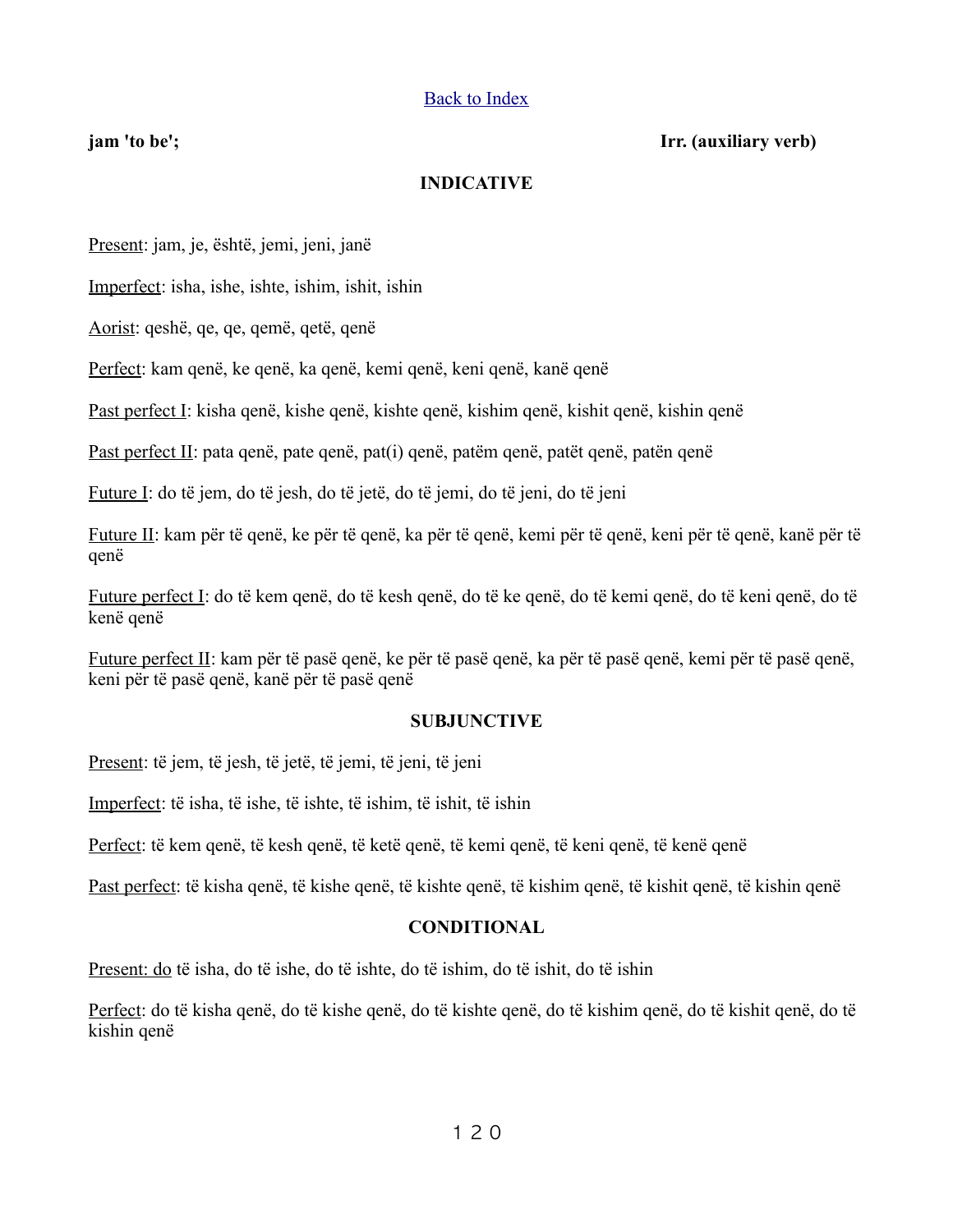# **OPTATIVE**

Present: qofsha, qofsh, qoftë, qofshim, qofshi, qofshin

Perfect: paça qenë, paç qenë, pastë qenë, paçim qenë, paçi qenë, paçin qenë

# **ADMIRATIVE**

Present: qenkam, qenke, qenka, qenkemi, qenkeni, qenkan

Imperfect: qenkësha, qenkëshe, qenkësh (qenkej), qenkëshim, qenkëshit, qenkëshin

Perfect: paskam qenë, paske qenë, paska qenë, paskemi qenë, paskeni qenë, paskan qenë

Past perfect: paskësha qenë, paskëshe qenë, paskësh (paskej) qenë, paskëshim qenë, paskëshit qenë, paskëshin qenë

# **IMPERATIVE**

ji; jini

# **INFINITIVE**

Present: për të qenë

# **GERUNDIVE**

Present: duke qenë

Perfect: duke pasë qenë

# **PARTICIPLE**

qenë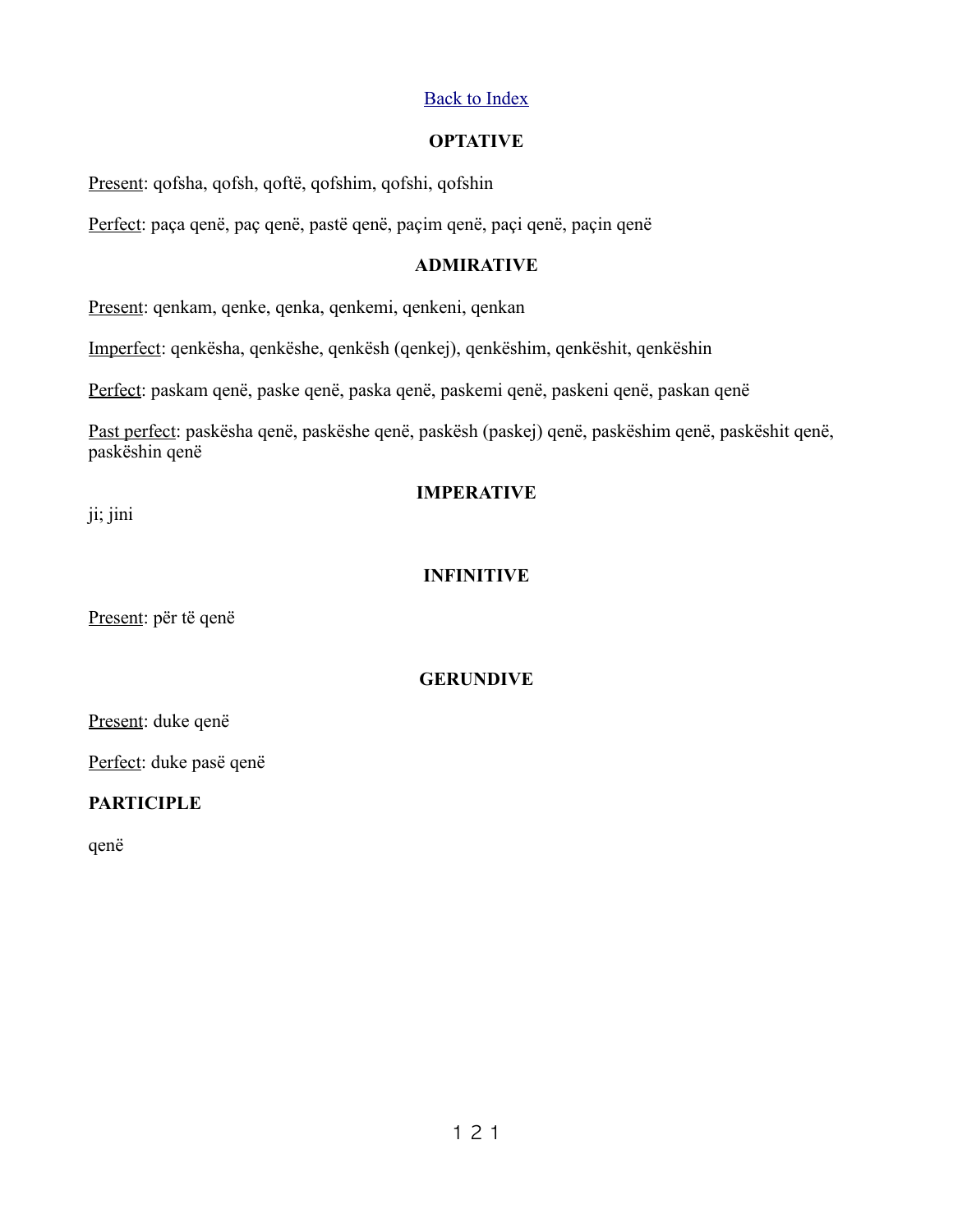# **jap 'to give'; jepem 'to be given; to dedicate onself' Irr. (trans.)**

# **Active Medio-Passive**

# **INDICATIVE**

Continuous present: po jap, po jep, po jep, po japim, po jepni, po japin

Imperfect: jepja, jepje, jepte, jepnim, jepnit, jepnin

Continuous imperfect: po jepja, po jepje, po jepnte, po jepnim, po jepnit, po jepnin

Aorist: dhashë, dhe, dha, dhamë, dhatë, dhanë

Perfect: kam dhënë, ke dhënë, ka dhënë, kemi dhënë, keni dhënë, kanë dhënë

Past perfect I: kisha dhënë, kishe dhënë, kishte dhënë, kishim dhënë, kishit dhënë, kishin dhënë

Past perfect II: pata dhënë, pate dhënë, pat(i) dhënë, patëm dhënë, patët dhënë, patën dhënë

Future I: do të jap, do të japësh, do të japë, do të japim, do të jepni, do të japin

Future II: kam për të dhënë, ke për të dhënë, ka për të dhënë, kemi për të dhënë, keni për të dhënë, kanë për të dhënë

Future perfect I: do të kem dhënë, do të kesh dhënë, do të ketë dhënë, do të kemi dhënë, do të keni dhënë, do të kenë dhënë

Future perfect II: kam për të pasë dhënë, ke për të pasë dhënë, ka për të pasë dhënë,

Present: jap, jep, jep, japim, jepni, japin Present: jepem, jepesh, jepet, jepemi, jepeni, jepen

Continuous present: po jepem, po jepesh, po jepet, po jepemi, po jepeni, po jepen

Imperfect: jepesha, jepeshe, jepej (jepesh), jepeshim, jepeshit, jepeshin

Continuous imperfect: po jepesha, po jepeshe, po jepej (jepesh), po jepeshim, po jepeshit, po jepeshin

Aorist: u dhashë, u dhe, u dha, u dhamë, u dhatë, u dhanë

Perfect: jam dhënë, je dhënë, është dhënë, jemi dhënë, jeni dhënë, janë dhënë

Past perfect I: isha dhënë, ishe dhënë, ishte dhënë, ishim dhënë, ishit dhënë, ishin dhënë

Past perfect II: qeshë dhënë, qe dhënë, qe dhënë, qemë dhënë, qetë dhënë, qenë dhënë

Future I: do të jepem, do të jepesh, do të jepet, do të jepemi, do të jepeni, do të jepen

Future II: kam për t'u dhënë, ke për t'u dhënë, ka për t'u dhënë, kemi për t'u dhënë, keni për t'u dhënë, kanë për t'u dhënë

Future perfect I: do të jem dhënë, do të jesh dhënë, do të jetë dhënë, do të jemi dhënë, do të jeni dhënë, do të jenë dhënë

Future perfect II: kam për të qenë dhënë, ke për të qenë dhënë, ka për të qenë dhënë, kemi për të qenë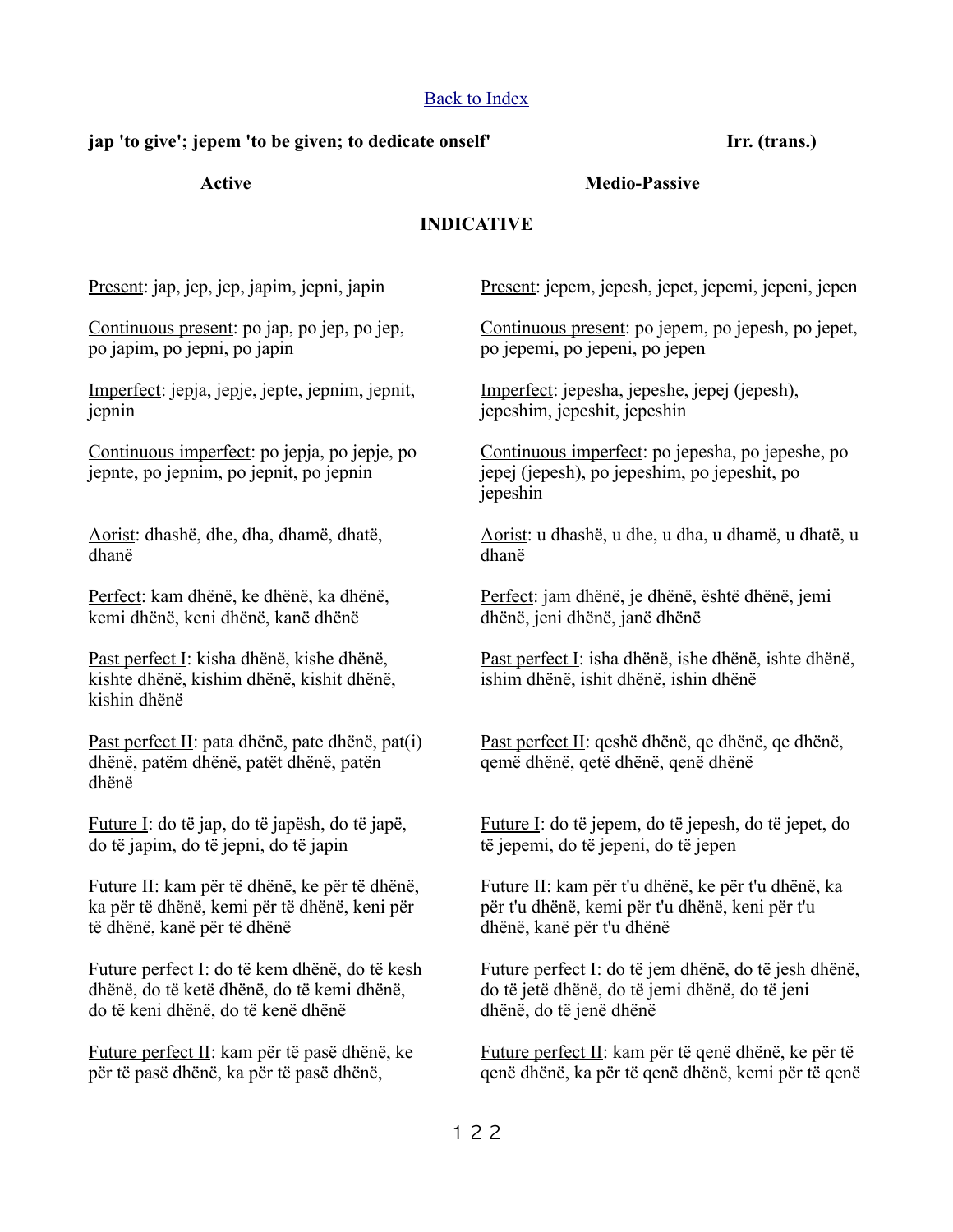kemi për të pasë dhënë, keni për të pasë dhënë, kanë për të pasë dhënë

(dhënkej), dhënkëshim, dhënkëshit,

dhënkëshin

dhënë, keni për të qenë dhënë, kanë për të qenë dhënë

#### **SUBJUNCTIVE**

Present: të jap, të japësh, të japë, të japim, të jepni, të japin Present: të jepem, të jepesh, të jepet, të jepemi, të jepeni, të jepen Imperfect: të jepja, të jepje, të jepte, të jepnim, të jepnit, të jepnin Imperfect: të jepesha, të jepeshe, të jepej (jepesh), të jepeshim, të jepeshit, jepeshin Perfect: të kem dhënë, të kesh dhënë, të ketë dhënë, të kemi dhënë, të keni dhënë, të kenë dhënë Perfect: të jem dhënë, të jesh dhënë, të jetë dhënë, të jemi dhënë, të jeni dhënë, të jenë dhënë Past perfect: të kisha dhënë, të kishe dhënë, të kishte dhënë, të kishim dhënë, të kishit dhënë, të kishin dhënë Past perfect: të isha dhënë, të ishe dhënë, të ishte dhënë, të ishim dhënë, të ishit dhënë, të ishin dhënë **CONDITIONAL** Present: do të jepja, do të jepje, do të jepte, do të jepnim, do të jepnit, do të jepnin Present: do të jepesha, do të jepeshe, do të jepej (jepesh), do të jepeshim, do të jepeshit, do të jepeshin Perfect: do të kisha dhënë, do të kishe dhënë, do të kishte dhënë, do të kishim dhënë, do të kishit dhënë, do të kishin dhënë Perfect: do të isha dhënë, do të ishe dhënë, do të ishte dhënë, do të ishim dhënë, do të ishit dhënë, do të ishin dhënë **OPTATIVE** Present: dhënça, dhënç, dhëntë, dhënçim, dhënçi, dhënçin Present: u dhënça, u dhënç, u dhëntë, u dhëncim, u dhënçi, u dhënçin Perfect: paça dhënë, paç dhënë, pastë dhënë, paçim dhënë, paçi dhënë, paçin dhënë Perfect: qofsha dhënë, qofsh dhënë, qoftë dhënë, qofshim dhënë, qofshi dhënë, qofshin dhënë **ADMIRATIVE** Present: dhënkam, dhënke, dhënka, dhënkemi, dhënkeni, dhënkan Present: u dhënkam, u dhënke, u dhënka, u dhënkemi, u dhënkeni, u dhënkan Imperfect: dhënkësha, dhënkëshe, dhënkësh

Imperfect: u dhënkësha, u dhënkëshe, u dhënkësh (dhënkej), u dhënkëshim, u dhënkëshit, u dhënkëshin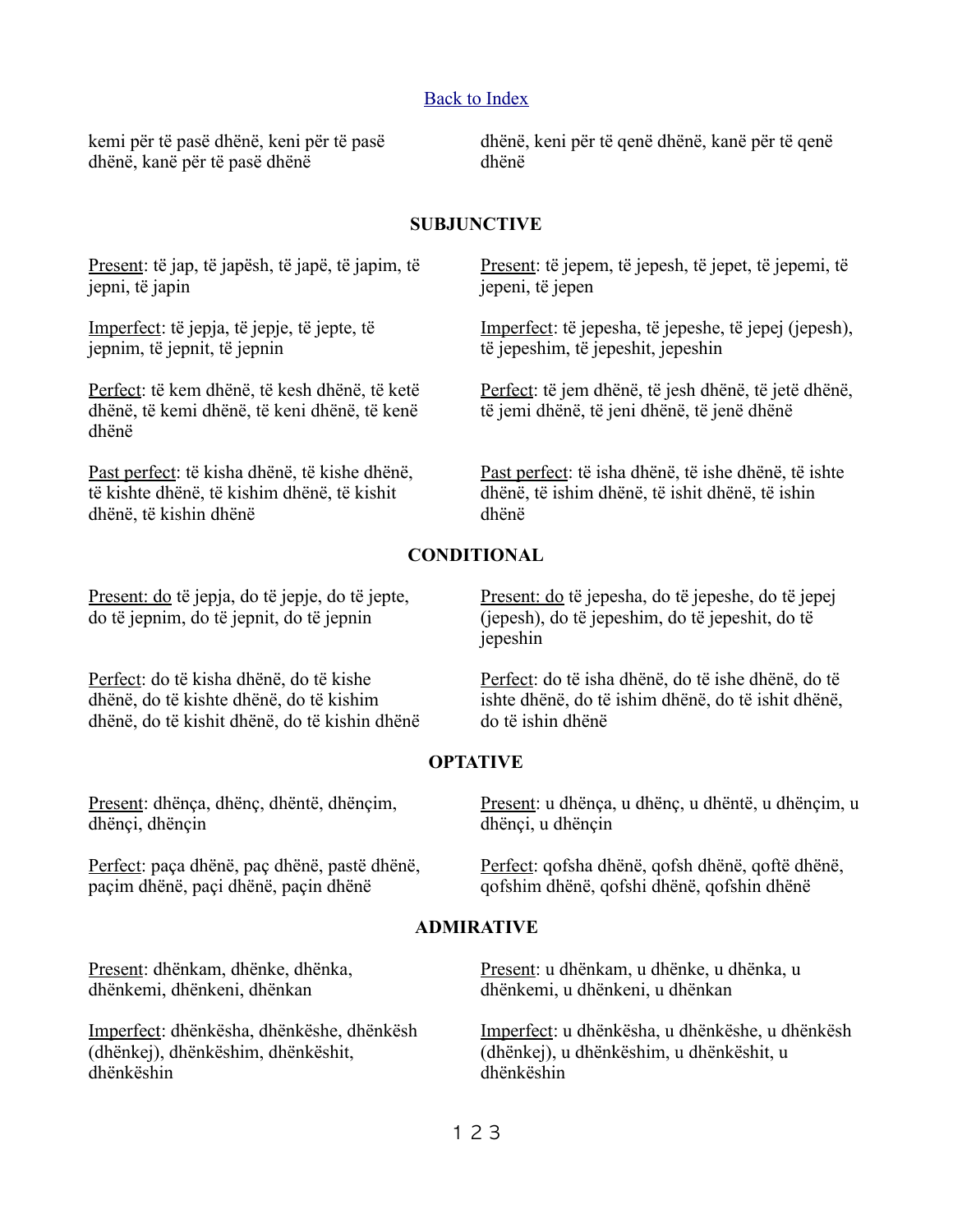| Perfect: paskam dhënë, paske dhënë, paska<br>dhënë, paskemi dhënë, paskeni dhënë,<br>paskan dhënë                             | Perfect: qenkam dhënë, qenke dhënë, qenka dhënë,<br>qenkemi dhënë, qenkeni dhënë, qenkan dhënë                                |  |
|-------------------------------------------------------------------------------------------------------------------------------|-------------------------------------------------------------------------------------------------------------------------------|--|
| Past prefect: paskësha dhënë, paskëshe<br>dhënë, paskësh (paskej) dhënë, paskëshim<br>dhënë, paskëshit dhënë, paskëshin dhënë | Past perfect: qenkësha dhënë, qenkëshe dhënë,<br>qenkësh (qenkej) dhënë, qenkëshim dhënë,<br>qenkëshit dhënë, qenkëshin dhënë |  |
| <b>IMPERATIVE</b>                                                                                                             |                                                                                                                               |  |
| jep; jepni                                                                                                                    | jepu; jepuni                                                                                                                  |  |
| <b>INFINITIVE</b>                                                                                                             |                                                                                                                               |  |
| Present: për të dhënë                                                                                                         | Present: për t'u dhënë                                                                                                        |  |
| Perfect: për të pasë dhënë                                                                                                    | Perfect: për të qenë dhënë                                                                                                    |  |
| <b>GERUNDIVE</b>                                                                                                              |                                                                                                                               |  |
| Present: duke dhënë                                                                                                           | Present: duke u dhënë                                                                                                         |  |
| Perfect: duke pasë dhënë                                                                                                      | Perfect: duke qenë dhënë                                                                                                      |  |
| <b>PARTICIPLE</b>                                                                                                             |                                                                                                                               |  |

dhënë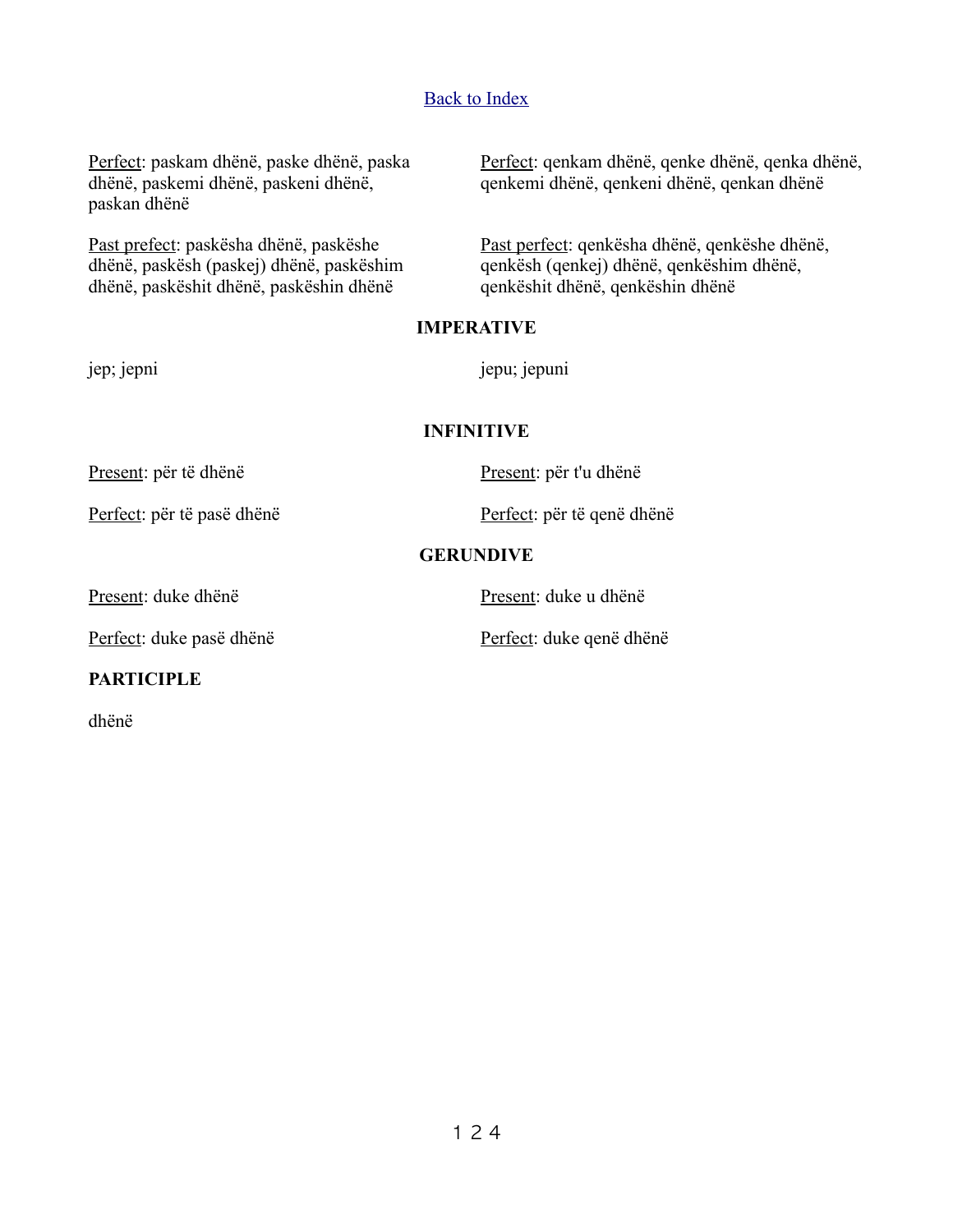**kam 'to have' (also auxiliary verb for forming active perfect tenses). Irr. (trans. but no mediopassive form)**

#### **INDICATIVE**

Present: kam, ke, ka, kemi, keni, kanë

Imperfect: kisha, kishe, kishte, kishim, kishit, kishin

Aorist: pata, pate, pati, patëm, patët, patën

Perfect: kam pasur, ke pasur, ka pasur, kemi pasur, keni pasur, kanë pasur

Past perfect I: kisha pasur, kishe pasur, kishte pasur, kishim pasur, kishit pasur, kishin pasur

Past perfect II: pata pasur, pate pasur, pat(i) pasur, patëm pasur, patët pasur, patën pasur

Future I: do të kem, do të kesh, do të ketë, do të kemi, do të keni, do të keni

Future II: kam për të pasur, ke për të pasur, ka për të pasur, kemi për të pasur, keni për të pasur, kanë për të pasur

Future perfect I: do të kem pasur, do të kesh pasur, do të ke pasur, do të kemi pasur, do të keni pasur, do të kenë pasur

Future perfect II: kam për të pasur pasur, ke për të pasur pasur, ka për të pasur pasur, kemi për të pasur pasur, keni për të pasur pasur, kanë për të pasur pasur

#### **SUBJUNCTIVE**

Present: të kem, të kesh, të ketë, të kemi, të keni, të kenë

Imperfect: të kisha, të kishe, të kishte, të kishim, të kishit, të kishin

Perfect: të kem pasur, të kesh pasur, të ketë pasur, të kemi pasur, të keni pasur, të kenë pasur

Past perfect: të kisha pasur, të kishe pasur, të kishte pasur, të kishim pasur, të kishit pasur, të kishin pasur

#### **CONDITIONAL**

Present: do të kisha, do të kishe, do të kishte, do të kishim, do të kishit, do të kishin

Perfect: do të kisha pasur, do të kishe pasur, do të kishte pasur, do të kishim pasur, do të kishit pasur, do të kishin pasur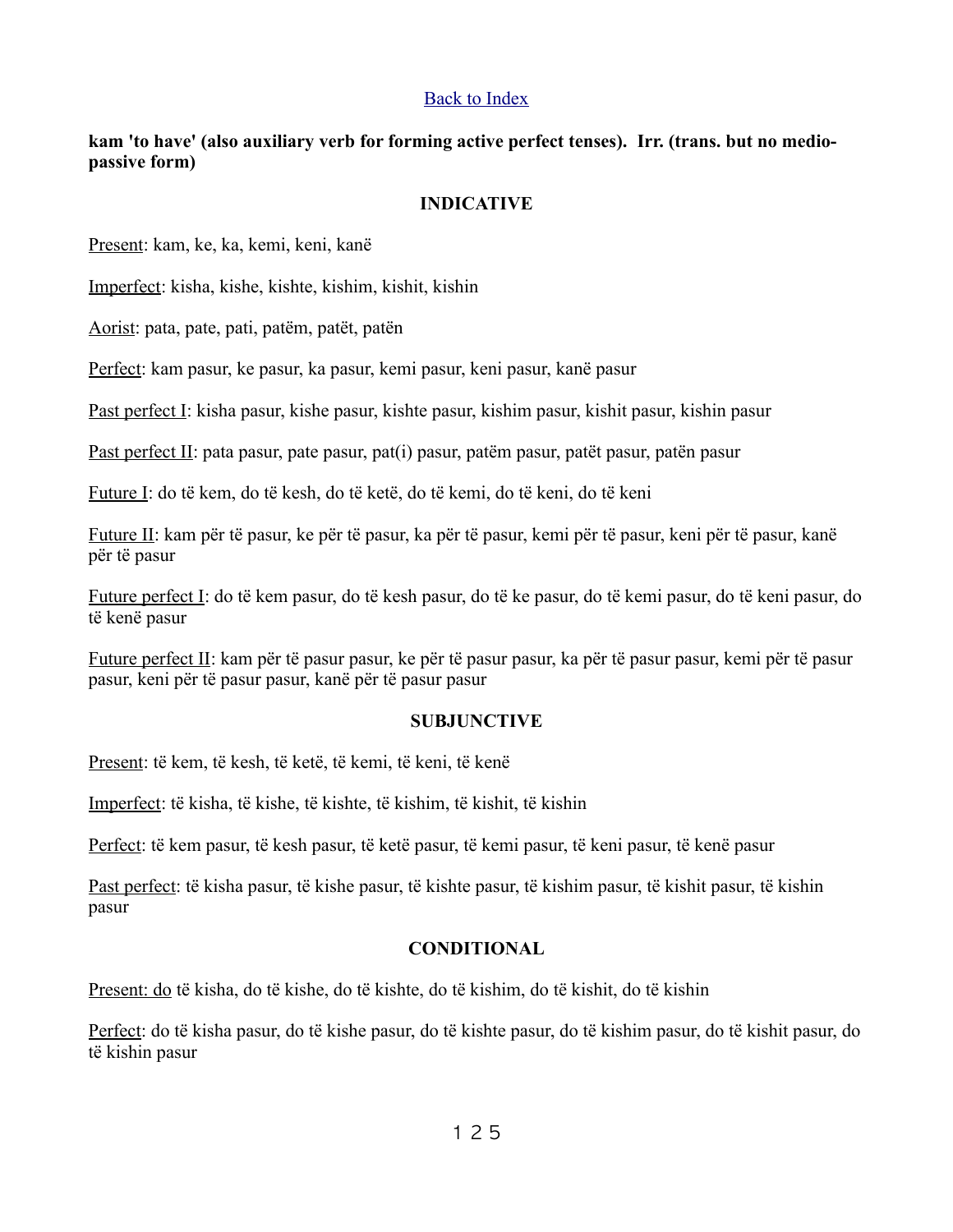# **OPTATIVE**

Present: paça, paç, pastë, paçim, paçi, paçin

Perfect: paça pasur, paç pasur, pastë pasur, paçim pasur, paçi pasur, paçin pasur

# **ADMIRATIVE**

Present: paskam, paske, paska, paskemi, paskeni, paskan

Imperfect: paskësha, paskëshe, paskësh (paskej), paskëshim, paskëshit, paskëshin

Perfect: paskam pasur, paske pasur, paska pasur, paskemi pasur, paskeni pasur, paskan pasur

Past perfect: paskësha pasur, paskëshe pasur, paskësh (paskej) pasur, paskëshim pasur, paskëshit pasur, paskëshin pasur

# **IMPERATIVE**

ki; kini

# **INFINITIVE**

për të pasur

# **GERUNDIVE**

Present: duke pasur

Perfect: duke pasur pasur

# **PARTICIPLE**

pasur

## **kthej 'to turn'; kthehem 'to be turned; to return' I-I-Ia (trans.)**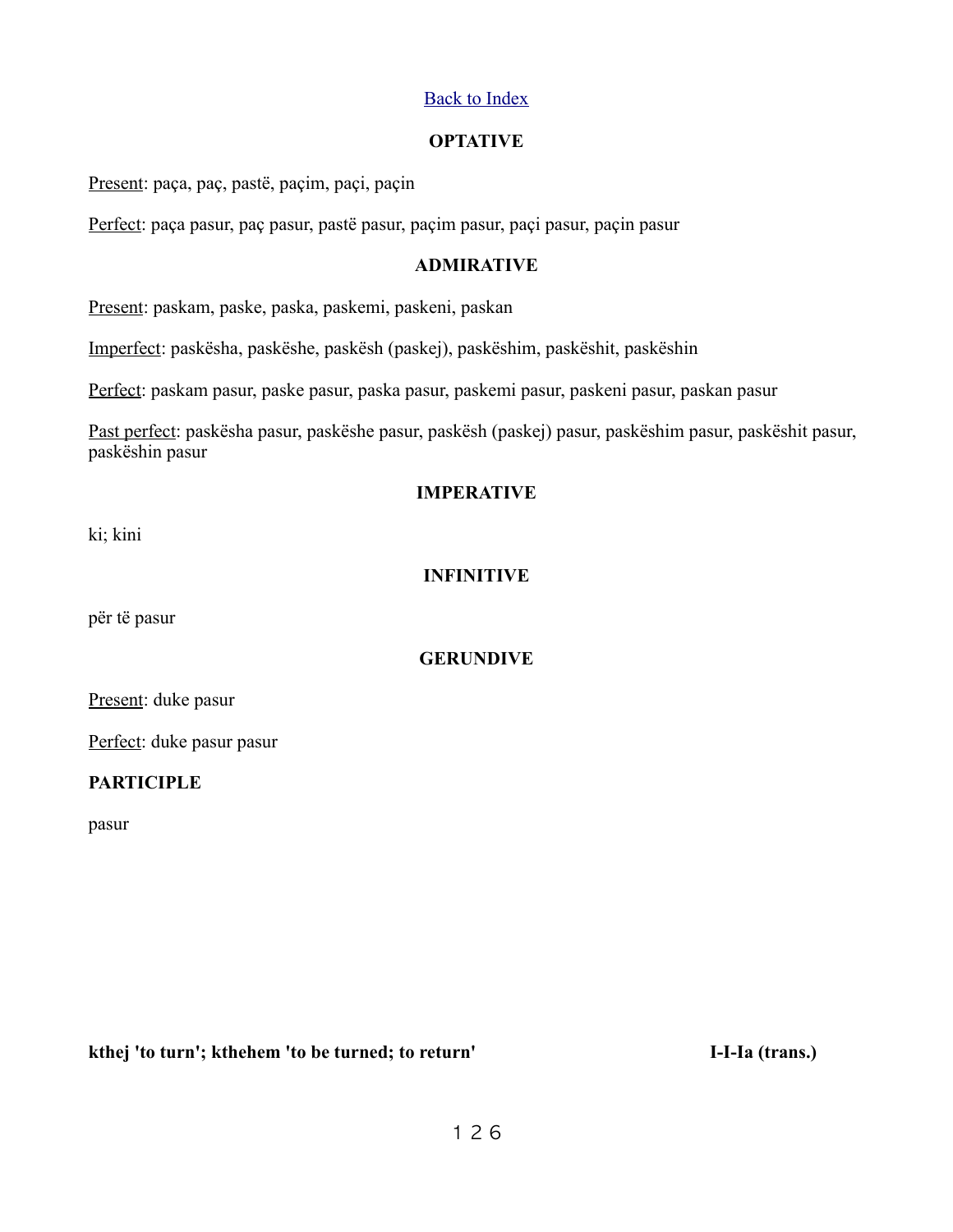# **Active Medio-Passive**

# **INDICATIVE**

Present: kthej, kthen, kthen, kthejmë, ktheni, kthejnë

Continuous present: po kthej, po kthen, po kthen, po kthejmë, po ktheni, po kthejnë

Imperfect: ktheja, ktheje, kthente, kthenim, kthenit, kthenin

Continuous imperfect: po ktheja, po ktheje, po kthente, po kthenim, po kthenit, po kthenin

Aorist: ktheva, ktheve, ktheu, kthyem, kthyet, kthyen

perfect: kam kthyer, ke kthyer, ka kthyer, kemi kthyer, keni kthyer, kanë kthyer

Past perfect I: kisha kthyer, kishe kthyer, kishte kthyer, kishim kthyer, kishit kthyer, kishin kthyer

Past perfect II: pata kthyer, pate kthyer, pat(i) kthyer, patëm kthyer, patët kthyer, patën kthyer

Future I: do të kthej, do të kthesh, do të kthejë, do të kthejmë, do të ktheni, do të kthejnë

Future II: kam për të kthyer, ke për të kthyer, ka për të kthyer, kemi për të kthyer, keni për të kthyer, kanë për të kthyer

Future perfect I: do të kem kthyer, do të kesh kthyer, do të ketë kthyer, do të kemi kthyer, do të keni kthyer, do të kenë kthyer

Future perfect II: kam për të pasë kthyer, ke për të pasë kthyer, ka për të pasë kthyer,

Present: kthehem, kthehesh, kthehet, kthehemi, ktheheni, kthehen

Continuous present: po kthehem, po kthehesh, po kthehet, po kthehemi, po ktheheni, po kthehen

Imperfect: kthehesha, ktheheshe, kthehej (kthehesh), ktheheshim, ktheheshit, ktheheshin

Continuous imperfect: po kthehesha, po ktheheshe, po kthehej (kthehesh), po ktheheshim, po ktheheshit, po ktheheshin

Aorist: u ktheva, u ktheve, u kthye, u kthyem, u kthyet, u kthyen

perfect: jam kthyer, je kthyer, është kthyer, jemi kthyer, jeni kthyer, janë kthyer

Past perfect I: isha kthyer, ishe kthyer, ishte kthyer, ishim kthyer, ishit kthyer, ishin kthyer

Past perfect II: qeshë kthyer, qe kthyer, qe kthyer, qemë kthyer, qetë kthyer, qenë kthyer

Future I: do të kthehem, do të kthehesh, do të kthehet, do të kthehemi, do të ktheheni, do të kthehen

Future II: kam për t'u kthyer, ke për t'u kthyer, ka për t'u kthyer, kemi për t'u kthyer, keni për t'u kthyer, kanë për t'u kthyer

Future perfect I: do të jem kthyer, do të jesh kthyer, do të jetë kthyer, do të jemi kthyer, do të jeni kthyer, do të jenë kthyer

Future perfect II: kam për të qenë kthyer, ke për të qenë kthyer, ka për të qenë kthyer, kemi për të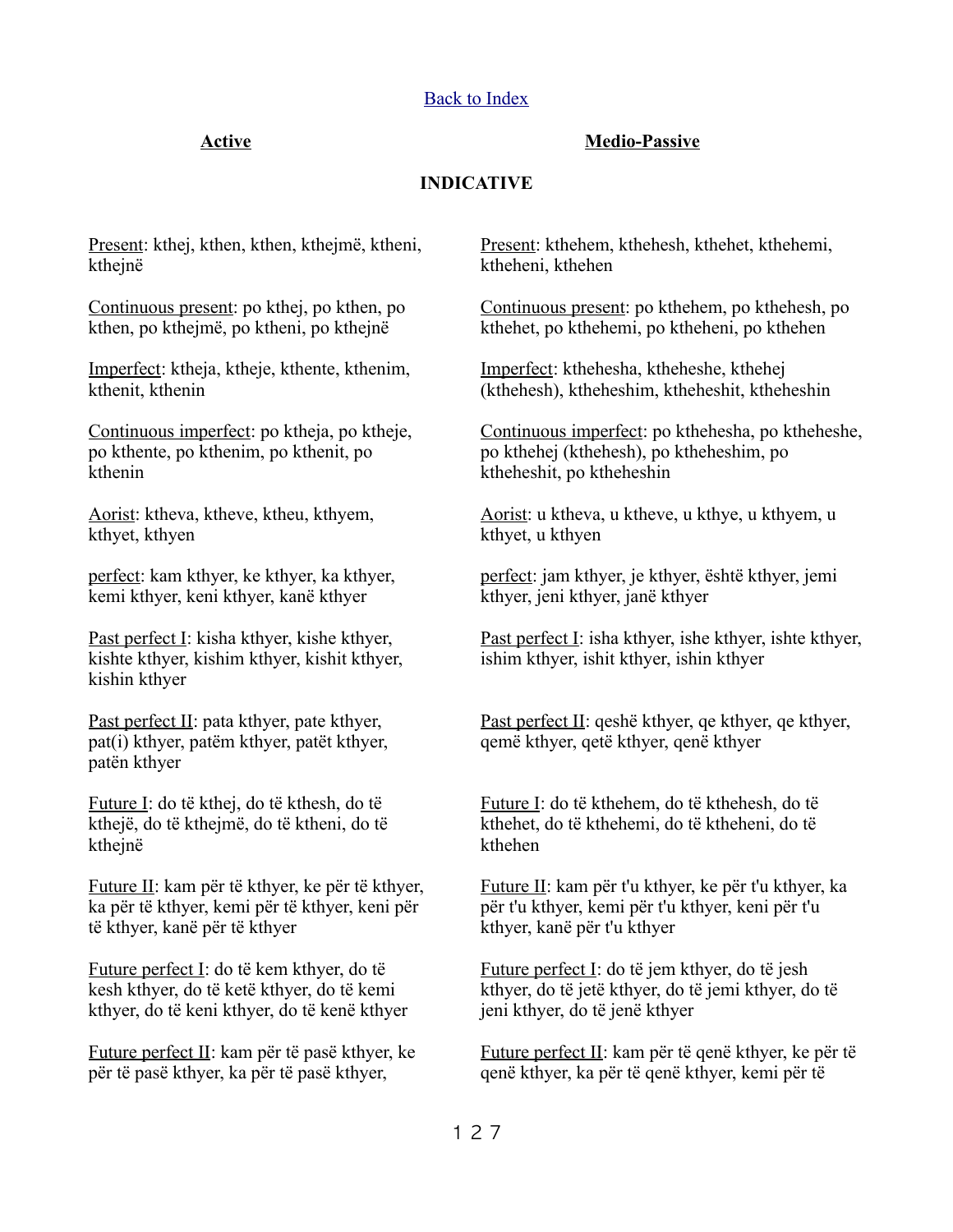kemi për të pasë kthyer, keni për të pasë kthyer, kanë për të pasë kthyer

qenë kthyer, keni për të qenë kthyer, kanë për të qenë kthyer

# **SUBJUNCTIVE**

Present: të kthej, të kthesh, të kthejë, të kthejmë, të ktheni, të kthejnë Imperfect: të ktheja, të ktheje, të kthente, të kthenim, të kthenit, të kthenin

Perfect: të kem kthyer, të kesh kthyer, të ketë kthyer, të kemi kthyer, të keni kthyer, të kenë kthyer

Past perfect: të kisha kthyer, të kishe kthyer, të kishte kthyer, të kishim kthyer, të kishit kthyer, të kishin kthyer

Present: do të ktheja, do të ktheje, do të kthente, do të kthenim, do të kthenit, do të kthenin

Perfect: do të kisha kthyer, do të kishe kthyer, do të kishte kthyer, do të kishim kthyer, do të kishit kthyer, do të kishin kthyer

Present: kthefsha, kthefsh, ktheftë, kthefshim, kthefshi, kthefshin

Perfect: paça kthyer, paç kthyer, pastë kthyer, paçim kthyer, paçi kthyer, paçin kthyer

Present: kthyekam, kthyeke, kthyeka, kthyekemi, kthyekeni, kthyekan

Present: të kthehem, të kthehesh, të kthehet, të kthehemi, të ktheheni, të kthehen

Imperfect: të kthehesha, të ktheheshe, të kthehej (kthehesh), të ktheheshim, të ktheheshit, ktheheshin

Perfect: të jem kthyer, të jesh kthyer, të jetë kthyer, të jemi kthyer, të jeni kthyer, të jenë kthyer

Past perfect: të isha kthyer, të ishe kthyer, të ishte kthyer, të ishim kthyer, të ishit kthyer, të ishin kthyer

# **CONDITIONAL**

Present: do të kthehesha, do të ktheheshe, do të kthehej (kthehesh), do të ktheheshim, do të ktheheshit, do të ktheheshin

Perfect: do të isha kthyer, do të ishe kthyer, do të ishte kthyer, do të ishim kthyer, do të ishit kthyer, do të ishin kthyer

#### **OPTATIVE**

Present: u kthefsha, u kthefsh, u ktheftë, u kthefshim, u kthefshi, u kthefshin

Perfect: qofsha kthyer, qofsh kthyer, qoftë kthyer, qofshim kthyer, qofshi kthyer, qofshin kthyer

#### **ADMIRATIVE**

Present: u kthyekam, u kthyeke, u kthyeka, u kthyekemi, u kthyekeni, u kthyekan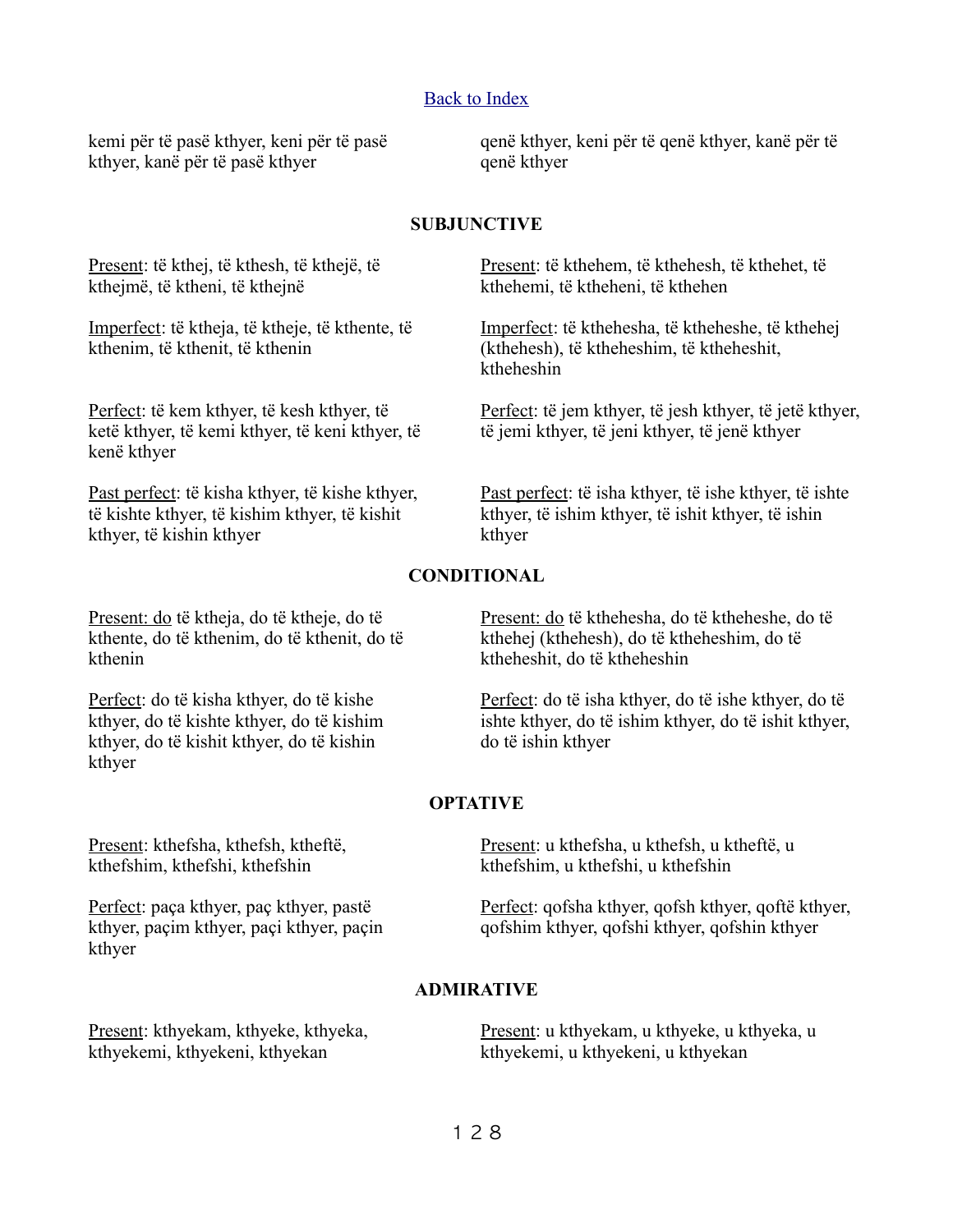| Imperfect: kthyekësha, kthyekëshe,<br>kthyekësh (kthyekej), kthyekëshim,<br>kthyekëshit, kthyekëshin                                | Imperfect: u kthyekësha, u kthyekëshe, u<br>kthyekësh (kthyekej), u kthyekëshim, u<br>kthyekëshit, u kthyekëshin                    |  |
|-------------------------------------------------------------------------------------------------------------------------------------|-------------------------------------------------------------------------------------------------------------------------------------|--|
| Perfect: paskam kthyer, paske kthyer, paska<br>kthyer, paskemi kthyer, paskeni kthyer,<br>paskan kthyer                             | Perfect: qenkam kthyer, qenke kthyer, qenka<br>kthyer, qenkemi kthyer, qenkeni kthyer, qenkan<br>kthyer                             |  |
| Past prefect: paskësha kthyer, paskëshe<br>kthyer, paskësh (paskej) kthyer, paskëshim<br>kthyer, paskëshit kthyer, paskëshin kthyer | Past perfect: qenkësha kthyer, qenkëshe kthyer,<br>qenkësh (qenkej) kthyer, qenkëshim kthyer,<br>qenkëshit kthyer, qenkëshin kthyer |  |
| <b>IMPERATIVE</b>                                                                                                                   |                                                                                                                                     |  |
| kthe; ktheni                                                                                                                        | kthehu; kthehuni                                                                                                                    |  |
| <b>INFINITIVE</b>                                                                                                                   |                                                                                                                                     |  |
| Present: për të kthyer                                                                                                              | Present: për t'u kthyer                                                                                                             |  |
| Perfect: për të pasë kthyer                                                                                                         | Perfect: për të qenë kthyer                                                                                                         |  |
| <b>GERUNDIVE</b>                                                                                                                    |                                                                                                                                     |  |
| Present: duke kthyer                                                                                                                | Present: duke u kthyer                                                                                                              |  |
| Perfect: duke pasë kthyer                                                                                                           | Perfect: duke qenë kthyer                                                                                                           |  |
| <b>PARTICIPLE</b>                                                                                                                   |                                                                                                                                     |  |

kthyer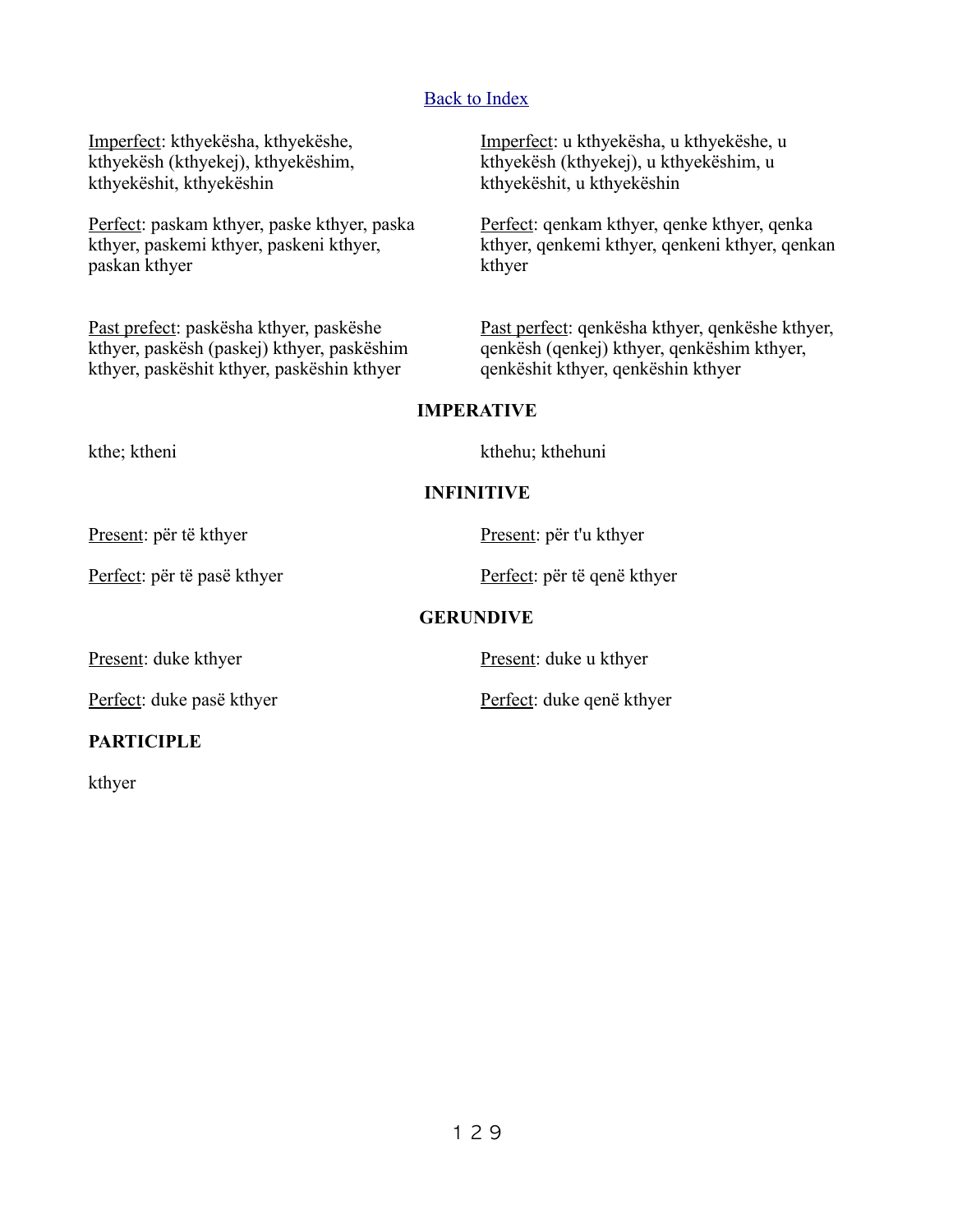# **lë 'to let, to leave'; lihem 'to be left' Irr. (trans.)**

# **Active Medio-Passive**

# **INDICATIVE**

Continuous present: po lë, po lë, po lë, po lëmë, po lini, po lënë

Continuous imperfect: po lija, po lije, po linte, po linim, po linit, po linin

Perfect: kam lënë, ke lënë, ka lënë, kemi lënë, keni lënë, kanë lënë

Past perfect I: kisha lënë, kishe lënë, kishte lënë, kishim lënë, kishit lënë, kishin lënë

Past perfect II: pata lënë, pate lënë, pat(i) lënë, patëm lënë, patët lënë, patën lënë

Future I: do të lë, do të lësh, do të lërë, do të lëmë, do të lini, do të lënë

Future II: kam për të lënë, ke për të lënë, ka për të lënë, kemi për të lënë, keni për të lënë, kanë për të lënë

Future perfect I: do të kem lënë, do të kesh lënë, do të ketë lënë, do të kemi lënë, do të keni lënë, do të kenë lënë

Future perfect II: kam për të pasë lënë, ke për të pasë lënë, ka për të pasë lënë, kemi për të pasë lënë, keni për të pasë lënë, kanë për të pasë lënë

Present: lë, lë, lë, lëmë, lini, lënë Present: lihem, lihesh, lihet, lihemi, liheni, liheni, liheni

Continuous present: po lihem, po lihesh, po lihet, po lihemi, po liheni, po lihen

Imperfect: lija, lije, linte, linim, linit, linin Imperfect: lihesha, liheshe, lihej (lihesh), liheshim, liheshit, liheshin

> Continuous imperfect: po lihesha, po liheshe, po lihej (lihesh), po liheshim, po liheshit, po liheshin

Aorist: lashë, le, la, lamë, latë, lanë Aorist: u lashë, u le, u la, u lamë, u latë, u lanë

Perfect: jam lënë, je lënë, është lënë, jemi lënë, jeni lënë, janë lënë

Past perfect I: isha lënë, ishe lënë, ishte lënë, ishim lënë, ishit lënë, ishin lënë

Past perfect II: qeshë lënë, qe lënë, qe lënë, qemë lënë, qetë lënë, qenë lënë

Future I: do të lihem, do të lihesh, do të lihet, do të lihemi, do të liheni, do të lihen

Future II: kam për t'u lënë, ke për t'u lënë, ka për t'u lënë, kemi për t'u lënë, keni për t'u lënë, kanë për t'u lënë

Future perfect I: do të jem lënë, do të jesh lënë, do të jetë lënë, do të jemi lënë, do të jeni lënë, do të jenë lënë

Future perfect II: kam për të qenë lënë, ke për të qenë lënë, ka për të qenë lënë, kemi për të qenë lënë, keni për të qenë lënë, kanë për të qenë lënë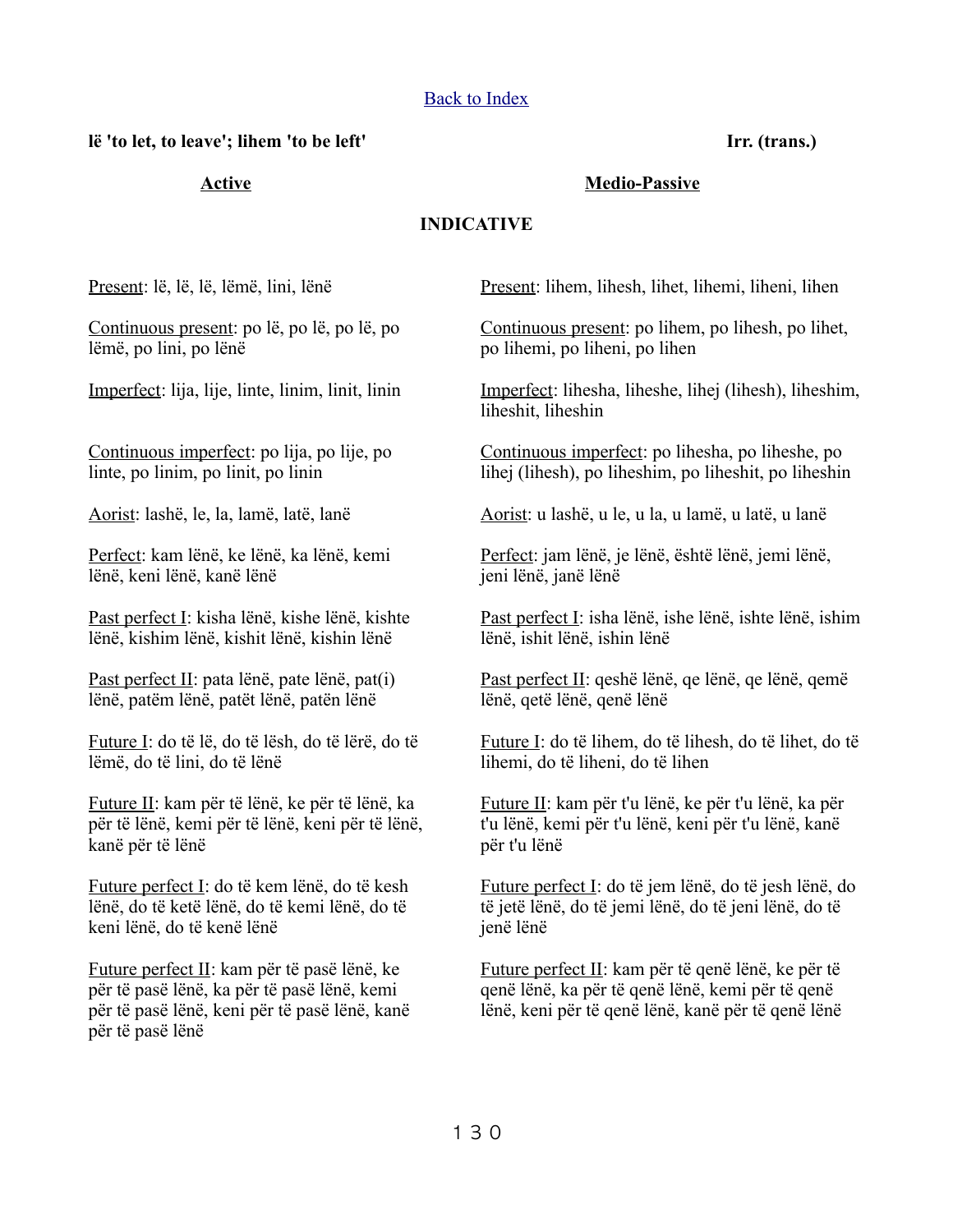## **SUBJUNCTIVE**

Present: të lë, të lësh, të lërë, të lëmë, të lini, të lënë

Imperfect: të lija, të lije, të linte, të linim, të linit, të linin

Perfect: të kem lënë, të kesh lënë, të ketë lënë, të kemi lënë, të keni lënë, të kenë lënë

Past perfect: të kisha lënë, të kishe lënë, të kishte lënë, të kishim lënë, të kishit lënë, të kishin lënë

Present: të lihem, të lihesh, të lihet, të lihemi, të liheni, të lihen

Imperfect: të lihesha, të liheshe, të lihej (lihesh), të liheshim, të liheshit, liheshin

Perfect: të jem lënë, të jesh lënë, të jetë lënë, të jemi lënë, të jeni lënë, të jenë lënë

Past perfect: të isha lënë, të ishe lënë, të ishte lënë, të ishim lënë, të ishit lënë, të ishin lënë

## **CONDITIONAL**

Present: do të lija, do të lije, do të linte, do të linim, do të linit, do të linin

Perfect: do të kisha lënë, do të kishe lënë, do të kishte lënë, do të kishim lënë, do të kishit lënë, do të kishin lënë

Present: do të lihesha, do të liheshe, do të lihej (lihesh), do të liheshim, do të liheshit, do të liheshin

Perfect: do të isha lënë, do të ishe lënë, do të ishte lënë, do të ishim lënë, do të ishit lënë, do të ishin lënë

## **OPTATIVE**

Present: lënça, lënç, piftë, lënçim, lënçi, lënçin

Perfect: paça lënë, paç lënë, pastë lënë, paçim lënë, paçi lënë, paçin lënë

Present: lënkam, lënke, lënka, lënkemi, lënkeni, lënkan

Imperfect: lënkësha, lënkëshe, lënkësh (lënkej), lënkëshim, lënkëshit, lënkëshin

Perfect: paskam lënë, paske lënë, paska lënë, paskemi lënë, paskeni lënë, paskan lënë

Present: u lënça, u lënç, u piftë, u lënçim, u lënçi, u lënçin

Perfect: qofsha lënë, qofsh lënë, qoftë lënë, qofshim lënë, qofshi lënë, qofshin lënë

# **ADMIRATIVE**

Present: u lënkam, u lënke, u lënka, u lënkemi, u lënkeni, u lënkan

Imperfect: u lënkësha, u lënkëshe, u lënkësh (lënkej), u lënkëshim, u lënkëshit, u lënkëshin

Perfect: qenkam lënë, qenke lënë, qenka lënë, qenkemi lënë, qenkeni lënë, qenkan lënë

Past prefect: paskësha lënë, paskëshe lënë, Past perfect: qenkësha lënë, qenkëshe lënë,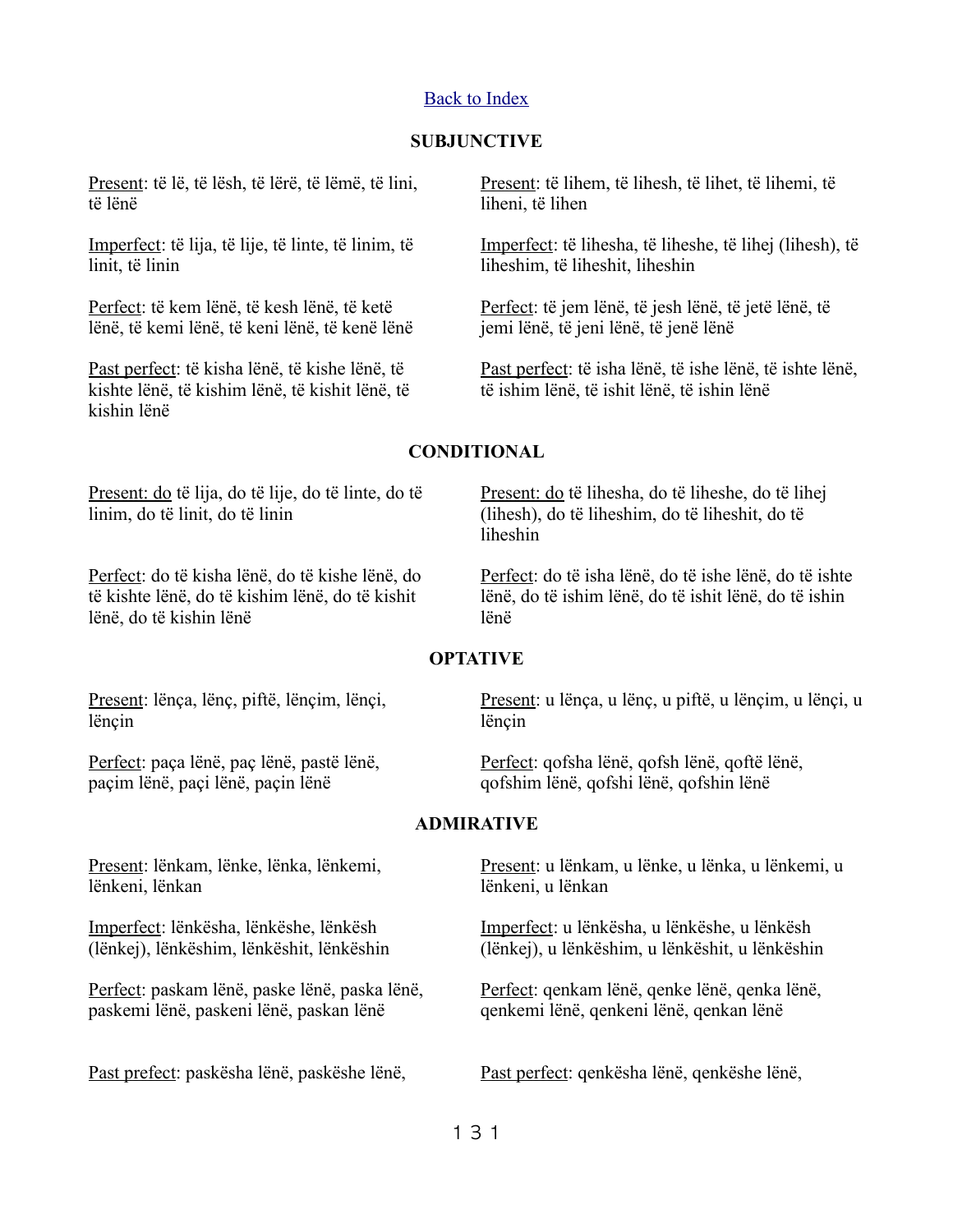| paskësh (paskej) lënë, paskëshim lënë,<br>paskëshit lënë, paskëshin lënë | qenkësh (qenkej) lënë, qenkëshim lënë, qenkëshit<br>lënë, qenkëshin lënë |  |
|--------------------------------------------------------------------------|--------------------------------------------------------------------------|--|
| <b>IMPERATIVE</b>                                                        |                                                                          |  |
| lër; lini                                                                | lihu; lihuni                                                             |  |
| <b>INFINITIVE</b>                                                        |                                                                          |  |
| Present: për të lënë                                                     | Present: për t'u lënë                                                    |  |
| Perfect: për të pasë lënë                                                | Perfect: për të qenë lënë                                                |  |
| <b>GERUNDIVE</b>                                                         |                                                                          |  |
| Present: duke lënë                                                       | Present: duke u lënë                                                     |  |
| Perfect: duke pasë lënë                                                  | Perfect: duke qenë lënë                                                  |  |
| <b>PARTICIPLE</b>                                                        |                                                                          |  |
| lënë                                                                     |                                                                          |  |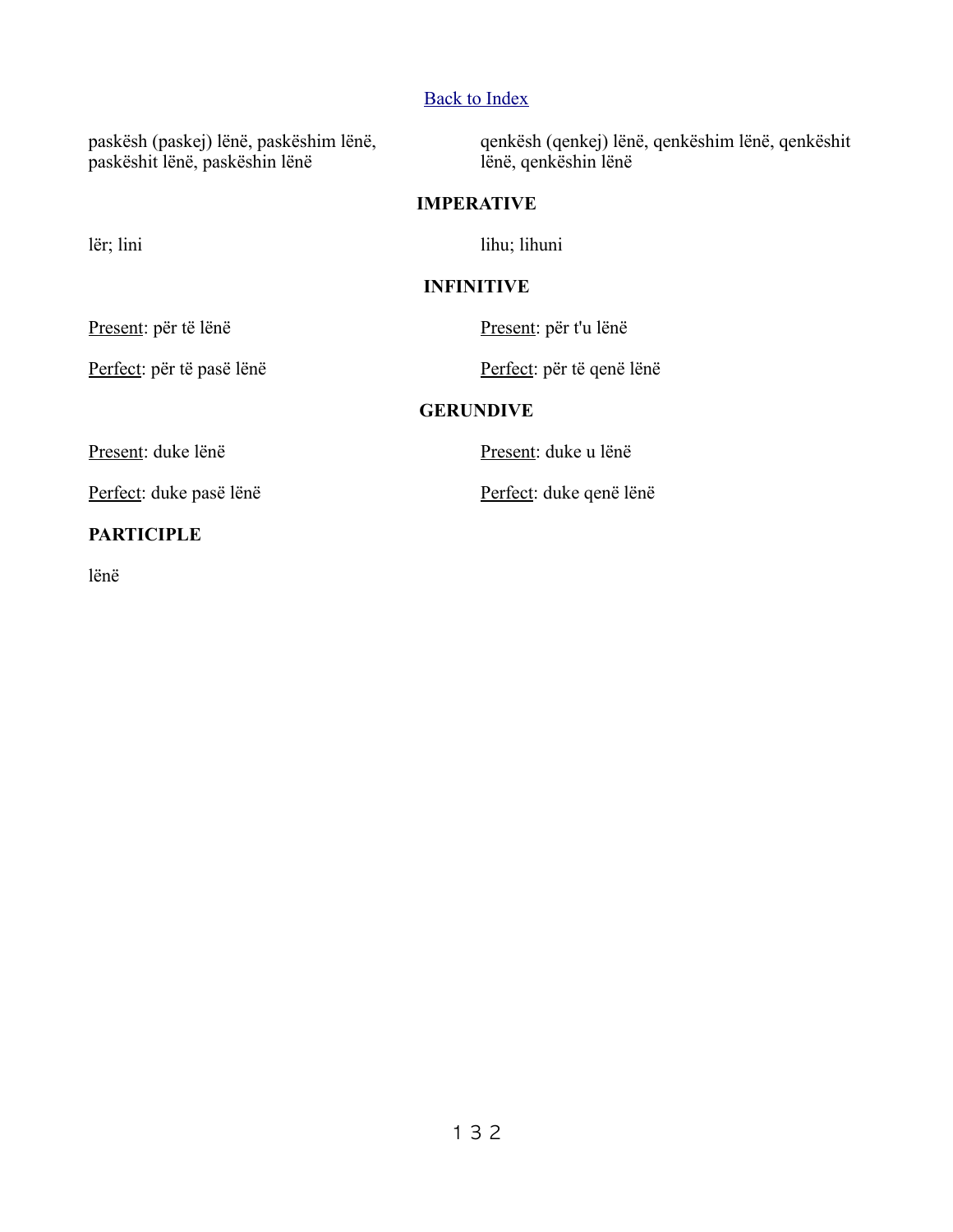#### **lidh 'to tie'; lidhem 'to be tied; to unite' II-I (trans.)**

# **Active Medio-Passive**

#### **INDICATIVE**

Continuous present: po lidh, po lidh, po lidh, po lidhim, po lidhni, po lidhin

Imperfect: lidhja, lidhje, lidhte, lidhnim, lidhnit, lidhnin

Continuous imperfect: po lidhja, po lidhje, po lidhte, po lidhnim, po lidhnit, po lidhnin

Aorist: lidha, lidhe, lidhi, lidhëm, lidhët, lidhën

Perfect: kam lidhur, ke lidhur, ka lidhur, kemi lidhur, keni lidhur, kanë lidhur

Past perfect I: kisha lidhur, kishe lidhur, kishte lidhur, kishim lidhur, kishit lidhur, kishin lidhur

Past perfect II: pata lidhur, pate lidhur, pat(i) lidhur, patëm lidhur, patët lidhur, patën lidhur

Future I: do të lidh, do të lidhësh, do të lidhë, do të lidhim, do të lidhni, do të lidhin

Future II: kam për të lidhur, ke për të lidhur, ka për të lidhur, kemi për të lidhur, keni për të lidhur, kanë për të lidhur

Future perfect I: do të kem lidhur, do të kesh lidhur, do të ketë lidhur, do të kemi lidhur, do të keni lidhur, do të kenë lidhur

Present: lidh, lidh, lidh, lidhim, lidhni, lidhin Present: lidhem, lidhesh, lidhet, lidhemi, lidheni, lidhen

> Continuous present: po lidhem, po lidhesh, po lidhet, po lidhemi, po lidheni, po lidhen

> Imperfect: lidhesha, lidheshe, lidhej (lidhesh), lidheshim, lidheshit, lidheshin

Continuous imperfect: po lidhesha, po lidheshe, po lidhej (lidhesh), po lidheshim, po lidheshit, po lidheshin

Aorist: u lidha, u lidhe, u lidh, u lidhëm, u lidhët, u lidhën

Perfect: jam lidhur, je lidhur, është lidhur, jemi lidhur, jeni lidhur, janë lidhur

Past perfect I: isha lidhur, ishe lidhur, ishte lidhur, ishim lidhur, ishit lidhur, ishin lidhur

Past perfect II: qeshë lidhur, qe lidhur, qe lidhur, qemë lidhur, qetë lidhur, qenë lidhur

Future I: do të lidhem, do të lidhesh, do të lidhet, do të lidhemi, do të lidheni, do të lidhen

Future II: kam për t'u lidhur, ke për t'u lidhur, ka për t'u lidhur, kemi për t'u lidhur, keni për t'u lidhur, kanë për t'u lidhur

Future perfect I: do të jem lidhur, do të jesh lidhur, do të jetë lidhur, do të jemi lidhur, do të jeni lidhur, do të jenë lidhur

Future perfect II: kam për të pasë lidhur, ke Future perfect II: kam për të qenë lidhur, ke për të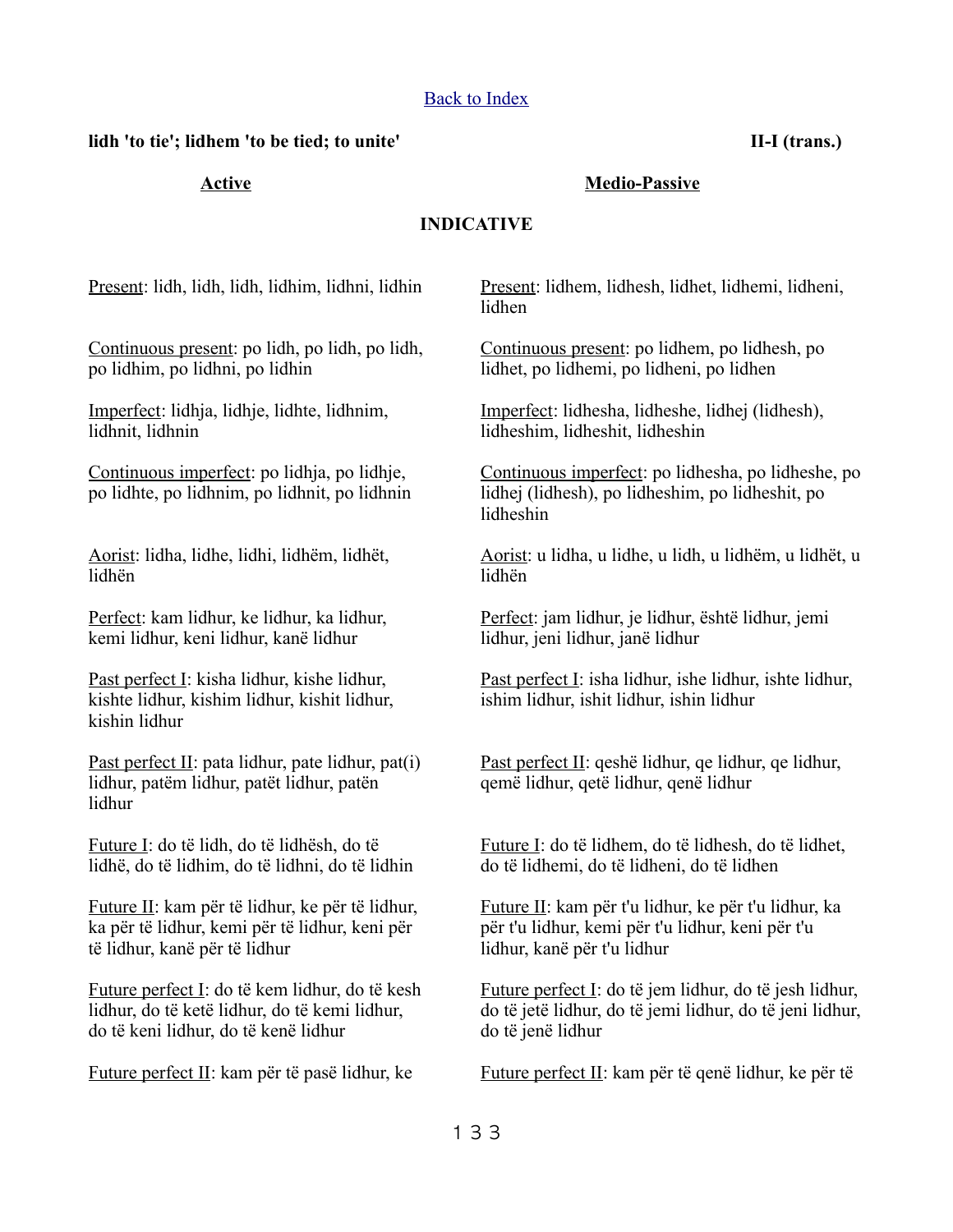për të pasë lidhur, ka për të pasë lidhur, kemi për të pasë lidhur, keni për të pasë lidhur, kanë për të pasë lidhur,

qenë lidhur, ka për të qenë lidhur, kemi për të qenë lidhur, keni për të qenë lidhur, kanë për të qenë lidhur,

#### **SUBJUNCTIVE**

Present: të lidh, të lidhesh, të lidhë, të lidhim, të lidhni, të lidhin

Imperfect: të lidhja, të lidhje, të lidhte, të lidhnim, të lidhnit, të lidhnin

Perfect: të kem lidhur, të kesh lidhur, të ketë lidhur, të kemi lidhur, të keni lidhur, të kenë lidhur

Past perfect: të kisha lidhur, të kishe lidhur, të kishte lidhur, të kishim lidhur, të kishit lidhur, të kishin lidhur

Present: të lidhem, të lidhesh, të lidhet, të lidhemi, të lidheni, të lidhen

Imperfect: të lidhesha, të lidheshe, të lidhej (lidhesh), të lidheshim, të lidheshit, të lidheshin

Perfect: të jem lidhur, të jesh lidhur, të jetë lidhur, të jemi lidhur, të jeni lidhur, të jenë lidhur

Past perfect: të isha lidhur, të ishe lidhur, të ishte lidhur, të ishim lidhur, të ishit lidhur, të ishin lidhur

Present: do të lidhesha, do të lidheshe, do të lidhej (lidhesh), do të lidheshim, do të lidheshit, do të

#### **CONDITIONAL**

lidheshin

Present: do të lidhja, do të lidhje, do të lidhnte, do të lidhnim, do të lidhnit, do të lidhnin

Perfect: do të kisha lidhur, do të kishe lidhur, do të kishte lidhur, do të kishim lidhur, do të kishit lidhur, do të kishin lidhur

Perfect: do të isha lidhur, do të ishe lidhur, do të ishte lidhur, do të ishim lidhur, do të ishit lidhur, do të ishin lidhur

#### **OPTATIVE**

Present: lidhsha, lidhsh, lidhtë, lidhshim, lidhshi, lidhshin

Perfect: paça lidhur, paç lidhur, pastë lidhur, paçim lidhur, paçi lidhur, paçin lidhur

Present: lidhkam, lidhke, lidhka, lidhkemi, lidhkeni, lidhkan

Imperfect: lidhkësha, lidhkëshe, lidhkësh (lidhkej), lidhkëshim, lidhkëshit, lidhkëshin Present: u lidhsha, u lidhsh, u lidhtë, u lidhshim, u lidhshi, u lidhshin

Perfect: qofsha lidhur, qofsh lidhur, qoftë lidhur, qofshim lidhur, qofshi lidhur, qofshin lidhur

#### **ADMIRATIVE**

Present: u lidhkam, u lidhke, u lidhka, u lidhkemi, u lidhkeni, u lidhkan

Imperfect: u lidhkësha, u lidhkëshe, u lidhkësh (lidhkej), u lidhkëshim, u lidhkëshit, u lidhkëshin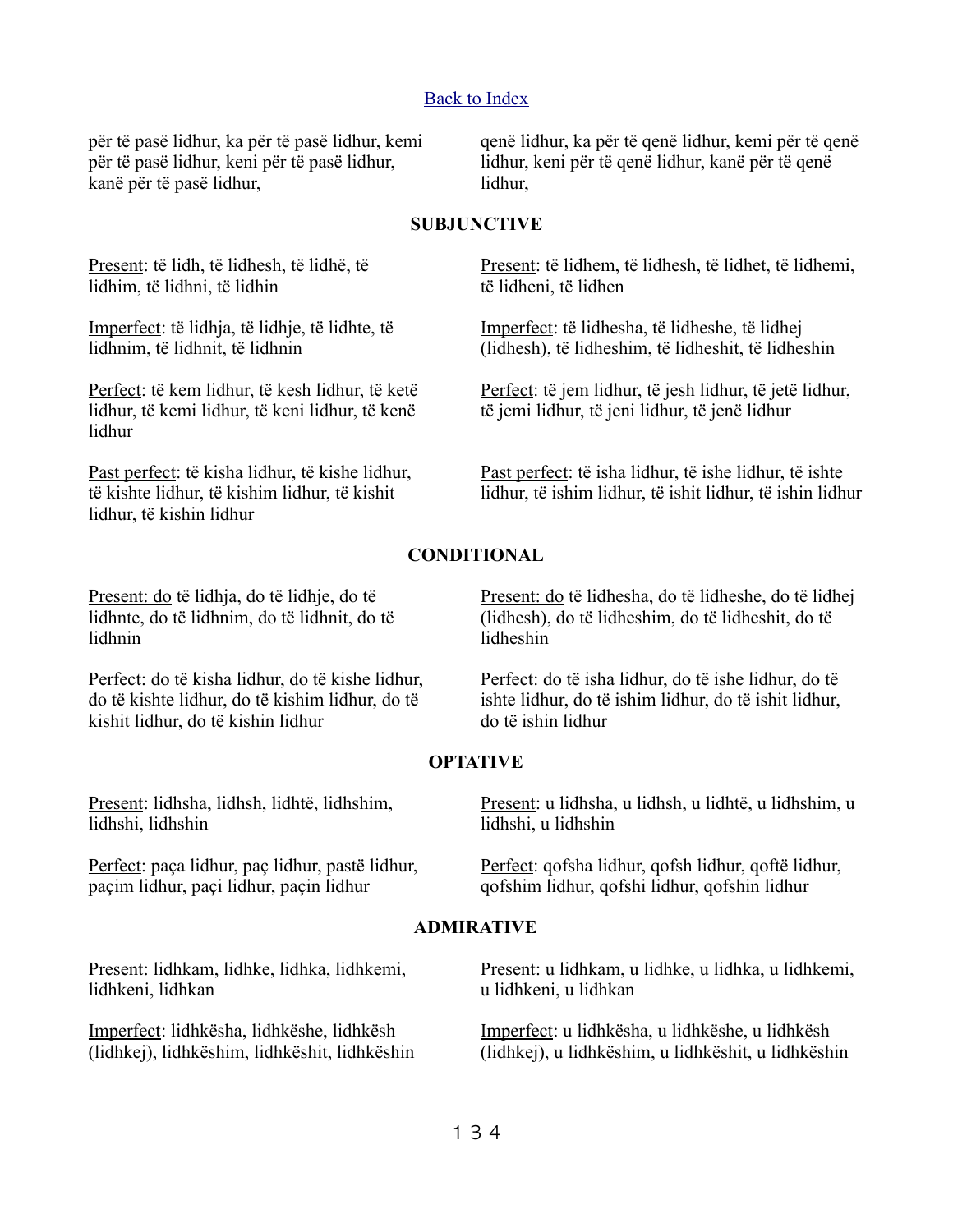Perfect: paskam lidhur, paske lidhur, paska lidhur, paskemi lidhur, paskeni lidhur, paskan lidhur Perfect: qenkam lidhur, qenke lidhur, qenka lidhur, qenkemi lidhur, qenkeni lidhur, qenkan lidhur Past prefect: paskësha lidhur, paskëshe lidhur, paskësh (paskej) lidhur, paskëshim lidhur, paskëshit lidhur, paskëshin lidhur Past perfect: qenkësha lidhur, qenkëshe lidhur, qenkësh (qenkej) lidhur, qenkëshim lidhur, qenkëshit lidhur, qenkëshin lidhur **IMPERATIVE** lidh; lidhni **INFINITIVE** Present: për të lidhur Present: për t'u lidhur Perfect: për të pasë lidhur Perfect: për të qenë lidhur **GERUNDIVE** Present: duke lidhur Present: duke u lidhur Perfect: duke pasë lidhur Perfect: duke qenë lidhur **PARTICIPLE**

lidhur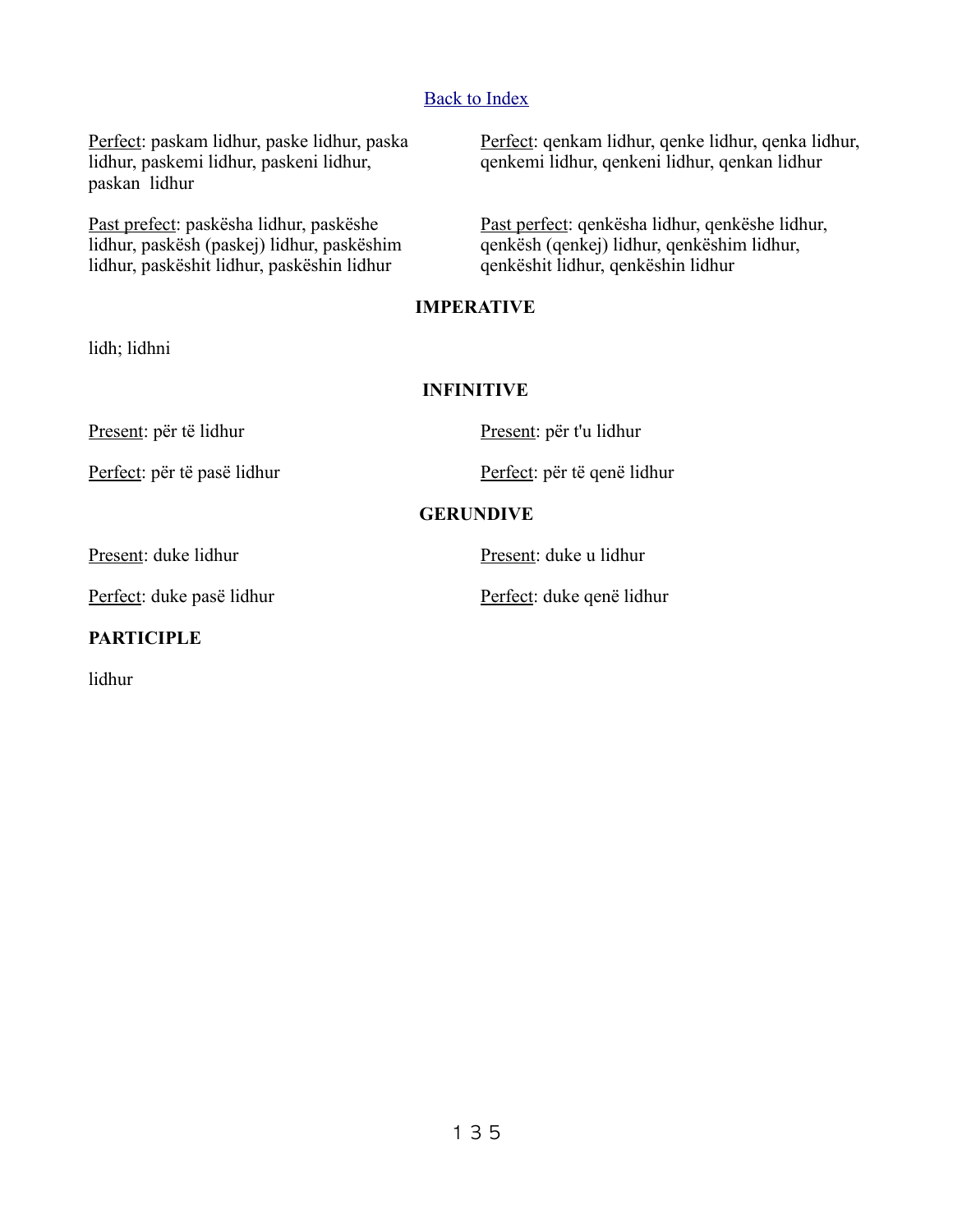#### **marr 'to take'; merrem 'to be taken' II-II-1b (trans.)**

Note that the root vowel does not become **i** in the 3p pl., medio-passive, etc. as happens commonly in other verbs, although in the spoekn language it does occasionally become **i** based on analogy.[1](#page-233-0)

#### **Active Medio-Passive**

# **INDICATIVE**

Present: marr, merr, merr, marrim, merrni, marrin

Continuous present: po marr, po merr, po merr, po marrim, po merrni, po marrin

Imperfect: merrja, merrje, merrte, merrnim, merrnit, merrnin

Continuous imperfect: po merrja, po merrje, po merrnte, po merrnim, po merrnit, po merrnin

Aorist: mora, more, mori, morëm, morët, morën

Perfect: kam marrë, ke marrë, ka marrë, kemi marrë, keni marrë, kanë marrë

Past perfect I: kisha marrë, kishe marrë, kishte marrë, kishim marrë, kishit marrë, kishin marrë

Past perfect II: pata marrë, pate marrë, pat(i) marrë, patëm marrë, patët marrë, patën marrë

Future I: do të marr, do të marrësh, do të marrë, do të marrim, do të merrni, do të marrin

Future II: kam për të marrë, ke për të marrë, ka për të marrë, kemi për të marrë, keni për të marrë, kanë për të marrë

Future perfect I: do të kem marrë, do të kesh marrë, do të ketë marrë, do të kemi marrë,

Present: merrem, merresh, merret, merremi, merreni, merren

Continuous present: po merrem, po merresh, po merret, po merremi, po merreni, po merren

Imperfect: merresha, merreshe, merrej (merresh), merreshim, merreshit, merreshin

Continuous imperfect: po merresha, po merreshe, po merrej (merresh), po merreshim, po merreshit, po merreshin

Aorist: u mora, u more, u mor (muar), u morëm, u morët, u morën

Perfect: jam marrë, je marrë, është marrë, jemi marrë, jeni marrë, janë marrë

Past perfect I: isha marrë, ishe marrë, ishte marrë, ishim marrë, ishit marrë, ishin marrë

Past perfect II: qeshë marrë, qe marrë, qe marrë, qemë marrë, qetë marrë, qenë marrë

Future I: do të merrem, do të merresh, do të merret, do të merremi, do të merreni, do të merren

Future II: kam për t'u marrë, ke për t'u marrë, ka për t'u marrë, kemi për t'u marrë, keni për t'u marrë, kanë për t'u marrë

Future perfect I: do të jem marrë, do të jesh marrë, do të jetë marrë, do të jemi marrë, do të jeni marrë,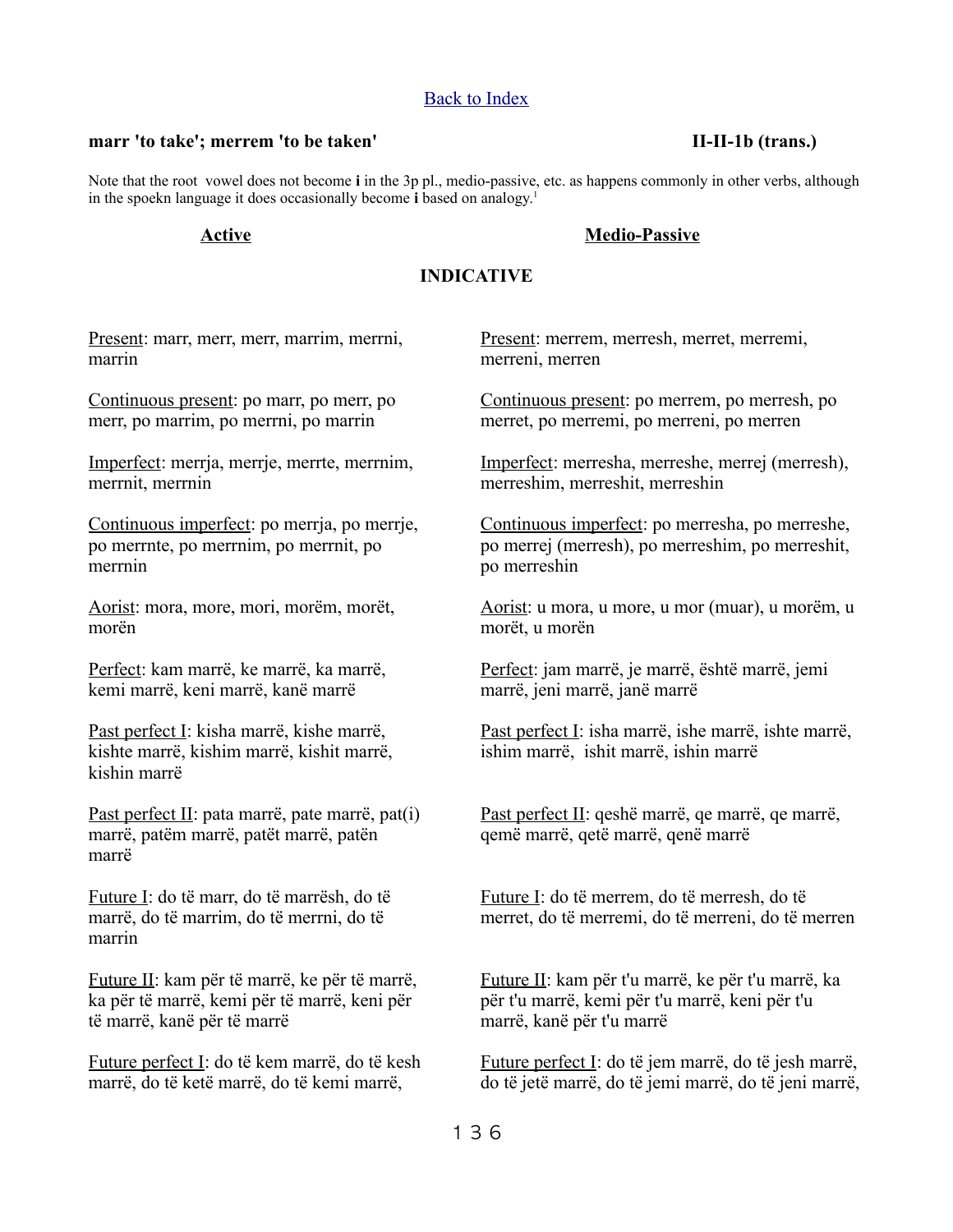do të keni marrë, do të kenë marrë do të jenë marrë

Future perfect II: kam për të pasë marrë, ke për të pasë marrë, ka për të pasë marrë, kemi për të pasë marrë, keni për të pasë marrë, kanë për të pasë marrë

Future perfect II: kam për të qenë marrë, ke për të qenë marrë, ka për të qenë marrë, kemi për të qenë marrë, keni për të qenë marrë, kanë për të qenë marrë

# **SUBJUNCTIVE**

Present: të marr, të marrësh, të marrë, të marrim, të merrni, të marrin

Imperfect: të merrja, të merrje, të merrte, të merrnim, të merrnit, të merrnin

Perfect: të kem marrë, të kesh marrë, të ketë marrë, të kemi marrë, të keni marrë, të kenë marrë

Past perfect: të kisha marrë, të kishe marrë, të kishte marrë, të kishim marrë, të kishit marrë, të kishin marrë

Present: të merrem, të merresh, të merret, të merremi, të merreni, të merren

Imperfect: të merresha, të merreshe, të merrej (merresh), të merreshim, të merreshit, merreshin

Perfect: të jem marrë, të jesh marrë, të jetë marrë, të jemi marrë, të jeni marrë, të jenë marrë

Past perfect: të isha marrë, të ishe marrë, të ishte marrë, të ishim marrë, të ishit marrë, të ishin marrë

# **CONDITIONAL**

Present: do të merrja, do të merrje, do të merrte, do të merrnim, do të merrnit, do të merrnin

Perfect: do të kisha marrë, do të kishe marrë, do të kishte marrë, do të kishim marrë, do të kishit marrë, do të kishin marrë

Present: do të merresha, do të merreshe, do të merrej (merresh), do të merreshim, do të merreshit, do të merreshin

Perfect: do të isha marrë, do të ishe marrë, do të ishte marrë, do të ishim marrë, do të ishit marrë, do të ishin marrë

## **OPTATIVE**

| Present: marrsha, marrsh, marrtë, marrshim,  | Present: u marrsha, u marrsh, u marrtë, u        |
|----------------------------------------------|--------------------------------------------------|
| marrshi, marrshin                            | marrshim, u marrshi, u marrshin                  |
| Perfect: paça marrë, paç marrë, pastë marrë, | Perfect: qofsha marrë, qofsh marrë, qoftë marrë, |
| paçim marrë, paçi marrë, paçin marrë         | qofshim marrë, qofshi marrë, qofshin marrë       |

# **ADMIRATIVE**

| Present: marrkam, marrke, marrka, | Present: u marrkam, u marrke, u marrka, u |
|-----------------------------------|-------------------------------------------|
| marrkemi, marrkeni, marrkan       | marrkemi, u marrkeni, u marrkan           |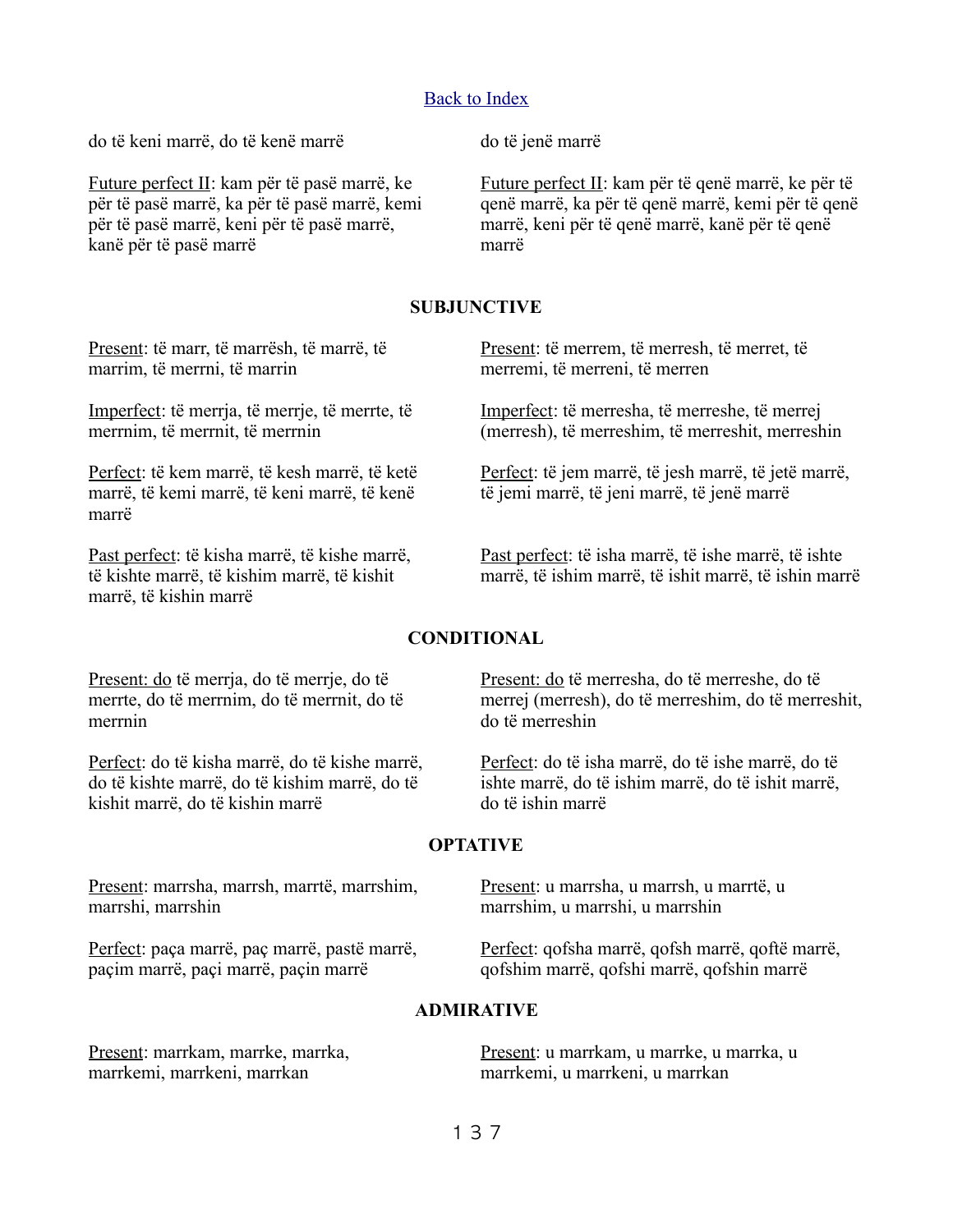| Imperfect: marrkësha, marrkëshe, marrkësh<br>(marrkej), marrkëshim, marrkëshit,<br>marrkëshin                                 | Imperfect: u marrkësha, u marrkëshe, u marrkësh<br>(marrkej), u marrkëshim, u marrkëshit, u<br>marrkëshin                     |  |
|-------------------------------------------------------------------------------------------------------------------------------|-------------------------------------------------------------------------------------------------------------------------------|--|
| Perfect: paskam marrë, paske marrë, paska<br>marrë, paskemi marrë, paskeni marrë,<br>paskan marrë                             | Perfect: qenkam marrë, qenke marrë, qenka marrë,<br>qenkemi marrë, qenkeni marrë, qenkan marrë                                |  |
| Past prefect: paskësha marrë, paskëshe<br>marrë, paskësh (paskej) marrë, paskëshim<br>marrë, paskëshit marrë, paskëshin marrë | Past perfect: qenkësha marrë, qenkëshe marrë,<br>qenkësh (qenkej) marrë, qenkëshim marrë,<br>qenkëshit marrë, qenkëshin marrë |  |
| <b>IMPERATIVE</b>                                                                                                             |                                                                                                                               |  |
| merr; merrni                                                                                                                  | merru; merruni                                                                                                                |  |
| <b>INFINITIVE</b>                                                                                                             |                                                                                                                               |  |
| Present: për të marrë                                                                                                         | Present: për t'u marrë                                                                                                        |  |
| Perfect: për të pasë marrë                                                                                                    | Perfect: për të qenë marrë                                                                                                    |  |
| <b>GERUNDIVE</b>                                                                                                              |                                                                                                                               |  |
| Present: duke marrë                                                                                                           | Present: duke u marrë                                                                                                         |  |
| Perfect: duke pasë marrë                                                                                                      | Perfect: duke qenë marrë                                                                                                      |  |
| <b>PARTICIPLE</b>                                                                                                             |                                                                                                                               |  |

marrë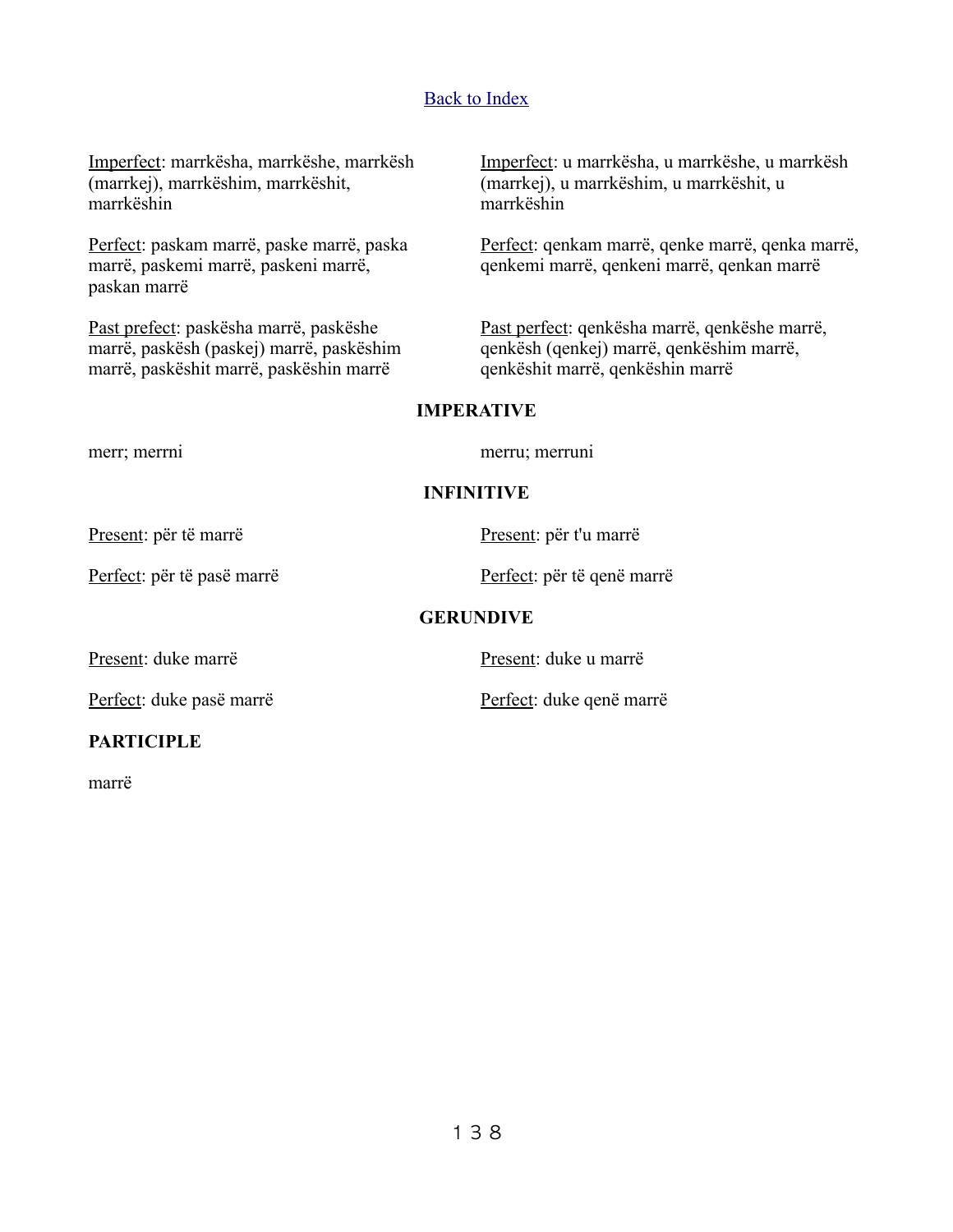#### **mat 'to measure'; matem 'to be measured; to compete' II-I-1 (trans.)**

# **Active Medio-Passive**

#### **INDICATIVE**

Present: mat (mas), mat, mat, matim, matni (masni), matin

Continuous present: po mat (mas), po mat, po mat, po matim, po matni (masni), po matin

Imperfect: matja (masja), matje (masje), maste, matnim (masnim), matnit (masnit), matnin (masnin)

Continuous imperfect: po matja (masja), po matje (masje), po maste, po matnim (masnim), po matnit (masnit), po matnin (masnin)

Aorist: mata, mate, mati, matëm, matët, matën

Perfect: kam matur, ke matur, ka matur, kemi matur, keni matur, kanë matur

Past perfect I: kisha matur, kishe matur, kishte matur, kishim matur, kishit matur, kishin matur

Past perfect II: pata matur, pate matur, pat(i) matur, patëm matur, patët matur, patën matur

Future I: do të mat, do të matësh, do të matë, do të matim, do të matni, do të matin

Future II: kam për të matur, ke për të matur, ka për të matur, kemi për të matur, keni për të matur, kanë për të matur

Future perfect I: do të kem matur, do të kesh matur, do të ketë matur, do të kemi matur, do Present: matem, matesh, matet, matemi, mateni, maten

Continuous present: po matem, po matesh, po matet, po matemi, po mateni, po maten

Imperfect: matesha, mateshe, matej (matesh), mateshim, mateshit, mateshin

Continuous imperfect: po matesha, po mateshe, po matej (matesh), po mateshim, po mateshit, po mateshin

Aorist: u mata, u mate, u mat, u matëm, u matët, u matën

Perfect: jam matur, je matur, është matur, jemi matur, jeni matur, janë matur

Past perfect I: isha matur, ishe matur, ishte matur, ishim matur, ishit matur, ishin matur

Past perfect II: qeshë matur, qe matur, qe matur, qemë matur, qetë matur, qenë matur

Future I: do të matem, do të matesh, do të matet, do të matemi, do të mateni, do të maten

Future II: kam për t'u matur, ke për t'u matur, ka për t'u matur, kemi për t'u matur, keni për t'u matur, kanë për t'u matur

Future perfect I: do të jem matur, do të jesh matur, do të jetë matur, do të jemi matur, do të jeni matur,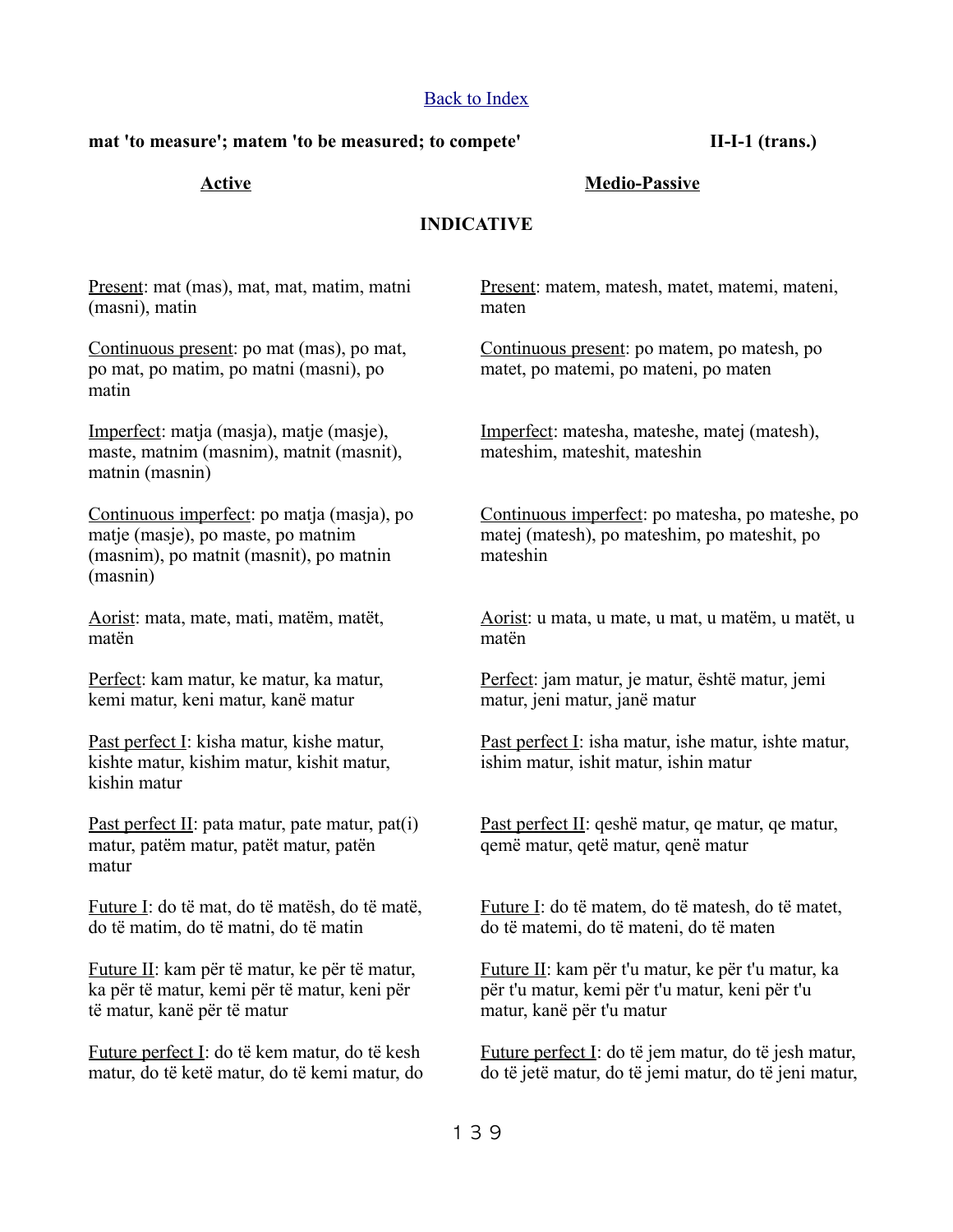të keni matur, do të kenë matur do të jenë matur

Future perfect II: kam për të pasë matur, ke për të pasë matur, ka për të pasë matur, kemi për të pasë matur, keni për të pasë matur, kanë për të pasë matur

Future perfect II: kam për të qenë matur, ke për të qenë matur, ka për të qenë matur, kemi për të qenë matur, keni për të qenë matur, kanë për të qenë matur

# **SUBJUNCTIVE**

Present: të mat (mas), të matësh (masësh), të matë (masë), të matim, të matni (masni), të matin

Imperfect: të matja (masja), të matje (masje), të maste, të matnim (masnim), të matnit (masnit), të matnin (masnin)

Perfect: të kem matur, të kesh matur, të ketë matur, të kemi matur, të keni matur, të kenë matur

Past perfect: të kisha matur, të kishe matur, të kishte matur, të kishim matur, të kishit matur, të kishin matur

Present: të matem, të matesh, të matet, të matemi, të mateni, të maten

Imperfect: të matesha, të mateshe, të matej (matesh), të mateshim, të mateshit, të mateshin

Perfect: të jem matur, të jesh matur, të jetë matur, të jemi matur, të jeni matur, të jenë matur

Past perfect: të isha matur, të ishe matur, të ishte matur, të ishim matur, të ishit matur, të ishin matur

# **CONDITIONAL**

Present: do të matja (masja), do të matje (masje), do të maste, do të matnim (masnim), do të matnit (masnit), do të matnin (masnin)

Perfect: do të kisha matur, do të kishe matur, do të kishte matur, do të kishim matur, do të kishit matur, do të kishin matur

Present: do të matesha, do të mateshe, do të matej (matesh), do të mateshim, do të mateshit, do të mateshin

Perfect: do të isha matur, do të ishe matur, do të ishte matur, do të ishim matur, do të ishit matur, do të ishin matur

## **OPTATIVE**

Present: matsha, matsh, mattë, matshim, matshi, matshin

Perfect: paça matur, paç matur, pastë matur, paçim matur, paçi matur, paçin matur

**ADMIRATIVE**

matshi, u matshin

Present: u matsha, u matsh, u mattë, u matshim, u

Perfect: qofsha matur, qofsh matur, qoftë matur, qofshim matur, qofshi matur, qofshin matur

Present: matkam, matke, matka, matkemi, Present: u matkam, u matke, u matka, u matkemi,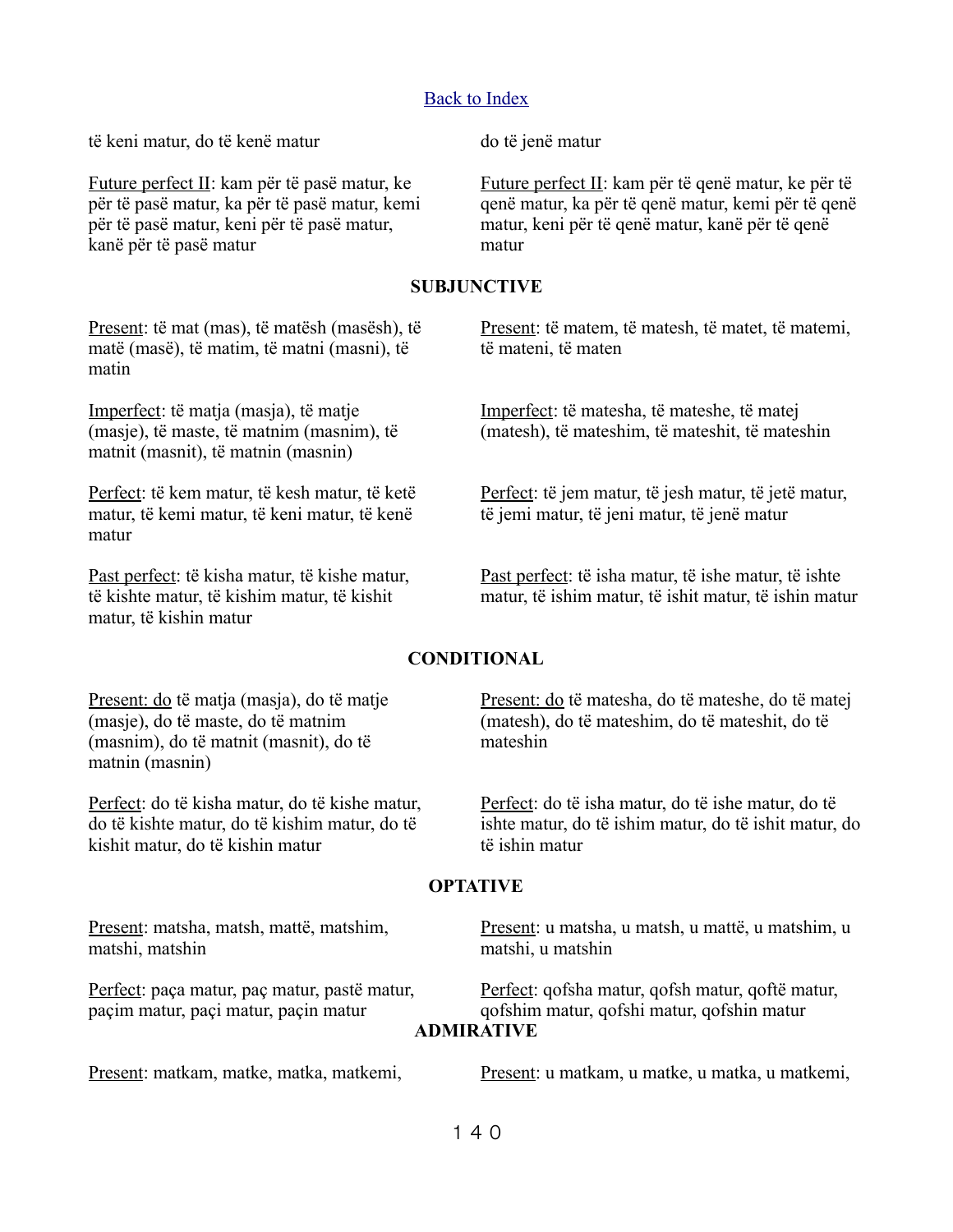| matkeni, matkan                                                                                                               | u matkeni, u matkan                                                                                                           |
|-------------------------------------------------------------------------------------------------------------------------------|-------------------------------------------------------------------------------------------------------------------------------|
| Imperfect: matkësha, matkëshe, matkësh<br>(matkej), matkëshim, matkëshit, matkëshin                                           | Imperfect: u matkësha, u matkëshe, u matkësh<br>(matkej), u matkëshim, u matkëshit, u matkëshin                               |
| Perfect: paskam matur, paske matur, paska<br>matur, paskemi matur, paskeni matur,<br>paskan matur                             | Perfect: qenkam matur, qenke matur, qenka matur,<br>qenkemi matur, qenkeni matur, qenkan matur                                |
| Past prefect: paskësha matur, paskëshe<br>matur, paskësh (paskej) matur, paskëshim<br>matur, paskëshit matur, paskëshin matur | Past perfect: qenkësha matur, qenkëshe matur,<br>qenkësh (qenkej) matur, qenkëshim matur,<br>qenkëshit matur, qenkëshin matur |
| <b>IMPERATIVE</b>                                                                                                             |                                                                                                                               |
| mat; matni (masni)                                                                                                            | matu; matuni                                                                                                                  |
| <b>INFINITIVE</b>                                                                                                             |                                                                                                                               |
| Present: për të matur                                                                                                         | Present: për t'u matur                                                                                                        |
| Perfect: për të pasë matur                                                                                                    | Perfect: për të qenë matur                                                                                                    |
| <b>GERUNDIVE</b>                                                                                                              |                                                                                                                               |
| Present: duke matur                                                                                                           | Present: duke u matur                                                                                                         |
| Perfect: duke pasë matur                                                                                                      | Perfect: duke qenë matur                                                                                                      |
| <b>PARTICIPLE</b>                                                                                                             |                                                                                                                               |

matur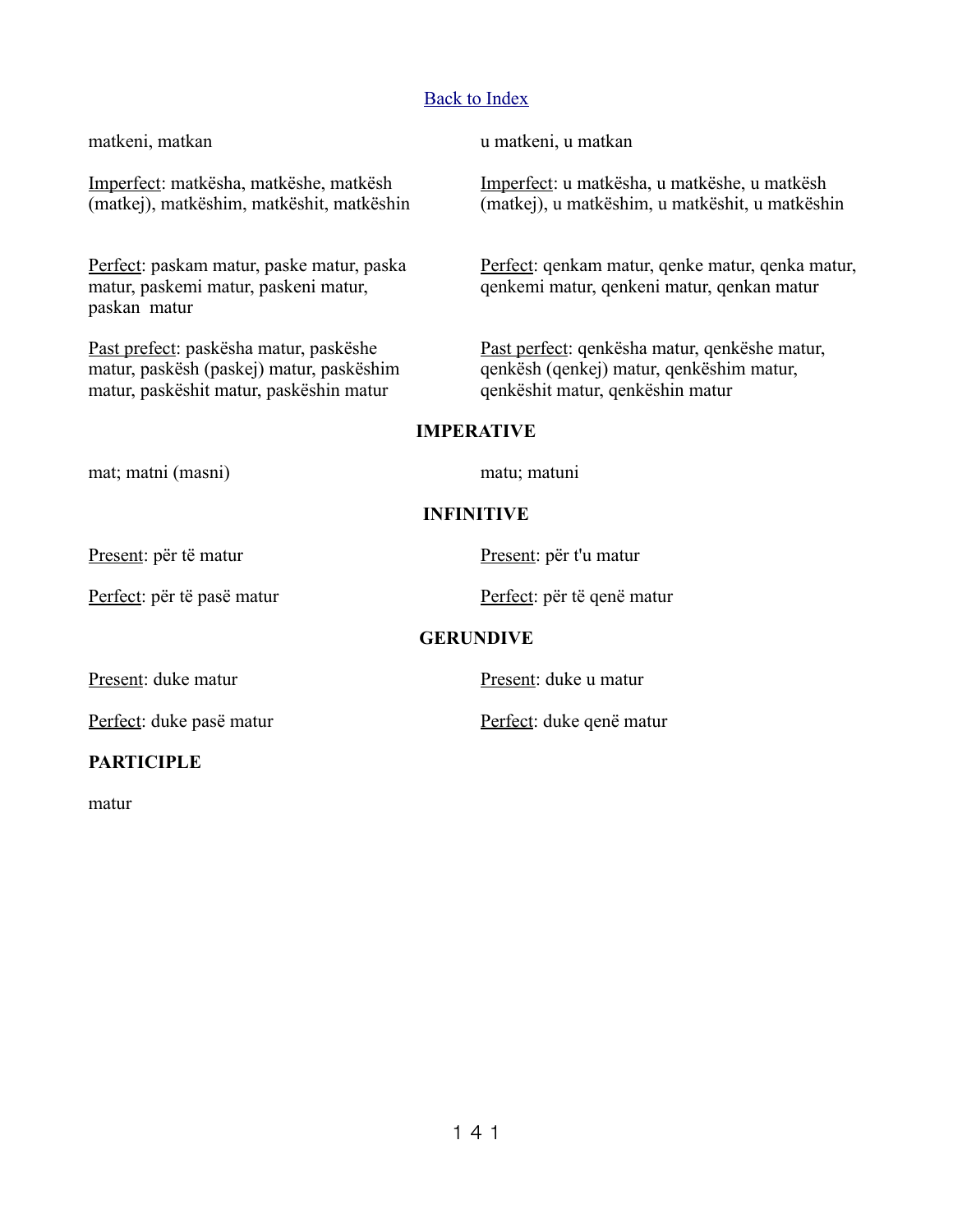#### **mbaj 'to hold'; mbahem 'to be held, to take care of oneself ' I-II-2 (tr.)**

#### **Active Medio-Passive**

#### **INDICATIVE**

Present: mbaj, mban, mban, mbajmë, mbani, mbajnë

Continuous present: po mbaj, po mban, po mban, po mbajmë, po mbani, po mbajnë

Imperfect: mbaja, mbaje, mbante, mbanim, mbanit, mbanin

Continuous imperfect: po mbaja, po mbaje, po mbante, po mbanim, po mbanit, po mbanin

Aorist: mbajta, mbajte, mbajti, mbajtëm, mbajtët, mbajtën

Perfect: kam mbajtur, ke mbajtur, ka mbajtur, kemi mbajtur, keni mbajtur, kanë mbajtur

Past perfect I: kisha mbajtur, kishe mbajtur, kishte mbajtur, kishim mbajtur, kishit mbajtur, kishin mbajtur

Past perfect II: pata mbajtur, pate mbajtur, pat(i) mbajtur, patëm mbajtur, patët mbajtur, patën mbajtur

Future I: do të mbaj, do të mbash, do të mbajë, do të mbajmë, do të mbani, do të mbajnë

Future II: kam për të mbajtur, ke për të mbajtur, ka për të mbajtur, kemi për të mbajtur, keni për të mbajtur, kanë për të mbajtur

Present: mbahem, mbahesh, mbahet, mbahemi, mbaheni, mbahen

Continuous present: po mbahem, po mbahesh, po mbahet, po mbahemi, po mbaheni, po mbahen

Imperfect: mbahesha, mbaheshe, mbahej (mbahesh), mbaheshim, mbaheshit, mbaheshin

Continuous imperfect: po mbahesha, po mbaheshe, po mbahej (mbahesh), po mbaheshim, po mbaheshit, po mbaheshin

Aorist: u mbajta, u mbajte, u mbajt, u mbajtëm, u mbajtët, u mbajtën

Perfect: jam mbajtur, je mbajtur, është mbajtur, jemi mbajtur, jeni mbajtur, janë mbajtur

Past perfect I: isha mbajtur, ishe mbajtur, ishte mbajtur, ishim mbajtur, ishit mbajtur, ishin mbajtur

Past perfect II: qeshë mbajtur, qe mbajtur, qe mbajtur, qemë mbajtur, qetë mbajtur, qenë mbajtur

Future I: do të mbahem, do të mbahesh, do të mbahet, do të mbahemi, do të mbaheni, do të mbahen

Future II: kam për t'u mbajtur, ke për t'u mbajtur, ka për t'u mbajtur, kemi për t'u mbajtur, keni për t'u mbajtur, kanë për t'u mbajtur

Future perfect I: do të kem mbajtur, do të kem mbajtur, do të Future perfect I: do të jem mbajtur, do të jesh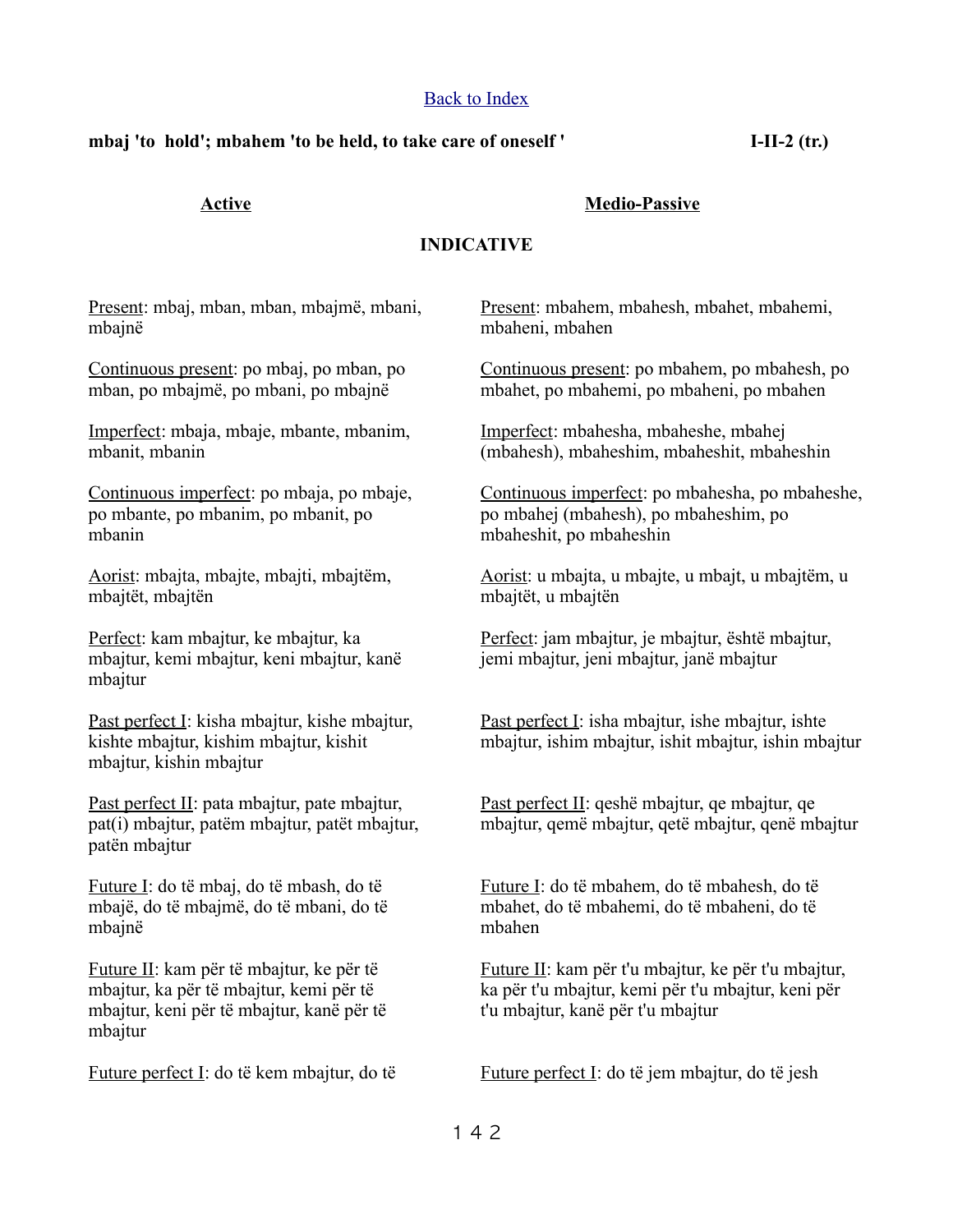kesh mbajtur, do të ketë mbajtur, do të kemi mbajtur, do të keni mbajtur, do të kenë mbajtur

Future perfect II: kam për të pasë mbajtur, ke për të pasë mbajtur, ka për të pasë mbajtur, kemi për të pasë mbajtur, keni për të pasë mbajtur, kanë për të pasë mbajtur

Imperfect: të mbaja, të mbaje, të mbante, të mbanim, të mbanit, të mbanin

Perfect: të kem mbajtur, të kesh mbajtur, të ketë mbajtur, të kemi mbajtur, të keni mbajtur, të kenë mbajtur

Past perfect: të kisha mbajtur, të kishe mbajtur, të kishte mbajtur, të kishim mbajtur, të kishit mbajtur, të kishin mbajtur

Present: do të mbaja, do të mbaje, do të mbante, do të mbanim, do të mbanit, do të mbanin

Perfect: do të kisha mbajtur, do të kishe mbajtur, do të kishte mbajtur, do të kishim mbajtur, do të kishit mbajtur, do të kishin mbajtur

Present: mbajtsha, mbajtsh, mbajttë, mbajtshim, mbajtshi, mbajtshin

Perfect: paça mbajtur, paç mbajtur, pastë mbajtur, paçim mbajtur, paçi mbajtur, paçin mbajtur

Present: mbajtkam, mbajtke, mbajtka, mbajtkemi, mbajtkeni, mbajtkan

mbajtur, do të jetë mbajtur, do të jemi mbajtur, do të jeni mbajtur, do të jenë mbajtur

Future perfect II: kam për të qenë mbajtur, ke për të qenë mbajtur, ka për të qenë mbajtur, kemi për të qenë mbajtur, keni për të qenë mbajtur, kanë për të qenë mbajtur

# **SUBJUNCTIVE**

Imperfect: të mbahesha, të mbaheshe, të mbahej (mbahesh), të mbaheshim, të mbaheshit, mbaheshin

Perfect: të jem mbajtur, të jesh mbajtur, të jetë mbajtur, të jemi mbajtur, të jeni mbajtur, të jenë mbajtur

Past perfect: të isha mbajtur, të ishe mbajtur, të ishte mbajtur, të ishim mbajtur, të ishit mbajtur, të ishin mbajtur

## **CONDITIONAL**

Present: do të mbahesha, do të mbaheshe, do të mbahej (mbahesh), do të mbaheshim, do të mbaheshit, do të mbaheshin

Perfect: do të isha mbajtur, do të ishe mbajtur, do të ishte mbajtur, do të ishim mbajtur, do të ishit mbajtur, do të ishin mbajtur

# **OPTATIVE**

Present: u mbajtsha, u mbajtsh, u mbajttë, u mbajtshim, u mbajtshi, u mbajtshin

Perfect: qofsha mbajtur, qofsh mbajtur, qoftë mbajtur, qofshim mbajtur, qofshi mbajtur, qofshin mbajtur

# **ADMIRATIVE**

Present: u mbajtkam, u mbajtke, u mbajtka, u mbajtkemi, u mbajtkeni, u mbajtkan

Imperfect: mbajtkësha, mbajtkëshe, Imperfect: u mbajtkësha, u mbajtkëshe, u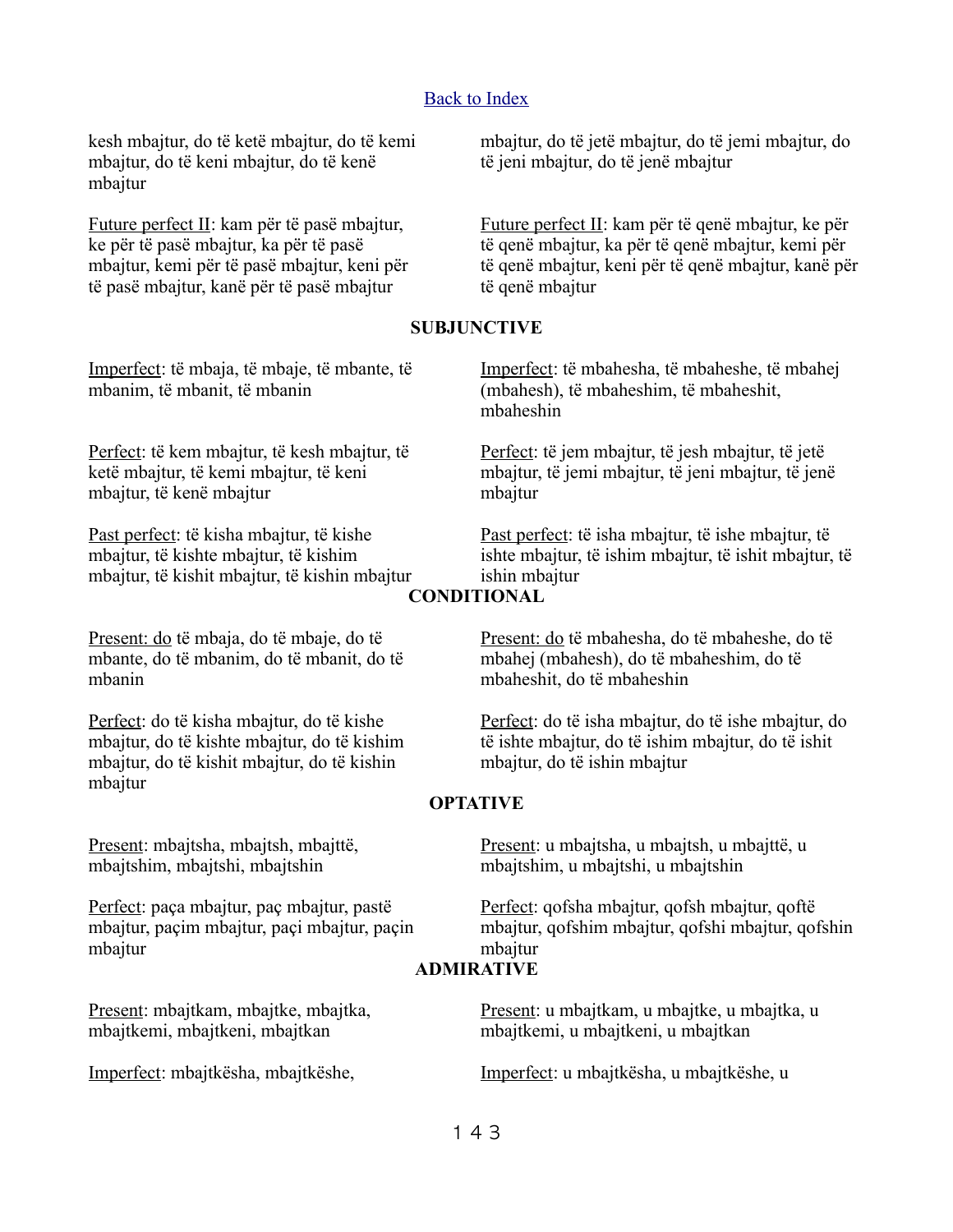mbajtkësh, mbajtkëshim, mbajtkëshit, mbajtkëshin mbajtkësh, u mbajtkëshim, u mbajtkëshit, u mbajtkëshin Perfect: paskam mbajtur, paske mbajtur, paska mbajtur, paskemi mbajtur, paskeni mbajtur, paskan mbajtur Perfect: qenkam mbajtur, qenke mbajtur, qenka mbajtur, qenkemi mbajtur, qenkeni mbajtur, qenkan mbajtur Past prefect: paskësha mbatur, paskëshe mbatur, paskësh mbatur, paskëshim mbatur, paskëshit mbatur, paskëshin mbatur Past perfect: qenkësha mbatur, qenkëshe mbatur, qenkësh mbatur, qenkëshim mbatur, qenkëshit mbatur, qenkëshin mbatur **IMPERATIVE** mbaj; mbani mbahu; mbahuni Present: për të mbajtur Present: për t'u mbajtur Perfect: për të pasë mbajtur Perfect: për të qenë mbajtur **GERUNDIVE** Present: duke mbajtur Present: duke u mbajtur

Perfect: duke pasë mbajtur Perfect: duke qenë pasë mbajtur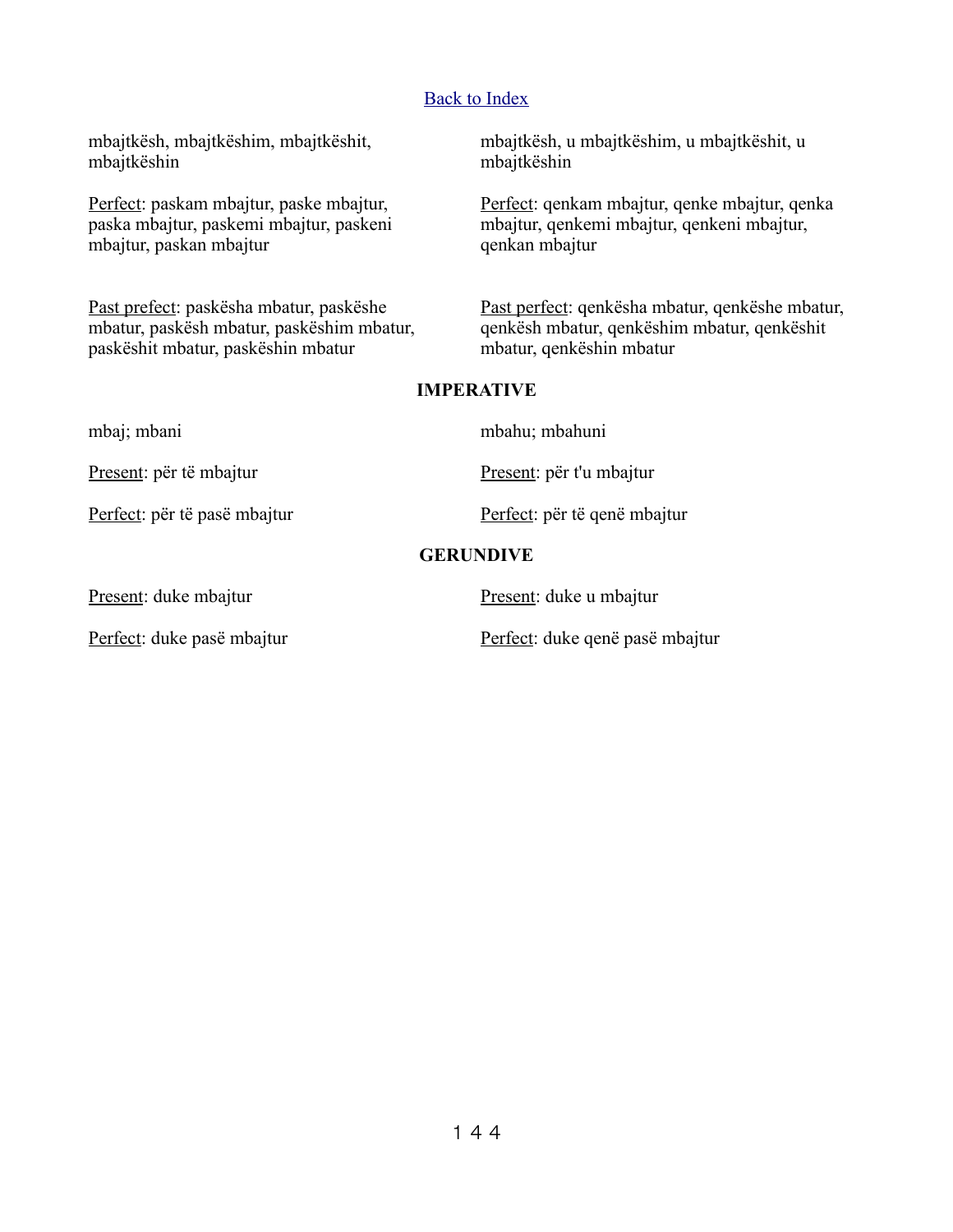# **PARTICIPLE**

mbajtur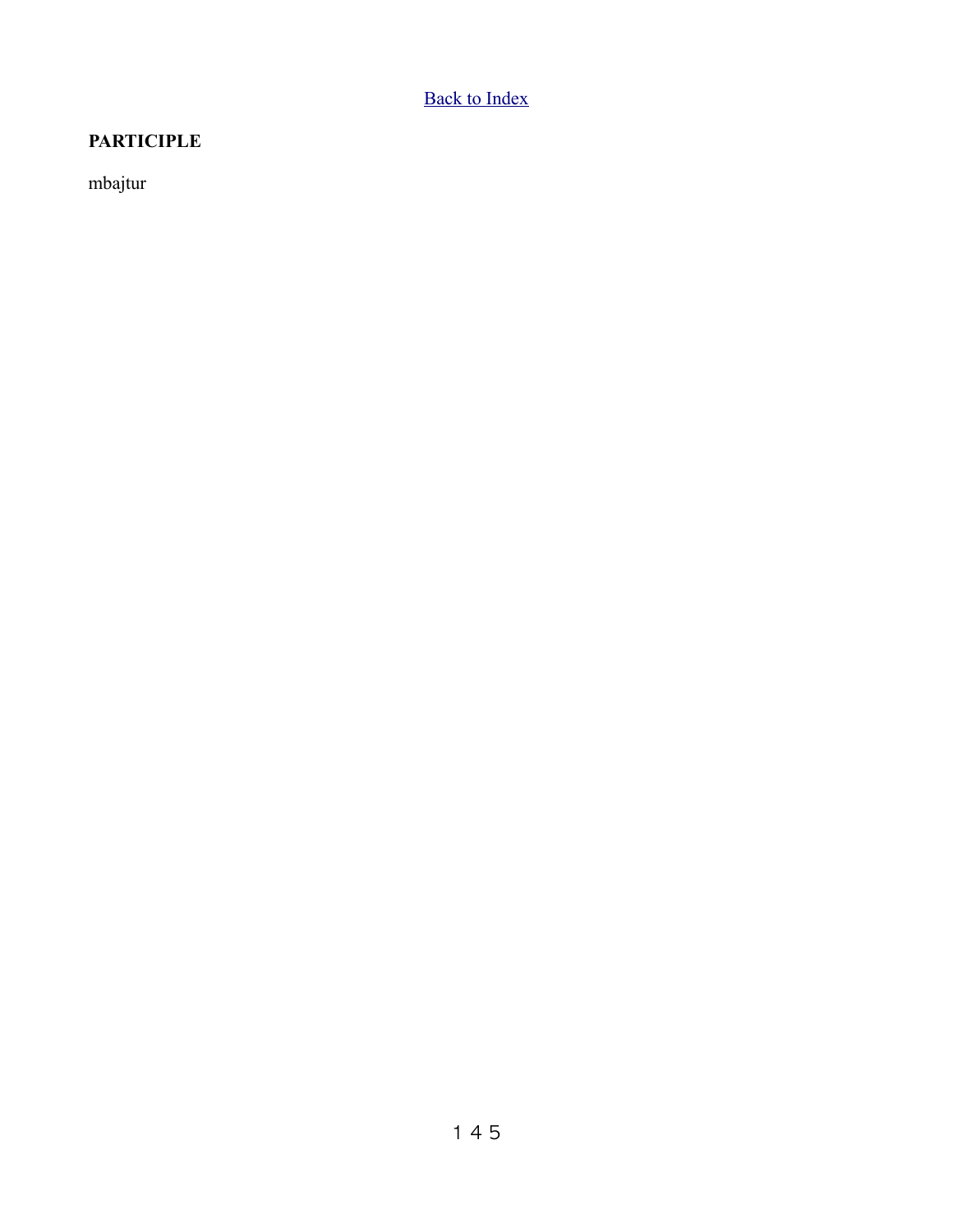# **mbledh 'to gather; mblidhem 'to assemble (together)' II-II-1a (trans.)**

# **Active Medio-Passive**

# **INDICATIVE**

Present: mbledh, mbledh, mbledh, mbledhim, mblidhni, mbledhin

Continuous present: po mbledh, po mbledh, po mbledh, po mbledhim, po mblidhni, po mbledhin

Imperfect: mblidhja, mblidhje, mblidhte, mblidhnim, mblidhnit, mblidhnin

Continuous imperfect: po mblidhja, po mblidhje, po mblidhte, po mblidhnim, po mblidhnit, po mblidhnin

Aorist: mblodha, mblodhe, mblodhi, mblodhëm, mblodhët, mblodhën

Perfect: kam mbledhur, ke mbledhur, ka mbledhur, kemi mbledhur, keni mbledhur, kanë mbledhur

Past perfect I: kisha mbledhur, kishe mbledhur, kishte mbledhur, kishim mbledhur, kishit mbledhur, kishin mbledhur

Past perfect II: pata mbledhur, pate mbledhur, pat(i) mbledhur, patëm mbledhur, patët mbledhur, patën mbledhur

Future I: do të mbledh, do të mbledhësh, do të mblethë, do të mbledhim, do të mblidhni, do të mblidhin

Future II: kam për të mbledhur, ke për të mbledhur, ka për të mbledhur, kemi për të mbledhur, keni për të mbledhur, kanë për të mbledhur

Present: mblidhem, mblidhesh, mblidhet, mblidhemi, mblidheni, mblidhen

Continuous present: po mblidhem, po mblidhesh, po mblidhet, po mblidhemi, po mblidheni, po mblidhen

Imperfect: mblidhesha, mblidheshe, mblidhej (mblidhesh), mblidheshim, mblidheshit, mblidheshin

Continuous imperfect: po mblidhesha, po mblidheshe, po mblidhej (mblidhesh), po mblidheshim, po mblidheshit, po mblidheshin

Aorist: u mblodha, u mblodhe, u mblodh, u mblodhëm, u mblodhët, u mblodhën

Perfect: jam mbledhur, je mbledhur, është mbledhur, jemi mbledhur, jeni mbledhur, janë mbledhur

Past perfect I: isha mbledhur, ishe mbledhur, ishte mbledhur, ishim mbledhur, ishit mbledhur, ishin mbledhur

Past perfect II: qeshë mbledhur, qe mbledhur, qe mbledhur, qemë mbledhur, qetë mbledhur, qenë mbledhur

Future I: do të mblidhem, do të mblidhesh, do të mblidhet, do të mblidhemi, do të mblidheni, do të mblidhen

Future II: kam për t'u mbledhur, ke për t'u mbledhur, ka për t'u mbledhur, kemi për t'u mbledhur, keni për t'u mbledhur, kanë për t'u mbledhur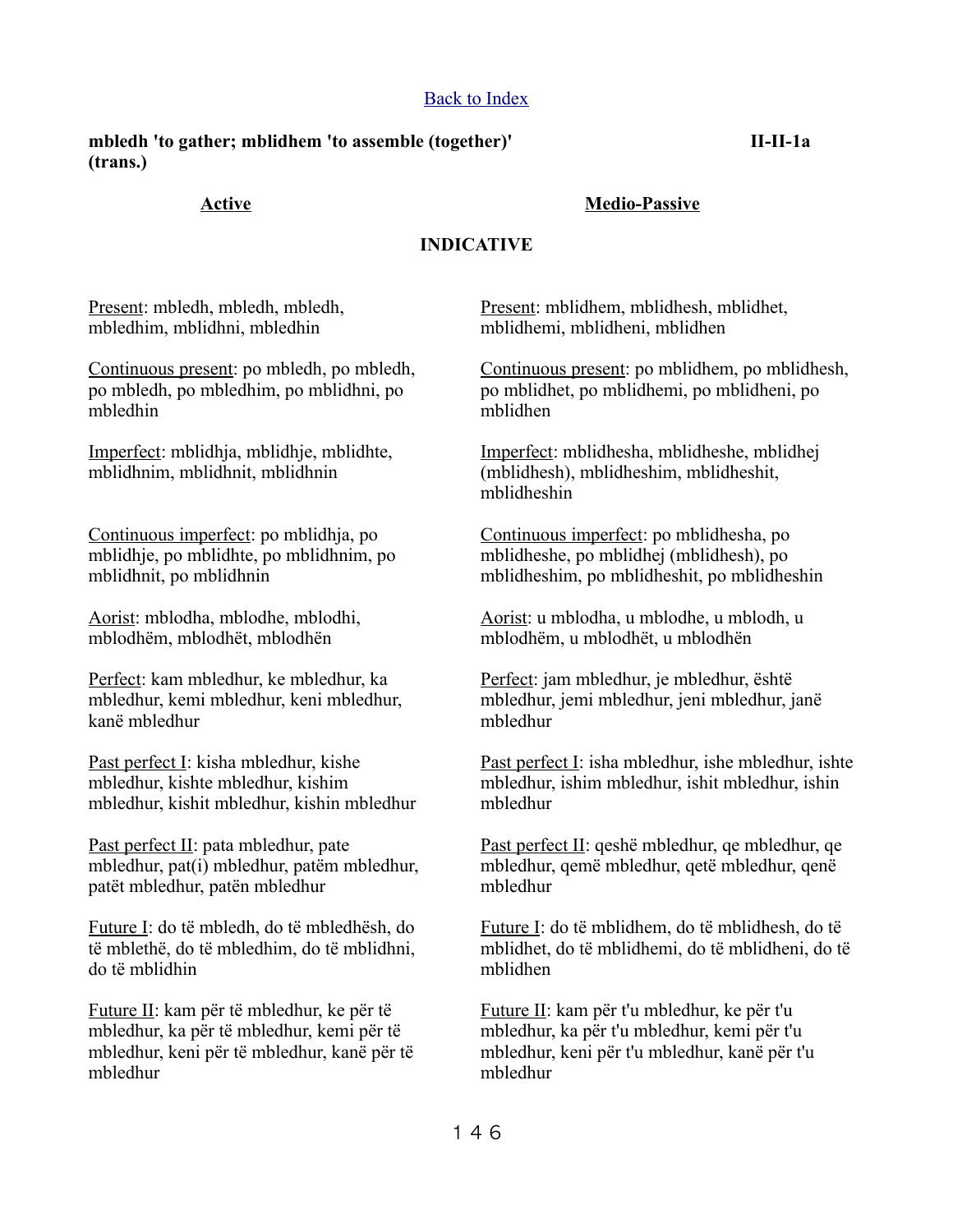Future perfect I: do të kem mbledhur, do të kesh mbledhur, do të ketë mbledhur, do të kemi mbledhur, do të keni mbledhur, do të kenë mbledhur

Future perfect II: kam për të pasë mbledhur, ke për të pasë mbledhur, ka për të pasë mbledhur, kemi për të pasë mbledhur, keni për të pasë mbledhur, kanë për të pasë mbledhur,

Present: të mbledh, të mbledhesh, të mbledhur, të mbledhim, të mblidhni, të mbledhin

Imperfect: të mblidhja, të mblidhje, të mblidhte, të mblidhnim, të mblidhnit, të mblidhnin

Perfect: të kem mbledhur, të kesh mbledhur, të ketë mbledhur, të kemi mbledhur, të keni mbledhur, të kenë mbledhur

Past perfect: të kisha mbledhur, të kishe mbledhur, të kishte mbledhur, të kishim mbledhur, të kishit mbledhur, të kishin mbledhur

Present: do të mblidhja, do të mblidhje, do të mblidhnte, do të mblidhnim, do të mblidhnit, do të mblidhnin

Perfect: do të kisha mbledhur, do të kishe mbledhur, do të kishte mbledhur, do të kishim mbledhur, do të kishit mbledhur, do të kishin mbledhur

Present: mbledhsha, mbledhsh, mbledhtë, mbledhshim, mbledhshi, mbledhshin

Future perfect I: do të jem mbledhur, do të jesh mbledhur, do të jetë mbledhur, do të jemi mbledhur, do të jeni mbledhur, do të jenë mbledhur

Future perfect II: kam për të qenë mbledhur, ke për të qenë mbledhur, ka për të qenë mbledhur, kemi për të qenë mbledhur, keni për të qenë mbledhur, kanë për të qenë mbledhur,

# **SUBJUNCTIVE**

Present: të mblidhem, të mblidhesh, të mblidhet, të mblidhemi, të mblidheni, të mblidhen

Imperfect: të mblidhesha, të mblidheshe, të mblidhej (mblidhesh), të mblidheshim, të mblidheshit, të mblidheshin

Perfect: të jem mbledhur, të jesh mbledhur, të jetë mbledhur, të jemi mbledhur, të jeni mbledhur, të jenë mbledhur

Past perfect: të isha mbledhur, të ishe mbledhur, të ishte mbledhur, të ishim mbledhur, të ishit mbledhur, të ishin mbledhur

# **CONDITIONAL**

Present: do të mblidhesha, do të mblidheshe, do të mblidhej (mblidhesh), do të mblidheshim, do të mblidheshit, do të mblidheshin

Perfect: do të isha mbledhur, do të ishe mbledhur, do të ishte mbledhur, do të ishim mbledhur, do të ishit mbledhur, do të ishin mbledhur

# **OPTATIVE**

Present: u mbledhsha, u mbledhsh, u mbledhtë, u mbledhshim, u mbledhshi, u mbledhshin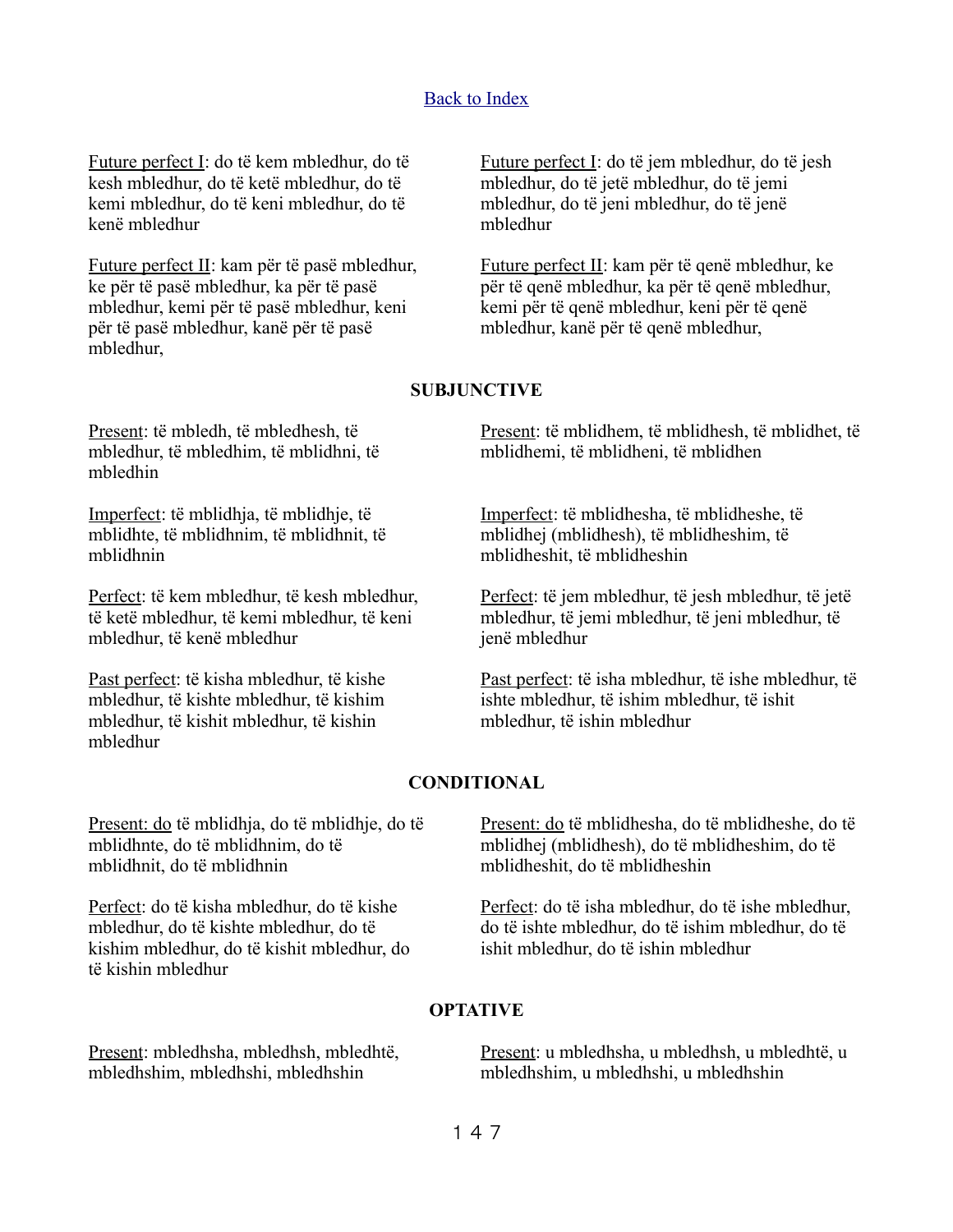Perfect: paça mbledhur, paç mbledhur, pastë mbledhur, paçim mbledhur, paçi mbledhur, paçin mbledhur

Perfect: qofsha mbledhur, qofsh mbledhur, qoftë mbledhur, qofshim mbledhur, qofshi mbledhur, qofshin mbledhur

# **ADMIRATIVE**

Present: mbledhkam, mbledhke, mbledhka, mbledhkemi, mbledhkeni, mbledhkan

Imperfect: mbledhkësha, mbledhkëshe, mbledhkësh (mbledhkej), mbledhkëshim, mbledhkëshit, mbledhkëshin

Perfect: paskam mbledhur, paske mbledhur, paska mbledhur, paskemi mbledhur, paskeni mbledhur, paskan mbledhur

Past prefect: paskësha mbledhur, paskëshe mbledhur, paskësh (paskej) mbledhur, paskëshim mbledhur, paskëshit mbledhur, paskëshin mbledhur

Present: u mbledhkam, u mbledhke, u mbledhka, u mbledhkemi, u mbledhkeni, u mbledhkan

Imperfect: u mbledhkësha, u mbledhkëshe, u mbledhkësh (mbledhkej), u mbledhkëshim, u mbledhkëshit, u mbledhkëshin

Perfect: qenkam mbledhur, qenke mbledhur, qenka mbledhur, qenkemi mbledhur, qenkeni mbledhur, qenkan mbledhur

Past perfect: qenkësha mbledhur, qenkëshe mbledhur, qenkësh (qenkej) mbledhur, qenkëshim mbledhur, qenkëshit mbledhur, qenkëshin mbledhur

# **IMPERATIVE**

mblidh; mblidhni

# **INFINITIVE**

Present: për të mbledhur Present: për t'u mbledhur

Perfect: për të pasë mbledhur Perfect: për të qenë mbledhur

# **PARTICIPLE**

mbledhur

# **GERUNDIVE**

Present: duke mbledhur Present: duke u mbledhur

Perfect: duke pasë mbledhur Perfect: duke qenë mbledhur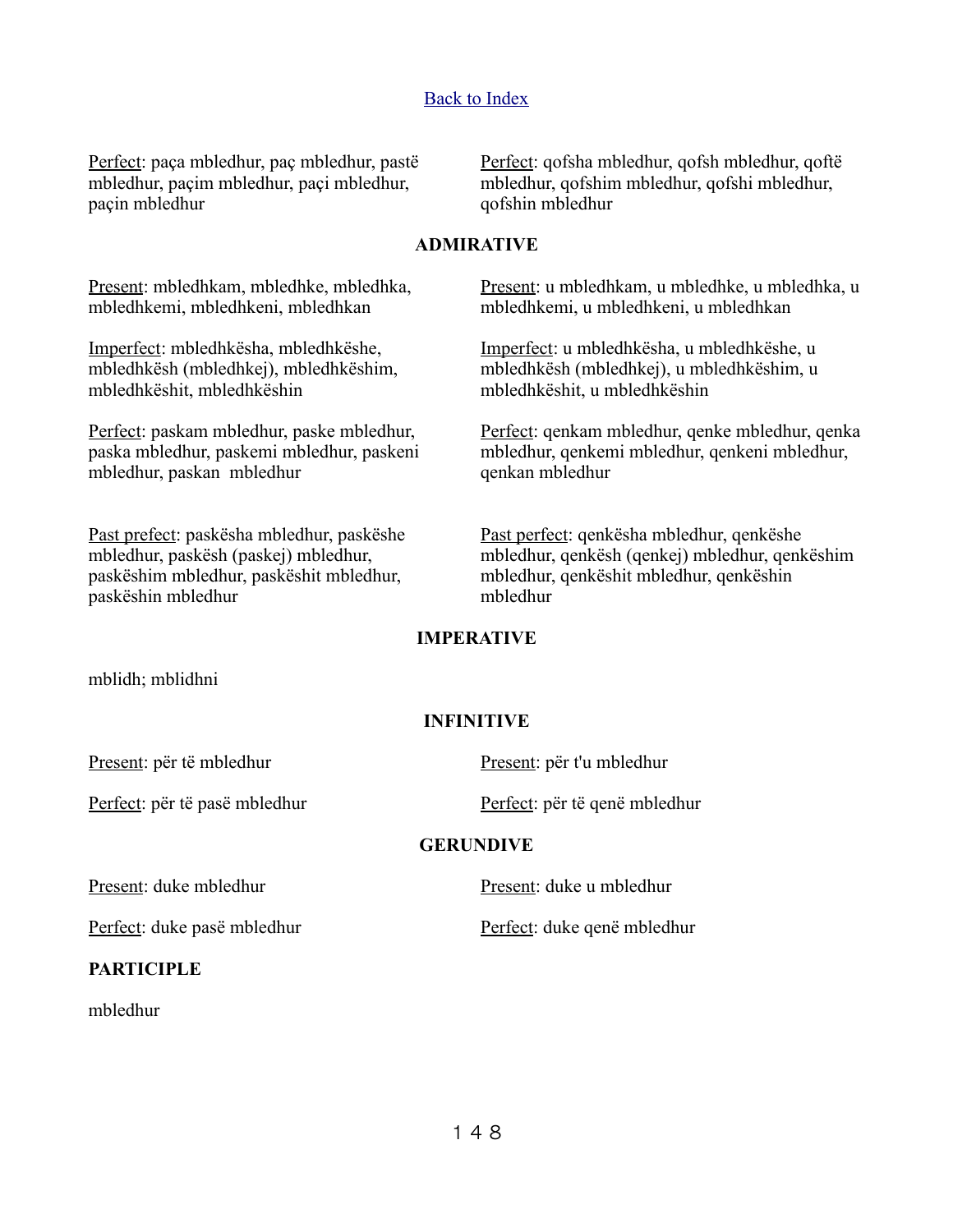# **mbruj 'to knead'; mbruhem 'to be kneaded; to prepare oneself' I-II-2 (tr.)**

# **Active Active Active Active Active Active Active Active Active Active Active Active Active Active Active Active**

# **INDICATIVE**

Present: mbruj, mbrun, mbruj, mbrujmë, mbruni, mbrujnë

Continuous present: po mbruj, po mbrun, po mbrun, po mbrujmë, po mbruni, po mbrujnë

Imperfect: mbruja, mbruje, mbrunte, mbrunim, mbrunit, mbrunin

Continuous imperfect: po mbruja, po mbruje, po mbrunte, po mbrunim, po mbrunit, po mbrunin

Aorist: mbrujta, mbrujte, mbrujti, mbrujtëm, mbrujtët, mbrujtën

Perfect: kam mbrujtur, ke mbrujtur, ka mbrujtur, kemi mbrujtur, keni mbrujtur, kanë mbrujtur

Past perfect I: kisha mbrujtur, kishe mbrujtur, kishte mbrujtur, kishim mbrujtur, kishit mbrujtur, kishin mbrujtur

Past perfect II: pata mbrujtur, pate mbrujtur, pat(i) mbrujtur, patëm mbrujtur, patët mbrujtur, patën mbrujtur

Future I: do të mbruj, do të mbrush, do të mbrujë, do të mbrujmë, do të mbruni, do të mbrujnë

Future II: kam për të mbrujtur, ke për të mbrujtur, ka për të mbrujtur, kemi për të mbrujtur, keni për të mbrujtur, kanë për të mbrujtur

Present: mbruhem, mbruhesh, mbruhet, mbruhemi, mbruheni, mbruhen

Continuous present: po mbruhem, po mbruhesh, po mbruhet, po mbruhemi, po mbruheni, po mbruhen

Imperfect: mbruhesha, mbruheshe, mbruhej (mbruhesh), mbruheshim, mbruheshit, mbruheshin

Continuous imperfect: po mbruhesha, po mbruheshe, po mbruhej (mbruhesh), po mbruheshim, po mbruheshit, po mbruheshin

Aorist: u mbrujta, u mbrujte, u mbrujt, u mbrujtëm, u mbrujtët, u mbrujtën

Perfect: jam mbrujtur, je mbrujtur, është mbrujtur, jemi mbrujtur, jeni mbrujtur, janë mbrujtur

Past perfect I: isha mbrujtur, ishe mbrujtur, ishte mbrujtur, ishim mbrujtur, ishit mbrujtur, ishin mbrujtur

Past perfect II: qeshë mbrujtur, qe mbrujtur, qe mbrujtur, qemë mbrujtur, qetë mbrujtur, qenë mbrujtur

Future I: do të mbruhem, do të mbruhesh, do të mbruhet, do të mbruhemi, do të mbruheni, do të mbruhen

Future II: kam për t'u mbrujtur, ke për t'u mbrujtur, ka për t'u mbrujtur, kemi për t'u mbrujtur, keni për t'u mbrujtur, kanë për t'u mbrujtur

Future perfect I: do të kem mbrujtur, do të Future perfect I: do të jem mbrujtur, do të jesh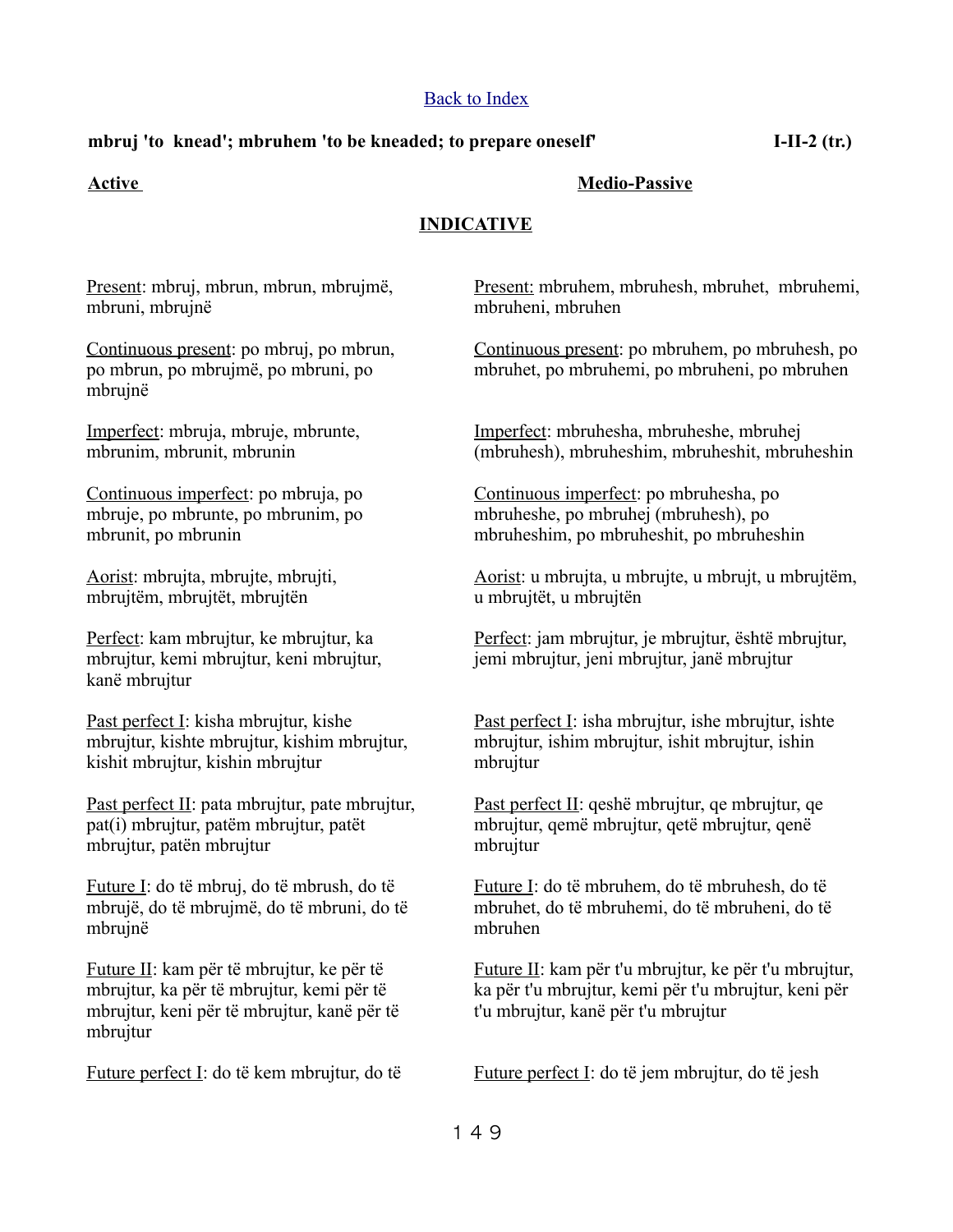kesh mbrujtur, do të ketë mbrujtur, do të kemi mbrujtur, do të keni mbrujtur, do të kenë mbrujtur

Future perfect II: kam për të pasë mbrujtur, ke për të pasë mbrujtur, ka për të pasë mbrujtur, kemi për të pasë mbrujtur, keni për të pasë mbrujtur, kanë për të pasë mbrujtur

mbrujtur, do të jetë mbrujtur, do të jemi mbrujtur, do të jeni mbrujtur, do të jenë mbrujtur

Future perfect II: kam për të qenë mbrujtur, ke për të qenë mbrujtur, ka për të qenë mbrujtur, kemi për të qenë mbrujtur, keni për të qenë mbrujtur, kanë për të qenë mbrujtur

# **SUBJUNCTIVE**

Present: të mbruj, të mbrush, të mbrujë, të mbrujmë, të mbruni, të mbrujnë

Imperfect: të mbruja, të mbruje, të mbrunte, të mbrunim, të mbrunit, të mbrunin

Perfect: të kem mbrujtur, të kesh mbrujtur, të ketë mbrujtur, të kemi mbrujtur, të keni mbrujtur, të kenë mbrujtur

Past perfect: të kisha mbrujtur, të kishe mbrujtur, të kishte mbrujtur, të kishim mbrujtur, të kishit mbrujtur, të kishin mbrujtur

Present: të mbruhem, të mbruhesh, të mbruhet, të mbruhemi, të mbruheni, të mbruhen

Imperfect: të mbruhesha, të mbruheshe, të mbruhej (mbruhesh), të mbruheshim, të mbruheshit, mbruheshin

Perfect: të jem mbrujtur, të jesh mbrujtur, të jetë mbrujtur, të jemi mbrujtur, të jeni mbrujtur, të jenë mbrujtur

Past perfect: të isha mbrujtur, të ishe mbrujtur, të ishte mbrujtur, të ishim mbrujtur, të ishit mbrujtur, të ishin mbrujtur

### **CONDITIONAL**

Present: do të mbruja, do të mbruje, do të mbrunte, do të mbrunim, do të mbrunit, do të mbrunin

Perfect: do të kisha mbrujtur, do të kishe mbrujtur, do të kishte mbrujtur, do të kishim mbrujtur, do të kishit mbrujtur, do të kishin mbruitur

Present: mbrujtsha, mbrujtsh, mbrujttë, mbrujtshim, mbrujtshi, mbrujtshin

Present: do të mbruhesha, do të mbruheshe, do të mbruhej (mbruhesh), do të mbruheshim, do të mbruheshit, do të mbruheshin

Perfect: do të isha mbrujtur, do të ishe mbrujtur, do të ishte mbrujtur, do të ishim mbrujtur, do të ishit mbrujtur, do të ishin mbruitur

### **OPTATIVE**

Present: u mbrujtsha, u mbrujtsh, u mbrujttë, u mbrujtshim, u mbrujtshi, u mbrujtshin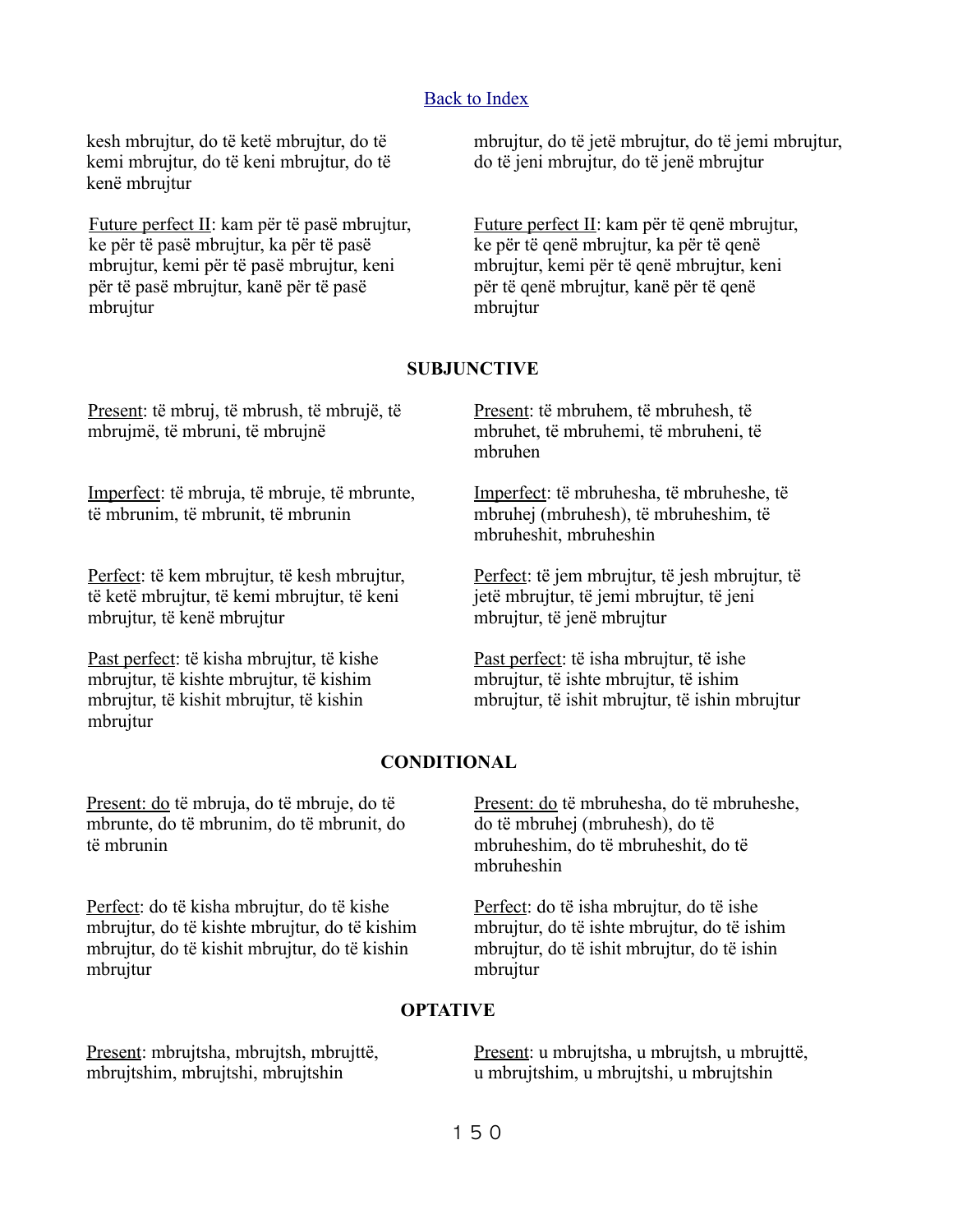Perfect: paça mbrujtur, paç mbrujtur, pastë mbrujtur, paçim mbrujtur, paçi mbrujtur, paçin mbrujtur

Perfect: qofsha mbrujtur, qofsh mbrujtur, qoftë mbrujtur, qofshim mbrujtur, qofshi mbrujtur, qofshin mbrujtur

# **ADMIRATIVE**

Present: mbrujtkam, mbrujtke, mbrujtka, mbrujtkemi, mbrujtkeni, mbrujtkan

Imperfect: mbrujtkësha, mbrujtkëshe, mbrujtkësh (mbrujtkej), mbrujtkëshim, mbrujtkëshit, mbrujtkëshin

Perfect: paskam mbrujtur, paske mbrujtur, paska mbrujtur, paskemi mbrujtur, paskeni mbrujtur, paskan mbrujtur

Past prefect: paskësha mbrujtur, paskëshe mbrujtur, paskësh (paskej) mbrujtur, paskëshim mbrujtur, paskëshit mbrujtur, paskëshin mbrujtur

mbrujtur

Present: u mbrujtkam, u mbrujtke, u mbrujtka, u mbrujtkemi, u mbrujtkeni, u mbrujtkan

Imperfect: u mbrujtkësha, u mbrujtkëshe, u mbrujtkësh (mbrujtkej), u mbrujtkëshim, u mbrujtkëshit, u mbrujtkëshin

Perfect: qenkam mbrujtur, qenke mbrujtur, qenka mbrujtur, qenkemi mbrujtur, qenkeni mbrujtur, qenkan mbrujtur

Past perfect: qenkësha mbrujtur, qenkëshe mbrujtur, qenkësh (qenkej) mbrujtur, qenkëshim mbrujtur, qenkëshit mbrujtur, qenkëshin mbrujtur

# **IMPERATIVE**

| mbruj; mbruni                    | mbruhu; mbruhuni              |
|----------------------------------|-------------------------------|
|                                  | <b>INFINITIVE</b>             |
| <u>Present</u> : për të mbrujtur | Present: për t'u mbrujtur     |
| Perfect: për të pasë mbrujtur    | Perfect: për të qenë mbrujtur |
|                                  | <b>GERUNDIVE</b>              |
| Present: duke mbrujtur           | Present: duke u mbrujtur      |
| Perfect: duke pasë mbrujtur      |                               |
| Perfect: duke qenë mbrujtur      |                               |
| <b>PARTICIPLE</b>                |                               |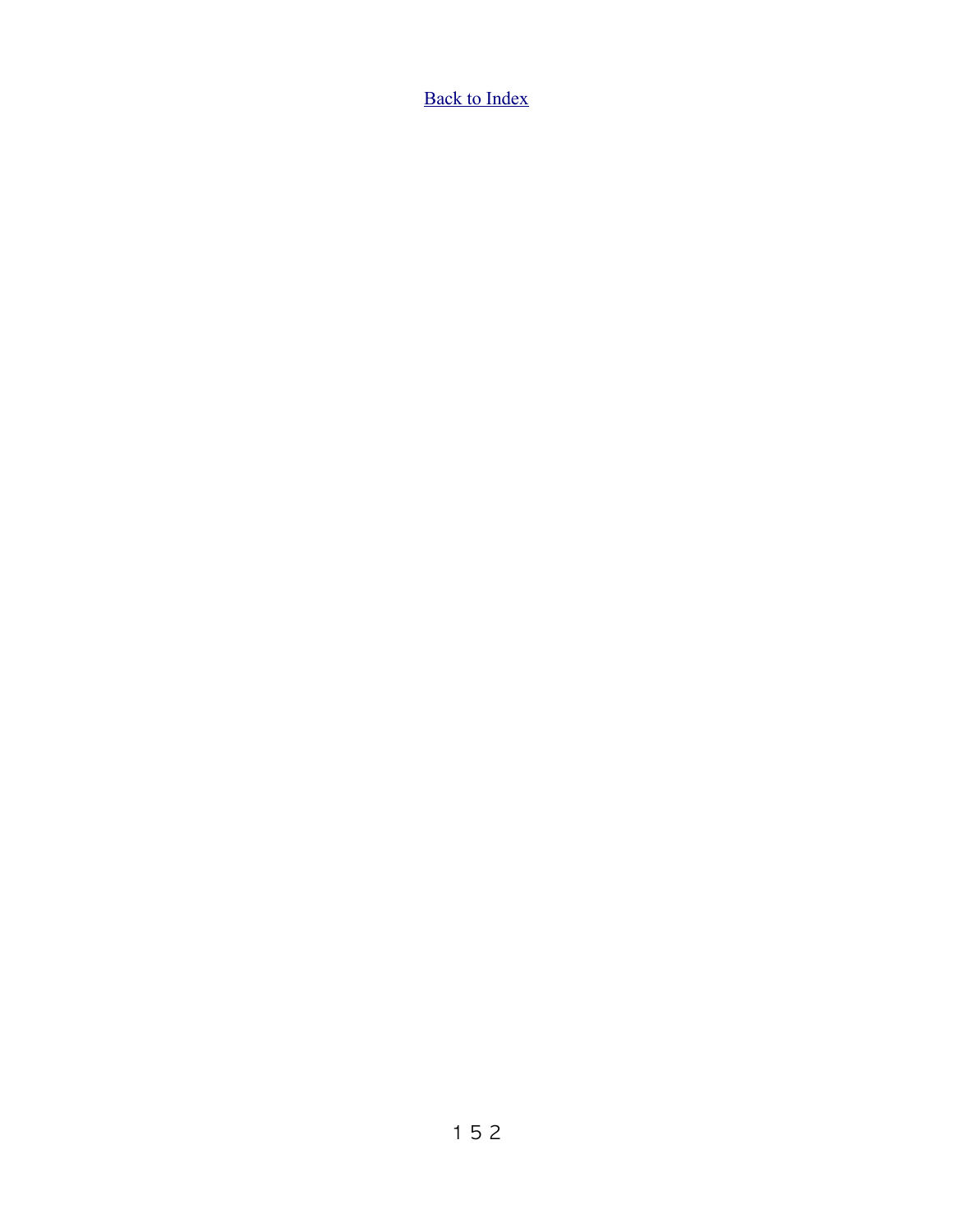# **mbyt 'to kill'; mbytem 'to be killed' II-I (tr.)**

# **Active Medio-Passive**

# **INDICATIVE**

Present: mbyt, mbyt, mbyt, mbytim, mbytni, mbytin

Continuous present: po mbyt, po mbyt, po mbyt, po mbytim, po mbytni, po mbytin

Imperfect: mbytja, mbytje, mbyste, mbytnim, mbytnit, mbytnin

Continuous imperfect: po mbytja, po mbytje, po mbyste, po mbytnim, po mbytnit, po mbytnin

Aorist: mbyta, mbyte, mbyti, mbytëm, mbytët, mbytën

Perfect: kam mbytur, ke mbytur, ka mbytur, kemi mbytur, keni mbytur, kanë mbytur

Past perfect I: kisha mbytur, kishe mbytur, kishte mbytur, kishim mbytur, kishit mbytur, kishin mbytur

Past perfect II: pata mbytur, pate mbytur, pat(i) mbytur, patëm mbytur, patët mbytur, patën mbytur

Future I: do të mbyt, do të mbytësh, do të mbytë, do të mbytim, do të mbytni, do të mbytin

Future II: kam për të mbytur, ke për të mbytur, ka për të mbytur, kemi për të mbytur, keni për të mbytur, kanë për të mbytur

Future perfect I: do të kem mbytur, do të kesh mbytur, do të ketë mbytur, do të kemi mbytur, do të keni mbytur, do të kenë mbytur

Present: mbytem, mbytesh, mbytet, mbytemi, mbyteni, mbyten

Continuous present: po mbytem, po mbytesh, po mbytet, po mbytemi, po mbyteni, po mbyten

Imperfect: mbytesha, mbyteshe, mbytej (mbytesh), mbyteshim, mbyteshit, mbyteshin

Continuous imperfect: po mbytesha, po mbyteshe, po mbytej (mbytesh), po mbyteshim, po mbyteshit, po mbyteshin

Aorist: u mbyta, u mbyte, u mbyt, u mbytëm, u mbytët, u mbytën

Perfect: jam mbytur, je mbytur, është mbytur, jemi mbytur, jeni mbytur, janë mbytur

Past perfect I: isha mbytur, ishe mbytur, ishte mbytur, ishim mbytur, ishit mbytur, ishin mbytur

Past perfect II: qeshë mbytur, qe mbytur, qe mbytur, qemë mbytur, qetë mbytur, qenë mbytur

Future I: do të mbytem, do të mbytesh, do të mbytet, do të mbytemi, do të mbyteni, do të mbyten

Future II: kam për t'u mbytur, ke për t'u mbytur, ka për t'u mbytur, kemi për t'u mbytur, keni për t'u mbytur, kanë për t'u mbytur

Future perfect I: do të jem mbytur, do të jesh mbytur, do të jetë mbytur, do të jemi mbytur, do të jeni mbytur, do të jenë mbytur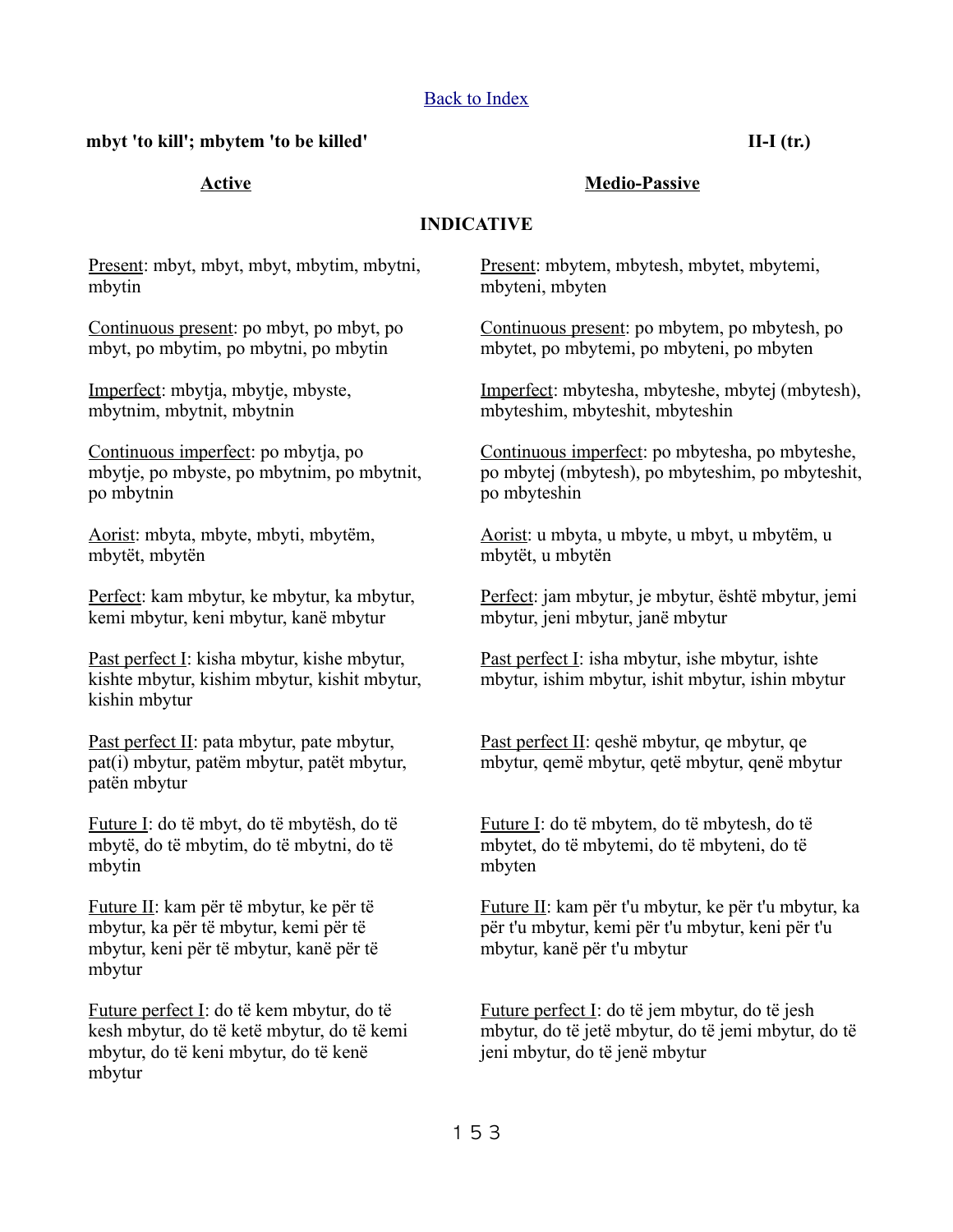Future perfect II: kam për të pasë mbytur, ke për të pasë mbytur, ka për të pasë mbytur, kemi për të pasë mbytur, keni për të pasë mbytur, kanë për të pasë mbytur

Future perfect II: kam për të qenë mbytur, ke për të qenë mbytur, ka për të qenë mbytur, kemi për të qenë mbytur, keni për të qenë mbytur, kanë për të qenë mbytur

# **SUBJUNCTIVE**

Present: të mbyt, të mbytësh, të mbytë, të mbytim, të mbytni, të mbytin Present: të mbytem, të mbytesh, të mbytet, të mbytemi, të mbyteni, të mbyten Imperfect: të mbytja, të mbytje, të mbyste, të mbytnim, të mbytnit, të mbytnin Imperfect: të mbytesha, të mbyteshe, të mbytej (mbytesh), të mbyteshim, të mbyteshit, mbyteshin Perfect: të kem mbytur, të kesh mbytur, të ketë mbytur, të kemi mbytur, të keni mbytur, të kenë mbytur Perfect: të jem mbytur, të jesh mbytur, të jetë mbytur, të jemi mbytur, të jeni mbytur, të jenë mbytur Past perfect: të kisha mbytur, të kishe mbytur, të kishte mbytur, të kishim mbytur, të kishit mbytur, të kishin mbytur Past perfect: të isha mbytur, të ishe mbytur, të ishte mbytur, të ishim mbytur, të ishit mbytur, të ishin mbytur **CONDITIONAL** Present: do të mbytja, do të mbytje, do të mbyste, do të mbytnim, do të mbytnit, do të mbytnin Present: do të mbytesha, do të mbyteshe, do të mbytej (mbytesh), do të mbyteshim, do të mbyteshit, do të mbyteshin Perfect: do të kisha mbytur, do të kishe mbytur, do të kishte mbytur, do të kishim mbytur, do të kishit mbytur, do të kishin Perfect: do të isha mbytur, do të ishe mbytur, do të ishte mbytur, do të ishim mbytur, do të ishit mbytur, do të ishin mbytur

# **OPTATIVE**

Present: u mbytsha, u mbytsh, u mbyttë, u mbytshim, u mbytshi, u mbytshin

Perfect: qofsha mbytur, qofsh mbytur, qoftë mbytur, qofshim mbytur, qofshi mbytur, qofshin mbytur

# **ADMIRATIVE**

Present: mbytsha, mbytsh, mbyttë, mbytshim, mbytshi, mbytshin

Perfect: paça mbytur, paç mbytur, pastë mbytur, paçim mbytur, paçi mbytur, paçin

mbytur

mbytur

Present: mbytkam, mbytke, mbytka, Present: u mbytkam, u mbytke, u mbytka, u

154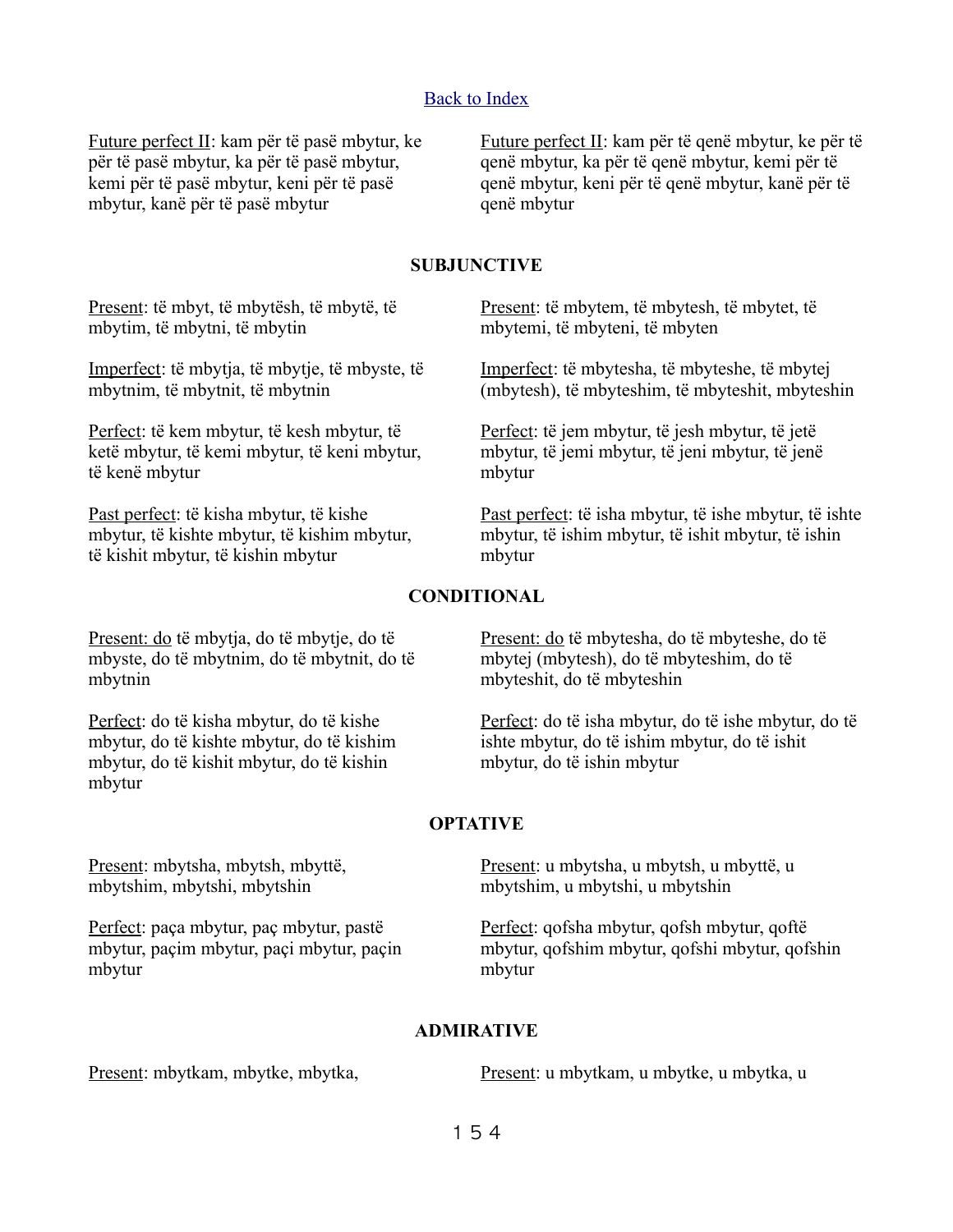| mbytkemi, mbytkeni, mbytkan                                                                                                         | mbytkemi, u mbytkeni, u mbytkan                                                                                                        |  |
|-------------------------------------------------------------------------------------------------------------------------------------|----------------------------------------------------------------------------------------------------------------------------------------|--|
| Imperfect: mbytkësha, mbytkëshe, mbytkësh<br>(mbytkej), mbytkëshim, mbytkëshit,<br>mbytkëshin                                       | Imperfect: u mbytkësha, u mbytkëshe, u mbytkësh<br>(mbytkej), u mbytkëshim, u mbytkëshit, u<br>mbytkëshin                              |  |
| Perfect: paskam mbytur, paske mbytur,<br>paska mbytur, paskemi mbytur, paskeni<br>mbytur, paskan mbytur                             | Perfect: qenkam mbytur, qenke mbytur, qenka<br>mbytur, qenkemi mbytur, qenkeni mbytur, qenkan<br>mbytur                                |  |
| Past prefect: paskësha mbytur, paskëshe<br>mbytur, paskësh (paskej) mbytur, paskëshim<br>mbytur, paskëshit mbytur, paskëshin mbytur | Past perfect: qenkësha mbytur, qenkëshe<br>mbytur, qenkësh (qenkej) mbytur,<br>qenkëshim mbytur, qenkëshit mbytur,<br>qenkëshin mbytur |  |
| <b>IMPERATIVE</b>                                                                                                                   |                                                                                                                                        |  |
| mbyt; mbytni                                                                                                                        | mbytu; mbytuni                                                                                                                         |  |
| <b>INFINITIVE</b>                                                                                                                   |                                                                                                                                        |  |
| Present: për të mbytur                                                                                                              | Present: për t'u mbytur                                                                                                                |  |
| Perfect: për të pasë mbytur                                                                                                         | Perfect: për të qenë mbytur                                                                                                            |  |
| <b>GERUNDIVE</b>                                                                                                                    |                                                                                                                                        |  |
| Present: duke mbytur                                                                                                                | Present: duke u mbytur                                                                                                                 |  |
| Perfect: duke pasë mbytur                                                                                                           | Perfect: duke qenë mbytur                                                                                                              |  |

# **PARTICIPLE**

mbytur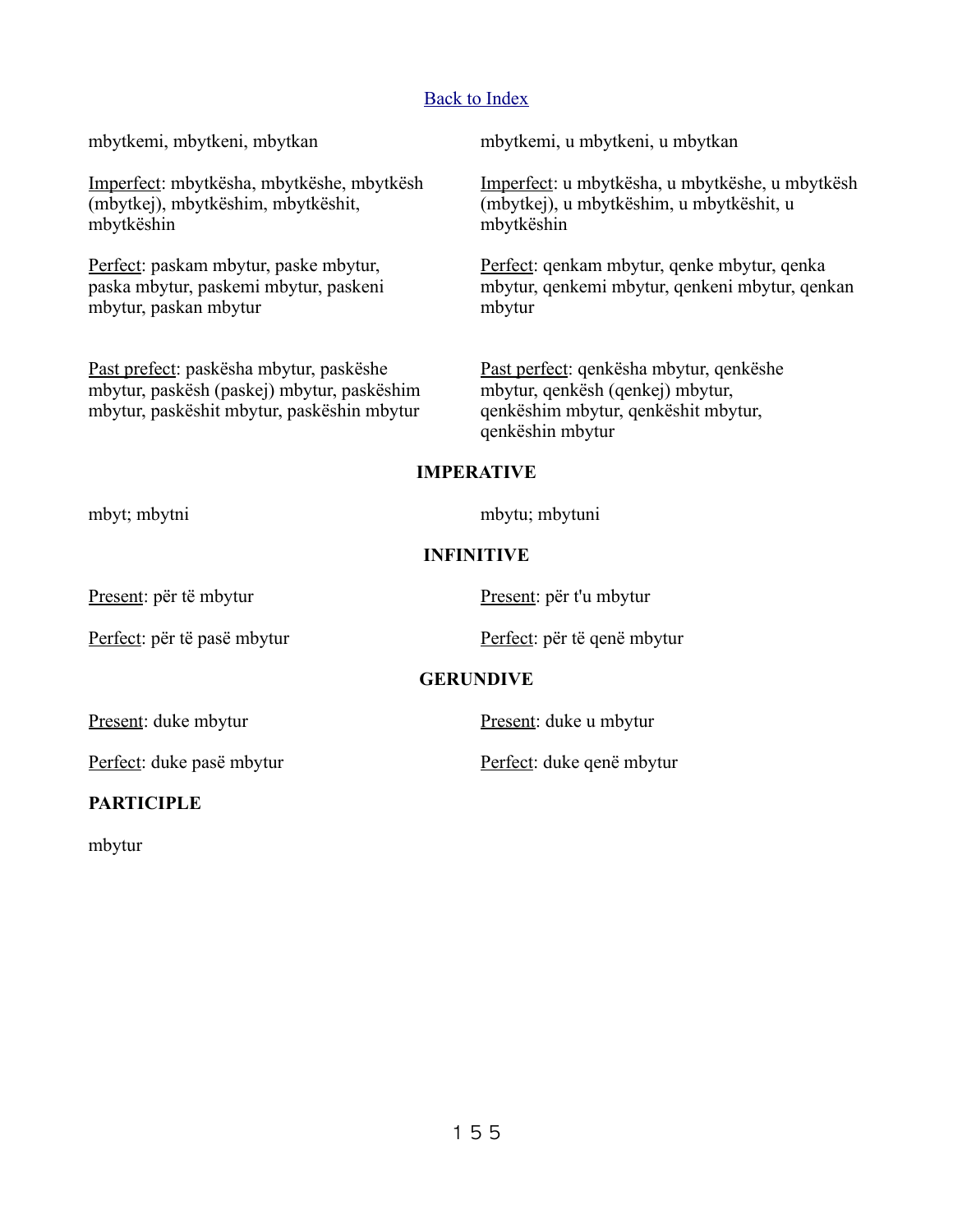# **ndiej 'to feel (something)'; ndihem 'to be felt; to feel (well, bad, etc.) I-I-2 (trans.)**

### **Active Medio-Passive**

### **INDICATIVE**

Present: ndiej, ndien, ndien, ndiejmë, ndieni, ndiejnë

Continuous present: po ndiej, po ndien, po ndien, po ndiejmë, po ndieni, po ndiejnë

Imperfect: ndieja, ndieje, ndiente, ndienim, ndienit, ndienin

Continuous imperfect: po ndieja, po ndieje, po ndiente, po ndienim, po ndienit, po ndienin

Aorist: ndjeva, ndjeve, ndjeu, ndiem, ndiet, ndien

Perfect: kam ndier, ke ndier, ka ndier, kemi ndier, keni ndier, kanë ndier

Past perfect I: kisha ndier, kishe ndier, kishte ndier, kishim ndier, kishit ndier, kishin ndier

Past perfect II: pata ndier, pate ndier, pat(i) ndier, patëm ndier, patët ndier, patën ndier

Future I: do të ndiej, do të ndiesh, do të ndiejë, do të ndiejmë, do të ndieni, do të ndiejnë

Future II: kam për të ndier, ke për të ndier, ka për të ndier, kemi për të ndier, keni për të ndier, kanë për të ndier

Future perfect I: do të kem ndier, do të kesh ndier, do të ketë ndier, do të kemi ndier, do të keni ndier, do të kenë ndier

Present: ndihem, ndihesh, ndihet, ndihemi, ndiheni, ndihen

Continuous present: po ndihem, po ndihesh, po ndihet, po ndihemi, po ndiheni, po ndihen

Imperfect: ndihesha, ndiheshe, ndihej (ndihesh), ndiheshim, ndiheshit, ndiheshin

Continuous imperfect: po ndihesha, po ndiheshe, po ndihej (ndihesh), po ndiheshim, po ndiheshit, po ndiheshin

Aorist: u ndjeva, u ndjeve, u ndie, u ndiem, u ndiet, u ndien

Perfect: jam ndier, je ndier, është ndier, jemi ndier, jeni ndier, janë ndier

Past perfect I: isha ndier, ishe ndier, ishte ndier, ishim ndier, ishit ndier, ishin ndier

Past perfect II: qeshë ndier, qe ndier, qe ndier, qemë ndier, qetë ndier, qenë ndier

Future I: do të ndihem, do të ndihesh, do të ndihet, do të ndihemi, do të ndiheni, do të ndihen

Future II: kam për t'u ndier, ke për t'u ndier, ka për t'u ndier, kemi për t'u ndier, keni për t'u ndier, kanë për t'u ndier

Future perfect I: do të jem ndier, do të jesh ndier, do të jetë ndier, do të jemi ndier, do të jeni ndier, do të jenë ndier

Future perfect II: kam për të pasë ndier, ke Future perfect II: kam për të qenë ndier, ke për të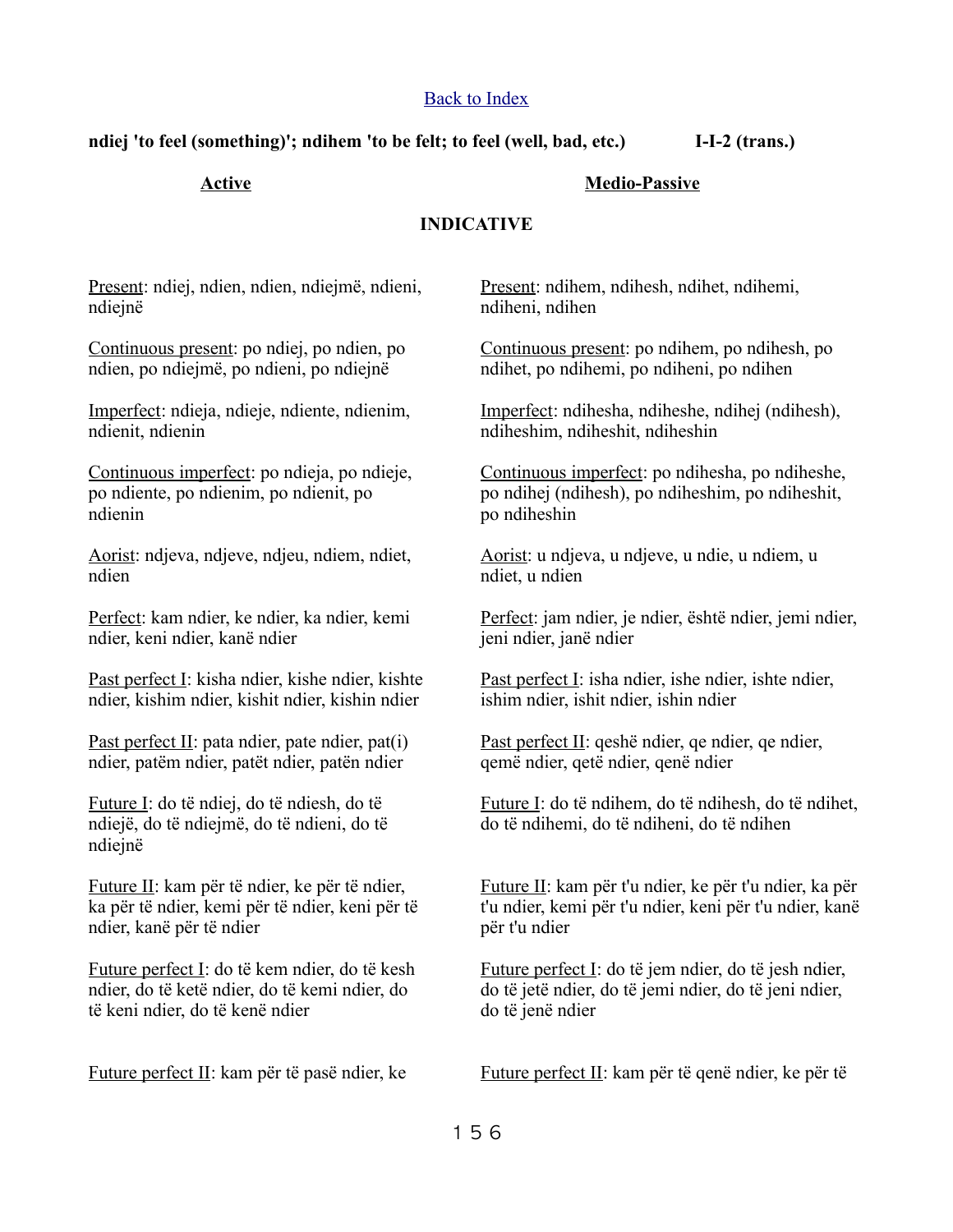për të pasë ndier, ka për të pasë ndier, kemi për të pasë ndier, keni për të pasë ndier, kanë për të pasë ndier

qenë ndier, ka për të qenë ndier, kemi për të qenë ndier, keni për të qenë ndier, kanë për të qenë ndier

# **SUBJUNCTIVE**

Imperfect: të ndieja, të ndieje, të ndiente, të ndienim, të ndienit, të ndienin

Perfect: të kem ndier, të kesh ndier, të ketë ndier, të kemi ndier, të keni ndier, të kenë ndier

Past perfect: të kisha ndier, të kishe ndier, të kishte ndier, të kishim ndier, të kishit ndier, të kishin ndier

Imperfect: të ndihesha, të ndiheshe, të ndihej (ndihesh), të ndiheshim, të ndiheshit, ndiheshin

Perfect: të jem ndier, të jesh ndier, të jetë ndier, të jemi ndier, të jeni ndier, të jenë ndier

Past perfect: të isha ndier, të ishe ndier, të ishte ndier, të ishim ndier, të ishit ndier, të ishin ndier

### **CONDITIONAL**

Present: do të ndieja, do të ndieje, do të ndiente, do të ndienim, do të ndienit, do të ndienin

Perfect: do të kisha ndier, do të kishe ndier, do të kishte ndier, do të kishim ndier, do të kishit ndier, do të kishin ndier

Present: ndjefsha, ndjefsh, ndjeftë, ndjefshim, ndjefshi, ndjefshin

Perfect: paça ndier, paç ndier, pastë ndier, paçim ndier, paçi ndier, paçin ndier

Present: do të ndihesha, do të ndiheshe, do të ndihej (ndihesh), do të ndiheshim, do të ndiheshit, do të ndiheshin

Perfect: do të isha ndier, do të ishe ndier, do të ishte ndier, do të ishim ndier, do të ishit ndier, do të ishin ndier

### **OPTATIVE**

Present: u ndjefsha, u ndjefsh, u ndjeftë, u ndjefshim, u ndjefshi, u ndjefshin

Perfect: qofsha ndier, qofsh ndier, qoftë ndier, qofshim ndier, qofshi ndier, qofshin ndier

### **ADMIRATIVE**

Present: ndiekam, ndieke, ndieka, ndiekemi, ndiekeni, ndiekan

Imperfect: ndiekësha, ndiekëshe, ndiekësh (ndiekej), ndiekëshim, ndiekëshit, ndiekëshin

Perfect: paskam ndier, paske ndier, paska ndier, paskemi ndier, paskeni ndier, paskan Present: u ndiekam, u ndieke, u ndieka, u ndiekemi, u ndiekeni, u ndiekan

Imperfect: u ndiekësha, u ndiekëshe, u ndiekësh (ndiekej), u ndiekëshim, u ndiekëshit, u ndiekëshin

Perfect: qenkam ndier, qenke ndier, qenka ndier, qenkemi ndier, qenkeni ndier, qenkan ndier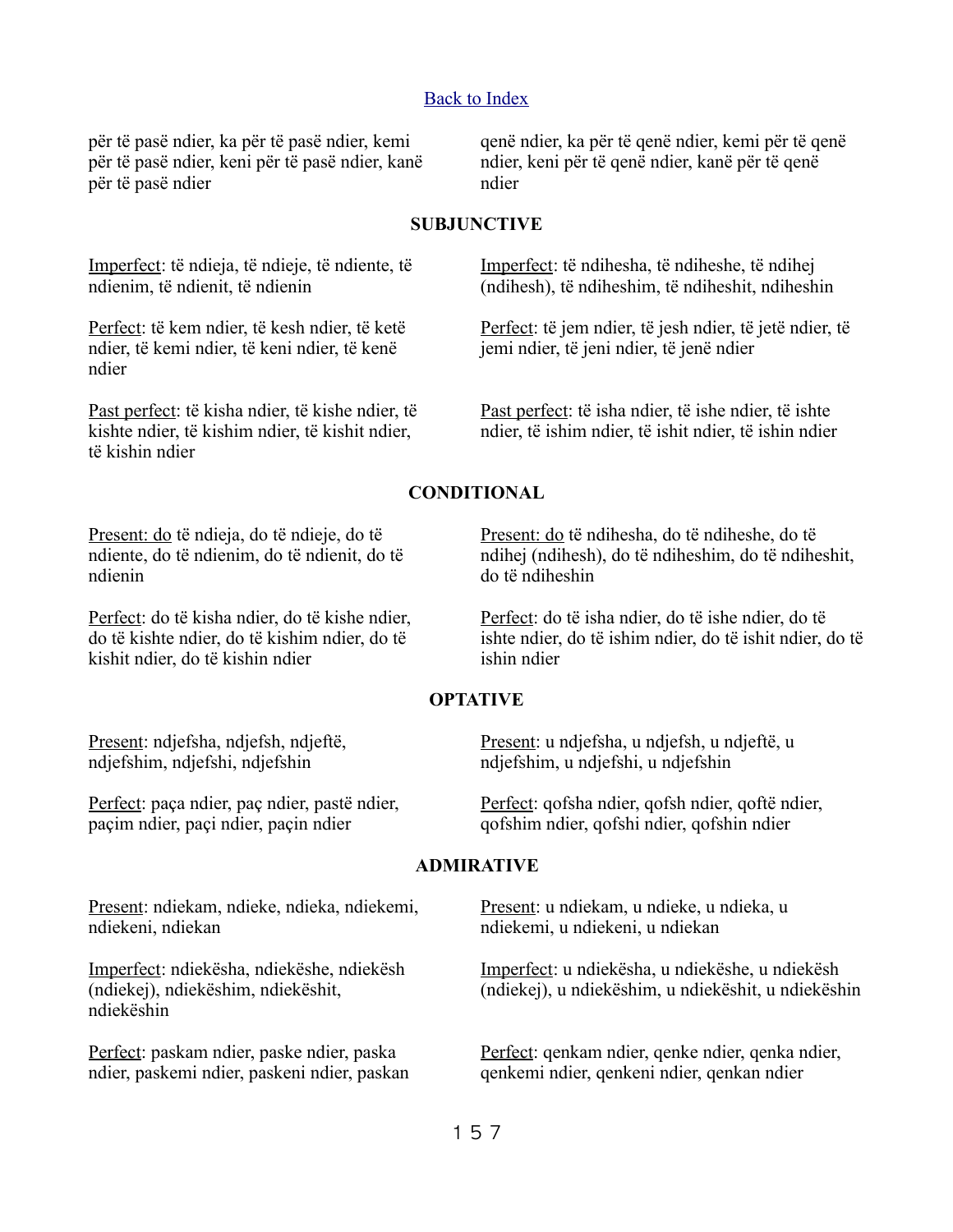ndier

Past prefect: paskësha ndier, paskëshe ndier, paskësh (paskej) ndier, paskëshim ndier, paskëshit ndier, paskëshin ndier

Past perfect: qenkësha ndier, qenkëshe ndier, qenkësh (qenkej) ndier, qenkëshim ndier, qenkëshit ndier, qenkëshin ndier

# **IMPERATIVE**

ndiej; ndieni ndihu; ndihuni ndihu; ndihuni

# **INFINITIVE**

Present: për të ndier Present: për t'u ndier

Perfect: për të pasë ndier Perfect: për të qenë ndier

# **GERUNDIVE**

| Present: duke ndier      | Present: duke u ndier    |
|--------------------------|--------------------------|
| Perfect: duke pasë ndier | Perfect: duke qenë ndier |

# **PARTICIPLE**

ndier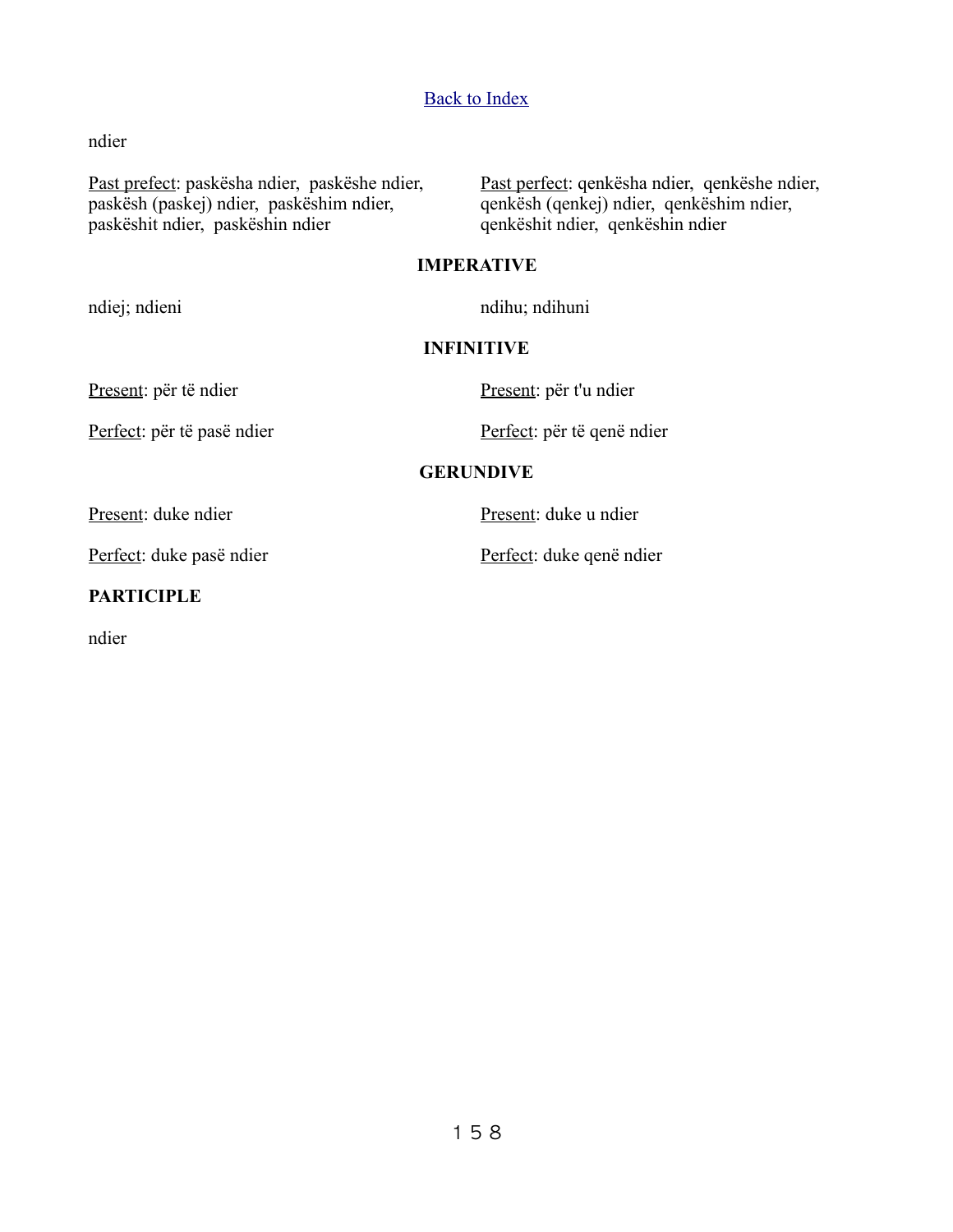# **ndyj 'to soil'; ndyhem 'to be soiled' I-I-2 (tr.)**

# **Active Medio-Passive**

### **INDICATIVE**

Present: ndyj, ndyn, ndyn, ndyjmë, ndyni, ndyjnë

Continuous present: po ndyj, po ndyn, po ndyn, po ndyjmë, po ndyni, po ndyjnë

Imperfect: ndyja, ndyje, ndynte, ndynim, ndynit, ndynin

Continuous imperfect: po ndyja, po ndyje, po ndynte, po ndynim, po ndynit, po ndynin

Aorist: ndyva, ndyve, ndyu, ndymë, ndytë, ndynë

Perfect: kam ndyrë, ke ndyrë, ka ndyrë, kemi ndyrë, keni ndyrë, kanë ndyrë

Past perfect I: kisha ndyrë, kishe ndyrë, kishte ndyrë, kishim ndyrë, kishit ndyrë, kishin ndyrë

Past perfect II: pata ndyrë, pate ndyrë, pat(i) ndyrë, patëm ndyrë, patët ndyrë, patën ndyrë

Future I: do të ndyj, do të ndysh, do të ndyjë, do të ndyjmë, do të ndyni, do të ndyjnë

Future II: kam për të ndyrë, ke për të ndyrë, ka për të ndyrë, kemi për të ndyrë, keni për të ndyrë, kanë për të ndyrë

Future perfect I: do të kem ndyrë, do të kesh ndyrë, do të ketë ndyrë, do të kemi ndyrë, do të keni ndyrë, do të kenë ndyrë

Present: ndyhem, ndyhesh, ndyhet, ndyhemi, ndyheni, ndyhen

Continuous present: po ndyhem, po ndyhesh, po ndyhet, po ndyhemi, po ndyheni, po ndyhen

Imperfect: ndyhesha, ndyheshe, ndyhej (ndyhesh), ndyheshim, ndyheshit, ndyheshin

Continuous imperfect: po ndyhesha, po ndyheshe, po ndyhej (ndyhesh), po ndyheshim, po ndyheshit, po ndyheshin

Aorist: u ndyva, u ndyve, u ndy, u ndymë, u ndytë, u ndynë

Perfect: jam ndyrë, je ndyrë, është ndyrë, jemi ndyrë, jeni ndyrë, janë ndyrë

Past perfect I: isha ndyrë, ishe ndyrë, ishte ndyrë, ishim ndyrë, ishit ndyrë, ishin ndyrë

Past perfect II: qeshë ndyrë, qe ndyrë, qe ndyrë, qemë ndyrë, qetë ndyrë, qenë ndyrë

Future I: do të ndyhem, do të ndyhesh, do të ndyhet, do të ndyhemi, do të ndyheni, do të ndyhen

Future II: kam për t'u ndyrë, ke për t'u ndyrë, ka për t'u ndyrë, kemi për t'u ndyrë, keni për t'u ndyrë, kanë për t'u ndyrë

Future perfect I: do të jem ndyrë, do të jesh ndyrë, do të jetë ndyrë, do të jemi ndyrë, do të jeni ndyrë, do të jenë ndyrë

Future perfect II: kam për të pasë ndyrë, ke Future perfect II: kam për të qenë ndyrë, ke për të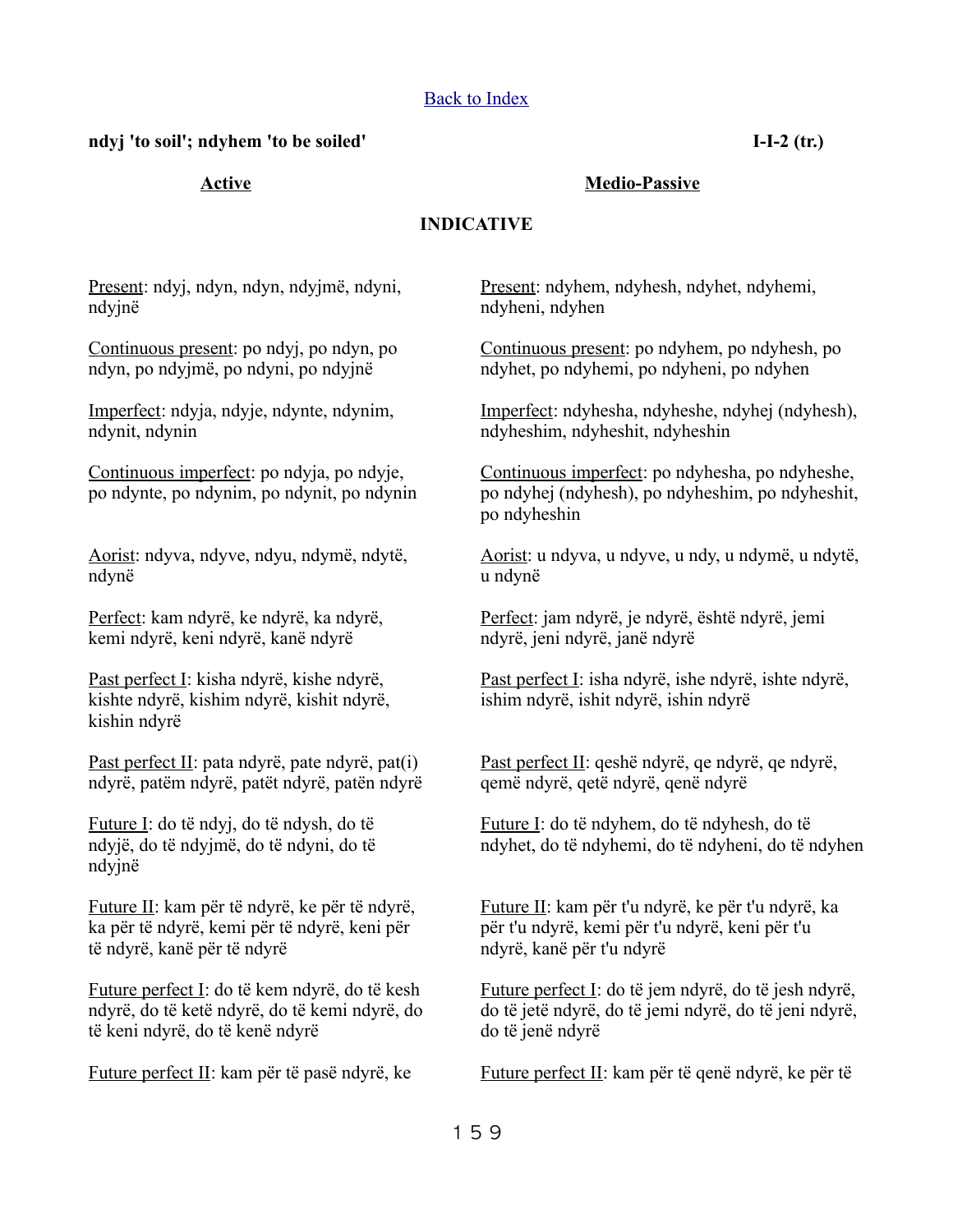për të pasë ndyrë, ka për të pasë ndyrë, kemi për të pasë ndyrë, keni për të pasë ndyrë, kanë për të pasë ndyrë

qenë ndyrë, ka për të qenë ndyrë, kemi për të qenë ndyrë, keni për të qenë ndyrë, kanë për të qenë ndyrë

# **SUBJUNCTIVE**

Present: të ndyj, të ndysh, të ndyjë, të ndyjmë, të ndyni, të ndyjnë

Imperfect: të ndyja, të ndyje, të ndynte, të ndynim, të ndynit, të ndynin

Perfect: të kem ndyrë, të kesh ndyrë, të ketë ndyrë, të kemi ndyrë, të keni ndyrë, të kenë ndyrë

Past perfect: të kisha ndyrë, të kishe ndyrë, të kishte ndyrë, të kishim ndyrë, të kishit ndyrë, të kishin ndyrë

Present: të ndyhem, të ndyhesh, të ndyhet, të ndyhemi, të ndyheni, të ndyhen

Imperfect: të ndyhesha, të ndyheshe, të ndyhej (ndyhesh), të ndyheshim, të ndyheshit, ndyheshin

Perfect: të jem ndyrë, të jesh ndyrë, të jetë ndyrë, të jemi ndyrë, të jeni ndyrë, të jenë ndyrë

Past perfect: të isha ndyrë, të ishe ndyrë, të ishte ndyrë, të ishim ndyrë, të ishit ndyrë, të ishin ndyrë

# **CONDITIONAL**

Present: do të ndyja, do të ndyje, do të ndynte, do të ndynim, do të ndynit, do të ndynin

Perfect: do të kisha ndyrë, do të kishe ndyrë, do të kishte ndyrë, do të kishim ndyrë, do të kishit ndyrë, do të kishin ndyrë

Present: do të ndyhesha, do të ndyheshe, do të ndyhej (ndyhesh), do të ndyheshim, do të ndyheshit, do të ndyheshin

Perfect: do të isha ndyrë, do të ishe ndyrë, do të ishte ndyrë, do të ishim ndyrë, do të ishit ndyrë, do të ishin ndyrë

# **OPTATIVE**

Present: ndyfsha, ndyfsh, ndyftë, ndyfshim, ndyfshi, ndyfshin

Perfect: paça ndyrë, paç ndyrë, pastë ndyrë, paçim ndyrë, paçi ndyrë, paçin ndyrë

Present: ndykam, ndyke, ndyka, ndykemi, ndykeni, ndykan

Imperfect: ndykësha, ndykëshe, ndykësh (ndykej), ndykëshim, ndykëshit, ndykëshin Present: u ndyfsha, u ndyfsh, u ndyftë, u ndyfshim, u ndyfshi, u ndyfshin

Perfect: qofsha ndyrë, qofsh ndyrë, qoftë ndyrë, qofshim ndyrë, qofshi ndyrë, qofshin ndyrë

# **ADMIRATIVE**

Present: u ndykam, u ndyke, u ndyka, u ndykemi, u ndykeni, u ndykan

Imperfect: u ndykësha, u ndykëshe, u ndykësh (ndykej), u ndykëshim, u ndykëshit, u ndykëshin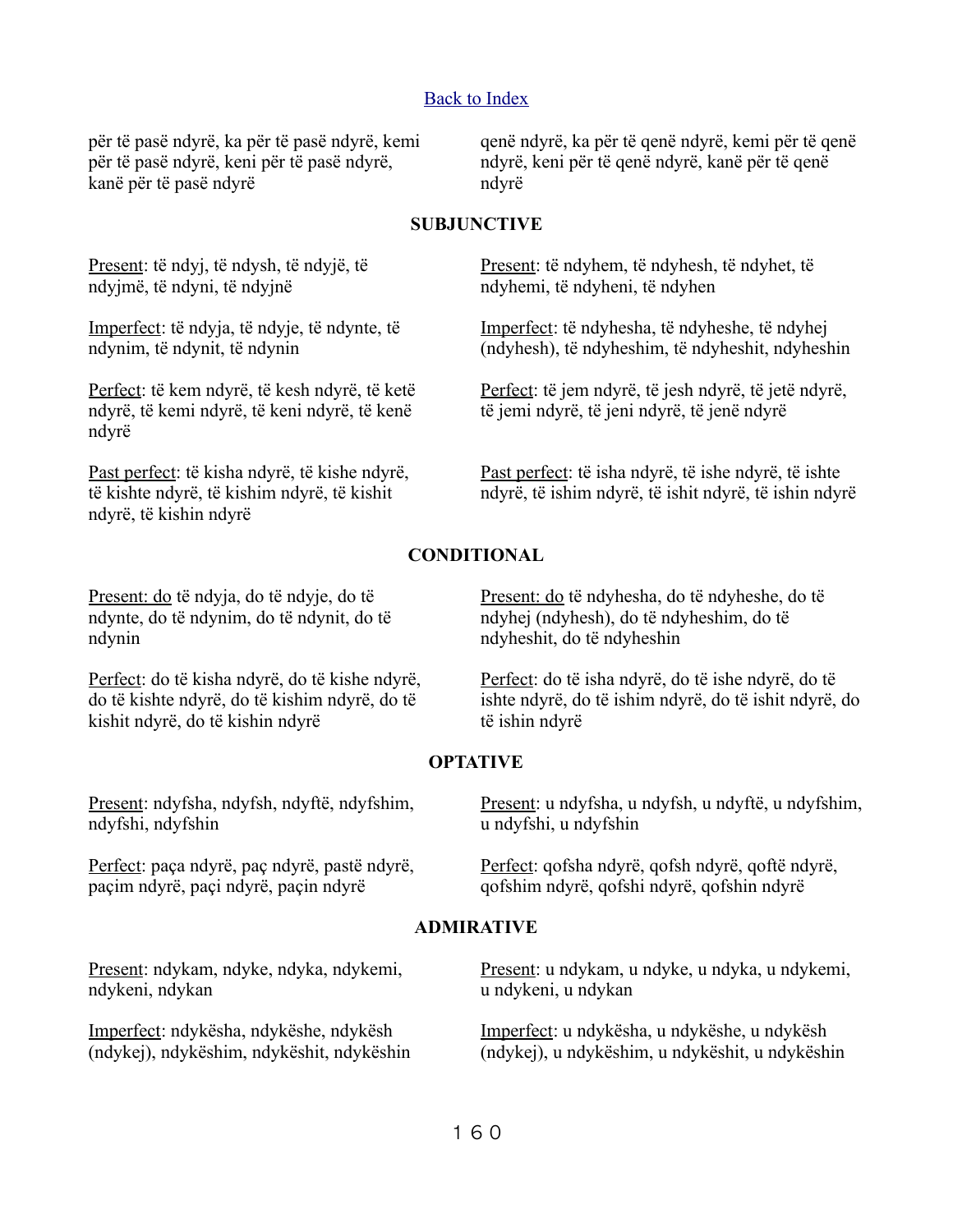Perfect: paskam ndyrë, paske ndyrë, paska ndyrë, paskemi ndyrë, paskeni ndyrë, paskan ndyrë

Past prefect: paskësha ndyrë, paskëshe ndyrë, paskësh (paskej) ndyrë, paskëshim ndyrë, paskëshit ndyrë, paskëshin ndyrë

Perfect: qenkam ndyrë, qenke ndyrë, qenka ndyrë, qenkemi ndyrë, qenkeni ndyrë, qenkan ndyrë

Past perfect: qenkësha ndyrë, qenkëshe ndyrë, qenkësh (qenkej) ndyrë, qenkëshim ndyrë, qenkëshit ndyrë, qenkëshin ndyrë

# **IMPERATIVE**

ndy; ndyni ndyhu; ndyhuni

**INFINITIVE**

| Present: për të ndyrë      | Present: për t'u ndyrë     |
|----------------------------|----------------------------|
| Perfect: për të pasë ndyrë | Perfect: për të qenë ndyrë |
|                            | <b>GERUNDIVE</b>           |
| Present: duke ndyrë        | Present: duke u ndyrë      |

Perfect: duke pasë ndyrë Perfect: duke qenë ndyrë

# **PARTICIPLE**

ndyrë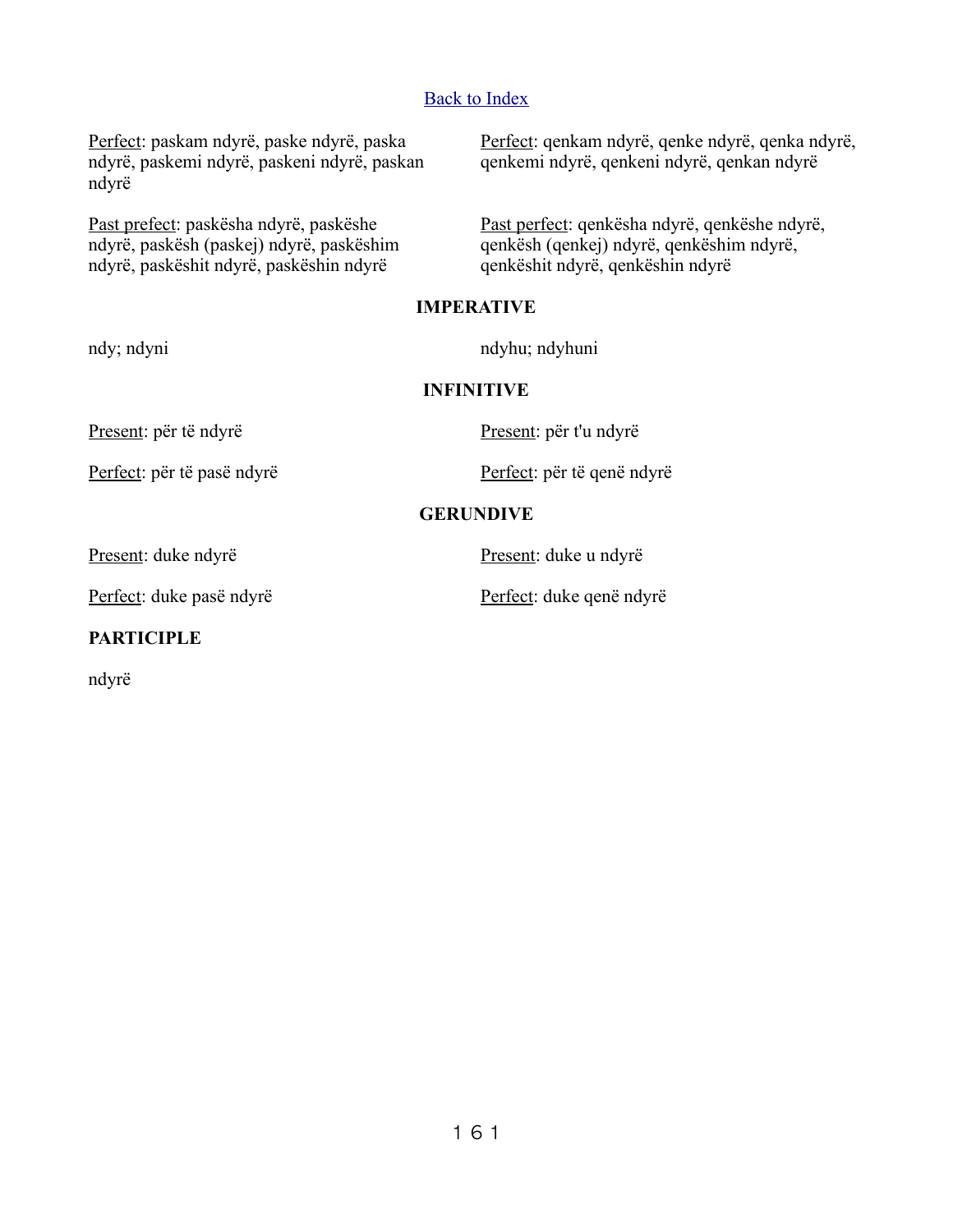# **ngre 'to lift'; ngrihem 'to be lifted' III-2 (tr.)**

# **Active Medio-Passive**

# **INDICATIVE**

Present: ngre, ngre, ngre, ngremë, ngrini, ngrenë

Continuous present: po ngre, po ngre, po ngre, po ngremë, po ngrini, po ngrenë

Imperfect: ngrija, ngrije, ngrinte, ngrinim, ngrinit, ngrinin

Continuous imperfect: po ngrija, po ngrije, po ngrinte, po ngrinim, po ngrinit, po ngrinin

Aorist: ngrita, ngrite, ngriti, ngritëm, ngritët, ngritën

Perfect: kam ngritur, ke ngritur, ka ngritur, kemi ngritur, keni ngritur, kanë ngritur

Past perfect I: kisha ngritur, kishe ngritur, kishte ngritur, kishim ngritur, kishit ngritur, kishin ngritur

Past perfect II: pata ngritur, pate ngritur, pat(i) ngritur, patëm ngritur, patët ngritur, patën ngritur

Future I: do të ngre, do të ngresh, do të ngrejë, do të ngrenëm, do të ngrini, do të ngrenë

Future II: kam për të ngritur, ke për të ngritur, ka për të ngritur, kemi për të ngritur, keni për të ngritur, kanë për të ngritur

Future perfect I: do të kem ngritur, do të kesh ngritur, do të ketë ngritur, do të kemi ngritur, do të keni ngritur, do të kenë ngritur Present: ngrihem, ngrihesh, ngrihet, ngrihemi, ngriheni, ngrihen

Continuous present: po ngrihem, po ngrihesh, po ngrihet, po ngrihemi, po ngriheni, po ngrihen

Imperfect: ngrihesha, ngriheshe, ngrihej (ngrihesh), ngriheshim, ngriheshit, ngriheshin

Continuous imperfect: po ngrihesha, po ngriheshe, po ngrihej (ngrihesh), po ngriheshim, po ngriheshit, po ngriheshin

Aorist: u ngrita, u ngrite, u ngrit, u ngritëm, u ngritët, u ngritën

Perfect: jam ngritur, je ngritur, është ngritur, jemi ngritur, jeni ngritur, janë ngritur

Past perfect I: isha ngritur, ishe ngritur, ishte ngritur, ishim ngritur, ishit ngritur, ishin ngritur

Past perfect II: qeshë ngritur, qe ngritur, qe ngritur, qemë ngritur, qetë ngritur, qenë ngritur

Future I: do të ngrihem, do të ngrihesh, do të ngrihet, do të ngrihemi, do të ngriheni, do të ngrihen

Future II: kam për t'u ngritur, ke për t'u ngritur, ka për t'u ngritur, kemi për t'u ngritur, keni për t'u ngritur, kanë për t'u ngritur

Future perfect I: do të jem ngritur, do të jesh ngritur, do të jetë ngritur, do të jemi ngritur, do të jeni ngritur, do të jenë ngritur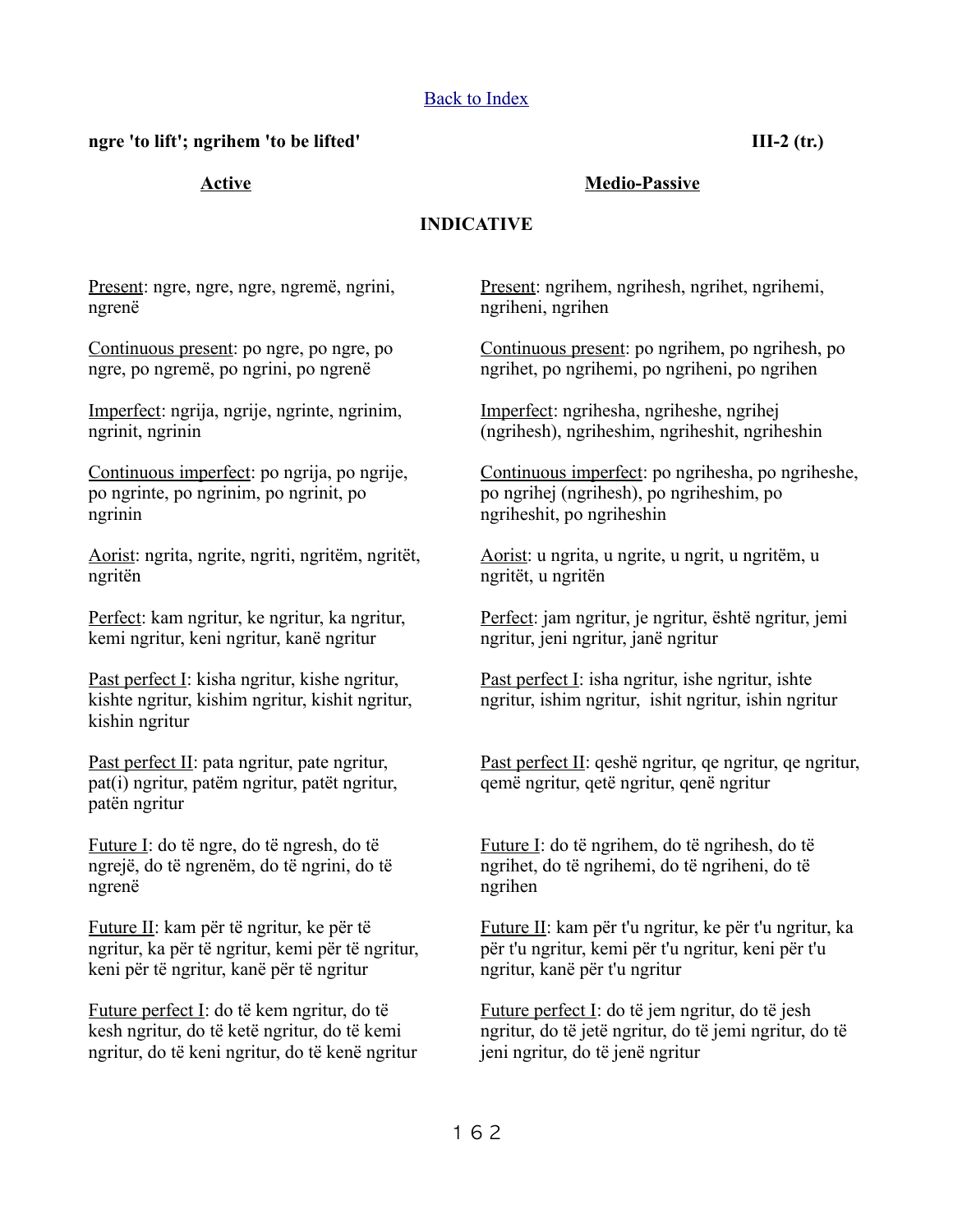Future perfect II: kam për të pasë ngritur, ke për të pasë ngritur, ka për të pasë ngritur, kemi për të pasë ngritur, keni për të pasë ngritur, kanë për të pasë ngritur

Future perfect II: kam për të qenë ngritur, ke për të qenë ngritur, ka për të qenë ngritur, kemi për të qenë ngritur, keni për të qenë ngritur, kanë për të qenë ngritur

Imperfect: të ngrihesha, të ngriheshe, të ngrihej (ngrihesh), të ngriheshim, të ngriheshit, ngriheshin

Perfect: të jem ngritur, të jesh ngritur, të jetë ngritur, të jemi ngritur, të jeni ngritur, të jenë

### **SUBJUNCTIVE**

Imperfect: të ngrija, të ngrije, të ngrinte, të ngrinim, të ngrinit, të ngrinin

Perfect: të kem ngritur, të kesh ngritur, të ketë ngritur, të kemi ngritur, të keni ngritur, të kenë ngritur

Past perfect: të kisha ngritur, të kishe ngritur, të kishte ngritur, të kishim ngritur, të kishit ngritur, të kishin ngritur

Present: do të ngrija, do të ngrije, do të ngrinte, do të ngrinim, do të ngrinit, do të ngrinin

Perfect: do të kisha ngritur, do të kishe ngritur, do të kishte ngritur, do të kishim ngritur, do të kishit ngritur, do të kishin ngritur

ngritur Past perfect: të isha ngritur, të ishe ngritur, të ishte

ngritur, të ishim ngritur, të ishit ngritur, të ishin ngritur

# **CONDITIONAL**

Present: do të ngrihesha, do të ngriheshe, do të ngrihej (ngrihesh), do të ngriheshim, do të ngriheshit, do të ngriheshin

Perfect: do të isha ngritur, do të ishe ngritur, do të ishte ngritur, do të ishim ngritur, do të ishit ngritur, do të ishin ngritur

### **OPTATIVE**

Present: ngritsha, ngritsh, ngrittë, ngritshim, ngritshi, ngritshin

Perfect: paça ngritur, paç ngritur, pastë ngritur, paçim ngritur, paçi ngritur, paçin ngritur

Present: u ngritsha, u ngritsh, u ngrittë, u ngritshim, u ngritshi, u ngritshin

Perfect: qofsha ngritur, qofsh ngritur, qoftë ngritur, qofshim ngritur, qofshi ngritur, qofshin ngritur

### **ADMIRATIVE**

Present: ngritkam, ngritke, ngritka, ngritkemi, ngritkeni, ngritkan

Imperfect: ngritkësha, ngritkëshe, ngritkësh (ngritkej), ngritkëshim, ngritkëshit, ngritkëshin

Present: u ngritkam, u ngritke, u ngritka, u ngritkemi, u ngritkeni, u ngritkan

Imperfect: u ngritkësha, u ngritkëshe, u ngritkësh (ngritkej), u ngritkëshim, u ngritkëshit, u ngritkëshin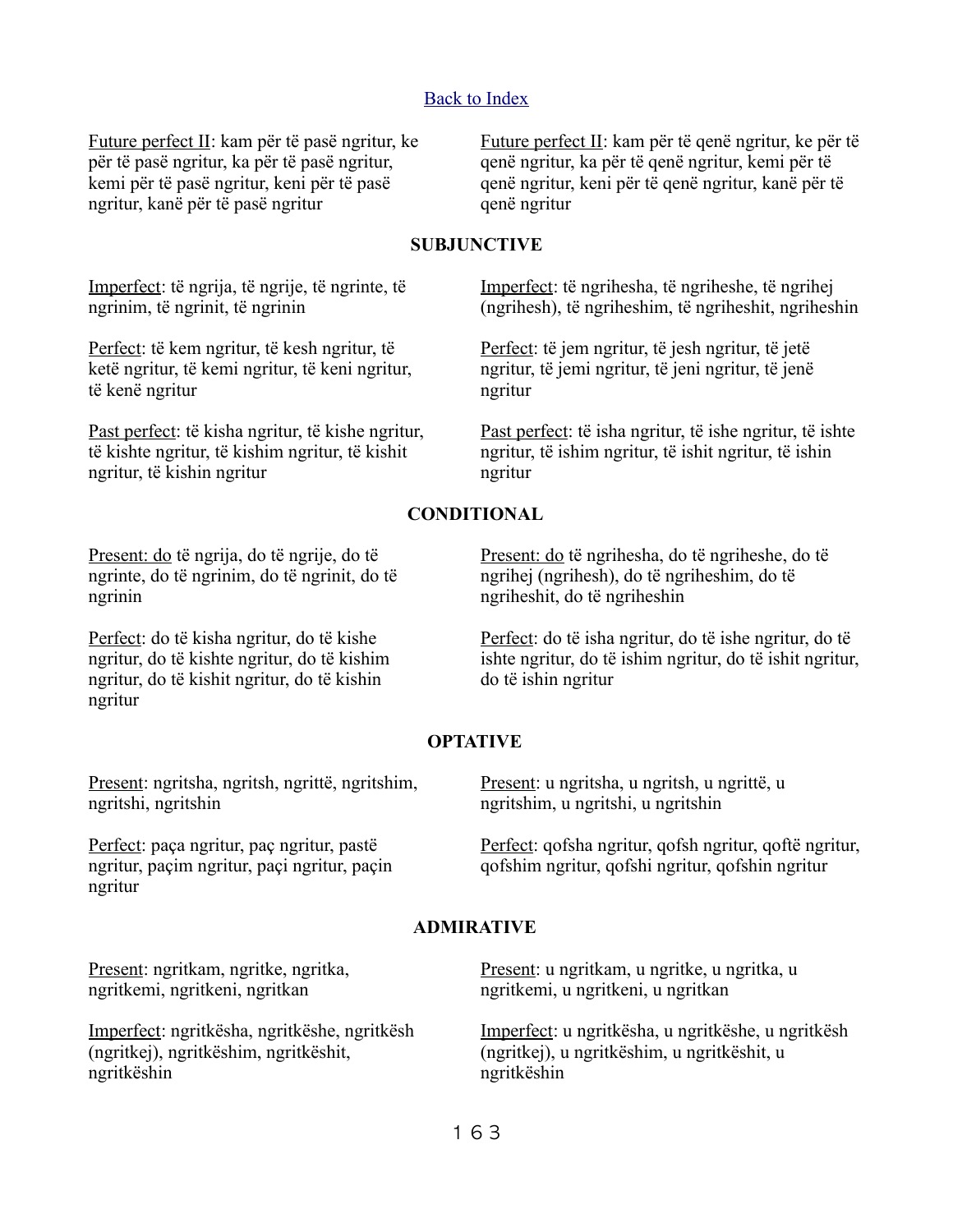| Perfect: paskam ngritur, paske ngritur, paska<br>ngritur, paskemi ngritur, paskeni ngritur,<br>paskan ngritur                             | Perfect: qenkam ngritur, qenke ngritur, qenka<br>ngritur, qenkemi ngritur, qenkeni ngritur, qenkan<br>ngritur                             |  |
|-------------------------------------------------------------------------------------------------------------------------------------------|-------------------------------------------------------------------------------------------------------------------------------------------|--|
| Past prefect: paskësha ngritur, paskëshe<br>ngritur, paskësh (paskej) ngritur, paskëshim<br>ngritur, paskëshit ngritur, paskëshin ngritur | Past perfect: qenkësha ngritur, qenkëshe ngritur,<br>qenkësh (qenkej) ngritur, qenkëshim ngritur,<br>qenkëshit ngritur, qenkëshin ngritur |  |
|                                                                                                                                           | <b>IMPERATIVE</b>                                                                                                                         |  |
| ngri; ngrini                                                                                                                              | ngrihu; ngrihuni                                                                                                                          |  |
| <b>INFINITIVE</b>                                                                                                                         |                                                                                                                                           |  |
| Present: për të ngritur                                                                                                                   | Present: për t'u ngritur                                                                                                                  |  |
| Perfect: për të pasë ngritur                                                                                                              | Perfect: për të qenë ngritur                                                                                                              |  |
|                                                                                                                                           | <b>GERUNDIVE</b>                                                                                                                          |  |
| Present: duke ngritur                                                                                                                     | Present: duke u ngritur                                                                                                                   |  |
| Perfect: duke pasë ngritur                                                                                                                |                                                                                                                                           |  |
| Perfect: duke qenë ngritur                                                                                                                |                                                                                                                                           |  |
| <b>PARTICIPLE</b>                                                                                                                         |                                                                                                                                           |  |

ngritur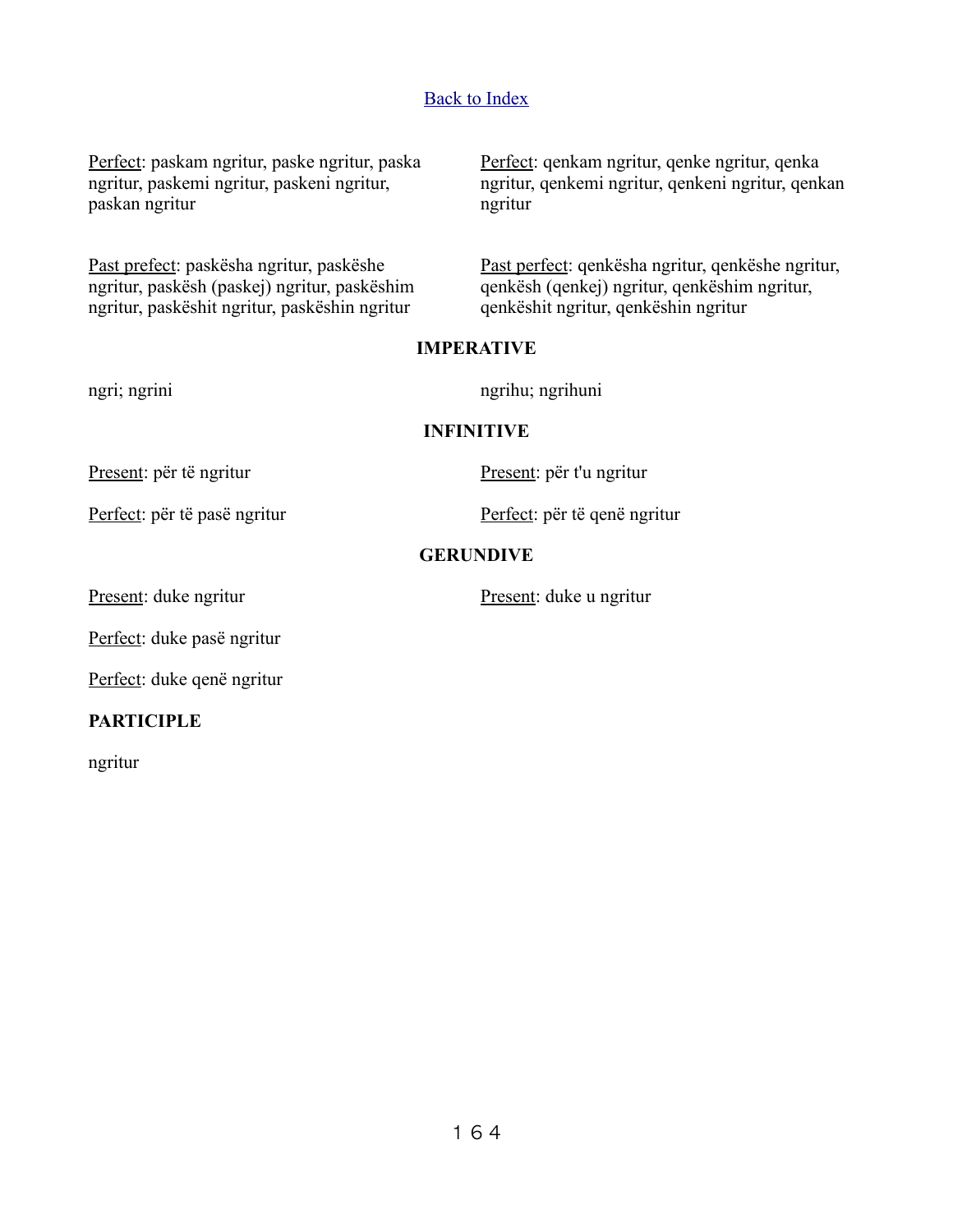# **njoh 'to know (a person)'; njihem 'to be known; to be acquainted' II-II-1b (tr.)**

# **Active Medio-Passive**

# **INDICATIVE**

Present: njoh, njeh, njeh, njohim, njihni, njohin

Continuous present: po njoh, po njeh, po njeh, po njohim, po njihni, po njohin

Imperfect: njihja, njihje, njihte, njihnim, njihnit, njihnin

Continuous imperfect: po njihja, po njihje, po njihte, po njihnim, po njihnit, po njihnin

Aorist: njoha, njohe, njohu, njohëm, njohët, njohën

Perfect: kam njohur, ke njohur, ka njohur, kemi njohur, keni njohur, kanë njohur

Past perfect I: kisha njohur, kishe njohur, kishte njohur, kishim njohur, kishit njohur, kishin njohur

Past perfect II: pata njohur, pate njohur, pat(i) njohur, patëm njohur, patët njohur, patën njohur

Future I: do të njoh, do të njohësh, do të njohë, do të njohim, do të njihni, do të njohin

ër të njohur, ke për të njohur, ka për të njohur, kemi për të njohur, keni për të njohur, kanë për të njohur

Future perfect I: do të kem njohur, do të kesh njohur, do të ketë njohur, do të kemi njohur, do të keni njohur, do të kenë njohur Present: njihem, njihesh, njihet, njihemi, njiheni, niihen

Continuous present: po njihem, po njihesh, po njihet, po njihemi, po njiheni, po njihen

Imperfect: njihesha, njiheshe, njihej (njihesh), njiheshim, njiheshit, njiheshin

Continuous imperfect: po njihesha, po njiheshe, po njihej (njihesh), po njiheshim, po njiheshit, po niiheshin

Aorist: u njoha, u njohe, u njoh, u njohëm, u njohët, u njohën

Perfect: jam njohur, je njohur, është njohur, jemi njohur, jeni njohur, janë njohur

Past perfect I: isha njohur, ishe njohur, ishte njohur, ishim njohur, ishit njohur, ishin njohur

Past perfect II: qeshë njohur, qe njohur, qe njohur, qemë njohur, qetë njohur, qenë njohur

Future I: do të njihem, do të njihesh, do të njihet, do të njihemi, do të njiheni, do të njihen

Future II: kam për t'u njohur, ke për t'u njohur, ka për t'u njohur, kemi për t'u njohur, keni për t'u njohur, kanë për t'u njohur

Future perfect I: do të jem njohur, do të jesh njohur, do të jetë njohur, do të jemi njohur, do të jeni njohur, do të jenë njohur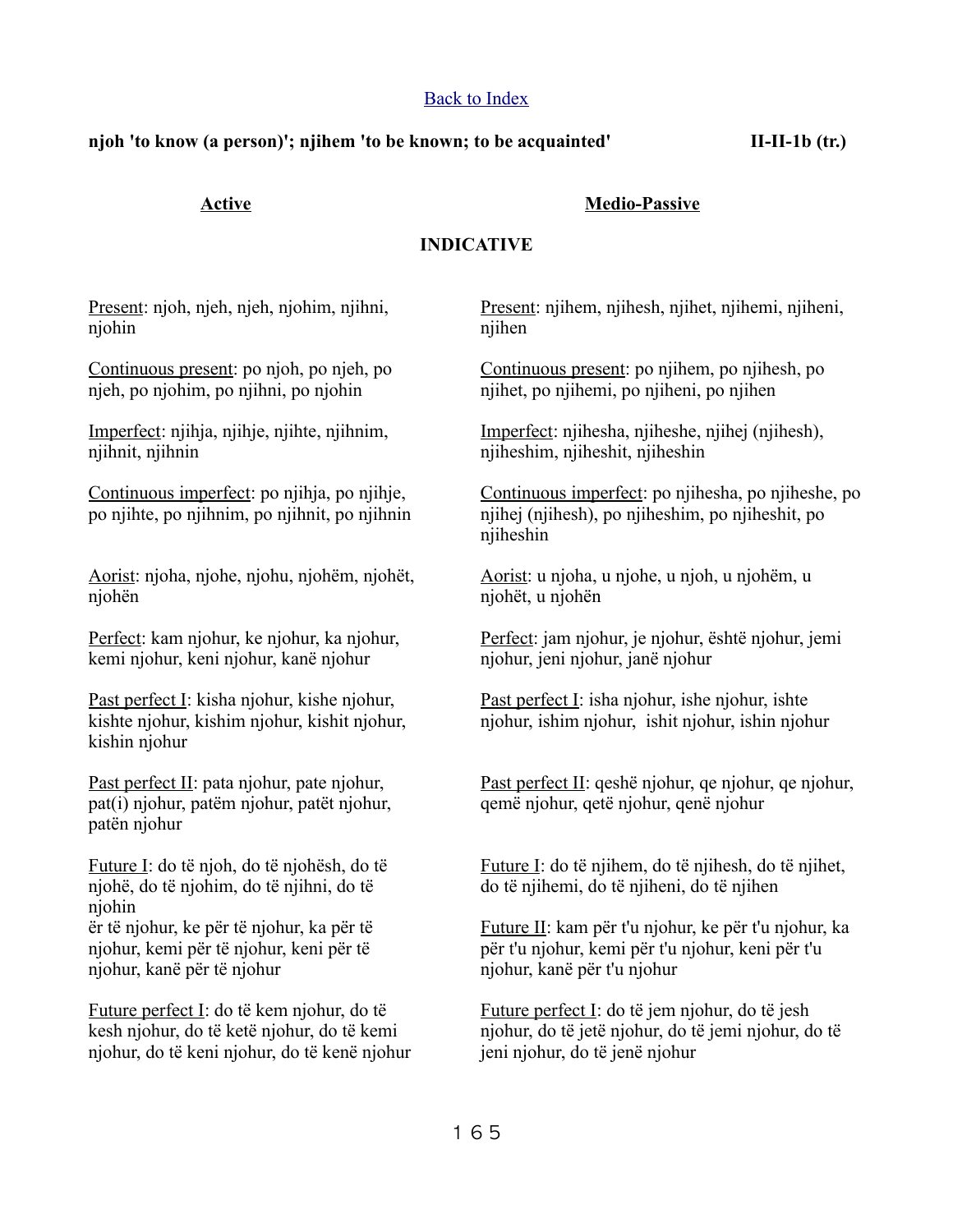Future perfect II: kam për të pasë njohur, ke për të pasë njohur, ka për të pasë njohur, kemi për të pasë njohur, keni për të pasë njohur, kanë për të pasë njohur

Present: të njoh, të njohësh, të njohë, të

Imperfect: të njihja, të njihje, të njihte, të

Perfect: të kem njohur, të kesh njohur, të ketë njohur, të kemi njohur, të keni njohur,

njohim, të njihni, të njohin

njihnim, të njihnit, të njihnin

të kenë njohur

njohur, të kishin njohur

Future perfect II: kam për të qenë njohur, ke për të qenë njohur, ka për të qenë njohur, kemi për të qenë njohur, keni për të qenë njohur, kanë për të qenë njohur

# **SUBJUNCTIVE**

Present: të njihem, të njihesh, të njihet, të njihemi, të njiheni, të njihen

Imperfect: të njihesha, të njiheshe, të njihej (njihesh), të njiheshim, të njiheshit, njiheshin

Perfect: të jem njohur, të jesh njohur, të jetë njohur, të jemi njohur, të jeni njohur, të jenë njohur

Past perfect: të isha njohur, të ishe njohur, të ishte njohur, të ishim njohur, të ishit njohur, të ishin njohur

# **CONDITIONAL**

Present: do të njihja, do të njihje, do të njihte, do të njihnim, do të njihnit, do të njihnin

Past perfect: të kisha njohur, të kishe njohur, të kishte njohur, të kishim njohur, të kishit

Perfect: do të kisha njohur, do të kishe njohur, do të kishte njohur, do të kishim njohur, do të kishit njohur, do të kishin njohur

Present: njohsha, njohsh, njohtë, njohshim, njohshi, njohshin

Perfect: paça njohur, paç njohur, pastë njohur, paçim njohur, paçi njohur, paçin njohur

Present: njohkam, njohke, njohka, njohkemi, njohkeni, njohkan

Present: do të njihesha, do të njiheshe, do të njihej (njihesh), do të njiheshim, do të njiheshit, do të njiheshin

Perfect: do të isha njohur, do të ishe njohur, do të ishte njohur, do të ishim njohur, do të ishit njohur, do të ishin njohur

# **OPTATIVE**

Present: u njohsha, u njohsh, u njohtë, u njohshim, u njohshi, u njohshin

Perfect: qofsha njohur, qofsh njohur, qoftë njohur, qofshim njohur, qofshi njohur, qofshin njohur

# **ADMIRATIVE**

Present: u njohkam, u njohke, u njohka, u njohkemi, u njohkeni, u njohkan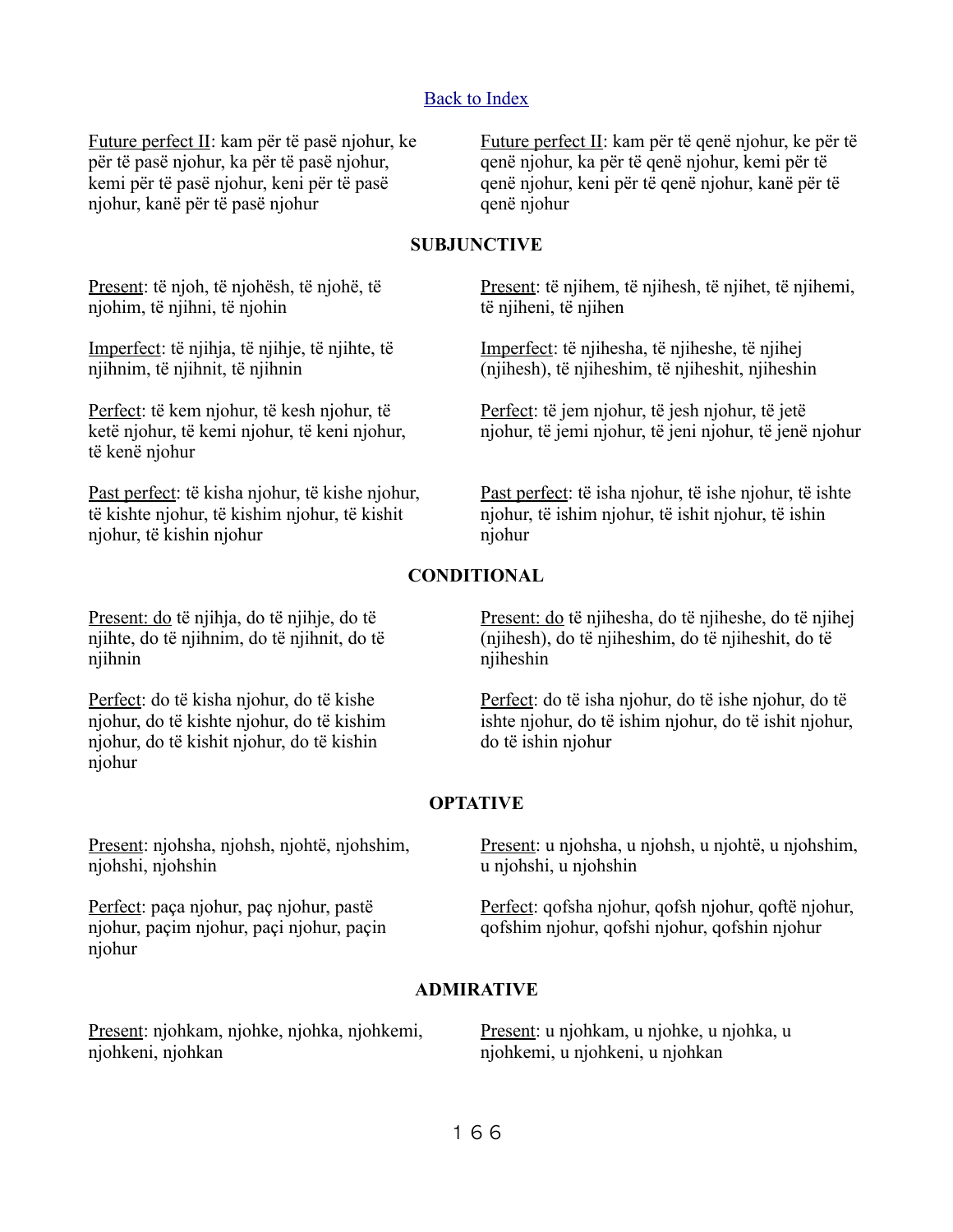| Imperfect: njohkësha, njohkëshe, njohkësh<br>(njohkej), njohkëshim, njohkëshit,<br>njohkëshin                                       | Imperfect: u njohkësha, u njohkëshe, u njohkësh<br>(njohkej), u njohkëshim, u njohkëshit, u<br>njohkëshin                           |  |
|-------------------------------------------------------------------------------------------------------------------------------------|-------------------------------------------------------------------------------------------------------------------------------------|--|
| Perfect: paskam njohur, paske njohur, paska<br>njohur, paskemi njohur, paskeni njohur,<br>paskan njohur                             | Perfect: qenkam njohur, qenke njohur, qenka<br>njohur, qenkemi njohur, qenkeni njohur, qenkan<br>njohur                             |  |
| Past prefect: paskësha njohur, paskëshe<br>njohur, paskësh (paskej) njohur, paskëshim<br>njohur, paskëshit njohur, paskëshin njohur | Past perfect: qenkësha njohur, qenkëshe njohur,<br>qenkësh (qenkej) njohur, qenkëshim njohur,<br>qenkëshit njohur, qenkëshin njohur |  |
| <b>IMPERATIVE</b>                                                                                                                   |                                                                                                                                     |  |
| njih; njihni                                                                                                                        | njihu; njihuni                                                                                                                      |  |
| <b>INFINITIVE</b>                                                                                                                   |                                                                                                                                     |  |
| Present: për të njohur                                                                                                              | Present: për t'u njohur                                                                                                             |  |
| Perfect: për të pasë njohur                                                                                                         | Perfect: për të qenë njohur                                                                                                         |  |
| <b>GERUNDIVE</b>                                                                                                                    |                                                                                                                                     |  |
| Present: duke njohur                                                                                                                | Present: duke u njohur                                                                                                              |  |
| Perfect: duke pasë njohur                                                                                                           | Perfect: duke qenë njohur                                                                                                           |  |
|                                                                                                                                     |                                                                                                                                     |  |

**PARTICIPLE**

njohur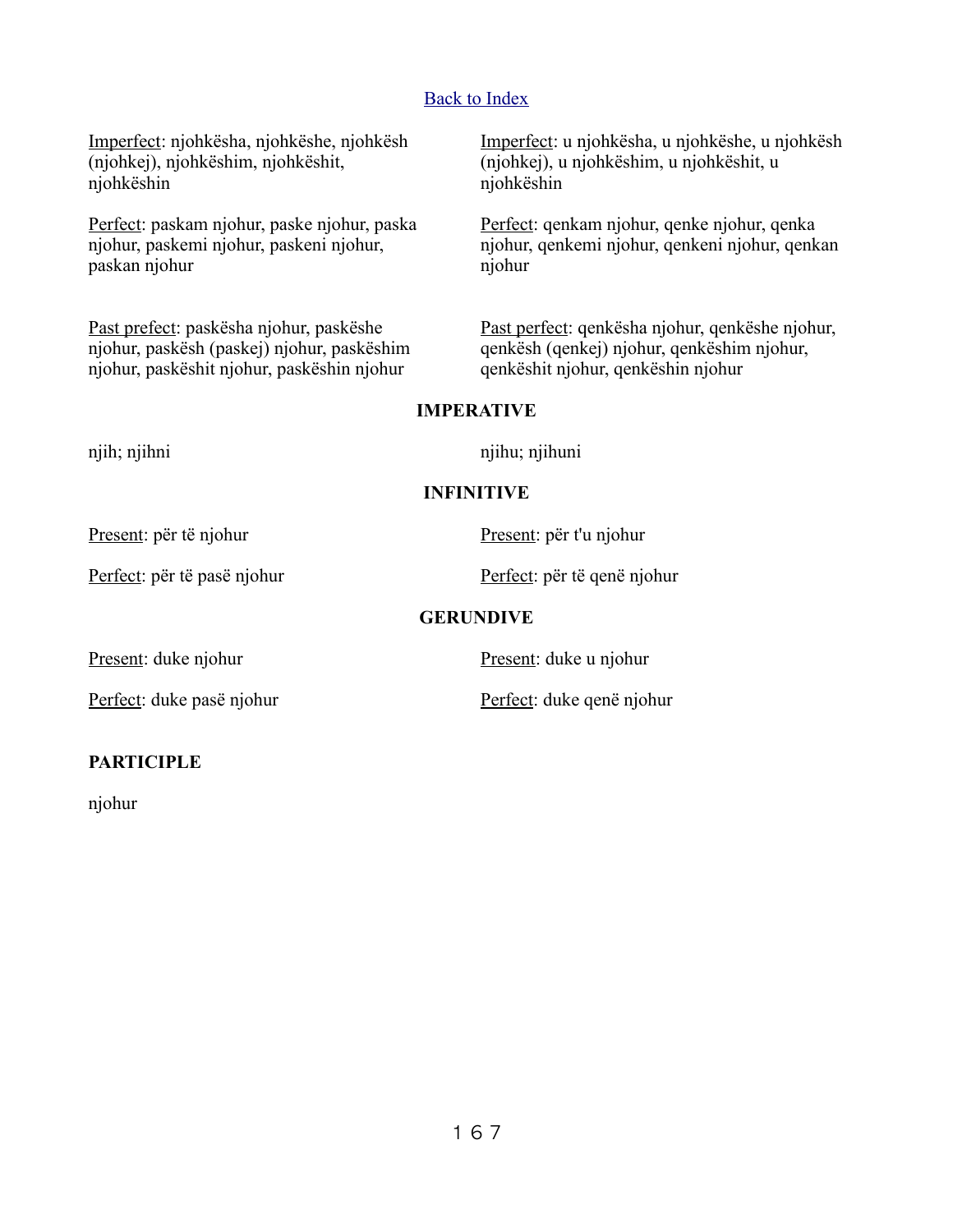# **pi 'to drink'; pihem 'to get drunk' III-III (tr.)**

# **Active Medio-Passive**

# **INDICATIVE**

Continuous present: po pi, po pi, po pi, po pijmë, po pini, po pijnë

Imperfect: pija, pije, pinte, pinim, pinit, pinin

Continuous imperfect: po pija, po pije, po pinte, po pinim, po pinit, po pinin

Perfect: kam pirë, ke pirë, ka pirë, kemi pirë, keni pirë, kanë pirë

Past perfect I: kisha pirë, kishe pirë, kishte pirë, kishim pirë, kishit pirë, kishin pirë

Past perfect II: pata pirë, pate pirë, pat(i) pirë, patëm pirë, patët pirë, patën pirë

Future I: do të pij, do të pish, do të pijë, do të pijmë, do të pini, do të pijnë

Future II: kam për të pirë, ke për të pirë, ka për të pirë, kemi për të pirë, keni për të pirë, kanë për të pirë

Future perfect I: do të kem pirë, do të kesh pirë, do të ketë pirë, do të kemi pirë, do të keni pirë, do të kenë pirë

Future perfect II: kam për të pasë pirë, ke për të pasë pirë, ka për të pasë pirë, kemi për të pasë pirë, keni për të pasë pirë, kanë për të pasë pirë

Present: pi, pi, pi, pijmë, pini, pijnë Present: pihem, pihesh, pihet, pihemi, piheni, pihen

> Continuous present: po pihem, po pihesh, po pihet, po pihemi, po piheni, po pihen

Imperfect: pihesha, piheshe, pihej (pihesh), piheshim, piheshit, piheshin

Continuous imperfect: po pihesha, po piheshe, po pihej (pihesh), po piheshim, po piheshit, po piheshin

Aorist: piva, pive, piu, pimë, pitë, pinë Aorist: u piva, u pive, u pi, u pimë, u pitë, u pinë

Perfect: jam pirë, je pirë, është pirë, jemi pirë, jeni pirë, janë pirë

Past perfect I: isha pirë, ishe pirë, ishte pirë, ishim pirë, ishit pirë, ishin pirë

Past perfect II: qeshë pirë, qe pirë, qe pirë, qemë pirë, qetë pirë, qenë pirë

Future I: do të pihem, do të pihesh, do të pihet, do të pihemi, do të piheni, do të pihen

Future II: kam për t'u pirë, ke për t'u pirë, ka për t'u pirë, kemi për t'u pirë, keni për t'u pirë, kanë për t'u pirë

Future perfect I: do të jem pirë, do të jesh pirë, do të jetë pirë, do të jemi pirë, do të jeni pirë, do të jenë pirë

Future perfect II: kam për të qenë pirë, ke për të qenë pirë, ka për të qenë pirë, kemi për të qenë pirë, keni për të qenë pirë, kanë për të qenë pirë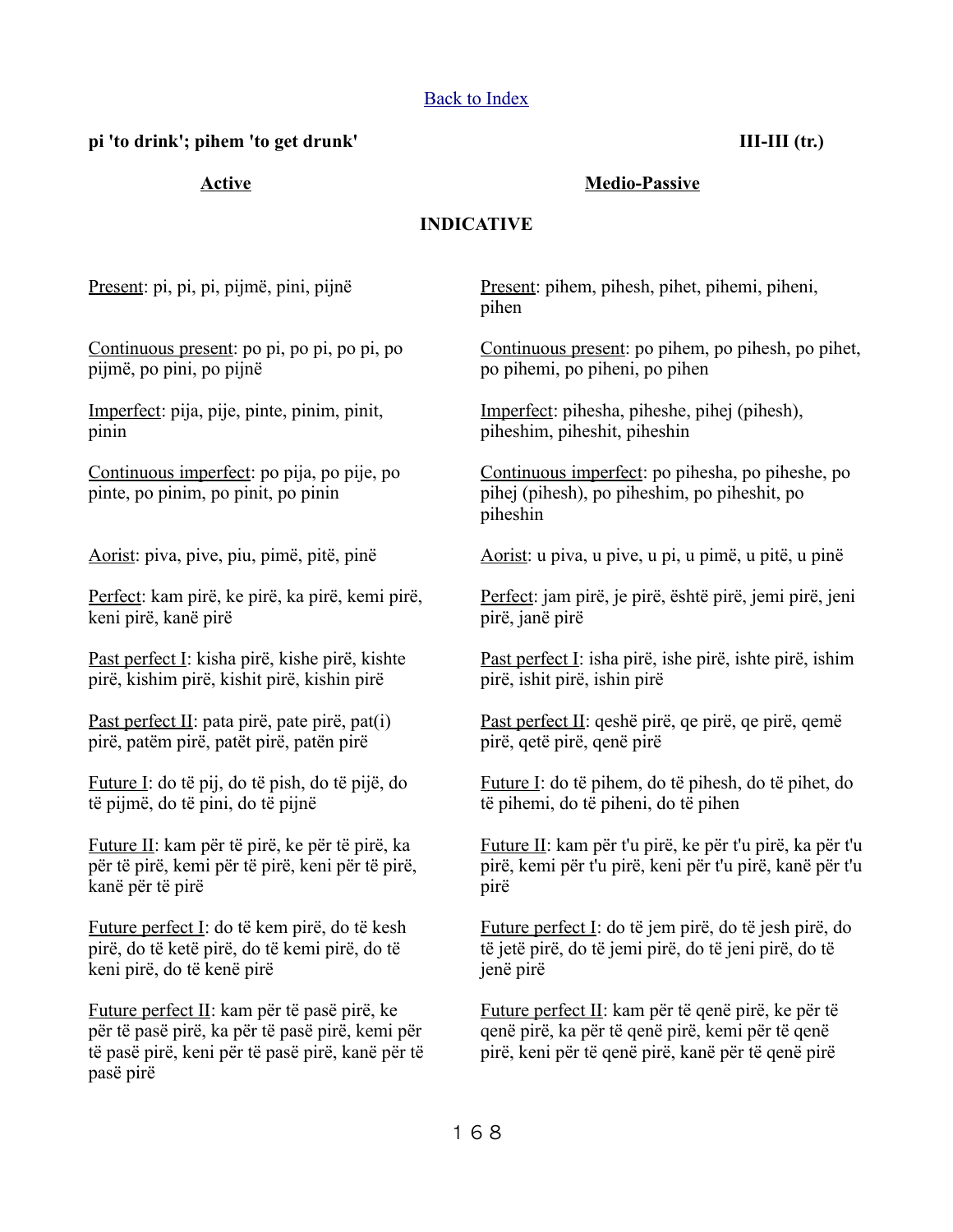# **SUBJUNCTIVE**

Present: të pi, të pish, të pijë, të pijmë, të pini, të pijnë

Imperfect: të pija, të pije, të pinte, të pinim, të pinit, të pinin

Perfect: të kem pirë, të kesh pirë, të ketë pirë, të kemi pirë, të keni pirë, të kenë pirë

Past perfect: të kisha pirë, të kishe pirë, të kishte pirë, të kishim pirë, të kishit pirë, të kishin pirë

Present: të pihem, të pihesh, të pihet, të pihemi, të piheni, të pihen

Imperfect: të pihesha, të piheshe, të pihej (pihesh), të piheshim, të piheshit, piheshin

Perfect: të jem pirë, të jesh pirë, të jetë pirë, të jemi pirë, të jeni pirë, të jenë pirë

Past perfect: të isha pirë, të ishe pirë, të ishte pirë, të ishim pirë, të ishit pirë, të ishin pirë

# **CONDITIONAL**

Present: do të pija, do të pije, do të pinte, do të pinim, do të pinit, do të pinin

Perfect: do të kisha pirë, do të kishe pirë, do të kishte pirë, do të kishim pirë, do të kishit pirë, do të kishin pirë

Present: do të pihesha, do të piheshe, do të pihej (pihesh), do të piheshim, do të piheshit, do të piheshin

Perfect: do të isha pirë, do të ishe pirë, do të ishte pirë, do të ishim pirë, do të ishit pirë, do të ishin pirë

# **OPTATIVE**

Present: pifsha, pifsh, piftë, pifshim, pifshi, pifshin

Perfect: paça pirë, paç pirë, pastë pirë, paçim pirë, paçi pirë, paçin pirë

Present: u pifsha, u pifsh, u piftë, u pifshim, u pifshi, u pifshin

Perfect: qofsha pirë, qofsh pirë, qoftë pirë, qofshim pirë, qofshi pirë, qofshin pirë

# **ADMIRATIVE**

| Present: pikam, pike, pika, pikemi, pikeni,   | Present: u pikam, u pike, u pika, u pikemi, u        |
|-----------------------------------------------|------------------------------------------------------|
| pikan                                         | pikeni, u pikan                                      |
| Imperfect: pikësha, pikëshe, pikësh (pikej),  | Imperfect: u pikësha, u pikëshe, u pikësh (pikej), u |
| pikëshim, pikëshit, pikëshin                  | pikëshim, u pikëshit, u pikëshin                     |
| Perfect: paskam pirë, paske pirë, paska pirë, | Perfect: qenkam pirë, qenke pirë, qenka pirë,        |
| paskemi pirë, paskeni pirë, paskan pirë       | qenkemi pirë, qenkeni pirë, qenkan pirë              |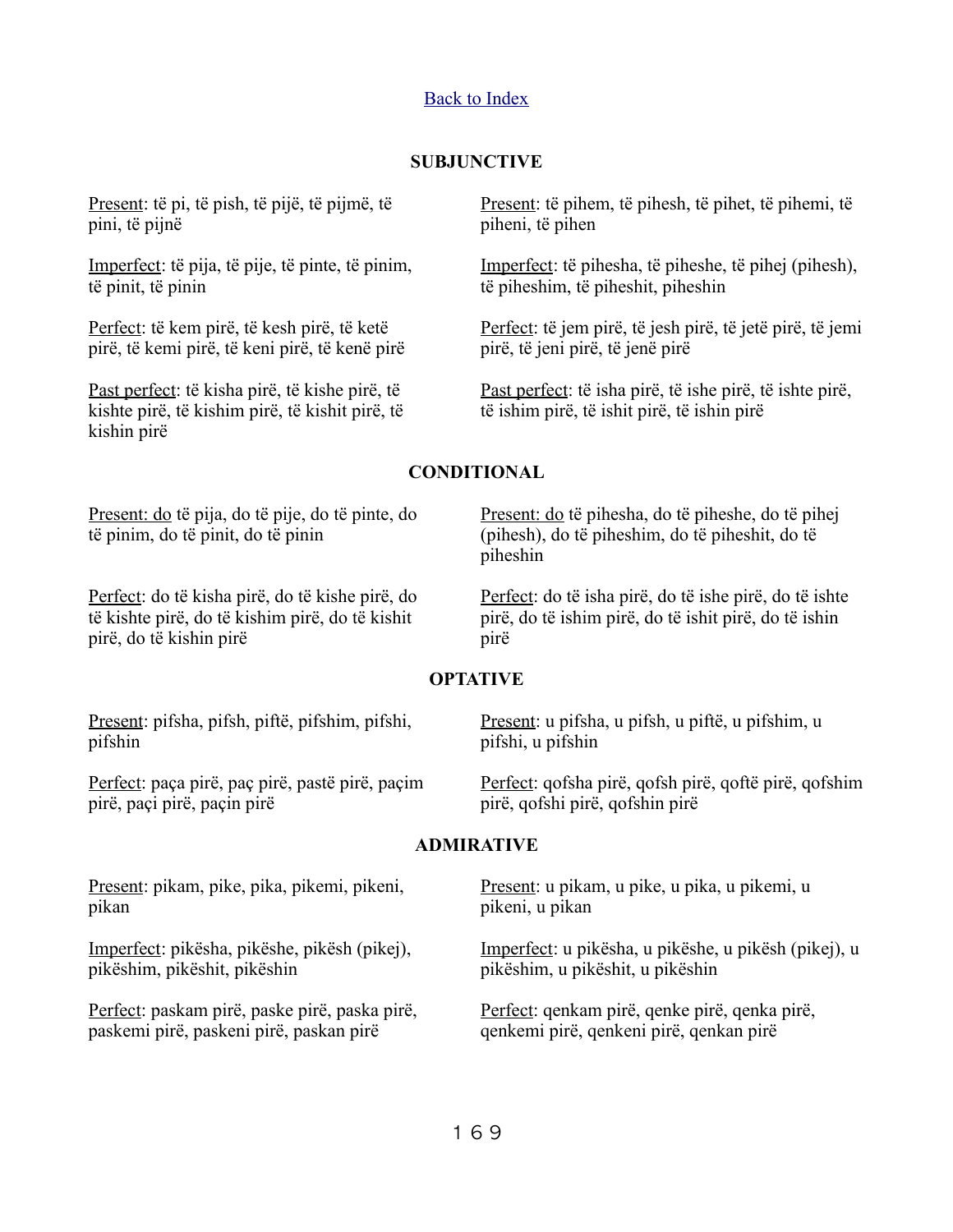Past prefect: paskësha pirë, paskëshe pirë, paskësh (paskej) pirë, paskëshim pirë, paskëshit pirë, paskëshin pirë

Past perfect: qenkësha pirë, qenkëshe pirë, qenkësh (qenkej) pirë, qenkëshim pirë, qenkëshit pirë, qenkëshin pirë

# **IMPERATIVE**

pi; pini pihu; pihuni

# **INFINITIVE**

| Present: për të pirë      | Present: për t'u pirë     |
|---------------------------|---------------------------|
| Perfect: për të pasë pirë | Perfect: për të qenë pirë |
|                           | <b>GERUNDIVE</b>          |
| Present: duke pirë        | Present: duke u pirë      |
| Perfect: duke pasë pirë   | Perfect: duke qenë pirë   |

# **PARTICIPLE**

pirë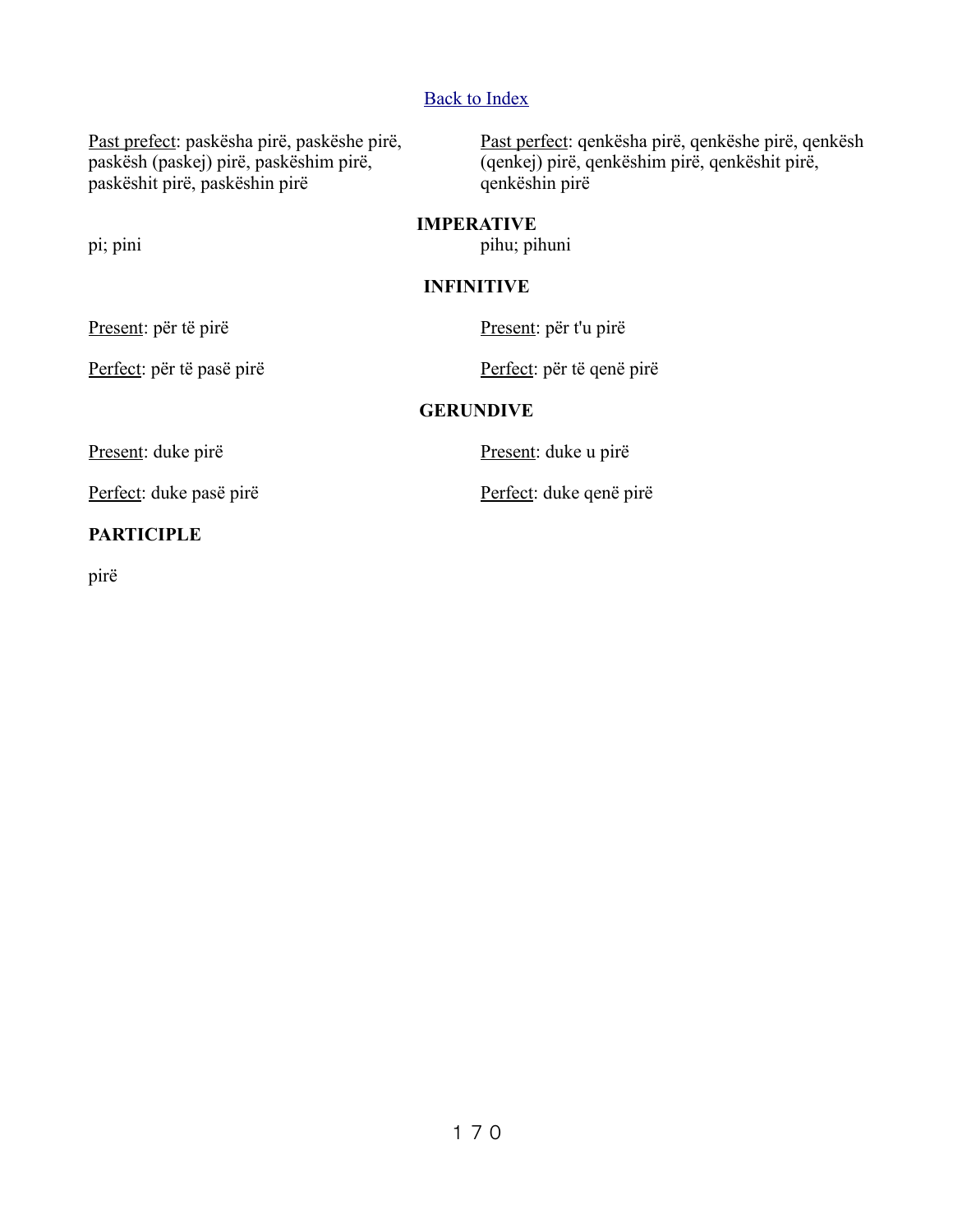# **pjek 'to bake; to meet'; piqem 'to be baked; to meet (each other)' II-II-1a (tr.)**

# **Active Medio-Passive**

# **INDICATIVE**

Present: pjek, pjek, pjek, pjekim, piqni, pjekin

Continuous present: po pjek, po pjek, po pjek, po pjekim, po piqni, po pjekin

Imperfect: piqja, piqje, piqte, piqnim, piqnit, piqnin

Continuous imperfect: po piqja, po piqje, po piqte, po piqnim, po piqnit, po piqnin

Aorist: poqa, poqe, poqi, poqëm, poqët, poqën

Perfect: kam pjekur, ke pjekur, ka pjekur, kemi pjekur, keni pjekur, kanë pjekur

Past perfect I: kisha pjekur, kishe pjekur, kishte pjekur, kishim pjekur, kishit pjekur, kishin pjekur

Past perfect II: pata pjekur, pate pjekur, pat(i) pjekur, patëm pjekur, patët pjekur, patën pjekur

Future I: do të pjek, do të pjekësh, do të pjekë, do të pjekim, do të piqni, do të pjekin

Future II: kam për të pjekur, ke për të pjekur, ka për të pjekur, kemi për të pjekur, keni për të pjekur, kanë për të pjekur

Future perfect I: do të kem pjekur, do të kesh pjekur, do të ketë pjekur, do të kemi pjekur, do të keni pjekur, do të kenë pjekur

Present: piqem, piqesh, piqet, piqemi, piqeni, piqen

Continuous present: po piqem, po piqesh, po piqet, po piqemi, po piqeni, po piqen

Imperfect: piqesha, piqeshe, piqej (piqesh), piqeshim, piqeshit, piqeshin

Continuous imperfect: po piqesha, po piqeshe, po piqej (piqesh), po piqeshim, po piqeshit, po piqeshin

Aorist: u poqa, u poqe, u poq, u poqëm, u poqët, u poqën

Perfect: jam pjekur, je pjekur, është pjekur, jemi pjekur, jeni pjekur, janë pjekur

Past perfect I: isha pjekur, ishe pjekur, ishte pjekur, ishim pjekur, ishit pjekur, ishin pjekur

Past perfect II: qeshë pjekur, qe pjekur, qe pjekur, qemë pjekur, qetë pjekur, qenë pjekur

Future I: do të piqem, do të piqesh, do të piqet, do të piqemi, do të piqeni, do të piqen

Future II: kam për t'u pjekur, ke për t'u pjekur, ka për t'u pjekur, kemi për t'u pjekur, keni për t'u pjekur, kanë për t'u pjekur

Future perfect I: do të jem pjekur, do të jesh pjekur, do të jetë pjekur, do të jemi pjekur, do të jeni pjekur, do të jenë pjekur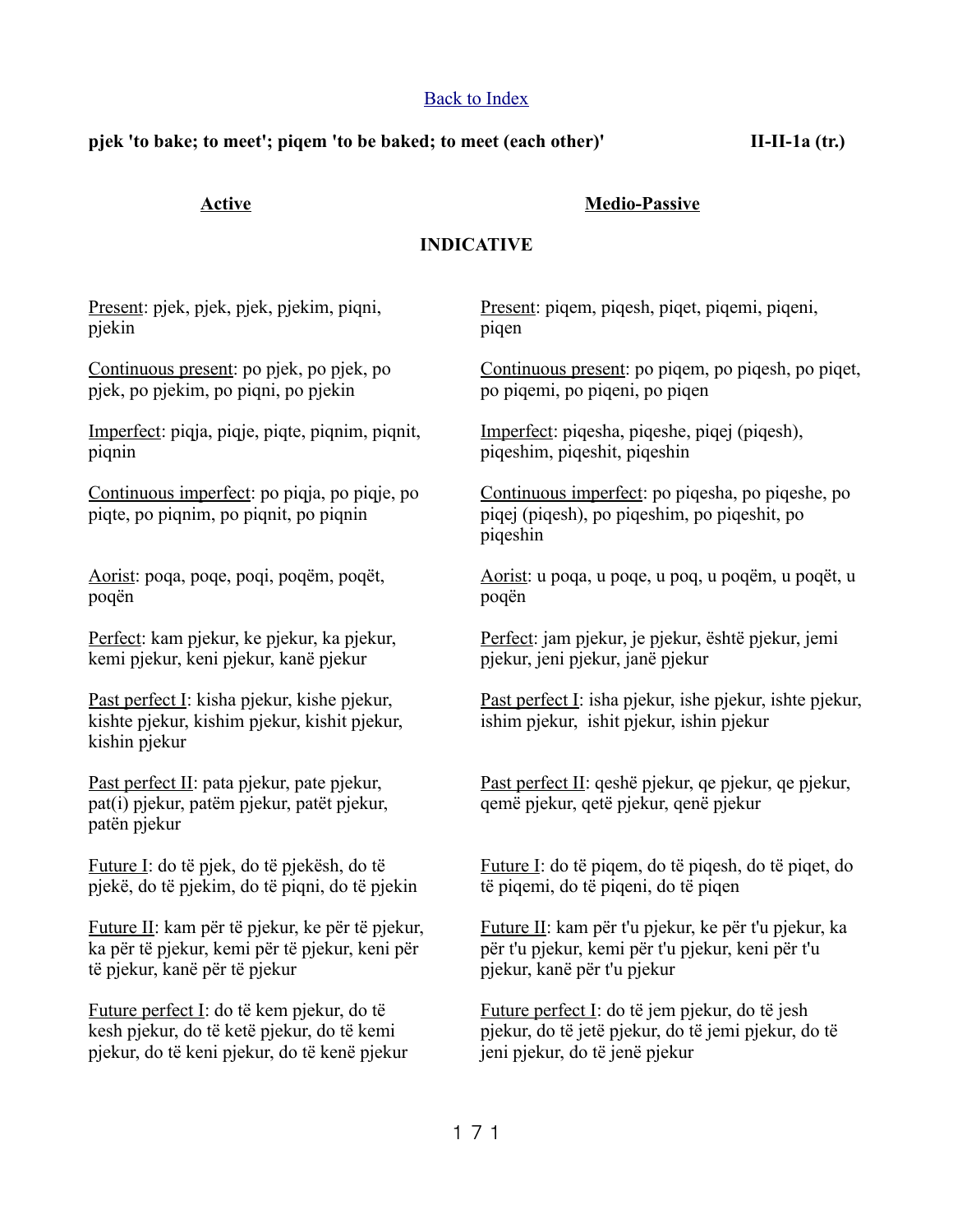Future perfect II: kam për të pasë pjekur, ke për të pasë pjekur, ka për të pasë pjekur, kemi për të pasë pjekur, keni për të pasë pjekur, kanë për të pasë pjekur

Present: të pjek, të pjekësh, të pjekë, të pjekim, të piqni, të pjekin

Imperfect: të piqja, të piqje, të piqte, të piqnim, të piqnit, të piqnin

Perfect: të kem pjekur, të kesh pjekur, të ketë pjekur, të kemi pjekur, të keni pjekur, të kenë pjekur

Past perfect: të kisha pjekur, të kishe pjekur, të kishte pjekur, të kishim pjekur, të kishit pjekur, të kishin pjekur

Future perfect II: kam për të qenë pjekur, ke për të qenë pjekur, ka për të qenë pjekur, kemi për të qenë pjekur, keni për të qenë pjekur, kanë për të qenë pjekur

Present: të piqem, të piqesh, të piqet, të piqemi, të piqeni, të piqen

Imperfect: të piqesha, të piqeshe, të piqej (piqesh), të piqeshim, të piqeshit, piqeshin

Perfect: të jem pjekur, të jesh pjekur, të jetë pjekur, të jemi pjekur, të jeni pjekur, të jenë pjekur

Past perfect: të isha pjekur, të ishe pjekur, të ishte pjekur, të ishim pjekur, të ishit pjekur, të ishin pjekur

### **CONDITIONAL**

Present: do të piqja, do të piqje, do të piqte, do të piqnim, do të piqnit, do të piqnin

Perfect: do të kisha pjekur, do të kishe pjekur, do të kishte pjekur, do të kishim pjekur, do të kishit pjekur, do të kishin pjekur

Present: do të piqesha, do të piqeshe, do të piqej (piqesh), do të piqeshim, do të piqeshit, do të piqeshin

Perfect: do të isha pjekur, do të ishe pjekur, do të ishte pjekur, do të ishim pjekur, do të ishit pjekur, do të ishin pjekur

# **OPTATIVE**

Present: pjeksha, pjeksh, pjektë, pjekshim, pjekshi, pjekshin Present: u pjeksha, u pjeksh, u pjektë, u pjekshim, u pjekshi, u pjekshin Perfect: paça pjekur, paç pjekur, pastë pjekur, paçim pjekur, paçi pjekur, paçin pjekur Perfect: qofsha pjekur, qofsh pjekur, qoftë pjekur, qofshim pjekur, qofshi pjekur, qofshin pjekur

### **ADMIRATIVE**

| Present: pjekkam, pjekke, pjekka, pjekkemi, | Present: u pjekkam, u pjekke, u pjekka, u |
|---------------------------------------------|-------------------------------------------|
| pjekkeni, pjekkan                           | pjekkemi, u pjekkeni, u pjekkan           |
| Imperfect: pjekkësha, pjekkëshe, pjekkësh   | Imperfect: u pjekkësha, u pjekkëshe, u    |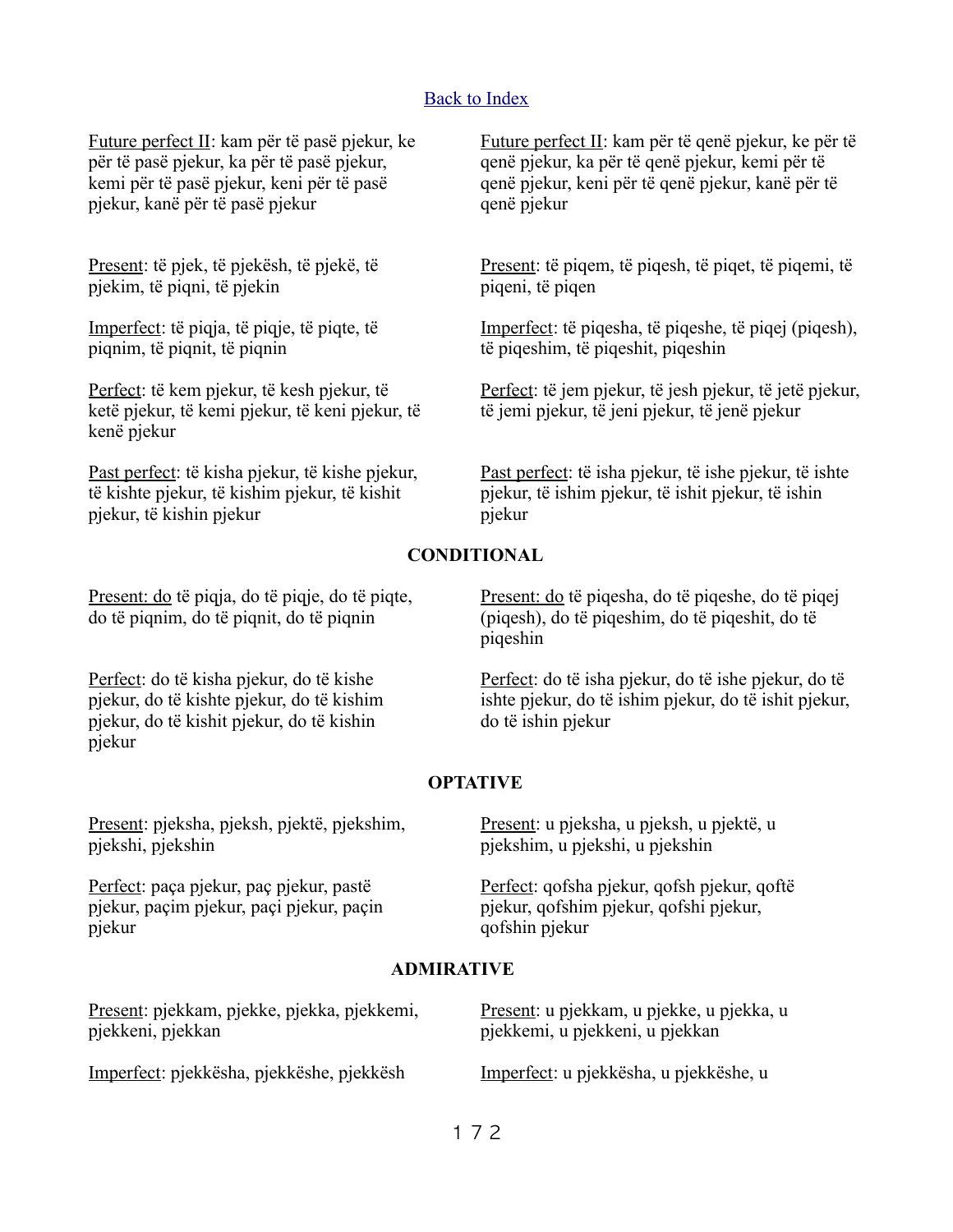| (pjekkej), pjekkëshim, pjekkëshit,<br>pjekkëshin                                                                                    | pjekkësh (pjekkej), u pjekkëshim, u<br>pjekkëshit, u pjekkëshin                                                                     |  |
|-------------------------------------------------------------------------------------------------------------------------------------|-------------------------------------------------------------------------------------------------------------------------------------|--|
| Perfect: paskam pjekur, paske pjekur, paska<br>pjekur, paskemi pjekur, paskeni pjekur,<br>paskan pjekur                             | Perfect: qenkam pjekur, qenke pjekur, qenka<br>pjekur, qenkemi pjekur, qenkeni pjekur,<br>qenkan pjekur                             |  |
| Past prefect: paskësha pjekur, paskëshe<br>pjekur, paskësh (paskej) pjekur, paskëshim<br>pjekur, paskëshit pjekur, paskëshin pjekur | Past perfect: qenkësha pjekur, qenkëshe pjekur,<br>qenkësh (qenkej) pjekur, qenkëshim pjekur,<br>qenkëshit pjekur, qenkëshin pjekur |  |
| <b>IMPERATIVE</b>                                                                                                                   |                                                                                                                                     |  |
| piq; piqni                                                                                                                          | piqu; piquni                                                                                                                        |  |
| <b>INFINITIVE</b>                                                                                                                   |                                                                                                                                     |  |
| Present: për të pjekur                                                                                                              | Present: për t'u pjekur                                                                                                             |  |
| Perfect: për të pasë pjekur                                                                                                         | Perfect: për të qenë pjekur                                                                                                         |  |
| <b>GERUNDIVE</b>                                                                                                                    |                                                                                                                                     |  |
| Present: duke pjekur                                                                                                                | Present: duke u pjekur                                                                                                              |  |
| Perfect: duke pasë pjekur                                                                                                           | Perfect: duke qenë pjekur                                                                                                           |  |
| <b>PARTICIPLE</b>                                                                                                                   |                                                                                                                                     |  |

pjekur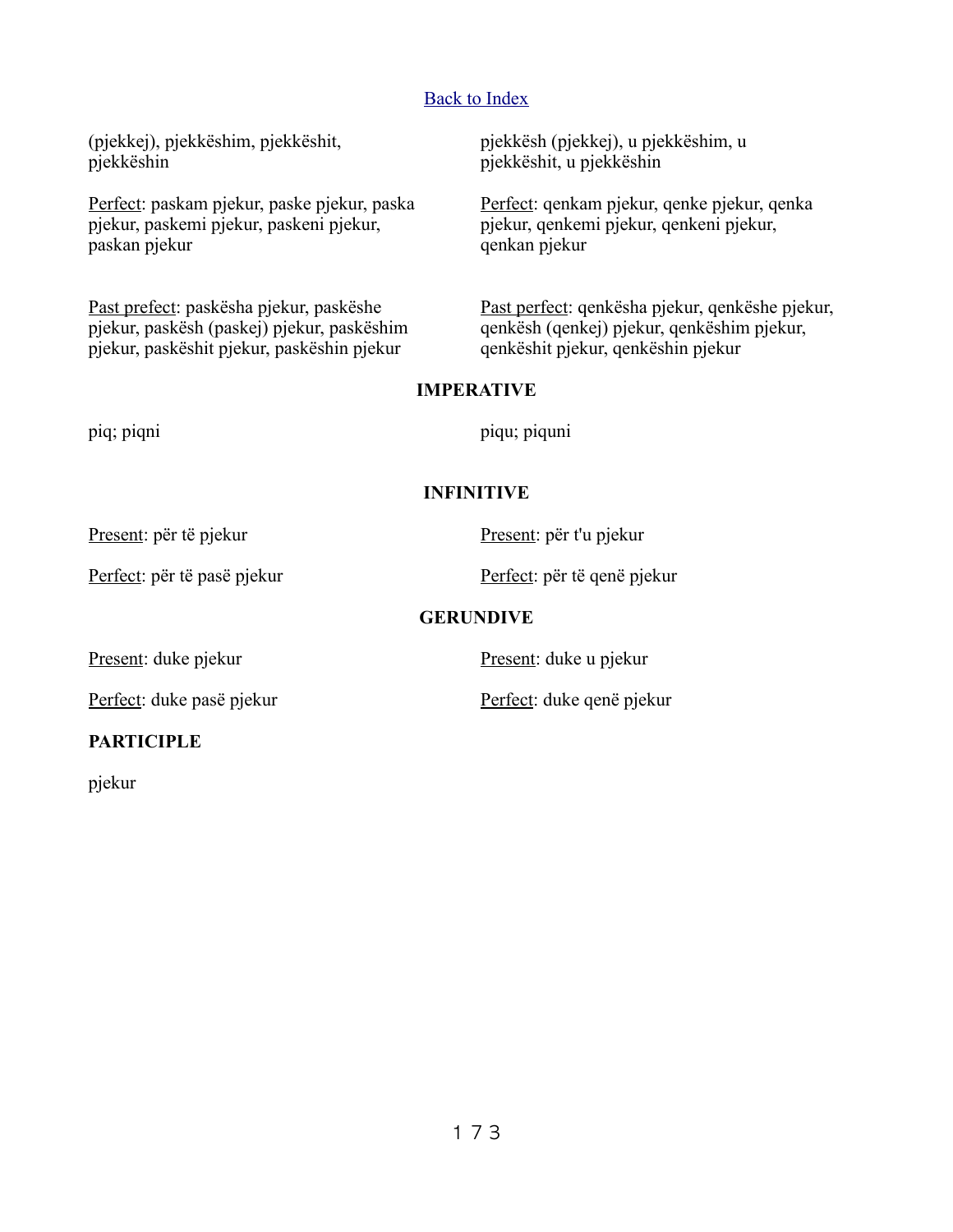# **pres 'to wait'; pritem 'to be expected' II-II-2a (tr.)**

# **Active Medio-Passive**

# **INDICATIVE**

Present: pres, pret, pret, presim, prisni, presin

Continuous present: po pres, po pret, po pret, po presim, po prisni, po presin

Imperfect: prisja, prisje, priste, prisnim, prisnit, prisnin

Continuous imperfect: po prisja, po prisje, po priste, po prisnim, po prisnit, po prisnin

Perfect: kam pritur, ke pritur, ka pritur, kemi pritur, keni pritur, kanë pritur

Past perfect I: kisha pritur, kishe pritur, kishte pritur, kishim pritur, kishit pritur, kishin pritur

Past perfect  $II$ : pata pritur, pate pritur, pat(i) pritur, patëm pritur, patët pritur, patën pritur

Future I: do të pres, do të presësh, do të presë, do të presim, do të prisni, do të presin

Future II: kam për të pritur, ke për të pritur, ka për të pritur, kemi për të pritur, keni për të pritur, kanë për të pritur

Future perfect I: do të kem pritur, do të kesh pritur, do të ketë pritur, do të kemi pritur, do të keni pritur, do të kenë pritur

Future perfect II: kam për të pasë pritur, ke për të pasë pritur, ka për të pasë pritur, kemi Present: pritem, pritesh, pritet, pritemi, priteni, priten

Continuous present: po pritem, po pritesh, po pritet, po pritemi, po priteni, po priten

Imperfect: pritesha, priteshe, pritej (pritesh), priteshim, priteshit, priteshin

Continuous imperfect: po pritesha, po priteshe, po pritej (pritesh), po priteshim, po priteshit, po priteshin

Aorist: prita, prite, priti, pritëm, pritët, pritën Aorist: u prita, u prite, u prit, u pritëm, u pritët, u pritën

> Perfect: jam pritur, je pritur, është pritur, jemi pritur, jeni pritur, janë pritur

Past perfect I: isha pritur, ishe pritur, ishte pritur, ishim pritur, ishit pritur, ishin pritur

Past perfect II: qeshë pritur, qe pritur, qe pritur, qemë pritur, qetë pritur, qenë pritur

Future I: do të pritem, do të pritesh, do të pritet, do të pritemi, do të priteni, do të priten

Future II: kam për t'u pritur, ke për t'u pritur, ka për t'u pritur, kemi për t'u pritur, keni për t'u pritur, kanë për t'u pritur

Future perfect I: do të jem pritur, do të jesh pritur, do të jetë pritur, do të jemi pritur, do të jeni pritur, do të jenë pritur

Future perfect II: kam për të qenë pritur, ke për të qenë pritur, ka për të qenë pritur, kemi për të qenë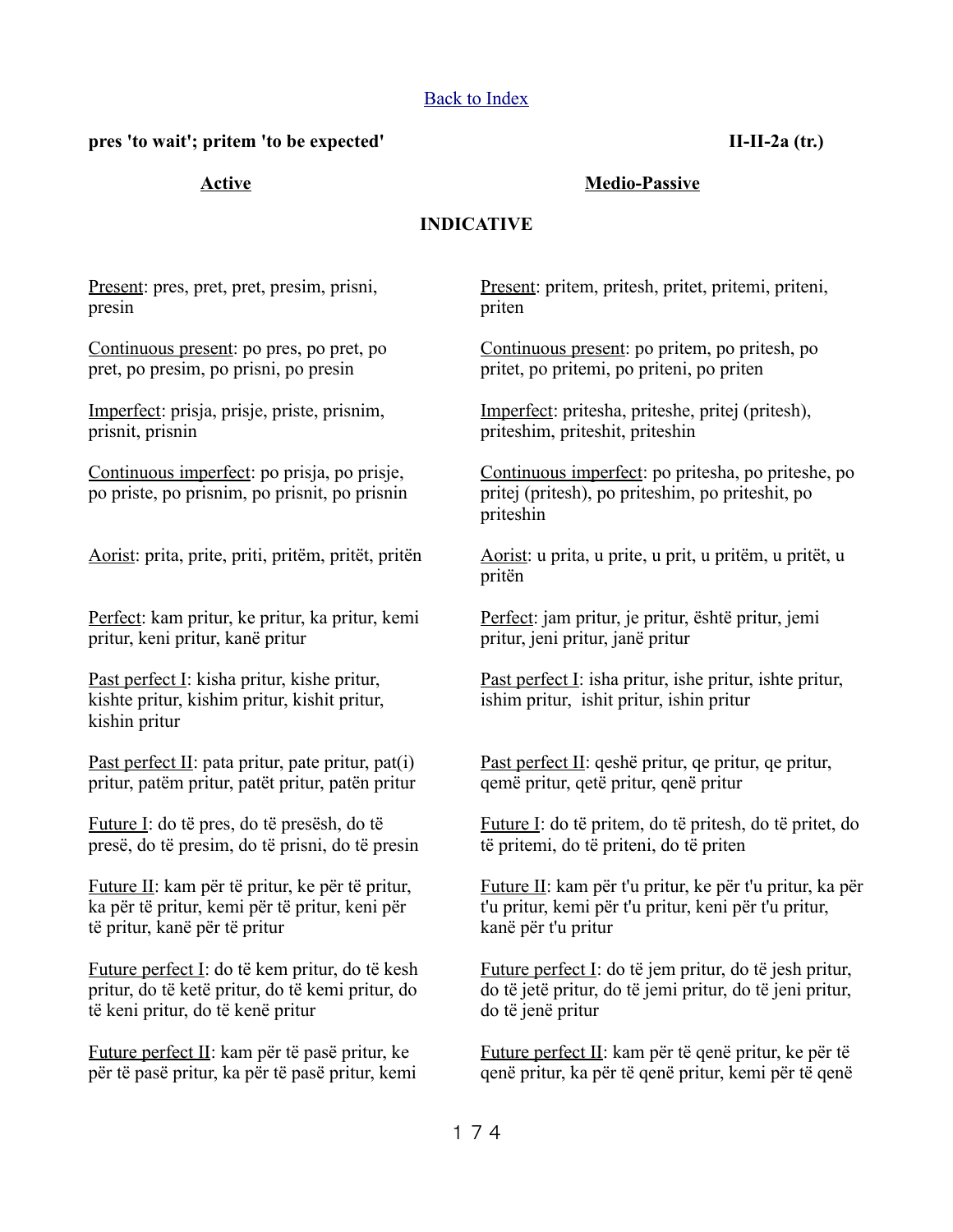për të pasë pritur, keni për të pasë pritur, kanë për të pasë pritur

pritur, keni për të qenë pritur, kanë për të qenë pritur

### **SUBJUNCTIVE**

Present: të pres, të presësh, të presë, të presim, të prisni, të presin

Imperfect: të prisja, të prisje, të priste, të prisnim, të prisnit, të prisnin

Perfect: të kem pritur, të kesh pritur, të ketë pritur, të kemi pritur, të keni pritur, të kenë pritur

Past perfect: të kisha pritur, të kishe pritur, të kishte pritur, të kishim pritur, të kishit pritur, të kishin pritur

Present: të pritem, të pritesh, të pritet, të pritemi, të priteni, të priten

Imperfect: të pritesha, të priteshe, të pritej (pritesh), të priteshim, të priteshit, priteshin

Perfect: të jem pritur, të jesh pritur, të jetë pritur, të jemi pritur, të jeni pritur, të jenë pritur

Past perfect: të isha pritur, të ishe pritur, të ishte pritur, të ishim pritur, të ishit pritur, të ishin pritur

# **CONDITIONAL**

Present: do të prisja, do të prisje, do të priste, do të prisnim, do të prisnit, do të prisnin

Perfect: do të kisha pritur, do të kishe pritur, do të kishte pritur, do të kishim pritur, do të kishit pritur, do të kishin pritur

Present: pritsha, pritsh, prittë, pritshim, pritshi, pritshin

Perfect: paça pritur, paç pritur, pastë pritur, paçim pritur, paçi pritur, paçin pritur

Present: do të pritesha, do të priteshe, do të pritej (pritesh), do të priteshim, do të priteshit, do të priteshin

Perfect: do të isha pritur, do të ishe pritur, do të ishte pritur, do të ishim pritur, do të ishit pritur, do të ishin pritur

# **OPTATIVE**

Present: u pritsha, u pritsh, u prittë, u pritshim, u pritshi, u pritshin

Perfect: qofsha pritur, qofsh pritur, qoftë pritur, qofshim pritur, qofshi pritur, qofshin pritur

# **ADMIRATIVE**

Present: pritkam, pritke, pritka, pritkemi, pritkeni, pritkan Present: u pritkam, u pritke, u pritka, u pritkemi, u pritkeni, u pritkan Imperfect: pritkësha, pritkëshe, pritkësh (pritkej), pritkëshim, pritkëshit, pritkëshin Imperfect: u pritkësha, u pritkëshe, u pritkësh (pritkej), u pritkëshim, u pritkëshit, u pritkëshin Perfect: paskam pritur, paske pritur, paska Perfect: qenkam pritur, qenke pritur, qenka pritur,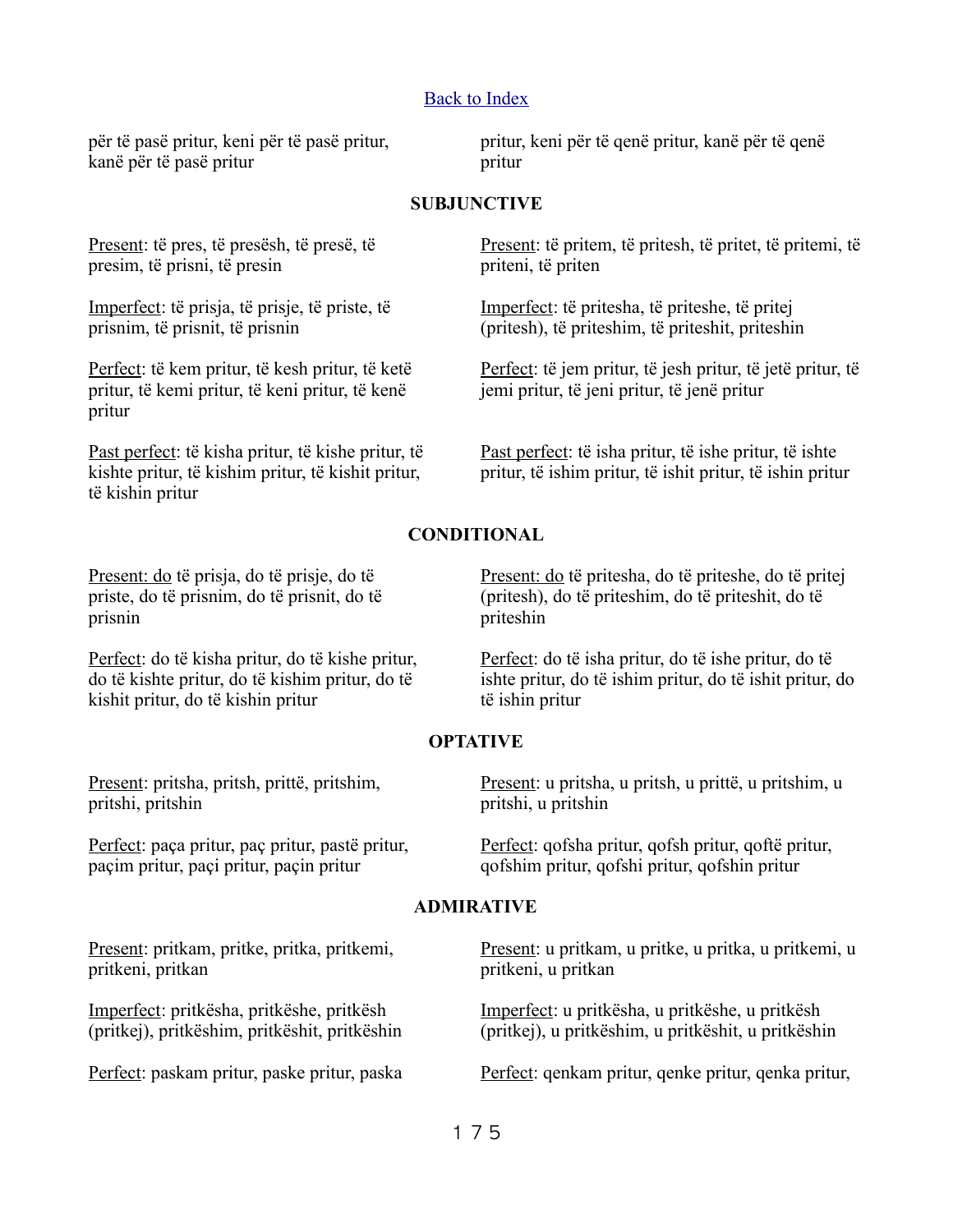| pritur, paskemi pritur, paskeni pritur, paskan<br>pritur                                                                            | qenkemi pritur, qenkeni pritur, qenkan pritur                                                                                       |
|-------------------------------------------------------------------------------------------------------------------------------------|-------------------------------------------------------------------------------------------------------------------------------------|
| Past prefect: paskësha pritur, paskëshe<br>pritur, paskësh (paskej) pritur, paskëshim<br>pritur, paskëshit pritur, paskëshin pritur | Past perfect: qenkësha pritur, qenkëshe pritur,<br>qenkësh (qenkej) pritur, qenkëshim pritur,<br>qenkëshit pritur, qenkëshin pritur |
|                                                                                                                                     | <b>IMPERATIVE</b>                                                                                                                   |
| prit; pritni                                                                                                                        | pritu; prituni                                                                                                                      |
|                                                                                                                                     | <b>INFINITIVE</b>                                                                                                                   |
| Present: për të pritur                                                                                                              | Present: për t'u pritur                                                                                                             |
| Perfect: për të pasë pritur                                                                                                         | Perfect: për të qenë pritur                                                                                                         |
|                                                                                                                                     | <b>GERUNDIVE</b>                                                                                                                    |
| Present: duke pritur                                                                                                                | Present: duke u pritur                                                                                                              |
| Perfect: duke pasë pritur                                                                                                           | Perfect: duke qenë pritur                                                                                                           |
| <b>PARTICIPLE</b>                                                                                                                   |                                                                                                                                     |
| pritur                                                                                                                              |                                                                                                                                     |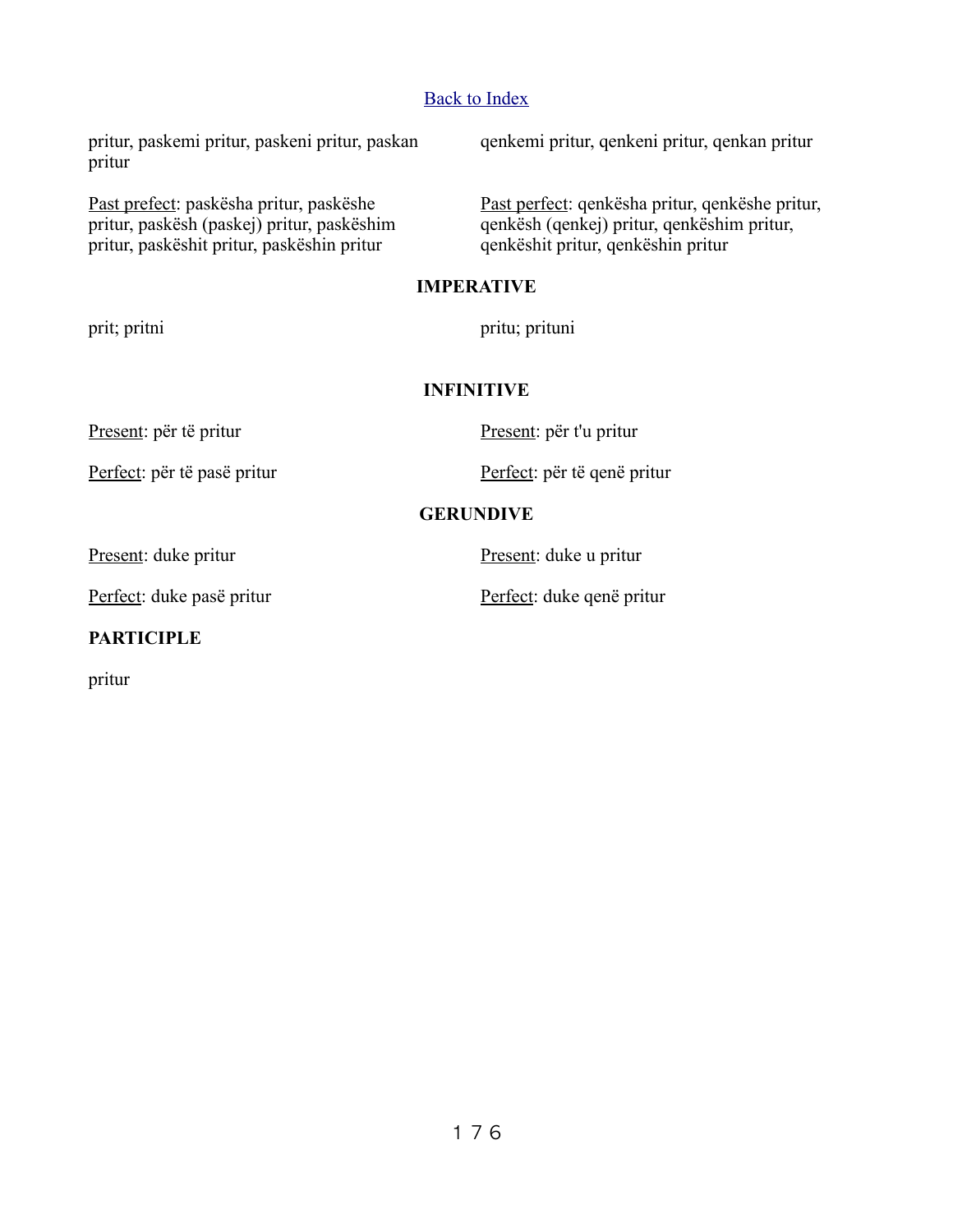# **pres 'to cut'; pritem 'to be cut' Irr. (tr.)**

# **Active Medio-Passive**

# **INDICATIVE**

Present: pres, pret, pret, presim, prisni, presin

Continuous present: po pres, po pret, po pret, po presim, po prisni, po presin

Imperfect: prisja, prisje, priste, prisnim, prisnit, prisnin

Continuous imperfect: po prisja, po prisje, po priste, po prisnim, po prisnit, po prisnin

Aorist: preva, preve, preu, premë, pretë, prenë

Perfect: kam prerë, ke prerë, ka prerë, kemi prerë, keni prerë, kanë prerë

Past perfect I: kisha prerë, kishe prerë, kishte prerë, kishim prerë, kishit prerë, kishin prerë

Past perfect II: pata prerë, pate prerë, pat(i) prerë, patëm prerë, patët prerë, patën prerë

Future I: do të pres, do të presësh, do të presë, do të presim, do të prisni, do të presin

Future II: kam për të prerë, ke për të prerë, ka për të prerë, kemi për të prerë, keni për të prerë, kanë për të prerë

Future perfect I: do të kem prerë, do të kesh prerë, do të ketë prerë, do të kemi prerë, do të keni prerë, do të kenë prerë

Future perfect II: kam për të pasë prerë, ke për të pasë prerë, ka për të pasë prerë, kemi Present: pritem, pritesh, pritet, pritemi, priteni, priten

Continuous present: po pritem, po pritesh, po pritet, po pritemi, po priteni, po priten

Imperfect: pritesha, priteshe, pritej (pritesh), priteshim, priteshit, priteshin

Continuous imperfect: po pritesha, po priteshe, po pritej (pritesh), po priteshim, po priteshit, po priteshin

Aorist: u preva, u preve, u pre, u premë, u pretë, u prenë

Perfect: jam prerë, je prerë, është prerë, jemi prerë, jeni prerë, janë prerë

Past perfect I: isha prerë, ishe prerë, ishte prerë, ishim prerë, ishit prerë, ishin prerë

Past perfect II: qeshë prerë, qe prerë, qe prerë, qemë prerë, qetë prerë, qenë prerë

Future I: do të pritem, do të pritesh, do të pritet, do të pritemi, do të priteni, do të priten

Future II: kam për t'u prerë, ke për t'u prerë, ka për t'u prerë, kemi për t'u prerë, keni për t'u prerë, kanë për t'u prerë

Future perfect I: do të jem prerë, do të jesh prerë, do të jetë prerë, do të jemi prerë, do të jeni prerë, do të jenë prerë

Future perfect II: kam për të qenë prerë, ke për të qenë prerë, ka për të qenë prerë, kemi për të qenë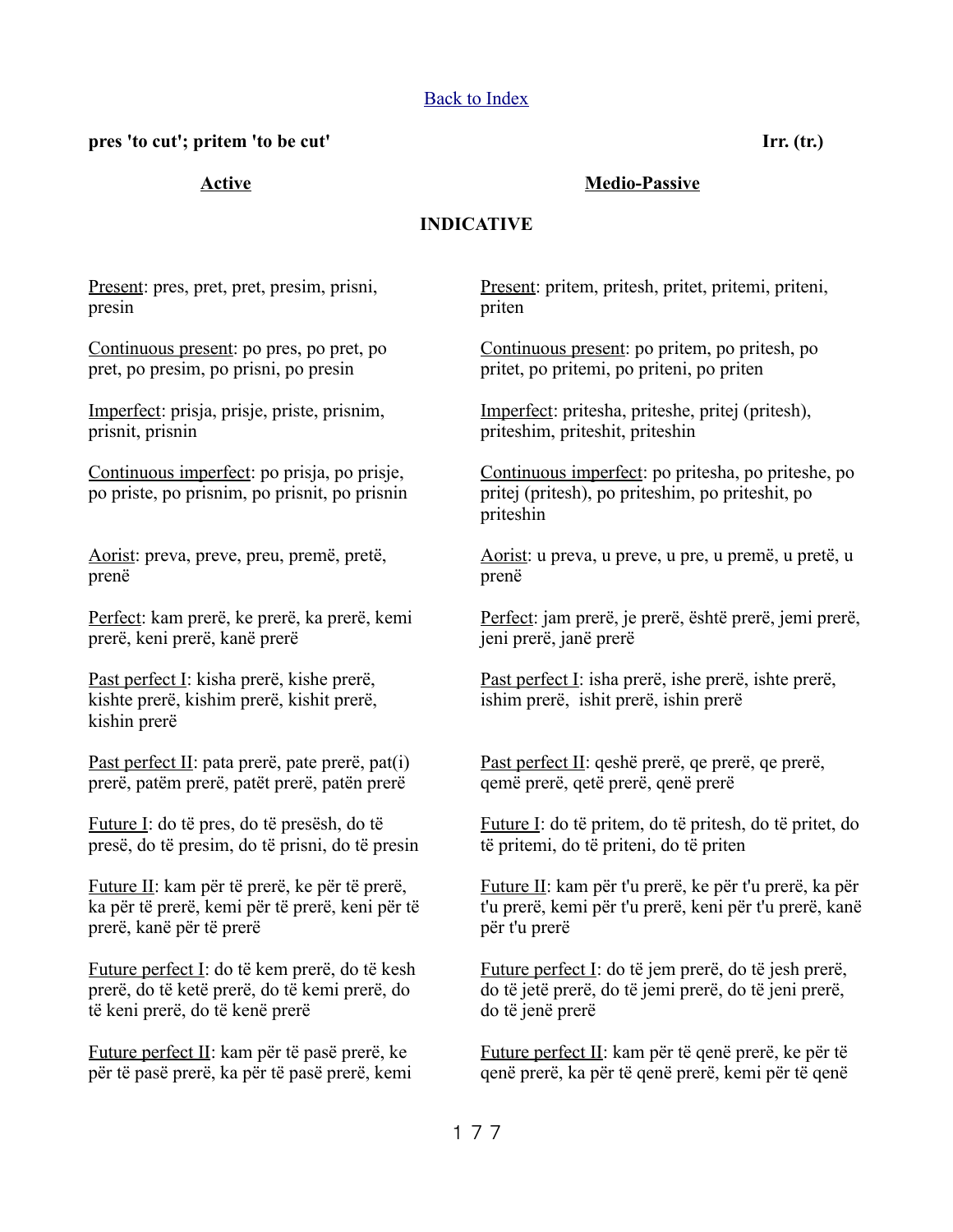për të pasë prerë, keni për të pasë prerë, kanë për të pasë prerë

prerë, keni për të qenë prerë, kanë për të qenë prerë

### **SUBJUNCTIVE**

Imperfect: të prisja, të prisje, të priste, të prisnim, të prisnit, të prisnin

Perfect: të kem prerë, të kesh prerë, të ketë prerë, të kemi prerë, të keni prerë, të kenë prerë

Past perfect: të kisha prerë, të kishe prerë, të kishte prerë, të kishim prerë, të kishit prerë, të kishin prerë

Imperfect: të pritesha, të priteshe, të pritej (pritesh), të priteshim, të priteshit, priteshin

Perfect: të jem prerë, të jesh prerë, të jetë prerë, të jemi prerë, të jeni prerë, të jenë prerë

Past perfect: të isha prerë, të ishe prerë, të ishte prerë, të ishim prerë, të ishit prerë, të ishin prerë

### **CONDITIONAL**

Present: do të prisja, do të prisje, do të priste, do të prisnim, do të prisnit, do të prisnin

Perfect: do të kisha prerë, do të kishe prerë, do të kishte prerë, do të kishim prerë, do të kishit prerë, do të kishin prerë

Present: do të pritesha, do të priteshe, do të pritej (pritesh), do të priteshim, do të priteshit, do të priteshin

Perfect: do të isha prerë, do të ishe prerë, do të ishte prerë, do të ishim prerë, do të ishit prerë, do të ishin prerë

### **OPTATIVE**

| <b>ADMIRATIVE</b>                                                                    |                                                                                                   |
|--------------------------------------------------------------------------------------|---------------------------------------------------------------------------------------------------|
| Perfect: paça prerë, paç prerë, pastë prerë,<br>paçim prerë, paçi prerë, paçin prerë | Perfect: qofsha prerë, qofsh prerë, qoftë<br>prerë, qofshim prerë, qofshi prerë, qofshin<br>prerë |
| <u>Present</u> : prefsha, prefsh, preftë, prefshim,<br>prefshi, prefshin             | Present: u prefsha, u prefsh, u preftë, u<br>prefshim, u prefshi, u prefshin                      |

Present: prekam, preke, preka, prekemi, prekeni, prekan

Imperfect: prekësha, prekëshe, prekësh (prekej), prekëshim, prekëshit, prekëshin

Perfect: paskam prerë, paske prerë, paska prerë, paskemi prerë, paskeni prerë, paskan Present: u prekam, u preke, u preka, u prekemi, u prekeni, u prekan

Imperfect: u prekësha, u prekëshe, u prekësh (prekej), u prekëshim, u prekëshit, u prekëshin

Perfect: qenkam prerë, qenke prerë, qenka prerë, qenkemi prerë, qenkeni prerë, qenkan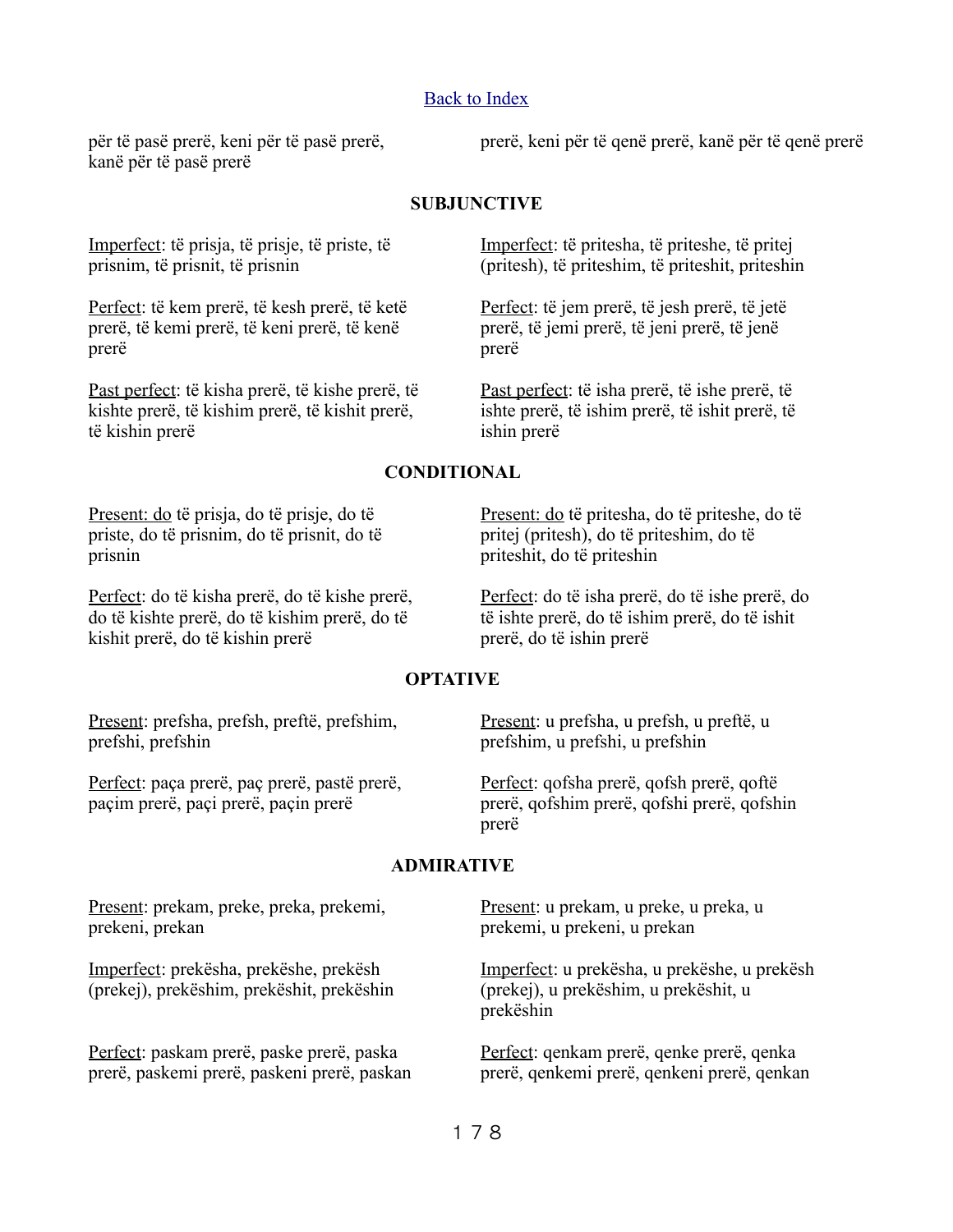| prerë                                                                                                                         | prerë                                                                                                                         |
|-------------------------------------------------------------------------------------------------------------------------------|-------------------------------------------------------------------------------------------------------------------------------|
| Past prefect: paskësha prerë, paskëshe prerë,<br>paskësh (paskej) prerë, paskëshim prerë,<br>paskëshit prerë, paskëshin prerë | Past perfect: qenkësha prerë, qenkëshe<br>prerë, qenkësh (qenkej) prerë, qenkëshim<br>prerë, qenkëshit prerë, qenkëshin prerë |
|                                                                                                                               | <b>IMPERATIVE</b>                                                                                                             |
| prit; pritni                                                                                                                  | pritu; prituni                                                                                                                |
|                                                                                                                               | <b>INFINITIVE</b>                                                                                                             |
| Present: për të prerë                                                                                                         | Present: për t'u prerë                                                                                                        |
| Perfect: për të pasë prerë                                                                                                    | Perfect: për të qenë prerë                                                                                                    |
|                                                                                                                               | <b>GERUNDIVE</b>                                                                                                              |
| Present: duke prerë                                                                                                           | Present: duke u prerë                                                                                                         |
| Perfect: duke pasë prerë                                                                                                      | Perfect: duke qenë prerë                                                                                                      |
| <b>PARTICIPLE</b>                                                                                                             |                                                                                                                               |

prerë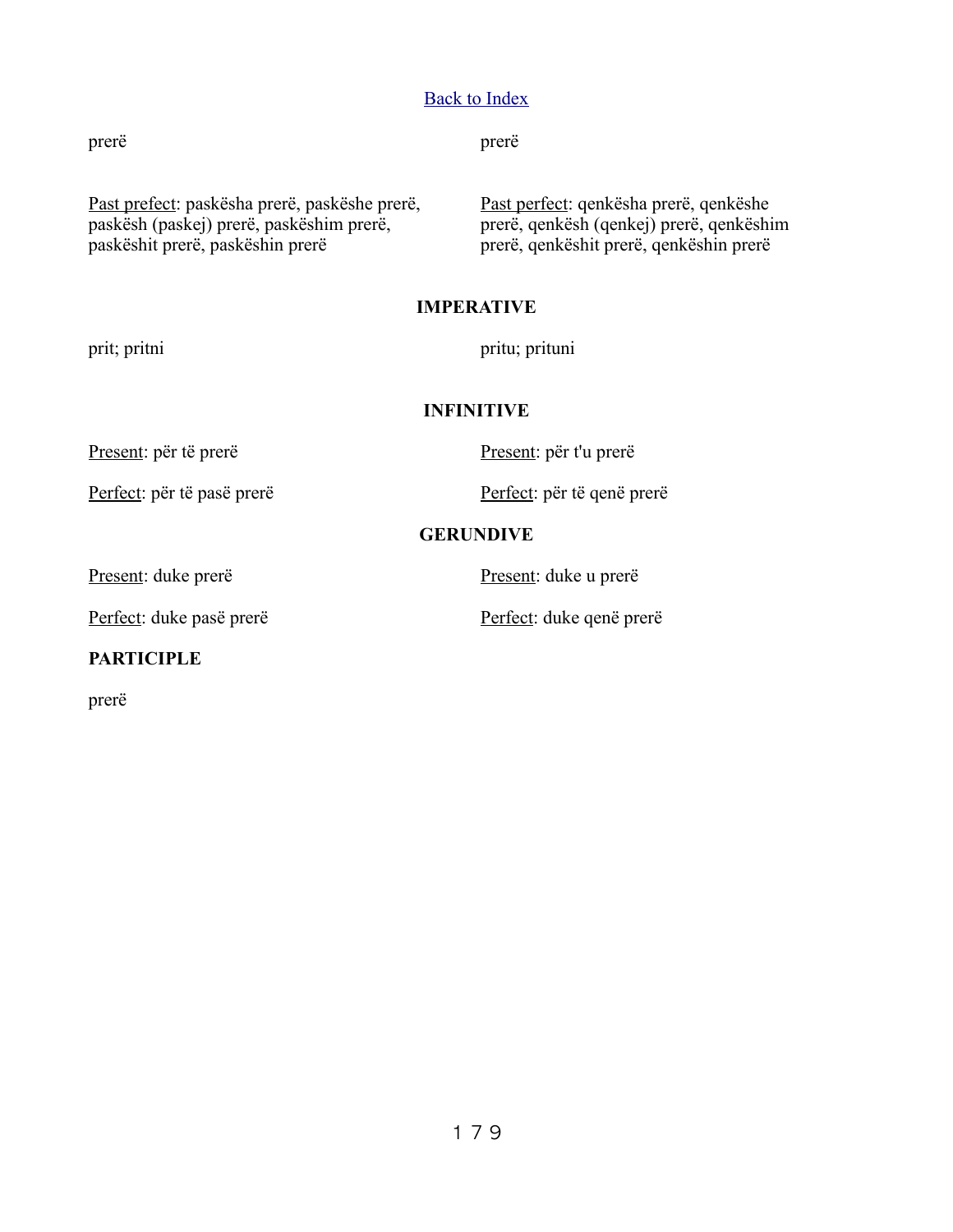# **pyes 'to ask'; pyetem 'to be asked for' II-II-2a (trans.)**

# **Active Medio-Passive**

# **INDICATIVE**

Present: pyes, pyet, pyet, pyesim, pyesni, pyesin

Continuous present: po pyes, po pyet, po pyet, po pyesim, po pyesni, po pyesin

Imperfect: pyesja, pyesje, pyeste, pyesnim, pyesnit, pyesnin

Continuous imperfect: po pyesja, po pyesje, po pyeste, po pyesnim, po pyesnit, po pyesnin

Aorist: pyeta, pyete, pyeti, pyetëm, pyetët, pyetën

Perfect: kam pyetur, ke pyetur, ka pyetur, kemi pyetur, keni pyetur, kanë pyetur

Past perfect I: kisha pyetur, kishe pyetur, kishte pyetur, kishim pyetur, kishit pyetur, kishin pyetur

Past perfect II: pata pyetur, pate pyetur, pat(i) pyetur, patëm pyetur, patët pyetur, patën pyetur

Future I: do të pyes, do të pyesësh, do të pyesë, do të pyesim, do të pyetni, do të pyesin

Future II: kam për të pyetur, ke për të pyetur, ka për të pyetur, kemi për të pyetur, keni për të pyetur, kanë për të pyetur

Future perfect I: do të kem pyetur, do të kesh pyetur, do të ketë pyetur, do të kemi pyetur, do të keni pyetur, do të kenë pyetur Present: pyetem, pyetesh, pyetet, pyetemi, pyeteni, pyeten

Continuous present: po pyetem, po pyetesh, po pyetet, po pyetemi, po pyeteni, po pyeten

Imperfect: pyetesha, pyeteshe, pyetej (pyetesh), pyeteshim, pyeteshit, pyeteshin

Continuous imperfect: po pyetesha, po pyeteshe, po pyetej (pyetesh), po pyeteshim, po pyeteshit, po pyeteshin

Aorist: u pyeta, u pyete, u pyet, u pyetëm, u pyetët, u pyetën

Perfect: jam pyetur, je pyetur, është pyetur, jemi pyetur, jeni pyetur, janë pyetur

Past perfect I: isha pyetur, ishe pyetur, ishte pyetur, ishim pyetur, ishit pyetur, ishin pyetur

Past perfect II: qeshë pyetur, qe pyetur, qe pyetur, qemë pyetur, qetë pyetur, qenë pyetur

Future I: do të pyetem, do të pyetesh, do të pyetet, do të pyetemi, do të pyeteni, do të pyeten

Future II: kam për t'u pyetur, ke për t'u pyetur, ka për t'u pyetur, kemi për t'u pyetur, keni për t'u pyetur, kanë për t'u pyetur

Future perfect I: do të jem pyetur, do të jesh pyetur, do të jetë pyetur, do të jemi pyetur, do të jeni pyetur, do të jenë pyetur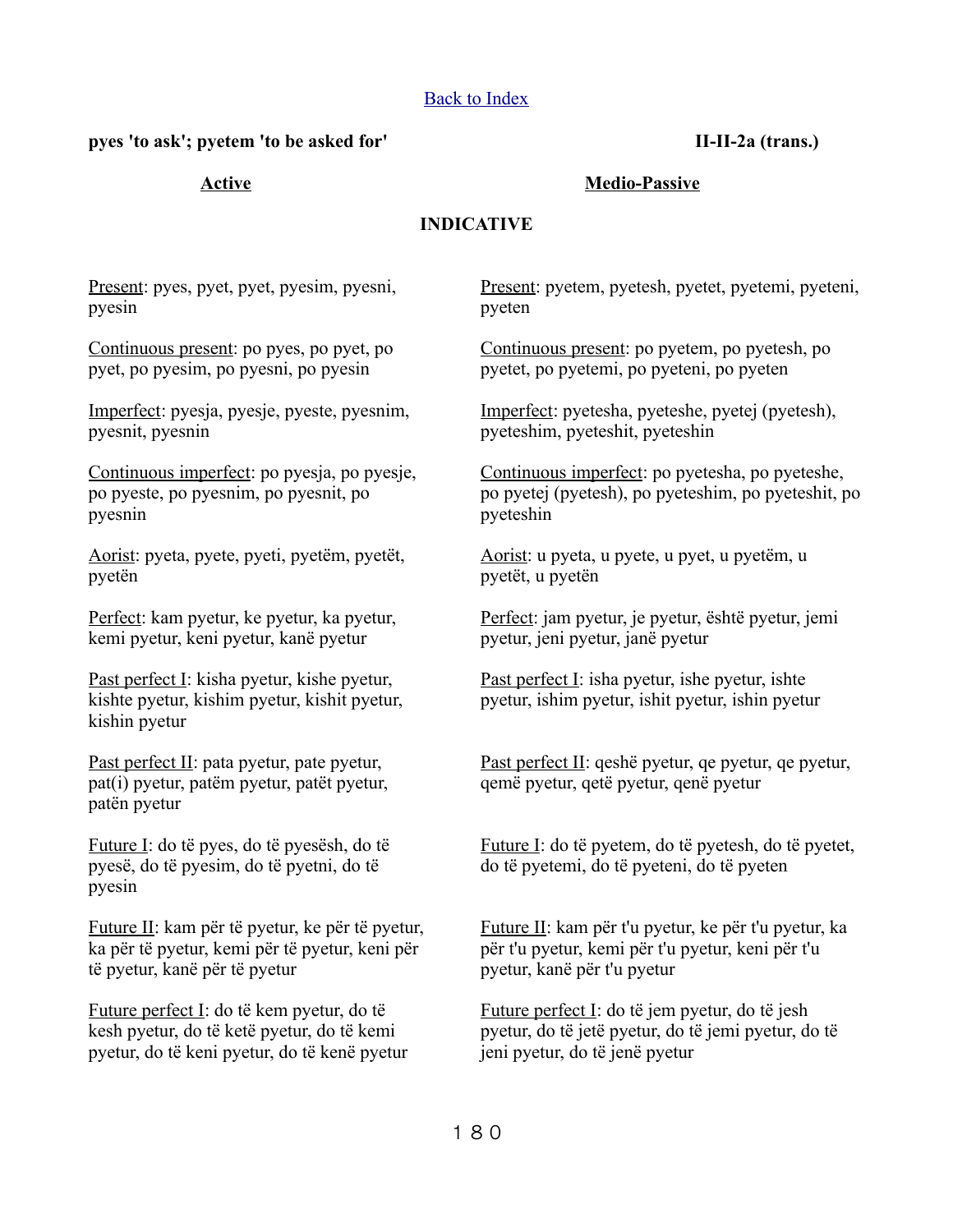Future perfect II: kam për të pasë pyetur, ke për të pasë pyetur, ka për të pasë pyetur, kemi për të pasë pyetur, keni për të pasë pyetur, kanë për të pasë pyetur

Future perfect II: kam për të qenë pyetur, ke për të qenë pyetur, ka për të qenë pyetur, kemi për të qenë pyetur, keni për të qenë pyetur, kanë për të qenë pyetur

# **SUBJUNCTIVE**

Present: të pyes, të pyesësh, të pyesë, të pyesim, të pyesni, të pyesin

Imperfect: të pyesja, të pyesje, të pyeste, të pyesnim, të pyesnit, të pyesnin

Perfect: të kem pyetur, të kesh pyetur, të ketë pyetur, të kemi pyetur, të keni pyetur, të kenë pyetur

Past perfect: të kisha pyetur, të kishe pyetur, të kishte pyetur, të kishim pyetur, të kishit pyetur, të kishin pyetur

Present: të pyetem, të pyetesh, të pyetet, të pyetemi, të pyeteni, të pyeten

Imperfect: të pyetesha, të pyeteshe, të pyetej (pyetesh), të pyeteshim, të pyeteshit, pyeteshin

Perfect: të jem pyetur, të jesh pyetur, të jetë pyetur, të jemi pyetur, të jeni pyetur, të jenë pyetur

Past perfect: të isha pyetur, të ishe pyetur, të ishte pyetur, të ishim pyetur, të ishit pyetur, të ishin pyetur

# **CONDITIONAL**

Present: do të pyesja, do të pyesje, do të pyeste, do të pyesnim, do të pyesnit, do të pyesnin

Perfect: do të kisha pyetur, do të kishe pyetur, do të kishte pyetur, do të kishim pyetur, do të kishit pyetur, do të kishin pyetur

Present: do të pyetesha, do të pyeteshe, do të pyetej (pyetesh), do të pyeteshim, do të pyeteshit, do të pyeteshin

Perfect: do të isha pyetur, do të ishe pyetur, do të ishte pyetur, do të ishim pyetur, do të ishit pyetur, do të ishin pyetur

### **OPTATIVE**

Present: pyetsha, pyetsh, pyettë, pyetshim, pyetshi, pyetshin

Perfect: paça pyetur, paç pyetur, pastë pyetur, paçim pyetur, paçi pyetur, paçin pyetur

Present: u pyetsha, u pyetsh, u pyettë, u pyetshim, u pyetshi, u pyetshin

Perfect: qofsha pyetur, qofsh pyetur, qoftë pyetur, qofshim pyetur, qofshi pyetur, qofshin pyetur

### **ADMIRATIVE**

Present: pyetkam, pyetke, pyetka, pyetkemi, Present: u pyetkam, u pyetke, u pyetka, u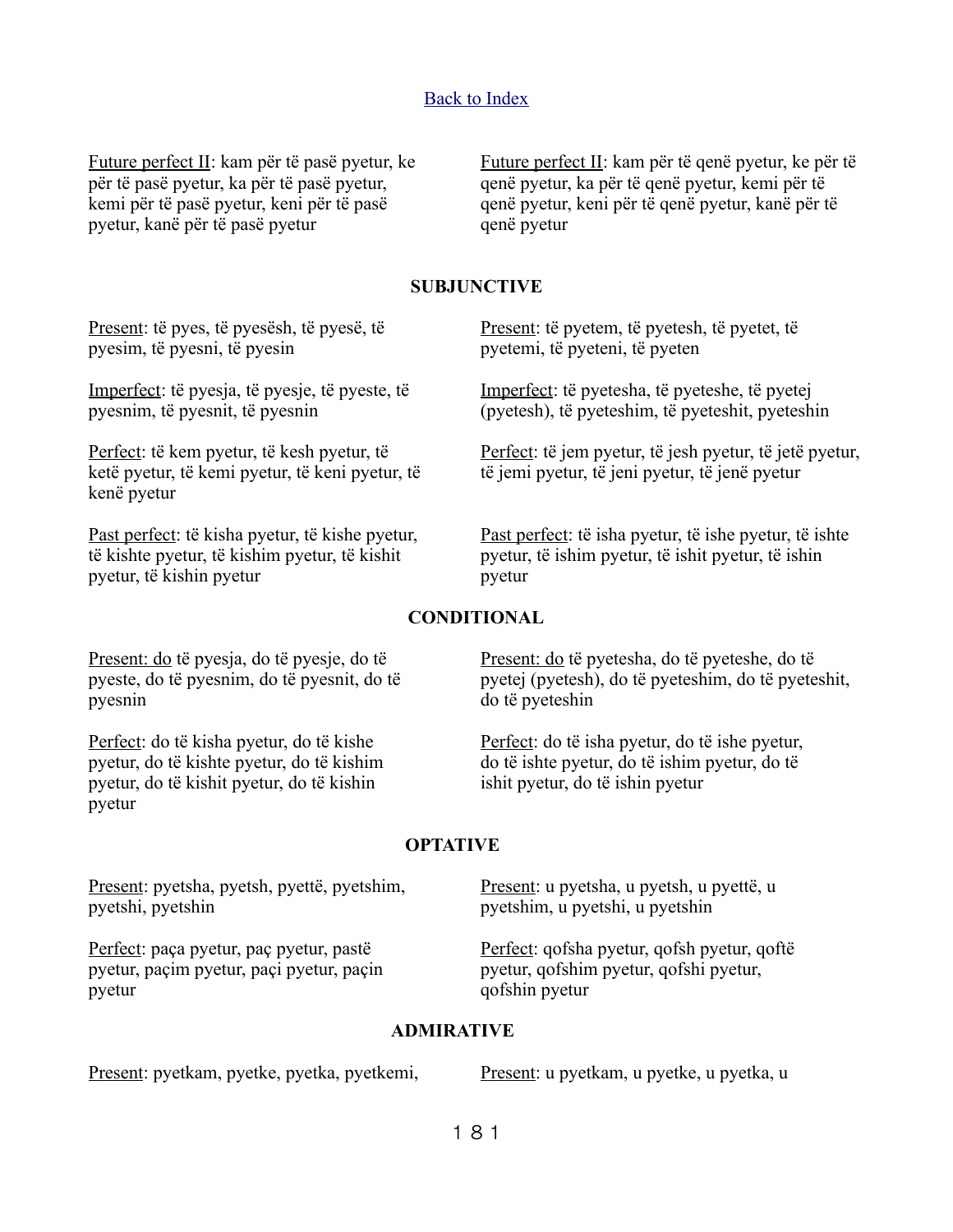pyetkeni, pyetkan pyetkemi, u pyetkeni, u pyetkan

| Imperfect: pyetkësha, pyetkëshe, pyetkësh<br>(pyetkej), pyetkëshim, pyetkëshit,<br>pyetkëshin                                       | Imperfect: u pyetkësha, u pyetkëshe, u<br>pyetkësh (pyetkej), u pyetkëshim, u<br>pyetkëshit, u pyetkëshin                           |
|-------------------------------------------------------------------------------------------------------------------------------------|-------------------------------------------------------------------------------------------------------------------------------------|
| Perfect: paskam pyetur, paske pyetur, paska<br>pyetur, paskemi pyetur, paskeni pyetur,<br>paskan pyetur                             | Perfect: qenkam pyetur, qenke pyetur, qenka<br>pyetur, qenkemi pyetur, qenkeni pyetur,<br>qenkan pyetur                             |
| Past prefect: paskësha pyetur, paskëshe<br>pyetur, paskësh (paskej) pyetur, paskëshim<br>pyetur, paskëshit pyetur, paskëshin pyetur | Past perfect: qenkësha pyetur, qenkëshe<br>pyetur, qenkësh (qenkej) pyetur, qenkëshim<br>pyetur, qenkëshit pyetur, qenkëshin pyetur |
| <b>IMPERATIVE</b>                                                                                                                   |                                                                                                                                     |
| pyes; pyesni                                                                                                                        | pyetu; pyetuni                                                                                                                      |
|                                                                                                                                     | <b>INFINITIVE</b>                                                                                                                   |
| <u>Present</u> : për të pyetur                                                                                                      | Present: për t'u pyetur                                                                                                             |
| Perfect: për të pasë pyetur                                                                                                         | Perfect: për të qenë pyetur                                                                                                         |
| <b>GERUNDIVE</b>                                                                                                                    |                                                                                                                                     |
| <u>Present</u> : duke pyetur                                                                                                        | Present: duke u pyetur                                                                                                              |

Perfect: duke pasë pyetur Perfect: duke qenë pyetur

182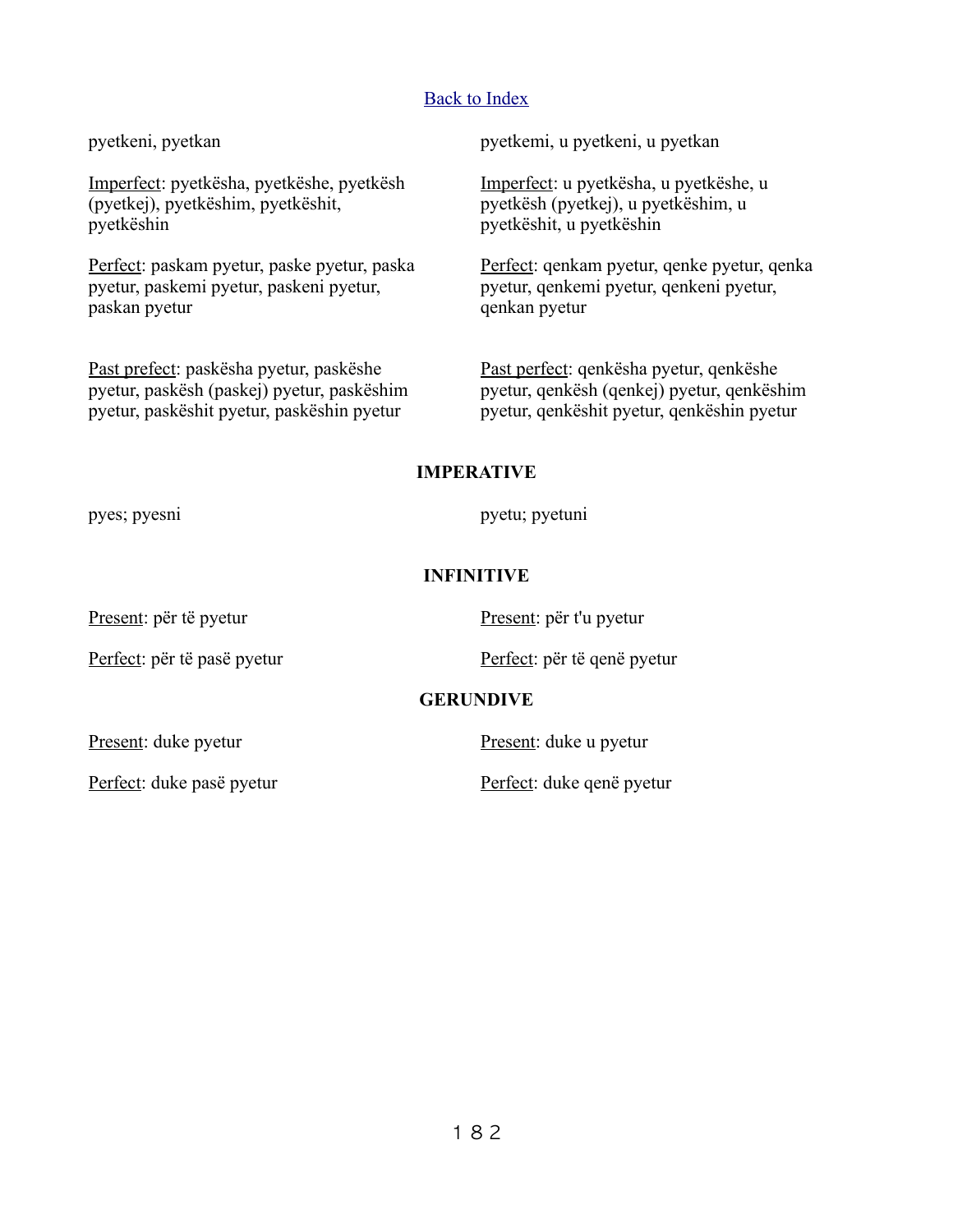# **quaj 'to call'; quhem 'to be called' I-II-2 (trans.)**

# **Active Medio-Passive**

# **INDICATIVE**

Present: quaj, quan, quan, quajmë, quani, quajnë

Continuous present: po quaj, po quan, po quan, po quajmë, po quani, po quajnë

Imperfect: quaja, quaje, quante, quanim, quanit, quanin

Continuous imperfect: po quaja, po quaje, po quante, po quanim, po quanit, po quanin

Aorist: quajta, quajte, quajti, quajtëm, quajtët, quajtën

Perfect: kam quajtur, ke quajtur, ka quajtur, kemi quajtur, keni quajtur, kanë quajtur

Past perfect I: kisha quajtur, kishe quajtur, kishte quajtur, kishim quajtur, kishit quajtur, kishin quajtur

Past perfect II: pata quajtur, pate quajtur, pat(i) quajtur, patëm quajtur, patët quajtur, patën quajtur

Future I: do të quaj, do të quash, do të quajë, do të quajmë, do të quani, do të quajnë

Future II: kam për të quajtur, ke për të quajtur, ka për të quajtur, kemi për të quajtur, keni për të quajtur, kanë për të quajtur

Future perfect I: do të kem quajtur, do të kesh quajtur, do të ketë quajtur, do të kemi quajtur, do të keni quajtur, do të kenë quajtur Present: quhem, quhesh, quhet, quhemi, quheni, quhen

Continuous present: po quhem, po quhesh, po quhet, po quhemi, po quheni, po quhen

Imperfect: quhesha, quheshe, quhej (quhesh), quheshim, quheshit, quheshin

Continuous imperfect: po quhesha, po quheshe, po quhej (quhesh), po quheshim, po quheshit, po quheshin

Aorist: u quajta, u quajte, u quajt, u quajtëm, u quajtët, u quajtën

Perfect: jam quajtur, je quajtur, është quajtur, jemi quajtur, jeni quajtur, janë quajtur

Past perfect I: isha quajtur, ishe quajtur, ishte quajtur, ishim quajtur, ishit quajtur, ishin quajtur

Past perfect II: qeshë quajtur, qe quajtur, qe quajtur, qemë quajtur, qetë quajtur, qenë quajtur

Future I: do të quhem, do të quhesh, do të quhet, do të quhemi, do të quheni, do të quhen

Future II: kam për t'u quajtur, ke për t'u quajtur, ka për t'u quajtur, kemi për t'u quajtur, keni për t'u quajtur, kanë për t'u quajtur

Future perfect I: do të jem quajtur, do të jesh quajtur, do të jetë quajtur, do të jemi quajtur, do të jeni quajtur, do të jenë quajtur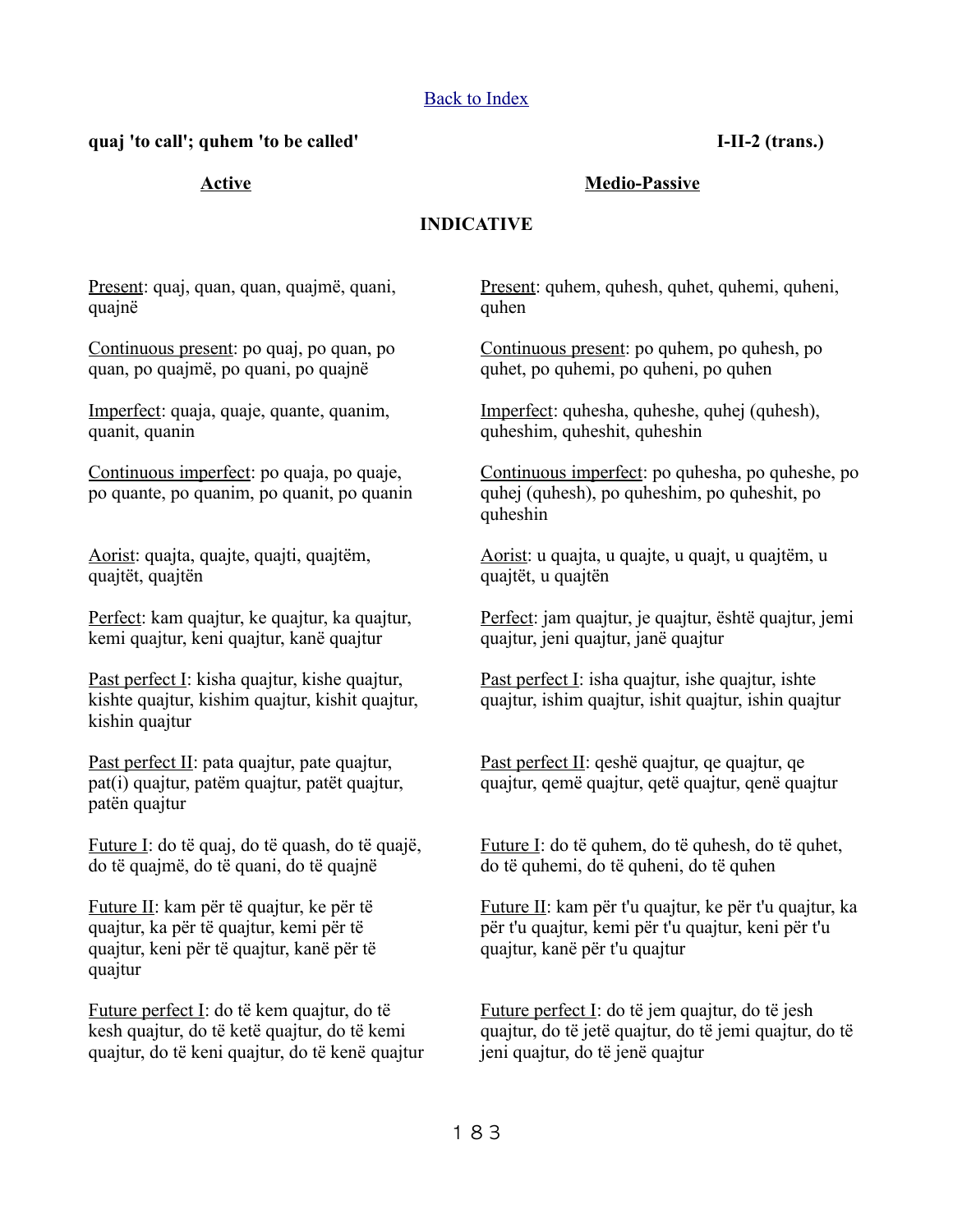Future perfect II: kam për të pasë quajtur, ke për të pasë quajtur, ka për të pasë quajtur, kemi për të pasë quajtur, keni për të pasë quajtur, kanë për të pasë quajtur

Future perfect II: kam për të qenë quajtur, ke për të qenë quajtur, ka për të qenë quajtur, kemi për të qenë quajtur, keni për të qenë quajtur, kanë për të qenë quajtur

# **SUBJUNCTIVE**

Present: të quaj, të quash, të quajë, të quajmë, të quani, të quajnë

Imperfect: të quaja, të quaje, të quante, të quanim, të quanit, të quanin

Perfect: të kem quajtur, të kesh quajtur, të ketë quajtur, të kemi quajtur, të keni quajtur, të kenë quajtur

Past perfect: të kisha quajtur, të kishe quajtur, të kishte quajtur, të kishim quajtur, të kishit quajtur, të kishin quajtur

Present: do të quaja, do të quaje, do të quante, do të quanim, do të quanit, do të quanin

Perfect: do të kisha quajtur, do të kishe quajtur, do të kishte quajtur, do të kishim quajtur, do të kishit quajtur, do të kishin quajtur

Present: quajtsha, quajtsh, quajttë, quajtshim, quajtshi, quajtshin

Perfect: paça quajtur, paç quajtur, pastë quajtur, paçim quajtur, paçi quajtur, paçin quajtur

Present: quajtkam, quajtke, quajtka, quajtkemi, quajtkeni, quajtkan

Present: të quhem, të quhesh, të quhet, të quhemi, të quheni, të quhen

Imperfect: të quhesha, të quheshe, të quhej (quhesh), të quheshim, të quheshit, quheshin

Perfect: të jem quajtur, të jesh quajtur, të jetë quajtur, të jemi quajtur, të jeni quajtur, të jenë quajtur

Past perfect: të isha quajtur, të ishe quajtur, të ishte quajtur, të ishim quajtur, të ishit quajtur, të ishin quajtur

#### **CONDITIONAL**

Present: do të quhesha, do të quheshe, do të quhej (quhesh), do të quheshim, do të quheshit, do të quheshin

Perfect: do të isha quajtur, do të ishe quajtur, do të ishte quajtur, do të ishim quajtur, do të ishit quajtur, do të ishin quajtur

# **OPTATIVE**

Present: u quajtsha, u quajtsh, u quajttë, u quajtshim, u quajtshi, u quajtshin

Perfect: qofsha quajtur, qofsh quajtur, qoftë quajtur, qofshim quajtur, qofshi quajtur, qofshin quajtur

# **ADMIRATIVE**

Present: u quajtkam, u quajtke, u quajtka, u quajtkemi, u quajtkeni, u quajtkan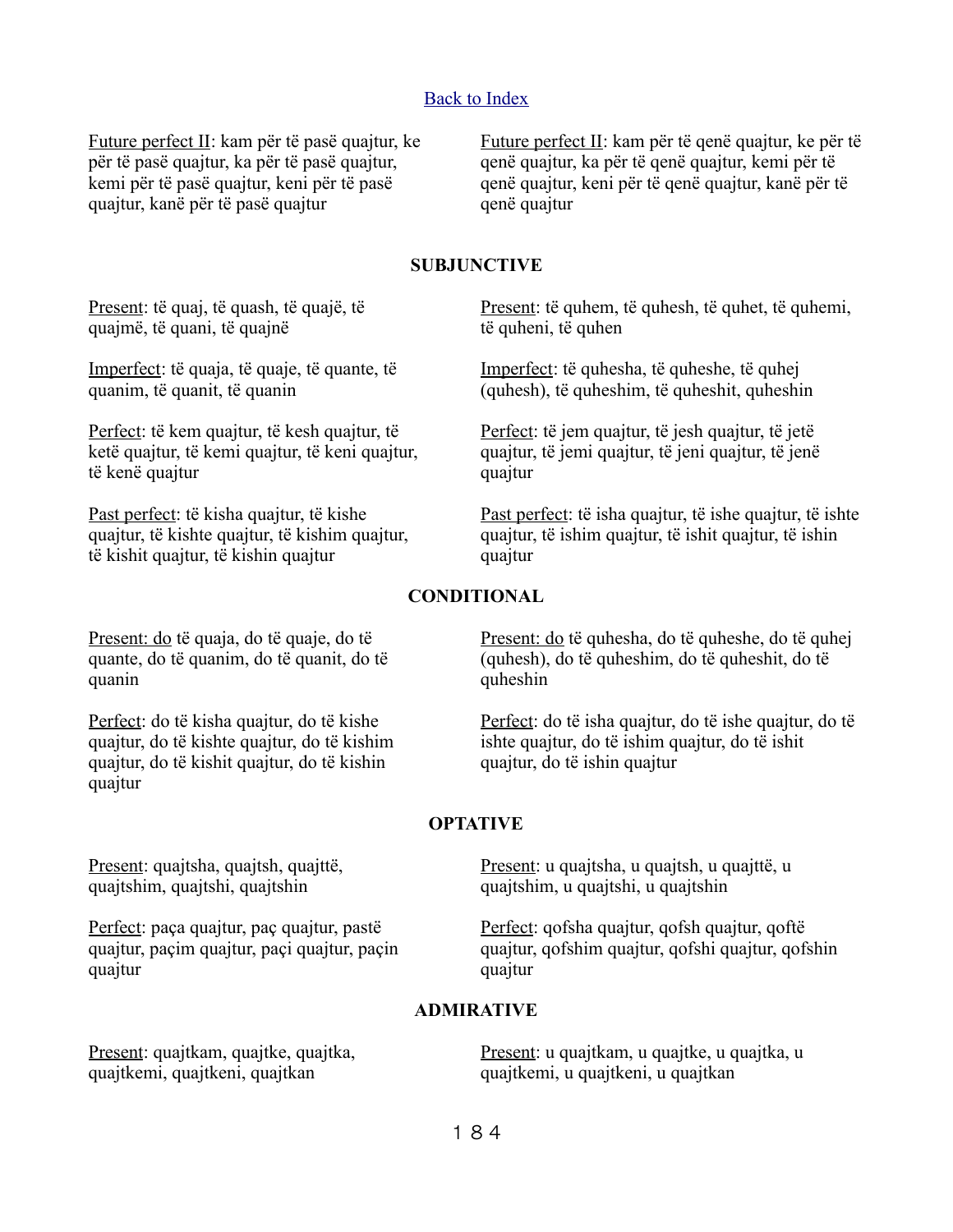| Imperfect: quajtkësha, quajtkëshe,<br>quajtkësh, quajtkëshim, quajtkëshit,<br>quajtkëshin                                  | Imperfect: u quajtkësha, u quajtkëshe, u quajtkësh,<br>u quajtkëshim, u quajtkëshit, u quajtkëshin                         |
|----------------------------------------------------------------------------------------------------------------------------|----------------------------------------------------------------------------------------------------------------------------|
| Perfect: paskam quajtur, paske quajtur,<br>paska quajtur, paskemi quajtur, paskeni<br>quajtur, paskan quajtur              | Perfect: qenkam quajtur, qenke quajtur, qenka<br>quajtur, qenkemi quajtur, qenkeni quajtur, qenkan<br>quajtur              |
| Past prefect: paskësha quatur, paskëshe<br>quatur, paskësh quatur, paskëshim quatur,<br>paskëshit quatur, paskëshin quatur | Past perfect: qenkësha quatur, qenkëshe quatur,<br>qenkësh quatur, qenkëshim quatur, qenkëshit<br>quatur, qenkëshin quatur |
| <b>IMPERATIVE</b>                                                                                                          |                                                                                                                            |
| quaj; quani                                                                                                                | quhu; quhuni                                                                                                               |
| <b>INFINITIVE</b>                                                                                                          |                                                                                                                            |
| Present: për të quajtur                                                                                                    | Present: për t'u quajtur                                                                                                   |
| Perfect: për të pasë quajtur                                                                                               | Perfect: për të qenë quajtur                                                                                               |
| <b>GERUNDIVE</b>                                                                                                           |                                                                                                                            |
| Present: duke quajtur                                                                                                      | Present: duke u quajtur                                                                                                    |
| Perfect: duke pasë quajtur                                                                                                 | Perfect: duke qenë pasë quajtur                                                                                            |
| <b>PARTICIPLE</b>                                                                                                          |                                                                                                                            |

quajtur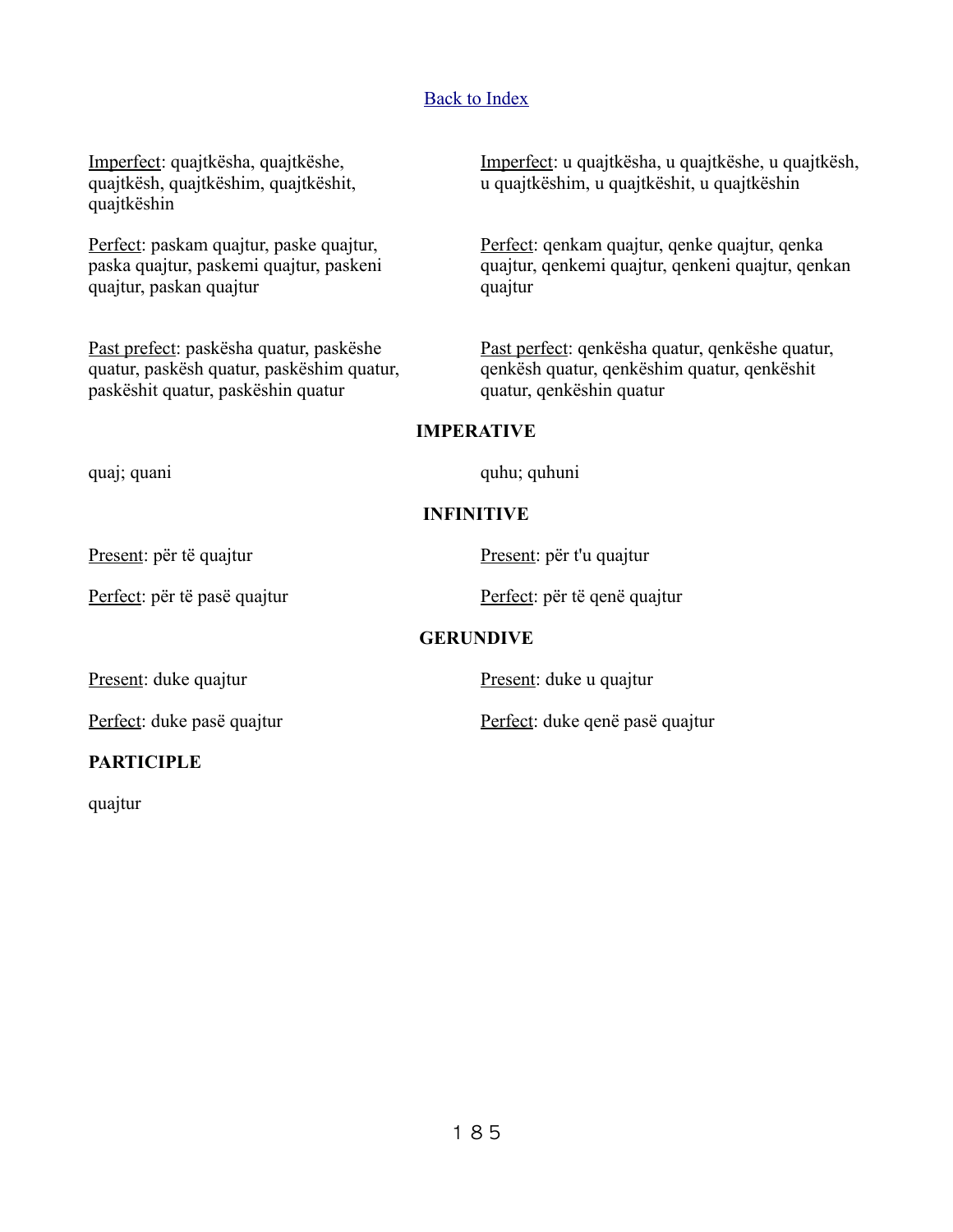**rri 'to stay, to sit' Irr. (intrans.)**

**Active Medio-Passive**

# **INDICATIVE**

Present: rri, rri, rri, rrimë, rrini, rrinë

Continuous present: po rri, po rri, po rri, po rrimë, po rrini, po rrinë

Imperfect: rrija, rrije, rrinte, rrinim, rrinit, rrinin

Continuous imperfect: po rrija, po rrije, po rrinte, po rrinim, po rrinit, po rrinin Aorist: ndenja, ndenje, ndenji, ndenjëm, ndenjët, ndenjën

Perfect: kam ndenjur, ke ndenjur, ka ndenjur, kemi ndenjur, keni ndenjur, kanë ndenjur

Past perfect I: kisha ndenjur, kishe ndenjur, kishte ndenjur, kishim ndenjur, kishit ndenjur, kishin ndenjur

Past perfect II: pata ndenjur, pate ndenjur, pat(i) ndenjur, patëm ndenjur, patët ndenjur, patën ndenjur

Future I: do të rri, do të rrish, do të rrijë, do të rrimë, do të rrini, do të rrinë

Future II: kam për të ndenjur, ke për të ndenjur, ka për të ndenjur, kemi për të ndenjur, keni për të ndenjur, kanë për të ndenjur

Future perfect I: do të kem ndenjur, do të kesh ndenjur, do të ketë ndenjur, do të kemi ndenjur, do të keni ndenjur, do të kenë ndenjur

Future perfect II: kam për të pasë ndenjur, ke për të pasë ndenjur, ka për të pasë ndenjur, kemi për të pasë ndenjur, keni për të pasë ndenjur, kanë për të pasë ndenjur

# **SUBJUNCTIVE**

Present: të rri, të rrish, të rrijë, të rrimë, të rrini, të rrinë

Imperfect: të rrija, të rrije, të rrinte, të rrinim, të rrinit, të rrinin

Perfect: të kem ndenjur, të kesh ndenjur, të ketë ndenjur, të kemi ndenjur, të keni ndenjur, të kenë ndenjur

Past perfect: të kisha ndenjur, të kishe ndenjur, të kishte ndenjur, të kishim ndenjur, të kishit ndenjur, të kishin ndenjur

# **CONDITIONAL**

# 186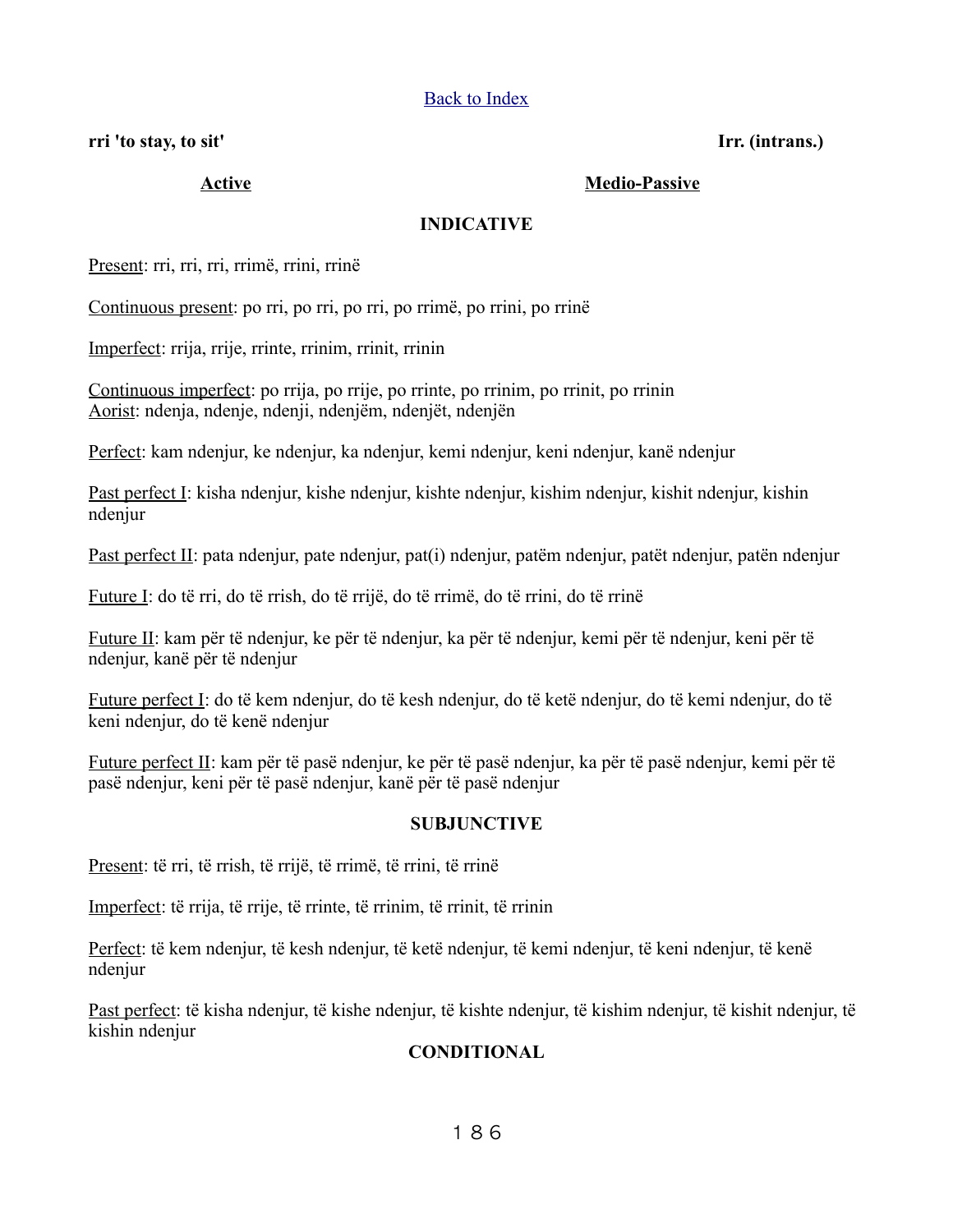Present: do të rrija, do të rrije, do të rrinte, do të rrinim, do të rrinit, do të rrinin

Perfect: do të kisha ndenjur, do të kishe ndenjur, do të kishte ndenjur, do të kishim ndenjur, do të kishit ndenjur, do të kishin ndenjur

# **OPTATIVE**

Present: ndenjça, ndenjç, ndenjçtë, ndenjçim, ndenjçi, ndenjçin

Perfect: paça ndenjur, paç ndenjur, pastë ndenjur, paçim ndenjur, paçi ndenjur, paçin ndenjur

# **ADMIRATIVE**

Present: ndenjkam, ndenjke, ndenjka, ndenjkemi, ndenjkeni, ndenjkan

Imperfect: ndenjkësha, ndenjkëshe, ndenjkësh (ndenjkej), ndenjkëshim, ndenjkëshit, ndenjkëshin

Perfect: paskam ndenjur, paske ndenjur, paska ndenjur, paskemi ndenjur, paskeni ndenjur, paskan ndenjur

Past prefect: paskësha ndenjur, paskëshe ndenjur, paskësh (paskej) ndenjur, paskëshim ndenjur, paskëshit ndenjur, paskëshin ndenjur

# **IMPERATIVE**

rri; rrini

# **INFINITIVE**

Present: për të ndenjur

Perfect: për të pasë ndenjur

# **GERUNDIVE**

Present: duke ndenjur

Perfect: duke pasë ndenjur

# **PARTICIPLE**

ndenjur

**shkruaj 'to write'; shkruhem 'to be written; to register oneself' I-I-1b (trans.)**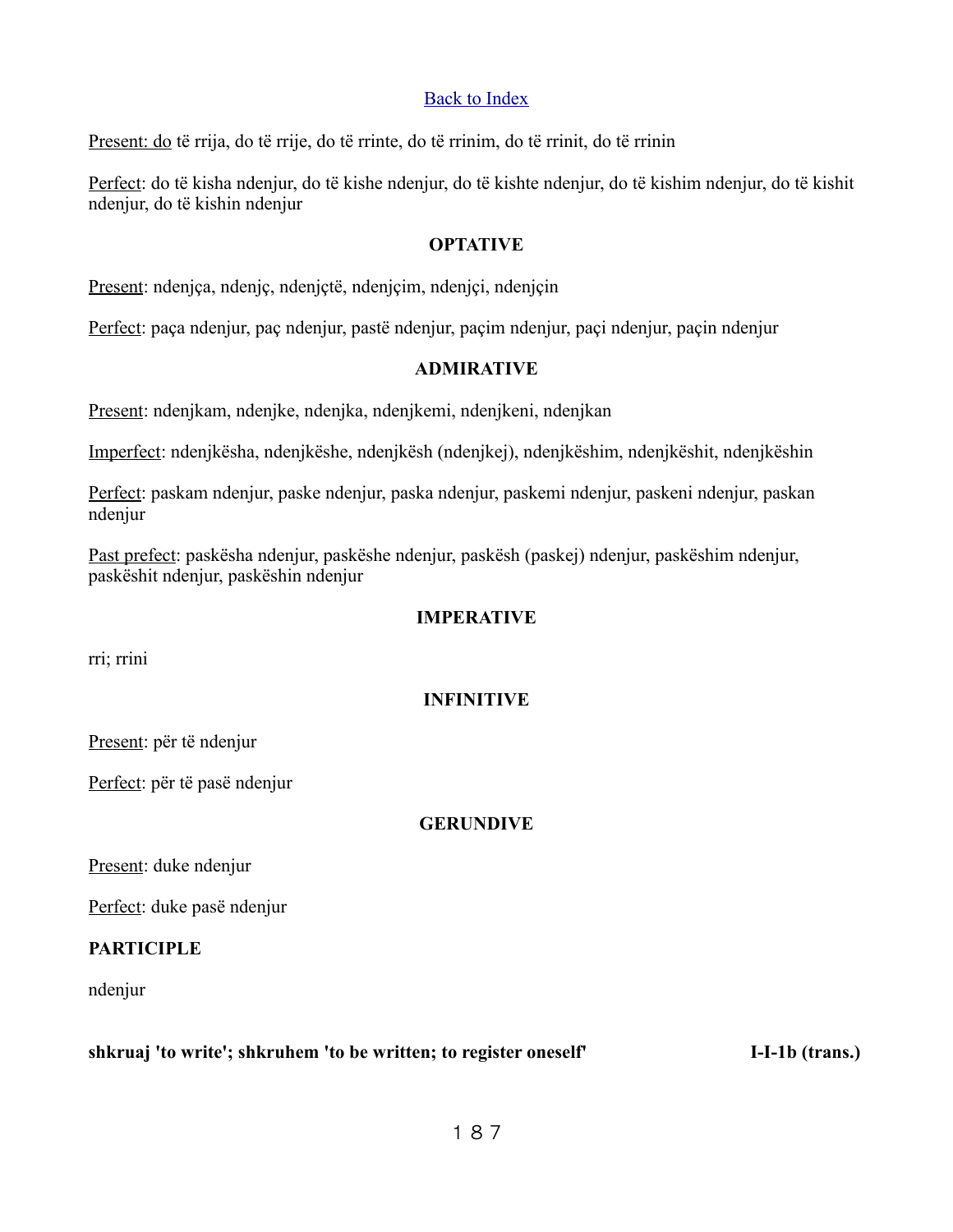# **Active Medio-Passive**

# **INDICATIVE**

Present: shkruaj, shkruan, shkruan, shkruajmë, shkruani, shkruajnë

Continuous present: po shkruaj, po shkruan, po shkruan, po shkruajmë, po shkruani, po shkruajnë

Imperfect: shkruaja, shkruaje, shkruante, shkruanim, shkruanit, shkruanin

Continuous imperfect: po shkruaja, po shkruaje, po shkruante, po shkruanim, po shkruanit, po shkruanin

Aorist: shkrova, shkrove, shkroi, shkruam, shkruat, shkruan

Perfect: kam shkruar, ke shkruar, ka shkruar, kemi shkruar, keni shkruar, kanë shkruar

Past perfect I: kisha shkruar, kishe shkruar, kishte shkruar, kishim shkruar, kishit shkruar, kishin shkruar

Past perfect II: pata shkruar, pate shkruar, pat(i) shkruar, patëm shkruar, patët shkruar, patën shkruar

Future I: do të shkruaj, do të shkruash, do të shkruajë, do të shkruajmë, do të shkruani, do të shkruajnë

Future II: kam për të shkruar, ke për të shkruar, ka për të shkruar, kemi për të shkruar, keni për të shkruar, kanë për të shkruar

Future perfect I: do të kem shkruar, do të kesh shkruar, do të ketë shkruar, do të kemi shkruar, do të keni shkruar, do të kenë

Present: shkruhem, shkruhesh, shkruhet, shkruhemi, shkruheni, shkruhen

Continuous present: po shkruhem, po shkruhesh, po shkruhet, po shkruhemi, po shkruheni, po shkruhen

Imperfect: shkruhesha, shkruheshe, shkruhej (shkruhesh), shkruheshim, shkruheshit, shkruheshin

Continuous imperfect: po shkruhesha, po shkruheshe, po shkruhej (shkruhesh), po shkruheshim, po shkruheshit, po shkruheshin

Aorist: u shkruajat, u shkrove, u shkrua, u shkruam, u shkruat, u shkruan

Perfect: jam shkruar, je shkruar, është shkruar, jemi shkruar, jeni shkruar, janë shkruar

Past perfect I: isha shkruar, ishe shkruar, ishte shkruar, ishim shkruar, ishit shkruar, ishin shkruar

Past perfect II: qeshë shkruar, qe shkruar, qe shkruar, qemë shkruar, qetë shkruar, qenë shkruar

Future I: do të shkruhem, do të shkruhesh, do të shkruhet, do të shkruhemi, do të shkruheni, do të shkruhen

Future II: kam për t'u shkruar, ke për t'u shkruar, ka për t'u shkruar, kemi për t'u shkruar, keni për t'u shkruar, kanë për t'u shkruar

Future perfect I: do të jem shkruar, do të jesh shkruar, do të jetë shkruar, do të jemi shkruar, do të jeni shkruar, do të jenë shkruar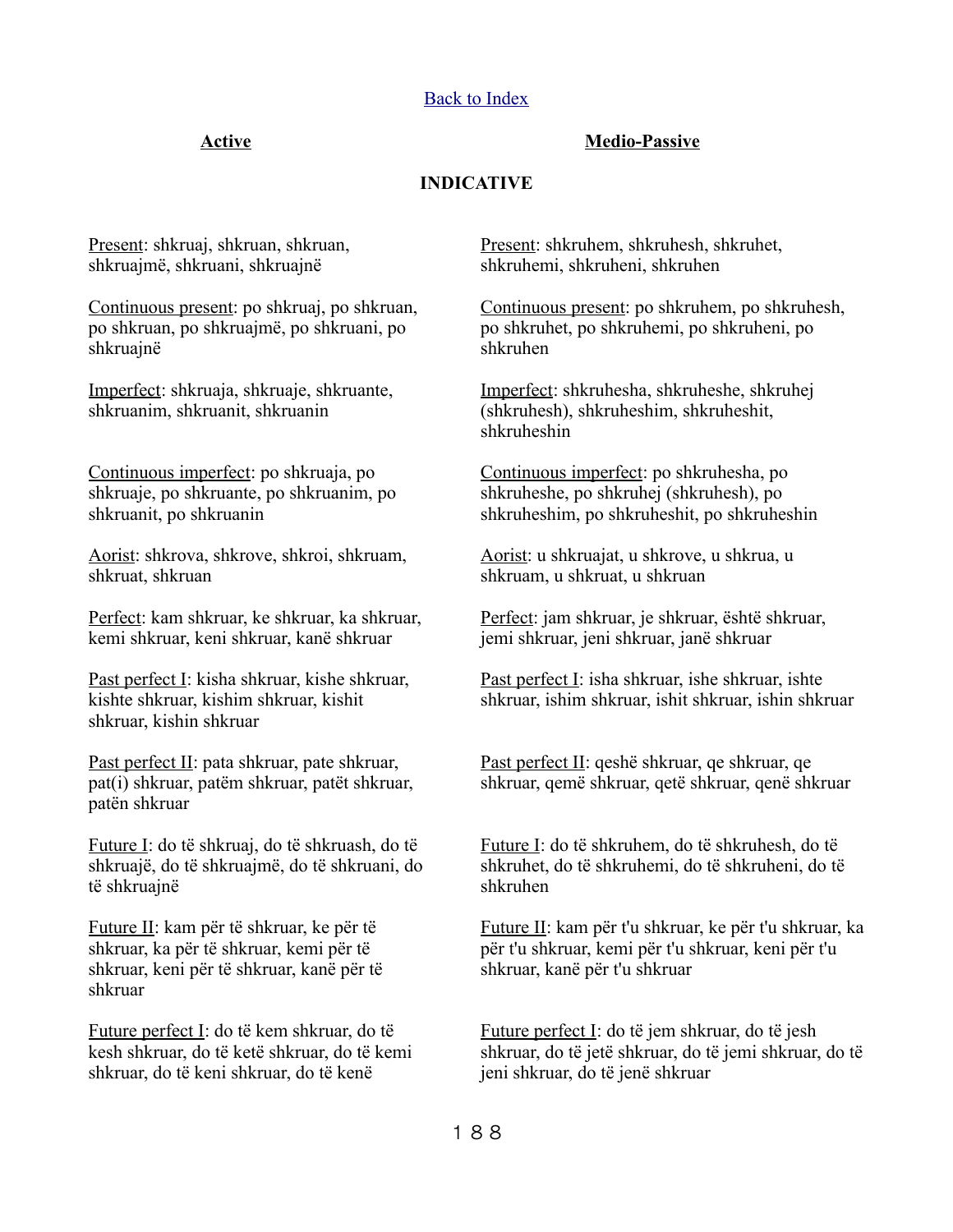## shkruar

Future perfect II: kam për të pasë shkruar, ke për të pasë shkruar, ka për të pasë shkruar, kemi për të pasë shkruar, keni për të pasë shkruar, kanë për të pasë shkruar

Future perfect II: kam për të qenë shkruar, ke për të qenë shkruar, ka për të qenë shkruar, kemi për të qenë shkruar, keni për të qenë shkruar, kanë për të qenë shkruar

### **SUBJUNCTIVE**

Present: të shkruaj, të shkruash, të shkruajë, të shkruajmë, të shkruani, të shkruajnë

Imperfect: të shkruaja, të shkruaje, të shkruante, të shkruanim, të shkruanit, të shkruanin

Perfect: të kem shkruar, të kesh shkruar, të ketë shkruar, të kemi shkruar, të keni shkruar, të kenë shkruar

Past perfect: të kisha shkruar, të kishe shkruar, të kishte shkruar, të kishim shkruar, të kishit shkruar, të kishin shkruar

Present: do të shkruaja, do të shkruaje, do të shkruante, do të shkruanim, do të shkruanit, do të shkruanin

Perfect: do të kisha shkruar, do të kishe shkruar, do të kishte shkruar, do të kishim shkruar, do të kishit shkruar, do të kishin shkruar

Present: shkrofsha, shkrofsh, shkroftë, shkrofshim, shkrofshi, shkrofshin

Perfect: paça shkruar, paç shkruar, pastë shkruar, paçim shkruar, paçi shkruar, paçin shkruar

Present: të shkruhem, të shkruhesh, të shkruhet, të shkruhemi, të shkruheni, të shkruhen

Imperfect: të shkruhesha, të shkruheshe, të shkruhej (shkruhesh), të shkruheshim, të shkruheshit, shkruheshin

Perfect: të jem shkruar, të jesh shkruar, të jetë shkruar, të jemi shkruar, të jeni shkruar, të jenë shkruar

Past perfect: të isha shkruar, të ishe shkruar, të ishte shkruar, të ishim shkruar, të ishit shkruar, të ishin shkruar

# **CONDITIONAL**

Present: do të shkruhesha, do të shkruheshe, do të shkruhej (shkruhesh), do të shkruheshim, do të shkruheshit, do të shkruheshin

Perfect: do të isha shkruar, do të ishe shkruar, do të ishte shkruar, do të ishim shkruar, do të ishit shkruar, do të ishin shkruar

# **OPTATIVE**

Present: u shkrofsha, u shkrofsh, u shkroftë, u shkrofshim, u shkrofshi, u shkrofshin

Perfect: qofsha shkruar, qofsh shkruar, qoftë shkruar, qofshim shkruar, qofshi shkruar, qofshin shkruar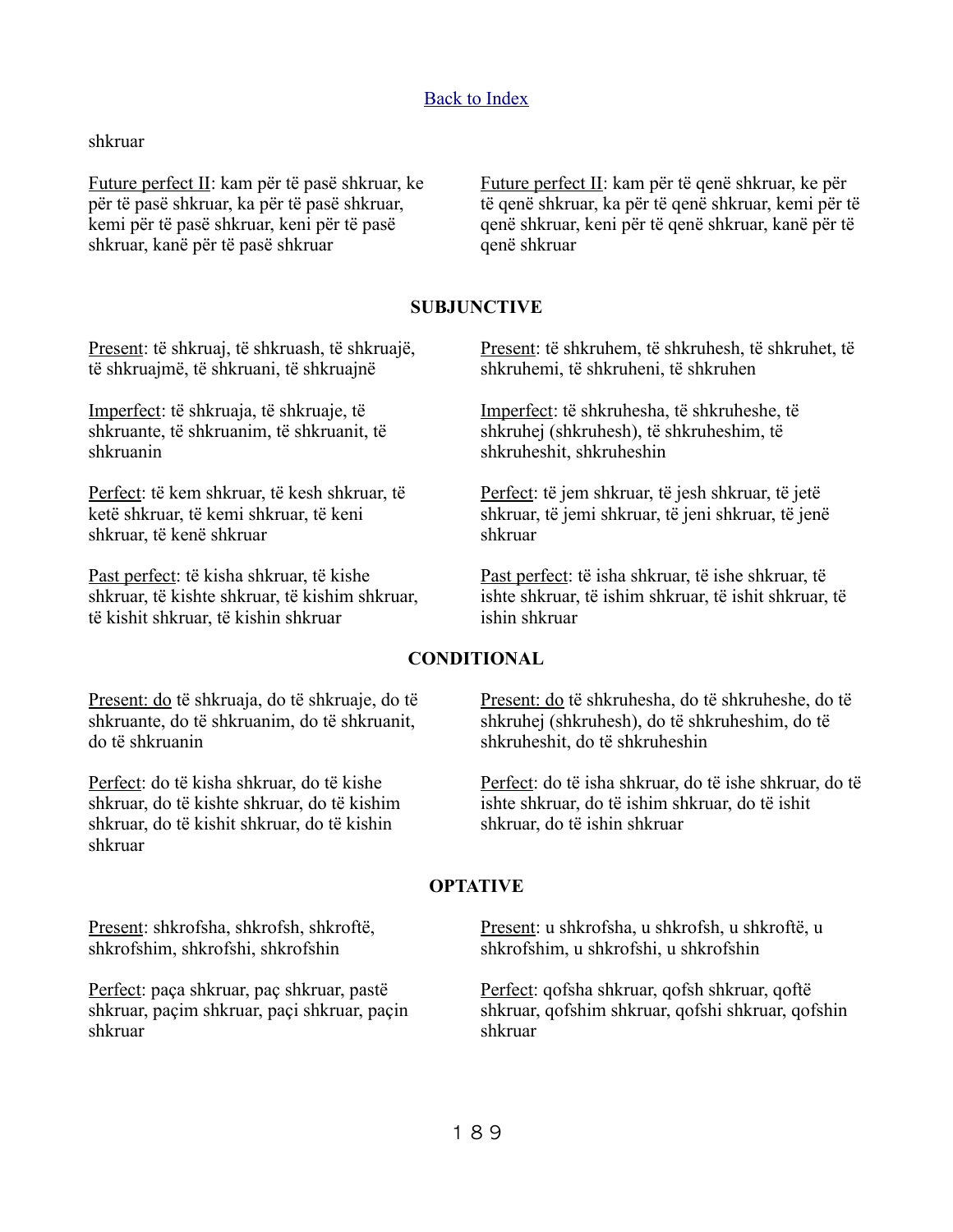# **ADMIRATIVE**

| Present: shkruakam, shkruake, shkruaka,<br>shkruakemi, shkruakeni, shkruakan                                                                 | Present: u shkruakam, u shkruake, u shkruaka, u<br>shkruakemi, u shkruakeni, u shkruakan                                                  |
|----------------------------------------------------------------------------------------------------------------------------------------------|-------------------------------------------------------------------------------------------------------------------------------------------|
| Imperfect: shkruakësha, shkruakëshe,<br>shkruakësh (shkruakej), shkruakëshim,<br>shkruakëshit, shkruakëshin                                  | Imperfect: u shkruakësha, u shkruakëshe, u<br>shkruakësh (shkruakej), u shkruakëshim, u<br>shkruakëshit, u shkruakëshin                   |
| Perfect: paskam shkruar, paske shkruar,<br>paska shkruar, paskemi shkruar, paskeni<br>shkruar, paskan shkruar                                | Perfect: qenkam shkruar, qenke shkruar, qenka<br>shkruar, qenkemi shkruar, qenkeni shkruar, qenkan<br>shkruar                             |
| Past prefect: paskësha shkruar, paskëshe<br>shkruar, paskësh (paskej) shkruar,<br>paskëshim shkruar, paskëshit shkruar,<br>paskëshin shkruar | Past perfect: qenkësha shkruar, qenkëshe shkruar,<br>qenkësh (qenkej) shkruar, qenkëshim shkruar,<br>qenkëshit shkruar, qenkëshin shkruar |
| <b>IMPERATIVE</b>                                                                                                                            |                                                                                                                                           |
| shkruaj; shkruani                                                                                                                            | shkruhu; shkruhuni                                                                                                                        |
|                                                                                                                                              | <b>INFINITIVE</b>                                                                                                                         |
| Present: për të shkruar                                                                                                                      | Present: për t'u shkruar                                                                                                                  |
| Perfect: për të pasë shkruar                                                                                                                 | Perfect: për të qenë shkruar                                                                                                              |
| <b>GERUNDIVE</b>                                                                                                                             |                                                                                                                                           |
| Present: duke shkruar                                                                                                                        | Present: duke u shkruar                                                                                                                   |
| Perfect: duke pasë shkruar                                                                                                                   | Perfect: duke qenë shkruar                                                                                                                |
|                                                                                                                                              |                                                                                                                                           |

# **PARTICIPLE**

shkruar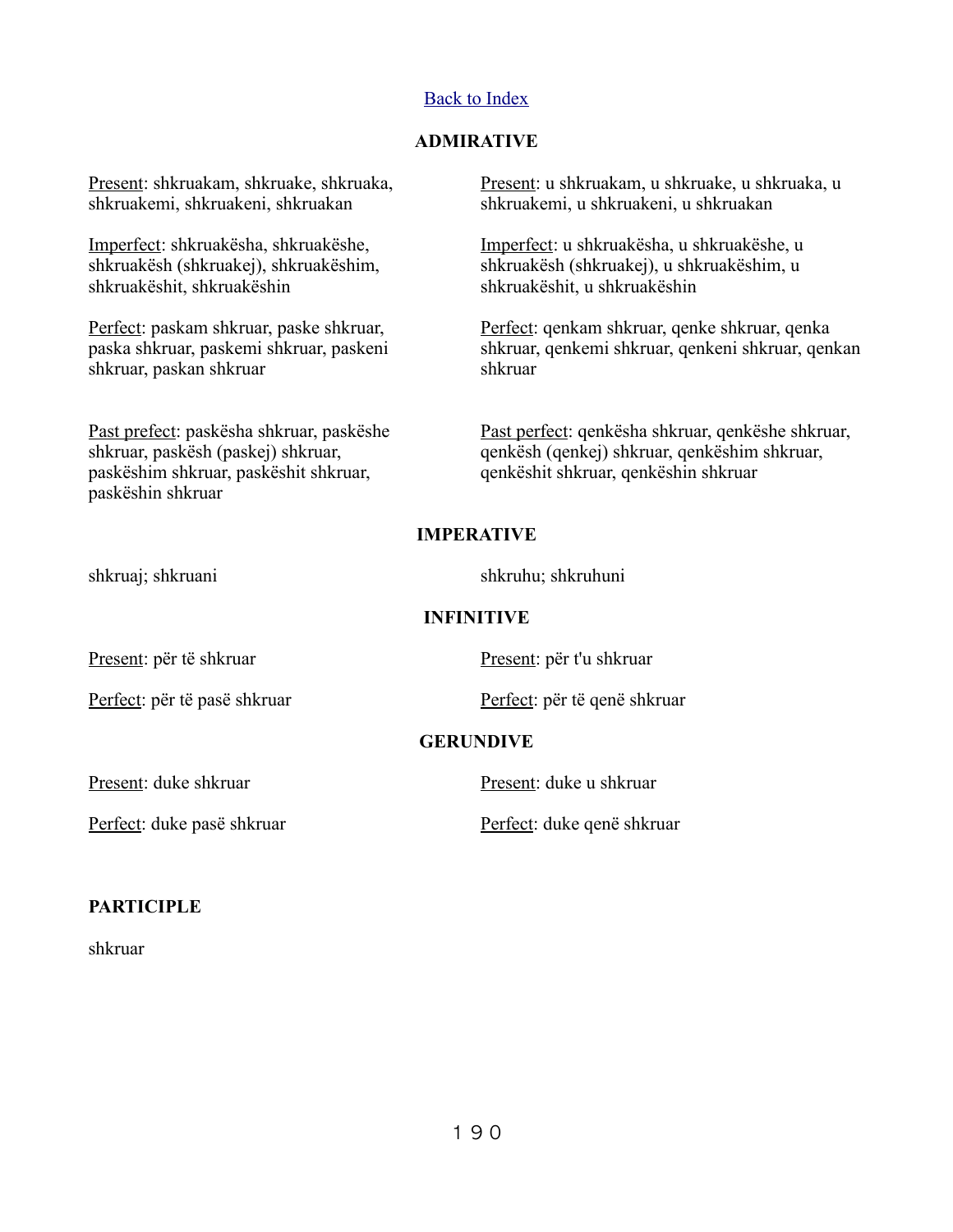## **shoh 'to see'; shihem 'to be seen; to see onself' Irr. (trans.)**

# **Active Medio-Passive**

### **INDICATIVE**

Present: shoh, sheh, sheh, shohim, shihni, shohin

Continuous present: po shoh, po sheh, po sheh, po shohim, po shihni, po shohin

Imperfect: shihja, shihje, shihte, shihnim, shihnit, shihnin

Continuous imperfect: po shihja, po shihje, po shihnte, po shihnim, po shihnit, po shihnin

Perfect: kam parë, ke parë, ka parë, kemi parë, keni parë, kanë parë

Past perfect I: kisha parë, kishe parë, kishte parë, kishim parë, kishit parë, kishin parë

Past perfect II: pata parë, pate parë, pat(i) parë, patëm parë, patët parë, patën parë

Future I: do të shoh, do të shohësh, do të shohë, do të shohim, do të shihni, do të shohin

Future II: kam për të parë, ke për të parë, ka për të parë, kemi për të parë, keni për të parë, kanë për të parë

Future perfect I: do të kem parë, do të kesh parë, do të ketë parë, do të kemi parë, do të keni parë, do të kenë parë

Present: shihem, shihesh, shihet, shihemi, shiheni, shihen

Continuous present: po shihem, po shihesh, po shihet, po shihemi, po shiheni, po shihen

Imperfect: shihesha, shiheshe, shihej (shihesh), shiheshim, shiheshit, shiheshin

Continuous imperfect: po shihesha, po shiheshe, po shihej (shihesh), po shiheshim, po shiheshit, po shiheshin

Aorist: pashë, pe, pa, pamë, patë, panë Aorist: u pashë, u pe, u pa, u pamë, u patë, u panë

Perfect: jam parë, je parë, është parë, jemi parë, jeni parë, janë parë

Past perfect I: isha parë, ishe parë, ishte parë, ishim parë, ishit parë, ishin parë

Past perfect II: qeshë parë, qe parë, qe parë, qemë parë, qetë parë, qenë parë

Future I: do të shihem, do të shihesh, do të shihet, do të shihemi, do të shiheni, do të shihen

Future II: kam për t'u parë, ke për t'u parë, ka për t'u parë, kemi për t'u parë, keni për t'u parë, kanë për t'u parë

Future perfect I: do të jem parë, do të jesh parë, do të jetë parë, do të jemi parë, do të jeni parë, do të jenë parë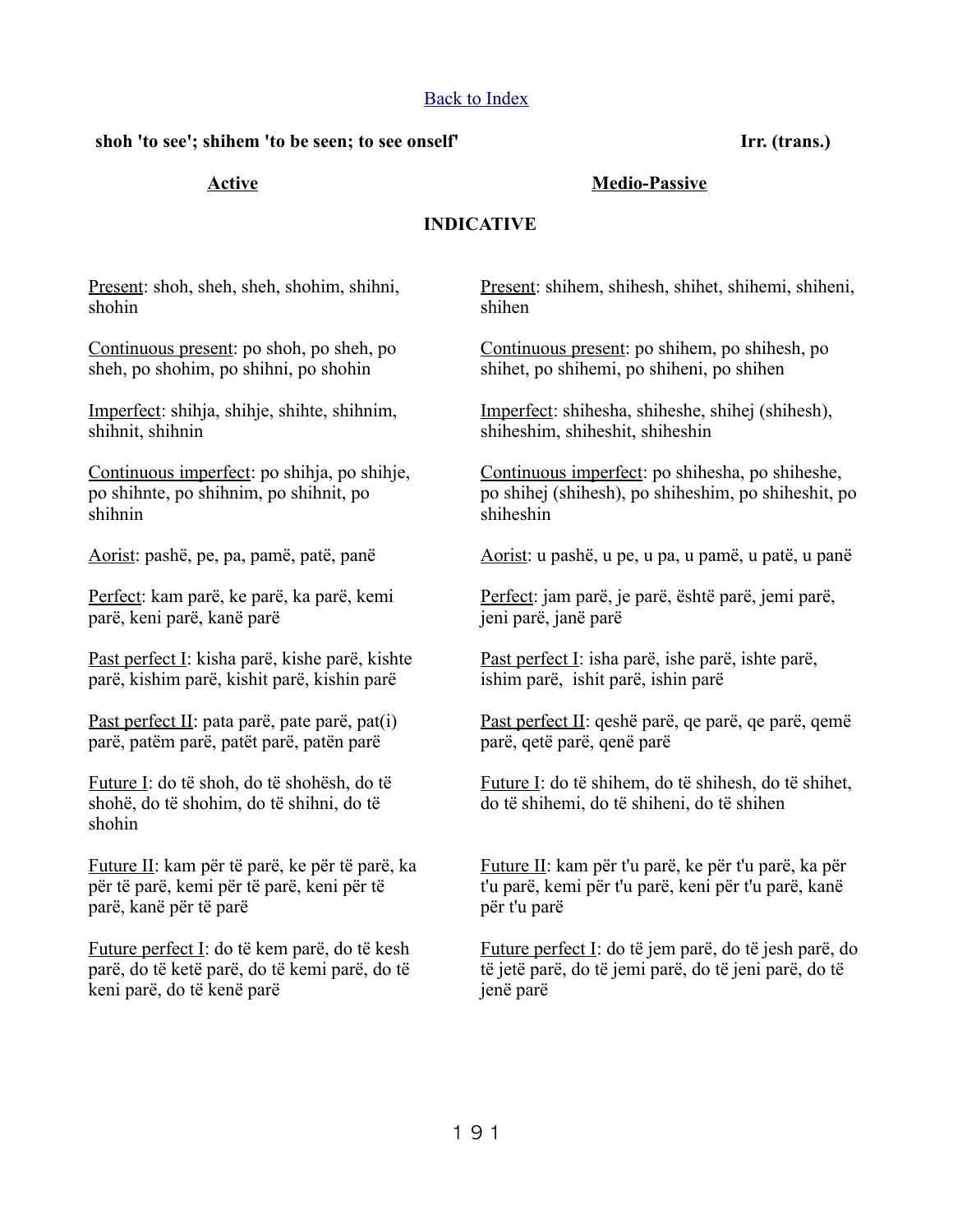Future perfect II: kam për të pasë parë, ke për të pasë parë, ka për të pasë parë, kemi për të pasë parë, keni për të pasë parë, kanë për të pasë parë

Future perfect II: kam për të qenë parë, ke për të qenë parë, ka për të qenë parë, kemi për të qenë parë, keni për të qenë parë, kanë për të qenë parë

#### **SUBJUNCTIVE**

Present: të shoh, të shohësh, të shohë, të shohim, të shihni, të shihin

Imperfect: të shihja, të shihje, të shihte, të shihnim, të shihnit, të shihnin

Perfect: të kem parë, të kesh parë, të ketë parë, të kemi parë, të keni parë, të kenë parë

Past perfect: të kisha parë, të kishe parë, të kishte parë, të kishim parë, të kishit parë, të kishin parë

Present: të shihem, të shihesh, të shihet, të shihemi, të shiheni, të shihen

Imperfect: të shihesha, të shiheshe, të shihej (shihesh), të shiheshim, të shiheshit, shiheshin

Perfect: të jem parë, të jesh parë, të jetë parë, të jemi parë, të jeni parë, të jenë parë

Past perfect: të isha parë, të ishe parë, të ishte parë, të ishim parë, të ishit parë, të ishin parë

#### **CONDITIONAL**

Present: do të shihja, do të shihje, do të shihte, do të shihnim, do të shihnit, do të shihnin

Perfect: do të kisha parë, do të kishe parë, do të kishte parë, do të kishim parë, do të kishit parë, do të kishin parë

Present: do të shihesha, do të shiheshe, do të shihej (shihesh), do të shiheshim, do të shiheshit, do të shiheshin

Perfect: do të isha parë, do të ishe parë, do të ishte parë, do të ishim parë, do të ishit parë, do të ishin parë

#### **OPTATIVE**

Present: pafsha, pafsh, paftë, pafshim, pafshi, pafshin

Perfect: paça parë, paç parë, pastë parë, paçim parë, paçi parë, paçin parë

Present: u pafsha, u pafsh, u paftë, u pafshim, u pafshi, u pafshin

Perfect: qofsha parë, qofsh parë, qoftë parë, qofshim parë, qofshi parë, qofshin parë

#### **ADMIRATIVE**

Present: pakam, pake, paka, pakemi, pakeni, pakan Present: u pakam, u pake, u paka, u pakemi, u pakeni, u pakan Imperfect: pakësha, pakëshe, pakësh (pakej), pakëshim, pakëshit, pakëshin Imperfect: u pakësha, u pakëshe, u pakësh (pakej), u pakëshim, u pakëshit, u pakëshin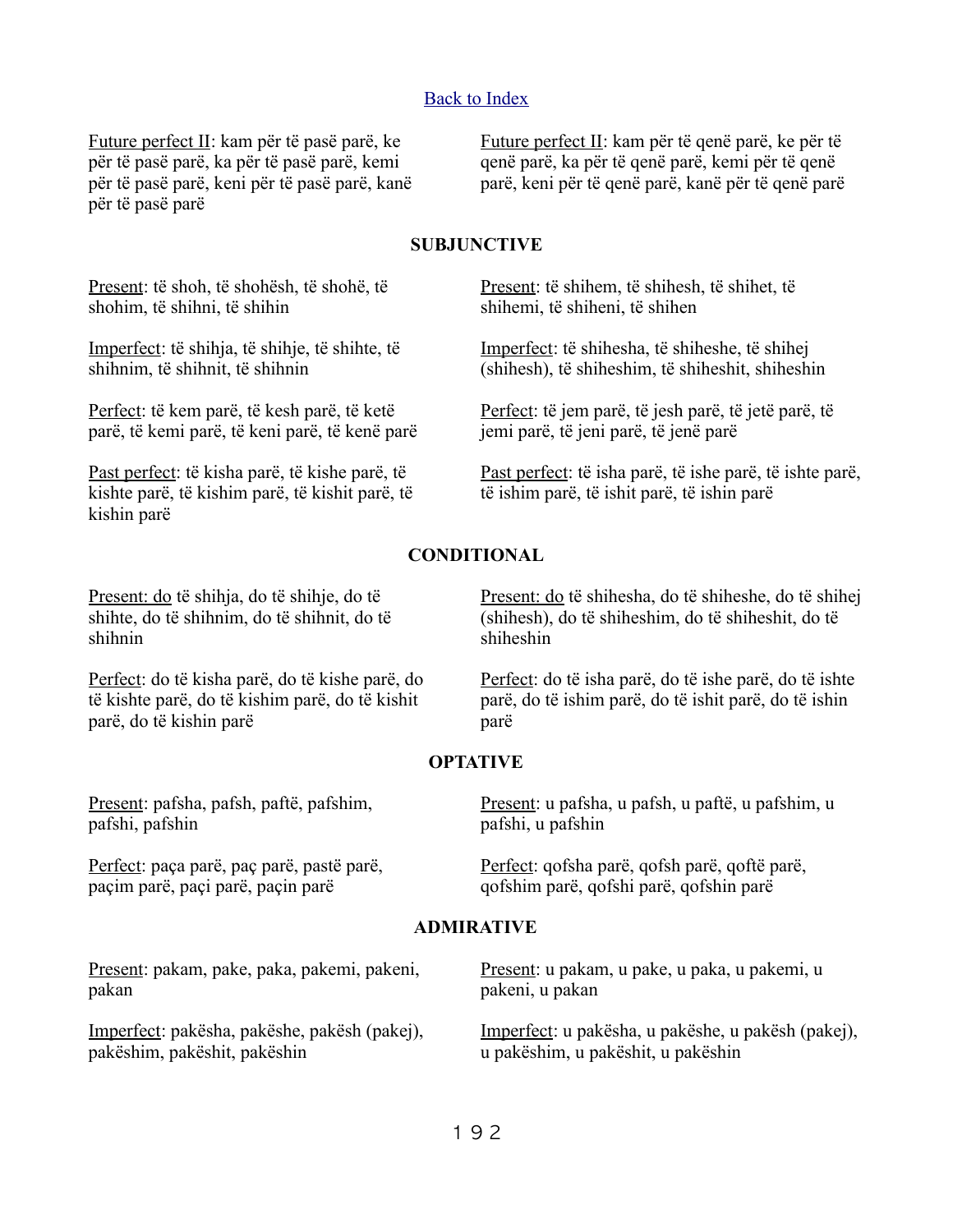| Perfect: paskam parë, paske parë, paska<br>parë, paskemi parë, paskeni parë, paskan<br>parë                             | Perfect: qenkam parë, qenke parë, qenka parë,<br>qenkemi parë, qenkeni parë, qenkan parë                                |
|-------------------------------------------------------------------------------------------------------------------------|-------------------------------------------------------------------------------------------------------------------------|
| Past prefect: paskësha parë, paskëshe parë,<br>paskësh (paskej) parë, paskëshim parë,<br>paskëshit parë, paskëshin parë | Past perfect: qenkësha parë, qenkëshe parë,<br>qenkësh (qenkej) parë, qenkëshim parë, qenkëshit<br>parë, qenkëshin parë |
|                                                                                                                         | <b>IMPERATIVE</b>                                                                                                       |
| shih; shihni                                                                                                            | shihu; shihuni                                                                                                          |
| <b>INFINITIVE</b>                                                                                                       |                                                                                                                         |
| Present: për të parë                                                                                                    | Present: për t'u parë                                                                                                   |
| Perfect: për të pasë parë                                                                                               | Perfect: për të qenë parë                                                                                               |
|                                                                                                                         | <b>GERUNDIVE</b>                                                                                                        |
| Present: duke parë                                                                                                      | Present: duke u parë                                                                                                    |
| Perfect: duke pasë parë                                                                                                 | Perfect: duke qenë parë                                                                                                 |
| <b>PARTICIPLE</b>                                                                                                       |                                                                                                                         |
| parë                                                                                                                    |                                                                                                                         |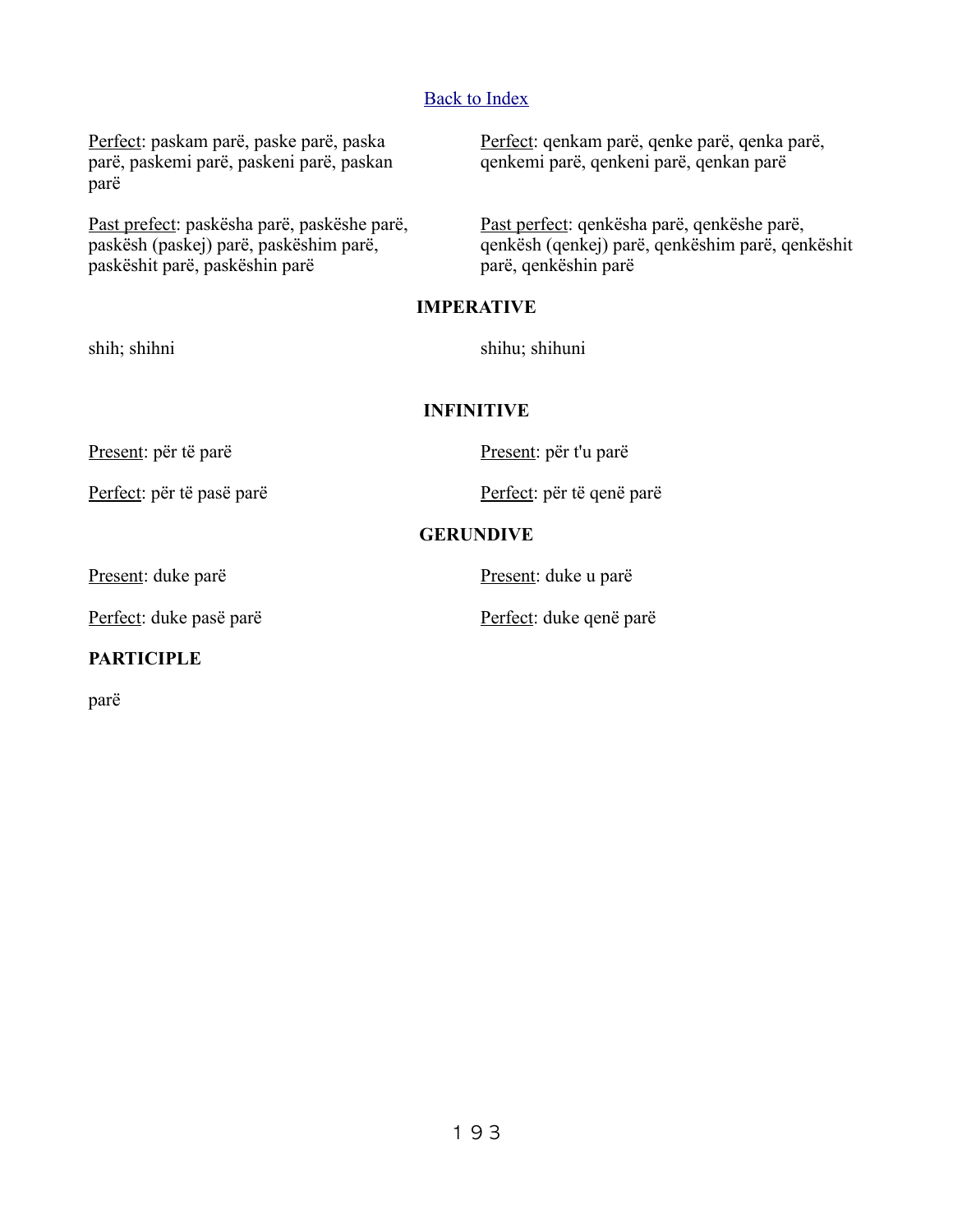# **shpie 'to lead'; shpihem 'to be lead' III-I (trans.)**

# **Active Medio-Passive**

# **INDICATIVE**

Present: shpie, shpie, shpie, shpiem, shpini, shpien

Continuous present: po shpie, po, shpie, po shpie, po shpiem, po shpini, po shpien

Imperfect: shpija, shpije, shpinte, shpinim, shpinit, shpinin

Continuous imperfect: po shpija, po shpije, po shpinte, po shpinim, po shpinit, po shpinin

Aorist: shpura, shpure, shpuri, shpurëm. shpurët, shpurën

Perfect: kam shpënë, ke shpënë, ka shpënë, kemi shpënë, keni shpënë, kanë shpënë

Past perfect I: kisha shpënë, kishe shpënë, kishte shpënë, kishim shpënë, kishit shpënë, kishin shpënë

Past perfect II: pata shpënë, pate shpënë, pat(i) shpënë, patëm shpënë, patët shpënë, patën shpënë

Future I: do të shpie, do të shpiesh, do të shpjerë, do të shpiem, do të shpini, do të shpien

Future II: kam për të shpënë, ke për të shpënë, ka për të shpënë, kemi për të shpënë, keni për të shpënë, kanë për të shpënë

Future perfect I: do të kem shpënë, do të kesh shpënë, do të ketë shpënë, do të kemi shpënë, do të keni shpënë, do të kenë shpënë Present: shpihem, shpihesh, shpihet, shpihemi, shpiheni, shpihen

Continuous present: po shpihem, po shpihesh, po shpihet, po shpihemi, po shpiheni, po shpihen

Imperfect: shpihesha, shpiheshe, shpihej (shpihesh), shpiheshim, shpiheshit, shpiheshin

Continuous imperfect: po shpihesha, po shpiheshe, po shpihej (shpihesh), po shpiheshim, po shpiheshit, po shpiheshin

Aorist: u shpura, u shpure, u shpur, u shpurëm, u shpurët, u shpurën

Perfect: jam shpënë, je shpënë, është shpënë, jemi shpënë, jeni shpënë, janë shpënë

Past perfect I: isha shpënë, ishe shpënë, ishte shpënë, ishim shpënë, ishit shpënë, ishin shpënë

Past perfect II: qeshë shpënë, qe shpënë, qe shpënë, qemë shpënë, qetë shpënë, qenë shpënë

Future I: do të shpihem, do të shpihesh, do të shpihet, do të shpihemi, do të shpiheni, do të shpihen

Future II: kam për t'u shpënë, ke për t'u shpënë, ka për t'u shpënë, kemi për t'u shpënë, keni për t'u shpënë, kanë për t'u shpënë

Future perfect I: do të jem shpënë, do të jesh shpënë, do të jetë shpënë, do të jemi shpënë, do të jeni shpënë, do të jenë shpënë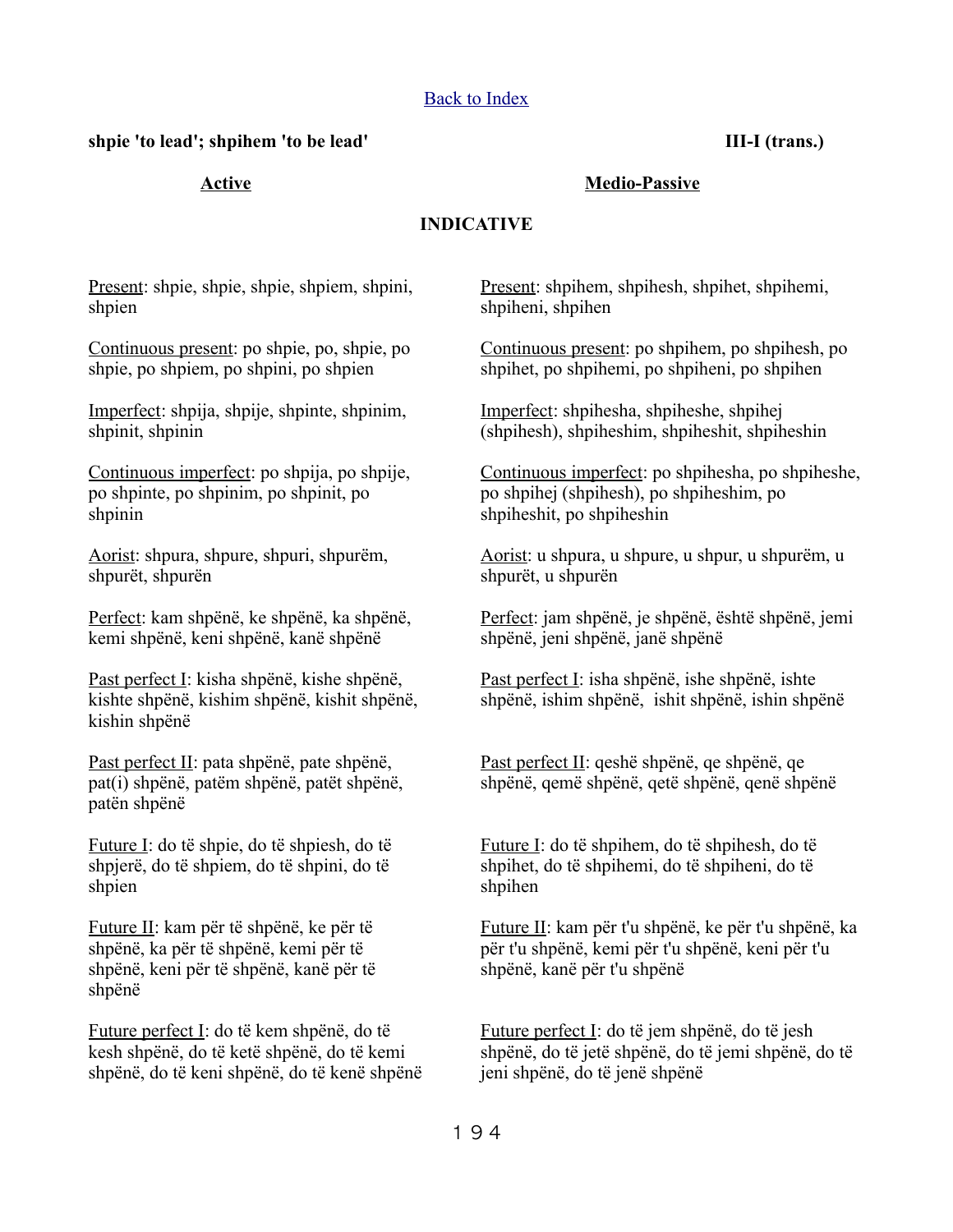Future perfect II: kam për të pasë shpënë, ke për të pasë shpënë, ka për të pasë shpënë, kemi për të pasë shpënë, keni për të pasë shpënë, kanë për të pasë shpënë

Future perfect II: kam për të qenë shpënë, ke për të qenë shpënë, ka për të qenë shpënë, kemi për të qenë shpënë, keni për të qenë shpënë, kanë për të qenë shpënë

# **SUBJUNCTIVE**

Present: të shpie, të shpiesh, të shpierë, të shpiem, të shpini, të shpien

Imperfect: të shpija, të shpije, të shpinte, të shpinim, të shpinit, të shpinin

Perfect: të kem shpënë, të kesh shpënë, të ketë shpënë, të kemi shpënë, të keni shpënë, të kenë shpënë

Past perfect: të kisha shpënë, të kishe shpënë, të kishte shpënë, të kishim shpënë, të kishit shpënë, të kishin shpënë

Present: të shpihem, të shpihesh, të shpihet, të shpihemi, të shpiheni, të shpihen

Imperfect: të shpihesha, të shpiheshe, të shpihej (shpihesh), të shpiheshim, të shpiheshit, shpiheshin

Perfect: të jem shpënë, të jesh shpënë, të jetë shpënë, të jemi shpënë, të jeni shpënë, të jenë shpënë

Past perfect: të isha shpënë, të ishe shpënë, të ishte shpënë, të ishim shpënë, të ishit shpënë, të ishin shpënë

# **CONDITIONAL**

Present: do të shpija, do të shpije, do të shpinte, do të shpinim, do të shpinit, do të shpinin

Perfect: do të kisha shpënë, do të kishe shpënë, do të kishte shpënë, do të kishim shpënë, do të kishit shpënë, do të kishin shpënë

Present: shpënça, shpënç, shpënçtë, shpënçim, shpënçi, shpënçin

Perfect: paça shpënë, paç shpënë, pastë shpënë, paçim shpënë, paçi shpënë, paçin shpënë

Present: do të shpihesha, do të shpiheshe, do të shpihej (shpihesh), do të shpiheshim, do të shpiheshit, do të shpiheshin

Perfect: do të isha shpënë, do të ishe shpënë, do të ishte shpënë, do të ishim shpënë, do të ishit shpënë, do të ishin shpënë

# **OPTATIVE**

Present: u shpënça, u shpënç, u shpënçtë, u shpënçim, u shpënçi, u shpënçin

Perfect: qofsha shpënë, qofsh shpënë, qoftë shpënë, qofshim shpënë, qofshi shpënë, qofshin shpënë

# **ADMIRATIVE**

Present: shpënkam, shpënke, shpënka, Present: u shpënkam, u shpënke, u shpënka, u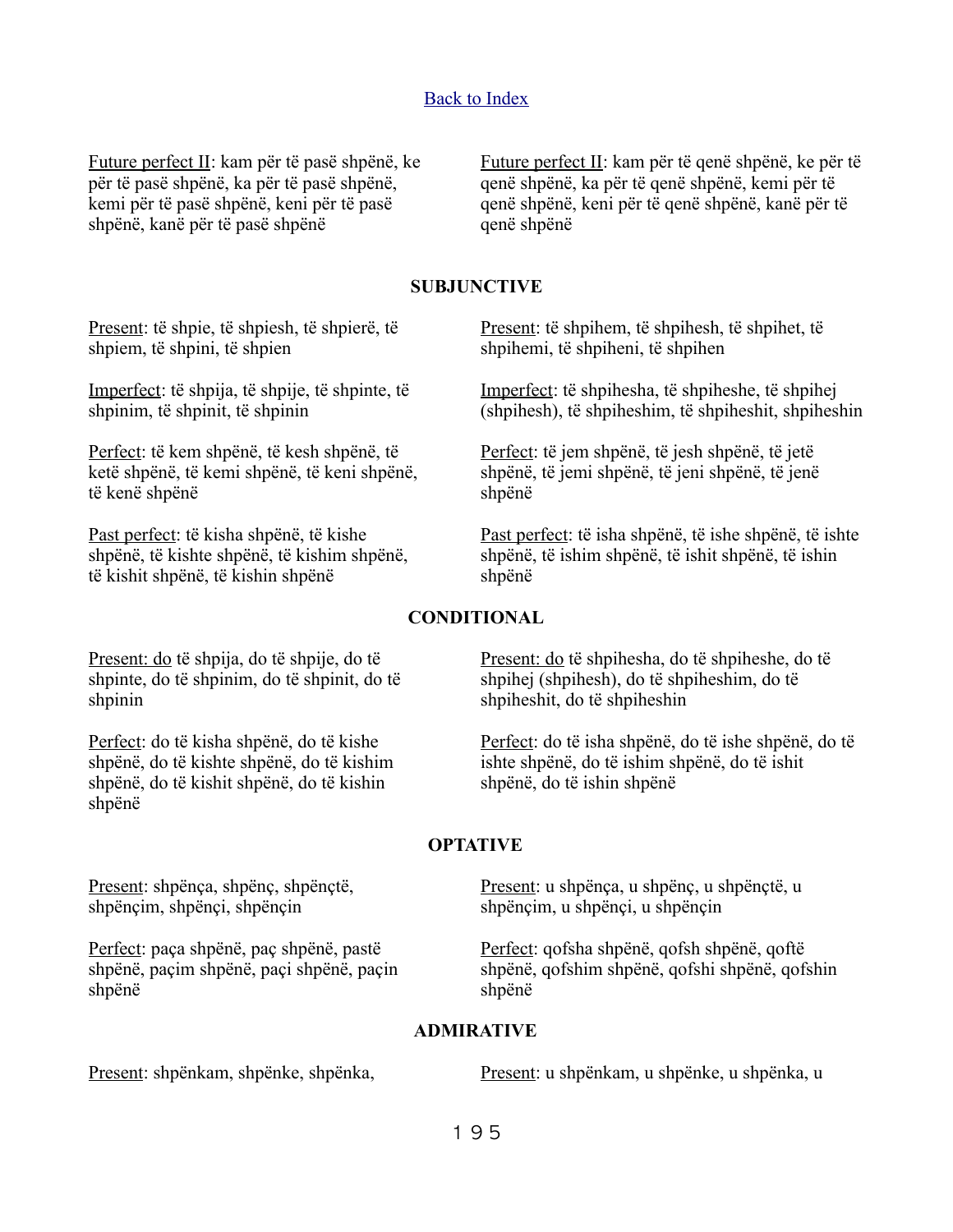shpënkemi, shpënkeni, shpënkan shpënkemi, u shpënkeni, u shpënkan Imperfect: shpënkësha, shpënkëshe, shpënkësh (shpënkej), shpënkëshim, shpënkëshit, shpënkëshin Imperfect: u shpënkësha, u shpënkëshe, u shpënkësh (shpënkej), u shpënkëshim, u shpënkëshit, u shpënkëshin Perfect: paskam shpënë, paske shpënë, paska shpënë, paskemi shpënë, paskeni shpënë, paskan shpënë Perfect: qenkam shpënë, qenke shpënë, qenka shpënë, qenkemi shpënë, qenkeni shpënë, qenkan shpënë Past prefect: paskësha shpënë, paskëshe shpënë, paskësh (paskej) shpënë, paskëshim shpënë, paskëshit shpënë, paskëshin shpënë Past perfect: qenkësha shpënë, qenkëshe shpënë, qenkësh (qenkej) shpënë, qenkëshim shpënë, qenkëshit shpënë, qenkëshin shpënë **IMPERATIVE** shpjer; shpini shpihu; shpihu; shpihuni **INFINITIVE** Present: për të shpënë Present: për t'u shpënë Perfect: për të pasë shpënë Perfect: për të qenë shpënë **GERUNDIVE**

Present: duke shpënë Present: duke u shpënë Perfect: duke pasë shpënë Perfect: duke qenë shpënë

# **PARTICIPLE**

shpënë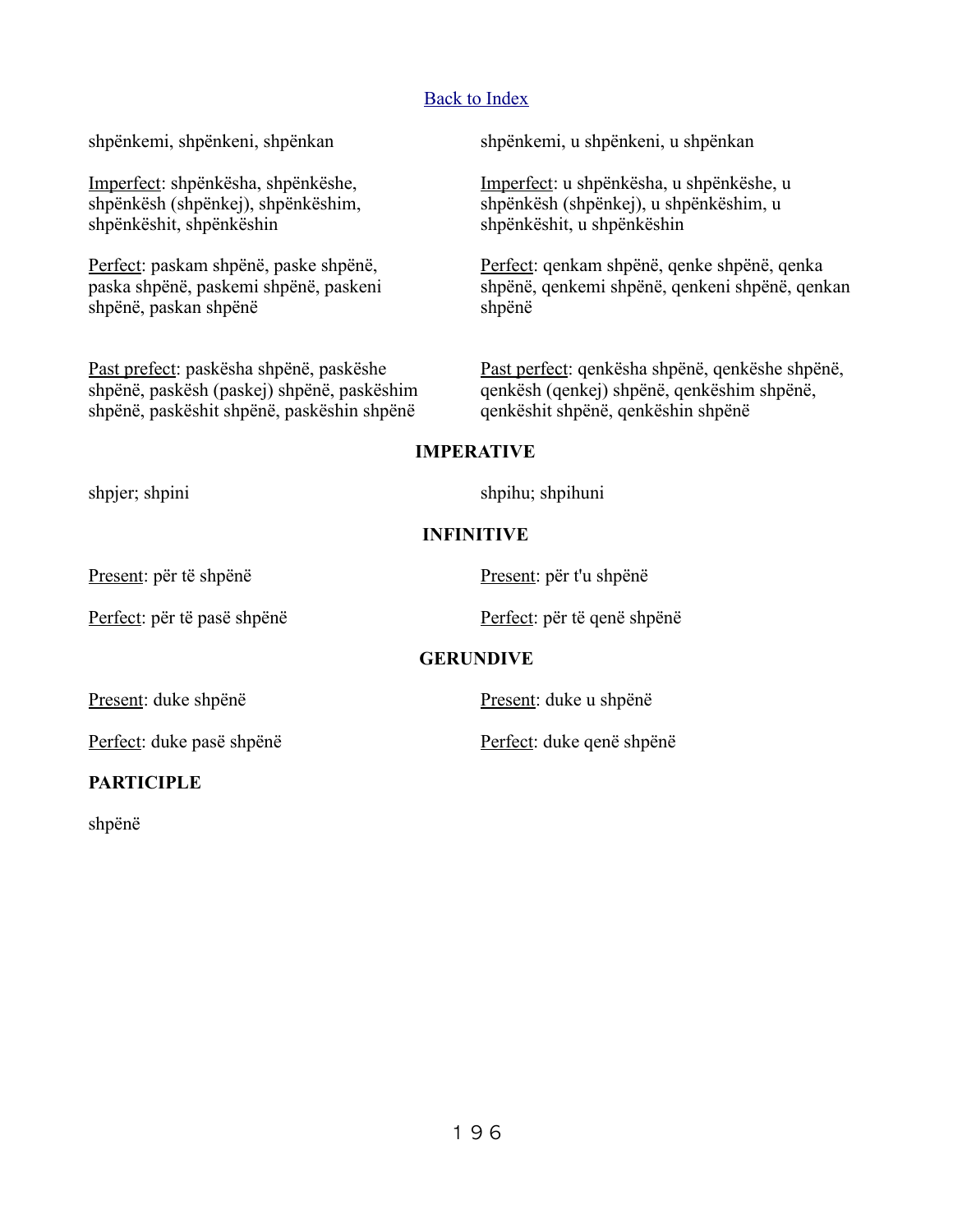# **sjell 'to bring'; sillem 'to be brought; to behave' II-II-1a (trans.)**

# **Active Medio-Passive**

# **INDICATIVE**

Present: sjell, sjell, sjell, sjellim, sillni, sjellin

Continuous present: po sjell, po sjell, po sjell, po sjellim, po sillni, po sjellin

Imperfect: sillja, sillje, sillte, sillnim, sillnit, sillnin

Continuous imperfect: po sillja, po sillje, po sillte, po sillnim, po sillnit, po sillnin

Aorist: solla, solle, solli, sollëm, sollët, sollën

Perfect: kam sjellë, ke sjellë, ka sjellë, kemi sjellë, keni sjellë, kanë sjellë

Past perfect I: kisha sjellë, kishe sjellë, kishte sjellë, kishim sjellë, kishit sjellë, kishin sjellë

Past perfect II: pata sjellë, pate sjellë, pat(i) sjellë, patëm sjellë, patët sjellë, patën sjellë

Future I: do të lidh, do të lidhësh, do të lidhë, do të lidhim, do të lidhni, do të lidhin

Future II: kam për të sjellë, ke për të sjellë, ka për të sjellë, kemi për të sjellë, keni për të sjellë, kanë për të sjellë

Future perfect I: do të kem sjellë, do të kesh sjellë, do të ketë sjellë, do të kemi sjellë, do të keni sjellë, do të kenë sjellë

Future perfect II: kam për të pasë sjellë, ke për të pasë sjellë, ka për të pasë sjellë, kemi Present: sillem, sillesh, sillet, sillemi, silleni, sillen

Continuous present: po sillem, po sillesh, po sillet, po sillemi, po silleni, po sillen

Imperfect: sillesha, silleshe, sillej (sillesh), silleshim, silleshit, silleshin

Continuous imperfect: po sillesha, po silleshe, po sillej (sillesh), po silleshim, po silleshit, po silleshin

Aorist: u solla, u solle, u suall (u soll), u sollëm, u sollët, u sollën

Perfect: jam sjellë, je sjellë, është sjellë, jemi sjellë, jeni sjellë, janë sjellë

Past perfect I: isha sjellë, ishe sjellë, ishte sjellë, ishim sjellë, ishit sjellë, ishin sjellë

Past perfect II: qeshë sjellë, qe sjellë, qe sjellë, qemë sjellë, qetë sjellë, qenë sjellë

Future I: do të lidhem, do të lidhesh, do të lidhet, do të lidhemi, do të lidheni, do të lidhen

Future II: kam për t'u sjellë, ke për t'u sjellë, ka për t'u sjellë, kemi për t'u sjellë, keni për t'u sjellë, kanë për t'u sjellë

Future perfect I: do të jem sjellë, do të jesh sjellë, do të jetë sjellë, do të jemi sjellë, do të jeni sjellë, do të jenë sjellë

Future perfect II: kam për të qenë sjellë, ke për të qenë sjellë, ka për të qenë sjellë, kemi për të qenë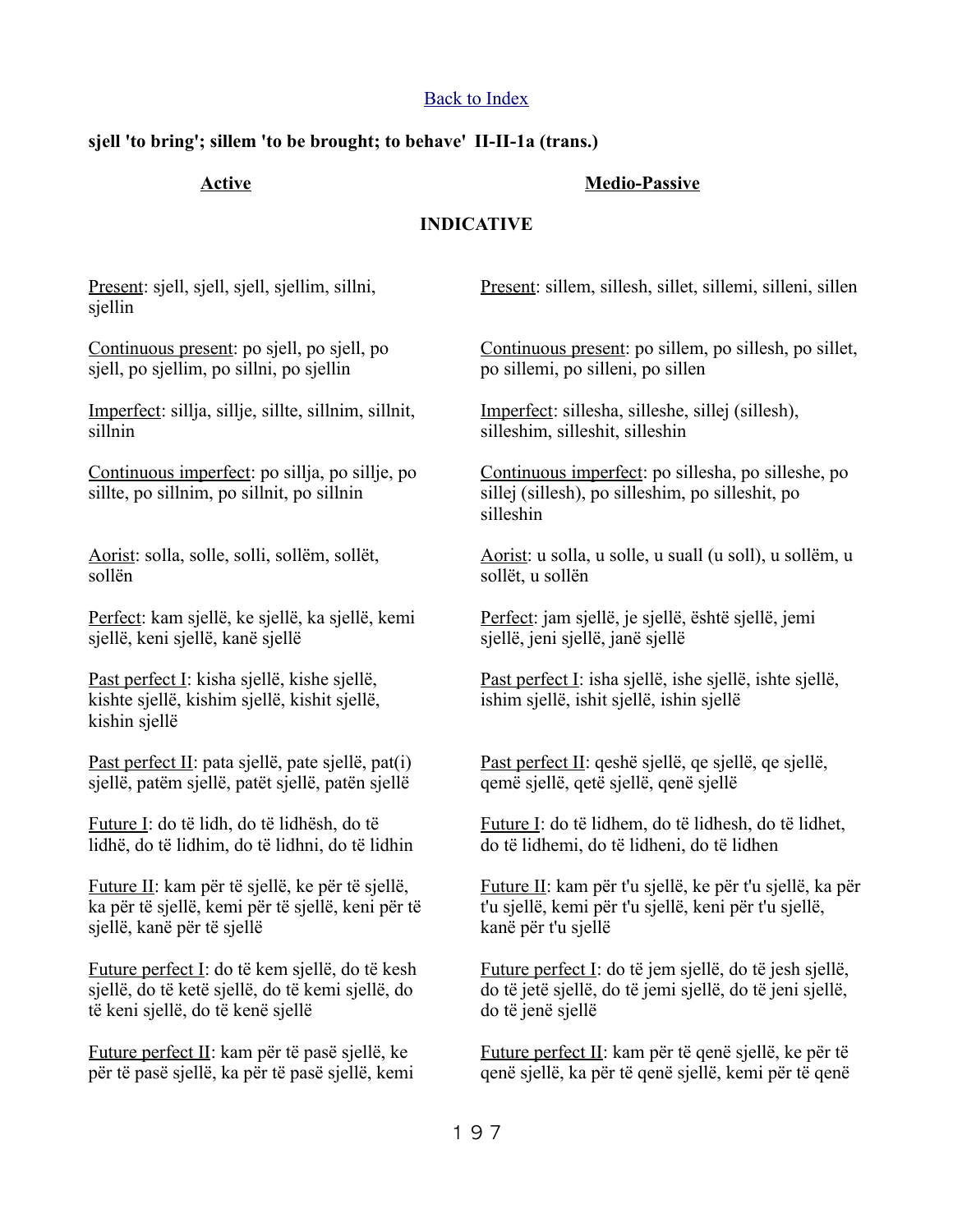për të pasë sjellë, keni për të pasë sjellë, kanë për të pasë sjellë,

sjellë, keni për të qenë sjellë, kanë për të qenë sjellë,

### **SUBJUNCTIVE**

Present: të sjell, të sjellesh, të sjellë, të sjellim, të sillni, të sjellin

Imperfect: të sillja, të sillje, të sillte, të sillnim, të sillnit, të sillnin

Perfect: të kem sjellë, të kesh sjellë, të ketë sjellë, të kemi sjellë, të keni sjellë, të kenë sjellë

Past perfect: të kisha sjellë, të kishe sjellë, të kishte sjellë, të kishim sjellë, të kishit sjellë, të kishin sjellë

Present: të sillem, të sillesh, të sillet, të sillemi, të silleni, të sillen

Imperfect: të sillesha, të silleshe, të sillej (sillesh), të silleshim, të silleshit, të silleshin

Perfect: të jem sjellë, të jesh sjellë, të jetë sjellë, të jemi sjellë, të jeni sjellë, të jenë sjellë

Past perfect: të isha sjellë, të ishe sjellë, të ishte sjellë, të ishim sjellë, të ishit sjellë, të ishin sjellë

# **CONDITIONAL**

Present: do të sillja, do të sillje, do të sillnte, do të sillnim, do të sillnit, do të sillnin

Perfect: do të kisha sjellë, do të kishe sjellë, do të kishte sjellë, do të kishim sjellë, do të kishit sjellë, do të kishin sjellë

Present: do të sillesha, do të silleshe, do të sillej (sillesh), do të silleshim, do të silleshit, do të silleshin

Perfect: do të isha sjellë, do të ishe sjellë, do të ishte sjellë, do të ishim sjellë, do të ishit sjellë, do të ishin sjellë

# **OPTATIVE**

Present: sjellsha, sjellsh, sjelltë, sjellshim, sjellshi, sjellshin

Perfect: paça sjellë, paç sjellë, pastë sjellë, paçim sjellë, paçi sjellë, paçin sjellë

Present: u sjellsha, u sjellsh, u sjelltë, u sjellshim, u sjellshi, u sjellshin

Perfect: qofsha sjellë, qofsh sjellë, qoftë sjellë, qofshim sjellë, qofshi sjellë, qofshin sjellë

# **ADMIRATIVE**

Present: sjellkam, sjellke, sjellka, sjellkemi, sjellkeni, sjellkan

Imperfect: sjellkësha, sjellkëshe, sjellkësh (sjellkej), sjellkëshim, sjellkëshit, sjellkëshin Present: u sjellkam, u sjellke, u sjellka, u sjellkemi, u sjellkeni, u sjellkan

Imperfect: u sjellkësha, u sjellkëshe, u sjellkësh (sjellkej), u sjellkëshim, u sjellkëshit, u sjellkëshin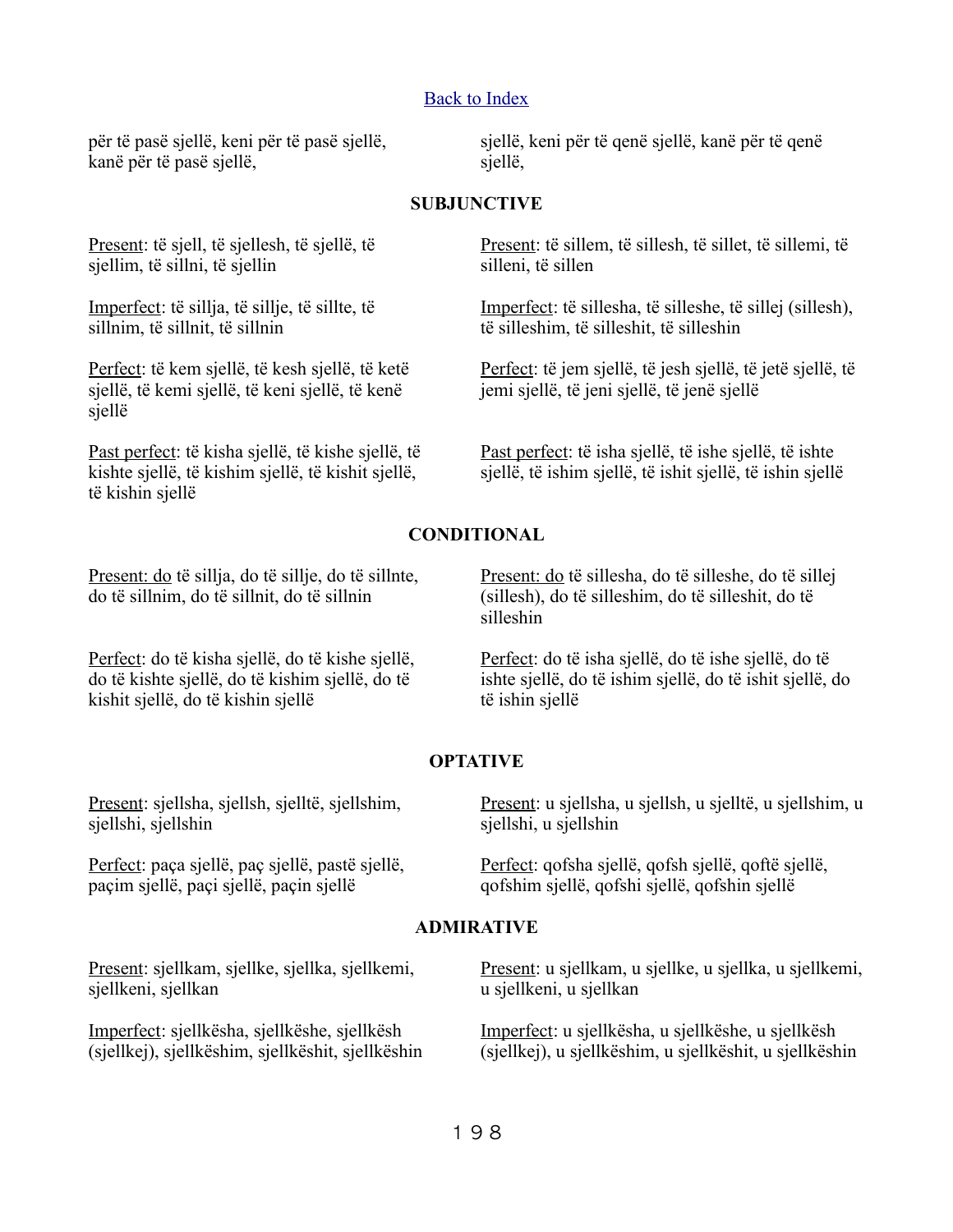Perfect: paskam sjellë, paske sjellë, paska sjellë, paskemi sjellë, paskeni sjellë, paskan sjellë Past prefect: paskësha sjellë, paskëshe sjellë, paskësh (paskej) sjellë, paskëshim sjellë, paskëshit sjellë, paskëshin sjellë **IMPERATIVE** sill; sillni **INFINITIVE** Present: për të sjellë Present: për t'u sjellë Perfect: për të pasë sjellë Perfect: për të qenë sjellë **GERUNDIVE** Present: duke sjellë Present: duke u sjellë

# **PARTICIPLE**

sjellë

Perfect: qenkam sjellë, qenke sjellë, qenka sjellë, qenkemi sjellë, qenkeni sjellë, qenkan sjellë

Past perfect: qenkësha sjellë, qenkëshe sjellë, qenkësh (qenkej) sjellë, qenkëshim sjellë, qenkëshit sjellë, qenkëshin sjellë

Perfect: duke pasë sjellë Perfect: duke qenë sjellë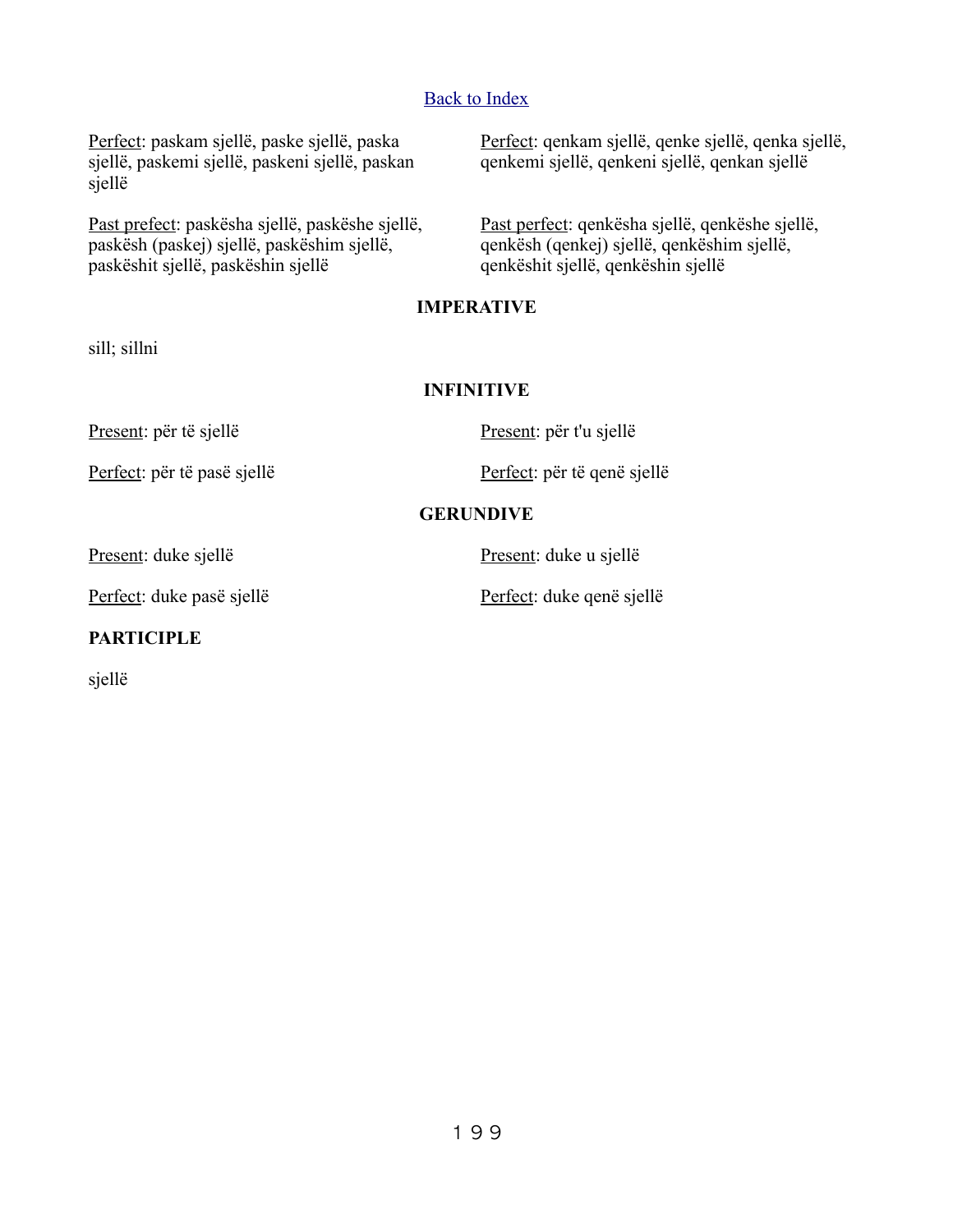# **them (thom) 'to say'; thuhet 'to be said' Irr. (intrans. & trans.)**

# **Active Medio-Passive**

# **INDICATIVE**

| Present: them (thom), thua, thotë, themi<br>(thomi), theni, thonë                                                                 | Present: thuhet,                          |
|-----------------------------------------------------------------------------------------------------------------------------------|-------------------------------------------|
| Continuous present: po them (po thom), po<br>thua, po thotë, po themi (po thomi), po theni,<br>po thonë                           | Continuous present: po thuhet,            |
| Imperfect: thoshja, thoshje, thoshte,<br>thoshnim, thoshnit, thoshnin                                                             | Imperfect: thuhej (thuhesh)               |
| Continuous imperfect: po thoshja, po<br>thoshje, po thoshte, po thoshnim, po<br>thoshnit, po thoshnin                             | Continuous imperfect: po thuhej (thuhesh) |
| Aorist: thashë, the, tha, thamë, thatë, thanë                                                                                     | Aorist: u tha                             |
| Perfect: kam thënë, ke thënë, ka thënë, kemi<br>thënë, keni thënë, kanë thënë                                                     | Perfect: është thënë                      |
| Past perfect I: kisha thënë, kishe thënë,<br>kishte thënë, kishim thënë, kishit thënë,<br>kishin thënë                            | Past perfect I: ishte thene               |
| Past perfect II: pata thënë, pate thënë, pat(i)<br>thënë, patëm thënë, patët thënë, patën thënë                                   | Past perfect II: qe thënë                 |
| Future I: do të them, do të thuash, do të<br>thotë, do të themi, do të thoni, do të thonë                                         | Future I: do të thuhet                    |
| Future II: kam për të thënë, ke për të thënë,<br>ka për të thënë, kemi për të thënë, keni për<br>të thënë, kanë për të thënë      | Future II: ka për t'u thënë               |
| Future perfect I: do të kem thënë, do të kesh<br>thënë, do të ketë thënë, do të kemi thënë, do<br>të keni thënë, do të kenë thënë | Future perfect I: do të jetë thënë        |
| Future perfect II: kam për të pasë thënë, ke<br>për të pasë thënë, ka për të pasë thënë, kemi                                     | Future perfect II: ka për të qenë thënë   |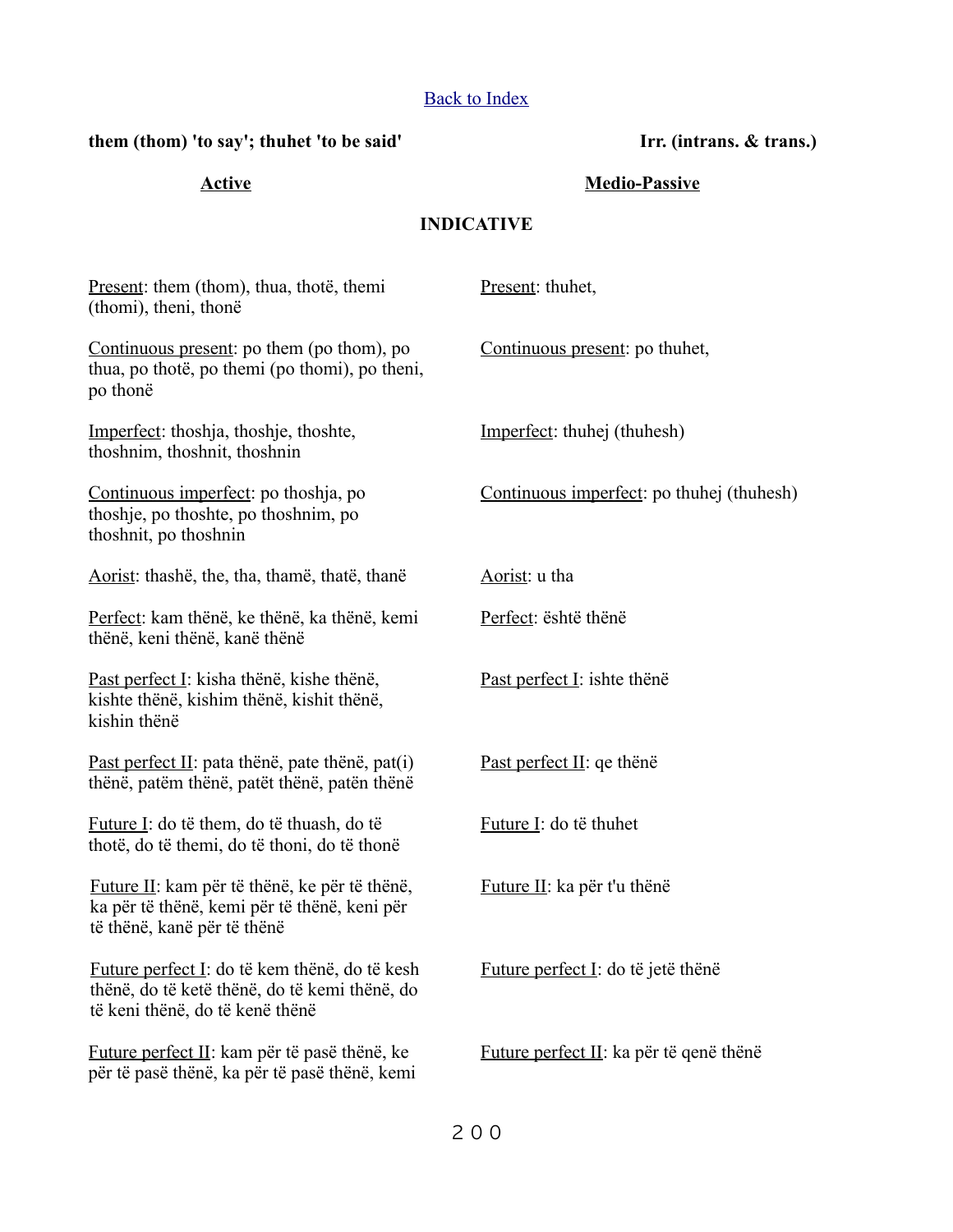për të pasë thënë, keni për të pasë thënë, kanë për të pasë thënë

# **SUBJUNCTIVE**

| Present: të them, të thuash, të thotë, të themi,<br>të thoni, të thonë                                                              | Present: të thuhet                     |
|-------------------------------------------------------------------------------------------------------------------------------------|----------------------------------------|
| Imperfect: të thoshja, të thoshje, të thoshte,<br>të thoshnim, të thoshnit, të thoshnin                                             | Imperfect: të thuhej (thuhesh)         |
| Perfect: të kem thënë, të kesh thënë, të ketë<br>thënë, të kemi thënë, të keni thënë, të kenë<br>thënë                              | Perfect: të jetë thënë                 |
| Past perfect: të kisha thënë, të kishe thënë, të<br>kishte thënë, të kishim thënë, të kishit thënë,<br>të kishin thënë              | Past perfect: të ishte thënë           |
|                                                                                                                                     | <b>CONDITIONAL</b>                     |
| Present: do të thoshja, do të thoshje, do të<br>thoshte, do të thoshnim, do të thoshnit, do të<br>thoshnin                          | <u>Present: do</u> të thuhej (thuhesh) |
| Perfect: do të kisha thënë, do të kishe thënë,<br>do të kishte thënë, do të kishim thënë, do të<br>kishit thënë, do të kishin thënë | Perfect: do të ishte thënë             |
|                                                                                                                                     | <b>OPTATIVE</b>                        |
| Present: thença, thenç, thente, thençim,<br>thënçi, thënçin                                                                         | Present: u thëntë                      |
| Perfect: paça thënë, paç thënë, pastë thënë,<br>paçim thênê, paçi thênê, paçin thênê                                                | Perfect: goftë thënë                   |
|                                                                                                                                     | <b>ADMIRATIVE</b>                      |
| Present: thënkam, thënke, thënka, thënkemi,<br>thënkeni, thënkan                                                                    | Present: u thënka                      |
| Imperfect: thënkësha, thënkëshe, thënkësh<br>(thënkej), thënkëshim, thënkëshit,<br>thënkëshin                                       | Imperfect: u thënkësh (thënkej)        |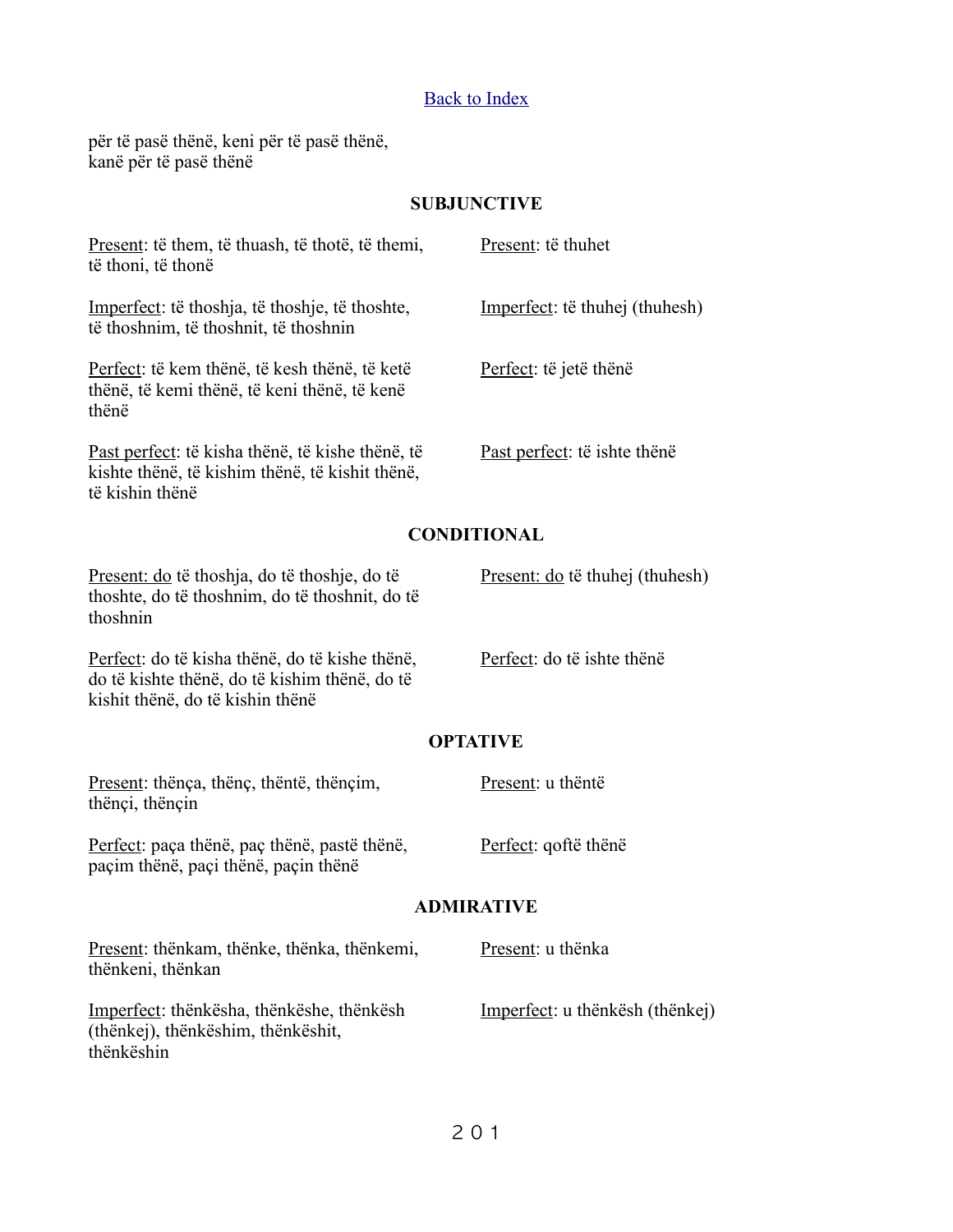Perfect: paskam thënë, paske thënë, paska thënë, paskemi thënë, paskeni thënë, paskan thënë

Past Perfect: paskësha thënë, paskëshe thënë, paskësh (paskej) thënë, paskëshim thënë, paskëshit thënë, paskëshin thënë

Perfect: qenka thënë

Past Perfect: qenkësh (qenkej) thënë

# **IMPERATIVE**

thuaj; thoni

# **INFINITIVE**

**GERUNDIVE**

Present: për të thënë Present: për t'u thënë

Perfect: për të pasë thënë Perfect: për të qenë thënë

Present: duke thënë Present: duke u thënë

Perfect: duke pasë thënë Perfect: duke qenë pasë

# **PARTICIPLE**

thënë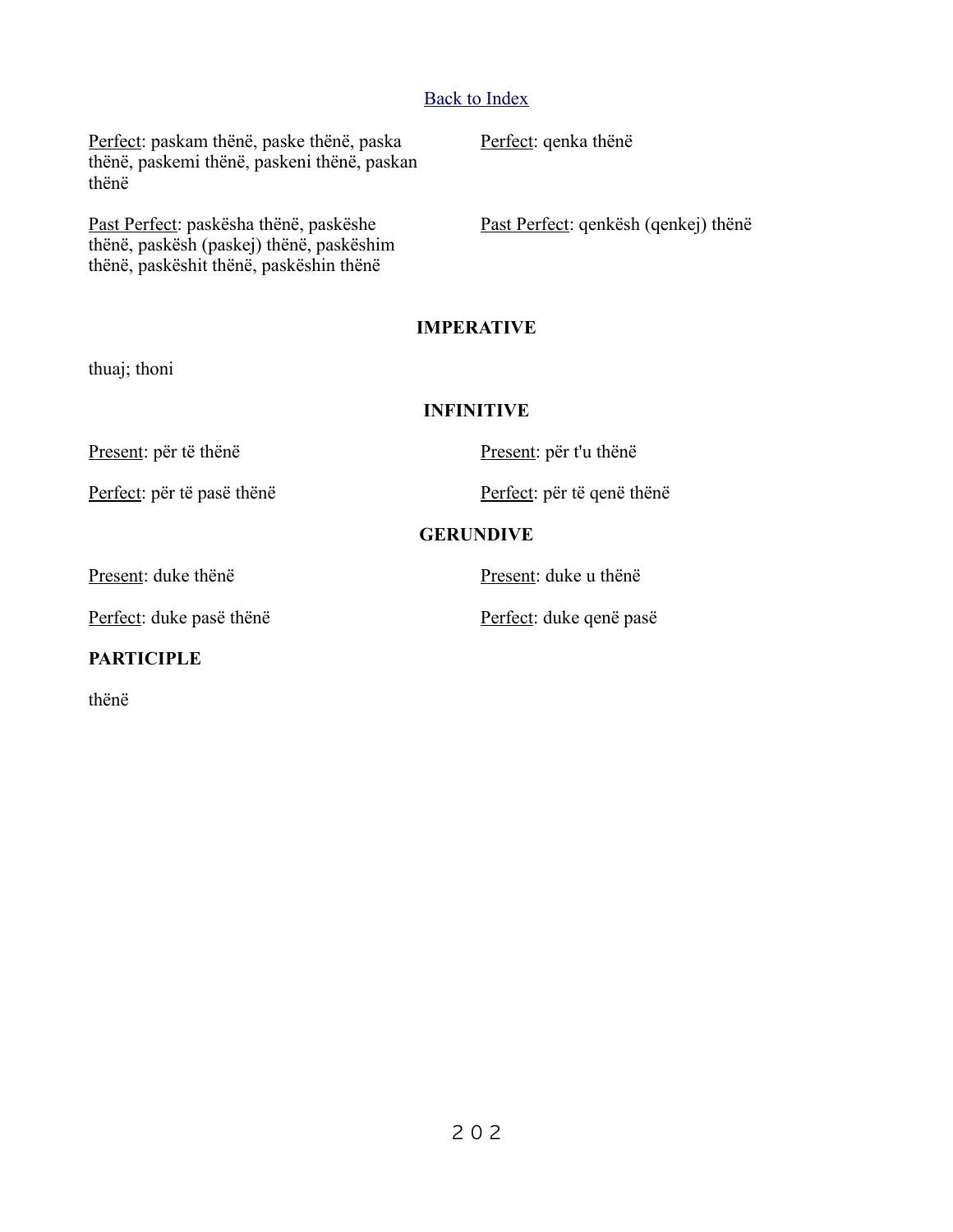# **thërres 'to call'; thërritem 'to be called' II-II-2a (trans.)**

# **Active Medio-Passive**

# **INDICATIVE**

Present: thërres (thërras), thërret, thërret, thërrasim, thërritni (thërrisni), thërrasin

Continuous present: po thërres (thërras), po thërret, po thërret, po thërrasim, po thërritni (thërrisni), po thërrasin

Imperfect: thërritja (thërrisja), thërritje (thërrisje), thërriste, thërritnim (thërrisim), thërritnit (thërrisnit), thërritnin (thërrisnin)

Continuous imperfect: po thërritja (thërrisja), po thërritje (thërrisje), po thërriste, po thërritnim (thërrisnim), po thërritnit (thërrisnit), po thërritnin (thërrisnin)

Aorist: thërrita (thirra), thërrite (thirre), thërriti (thirri), thërritëm (thirrëm), thërritët (thirrët), thërritën (thirrën)

Perfect: kam thirrur (thërritur), ke thirrur (thërritur), ka thirrur (thërritur), kemi thirrur (thërritur), keni thirrur (thërritur), kanë thirrur (thërritur)

Past perfect I: kisha thirrur (thërritur), kishe thirrur (thërritur), kishte thirrur (thërritur), kishim thirrur (thërritur), kishit thirrur (thërritur), kishin thirrur (thërritur)

Past perfect II: pata thirrur (thërritur), pate thirrur (thërritur), pat(i) thirrur (thërritur), patëm thirrur (thërritur), patët thirrur (thërritur), patën thirrur (thërritur)

Future I: do të thërres (thërras), do të thërresësh (thërrasësh), do të thërresë (thërrasë), do të thërrasim, do të thërritni (thërrisni), do të thërrasin

Present: thërritem, thërritesh, thërritet, thërritemi, thërriteni, thërriten

Continuous present: po thërritem, po thërritesh, po thërritet, po thërritemi, po thërriteni, po thërriten

Imperfect: thërritesha, thërriteshe, thërritej (thërritesh), thërriteshim, thërriteshit, thërriteshin

Continuous imperfect: po thërritesha, po thërriteshe, po thërritej (thërritesh), po thërriteshim, po thërriteshit, po thërriteshin

Aorist: u thërrita (thirra), u thërrite (thiire), u thërrit (thirr), u thërritëm (thirrëm), u thërritët (thirrët), u thërritën (thirrrën)

Perfect: jam thirrur (thërritur), je thirrur (thërritur), është thirrur (thërritur), jemi thirrur (thërritur), jeni thirrur (thërritur), janë thirrur (thërritur)

Past perfect I: isha thirrur (thërritur), ishe thirrur (thërritur), ishte thirrur (thërritur), ishim thirrur (thërritur), ishit thirrur (thërritur), ishin thirrur (thërritur)

Past perfect II: qeshë thirrur (thërritur), qe thirrur (thërritur), qe thirrur (thërritur), qemë thirrur (thërritur), qetë thirrur (thërritur), qenë thirrur (thërritur)

Future I: do të thërritem, do të thërritesh, do të thërritet, do të thërritemi, do të thërriteni, do të thërriten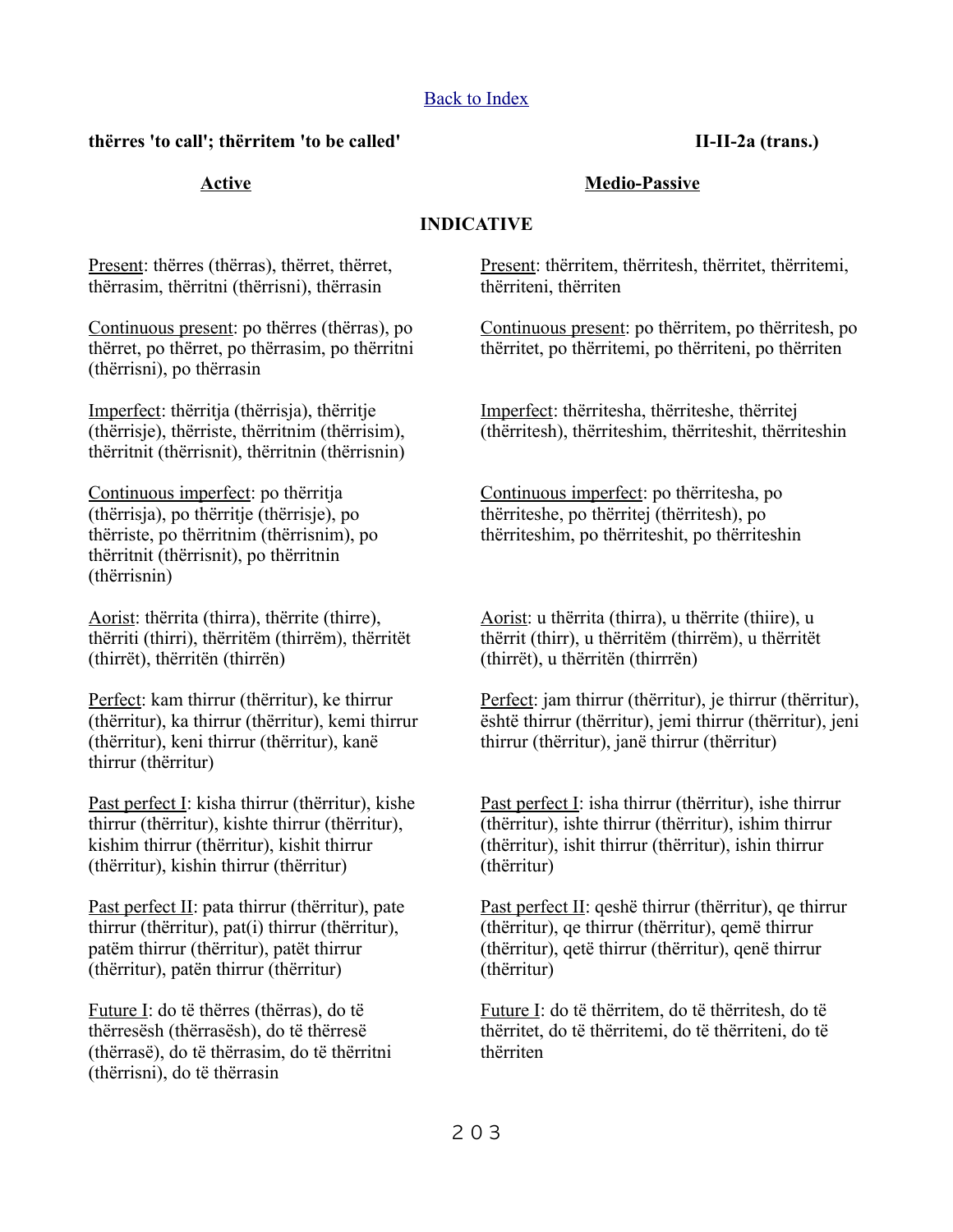Future II: kam për të thirrur (thërritur), ke për të thirrur (thërritur), ka për të thirrur (thërritur), kemi për të thirrur (thërritur), keni për të thirrur (thërritur), kanë për të thirrur (thërritur)

Future perfect I: do të kem thirrur (thërritur), do të kesh thirrur (thërritur), do të ketë thirrur (thërritur), do të kemi thirrur (thërritur), do të keni thirrur (thërritur), do të kenë thirrur (thërritur)

Future perfect II: kam për të pasë thirrur (thërritur), ke për të pasë thirrur (thërritur), ka për të pasë thirrur (thërritur), kemi për të pasë thirrur (thërritur), keni për të pasë thirrur (thërritur), kanë për të pasë thirrur (thërritur)

Future II: kam për t'u thirrur (thërritur), ke për t'u thirrur (thërritur), ka për t'u thirrur (thërritur), kemi për t'u thirrur (thërritur), keni për t'u thirrur (thërritur), kanë për t'u thirrur (thërritur)

Future perfect I: do të jem thirrur (thërritur), do të jesh thirrur (thërritur), do të jetë thirrur (thërritur), do të jemi thirrur (thërritur), do të jeni thirrur (thërritur), do të jenë thirrur (thërritur)

Future perfect II: kam për të qenë thirrur (thërritur), ke për të qenë thirrur (thërritur), ka për të qenë thirrur (thërritur), kemi për të qenë thirrur (thërritur), keni për të qenë thirrur (thërritur), kanë për të qenë thirrur (thërritur)

#### **SUBJUNCTIVE**

Present: të thërres (thërras), të thërresësh (thërrasësh), të thërresë (thërrasë), të thërrasim, të thërritni (thërrisni), të thërrasin

Imperfect: të thërritja (thërrisja), të thërritje (thërrisje), të thërriste, të thërritnim (thërrisnim), të thërritnit (thërrisnit, të thërritnin (thërrisnin)

Perfect: të kem thirrur (thërritur), të kesh thirrur (thërritur), të ketë thirrur (thërritur), të kemi thirrur (thërritur), të keni thirrur (thërritur), të kenë thirrur (thërritur)

Past perfect: të kisha thirrur (thërritur), të kishe thirrur (thërritur), të kishte thirrur (thërritur), të kishim thirrur (thërritur), të kishit thirrur (thërritur), të kishin thirrur (thërritur)

Present: do të thërritja (thërrisja), do të thërritje (thërrisje), do të thërriste, do të Present: të thërritem, të thërritesh, të thërritet, të thërritemi, të thërriteni, të thërriten

Imperfect: të thërritesha, të thërriteshe, të thërritej (thërritesh), të thërriteshim, të thërriteshit, thërriteshin

Perfect: të jem thirrur (thërritur), të jesh thirrur (thërritur), të jetë thirrur (thërritur), të jemi thirrur (thërritur), të jeni thirrur (thërritur), të jenë thirrur (thërritur)

Past perfect: të isha thirrur (thërritur), të ishe thirrur (thërritur), të ishte thirrur (thërritur), të ishim thirrur (thërritur), të ishit thirrur (thërritur), të ishin thirrur (thërritur)

# **CONDITIONAL**

Present: do të thërritesha, do të thërriteshe, do të thërritej (thërritesh), do të thërriteshim, do të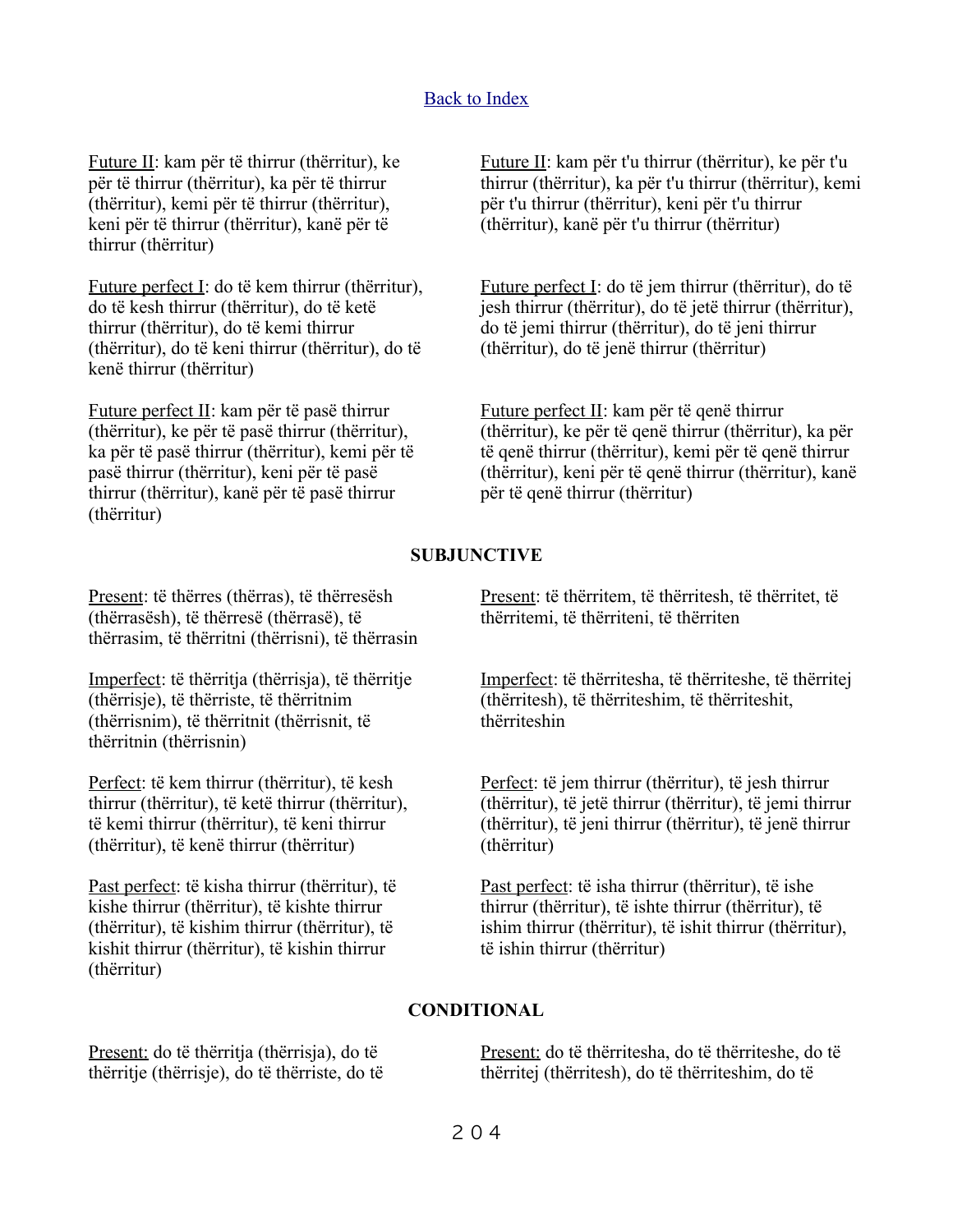thërritnim (thërrisnim), do të thërritnit (thërrisnit), do të thërritnin (thërrisnin)

Perfect: do të kisha thirrur (thërritur), do të kishe thirrur (thërritur), do të kishte thirrur (thërritur), do të kishim thirrur (thërritur), do të kishit thirrur (thërritur), do të kishin thirrur (thërritur)

Present: thërritsha, thërritsh, thërrittë, thërritshim, thërritshi, thërritshin

Perfect: paça thirrur (thërritur), paç thirrur (thërritur), pastë thirrur (thërritur), paçim thirrur (thërritur), paçi thirrur (thërritur), paçin thirrur (thërritur)

Present: thërritkam, thërritke, thërritka, thërritkemi, thërritkeni, thërritkan

Imperfect: thërritkësha, thërritkëshe, thërritkësh (thërritkej), thërritkëshim, thërritkëshit, thërritkëshin

Perfect: paskam thirrur (thërritur), paske thirrur (thërritur), paska thirrur (thërritur), paskemi thirrur (thërritur), paskeni thirrur (thërritur), paskan thirrur (thërritur)

Past prefect: paskësha thirrur (thërritur), paskëshe thirrur (thërritur), paskësh (paskej) thirrur (thërritur), paskëshim thirrur (thërritur), paskëshit thirrur (thërritur), paskëshin thirrur (thërritur)

thërriteshit, do të thërriteshin

Perfect: do të isha thirrur (thërritur), do të ishe thirrur (thërritur), do të ishte thirrur (thërritur), do të ishim thirrur (thërritur), do të ishit thirrur (thërritur), do të ishin thirrur (thërritur)

# **OPTATIVE**

Present: u thërritsha, u thërritsh, u thërrittë, u thërritshim, u thërritshi, u thërritshin

Perfect: qofsha thirrur (thërritur), qofsh thirrur (thërritur), qoftë thirrur (thërritur), qofshim thirrur (thërritur), qofshi thirrur (thërritur), qofshin thirrur (thërritur)

# **ADMIRATIVE**

Present: u thërritkam, u thërritke, u thërritka, u thërritkemi, u thërritkeni, u thërritkan

Imperfect: u thërritkësha, u thërritkëshe, u thërritkësh (thërritkej), u thërritkëshim, u thërritkëshit, u thërritkëshin

Perfect: qenkam thirrur (thërritur), qenke thirrur (thërritur), qenka thirrur (thërritur), qenkemi thirrur (thërritur), qenkeni thirrur (thërritur), qenkan thirrur (thërritur)

Past perfect: qenkësha thirrur (thërritur), qenkëshe thirrur (thërritur), qenkësh (qenkej) thirrur (thërritur), qenkëshim thirrur (thërritur), qenkëshit thirrur (thërritur), qenkëshin thirrur (thërritur)

# **IMPERATIVE**

thirr (thërrit); thirrni (thërritni, thërrisni) thërritu; thërrituni

# **INFINITIVE**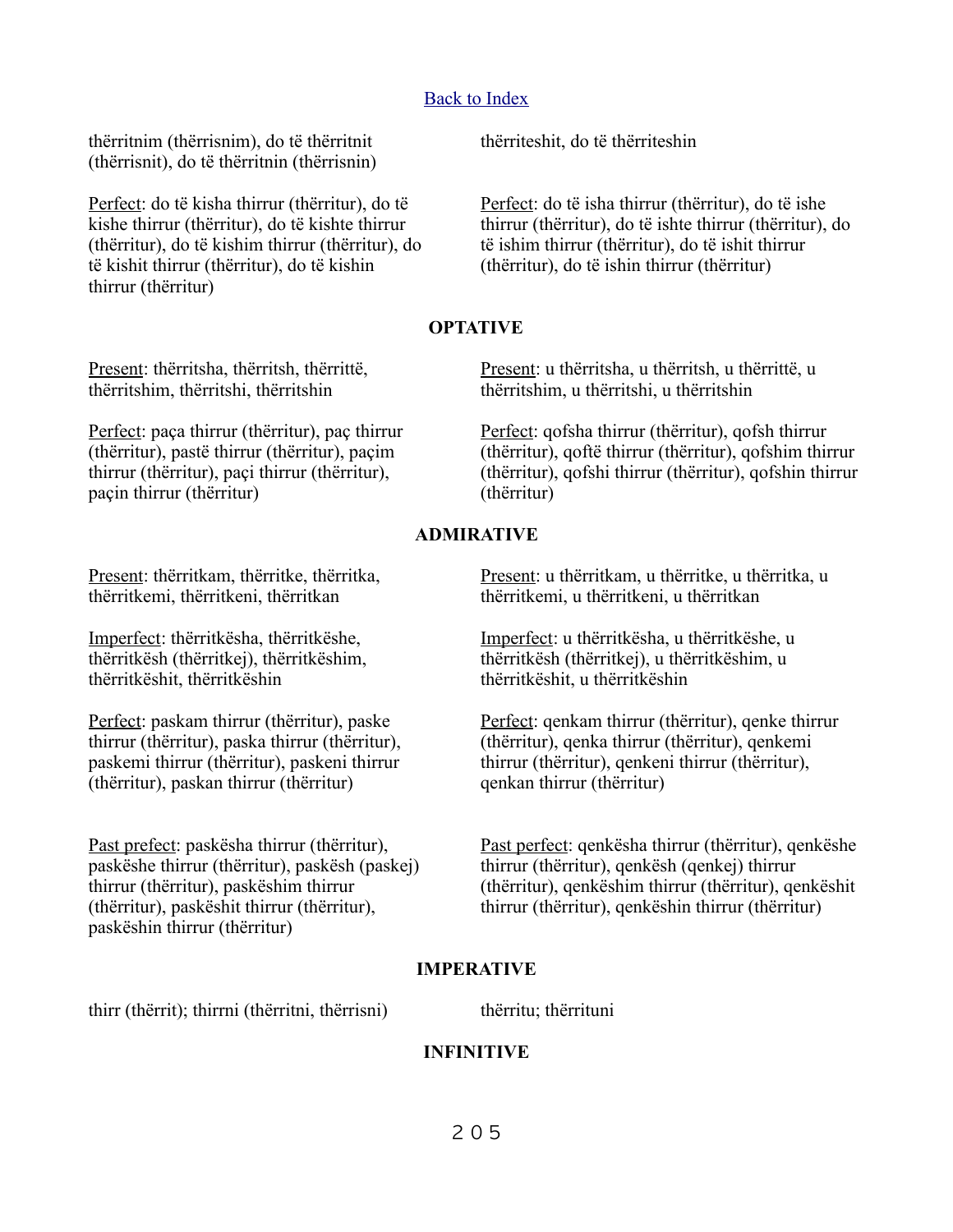Present: për të thirrur (thërritur) Present: për t'u thirrur (thërritur)

Perfect: për të pasë thirrur (thërritur) Perfect: për të qenë thirrur (thërritur)

# **GERUNDIVE**

Present: duke thirrur (thërritur) Present: duke u thirrur (thërritur)

Perfect: duke pasë thirrur (thërritur)

Perfect: duke qenë thirrur (thërritur)

# **PARTICIPLE**

thirrur (thërritur)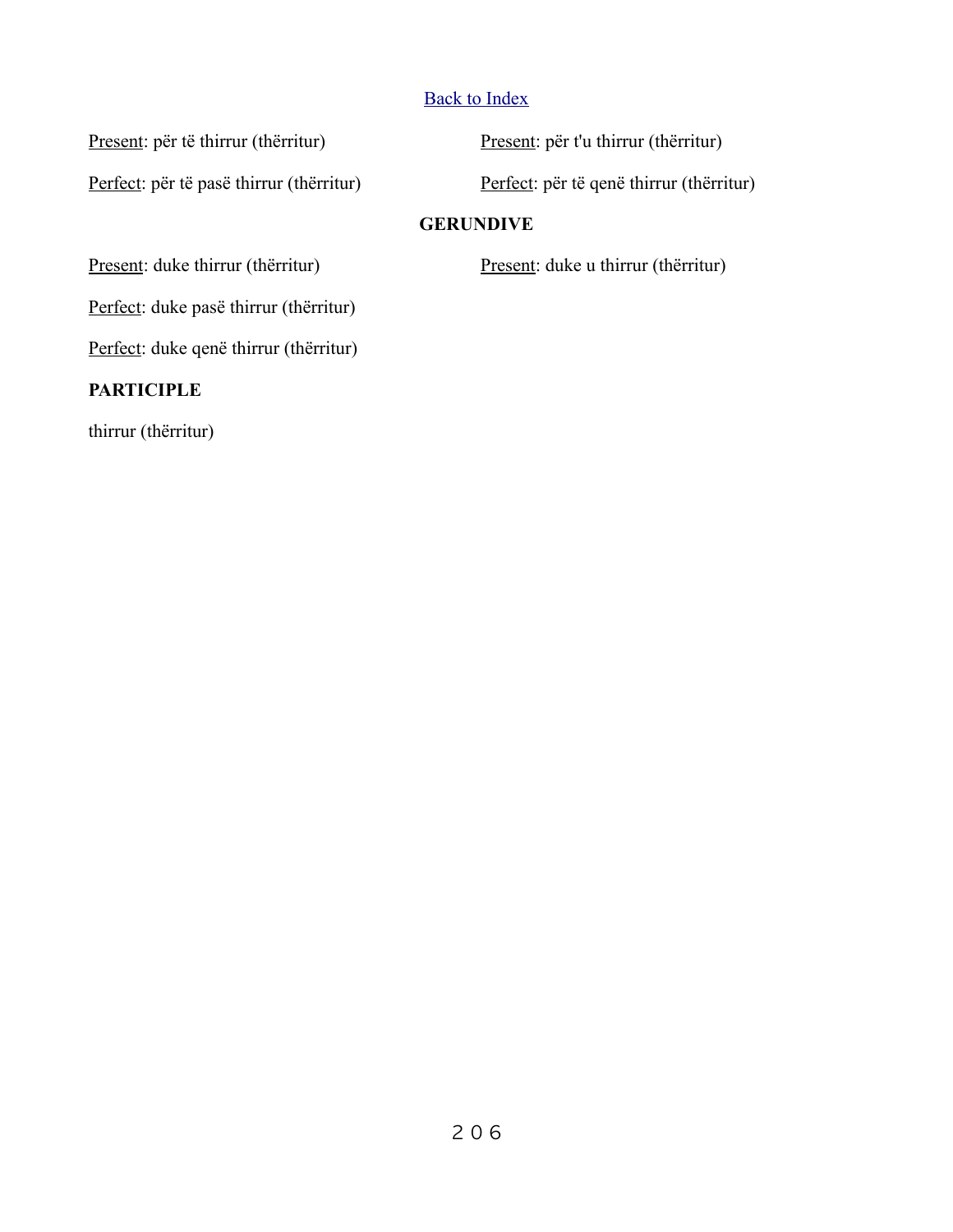# **thyej 'to break'; thyhem 'to be broken; to be bent' I-I-1b (trans.)**

# **Active Medio-Passive**

### **INDICATIVE**

Present: thyej, thyen, thyen, thyejmë, thyeni, thyejnë

Continuous present: po thyej, po thyen, po thyen, po thyejmë, po thyeni, po thyejnë

Imperfect: thyeja, thyeje, thyente, thyenim, thyenit, thyenin

Continuous imperfect: po thyeja, po thyeje, po thyente, po thyenim, po thyenit, po thyenin

Aorist: theva, theve, theu, thyem, thyet, thyen

Perfect: kam thyer, ke thyer, ka thyer, kemi thyer, keni thyer, kanë thyer

Past perfect I: kisha thyer, kishe thyer, kishte thyer, kishim thyer, kishit thyer, kishin thyer

Past perfect II: pata thyer, pate thyer, pat(i) thyer, patëm thyer, patët thyer, patën thyer

Future I: do të thyej, do të thyesh, do të thyejë, do të thyejmë, do të thyeni, do të thyejnë

Future II: kam për të thyer, ke për të thyer, ka për të thyer, kemi për të thyer, keni për të thyer, kanë për të thyer

Future perfect I: do të kem thyer, do të kesh thyer, do të ketë thyer, do të kemi thyer, do të keni thyer, do të kenë thyer

Present: thyhem, thyhesh, thyhet, thyhemi, thyheni, thyhen

Continuous present: po thyhem, po thyhesh, po thyhet, po thyhemi, po thyheni, po thyhen

Imperfect: thyhesha, thyheshe, thyhej (thyhesh), thyheshim, thyheshit, thyheshin

Continuous imperfect: po thyhesha, po thyheshe, po thyhej (thyhesh), po thyheshim, po thyheshit, po thyheshin

Aorist: u theva, u theve, u thye, u thyem, u thyet, u thyen

Perfect: jam thyer, je thyer, është thyer, jemi thyer, jeni thyer, janë thyer

Past perfect I: isha thyer, ishe thyer, ishte thyer, ishim thyer, ishit thyer, ishin thyer

Past perfect II: qeshë thyer, qe thyer, qe thyer, qemë thyer, qetë thyer, qenë thyer

Future I: do të thyhem, do të thyhesh, do të thyhet, do të thyhemi, do të thyheni, do të thyhen

Future II: kam për t'u thyer, ke për t'u thyer, ka për t'u thyer, kemi për t'u thyer, keni për t'u thyer, kanë për t'u thyer

Future perfect I: do të jem thyer, do të jesh thyer, do të jetë thyer, do të jemi thyer, do të jeni thyer, do të jenë thyer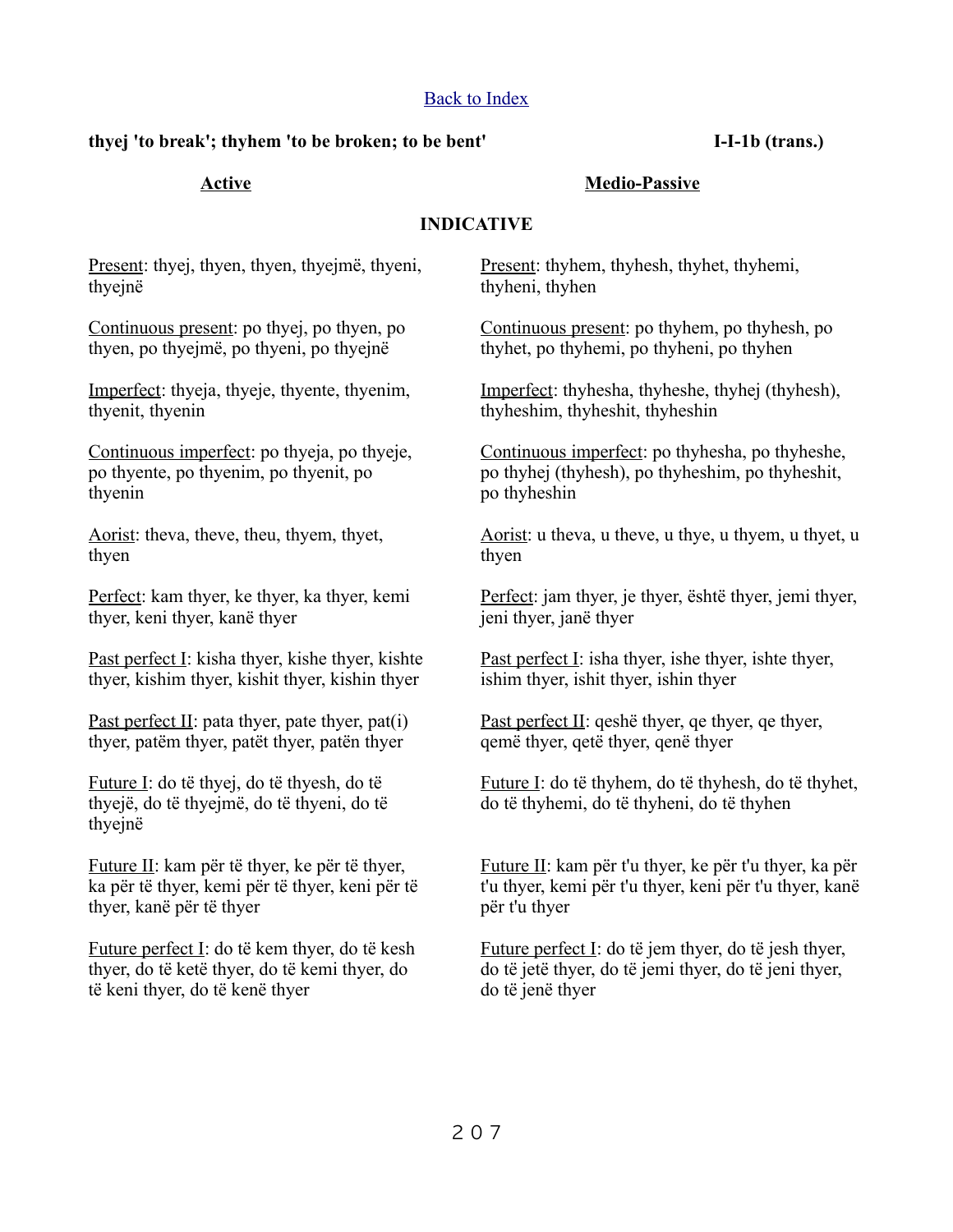Future perfect II: kam për të pasë thyer, ke për të pasë thyer, ka për të pasë thyer, kemi për të pasë thyer, keni për të pasë thyer, kanë për të pasë thyer

Future perfect II: kam për të qenë thyer, ke për të qenë thyer, ka për të qenë thyer, kemi për të qenë thyer, keni për të qenë thyer, kanë për të qenë thyer

#### **SUBJUNCTIVE**

Present: të thyej, të thyesh, të thyejë, të thyejmë, të thyeni, të thyejnë

Imperfect: të thyeja, të thyeje, të thyente, të thyenim, të thyenit, të thyenin

Perfect: të kem thyer, të kesh thyer, të ketë thyer, të kemi thyer, të keni thyer, të kenë thyer

Past perfect: të kisha thyer, të kishe thyer, të kishte thyer, të kishim thyer, të kishit thyer, të kishin thyer

Present: të thyhem, të thyhesh, të thyhet, të thyhemi, të thyheni, të thyhen

Imperfect: të thyhesha, të thyheshe, të thyhej (thyhesh), të thyheshim, të thyheshit, thyheshin

Perfect: të jem thyer, të jesh thyer, të jetë thyer, të jemi thyer, të jeni thyer, të jenë thyer

Past perfect: të isha thyer, të ishe thyer, të ishte thyer, të ishim thyer, të ishit thyer, të ishin thyer

#### **CONDITIONAL**

Present: do të thyeja, do të thyeje, do të thyente, do të thyenim, do të thyenit, do të thyenin

Perfect: do të kisha thyer, do të kishe thyer, do të kishte thyer, do të kishim thyer, do të kishit thyer, do të kishin thyer

Present: thefsha, thefsh, theftë, thefshim, thefshi, thefshin

Perfect: paça thyer, paç thyer, pastë thyer, paçim thyer, paçi thyer, paçin thyer

Present: do të thyhesha, do të thyheshe, do të thyhej (thyhesh), do të thyheshim, do të thyheshit, do të thyheshin

Perfect: do të isha thyer, do të ishe thyer, do të ishte thyer, do të ishim thyer, do të ishit thyer, do të ishin thyer

# **OPTATIVE**

Present: u thefsha, u thefsh, u theftë, u thefshim, u thefshi, u thefshin

Perfect: qofsha thyer, qofsh thyer, qoftë thyer, qofshim thyer, qofshi thyer, qofshin thyer

### **ADMIRATIVE**

Present: thyekam, thyeke, thyeka, thyekemi, thyekeni, thyekan

Imperfect: thyekësha, thyekëshe, thyekësh (thyekej), thyekëshim, thyekëshit, thyekëshin

Present: u thyekam, u thyeke, u thyeka, u thyekemi, u thyekeni, u thyekan

Imperfect: u thyekësha, u thyekëshe, u thyekësh (thyekej), u thyekëshim, u thyekëshit, u thyekëshin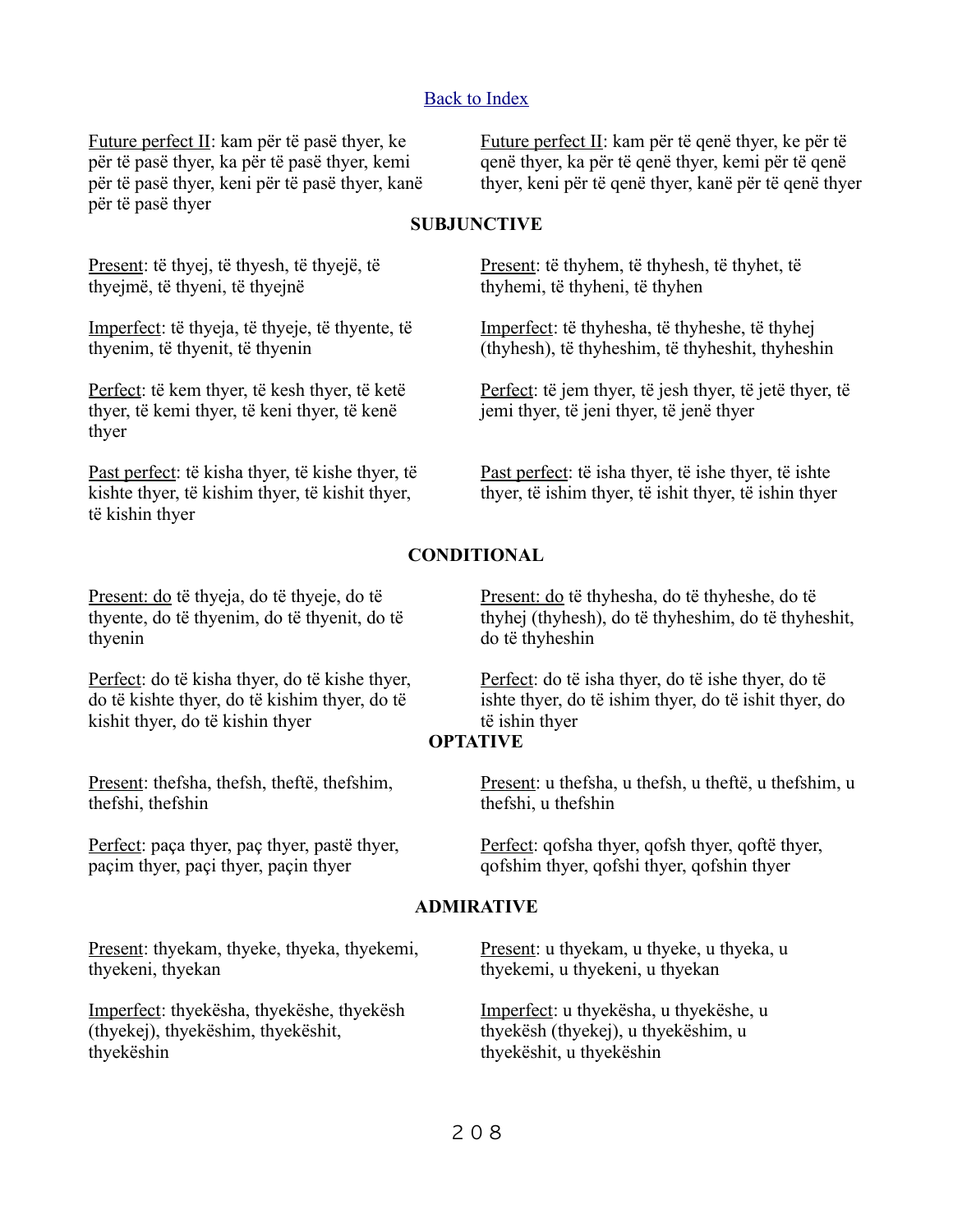| Perfect: paskam thyer, paske thyer, paska<br>thyer, paskemi thyer, paskeni thyer, paskan<br>thyer                             | Perfect: qenkam thyer, qenke thyer, qenka<br>thyer, qenkemi thyer, qenkeni thyer, qenkan<br>thyer                             |
|-------------------------------------------------------------------------------------------------------------------------------|-------------------------------------------------------------------------------------------------------------------------------|
| Past prefect: paskësha thyer, paskëshe thyer,<br>paskësh (paskej) thyer, paskëshim thyer,<br>paskëshit thyer, paskëshin thyer | Past perfect: qenkësha thyer, qenkëshe thyer,<br>qenkësh (qenkej) thyer, qenkëshim thyer,<br>qenkëshit thyer, qenkëshin thyer |
| <b>IMPERATIVE</b>                                                                                                             |                                                                                                                               |
| thyej; thyeni                                                                                                                 | thyhu; thyhuni                                                                                                                |
| <b>INFINITIVE</b>                                                                                                             |                                                                                                                               |
| Present: për të thyer                                                                                                         | Present: për t'u thyer                                                                                                        |
| Perfect: për të pasë thyer                                                                                                    | Perfect: për të qenë thyer                                                                                                    |
|                                                                                                                               | <b>GERUNDIVE</b>                                                                                                              |
| <b>Present:</b> duke thyer                                                                                                    | Present: duke u thyer                                                                                                         |
| Perfect: duke pasë thyer                                                                                                      | Perfect: duke qenë thyer                                                                                                      |
| <b>PARTICIPLE</b>                                                                                                             |                                                                                                                               |
| thyer                                                                                                                         |                                                                                                                               |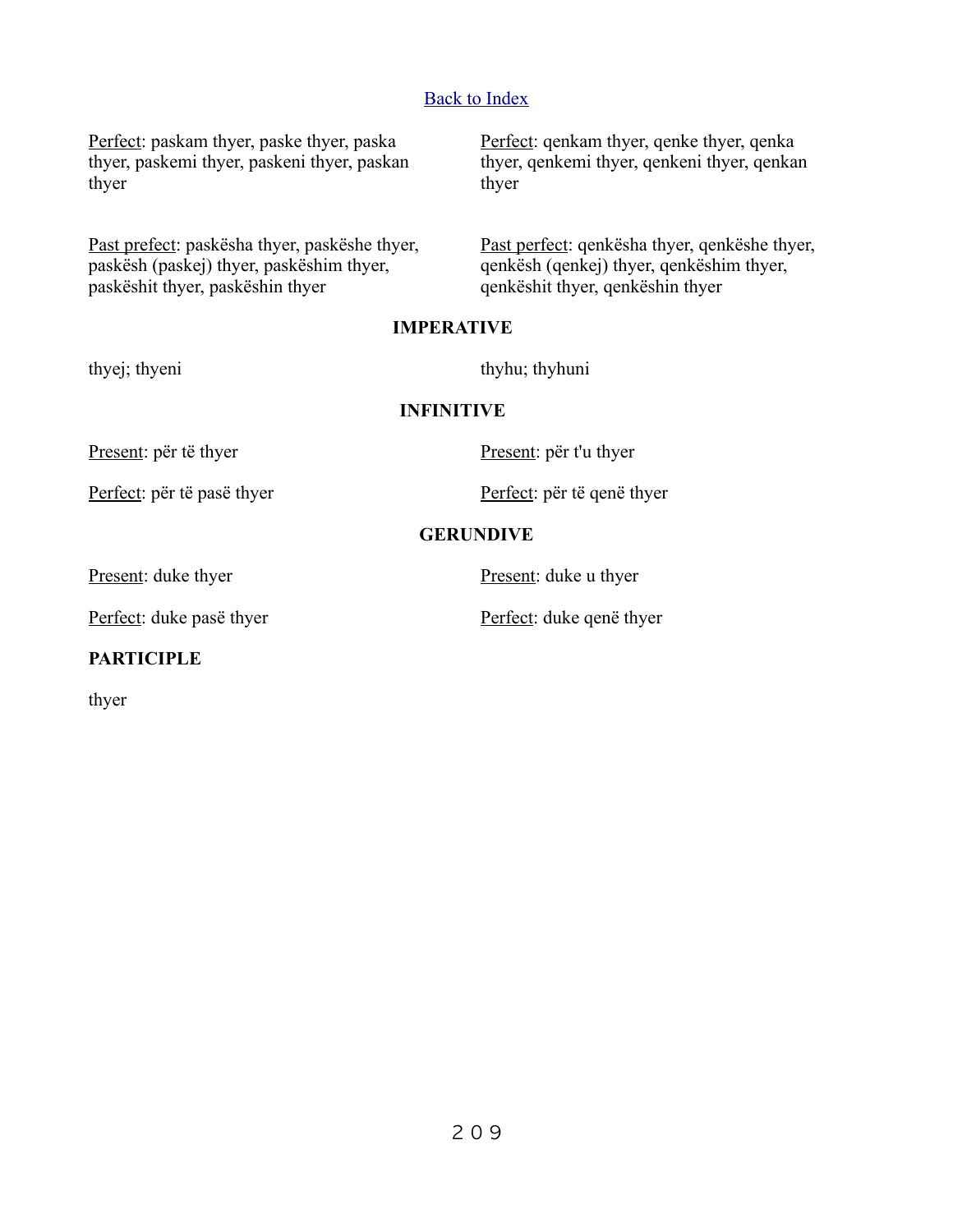## **vdes 'to die' Irr. (intrans.)**

# **INDICATIVE**

Present: vdes, vdes, vdes, vdesim, vdisni, vdesin

Continuous present: po vdes, po vdes, po vdes, po vdesim, po vdisni, po vdesin

Imperfect: vdisja, vdisje, vdiste, vdisnim, vdisnit, vdisnin

Continuous imperfect: po vdisja, po vdisje, po vdiste, po vdisnim, po vdisnit, po vdisnin

Aorist: vdiqa, vdiqe, vdiq, vdiqëm, vdiqët, vdiqën

Perfect: kam vdekur, ke vdekur, ka vdekur, kemi vdekur, keni vdekur, kanë vdekur

Past perfect I: kisha vdekur, kishe vdekur, kishte vdekur, kishim vdekur, kishit vdekur, kishin vdekur

Past perfect II: pata vdekur, pate vdekur, pat(i) vdekur, patëm vdekur, patët vdekur, patën vdekur

Future I: do të vdes, do të vdesësh, do të vdesë, do të vdesim, do të vdisni, do të vdesën

Future II: kam për të vdekur, ke për të vdekur, ka për të vdekur, kemi për të vdekur, keni për të vdekur, kanë për të vdekur,

Future perfect I: do të kem vdekur, do të kesh vdekur, do të ke vdekur, do të kemi vdekur, do të keni vdekur, do të kenë vdekur

Future perfect II: kam për të pasë vdekur, ke për të pasë vdekur, ka për të pasë vdekur,kemi për të pasë vdekur,keni për të pasë vdekur, kanë për të pasë vdekur

# **SUBJUNCTIVE**

Present: të vdes, të vdesësh, të vdesë, të vdesim, të vdisni, të vdesën

Imperfect: të vdisja, të vdisje, të vdiste, të vdisnim, të vdisnit, të vdisnin

Perfect: të kem vdekur, të kesh vdekur, të ketë vdekur, të kemi vdekur, të keni vdekur, të kenë vdekur

Past perfect: të kisha vdekur, të kishe vdekur, të kishte vdekur, të kishim vdekur, të kishit vdekur, të kishin vdekur

# **CONDITIONAL**

Present: do të vdesja, do të vdesje, do të vdeste, do të vdesnim, do të vdesnit, do të vdesnin

210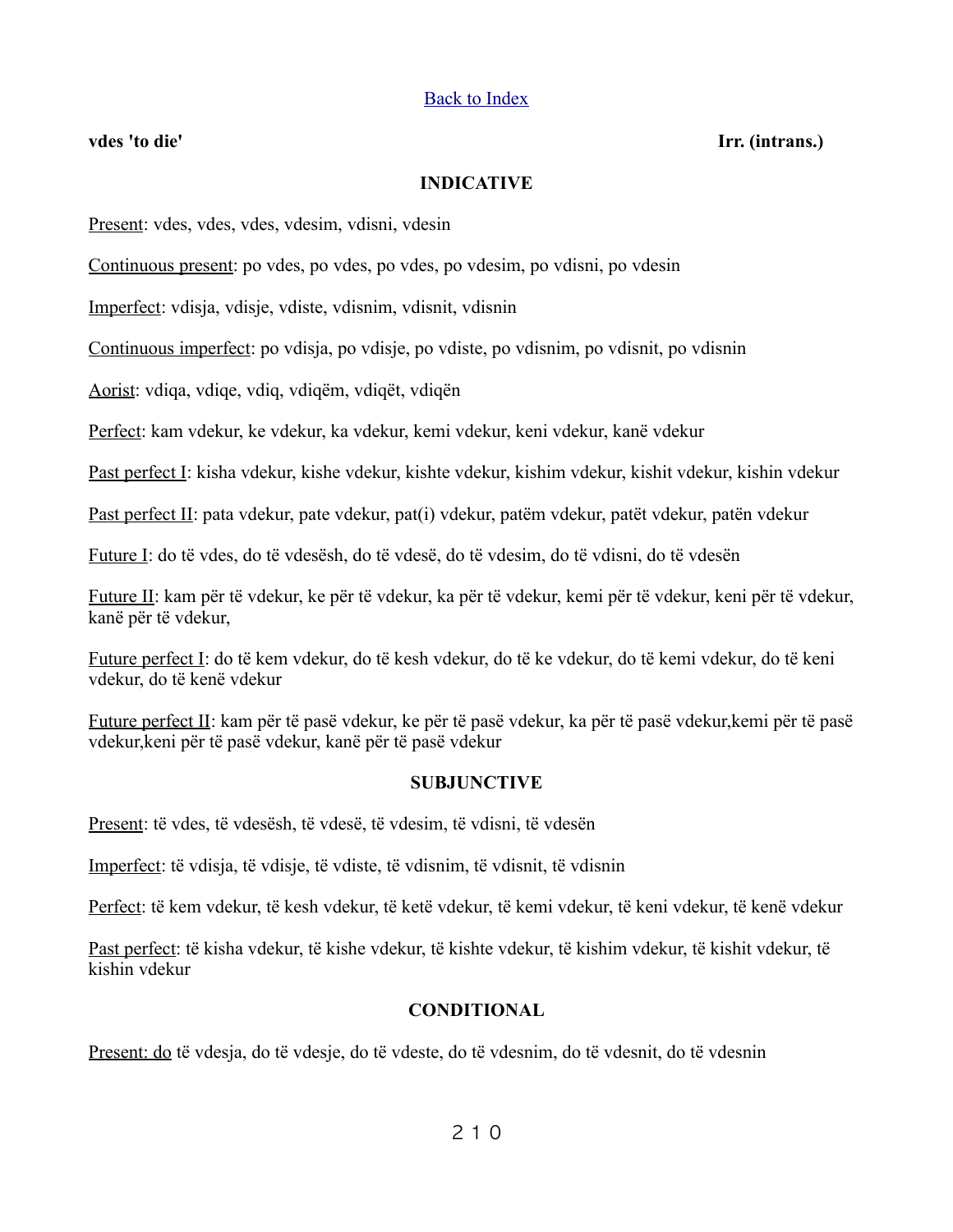Perfect: do të kisha vdekur, do të kishe vdekur, do të kishte vdekur, do të kishim vdekur, do të kishit vdekur, do të kishin vdekur

# **OPTATIVE**

Present: vdeksha, vdeksh, vdekt, vdekshim, vdekshi, vdekshin

Perfect: paça vdekur, paç vdekur, pastë vdekur, paçim vdekur, paçi vdekur, paçin vdekur

# **ADMIRATIVE**

Present: vdekëkam, vdekëke, vdekëka, vdekëkemi, vdekëkeni, vdekëkan

Imperfect: vdekëkësha, vdekëkëshe, vdekëkësh, vdekëkëshim, vdekëkëshit, vdekëkëshin

Perfect: paskam vdekur, paske vdekur, paska vdekur, paskemi vdekur, paskeni vdekur, paskan vdekur

Past Prefect: paskësha vdekur, paskëshe vdekur, paskësh vdekur, paskëshim vdekur, paskëshit vdekur, paskëshin vdekur

# **IMPERATIVE**

vdis; vdisni

# **INFINITIVE**

Present: për të vdekur

Perfect: për të pasë vdekur

# **GERUNDIVE**

Present: duke vdekur

Perfect: duke pasë vdekur

# **PARTICIPLE**

vdekur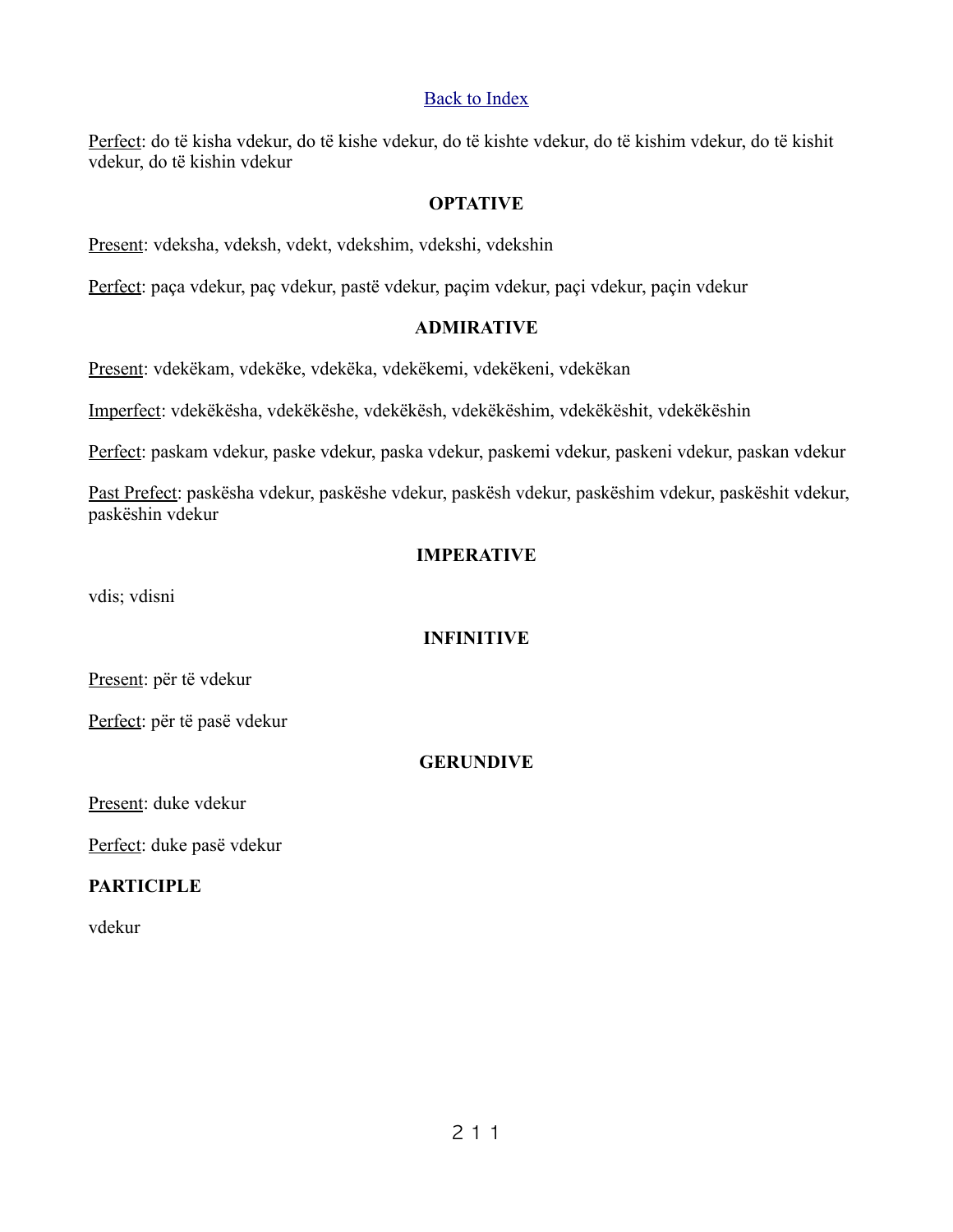# **vë 'to place'; vihem 'to be placed; to place oneself' III-I (trans.)**

# **Active Medio-Passive**

# **INDICATIVE**

Continuous present: po vë, po vë, po vë, po vëmë, po vini, po vënë

Imperfect: vija, vije, vinte, vinim, vinit, vinin

Continuous imperfect: po vija, po vije, po vinte, po vinim, po vinit, po vinin

Perfect: kam vënë, ke vënë, ka vënë, kemi vënë, keni vënë, kanë vënë

Past perfect I: kisha vënë, kishe vënë, kishte vënë, kishim vënë, kishit vënë, kishin vënë

Past perfect II: pata vënë, pate vënë, pat(i) vënë, patëm vënë, patët vënë, patën vënë

Future I: do të vë, do të vësh, do të vërë, do të vëmë, do të vini, do të vënë

Future II: kam për të vënë, ke për të vënë, ka për të vënë, kemi për të vënë, keni për të vënë, kanë për të vënë

Future perfect I: do të kem vënë, do të kesh vënë, do të ketë vënë, do të kemi vënë, do të keni vënë, do të kenë vënë

Present: vë, vë, vë, vëmë, vini, vënë Present: vihem, vihesh, vihet, vihemi, viheni, viheni, vihen

> Continuous present: po vihem, po vihesh, po vihet, po vihemi, po viheni, po vihen

Imperfect: vihesha, viheshe, vihej (vihesh), viheshim, viheshit, viheshin

Continuous imperfect: po vihesha, po viheshe, po vihej (vihesh), po viheshim, po viheshit, po viheshin

Aorist: vura, vure, vuri, vumë, vutë, vunë Aorist: u vura, u vure, u vur, u vumë, u vutë, u vunë

> Perfect: jam vënë, je vënë, është vënë, jemi vënë, jeni vënë, janë vënë

Past perfect I: isha vënë, ishe vënë, ishte vënë, ishim vënë, ishit vënë, ishin vënë

Past perfect II: qeshë vënë, qe vënë, qe vënë, qemë vënë, qetë vënë, qenë vënë

Future I: do të vihem, do të vihesh, do të vihet, do të vihemi, do të viheni, do të vihen

Future II: kam për t'u vënë, ke për t'u vënë, ka për t'u vënë, kemi për t'u vënë, keni për t'u vënë, kanë për t'u vënë

Future perfect I: do të jem vënë, do të jesh vënë, do të jetë vënë, do të jemi vënë, do të jeni vënë, do të jenë vënë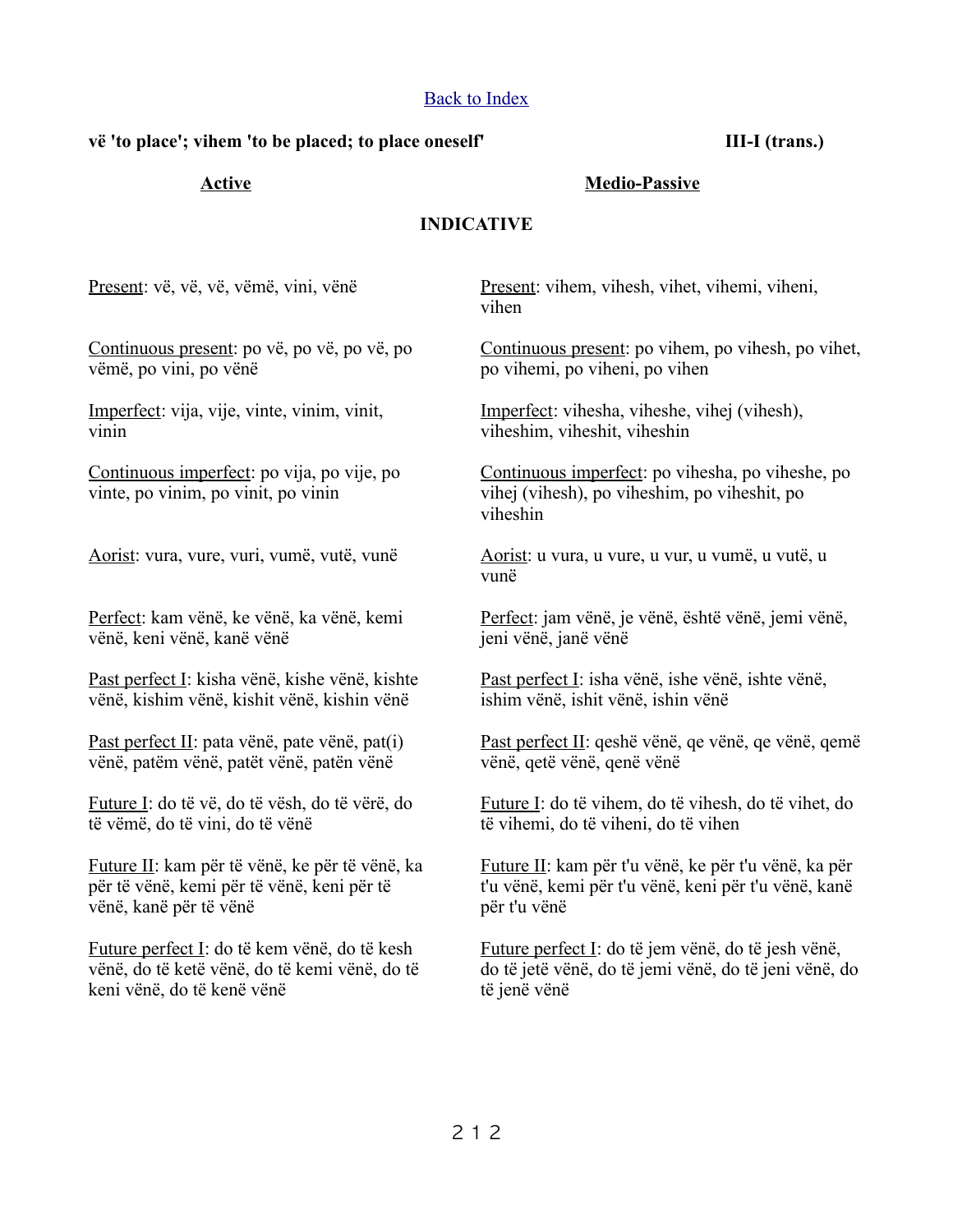Future perfect II: kam për të pasë vënë, ke për të pasë vënë, ka për të pasë vënë, kemi për të pasë vënë, keni për të pasë vënë, kanë për të pasë vënë

Future perfect II: kam për të qenë vënë, ke për të qenë vënë, ka për të qenë vënë, kemi për të qenë vënë, keni për të qenë vënë, kanë për të qenë vënë

#### **SUBJUNCTIVE**

Present: të vë, të vësh, të vërë, të vëmë, të vini, të vënë Present: të vihem, të vihesh, të vihet, të vihemi, të viheni, të vihen Imperfect: të vija, të vije, të vinte, të vinim, të vinit, të vinin Imperfect: të vihesha, të viheshe, të vihej (vihesh), të viheshim, të viheshit, viheshin Perfect: të kem vënë, të kesh vënë, të ketë vënë, të kemi vënë, të keni vënë, të kenë vënë Perfect: të jem vënë, të jesh vënë, të jetë vënë, të jemi vënë, të jeni vënë, të jenë vënë Past perfect: të kisha vënë, të kishe vënë, të kishte vënë, të kishim vënë, të kishit vënë, të kishin vënë Past perfect: të isha vënë, të ishe vënë, të ishte vënë, të ishim vënë, të ishit vënë, të ishin vënë **CONDITIONAL** Present: do të vija, do të vije, do të vinte, do të vinim, do të vinit, do të vinin Present: do të vihesha, do të viheshe, do të vihej (vihesh), do të viheshim, do të viheshit, do të viheshin Perfect: do të kisha vënë, do të kishe vënë, do të kishte vënë, do të kishim vënë, do të kishit vënë, do të kishin vënë Perfect: do të isha vënë, do të ishe vënë, do të ishte vënë, do të ishim vënë, do të ishit vënë, do të ishin vënë **OPTATIVE**

Present: vënça, vënç, piftë, vënçim, vënçi, vënçin

Perfect: paça vënë, paç vënë, pastë vënë, paçim vënë, paçi vënë, paçin vënë

Present: vënkam, vënke, vënka, vënkemi, vënkeni, vënkan

Imperfect: vënkësha, vënkëshe, vënkësh (vënkej), vënkëshim, vënkëshit, vënkëshin Present: u vënça, u vënç, u piftë, u vënçim, u vënçi, u vënçin

Perfect: qofsha vënë, qofsh vënë, qoftë vënë, qofshim vënë, qofshi vënë, qofshin vënë

#### **ADMIRATIVE**

Present: u vënkam, u vënke, u vënka, u vënkemi, u vënkeni, u vënkan

Imperfect: u vënkësha, u vënkëshe, u vënkësh (vënkej), u vënkëshim, u vënkëshit, u vënkëshin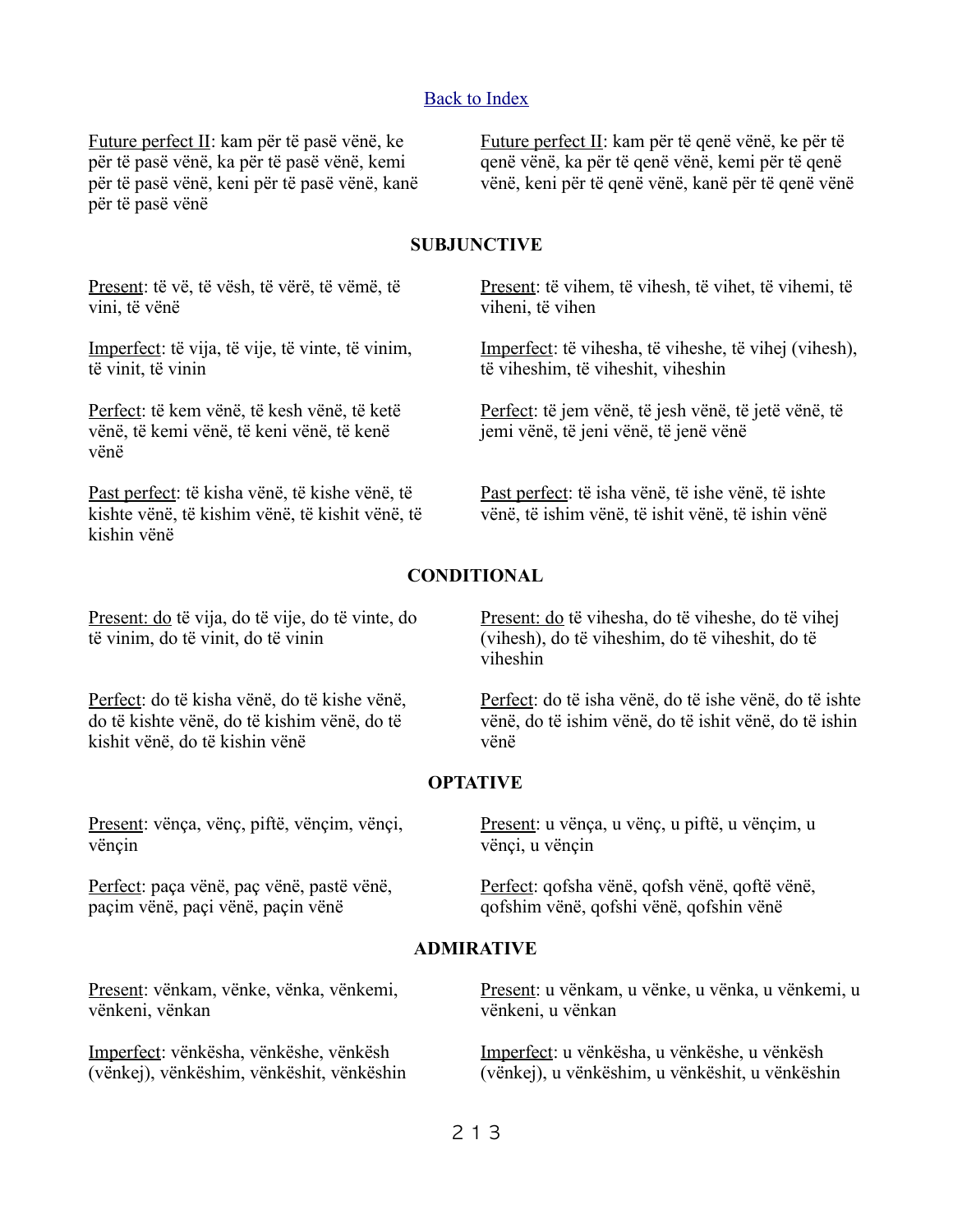| Perfect: paskam vënë, paske vënë, paska<br>vënë, paskemi vënë, paskeni vënë, paskan<br>vënë                             | Perfect: qenkam vënë, qenke vënë, qenka vënë,<br>qenkemi vënë, qenkeni vënë, qenkan vënë                                |
|-------------------------------------------------------------------------------------------------------------------------|-------------------------------------------------------------------------------------------------------------------------|
| Past prefect: paskësha vënë, paskëshe vënë,<br>paskësh (paskej) vënë, paskëshim vënë,<br>paskëshit vënë, paskëshin vënë | Past perfect: qenkësha vënë, qenkëshe vënë,<br>qenkësh (qenkej) vënë, qenkëshim vënë, qenkëshit<br>vënë, qenkëshin vënë |
| <b>IMPERATIVE</b>                                                                                                       |                                                                                                                         |
| vër; vini                                                                                                               | vihu; vihuni                                                                                                            |
| <b>INFINITIVE</b>                                                                                                       |                                                                                                                         |
| Present: për të vënë                                                                                                    | Present: për t'u vënë                                                                                                   |
| Perfect: për të pasë vënë                                                                                               | Perfect: për të qenë vënë                                                                                               |
|                                                                                                                         | <b>GERUNDIVE</b>                                                                                                        |
| Present: duke vënë                                                                                                      | Present: duke u vënë                                                                                                    |
| Perfect: duke pasë vënë                                                                                                 | Perfect: duke qenë vënë                                                                                                 |
| <b>PARTICIPLE</b>                                                                                                       |                                                                                                                         |
| vënë                                                                                                                    |                                                                                                                         |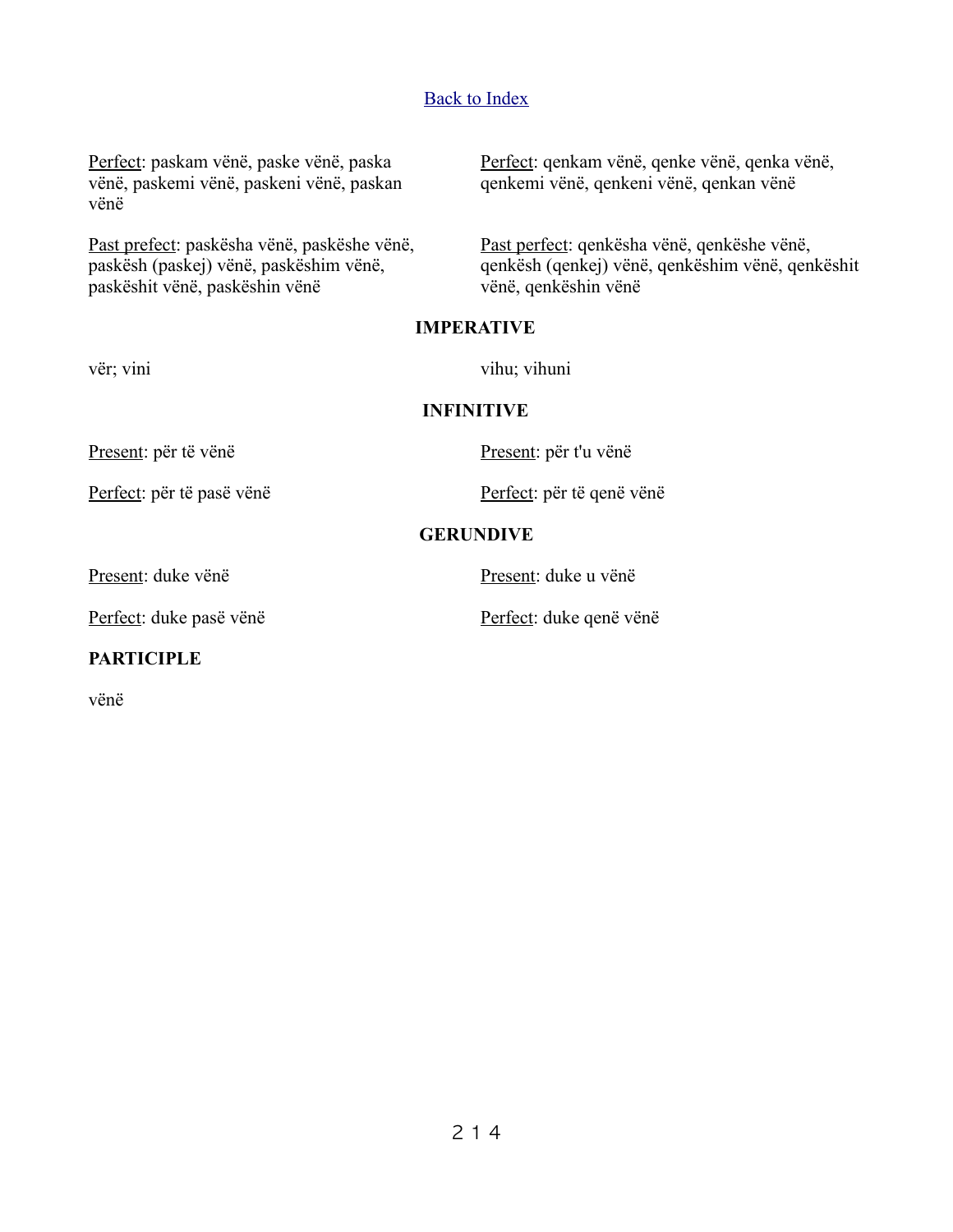#### **vendos 'to decide'; vendosem 'to be decided; to establish oneself' II-I (trans.)**

#### **Active Medio-Passive**

#### **INDICATIVE**

Present: vendos, vendos, vendos, vendosim, vendosni, vendosin

Continuous present: po vendos, po vendos, po vendos, po vendosim, po vendosni, po vendosin

Imperfect: vendosja, vendosje, vendoste, vendosnim, vendosnit, vendosnin

Continuous imperfect: po vendosja, po vendosje, po vendoste, po vendosnim, po vendosnit, po vendosnin

Aorist: vendosa, vendose, vendosi, vendosëm, vendosët, vendosën

Perfect: kam vendosur, ke vendosur, ka vendosur, kemi vendosur, keni vendosur, kanë vendosur

Past perfect I: kisha vendosur, kishe vendosur, kishte vendosur, kishim vendosur, kishit vendosur, kishin vendosur

Past perfect II: pata vendosur, pate vendosur, pat(i) vendosur, patëm vendosur, patët vendosur, patën vendosur

Future I: do të vendos, do të vendosësh, do të vendosë, do të vendosim, do të vendosni, do të vendosin

Future II: kam për të vendosur, ke për të vendosur, ka për të vendosur, kemi për të vendosur, keni për të vendosur, kanë për të vendosur

Present: vendosem, vendosesh, vendoset, vendosemi, vendoseni, vendosen

Continuous present: po vendosem, po vendosesh, po vendoset, po vendosemi, po vendoseni, po vendosen

Imperfect: vendosesha, vendoseshe, vendosej (vendosesh), vendoseshim, vendoseshit, vendoseshin

Continuous imperfect: po vendosesha, po vendoseshe, po vendosej (vendosesh), po vendoseshim, po vendoseshit, po vendoseshin

Aorist: u vendosa, u vendose, u vendos, u vendosëm, u vendosët, u vendosën

Perfect: jam vendosur, je vendosur, është vendosur, jemi vendosur, jeni vendosur, janë vendosur

Past perfect I: isha vendosur, ishe vendosur, ishte vendosur, ishim vendosur, ishit vendosur, ishin vendosur

Past perfect II: qeshë vendosur, qe vendosur, qe vendosur, qemë vendosur, qetë vendosur, qenë vendosur

Future I: do të vendosem, do të vendosesh, do të vendoset, do të vendosemi, do të vendoseni, do të vendosen

Future II: kam për t'u vendosur, ke për t'u vendosur, ka për t'u vendosur, kemi për t'u vendosur, keni për t'u vendosur, kanë për t'u vendosur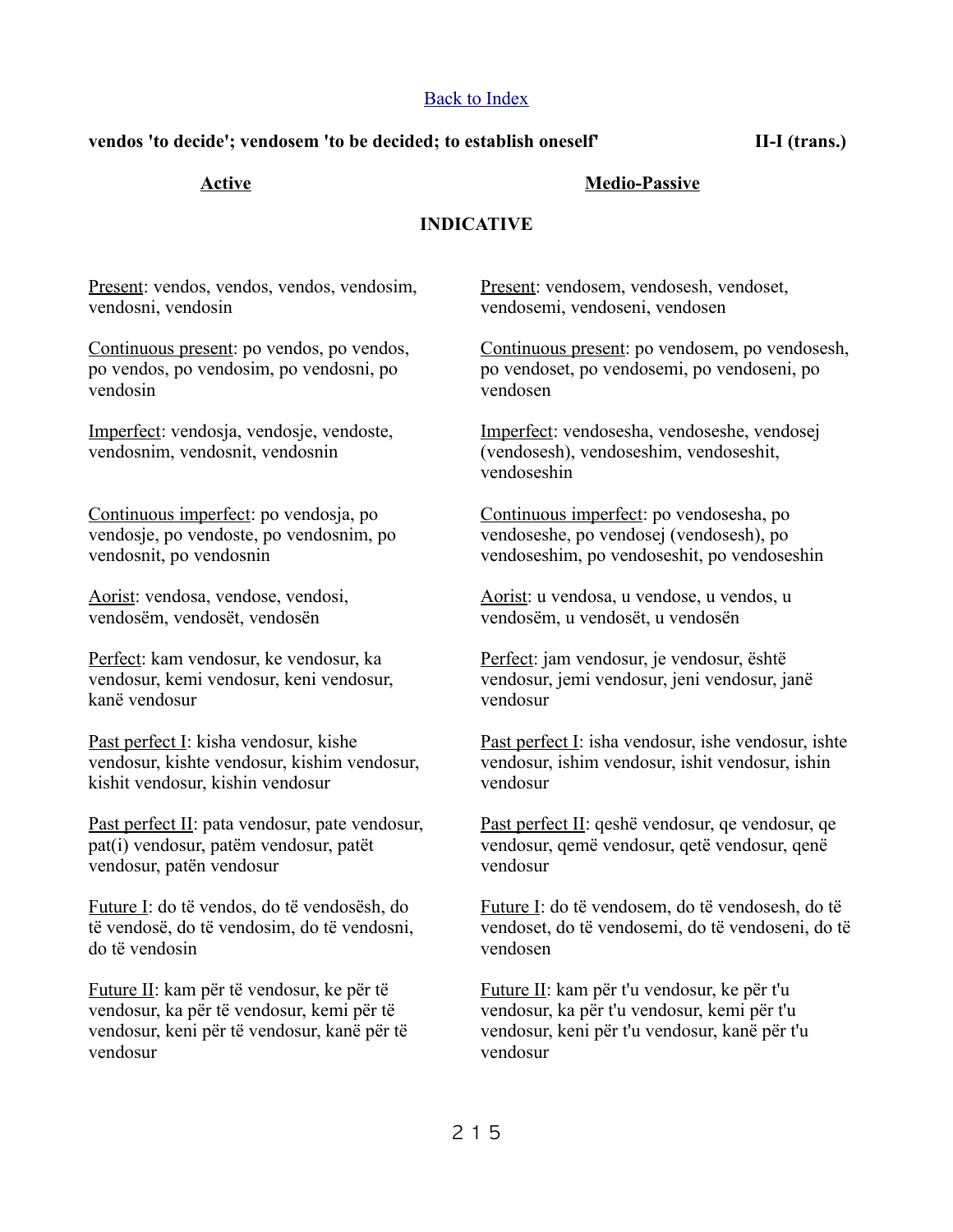Future perfect I: do të kem vendosur, do të kesh vendosur, do të ketë vendosur, do të kemi vendosur, do të keni vendosur, do të kenë vendosur

Future perfect II: kam për të pasë vendosur, ke për të pasë vendosur, ka për të pasë vendosur, kemi për të pasë vendosur, keni për të pasë vendosur, kanë për të pasë vendosur,

Present: të vendos, të vendosesh, të vendosë, të vendosim, të vendosni, të vendosin

Imperfect: të vendosja, të vendosje, të vendoste, të vendosnim, të vendosnit, të vendosnin

Perfect: të kem vendosur, të kesh vendosur, të ketë vendosur, të kemi vendosur, të keni vendosur, të kenë vendosur

Past perfect: të kisha vendosur, të kishe vendosur, të kishte vendosur, të kishim vendosur, të kishit vendosur, të kishin vendosur

Future perfect I: do të jem vendosur, do të jesh vendosur, do të jetë vendosur, do të jemi vendosur, do të jeni vendosur, do të jenë vendosur

Future perfect II: kam për të qenë vendosur, ke për të qenë vendosur, ka për të qenë vendosur, kemi për të qenë vendosur, keni për të qenë vendosur, kanë për të qenë vendosur,

## **SUBJUNCTIVE**

Present: të vendosem, të vendosesh, të vendoset, të vendosemi, të vendoseni, të vendosen

Imperfect: të vendosesha, të vendoseshe, të vendosej (vendosesh), të vendoseshim, të vendoseshit, të vendoseshin

Perfect: të jem vendosur, të jesh vendosur, të jetë vendosur, të jemi vendosur, të jeni vendosur, të jenë vendosur

Past perfect: të isha vendosur, të ishe vendosur, të ishte vendosur, të ishim vendosur, të ishit vendosur, të ishin vendosur

#### **CONDITIONAL**

Present: do të vendosja, do të vendosje, do të vendosnte, do të vendosnim, do të vendosnit, do të vendosnin

Perfect: do të kisha vendosur, do të kishe vendosur, do të kishte vendosur, do të kishim vendosur, do të kishit vendosur, do të kishin vendosur

Present: do të vendosesha, do të vendoseshe, do të vendosej (vendosesh), do të vendoseshim, do të vendoseshit, do të vendoseshin

Perfect: do të isha vendosur, do të ishe vendosur, do të ishte vendosur, do të ishim vendosur, do të ishit vendosur, do të ishin vendosur

#### **OPTATIVE**

| Present: vendossha, vendossh, vendostë,     | Present: u vendossha, u vendossh, u vendostë, u |
|---------------------------------------------|-------------------------------------------------|
| vendosshim, vendosshi, vendosshin           | vendosshim, u vendosshi, u vendosshin           |
| Perfect: paça vendosur, paç vendosur, pastë | Perfect: qofsha vendosur, qofsh vendosur, qoftë |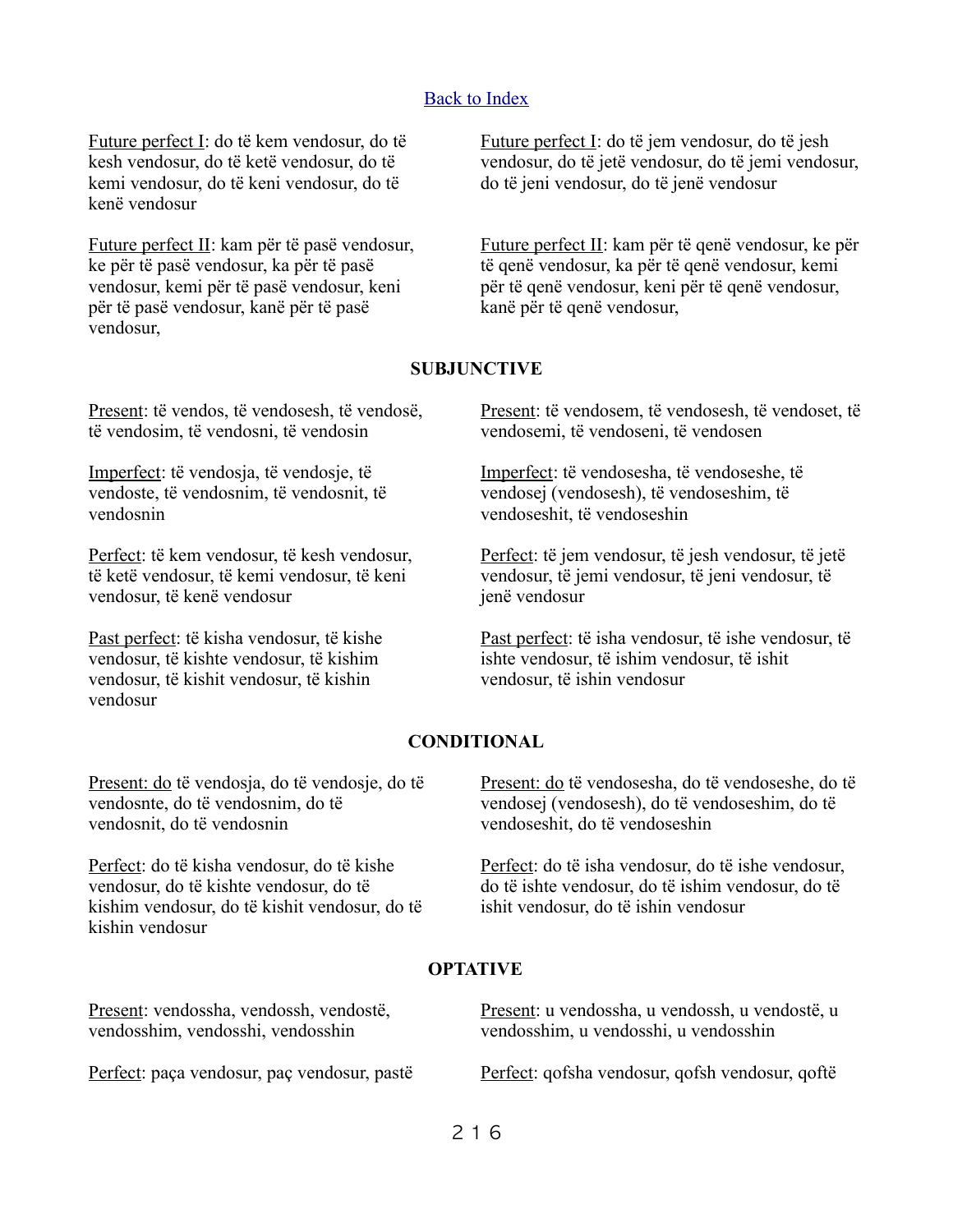vendosur, paçim vendosur, paçi vendosur, paçin vendosur

vendosur, qofshim vendosur, qofshi vendosur, qofshin vendosur

# **ADMIRATIVE**

Present: vendoskam, vendoske, vendoska, vendoskemi, vendoskeni, vendoskan

Imperfect: vendoskësha, vendoskëshe, vendoskësh (vendoskej), vendoskëshim, vendoskëshit, vendoskëshin

Perfect: paskam vendosur, paske vendosur, paska vendosur, paskemi vendosur, paskeni vendosur, paskan vendosur

Past prefect: paskësha vendosur, paskëshe vendosur, paskësh (paskej) vendosur, paskëshim vendosur, paskëshit vendosur, paskëshin vendosur

vendos; vendosni

Present: u vendoskam, u vendoske, u vendoska, u vendoskemi, u vendoskeni, u vendoskan

Imperfect: u vendoskësha, u vendoskëshe, u vendoskësh (vendoskej), u vendoskëshim, u vendoskëshit, u vendoskëshin

Perfect: qenkam vendosur, qenke vendosur, qenka vendosur, qenkemi vendosur, qenkeni vendosur, qenkan vendosur

Past perfect: qenkësha vendosur, qenkëshe vendosur, qenkësh (qenkej) vendosur, qenkëshim vendosur, qenkëshit vendosur, qenkëshin vendosur

# **IMPERATIVE**

# **INFINITIVE**

| Present: për të vendosur      | Present: për t'u vendosur     |
|-------------------------------|-------------------------------|
| Perfect: për të pasë vendosur | Perfect: për të qenë vendosur |
|                               | <b>GERUNDIVE</b>              |
| Present: duke vendosur        | Present: duke u vendosur      |

Perfect: duke pasë vendosur Perfect: duke qenë vendosur

# **PARTICIPLE**

vendosur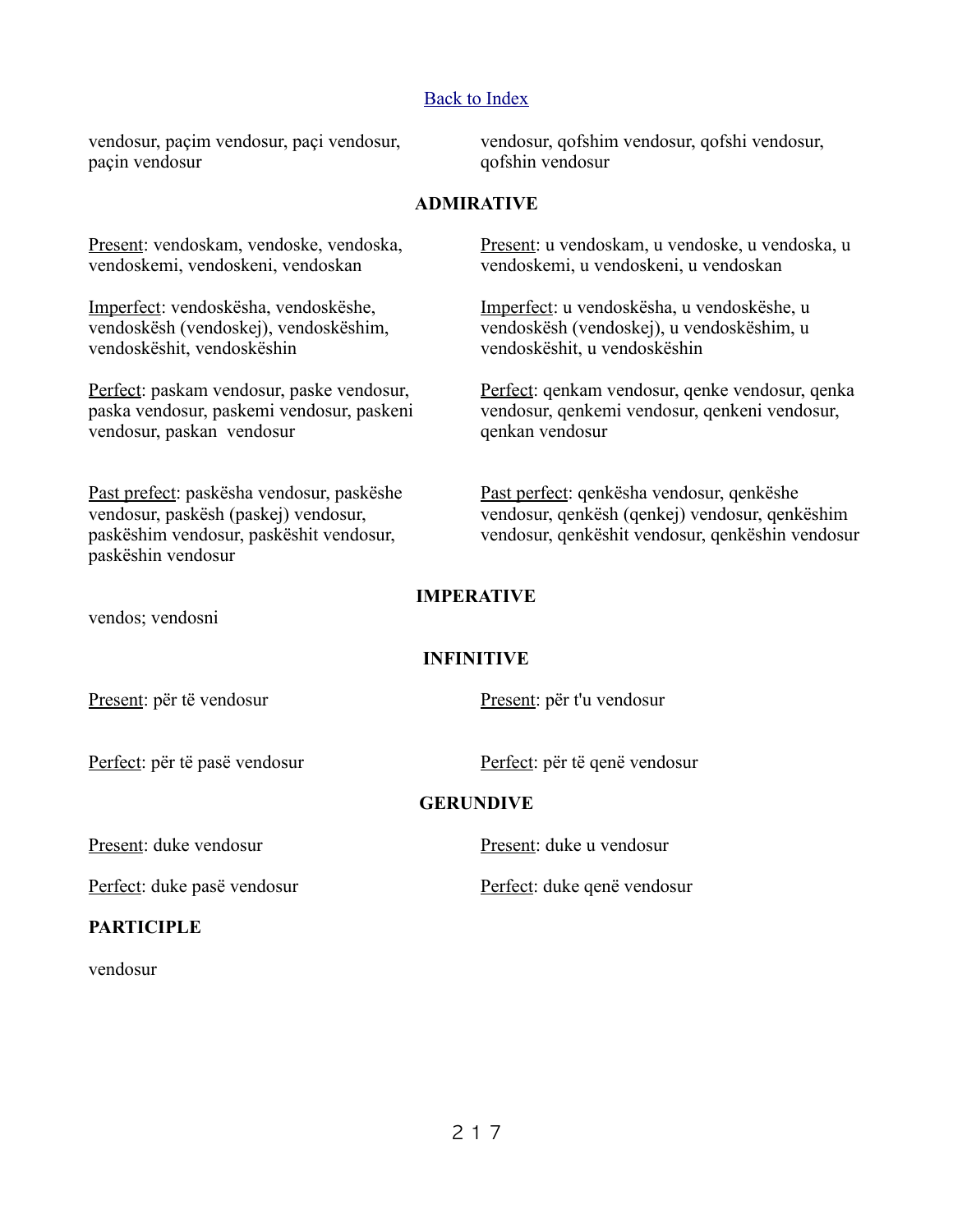### **vete 'to go' Irr. (intrans.)**

### **INDICATIVE**

Present: vete, vete, vete, vemi, veni, venë

Continuous present: po vete, po vete, po vete, po vemi, po veni, po venë

Imperfect: veja, veje, vente, venim, venit, venin

Continuous imperfect: po veja, po veje, po vente, po venim, po venit, po venin

Aorist: vajta, vajte, vajti, vajtëm, vajtët, vajtën

Perfect: kam vajtur, ke vajtur, ka vajtur, kemi vajtur, keni vajtur, kanë vajtur

Past perfect I: kisha vajtur, kishe vajtur, kishte vajtur, kishim vajtur, kishit vajtur, kishin vajtur

Past perfect II: pata vajtur, pate vajtur, pat(i) vajtur, patëm vajtur, patët vajtur, patën vajtur

Future I: do të vete, do të vesh, do të vejë, do të vemi, do të veni, do të venë

Future II: kam për të vajtur, ke për të vajtur, ka për të vajtur, kemi për të vajtur, keni për të vajtur, kanë për të vajtur,

Future perfect I: do të kem vajtur, do të kesh vajtur, do të ke vajtur, do të kemi vajtur, do të keni vajtur, do të kenë vajtur

Future perfect II: kam për të pasë vajtur, ke për të pasë vajtur, ka për të pasë vajtur, kemi për të pasë vajtur, keni për të pasë vajtur, kanë për të pasë vajtur

### **SUBJUNCTIVE**

Present: të vete, të vesh, të vejë, të vemi, të veni, të venë

Imperfect: të veja, të veje, të vente, të venim, të venit, të venin

Perfect: të kem vajtur, të kesh vajtur, të ketë vajtur, të kemi vajtur, të keni vajtur, të kenë vajtur

Past perfect: të kisha vajtur, të kishe vajtur, të kishte vajtur, të kishim vajtur, të kishit vajtur, të kishin vajtur

### **CONDITIONAL**

Present: do të veja, do të veje, do të vente, do të venim, do të venit, do të venin

218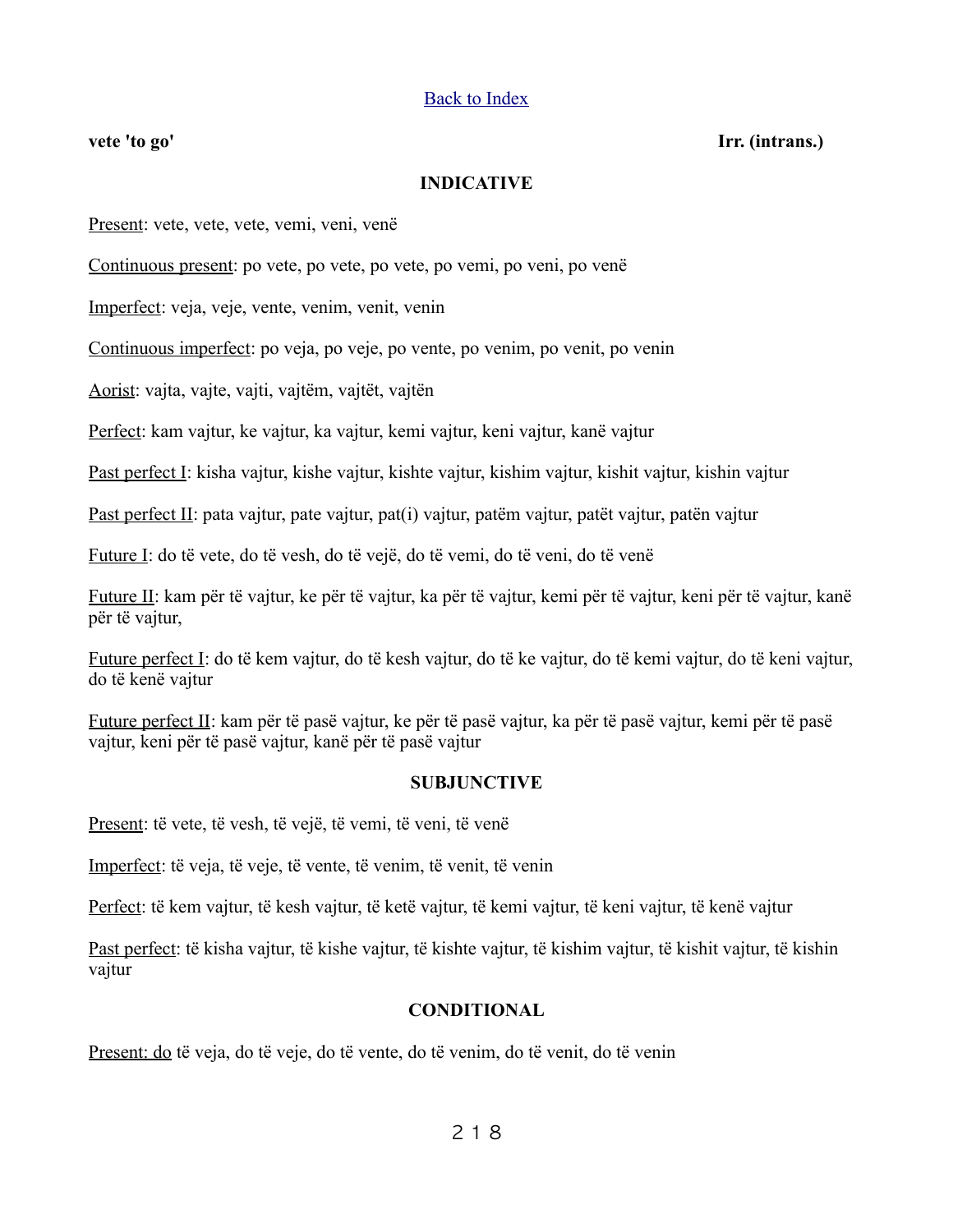Perfect: do të kisha vajtur, do të kishe vajtur, do të kishte vajtur, do të kishim vajtur, do të kishit vajtur, do të kishin vajtur

### **OPTATIVE**

Present: vafsha, vafsh, vaft, vafshim, vafshi, vafshin

Perfect: paça vajtur, paç vajtur, pastë vajtur, paçim vajtur, paçi vajtur, paçin vajtur

### **ADMIRATIVE**

Present: vajtkam, vajtke, vajtka, vajtkemi, vajtkeni, vajtkan

Imperfect: vajtkësha, vajtkëshe, vajtkësh, vajtkëshim, vajtkëshit, vajtkëshin

Perfect: paskam vajtur, paske vajtur, paska vajtur, paskemi vajtur, paskeni vajtur, paskan vajtur

Past Prefect: paskësha vajtur, paskëshe vajtur, paskësh vajtur, paskëshim vajtur, paskëshit vajtur, paskëshin vajtur

### **IMPERATIVE**

<sup>[1](#page-217-0)</sup>të vesh (shko); të veni (shkoni)

### **INFINITIVE**

Present: për të vajtur

Perfect: për të pasë vajtur

### **GERUNDIVE**

Present: duke vajtur

Perfect: duke pasë vajtur

### **PARTICIPLE**

vajtur

<span id="page-217-0"></span><sup>1</sup> This verb has no imperative form. Therefore either the present subjunctive or the imperative of shkoj (also 'to go') is used.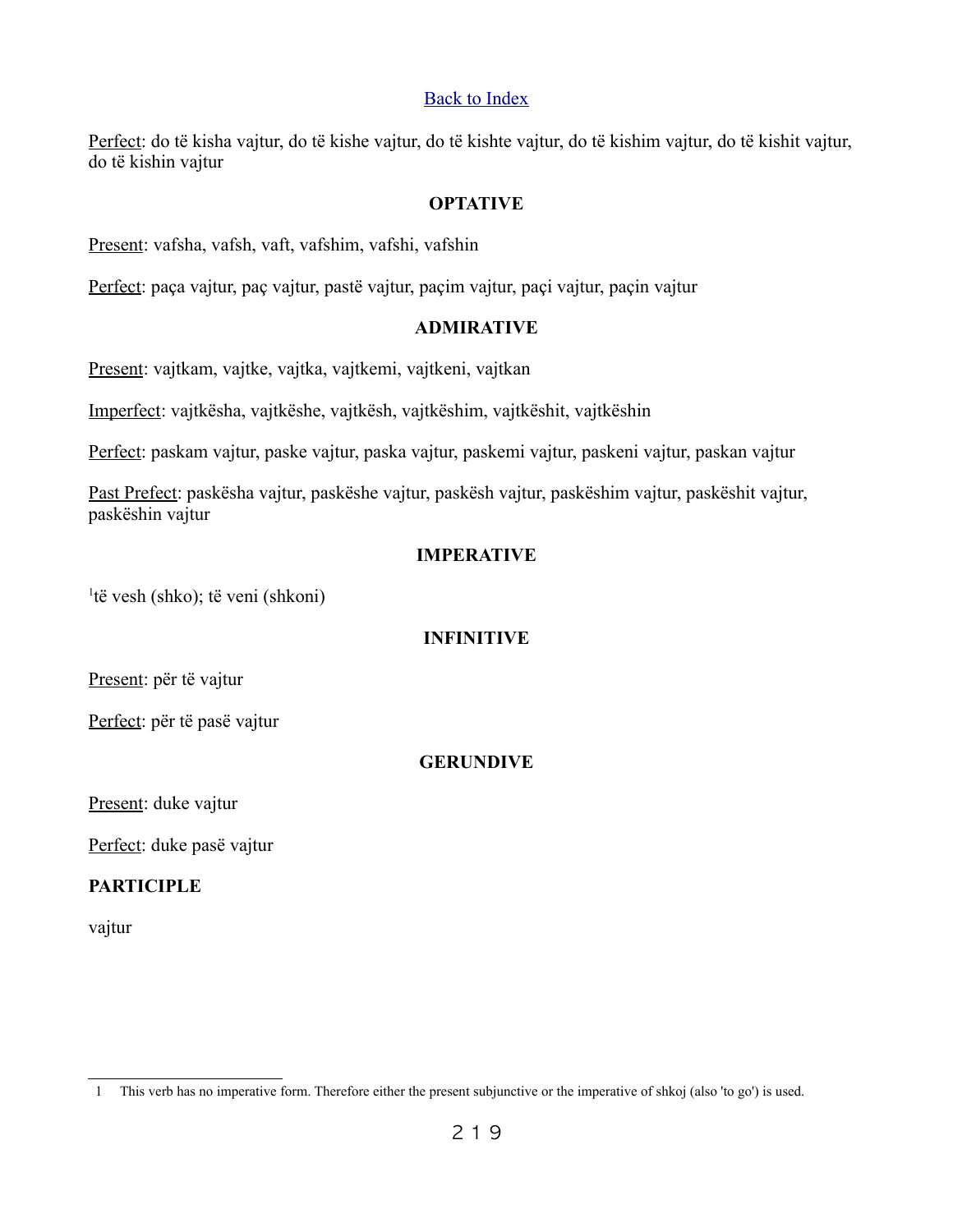### **vij 'to come' Irr. (intrans.)**

### **INDICATIVE**

Present: vij, vjen vjen, vijmë, vini, vijnë

Continuous present: po vij, po vjen po vjen, po vijmë, po vini, po vijnë

Imperfect: vija, vije, vinte, vinim, vinit, vinin

Continuous imperfect: po vija, po vije, po vinte, po vinim, po vinit, po vinin

Aorist: erdha, erdhe, erdhi, erdhëm, erdhët, erdhën

Perfect: kam ardhur, ke ardhur, ka ardhur, kemi ardhur, keni ardhur, kanë ardhur

Past perfect I: kisha ardhur, kishe ardhur, kishte ardhur, kishim ardhur, kishit ardhur, kishin ardhur

Past perfect II: pata ardhur, pate ardhur, pat(i) ardhur, patëm ardhur, patët ardhur, patën ardhur

Future I: do të vij, do të vish, do të vijë, do të vijmë, do të vini, do të vijnë

Future II: kam për të ardhur, ke për të ardhur, ka për të ardhur, kemi për të ardhur, keni për të ardhur, kanë për të ardhur

Future perfect I: do të kem ardhur, do të kesh ardhur, do të ke ardhur, do të kemi ardhur, do të keni ardhur, do të kenë ardhur

Future perfect II: kam për të pasë ardhur, ke për të pasë ardhur, ka për të pasë ardhur,kemi për të pasë ardhur,keni për të pasë ardhur,kanë për të pasë ardhur

### **SUBJUNCTIVE**

Present: të vij, të vish, të vijë, të vijmë, të vini, të vijnë

Imperfect: të vija, të vije, të vinte, të vinim, të vinit, të vinin

Perfect: të kem ardhur, të kesh ardhur, të ketë ardhur, të kemi ardhur, të keni ardhur, të kenë ardhur

Past perfect: të kisha ardhur, të kishe ardhur, të kishte ardhur, të kishim ardhur, të kishit ardhur, të kishin ardhur

### **CONDITIONAL**

Present: do të vija, do të vije, do të vinte, do të vinim, do të vinit, do të vinin

220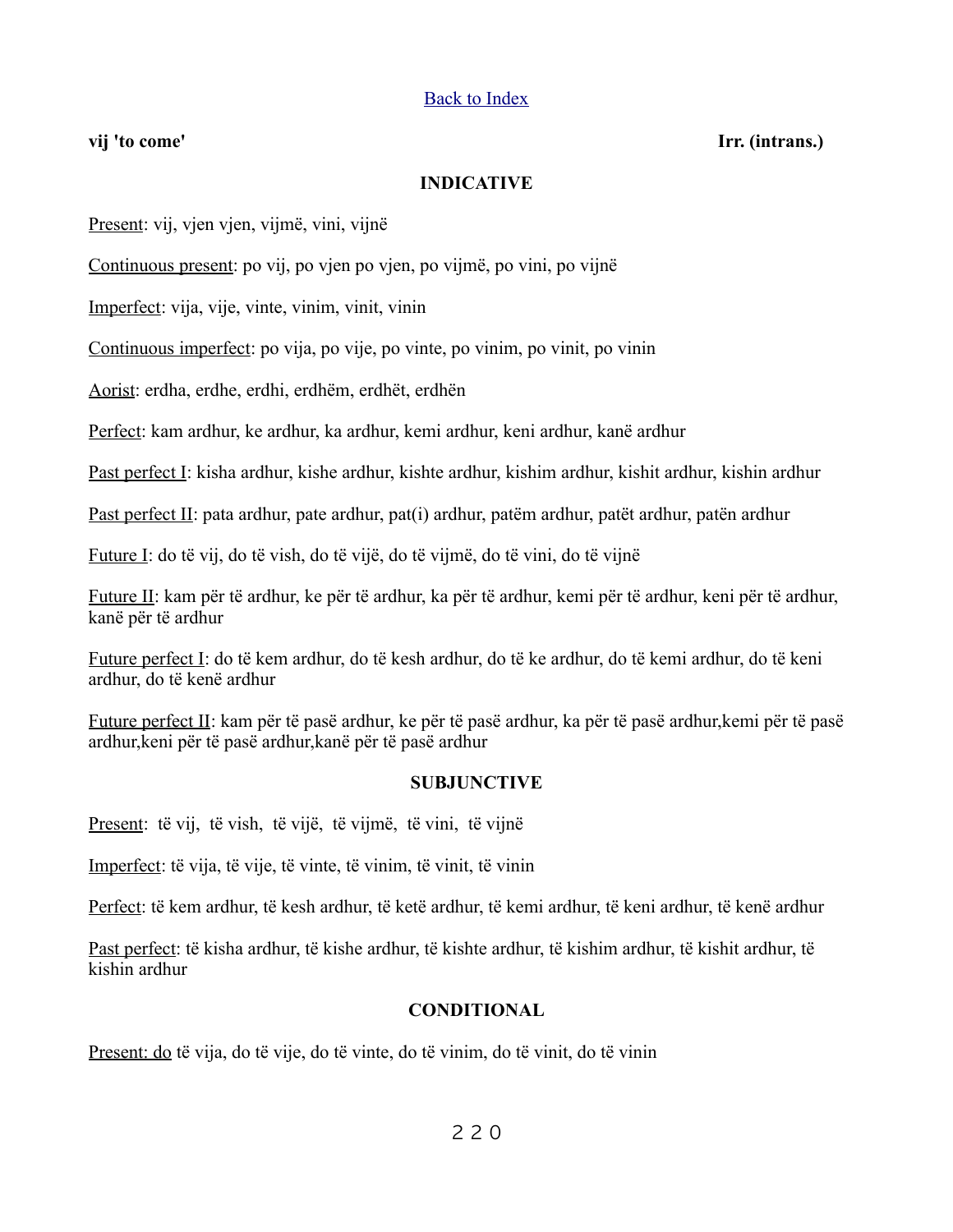Perfect: do të kisha ardhur, do të kishe ardhur, do të kishte ardhur, do të kishim ardhur, do të kishit ardhur, do të kishin ardhur

### **OPTATIVE**

Present: ardhsha, ardhsh, ardhtë, ardhshim, ardhshi, ardhshin

Perfect: paça ardhur, paç ardhur, pastë ardhur, paçim ardhur, paçi ardhur, paçin ardhur

### **ADMIRATIVE**

Present: ardhkam, ardhke, ardhka, ardhkemi, ardhkeni, ardhkan

Imperfect: ardhkësha, ardhkëshe, ardhkësh, ardhkëshim, ardhkëshit, ardhkëshin

Perfect: paskam ardhur, paske ardhur, paska ardhur, paskemi ardhur, paskeni ardhur, paskan ardhur

Past Prefect: paskësha ardhur, paskëshe ardhur, paskësh ardhur, paskëshim ardhur, paskëshit ardhur, paskëshin ardhur

# **IMPERATIVE**

eja; ejani

# **INFINITIVE**

Present: për të ardhur

Perfect: për të pasë ardhur

### **GERUNDIVE**

Present: duke ardhur

Perfect: duke pasë ardhur

# **PARTICIPLE**

ardhur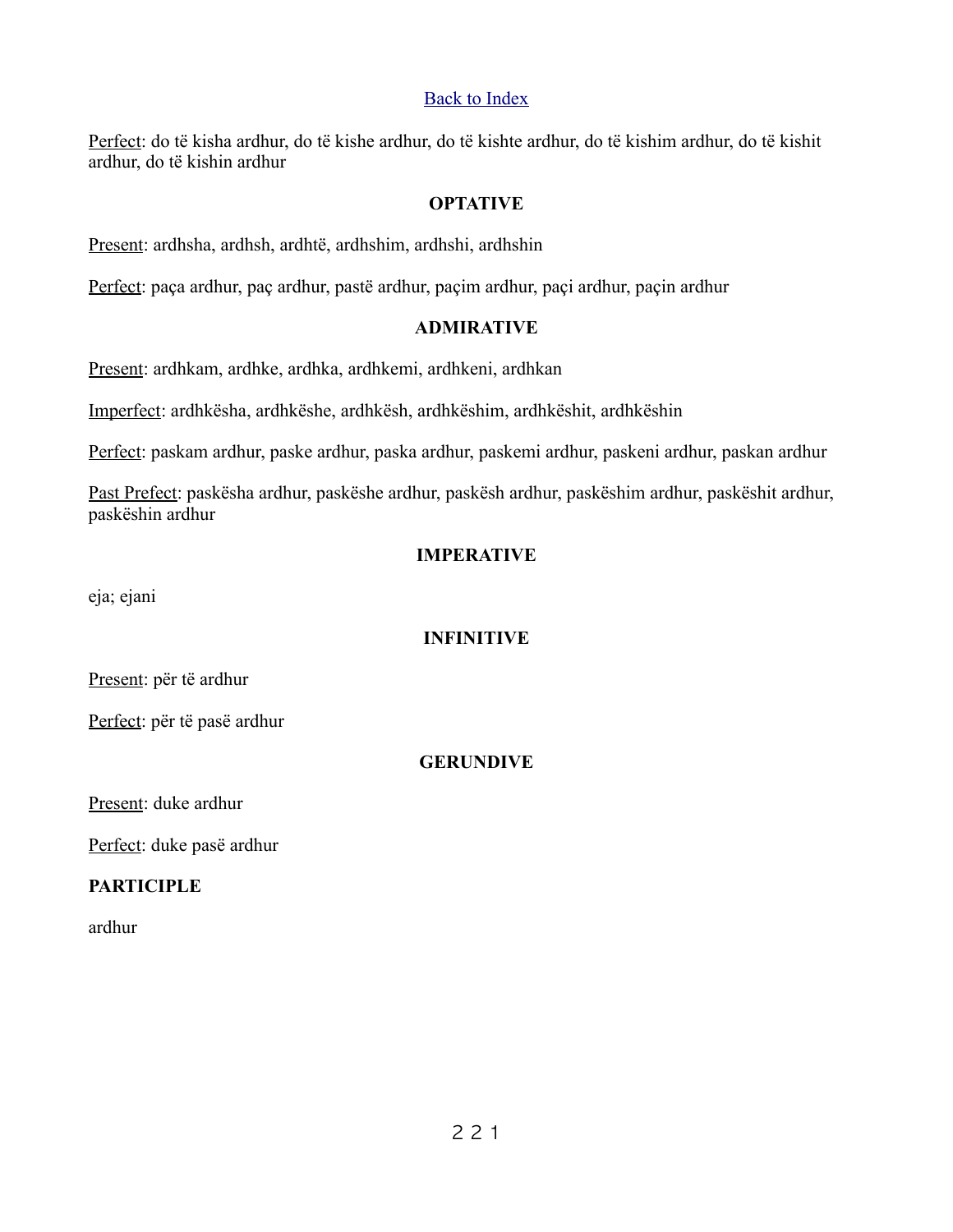### **vjedh 'to steal'; vidhem 'to be stolen; to go stealthily' II-II-1a (trans.)**

# **Active Medio-Passive**

### **INDICATIVE**

Present: vjedh, vjedh, vjedh, vjedhim, vidhni, vjedhin

Continuous present: po vjedh, po vjedh, po vjedh, po vjedhim, po vidhni, po vjedhin

Imperfect: vidhja, vidhje, vidhte, vidhnim, vidhnit, vidhnin

Continuous imperfect: po vidhja, po vidhje, po vidhte, po vidhnim, po vidhnit, po vidhnin

Aorist: vodha, vodhe, vodhi, vodhëm, vodhët, vodhën

Perfect: kam vjedhur, ke vjedhur, ka vjedhur, kemi vjedhur, keni vjedhur, kanë vjedhur

Past perfect I: kisha vjedhur, kishe vjedhur, kishte vjedhur, kishim vjedhur, kishit vjedhur, kishin vjedhur

Past perfect II: pata vjedhur, pate vjedhur, pat(i) vjedhur, patëm vjedhur, patët vjedhur, patën vjedhur

Future I: do të lidh, do të lidhësh, do të lidhë, do të lidhim, do të lidhni, do të lidhin

Future II: kam për të vjedhur, ke për të vjedhur, ka për të vjedhur, kemi për të vjedhur, keni për të vjedhur, kanë për të vjedhur

Future perfect I: do të kem vjedhur, do të kesh vjedhur, do të ketë vjedhur, do të kemi Present: vidhem, vidhesh, vidhet, vidhemi, vidheni, vidhen

Continuous present: po vidhem, po vidhesh, po vidhet, po vidhemi, po vidheni, po vidhen

Imperfect: vidhesha, vidheshe, vidhej (vidhesh), vidheshim, vidheshit, vidheshin

Continuous imperfect: po vidhesha, po vidheshe, po vidhej (vidhesh), po vidheshim, po vidheshit, po vidheshin

Aorist: u vodha, u vodhe, u vodh, u vodhëm, u vodhët, u vodhën

Perfect: jam vjedhur, je vjedhur, është vjedhur, jemi vjedhur, jeni vjedhur, janë vjedhur

Past perfect I: isha vjedhur, ishe vjedhur, ishte vjedhur, ishim vjedhur, ishit vjedhur, ishin vjedhur

Past perfect II: qeshë vjedhur, qe vjedhur, qe vjedhur, qemë vjedhur, qetë vjedhur, qenë vjedhur

Future I: do të lidhem, do të lidhesh, do të lidhet, do të lidhemi, do të lidheni, do të lidhen

Future II: kam për t'u vjedhur, ke për t'u vjedhur, ka për t'u vjedhur, kemi për t'u vjedhur, keni për t'u vjedhur, kanë për t'u vjedhur

Future perfect I: do të jem vjedhur, do të jesh vjedhur, do të jetë vjedhur, do të jemi vjedhur, do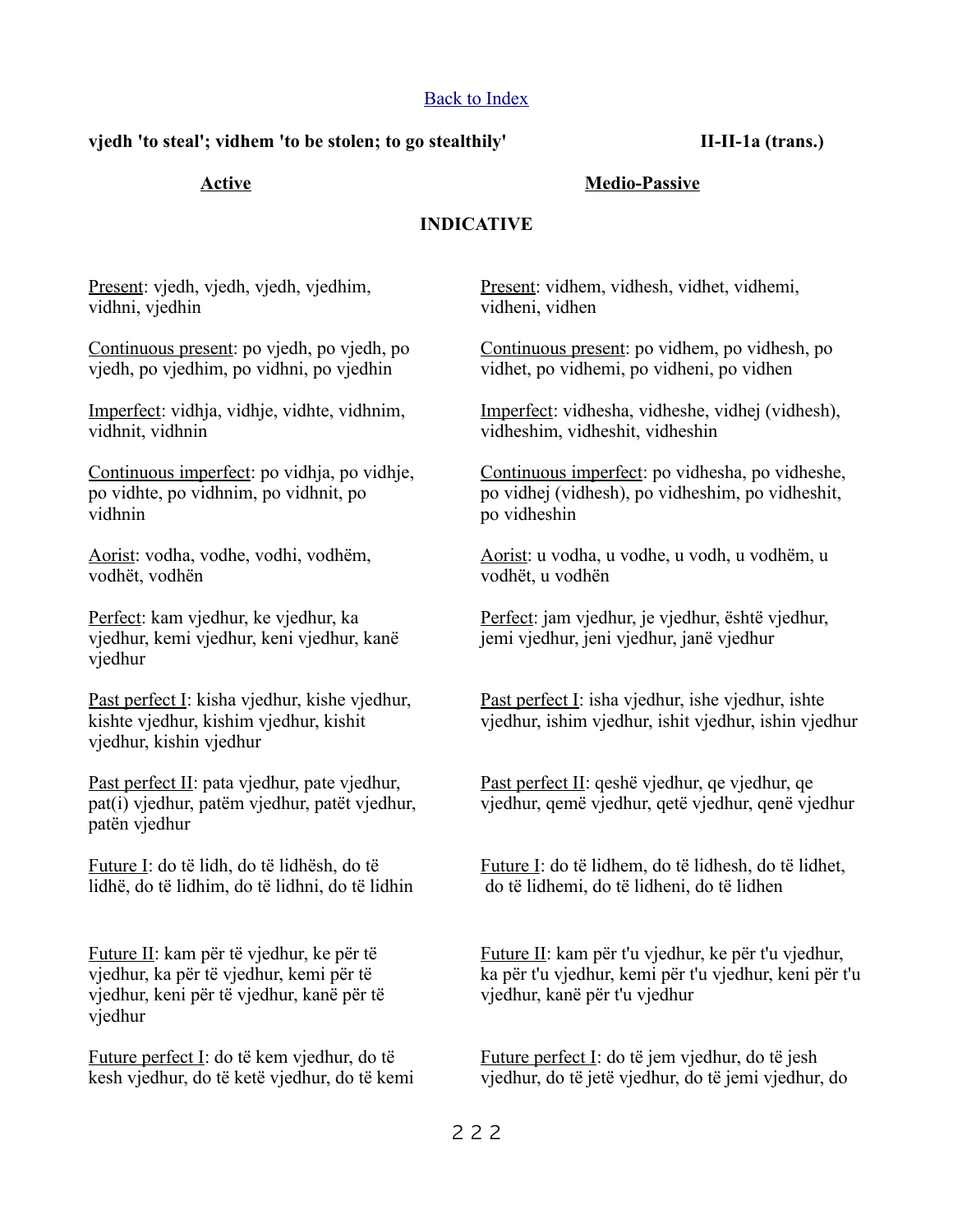vjedhur, do të keni vjedhur, do të kenë vjedhur

Future perfect II: kam për të pasë vjedhur, ke për të pasë vjedhur, ka për të pasë vjedhur, kemi për të pasë vjedhur, keni për të pasë vjedhur, kanë për të pasë vjedhur,

Present: të vjedh, të vjedhesh, të vjedhë, të vjedhim, të vidhni, të vjedhin

Imperfect: të vidhja, të vidhje, të vidhte, të vidhnim, të vidhnit, të vidhnin

Perfect: të kem vjedhur, të kesh vjedhur, të ketë vjedhur, të kemi vjedhur, të keni vjedhur, të kenë vjedhur

Past perfect: të kisha vjedhur, të kishe vjedhur, të kishte vjedhur, të kishim vjedhur, të kishit vjedhur, të kishin vjedhur

Present: do të vidhja, do të vidhje, do të vidhnte, do të vidhnim, do të vidhnit, do të vidhnin

Perfect: do të kisha vjedhur, do të kishe vjedhur, do të kishte vjedhur, do të kishim vjedhur, do të kishit vjedhur, do të kishin vjedhur

### ٪٪

Present: vjedhsha, vjedhsh, vjedhtë, vjedhshim, vjedhshi, vjedhshin

Perfect: paça vjedhur, paç vjedhur, pastë vjedhur, paçim vjedhur, paçi vjedhur, paçin vjedhur

Present: vjedhkam, vjedhke, vjedhka, vjedhkemi, vjedhkeni, vjedhkan

të jeni vjedhur, do të jenë vjedhur

Future perfect II: kam për të qenë vjedhur, ke për të qenë vjedhur, ka për të qenë vjedhur, kemi për të qenë vjedhur, keni për të qenë vjedhur, kanë për të qenë vjedhur,

## **SUBJUNCTIVE**

Present: të vidhem, të vidhesh, të vidhet, të vidhemi, të vidheni, të vidhen

Imperfect: të vidhesha, të vidheshe, të vidhej (vidhesh), të vidheshim, të vidheshit, të vidheshin

Perfect: të jem vjedhur, të jesh vjedhur, të jetë vjedhur, të jemi vjedhur, të jeni vjedhur, të jenë vjedhur

Past perfect: të isha vjedhur, të ishe vjedhur, të ishte vjedhur, të ishim vjedhur, të ishit vjedhur, të ishin vjedhur **CONDITIONAL**

> Present: do të vidhesha, do të vidheshe, do të vidhej (vidhesh), do të vidheshim, do të vidheshit, do të vidheshin

Perfect: do të isha vjedhur, do të ishe vjedhur, do të ishte vjedhur, do të ishim vjedhur, do të ishit vjedhur, do të ishin vjedhur

Present: u vjedhsha, u vjedhsh, u vjedhtë, u vjedhshim, u vjedhshi, u vjedhshin

Perfect: qofsha vjedhur, qofsh vjedhur, qoftë vjedhur, qofshim vjedhur, qofshi vjedhur, qofshin vjedhur

### **ADMIRATIVE**

Present: u vjedhkam, u vjedhke, u vjedhka, u vjedhkemi, u vjedhkeni, u vjedhkan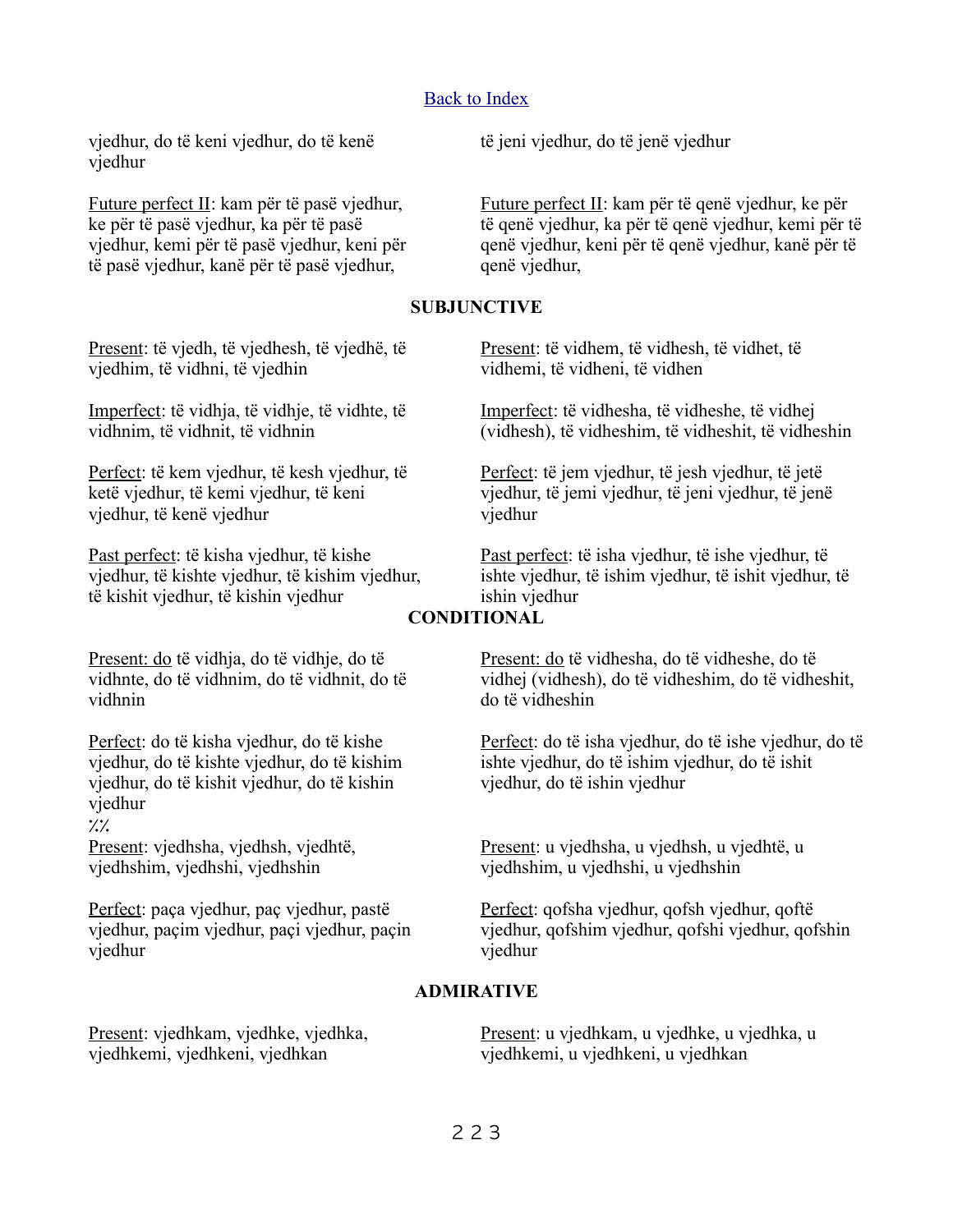Imperfect: vjedhkësha, vjedhkëshe, vjedhkësh (vjedhkej), vjedhkëshim, vjedhkëshit, vjedhkëshin

Perfect: paskam vjedhur, paske vjedhur, paska vjedhur, paskemi vjedhur, paskeni vjedhur, paskan vjedhur

Past prefect: paskësha vjedhur, paskëshe vjedhur, paskësh (paskej) vjedhur, paskëshim vjedhur, paskëshit vjedhur, paskëshin vjedhur

Imperfect: u vjedhkësha, u vjedhkëshe, u vjedhkësh (vjedhkej), u vjedhkëshim, u vjedhkëshit, u vjedhkëshin

Perfect: qenkam vjedhur, qenke vjedhur, qenka vjedhur, qenkemi vjedhur, qenkeni vjedhur, qenkan vjedhur

Past perfect: qenkësha vjedhur, qenkëshe vjedhur, qenkësh (qenkej) vjedhur, qenkëshim vjedhur, qenkëshit vjedhur, qenkëshin vjedhur

### **IMPERATIVE**

vidh; vidhni

# **INFINITIVE**

| Present: për të vjedhur      | Present: për t'u vjedhur     |
|------------------------------|------------------------------|
| Perfect: për të pasë vjedhur | Perfect: për të qenë vjedhur |
|                              | <b>GERUNDIVE</b>             |
| Present: duke vjedhur        | Present: duke u vjedhur      |
| Perfect: duke pasë vjedhur   | Perfect: duke qenë vjedhur   |
|                              |                              |

# **PARTICIPLE**

vjedhur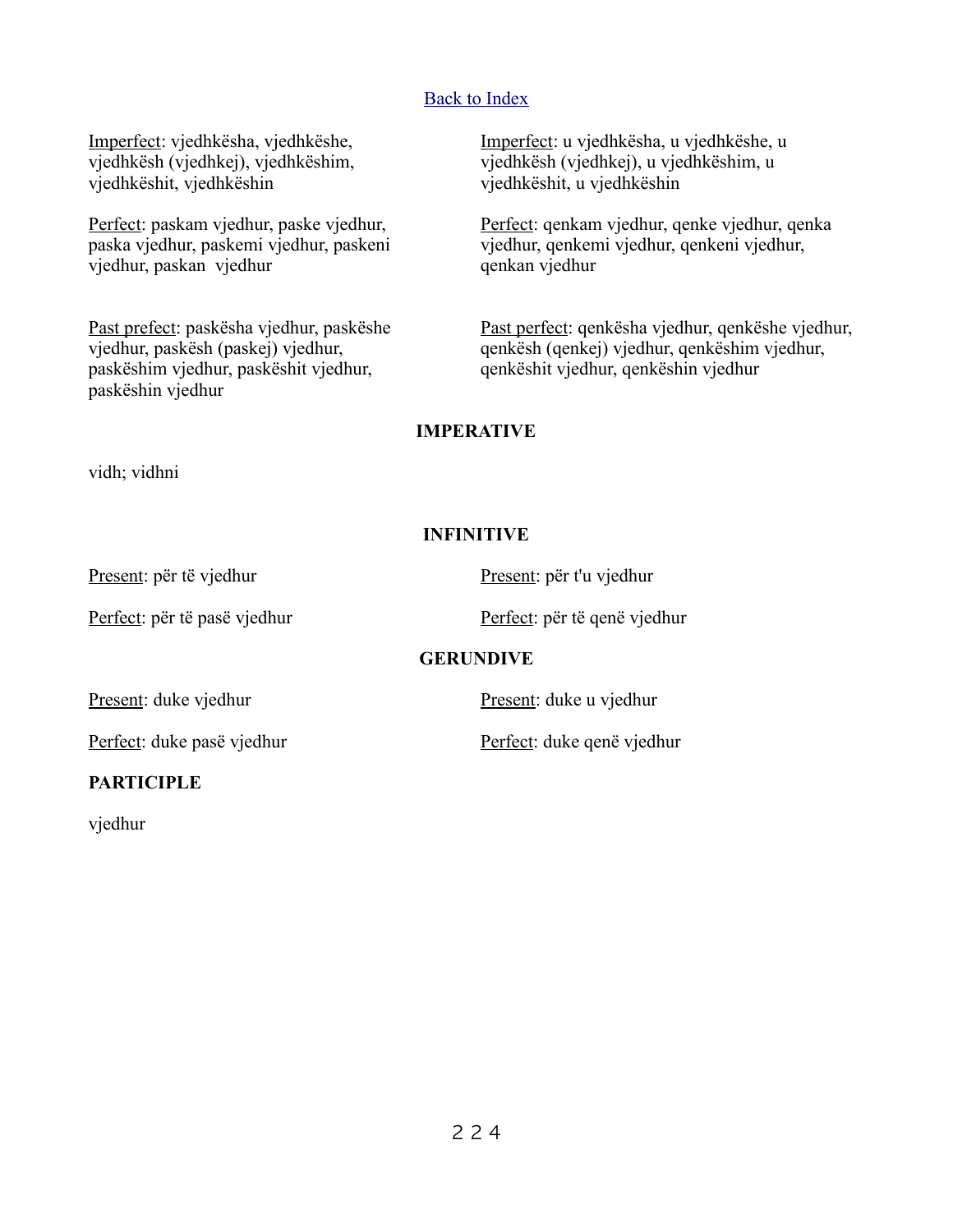### **vras 'to kill'; vritem 'to be killed' II-II-2a (trans.)**

# **Active Medio-Passive**

### **INDICATIVE**

Present: vras, vret, vret, vrasim, vritni (vrisni), vrasin Continuous present: po vras, po vret, po vret, po vrasim, po vritni (vrisni), po vrasin

Imperfect: vritja (vrisja), vritje (vrisje), vriste, vritnim (vrisnim), vritnit (vrisnit), vritnin (vrisnin)

Continuous imperfect: po vritja (vrisja), po vritje (vrisje), po vriste, po vritnim (vrisnim), po vritnit (vrisnit), po vritnin (vrisnin)

Aorist: vrava, vrave, vrau, vramë, vratë, vranë

Perfect: kam vrarë, ke vrarë, ka vrarë, kemi vrarë, keni vrarë, kanë vrarë

Past perfect I: kisha vrarë, kishe vrarë, kishte vrarë, kishim vrarë, kishit vrarë, kishin vrarë

Past perfect II: pata vrarë, pate vrarë, pat $(i)$ vrarë, patëm vrarë, patët vrarë, patën vrarë

Future I: do të vras, do të vrasësh, do të vrasë, do të vrasim, do të vritni, do të vrasin

Future II: kam për të vrarë, ke për të vrarë, ka për të vrarë, kemi për të vrarë, keni për të vrarë, kanë për të vrarë

Future perfect I: do të kem vrarë, do të kesh vrarë, do të ketë vrarë, do të kemi vrarë, do të keni vrarë, do të kenë vrarë

Future perfect II: kam për të pasë vrarë, ke për të pasë vrarë, ka për të pasë vrarë, kemi Present: vritem, vritesh, vritet, vritemi, vriteni, vriten Continuous present: po vritem, po vritesh, po vritet, po vritemi, po vriteni, po vriten

Imperfect: vritesha, vriteshe, vritej (vritesh), vriteshim, vriteshit, vriteshin

Continuous imperfect: po vritesha, po vriteshe, po vritej (vritesh), po vriteshim, po vriteshit, po vriteshin

Aorist: u vrava, u vrave, u vra, u vramë, u vratë, u vranë

Perfect: jam vrarë, je vrarë, është vrarë, jemi vrarë, jeni vrarë, janë vrarë

Past perfect I: isha vrarë, ishe vrarë, ishte vrarë, ishim vrarë, ishit vrarë, ishin vrarë

Past perfect II: qeshë vrarë, qe vrarë, qe vrarë, qemë vrarë, qetë vrarë, qenë vrarë

Future I: do të vritem, do të vritesh, do të vritet, do të vritemi, do të vriteni, do të vriten

Future II: kam për t'u vrarë, ke për t'u vrarë, ka për t'u vrarë, kemi për t'u vrarë, keni për t'u vrarë, kanë për t'u vrarë

Future perfect I: do të jem vrarë, do të jesh vrarë, do të jetë vrarë, do të jemi vrarë, do të jeni vrarë, do të jenë vrarë

Future perfect II: kam për të qenë vrarë, ke për të qenë vrarë, ka për të qenë vrarë, kemi për të qenë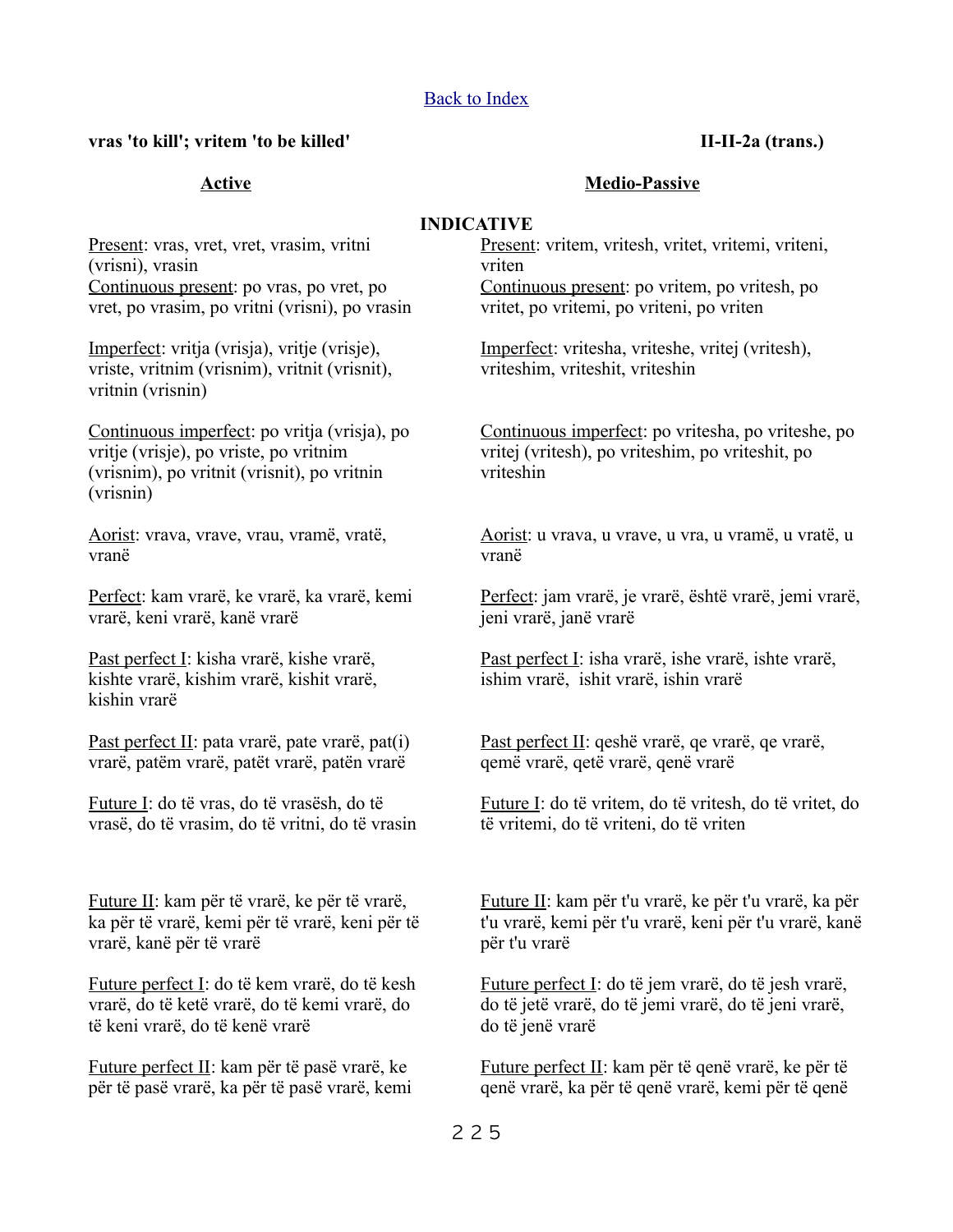për të pasë vrarë, keni për të pasë vrarë, kanë për të pasë vrarë

vrarë, keni për të qenë vrarë, kanë për të qenë vrarë

### **SUBJUNCTIVE**

Present: të vras, të vrasësh, të vrasë, të vrasim, të vritni, të vrasin

Imperfect: të vritja (vrisja), të vritje (vrisje), të vriste, të vritnim (vrisnim), të vritnit (vrisnit), të vritnin (vrisnin)

Perfect: të kem vrarë, të kesh vrarë, të ketë vrarë, të kemi vrarë, të keni vrarë, të kenë vrarë

Past perfect: të kisha vrarë, të kishe vrarë, të kishte vrarë, të kishim vrarë, të kishit vrarë, të kishin vrarë

Present: të vritem, të vritesh, të vritet, të vritemi, të vriteni, të vriten

Imperfect: të vritesha, të vriteshe, të vritej (vritesh), të vriteshim, të vriteshit, vriteshin

Perfect: të jem vrarë, të jesh vrarë, të jetë vrarë, të jemi vrarë, të jeni vrarë, të jenë vrarë

Past perfect: të isha vrarë, të ishe vrarë, të ishte vrarë, të ishim vrarë, të ishit vrarë, të ishin vrarë

### **CONDITIONAL**

Present: do të vritja (vrisja), do të vritje (vrisje), do të vriste, do të vritnim (vrisnim), do të vritnit (vrisnit), do të vritnin (vrisnin)

Perfect: do të kisha vrarë, do të kishe vrarë, do të kishte vrarë, do të kishim vrarë, do të kishit vrarë, do të kishin vrarë

Present: vrafsha, vrafsh, vraftë, vrafshim, vrafshi, vrafshin

Perfect: paça vrarë, paç vrarë, pastë vrarë, paçim vrarë, paçi vrarë, paçin vrarë

Present: vrakam, vrake, vraka, vrakemi, vrakeni, vrakan

Imperfect: vrakësha, vrakëshe, vrakësh (vrakej), vrakëshim, vrakëshit, vrakëshin Present: do të vritesha, do të vriteshe, do të vritej (vritesh), do të vriteshim, do të vriteshit, do të vriteshin

Perfect: do të isha vrarë, do të ishe vrarë, do të ishte vrarë, do të ishim vrarë, do të ishit vrarë, do të ishin vrarë

### **OPTATIVE**

Present: u vrafsha, u vrafsh, u vraftë, u vrafshim, u vrafshi, u vrafshin

Perfect: qofsha vrarë, qofsh vrarë, qoftë vrarë, qofshim vrarë, qofshi vrarë, qofshin vrarë

### **ADMIRATIVE**

Present: u vrakam, u vrake, u vraka, u vrakemi, u vrakeni, u vrakan

Imperfect: u vrakësha, u vrakëshe, u vrakësh (vrakej), u vrakëshim, u vrakëshit, u vrakëshin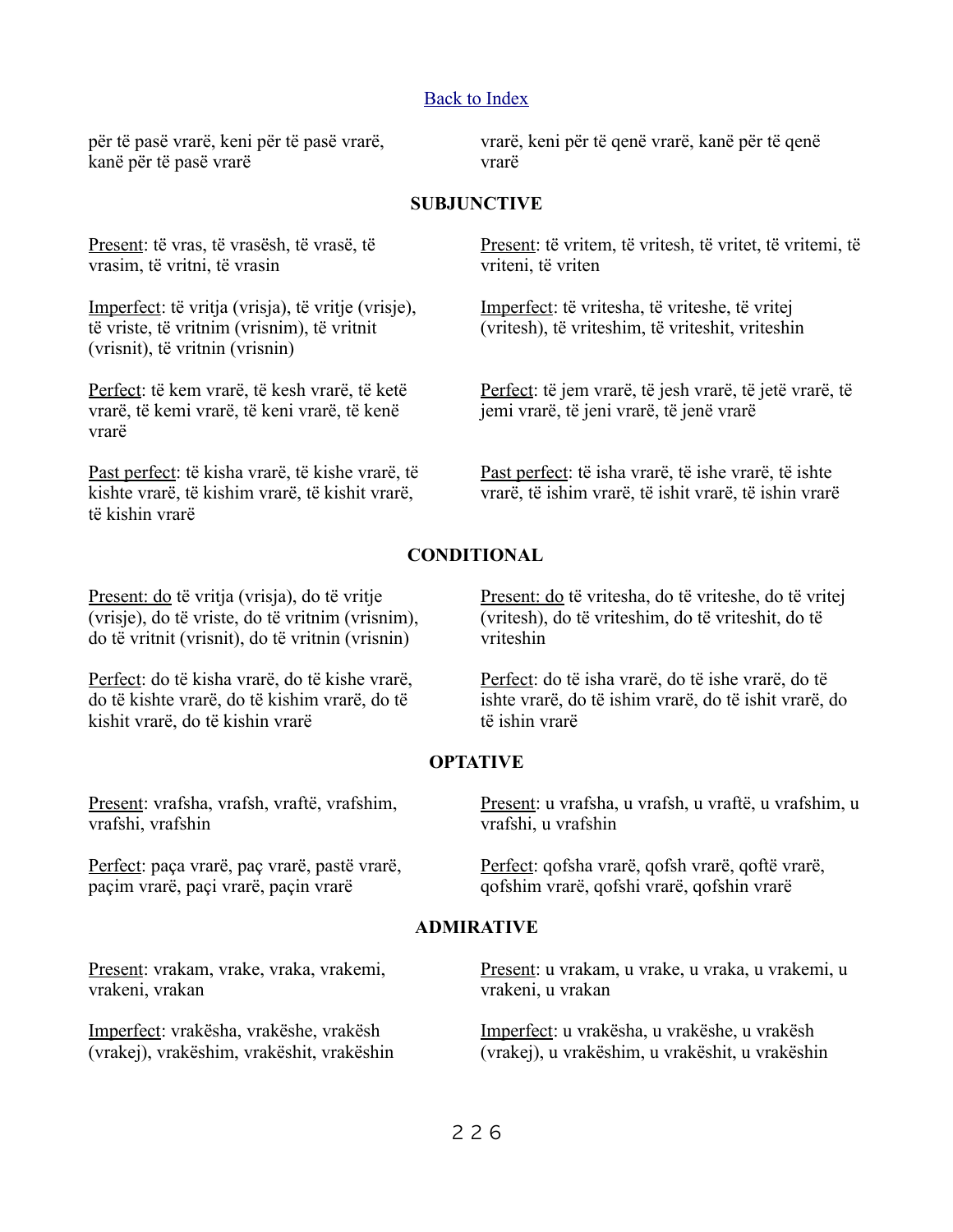| Perfect: paskam vrarë, paske vrarë, paska<br>vrarë, paskemi vrarë, paskeni vrarë, paskan<br>vrarë                             | Perfect: qenkam vrarë, qenke vrarë, qenka<br>vrarë, qenkemi vrarë, qenkeni vrarë, qenkan<br>vrarë                             |
|-------------------------------------------------------------------------------------------------------------------------------|-------------------------------------------------------------------------------------------------------------------------------|
| Past prefect: paskësha vrarë, paskëshe vrarë,<br>paskësh (paskej) vrarë, paskëshim vrarë,<br>paskëshit vrarë, paskëshin vrarë | Past perfect: qenkësha vrarë, qenkëshe<br>vrarë, qenkësh (qenkej) vrarë, qenkëshim<br>vrarë, qenkëshit vrarë, qenkëshin vrarë |
|                                                                                                                               | <b>IMPERATIVE</b>                                                                                                             |
| vrit; vritni                                                                                                                  | vritu; vrituni                                                                                                                |
|                                                                                                                               | <b>INFINITIVE</b>                                                                                                             |
| Present: për të vrarë                                                                                                         | Present: për t'u vrarë                                                                                                        |
| Perfect: për të pasë vrarë                                                                                                    | Perfect: për të qenë vrarë                                                                                                    |
|                                                                                                                               | <b>GERUNDIVE</b>                                                                                                              |
| Present: duke vrarë                                                                                                           | Present: duke u vrarë                                                                                                         |
| Perfect: duke pasë vrarë                                                                                                      | Perfect: duke qenë vrarë                                                                                                      |
| <b>PARTICIPLE</b>                                                                                                             |                                                                                                                               |

vrarë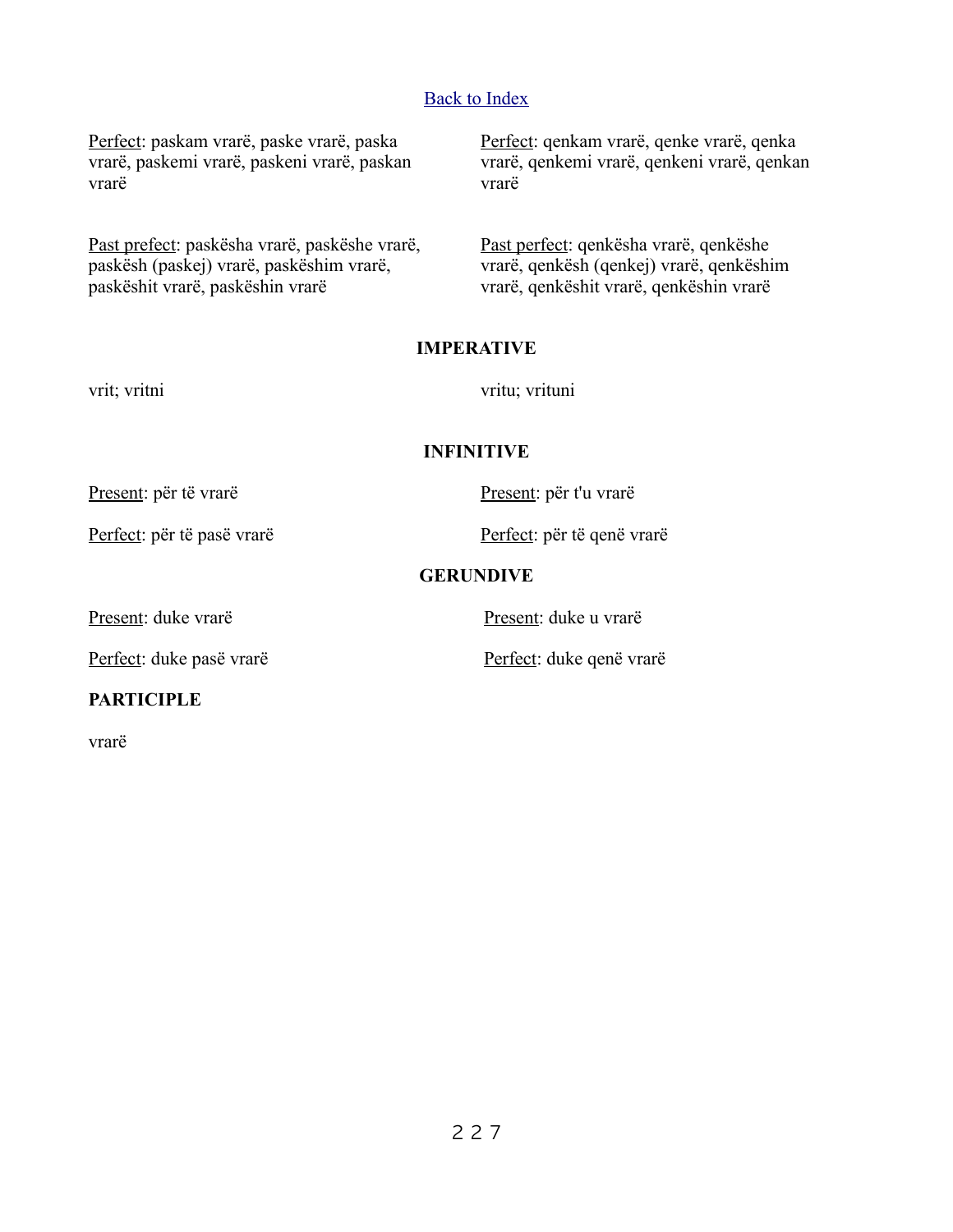# **zë 'to catch'; zihem 'to be caught; to fight' III-I (trans.)**

# **Active Medio-Passive**

## **INDICATIVE**

| Present: zë, zë, zë, zëmë, zini, zënë                                             | Present: zihem, zihesh, zihet, zihemi, ziheni, zihen                                                         |
|-----------------------------------------------------------------------------------|--------------------------------------------------------------------------------------------------------------|
| Continuous present: po zë, po zë, po zë, po                                       | Continuous present: po zihem, po zihesh, po zihet,                                                           |
| zëmë, po zini, po zënë                                                            | po zihemi, po ziheni, po zihen                                                                               |
| Imperfect: zija, zije, zinte, zinim, zinit, zinin                                 | Imperfect: zihesha, ziheshe, zihej (zihesh),<br>ziheshim, ziheshit, ziheshin                                 |
| Continuous imperfect: po zija, po zije, po<br>zinte, po zinim, po zinit, po zinin | Continuous imperfect: po zihesha, po ziheshe, po<br>zihej (zihesh), po ziheshim, po ziheshit, po<br>ziheshin |
| <u>Aorist</u> : zura, zure, zuri, zumë, zutë, zunë                                | Aorist: u zura, u zure, u zur, u zumë, u zutë, u zunë                                                        |
| Perfect: kam zënë, ke zënë, ka zënë, kemi                                         | Perfect: jam zënë, je zënë, është zënë, jemi zënë,                                                           |
| zënë, keni zënë, kanë zënë                                                        | jeni zënë, janë zënë                                                                                         |
| Past perfect I: kisha zënë, kishe zënë, kishte                                    | Past perfect I: isha zënë, ishe zënë, ishte zënë,                                                            |
| zënë, kishim zënë, kishit zënë, kishin zënë                                       | ishim zënë, ishit zënë, ishin zënë                                                                           |
| Past perfect II: pata zënë, pate zënë, pat(i)                                     | Past perfect II: qeshë zënë, qe zënë, qe zënë, qemë                                                          |
| zënë, patëm zënë, patët zënë, patën zënë                                          | zënë, qetë zënë, qenë zënë                                                                                   |
| <u>Future I</u> : do të zë, do të zësh, do të zërë, do                            | Future I: do të zihem, do të zihesh, do të zihet, do                                                         |
| të zëmë, do të zini, do të zënë                                                   | të zihemi, do të ziheni, do të zihen                                                                         |
| Future II: kam për të zënë, ke për të zënë, ka                                    | Future II: kam për t'u zënë, ke për t'u zënë, ka për                                                         |
| për të zënë, kemi për të zënë, keni për të                                        | t'u zënë, kemi për t'u zënë, keni për t'u zënë, kanë                                                         |
| zënë, kanë për të zënë                                                            | për t'u zënë                                                                                                 |
|                                                                                   |                                                                                                              |

Future perfect I: do të kem zënë, do të kesh zënë, do të ketë zënë, do të kemi zënë, do të keni zënë, do të kenë zënë Future perfect I: do të jem zënë, do të jesh zënë, do të jetë zënë, do të jemi zënë, do të jeni zënë, do të jenë zënë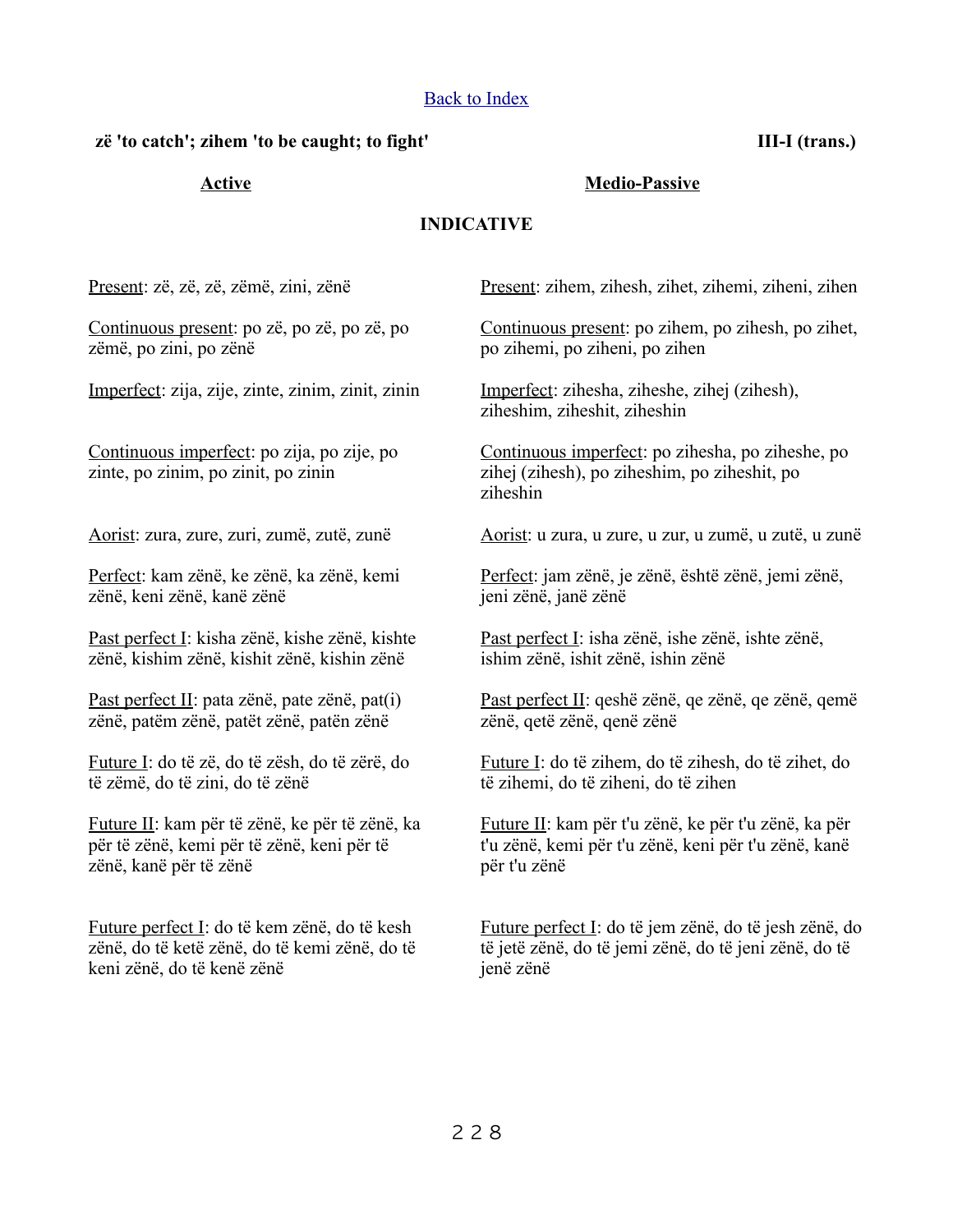Future perfect II: kam për të pasë zënë, ke për të pasë zënë, ka për të pasë zënë, kemi për të pasë zënë, keni për të pasë zënë, kanë për të pasë zënë

Future perfect II: kam për të qenë zënë, ke për të qenë zënë, ka për të qenë zënë, kemi për të qenë zënë, keni për të qenë zënë, kanë për të qenë zënë

### **SUBJUNCTIVE**

Present: të zë, të zësh, të zërë, të zëmë, të zini, të zënë

Imperfect: të zija, të zije, të zinte, të zinim, të zinit, të zinin

Perfect: të kem zënë, të kesh zënë, të ketë zënë, të kemi zënë, të keni zënë, të kenë zënë

Past perfect: të kisha zënë, të kishe zënë, të kishte zënë, të kishim zënë, të kishit zënë, të kishin zënë

Present: do të zija, do të zije, do të zinte, do të zinim, do të zinit, do të zinin

Perfect: do të kisha zënë, do të kishe zënë, do të kishte zënë, do të kishim zënë, do të kishit zënë, do të kishin zënë

Present: zënça, zënç, piftë, zënçim, zënçi, zënçin

Perfect: paça zënë, paç zënë, pastë zënë, paçim zënë, paçi zënë, paçin zënë

Present: zënkam, zënke, zënka, zënkemi, zënkeni, zënkan

Imperfect: zënkësha, zënkëshe, zënkësh (zënkej), zënkëshim, zënkëshit, zënkëshin

Perfect: paskam zënë, paske zënë, paska zënë, paskemi zënë, paskeni zënë, paskan zënë

Present: të zihem, të zihesh, të zihet, të zihemi, të ziheni, të zihen

Imperfect: të zihesha, të ziheshe, të zihej (zihesh), të ziheshim, të ziheshit, ziheshin

Perfect: të jem zënë, të jesh zënë, të jetë zënë, të jemi zënë, të jeni zënë, të jenë zënë

Past perfect: të isha zënë, të ishe zënë, të ishte zënë, të ishim zënë, të ishit zënë, të ishin zënë

### **CONDITIONAL**

Present: do të zihesha, do të ziheshe, do të zihej (zihesh), do të ziheshim, do të ziheshit, do të ziheshin

Perfect: do të isha zënë, do të ishe zënë, do të ishte zënë, do të ishim zënë, do të ishit zënë, do të ishin zënë

### **OPTATIVE**

Present: u zënça, u zënç, u piftë, u zënçim, u zënçi, u zënçin

Perfect: qofsha zënë, qofsh zënë, qoftë zënë, qofshim zënë, qofshi zënë, qofshin zënë

# **ADMIRATIVE**

Present: u zënkam, u zënke, u zënka, u zënkemi, u zënkeni, u zënkan

Imperfect: u zënkësha, u zënkëshe, u zënkësh (zënkej), u zënkëshim, u zënkëshit, u zënkëshin

Perfect: qenkam zënë, qenke zënë, qenka zënë, qenkemi zënë, qenkeni zënë, qenkan zënë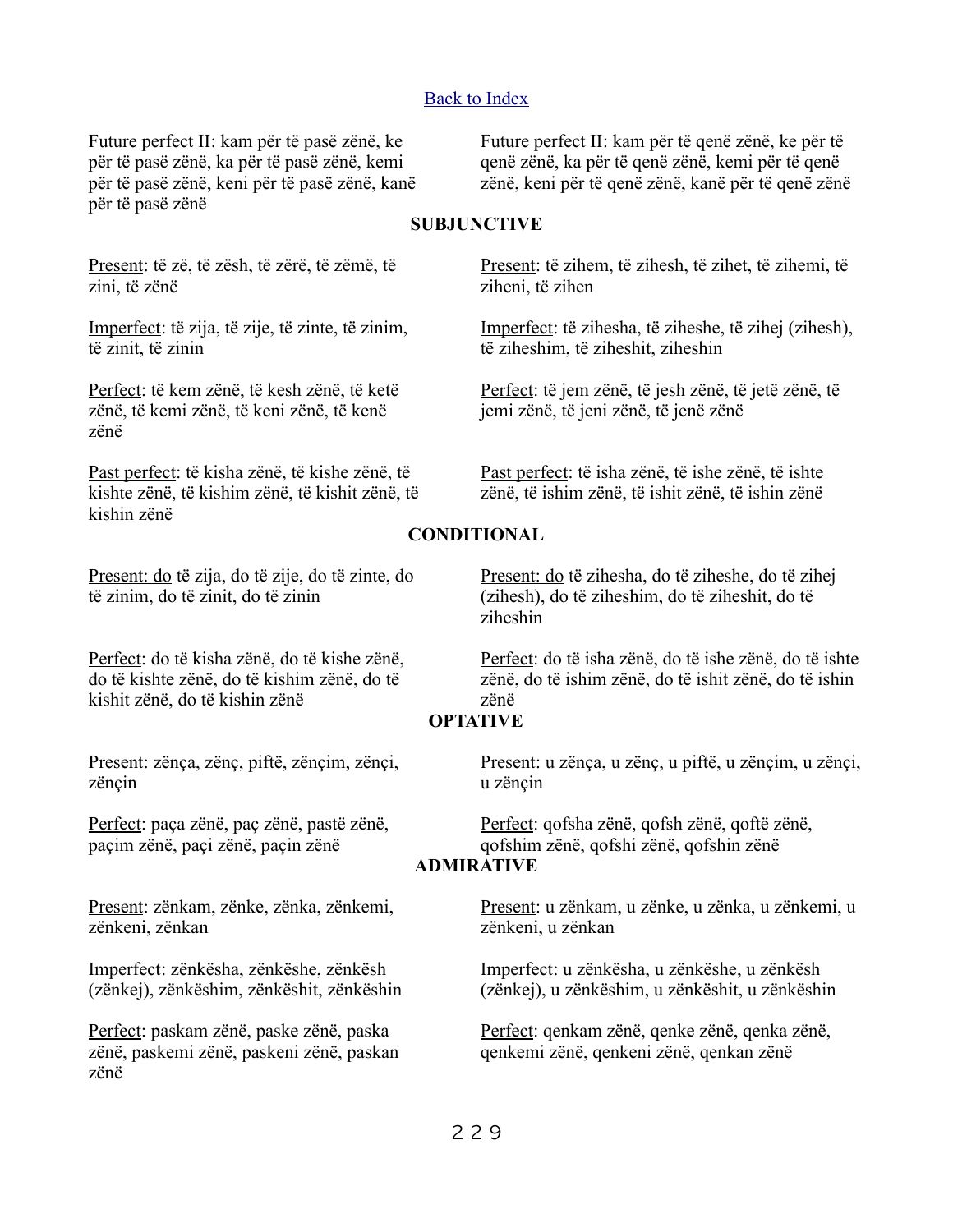| Past prefect: paskësha zënë, paskëshe zënë,<br>paskësh (paskej) zënë, paskëshim zënë,<br>paskëshit zënë, paskëshin zënë | Past perfect: qenkësha zënë, qenkëshe zënë,<br>qenkësh (qenkej) zënë, qenkëshim zënë, qenkëshit<br>zënë, qenkëshin zënë |  |
|-------------------------------------------------------------------------------------------------------------------------|-------------------------------------------------------------------------------------------------------------------------|--|
| <b>IMPERATIVE</b>                                                                                                       |                                                                                                                         |  |
| zër; zini                                                                                                               | zihu; zihuni                                                                                                            |  |
| <b>INFINITIVE</b>                                                                                                       |                                                                                                                         |  |
| Present: për të zënë                                                                                                    | Present: për t'u zënë                                                                                                   |  |
| Perfect: për të pasë zënë                                                                                               | Perfect: për të qenë zënë                                                                                               |  |
| <b>GERUNDIVE</b>                                                                                                        |                                                                                                                         |  |
| Present: duke zënë                                                                                                      | Present: duke u zënë                                                                                                    |  |
| Perfect: duke pasë zënë                                                                                                 | Perfect: duke qenë zënë                                                                                                 |  |
| <b>PARTICIPLE</b>                                                                                                       |                                                                                                                         |  |
|                                                                                                                         |                                                                                                                         |  |

zënë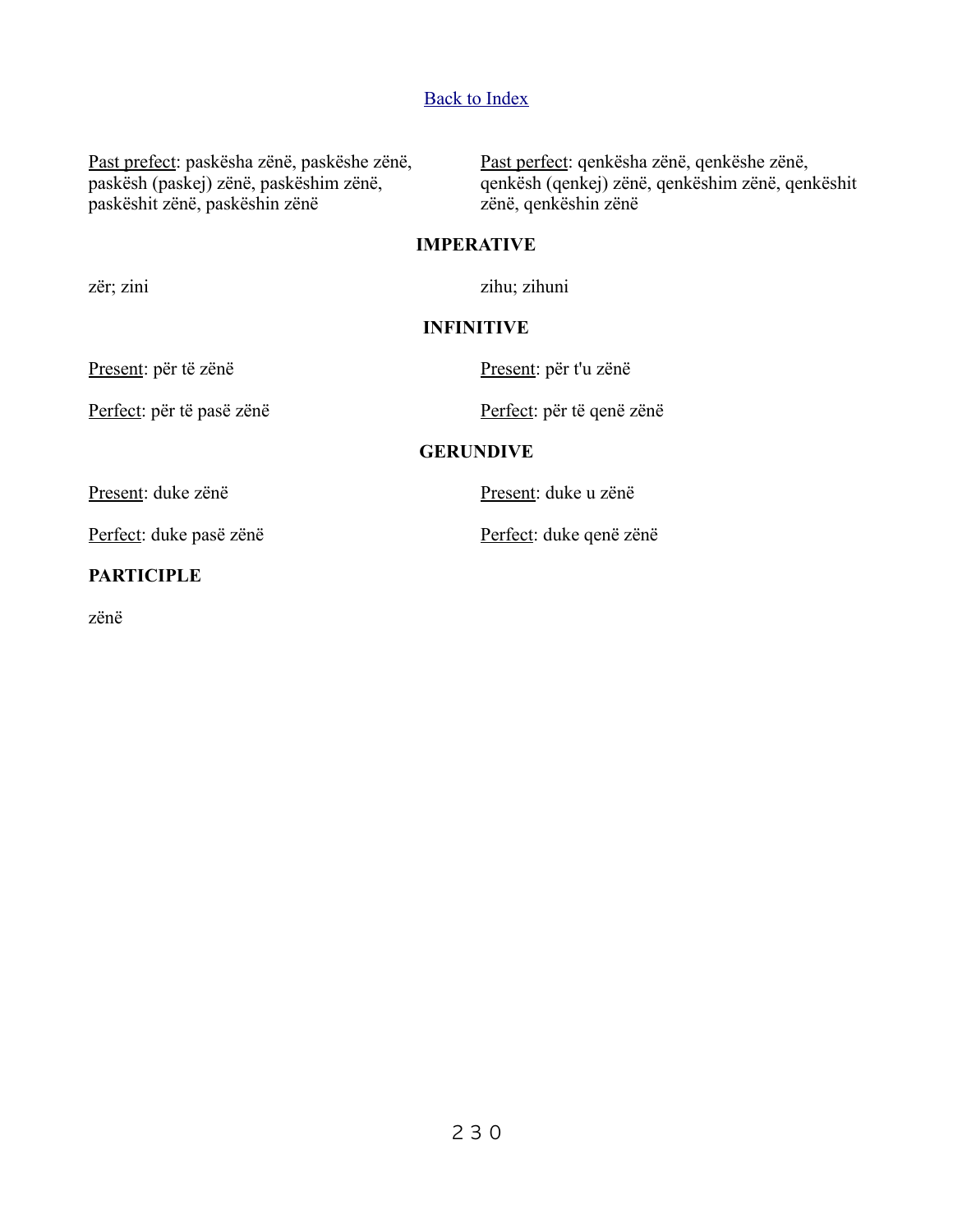# **ziej 'to cook'; zihem 'to be cooked; to quarrel' I-I-2 (trans.)**

# **Active Medio-Passive**

# **INDICATIVE**

Present: ziej, zien, zien, ziejmë, zieni, ziejnë Present: zihem, zihesh, zihet, zihemi, ziheni, zihen Continuous present: po ziej, po zien, po zien, po ziejmë, po zieni, po ziejnë Continuous present: po zihem, po zihesh, po zihet, po zihemi, po ziheni, po zihen Imperfect: zieja, zieje, ziente, zienim, zienit, zienin Imperfect: zihesha, ziheshe, zihej (zihesh), ziheshim, ziheshit, ziheshin Continuous imperfect: po zieja, po zieje, po ziente, po zienim, po zienit, po zienin Continuous imperfect: po zihesha, po ziheshe, po zihej (zihesh), po ziheshim, po ziheshit, po ziheshin Aorist: zjeva, zjeve, zjeu, ziem, ziet, zien Aorist: u zjeva, u zjeve, u zie, u ziem, u ziet, u zien Perfect: kam zier, ke zier, ka zier, kemi zier, keni zier, kanë zier Perfect: jam zier, je zier, është zier, jemi zier, jeni zier, janë zier Past perfect I: kisha zier, kishe zier, kishte zier, kishim zier, kishit zier, kishin zier Past perfect I: isha zier, ishe zier, ishte zier, ishim zier, ishit zier, ishin zier Past perfect  $II$ : pata zier, pate zier, pat(i) zier, patëm zier, patët zier, patën zier Past perfect II: qeshë zier, qe zier, qe zier, qemë zier, qetë zier, qenë zier Future I: do të ziej, do të ziesh, do të ziejë, do të ziejmë, do të zieni, do të ziejnë Future I: do të zihem, do të zihesh, do të zihet, do të zihemi, do të ziheni, do të zihen Future II: kam për të zier, ke për të zier, ka për të zier, kemi për të zier, keni për të zier, kanë për të zier Future II: kam për t'u zier, ke për t'u zier, ka për t'u zier, kemi për t'u zier, keni për t'u zier, kanë për t'u zier Future perfect I: do të kem zier, do të kesh zier, do të ketë zier, do të kemi zier, do të keni zier, do të kenë zier Future perfect I: do të jem zier, do të jesh zier, do të jetë zier, do të jemi zier, do të jeni zier, do të jenë zier

Future perfect II: kam për të pasë zier, ke për të pasë zier, ka për të pasë zier, kemi për të pasë zier, keni për të pasë zier, kanë për të pasë zier

Future perfect II: kam për të qenë zier, ke për të qenë zier, ka për të qenë zier, kemi për të qenë zier, keni për të qenë zier, kanë për të qenë zier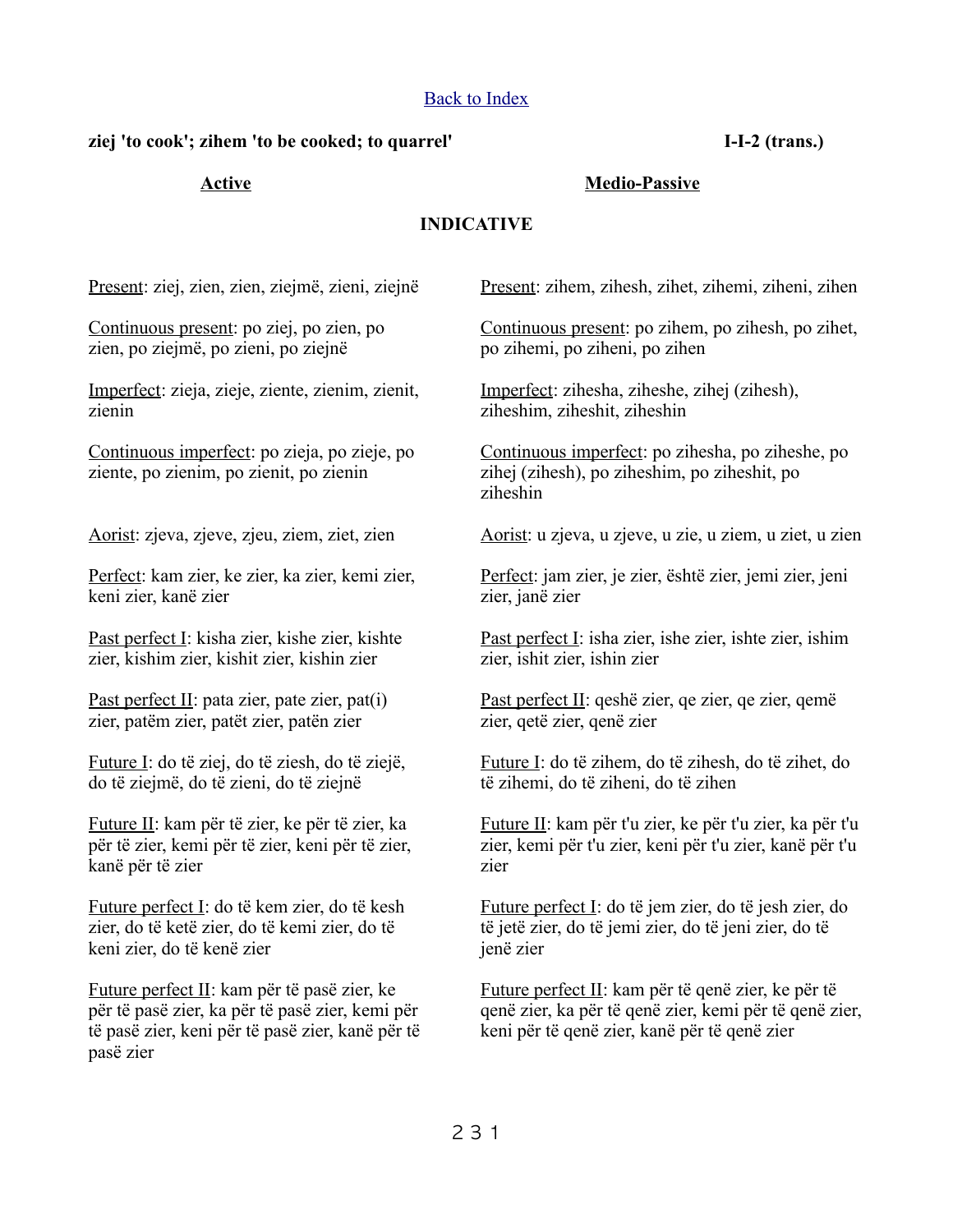### **SUBJUNCTIVE**

Present: të ziej, të ziesh, të ziejë, të ziejmë, të zieni, të ziejnë

Imperfect: të zieja, të zieje, të ziente, të zienim, të zienit, të zienin

Perfect: të kem zier, të kesh zier, të ketë zier, të kemi zier, të keni zier, të kenë zier

Past perfect: të kisha zier, të kishe zier, të kishte zier, të kishim zier, të kishit zier, të kishin zier

Present: të zihem, të zihesh, të zihet, të zihemi, të ziheni, të zihen

Imperfect: të zihesha, të ziheshe, të zihej (zihesh), të ziheshim, të ziheshit, ziheshin

Perfect: të jem zier, të jesh zier, të jetë zier, të jemi zier, të jeni zier, të jenë zier

Past perfect: të isha zier, të ishe zier, të ishte zier, të ishim zier, të ishit zier, të ishin zier

### **CONDITIONAL**

Present: do të zieja, do të zieje, do të ziente, do të zienim, do të zienit, do të zienin

Perfect: do të kisha zier, do të kishe zier, do të kishte zier, do të kishim zier, do të kishit zier, do të kishin zier

Present: do të zihesha, do të ziheshe, do të zihej (zihesh), do të ziheshim, do të ziheshit, do të ziheshin

Perfect: do të isha zier, do të ishe zier, do të ishte zier, do të ishim zier, do të ishit zier, do të ishin zier

### **OPTATIVE**

Present: zjefsha, zjefsh, zjeftë, zjefshim, zjefshi, zjefshin

Perfect: paça zier, paç zier, pastë zier, paçim zier, paçi zier, paçin zier

Present: u zjefsha, u zjefsh, u zjeftë, u zjefshim, u zjefshi, u zjefshin

Perfect: qofsha zier, qofsh zier, qoftë zier, qofshim zier, qofshi zier, qofshin zier

### **ADMIRATIVE**

Present: ziekam, zieke, zieka, ziekemi, ziekeni, ziekan

Imperfect: ziekësha, ziekëshe, ziekësh (ziekej), ziekëshim, ziekëshit, ziekëshin

Perfect: paskam zier, paske zier, paska zier, paskemi zier, paskeni zier, paskan zier

ziekeni, u ziekan

Present: u ziekam, u zieke, u zieka, u ziekemi, u

Imperfect: u ziekësha, u ziekëshe, u ziekësh (ziekej), u ziekëshim, u ziekëshit, u ziekëshin

Perfect: qenkam zier, qenke zier, qenka zier, qenkemi zier, qenkeni zier, qenkan zier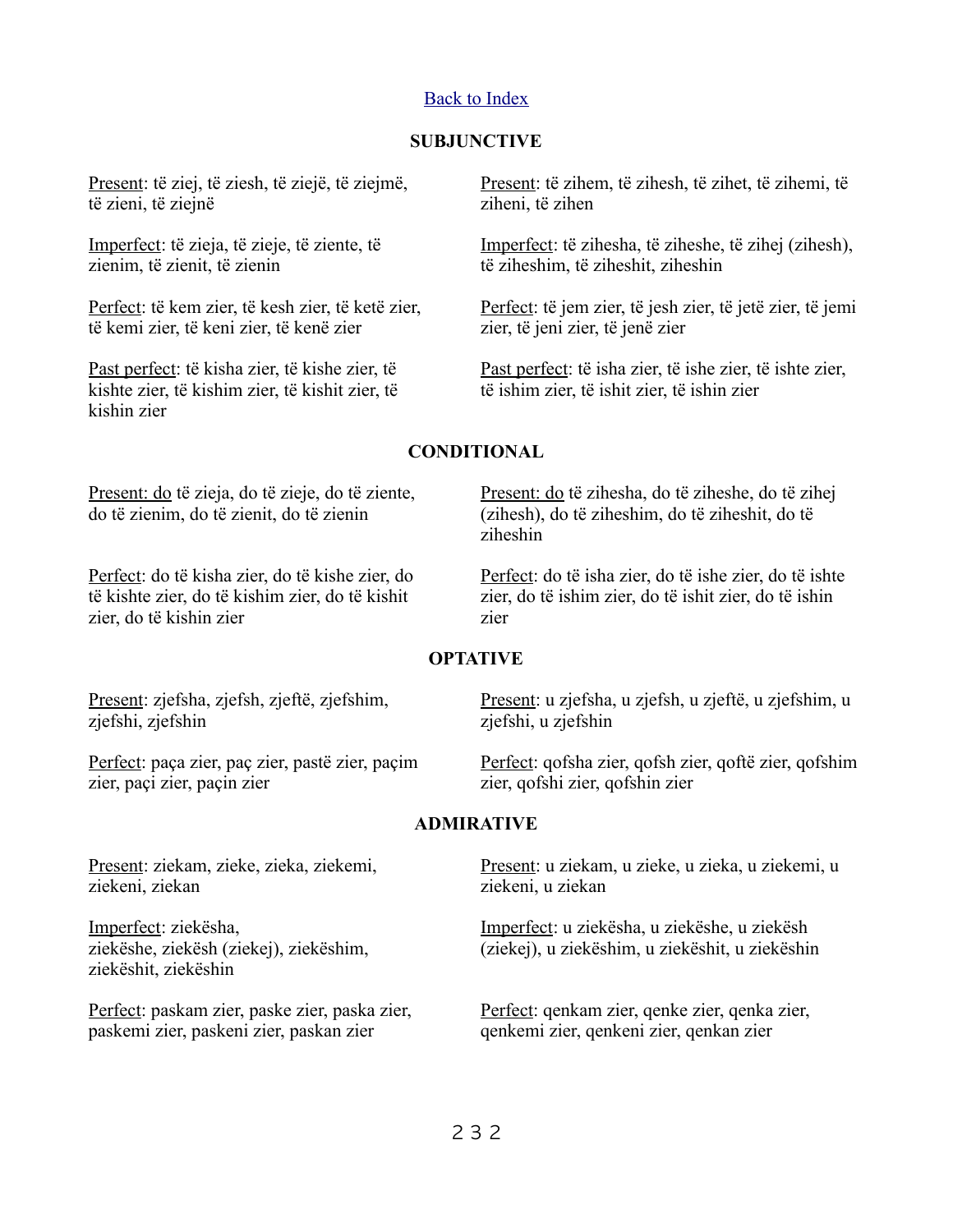Past prefect: paskësha zier, paskëshe zier, paskësh (paskej) zier, paskëshim zier, paskëshit zier, paskëshin zier, Past perfect: qenkësha zier, qenkëshe zier, qenkësh (qenkej) zier, qenkëshim zier, qenkëshit zier, qenkëshin zier, **IMPERATIVE** ziej; zieni zihu; zihuni zihu; zihuni zihu; zihuni zihu; zihuni zihu; zihuni zihu; zihuni zihu; zihuni zihu; zihuni zihu; zihuni zihu; zihuni zihu; zihuni zihu; zihuni zihu; zihuni zihu; zihuni zihu; zihuni zihu; zihuni zi **INFINITIVE** Present: për të zier Present: për t'u zier Perfect: për të pasë zier Perfect: për të qenë zier **GERUNDIVE** Present: duke zier Present: duke u zier Perfect: duke pasë zier Perfect: duke qenë zier **PARTICIPLE** zier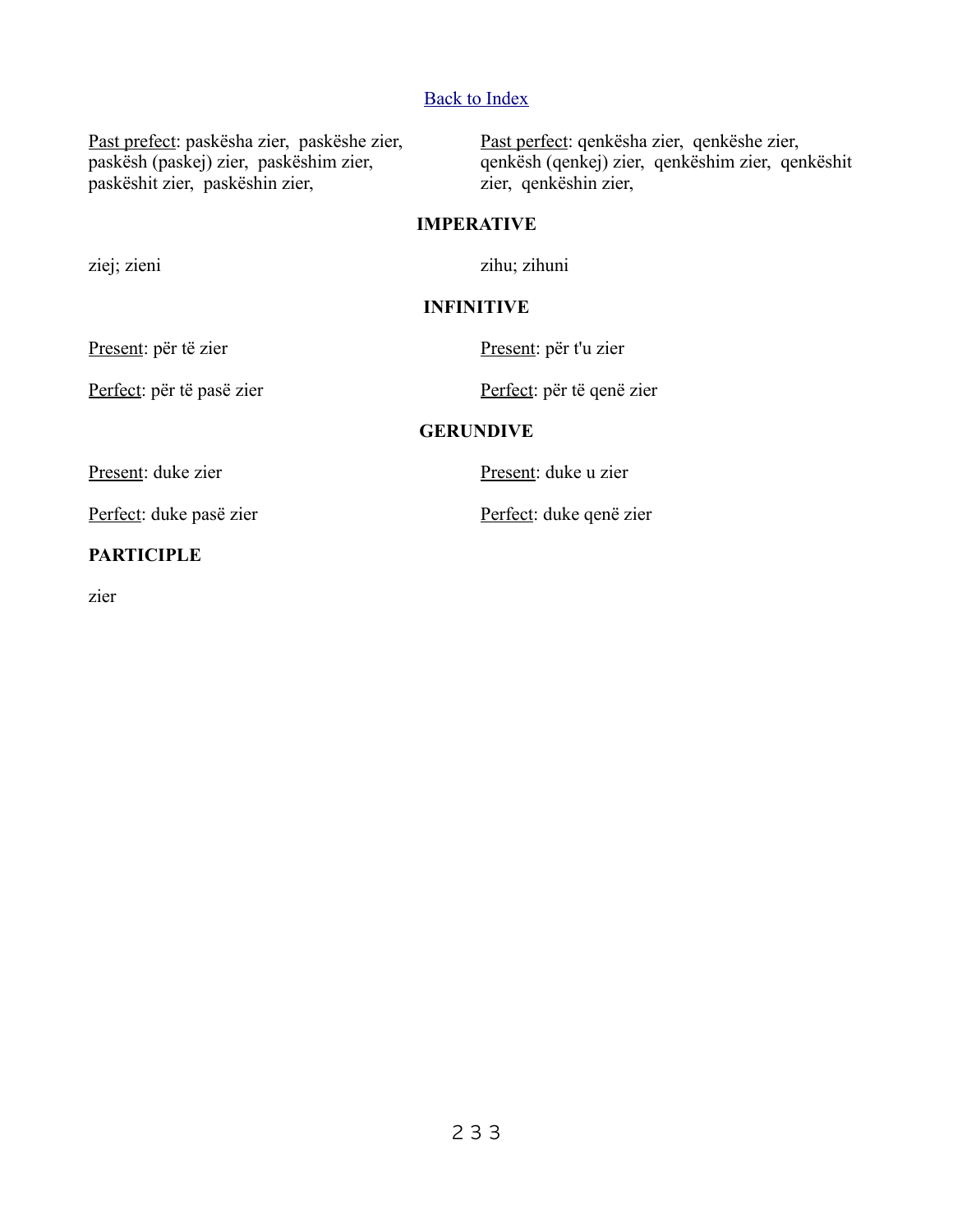# **BIBLIOGRAPHY**

# **Works Consulted**

Bevington, Gary. *On classifying Albanian verbs* in Papers for the V. Congress of Southeast European Studies. Columbus, Ohio: Slavica, 1984, p. 53-64.

Buchholz, Oda and Wildried Fiedler. Albanische Grammatik. Leipzig: VEB verlag Enzyklopädie, 1987.

Çamaj, Martin. Albanian Grammar. Wiesbaden: O. Harrassowitz, 1984.

Эйнтрей, Г. И. Албанский язык : грамматический очерк с текстами и комментариями. Ленинград : Изд-во Ленинградского университета, 1982.

Fjalor i gjuhës së sotme shqipe, Prishtinë: Rilindja, 1981.

Kacori, Thoma. A Handbook of Albanian. Sofia: Sofia University "Kliment Ohridski, Faculty of Slavonic Studies, 1979.

Mann, Stuart E. A Short Albanian grammar with vocabularies and selected passages for reading. London: D. Nutt, 1932.

Memushaj, Rami. *Për një ndarje tjetër në klasa të foljeve të Shqipës* in Studime filologjike (2003, nr. 1- 2, p. 41-62).

Newmark, Leonard, Philip Hubbard, and Peter Prifti. Standard Albanian. Stanford, Calif.: Stanford University Press, 1982.

Radovicka, Lumni. Gramatika e gjuhës shqipe për studentet e huaj. Tirana: Tirana University, 1977.

# **Other useful resources**

Albanian. Verbs: Reference Material (Defense Language Institute, Foreign Language Center, Nonresident Instruction Division, Presidio of Monterey, CA. 1964). This manual treats the Gheg variant form of the Albanian verbs. Free availavle over the Internet at <http://www.eric.ed.gov/ERICWebPortal/contentdelivery/servlet/ERICServlet?accno=ED177893>